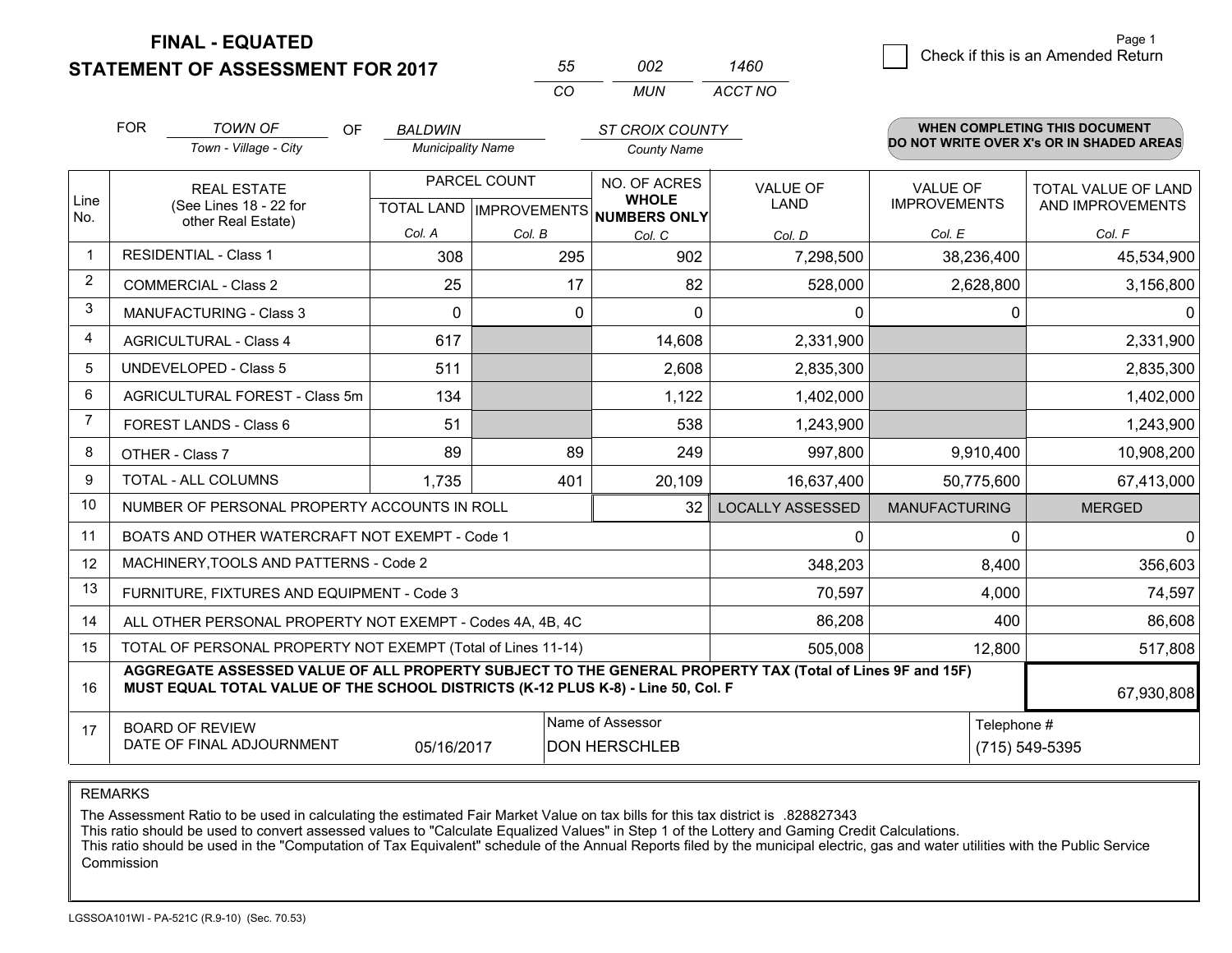*YEAR CO MUN ACCT NO* <sup>2017</sup> <sup>55</sup> <sup>002</sup> <sup>1460</sup>

Do not confuse FOREST LANDS (Line 7) with FOREST CROPS (in this section) - They are **NOT** the same

|    |                                                                                |                                             |  | Private Forest Crop - Reg Class @ 10¢ per acre                           |                    | Private Forest Crop - Reg Class @ \$2.52 per acre                            |                                                                              |               |                    |  |
|----|--------------------------------------------------------------------------------|---------------------------------------------|--|--------------------------------------------------------------------------|--------------------|------------------------------------------------------------------------------|------------------------------------------------------------------------------|---------------|--------------------|--|
| 18 | (a) PARCELS                                                                    | (b) ACRES                                   |  | (c) ASSESSED VALUE                                                       |                    | (d) PARCELS                                                                  | (e) ACRES                                                                    |               | (f) ASSESSED VALUE |  |
|    |                                                                                |                                             |  |                                                                          |                    |                                                                              | Entered Before 2005 Managed Forest - Ferrous Mining CLOSED @ \$8.27 per acre |               |                    |  |
| 19 | (a) PARCELS                                                                    | (b) ACRES                                   |  | Private Forest Crop - Special Class @ 20¢ per acre<br>(c) ASSESSED VALUE |                    | (d) PARCELS                                                                  | (e) ACRES                                                                    |               | (f) ASSESSED VALUE |  |
|    |                                                                                |                                             |  |                                                                          |                    |                                                                              |                                                                              |               |                    |  |
|    |                                                                                |                                             |  |                                                                          |                    |                                                                              |                                                                              |               |                    |  |
|    |                                                                                | Entered Before 2005 Managed Forest - OPEN @ |  | \$.79 per acre                                                           |                    |                                                                              | Entered Before 2005 Managed Forest - CLOSED @ \$1.87 per acre                |               |                    |  |
| 20 | (a) PARCELS                                                                    | (b) ACRES                                   |  | (c) ASSESSED VALUE                                                       |                    | (d) PARCELS                                                                  | (e) ACRES                                                                    |               | (f) ASSESSED VALUE |  |
|    |                                                                                | 10                                          |  | 26.500                                                                   |                    | 12                                                                           | 193                                                                          |               | 443.400            |  |
|    |                                                                                | Entered After 2004 Managed Forest - OPEN @  |  |                                                                          |                    |                                                                              |                                                                              |               |                    |  |
|    |                                                                                |                                             |  | \$2.14 per acre                                                          |                    | Entered After 2004 Managed Forest - CLOSED @ \$10.68 per acre<br>(d) PARCELS |                                                                              |               |                    |  |
| 21 | (a) PARCELS                                                                    | (b) ACRES                                   |  |                                                                          | (c) ASSESSED VALUE |                                                                              | (e) ACRES                                                                    |               | (f) ASSESSED VALUE |  |
|    |                                                                                |                                             |  |                                                                          |                    |                                                                              |                                                                              |               |                    |  |
|    |                                                                                |                                             |  |                                                                          |                    |                                                                              | 21                                                                           |               | 56,700             |  |
|    | (a) County Forest Cropland Acres                                               |                                             |  | (b) Federal Acres                                                        |                    | (c) State Acres                                                              | (d) County (NOT FOREST CROP) Acres                                           |               | (e) Other Acres    |  |
| 22 |                                                                                |                                             |  |                                                                          |                    |                                                                              |                                                                              |               |                    |  |
|    |                                                                                |                                             |  |                                                                          |                    | 40.19                                                                        | 3.03                                                                         |               | 76.09              |  |
|    |                                                                                |                                             |  | Assessed Value of Omitted Property From Prior Years (Sec. 70.44)         |                    |                                                                              | Assessed Value of Sec. 70.43 Corrections of Errors by Assessors              |               |                    |  |
|    |                                                                                | (a) REAL ESTATE                             |  | (b) PERSONAL                                                             |                    |                                                                              | (c1) REAL ESTATE                                                             |               | (c2) PERSONAL      |  |
| 23 |                                                                                |                                             |  |                                                                          |                    |                                                                              |                                                                              |               |                    |  |
|    | Manufacturing Equated Value of Omitted Property From Prior Years (Sec. 70.995) |                                             |  |                                                                          |                    |                                                                              | Mfg. Equated Value of Sec.70.43 Corrections of Errors by Assessors           |               |                    |  |
|    |                                                                                | (d) REAL ESTATE                             |  | (e) PERSONAL                                                             |                    |                                                                              | (f1) REAL ESTATE                                                             | (f2) PERSONAL |                    |  |
|    |                                                                                |                                             |  |                                                                          |                    |                                                                              |                                                                              |               |                    |  |
|    |                                                                                |                                             |  |                                                                          |                    |                                                                              |                                                                              |               |                    |  |

## **SPECIAL DISTRICTS**

| Line<br>No. | Enter 6-digit<br><b>Special District</b> | <b>Account</b><br><b>Number</b> | <b>Special District Name</b> | <b>Locally Assessed Value</b><br>of Real Estate and | Mfg Value of Real Estate<br>and Personal Property | <b>Merged Value of</b><br><b>Real Estate and</b> |
|-------------|------------------------------------------|---------------------------------|------------------------------|-----------------------------------------------------|---------------------------------------------------|--------------------------------------------------|
|             | Code (Col. A)                            | (Col. B)                        | (Col. C)                     | Personal Property (Col. D)                          | (Col. E)                                          | Personal Property (Col. F)                       |
| 24          |                                          |                                 |                              |                                                     |                                                   |                                                  |
| 25          |                                          |                                 |                              |                                                     |                                                   |                                                  |
| 26          |                                          |                                 |                              |                                                     |                                                   |                                                  |
| 27          |                                          |                                 |                              |                                                     |                                                   |                                                  |
| 28          |                                          |                                 |                              |                                                     |                                                   |                                                  |
| 29          |                                          |                                 |                              |                                                     |                                                   |                                                  |
| 30          |                                          |                                 |                              |                                                     |                                                   |                                                  |
| 31          |                                          |                                 |                              |                                                     |                                                   |                                                  |
| 32          |                                          |                                 |                              |                                                     |                                                   |                                                  |
| 33          |                                          |                                 |                              |                                                     |                                                   |                                                  |
| 34          |                                          |                                 |                              |                                                     |                                                   |                                                  |
| 35          |                                          |                                 |                              |                                                     |                                                   |                                                  |

LGSSOA101WI-PA - 521C (R. 9-10) (Sec. 70.53)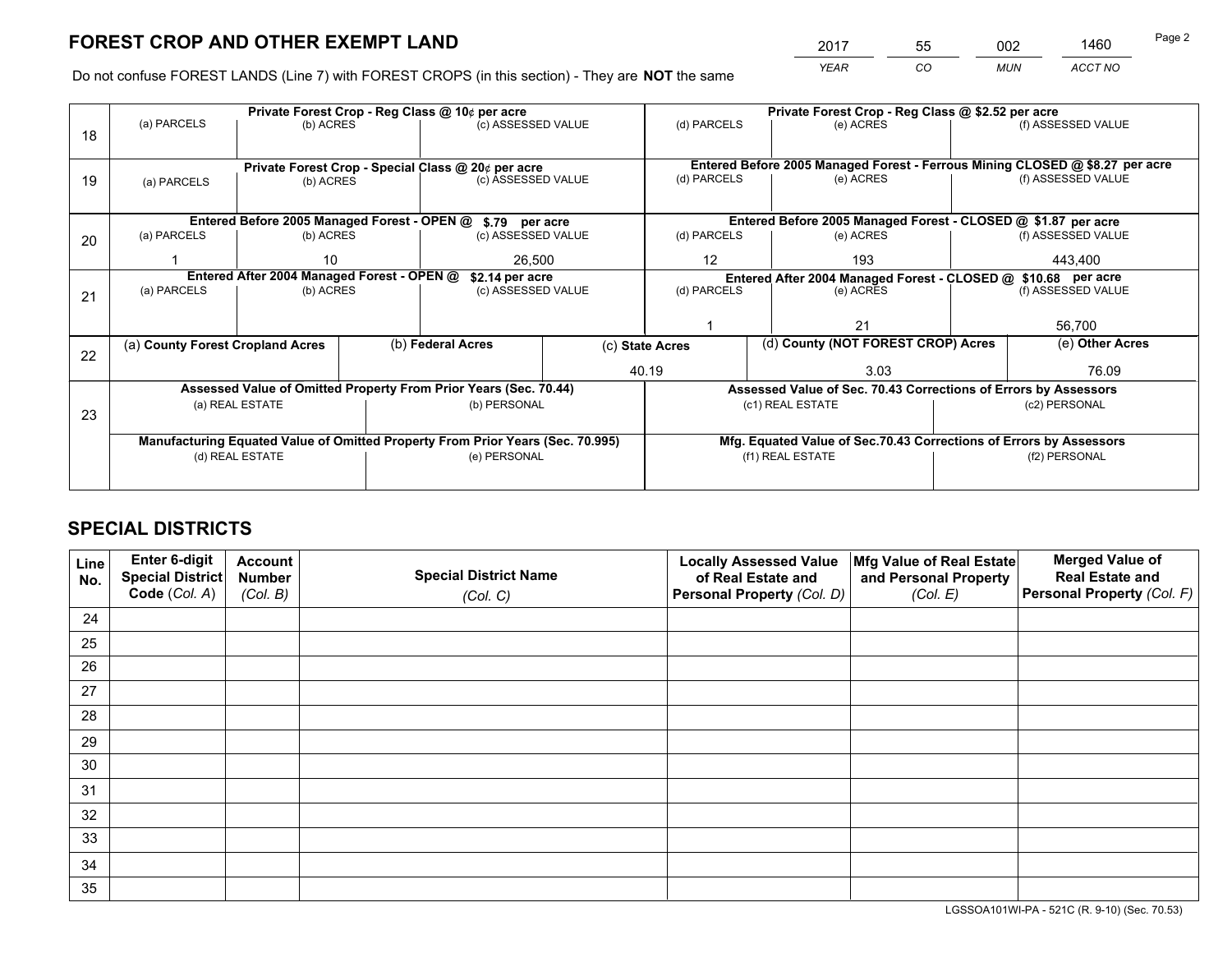| <b>Account</b><br><b>Enter 6-digit</b><br><b>Locally Assessed Value</b><br>Mfg Value of Real Estate<br>Line<br><b>Number</b><br><b>School District Name</b><br><b>School District</b> | <b>Merged Value of</b><br><b>Real Estate and</b> |
|---------------------------------------------------------------------------------------------------------------------------------------------------------------------------------------|--------------------------------------------------|
| of Real Estate and<br>and Personal Property<br>No.<br>(Col. B)<br>Code (Col. A)<br>(Col. C)<br>Personal Property (Col. D)<br>(Col. E)                                                 | Personal Property (Col. F)                       |
| A. SCHOOL DISTRICTS (K-8 and K-12)                                                                                                                                                    |                                                  |
| 0327<br>SCH D OF BALDWIN-WOODVILLE AREA<br>67,525,108<br>12,800<br>36<br>550231                                                                                                       | 67,537,908                                       |
| 37<br>552198<br>0328<br>SCH D OF GLENWOOD CITY<br>392,900                                                                                                                             | 392,900                                          |
| 38                                                                                                                                                                                    |                                                  |
| 39                                                                                                                                                                                    |                                                  |
| 40                                                                                                                                                                                    |                                                  |
| 41<br>42                                                                                                                                                                              |                                                  |
| 43                                                                                                                                                                                    |                                                  |
| 44                                                                                                                                                                                    |                                                  |
| 45                                                                                                                                                                                    |                                                  |
| $\overline{46}$                                                                                                                                                                       |                                                  |
| 47                                                                                                                                                                                    |                                                  |
| 48                                                                                                                                                                                    |                                                  |
| 49                                                                                                                                                                                    |                                                  |
| TOTAL ASSESSED VALUE OF SCHOOL DISTRICTS (K-8 and K-12)<br>50<br>67,918,008<br>12,800                                                                                                 | 67,930,808                                       |
| <b>B.</b><br>UNION HIGH SCHOOL DISTRICTS                                                                                                                                              |                                                  |
| 51                                                                                                                                                                                    |                                                  |
| 52                                                                                                                                                                                    |                                                  |
| 53                                                                                                                                                                                    |                                                  |
| 54<br>TOTAL ASSESSED VALUE OF UNION HIGH SCHOOLS                                                                                                                                      |                                                  |
| 55                                                                                                                                                                                    |                                                  |
| C.<br><b>TECHNICAL COLLEGE DISTRICTS</b><br>56                                                                                                                                        |                                                  |
| 0016<br>WISCONSIN INDIANHEAD TECH COLLEGE SHEL<br>67,918,008<br>12,800<br>001700<br>57                                                                                                | 67,930,808                                       |
| 58                                                                                                                                                                                    |                                                  |
| TOTAL ASSESSED VALUE OF TECHNICAL COLLEGES<br>59<br>12,800<br>67,918,008                                                                                                              | 67,930,808                                       |

55

002

 *I hereby certify, to the best of my knowledge and belief, this form is complete and correct.*

**SCHOOL DISTRICTS**

| Print name of preparer | Title                    |                | Date (MM / DD / CCYY) |
|------------------------|--------------------------|----------------|-----------------------|
|                        |                          |                |                       |
| Signature of preparer  | Contact Telephone Number | E-mail address |                       |
|                        | $\sim$                   |                |                       |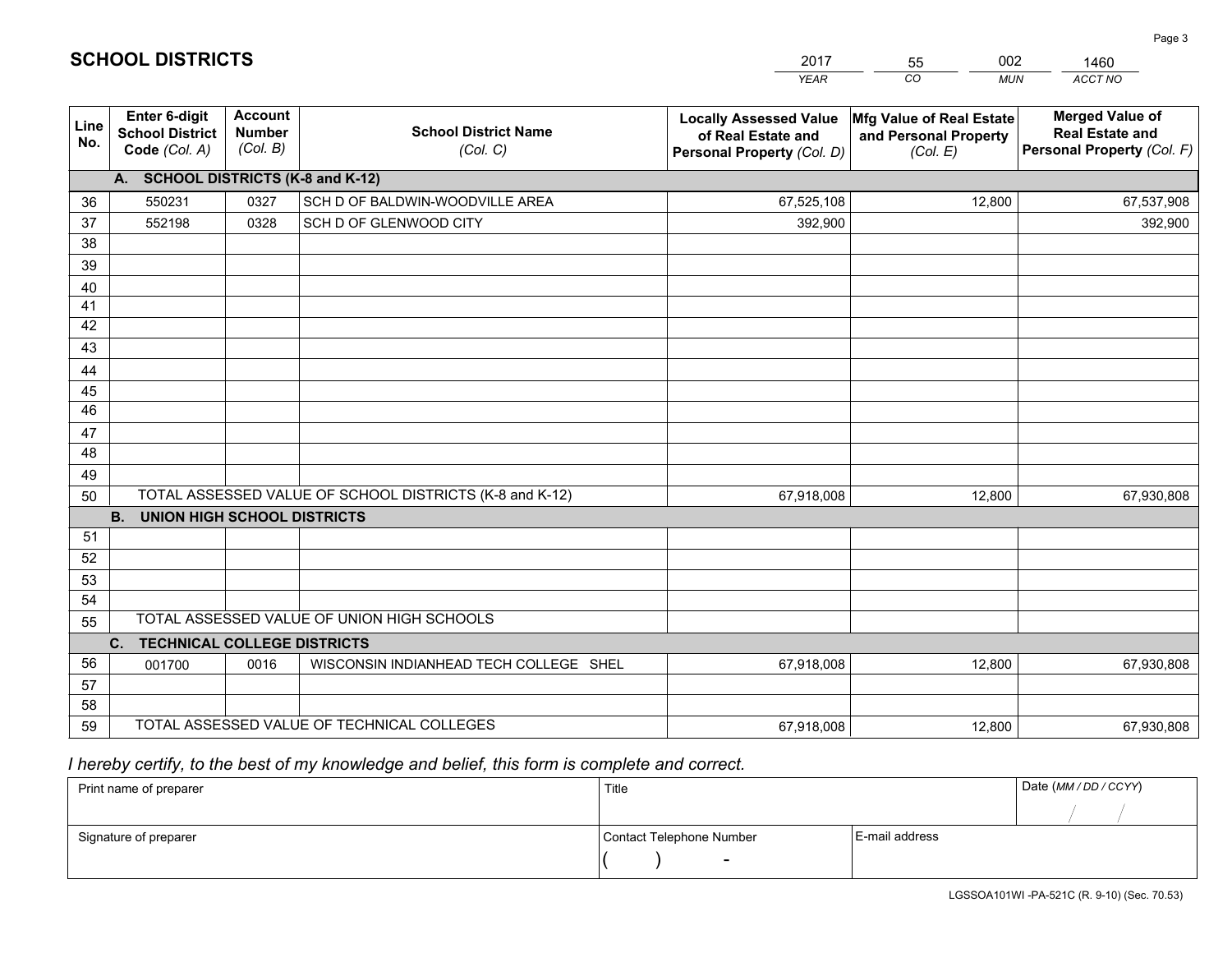### **HIGHLIGHTS**

- 1. Complete the Statement of Assessment after the Board of Review. Reflect any changes made there.
- 2. Use black ink to complete.
- 3. Line 16 must equal Line 50, Col D.
- 4. Line 55 must equal the total of K-8 schools listed on lines 36-49. Do not include K-12 schools in this comparision.
- 5. Line 59, Col. D must equal Line 16.
- 6. Special District, School District and Technical College District values must include both real estate and personal property. Examples of Special districts are: town sanitary districts, public inland lake protection and rehabilitation districts, and metropolitan sewerage districts.
- 7. DO NOT INCLUDE Manufacturing property values.DOR will print these values on the final SOA.
- 8. Accuracy of this form is very important. The values reported directly affect the equalized value DOR calculates for school and special districts.

#### **Page 1:**

 If not prefilled, enter the tax year,county and municipal code,municipal type, municipal name and county name on the top of form.

Check the Amended box, if filing an amended / corrected SOA.

 Report the parcel count, acres and assessed value of taxable general property, total parcel count, (real and personal), total acres, and values from final figures set by the Board of Review.

- A. Real Estate land and improvements (buildings, etc.) is reported on lines 1 8, total line 9.
- B. Personal Property is reported on lines 11 14, Column D, total line 15.
- C. To complete this report, use the computer produced summary of the assessment roll that shows these amounts.
- D. Use whole numbers only.
- E. Add each line across and each column down to verify entries.

### **Page 2:**

- A. Report Special Items (not subject to general property tax).
- 1. Private Forest Croplands and Managed Forest Lands are reported on lines 18,19, 20 and 21. Be sure to report assessed values **NOT** taxes.
- 2. You should have copies of the orders of entry, orders of withdrawal, etc., to update your assessment roll.
	- 3. Show hundredths of acres (e.g. 39.75).
- 4. Tax exempt lands are reported on line 22.
- 5. Omitted property and sec. 70.43, Wis. Stats., corrections of errors by assessor are reported on line 23. Report real estate and personal property separately. These should be for **prior years**, not something found on the current assessment roll after the board of review.
- B. Special District (Lines 24-35) Include the value of both real and personal property.
- The Department of Revenue (DOR) preprints much of the information regarding names and codes for schools, special districts,etc. If a district is not listed, enter the name and value only, DOR will enter the proper code.

## **Page 3 School Districts:**

Include the value of both real and personal property.

Report School District (regular, elementary, union high school, and technical college).

- 1. Regular (K-12) and Elementary (K-8) school values are reported on lines 36-49, total on line 50.
- 2. Union High School (UHS) (use only if elementary schools are listed on lines 36-49) are reported on lines 51-54. UHS total value (line 55) must equal to the total **elementary school** values reported on lines 36-49. Do notinclude K-12 schools in this comparison.
- 3. Technical College values are reported on lines 56-58, total on line 59.
- 4. Use the computer summary that shows these amounts to complete this report.

#### **This form is due the second Monday in June. File this report only after your Board of Review is complete.**

 *If you have questions: Return forms to:*

 Email: lgs@wisconsin.gov Wisconsin Department of RevenueCall:  $(608)$  266-2569 or  $(608)$  264-6892 Fax number: (608) 264-6887 PO Box 8971

Local Government Services Section 6-97 Madison WI 53708-8971

WOODVILLE, WI 54028 WOODVILLE, WI 54028 TOWN OF BALDWIN JAMES HARER<br>TOWN OF BALDWIN 1061 245TH ST JAMES HARER 1061 245TH ST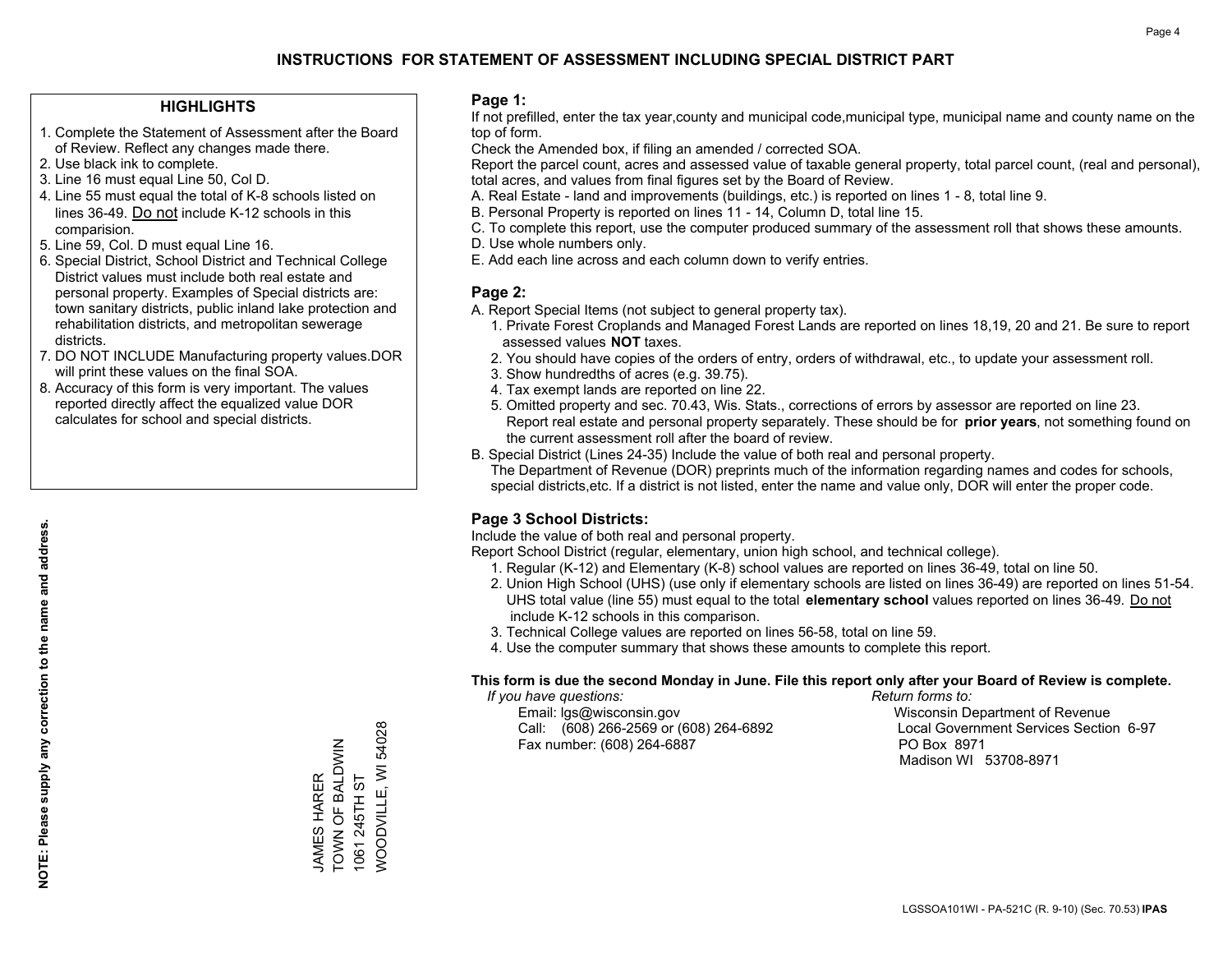**STATEMENT OF ASSESSMENT FOR 2017** 

| 55 | ∩∩4   | 1461    |
|----|-------|---------|
| CО | MI IN | ACCT NO |

|                         | <b>FOR</b>                                                                                                                                                                                   | <b>TOWN OF</b><br>OF                           | CADY                     |              | <b>ST CROIX COUNTY</b>                               |                         |                      | WHEN COMPLETING THIS DOCUMENT            |
|-------------------------|----------------------------------------------------------------------------------------------------------------------------------------------------------------------------------------------|------------------------------------------------|--------------------------|--------------|------------------------------------------------------|-------------------------|----------------------|------------------------------------------|
|                         |                                                                                                                                                                                              | Town - Village - City                          | <b>Municipality Name</b> |              | <b>County Name</b>                                   |                         |                      | DO NOT WRITE OVER X's OR IN SHADED AREAS |
|                         |                                                                                                                                                                                              | <b>REAL ESTATE</b>                             |                          | PARCEL COUNT | NO. OF ACRES                                         | <b>VALUE OF</b>         | <b>VALUE OF</b>      | TOTAL VALUE OF LAND                      |
| Line<br>No.             |                                                                                                                                                                                              | (See Lines 18 - 22 for<br>other Real Estate)   |                          |              | <b>WHOLE</b><br>TOTAL LAND IMPROVEMENTS NUMBERS ONLY | <b>LAND</b>             | <b>IMPROVEMENTS</b>  | AND IMPROVEMENTS                         |
|                         |                                                                                                                                                                                              |                                                | Col. A                   | Col. B       | Col. C                                               | Col. D                  | Col. E               | Col. F                                   |
| $\overline{\mathbf{1}}$ |                                                                                                                                                                                              | <b>RESIDENTIAL - Class 1</b>                   | 272                      | 268          | 348                                                  | 4,148,100               | 43,165,500           | 47,313,600                               |
| 2                       |                                                                                                                                                                                              | <b>COMMERCIAL - Class 2</b>                    | 10                       | 7            | 56                                                   | 432,900                 | 3,162,400            | 3,595,300                                |
| 3                       |                                                                                                                                                                                              | <b>MANUFACTURING - Class 3</b>                 |                          |              | 13                                                   | 50,500                  | 1,030,300            | 1,080,800                                |
| 4                       |                                                                                                                                                                                              | <b>AGRICULTURAL - Class 4</b>                  | 602                      |              | 13,344                                               | 1,954,350               |                      | 1,954,350                                |
| 5                       |                                                                                                                                                                                              | UNDEVELOPED - Class 5                          | 366                      |              | 2,128                                                | 2,200,900               |                      | 2,200,900                                |
| 6                       |                                                                                                                                                                                              | AGRICULTURAL FOREST - Class 5m                 | 232                      |              | 2,538                                                | 2,811,100               |                      | 2,811,100                                |
| $\overline{7}$          |                                                                                                                                                                                              | FOREST LANDS - Class 6                         | 133                      |              | 1,587                                                | 3,398,600               |                      | 3,398,600                                |
| 8                       |                                                                                                                                                                                              | OTHER - Class 7                                | 97                       | 97           | 174                                                  | 1,520,200               | 10,921,300           | 12,441,500                               |
| 9                       |                                                                                                                                                                                              | TOTAL - ALL COLUMNS                            | 1.713                    | 373          | 20,188                                               | 16,516,650              | 58,279,500           | 74,796,150                               |
| 10                      |                                                                                                                                                                                              | NUMBER OF PERSONAL PROPERTY ACCOUNTS IN ROLL   |                          |              | 22                                                   | <b>LOCALLY ASSESSED</b> | <b>MANUFACTURING</b> | <b>MERGED</b>                            |
| 11                      |                                                                                                                                                                                              | BOATS AND OTHER WATERCRAFT NOT EXEMPT - Code 1 |                          |              |                                                      | $\mathbf{0}$            | $\Omega$             | $\mathbf{0}$                             |
| 12                      |                                                                                                                                                                                              | MACHINERY, TOOLS AND PATTERNS - Code 2         |                          |              |                                                      | 144,500                 | 268,100              | 412,600                                  |
| 13                      |                                                                                                                                                                                              | FURNITURE, FIXTURES AND EQUIPMENT - Code 3     |                          |              |                                                      | 554,600                 | 12,500               | 567,100                                  |
| 14                      | ALL OTHER PERSONAL PROPERTY NOT EXEMPT - Codes 4A, 4B, 4C                                                                                                                                    |                                                |                          |              |                                                      | 315,300                 | 200                  | 315,500                                  |
| 15                      | TOTAL OF PERSONAL PROPERTY NOT EXEMPT (Total of Lines 11-14)<br>1,014,400                                                                                                                    |                                                |                          |              |                                                      |                         | 280,800              | 1,295,200                                |
| 16                      | AGGREGATE ASSESSED VALUE OF ALL PROPERTY SUBJECT TO THE GENERAL PROPERTY TAX (Total of Lines 9F and 15F)<br>MUST EQUAL TOTAL VALUE OF THE SCHOOL DISTRICTS (K-12 PLUS K-8) - Line 50, Col. F |                                                |                          |              |                                                      |                         | 76,091,350           |                                          |
| 17                      |                                                                                                                                                                                              | <b>BOARD OF REVIEW</b>                         |                          |              | Name of Assessor                                     |                         | Telephone #          |                                          |
|                         | DATE OF FINAL ADJOURNMENT<br>10/30/2017<br><b>ERIC KLEVEN</b><br>(715) 598-4599                                                                                                              |                                                |                          |              |                                                      |                         |                      |                                          |

REMARKS

The Assessment Ratio to be used in calculating the estimated Fair Market Value on tax bills for this tax district is .995132185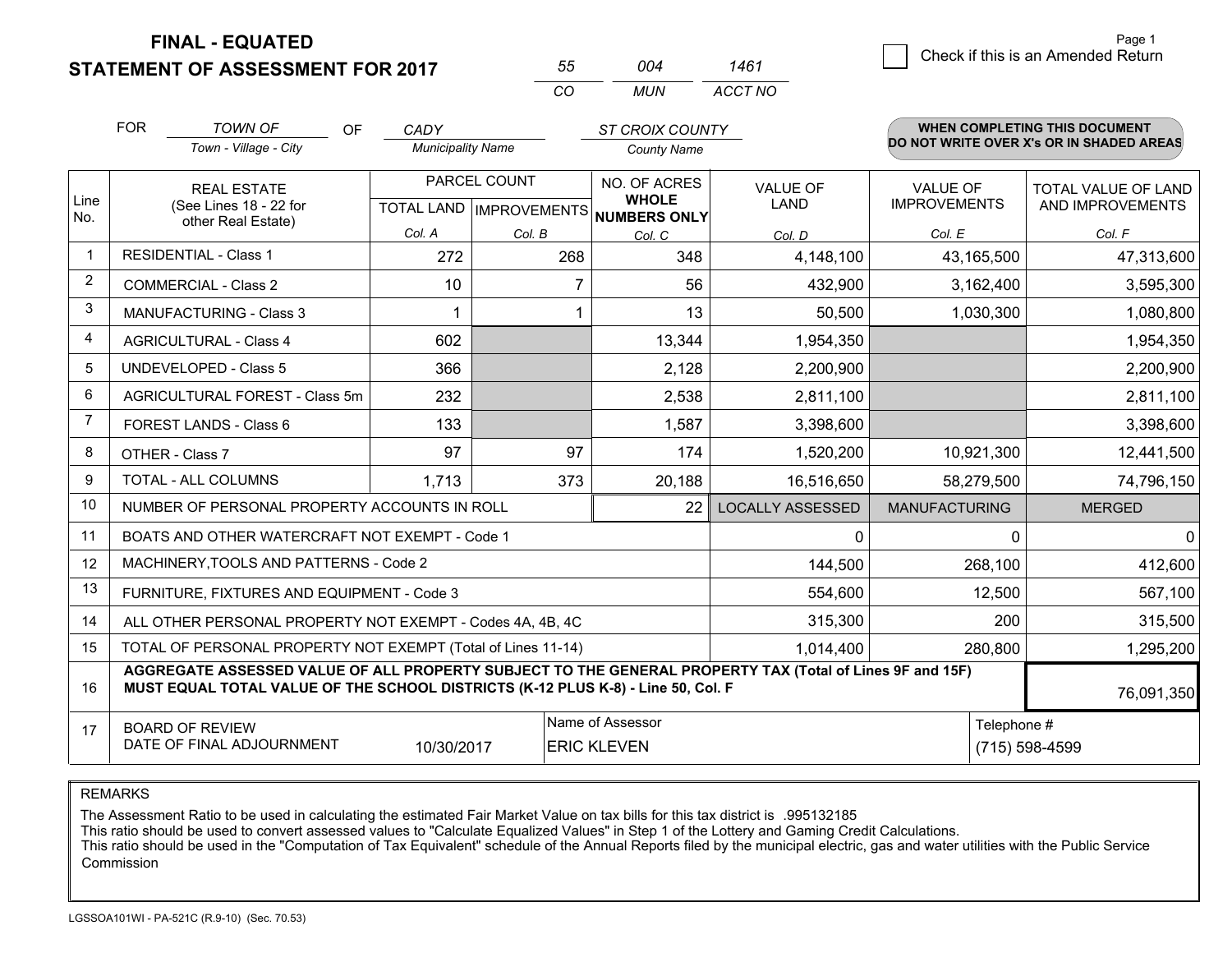*YEAR CO MUN ACCT NO* <sup>2017</sup> <sup>55</sup> <sup>004</sup> <sup>1461</sup>

Do not confuse FOREST LANDS (Line 7) with FOREST CROPS (in this section) - They are **NOT** the same

|    |                                            |                                             |  | Private Forest Crop - Reg Class @ 10¢ per acre                                 |                                                               | Private Forest Crop - Reg Class @ \$2.52 per acre |                                                                              |  |                    |
|----|--------------------------------------------|---------------------------------------------|--|--------------------------------------------------------------------------------|---------------------------------------------------------------|---------------------------------------------------|------------------------------------------------------------------------------|--|--------------------|
| 18 | (a) PARCELS                                | (b) ACRES                                   |  | (c) ASSESSED VALUE                                                             |                                                               | (d) PARCELS                                       | (e) ACRES                                                                    |  | (f) ASSESSED VALUE |
|    | 3                                          | 92                                          |  | 184.900                                                                        |                                                               |                                                   |                                                                              |  |                    |
|    |                                            |                                             |  | Private Forest Crop - Special Class @ 20¢ per acre                             |                                                               |                                                   | Entered Before 2005 Managed Forest - Ferrous Mining CLOSED @ \$8.27 per acre |  |                    |
| 19 | (a) PARCELS                                | (b) ACRES                                   |  | (c) ASSESSED VALUE                                                             |                                                               | (d) PARCELS                                       | (e) ACRES                                                                    |  | (f) ASSESSED VALUE |
|    |                                            |                                             |  |                                                                                |                                                               |                                                   |                                                                              |  |                    |
|    |                                            | Entered Before 2005 Managed Forest - OPEN @ |  | \$.79 per acre                                                                 |                                                               |                                                   | Entered Before 2005 Managed Forest - CLOSED @ \$1.87 per acre                |  |                    |
| 20 | (a) PARCELS                                | (b) ACRES                                   |  | (c) ASSESSED VALUE                                                             |                                                               | (d) PARCELS                                       | (e) ACRES                                                                    |  | (f) ASSESSED VALUE |
|    | 5                                          | 113.86                                      |  | 209,300                                                                        |                                                               | 26                                                | 638.73                                                                       |  | 1,135,000          |
|    | Entered After 2004 Managed Forest - OPEN @ |                                             |  | \$2.14 per acre                                                                | Entered After 2004 Managed Forest - CLOSED @ \$10.68 per acre |                                                   |                                                                              |  |                    |
| 21 | (a) PARCELS                                | (b) ACRES                                   |  | (c) ASSESSED VALUE                                                             |                                                               | (d) PARCELS                                       | (e) ACRES                                                                    |  | (f) ASSESSED VALUE |
|    |                                            |                                             |  |                                                                                |                                                               |                                                   |                                                                              |  |                    |
|    |                                            | 90.69                                       |  | 195,100                                                                        |                                                               | 26                                                | 667.7                                                                        |  | 1,289,000          |
|    | (a) County Forest Cropland Acres           |                                             |  | (b) Federal Acres                                                              |                                                               | (c) State Acres                                   | (d) County (NOT FOREST CROP) Acres                                           |  | (e) Other Acres    |
| 22 |                                            |                                             |  | 67.57                                                                          |                                                               | 447.51<br>9.67                                    |                                                                              |  | 20.65              |
|    |                                            |                                             |  | Assessed Value of Omitted Property From Prior Years (Sec. 70.44)               |                                                               |                                                   | Assessed Value of Sec. 70.43 Corrections of Errors by Assessors              |  |                    |
|    | (a) REAL ESTATE                            |                                             |  | (b) PERSONAL                                                                   |                                                               |                                                   | (c1) REAL ESTATE                                                             |  | (c2) PERSONAL      |
| 23 |                                            |                                             |  |                                                                                |                                                               |                                                   |                                                                              |  |                    |
|    |                                            |                                             |  | Manufacturing Equated Value of Omitted Property From Prior Years (Sec. 70.995) |                                                               |                                                   | Mfg. Equated Value of Sec.70.43 Corrections of Errors by Assessors           |  |                    |
|    | (d) REAL ESTATE                            |                                             |  | (e) PERSONAL                                                                   |                                                               |                                                   | (f1) REAL ESTATE                                                             |  | (f2) PERSONAL      |
|    |                                            |                                             |  |                                                                                |                                                               |                                                   |                                                                              |  |                    |

## **SPECIAL DISTRICTS**

| Line<br>No. | Enter 6-digit<br>Special District<br>Code (Col. A) | <b>Account</b><br><b>Number</b> | <b>Special District Name</b> | <b>Locally Assessed Value</b><br>of Real Estate and | Mfg Value of Real Estate<br>and Personal Property | <b>Merged Value of</b><br><b>Real Estate and</b><br>Personal Property (Col. F) |
|-------------|----------------------------------------------------|---------------------------------|------------------------------|-----------------------------------------------------|---------------------------------------------------|--------------------------------------------------------------------------------|
|             |                                                    | (Col. B)                        | (Col. C)                     | Personal Property (Col. D)                          | (Col. E)                                          |                                                                                |
| 24          |                                                    |                                 |                              |                                                     |                                                   |                                                                                |
| 25          |                                                    |                                 |                              |                                                     |                                                   |                                                                                |
| 26          |                                                    |                                 |                              |                                                     |                                                   |                                                                                |
| 27          |                                                    |                                 |                              |                                                     |                                                   |                                                                                |
| 28          |                                                    |                                 |                              |                                                     |                                                   |                                                                                |
| 29          |                                                    |                                 |                              |                                                     |                                                   |                                                                                |
| 30          |                                                    |                                 |                              |                                                     |                                                   |                                                                                |
| 31          |                                                    |                                 |                              |                                                     |                                                   |                                                                                |
| 32          |                                                    |                                 |                              |                                                     |                                                   |                                                                                |
| 33          |                                                    |                                 |                              |                                                     |                                                   |                                                                                |
| 34          |                                                    |                                 |                              |                                                     |                                                   |                                                                                |
| 35          |                                                    |                                 |                              |                                                     |                                                   |                                                                                |

LGSSOA101WI-PA - 521C (R. 9-10) (Sec. 70.53)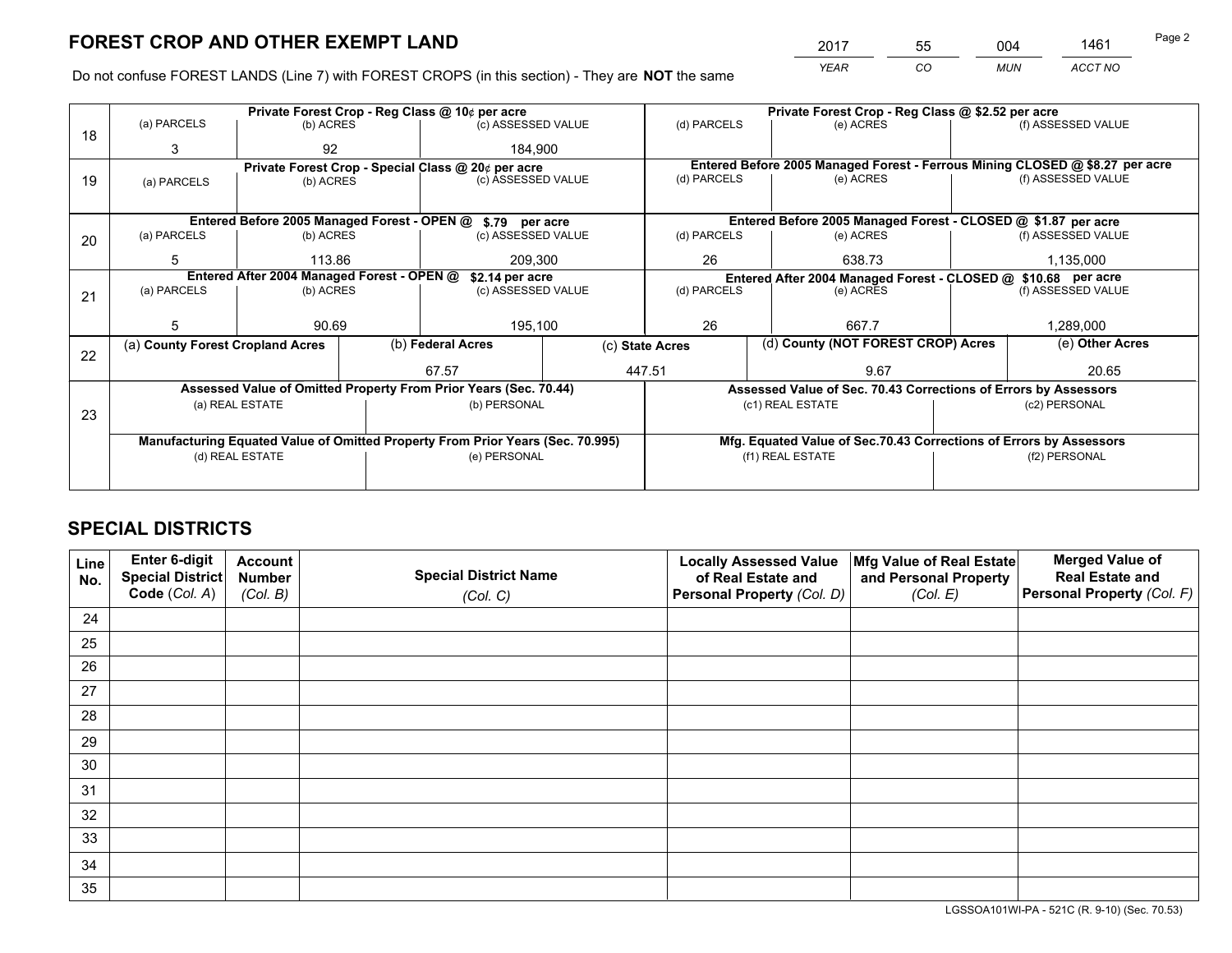|             |                                                                 |                                             |                                                         | <b>YEAR</b>                                                                       | CO<br><b>MUN</b>                                              | <b>ACCT NO</b>                                                                 |
|-------------|-----------------------------------------------------------------|---------------------------------------------|---------------------------------------------------------|-----------------------------------------------------------------------------------|---------------------------------------------------------------|--------------------------------------------------------------------------------|
| Line<br>No. | <b>Enter 6-digit</b><br><b>School District</b><br>Code (Col. A) | <b>Account</b><br><b>Number</b><br>(Col. B) | <b>School District Name</b><br>(Col. C)                 | <b>Locally Assessed Value</b><br>of Real Estate and<br>Personal Property (Col. D) | Mfg Value of Real Estate<br>and Personal Property<br>(Col. E) | <b>Merged Value of</b><br><b>Real Estate and</b><br>Personal Property (Col. F) |
|             | A. SCHOOL DISTRICTS (K-8 and K-12)                              |                                             |                                                         |                                                                                   |                                                               |                                                                                |
| 36          | 173444                                                          | 0117                                        | SCH D OF MENOMONIE AREA                                 | 1,321,200                                                                         |                                                               | 1,321,200                                                                      |
| 37          | 475586                                                          | 0285                                        | SCH D OF SPRING VALLEY                                  | 56,882,700                                                                        | 1,361,600                                                     | 58,244,300                                                                     |
| 38          | 550231                                                          | 0327                                        | SCH D OF BALDWIN-WOODVILLE AREA                         | 16,525,850                                                                        |                                                               | 16,525,850                                                                     |
| 39          |                                                                 |                                             |                                                         |                                                                                   |                                                               |                                                                                |
| 40          |                                                                 |                                             |                                                         |                                                                                   |                                                               |                                                                                |
| 41          |                                                                 |                                             |                                                         |                                                                                   |                                                               |                                                                                |
| 42          |                                                                 |                                             |                                                         |                                                                                   |                                                               |                                                                                |
| 43          |                                                                 |                                             |                                                         |                                                                                   |                                                               |                                                                                |
| 44          |                                                                 |                                             |                                                         |                                                                                   |                                                               |                                                                                |
| 45          |                                                                 |                                             |                                                         |                                                                                   |                                                               |                                                                                |
| 46          |                                                                 |                                             |                                                         |                                                                                   |                                                               |                                                                                |
| 47          |                                                                 |                                             |                                                         |                                                                                   |                                                               |                                                                                |
| 48          |                                                                 |                                             |                                                         |                                                                                   |                                                               |                                                                                |
| 49          |                                                                 |                                             |                                                         |                                                                                   |                                                               |                                                                                |
| 50          |                                                                 |                                             | TOTAL ASSESSED VALUE OF SCHOOL DISTRICTS (K-8 and K-12) | 74,729,750                                                                        | 1,361,600                                                     | 76,091,350                                                                     |
|             | <b>B.</b><br>UNION HIGH SCHOOL DISTRICTS                        |                                             |                                                         |                                                                                   |                                                               |                                                                                |
| 51<br>52    |                                                                 |                                             |                                                         |                                                                                   |                                                               |                                                                                |
|             |                                                                 |                                             |                                                         |                                                                                   |                                                               |                                                                                |
| 53<br>54    |                                                                 |                                             |                                                         |                                                                                   |                                                               |                                                                                |
| 55          |                                                                 |                                             | TOTAL ASSESSED VALUE OF UNION HIGH SCHOOLS              |                                                                                   |                                                               |                                                                                |
|             | C.<br><b>TECHNICAL COLLEGE DISTRICTS</b>                        |                                             |                                                         |                                                                                   |                                                               |                                                                                |
| 56          | 000100                                                          | 0001                                        | CHIPPEWA VALLEY TECHNICAL COLLEGE EAUC                  | 56,882,700                                                                        | 1,361,600                                                     | 58,244,300                                                                     |
| 57          | 001700                                                          | 0016                                        | WISCONSIN INDIANHEAD TECH COLLEGE SHEL                  | 17,847,050                                                                        |                                                               | 17,847,050                                                                     |
| 58          |                                                                 |                                             |                                                         |                                                                                   |                                                               |                                                                                |
| 59          |                                                                 |                                             | TOTAL ASSESSED VALUE OF TECHNICAL COLLEGES              | 74,729,750                                                                        | 1,361,600                                                     | 76,091,350                                                                     |

55

004

# *I hereby certify, to the best of my knowledge and belief, this form is complete and correct.*

**SCHOOL DISTRICTS**

| Print name of preparer | Title                    |                | Date (MM / DD / CCYY) |
|------------------------|--------------------------|----------------|-----------------------|
|                        |                          |                |                       |
| Signature of preparer  | Contact Telephone Number | E-mail address |                       |
|                        | $\overline{\phantom{0}}$ |                |                       |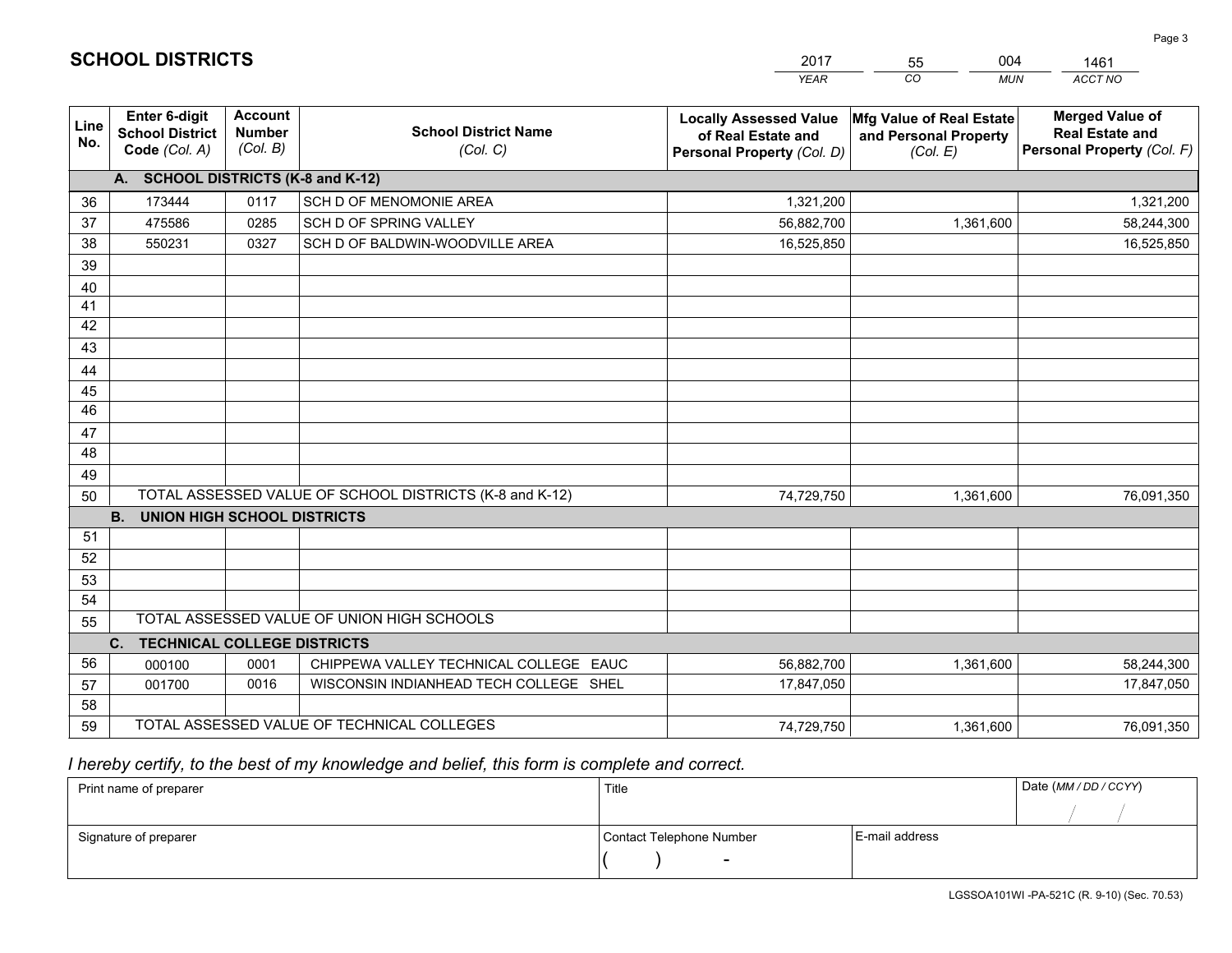## **HIGHLIGHTS**

- 1. Complete the Statement of Assessment after the Board of Review. Reflect any changes made there.
- 2. Use black ink to complete.
- 3. Line 16 must equal Line 50, Col D.
- 4. Line 55 must equal the total of K-8 schools listed on lines 36-49. Do not include K-12 schools in this comparision.
- 5. Line 59, Col. D must equal Line 16.
- 6. Special District, School District and Technical College District values must include both real estate and personal property. Examples of Special districts are: town sanitary districts, public inland lake protection and rehabilitation districts, and metropolitan sewerage districts.
- 7. DO NOT INCLUDE Manufacturing property values.DOR will print these values on the final SOA.
- 8. Accuracy of this form is very important. The values reported directly affect the equalized value DOR calculates for school and special districts.

### **Page 1:**

 If not prefilled, enter the tax year,county and municipal code,municipal type, municipal name and county name on the top of form.

Check the Amended box, if filing an amended / corrected SOA.

 Report the parcel count, acres and assessed value of taxable general property, total parcel count, (real and personal), total acres, and values from final figures set by the Board of Review.

- A. Real Estate land and improvements (buildings, etc.) is reported on lines 1 8, total line 9.
- B. Personal Property is reported on lines 11 14, Column D, total line 15.
- C. To complete this report, use the computer produced summary of the assessment roll that shows these amounts.
- D. Use whole numbers only.
- E. Add each line across and each column down to verify entries.

## **Page 2:**

- A. Report Special Items (not subject to general property tax).
- 1. Private Forest Croplands and Managed Forest Lands are reported on lines 18,19, 20 and 21. Be sure to report assessed values **NOT** taxes.
- 2. You should have copies of the orders of entry, orders of withdrawal, etc., to update your assessment roll.
	- 3. Show hundredths of acres (e.g. 39.75).
- 4. Tax exempt lands are reported on line 22.
- 5. Omitted property and sec. 70.43, Wis. Stats., corrections of errors by assessor are reported on line 23. Report real estate and personal property separately. These should be for **prior years**, not something found on the current assessment roll after the board of review.
- B. Special District (Lines 24-35) Include the value of both real and personal property.
- The Department of Revenue (DOR) preprints much of the information regarding names and codes for schools, special districts,etc. If a district is not listed, enter the name and value only, DOR will enter the proper code.

## **Page 3 School Districts:**

Include the value of both real and personal property.

Report School District (regular, elementary, union high school, and technical college).

- 1. Regular (K-12) and Elementary (K-8) school values are reported on lines 36-49, total on line 50.
- 2. Union High School (UHS) (use only if elementary schools are listed on lines 36-49) are reported on lines 51-54. UHS total value (line 55) must equal to the total **elementary school** values reported on lines 36-49. Do notinclude K-12 schools in this comparison.
- 3. Technical College values are reported on lines 56-58, total on line 59.
- 4. Use the computer summary that shows these amounts to complete this report.

#### **This form is due the second Monday in June. File this report only after your Board of Review is complete.**

 *If you have questions: Return forms to:*

 Email: lgs@wisconsin.gov Wisconsin Department of RevenueCall:  $(608)$  266-2569 or  $(608)$  264-6892 Fax number: (608) 264-6887 PO Box 8971

Local Government Services Section 6-97 Madison WI 53708-8971

**NOTE: Please supply any correction to the name and address.**

NOTE: Please supply any correction to the name and address.

283 COUNTY ROAD NN 283 COUNTY ROAD NN SHELLY NINNEMAN<br>TOWN OF CADY SHELLY NINNEMAN **WILSON, WI 54027** WILSON, WI 54027 TOWN OF CADY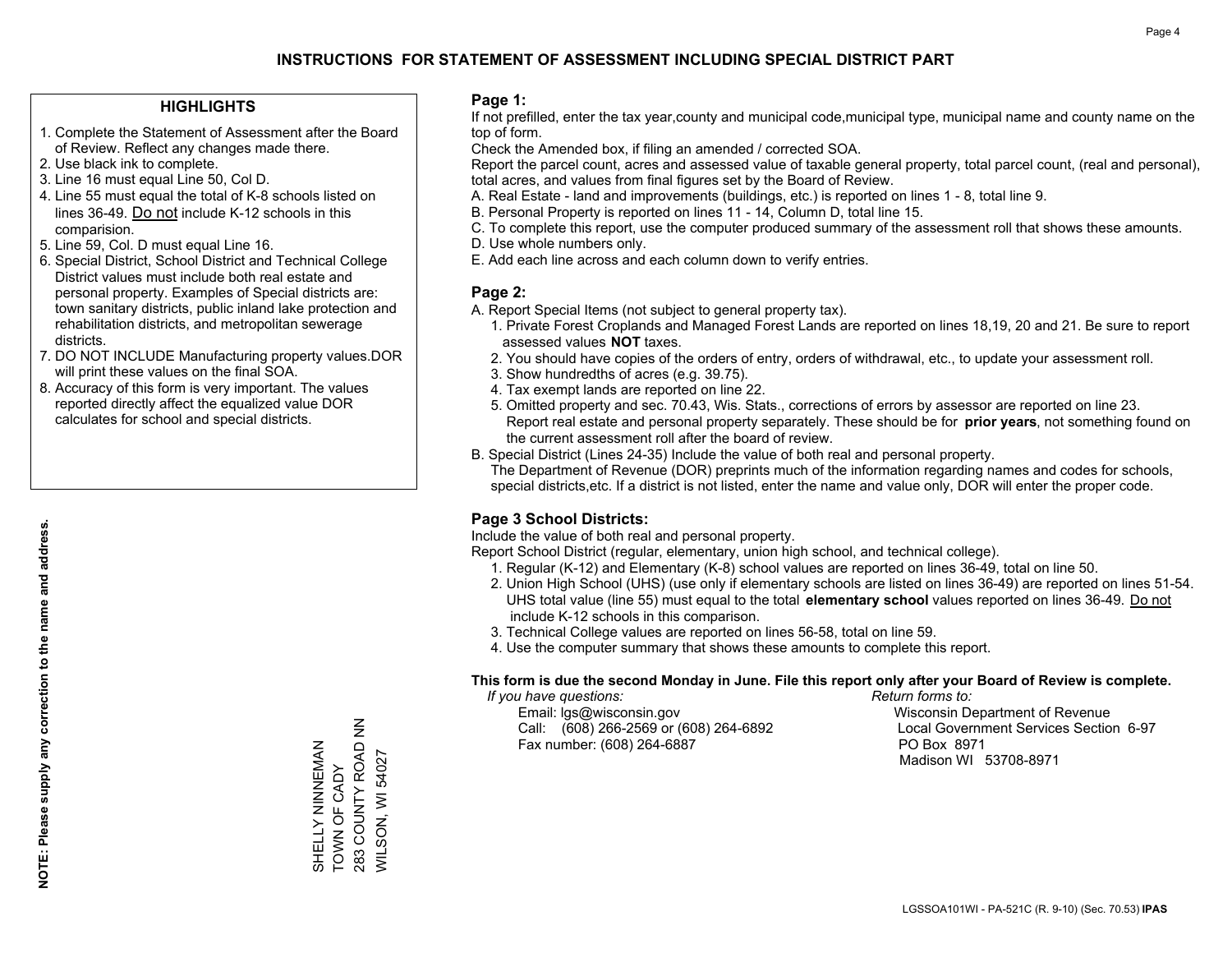|  | <b>STATEMENT OF ASSESSMENT FOR 2017</b> |
|--|-----------------------------------------|
|--|-----------------------------------------|

| 55  | NUE | 1462    |
|-----|-----|---------|
| ΓO. | MUN | ACCT NO |

|                | <b>FOR</b>                                                                                                                                                                                   | <b>TOWN OF</b><br>OF                           | <b>CYLON</b>             |              | <b>ST CROIX COUNTY</b>                               |                         |                      | <b>WHEN COMPLETING THIS DOCUMENT</b>     |
|----------------|----------------------------------------------------------------------------------------------------------------------------------------------------------------------------------------------|------------------------------------------------|--------------------------|--------------|------------------------------------------------------|-------------------------|----------------------|------------------------------------------|
|                |                                                                                                                                                                                              | Town - Village - City                          | <b>Municipality Name</b> |              | <b>County Name</b>                                   |                         |                      | DO NOT WRITE OVER X's OR IN SHADED AREAS |
|                |                                                                                                                                                                                              | <b>REAL ESTATE</b>                             |                          | PARCEL COUNT | NO. OF ACRES                                         | <b>VALUE OF</b>         | <b>VALUE OF</b>      | TOTAL VALUE OF LAND                      |
| Line<br>No.    |                                                                                                                                                                                              | (See Lines 18 - 22 for<br>other Real Estate)   |                          |              | <b>WHOLE</b><br>TOTAL LAND IMPROVEMENTS NUMBERS ONLY | LAND                    | <b>IMPROVEMENTS</b>  | AND IMPROVEMENTS                         |
|                |                                                                                                                                                                                              |                                                | Col. A                   | Col. B       | Col. C                                               | Col. D                  | Col. E               | Col. F                                   |
| $\mathbf 1$    |                                                                                                                                                                                              | <b>RESIDENTIAL - Class 1</b>                   | 286                      | 231          | 752                                                  | 5,683,600               | 26,587,200           | 32,270,800                               |
| 2              |                                                                                                                                                                                              | <b>COMMERCIAL - Class 2</b>                    | 14                       | 12           | 53                                                   | 545,000                 | 1,745,400            | 2,290,400                                |
| 3              |                                                                                                                                                                                              | <b>MANUFACTURING - Class 3</b>                 |                          |              | 56                                                   | 158,300                 | 686,500              | 844,800                                  |
| 4              |                                                                                                                                                                                              | <b>AGRICULTURAL - Class 4</b>                  | 468                      |              | 12,477                                               | 2,063,400               |                      | 2,063,400                                |
| 5              |                                                                                                                                                                                              | <b>UNDEVELOPED - Class 5</b>                   | 324                      |              | 1,972                                                | 988,800                 |                      | 988,800                                  |
| 6              |                                                                                                                                                                                              | AGRICULTURAL FOREST - Class 5m                 | 161                      |              | 1,868                                                | 2,226,100               |                      | 2,226,100                                |
| $\overline{7}$ |                                                                                                                                                                                              | FOREST LANDS - Class 6                         | 63                       |              | 1,154                                                | 2,765,500               |                      | 2,765,500                                |
| 8              |                                                                                                                                                                                              | OTHER - Class 7                                | 53                       | 53           | 142                                                  | 631,500                 | 5,660,100            | 6,291,600                                |
| 9              |                                                                                                                                                                                              | TOTAL - ALL COLUMNS                            | 1,370                    | 297          | 18,474                                               | 15,062,200              | 34,679,200           | 49,741,400                               |
| 10             |                                                                                                                                                                                              | NUMBER OF PERSONAL PROPERTY ACCOUNTS IN ROLL   |                          |              | 14                                                   | <b>LOCALLY ASSESSED</b> | <b>MANUFACTURING</b> | <b>MERGED</b>                            |
| 11             |                                                                                                                                                                                              | BOATS AND OTHER WATERCRAFT NOT EXEMPT - Code 1 |                          |              |                                                      | $\Omega$                | $\Omega$             | $\Omega$                                 |
| 12             |                                                                                                                                                                                              | MACHINERY, TOOLS AND PATTERNS - Code 2         |                          |              |                                                      | 6,300                   | 321,200              | 327,500                                  |
| 13             |                                                                                                                                                                                              | FURNITURE, FIXTURES AND EQUIPMENT - Code 3     |                          |              |                                                      | 92,300                  | 28,800               | 121,100                                  |
| 14             | 6,200<br>ALL OTHER PERSONAL PROPERTY NOT EXEMPT - Codes 4A, 4B, 4C                                                                                                                           |                                                |                          |              |                                                      |                         | 1,600                | 7,800                                    |
| 15             | TOTAL OF PERSONAL PROPERTY NOT EXEMPT (Total of Lines 11-14)<br>104,800                                                                                                                      |                                                |                          |              |                                                      |                         | 351,600              | 456,400                                  |
| 16             | AGGREGATE ASSESSED VALUE OF ALL PROPERTY SUBJECT TO THE GENERAL PROPERTY TAX (Total of Lines 9F and 15F)<br>MUST EQUAL TOTAL VALUE OF THE SCHOOL DISTRICTS (K-12 PLUS K-8) - Line 50, Col. F |                                                |                          |              |                                                      |                         | 50,197,800           |                                          |
| 17             |                                                                                                                                                                                              | <b>BOARD OF REVIEW</b>                         |                          |              | Name of Assessor                                     |                         | Telephone #          |                                          |
|                | DATE OF FINAL ADJOURNMENT<br>06/28/2017<br><b>RON MEYER</b><br>(715) 232-9068                                                                                                                |                                                |                          |              |                                                      |                         |                      |                                          |

REMARKS

The Assessment Ratio to be used in calculating the estimated Fair Market Value on tax bills for this tax district is .913232359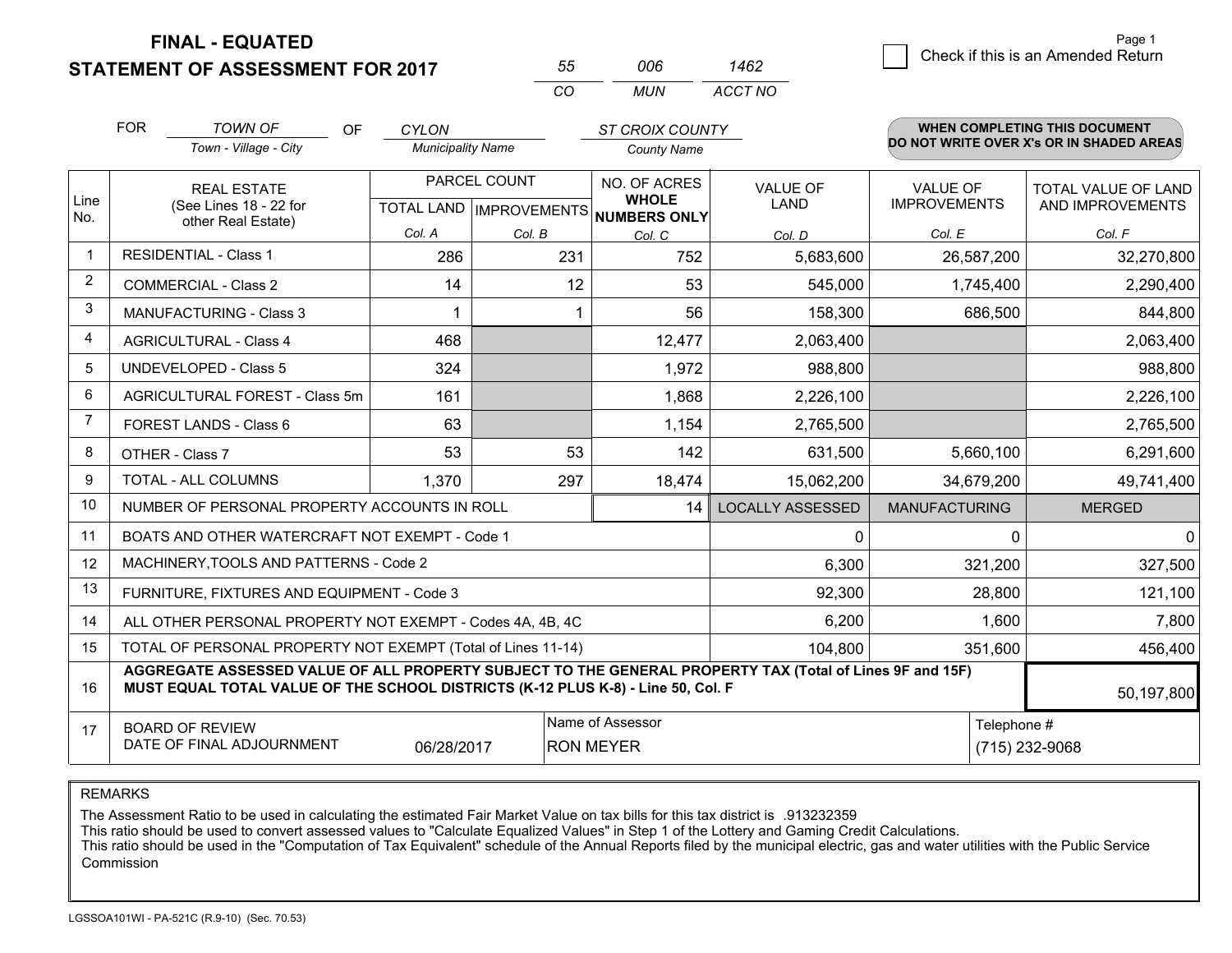*YEAR CO MUN ACCT NO* <sup>2017</sup> <sup>55</sup> <sup>006</sup> <sup>1462</sup>

Do not confuse FOREST LANDS (Line 7) with FOREST CROPS (in this section) - They are **NOT** the same

|    |                                                                                |                 |  | Private Forest Crop - Reg Class @ 10¢ per acre                   |   | Private Forest Crop - Reg Class @ \$2.52 per acre                            |                                                                 |         |                    |
|----|--------------------------------------------------------------------------------|-----------------|--|------------------------------------------------------------------|---|------------------------------------------------------------------------------|-----------------------------------------------------------------|---------|--------------------|
| 18 | (a) PARCELS                                                                    | (b) ACRES       |  | (c) ASSESSED VALUE                                               |   | (d) PARCELS                                                                  | (e) ACRES                                                       |         | (f) ASSESSED VALUE |
|    |                                                                                |                 |  |                                                                  |   |                                                                              |                                                                 |         |                    |
|    |                                                                                |                 |  | Private Forest Crop - Special Class @ 20¢ per acre               |   | Entered Before 2005 Managed Forest - Ferrous Mining CLOSED @ \$8.27 per acre |                                                                 |         |                    |
| 19 | (a) PARCELS                                                                    | (b) ACRES       |  | (c) ASSESSED VALUE                                               |   | (d) PARCELS                                                                  | (e) ACRES                                                       |         | (f) ASSESSED VALUE |
|    |                                                                                |                 |  |                                                                  |   |                                                                              |                                                                 |         |                    |
|    |                                                                                |                 |  | Entered Before 2005 Managed Forest - OPEN @ \$.79 per acre       |   |                                                                              | Entered Before 2005 Managed Forest - CLOSED @ \$1.87 per acre   |         |                    |
| 20 | (a) PARCELS                                                                    | (b) ACRES       |  | (c) ASSESSED VALUE                                               |   | (d) PARCELS                                                                  | (e) ACRES                                                       |         | (f) ASSESSED VALUE |
|    |                                                                                | 15<br>36,000    |  |                                                                  | 5 | 147                                                                          |                                                                 | 284,400 |                    |
|    | Entered After 2004 Managed Forest - OPEN @<br>\$2.14 per acre                  |                 |  |                                                                  |   | Entered After 2004 Managed Forest - CLOSED @ \$10.68 per acre                |                                                                 |         |                    |
| 21 | (a) PARCELS                                                                    | (b) ACRES       |  | (c) ASSESSED VALUE                                               |   | (d) PARCELS                                                                  | (e) ACRES                                                       |         | (f) ASSESSED VALUE |
|    |                                                                                |                 |  |                                                                  |   |                                                                              |                                                                 |         |                    |
|    |                                                                                |                 |  |                                                                  |   | 24                                                                           | 455.02                                                          |         | 1,083,500          |
|    | (a) County Forest Cropland Acres                                               |                 |  | (b) Federal Acres                                                |   | (c) State Acres                                                              | (d) County (NOT FOREST CROP) Acres                              |         | (e) Other Acres    |
| 22 |                                                                                |                 |  | 567.19                                                           |   | 2,524.66                                                                     | 41.37                                                           |         | 105.71             |
|    |                                                                                |                 |  |                                                                  |   |                                                                              |                                                                 |         |                    |
|    |                                                                                |                 |  | Assessed Value of Omitted Property From Prior Years (Sec. 70.44) |   |                                                                              | Assessed Value of Sec. 70.43 Corrections of Errors by Assessors |         |                    |
| 23 |                                                                                | (a) REAL ESTATE |  | (b) PERSONAL                                                     |   |                                                                              | (c1) REAL ESTATE                                                |         | (c2) PERSONAL      |
|    |                                                                                |                 |  |                                                                  |   |                                                                              |                                                                 |         |                    |
|    | Manufacturing Equated Value of Omitted Property From Prior Years (Sec. 70.995) |                 |  |                                                                  |   | Mfg. Equated Value of Sec.70.43 Corrections of Errors by Assessors           |                                                                 |         |                    |
|    |                                                                                | (d) REAL ESTATE |  | (e) PERSONAL                                                     |   |                                                                              | (f1) REAL ESTATE                                                |         | (f2) PERSONAL      |
|    |                                                                                |                 |  |                                                                  |   |                                                                              |                                                                 |         |                    |

## **SPECIAL DISTRICTS**

| Line<br>No. | Enter 6-digit<br><b>Special District</b><br>Code (Col. A) | <b>Account</b><br><b>Number</b><br>(Col. B) | <b>Special District Name</b><br>(Col. C) | <b>Locally Assessed Value</b><br>of Real Estate and<br><b>Personal Property (Col. D)</b> | Mfg Value of Real Estate<br>and Personal Property<br>(Col. E) | <b>Merged Value of</b><br><b>Real Estate and</b><br>Personal Property (Col. F) |
|-------------|-----------------------------------------------------------|---------------------------------------------|------------------------------------------|------------------------------------------------------------------------------------------|---------------------------------------------------------------|--------------------------------------------------------------------------------|
| 24          | 558020                                                    | 0339                                        | UPPER WILLOW REHABILITATION DISTRICT     | 49,001,400                                                                               | 1,196,400                                                     | 50,197,800                                                                     |
| 25          |                                                           |                                             |                                          |                                                                                          |                                                               |                                                                                |
| 26          |                                                           |                                             |                                          |                                                                                          |                                                               |                                                                                |
| 27          |                                                           |                                             |                                          |                                                                                          |                                                               |                                                                                |
| 28          |                                                           |                                             |                                          |                                                                                          |                                                               |                                                                                |
| 29          |                                                           |                                             |                                          |                                                                                          |                                                               |                                                                                |
| 30          |                                                           |                                             |                                          |                                                                                          |                                                               |                                                                                |
| 31          |                                                           |                                             |                                          |                                                                                          |                                                               |                                                                                |
| 32          |                                                           |                                             |                                          |                                                                                          |                                                               |                                                                                |
| 33          |                                                           |                                             |                                          |                                                                                          |                                                               |                                                                                |
| 34          |                                                           |                                             |                                          |                                                                                          |                                                               |                                                                                |
| 35          |                                                           |                                             |                                          |                                                                                          |                                                               |                                                                                |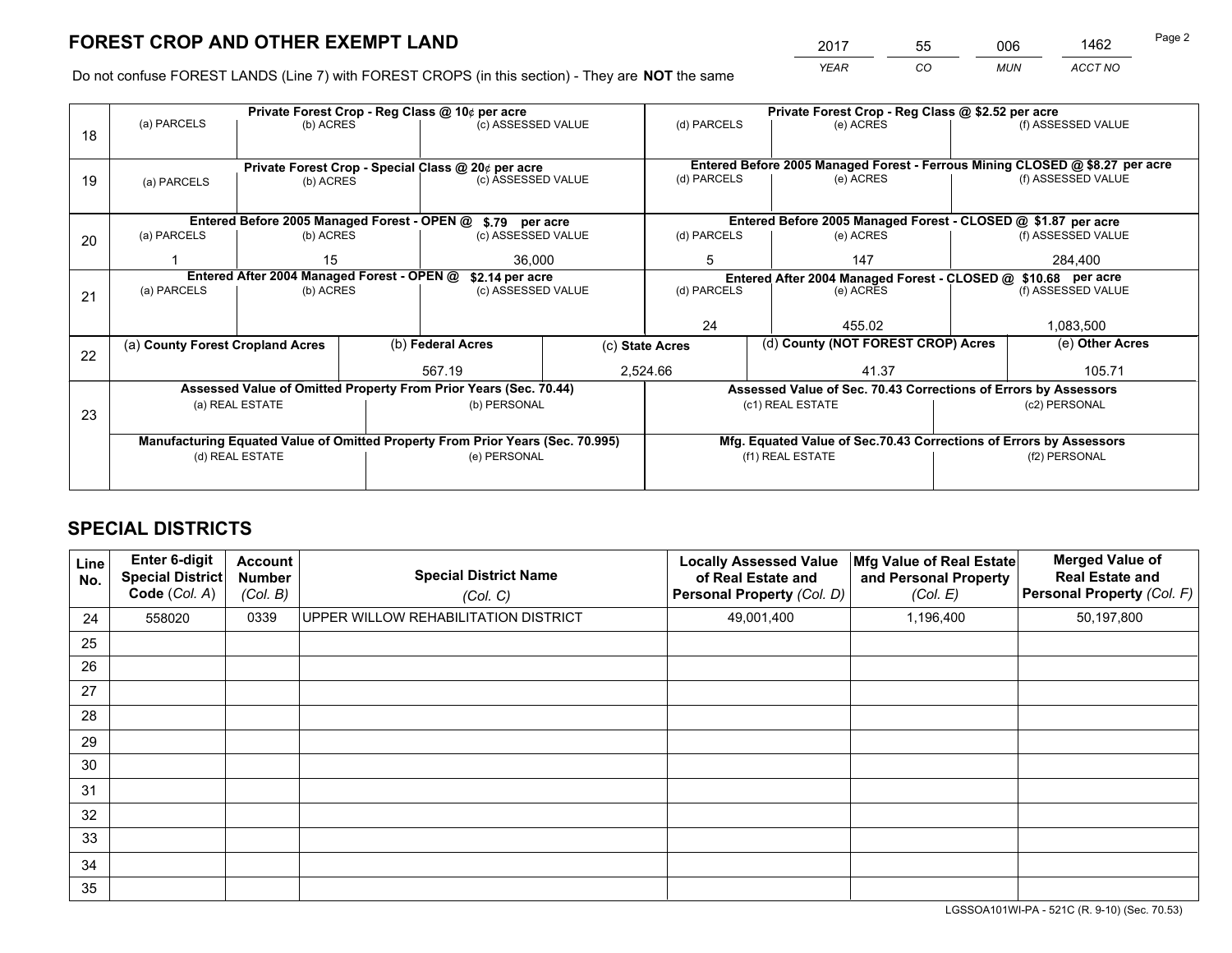|             |                                                          |                                             |                                                         | <b>YEAR</b>                                                                       | CO<br><b>MUN</b>                                              | ACCT NO                                                                        |
|-------------|----------------------------------------------------------|---------------------------------------------|---------------------------------------------------------|-----------------------------------------------------------------------------------|---------------------------------------------------------------|--------------------------------------------------------------------------------|
| Line<br>No. | Enter 6-digit<br><b>School District</b><br>Code (Col. A) | <b>Account</b><br><b>Number</b><br>(Col. B) | <b>School District Name</b><br>(Col. C)                 | <b>Locally Assessed Value</b><br>of Real Estate and<br>Personal Property (Col. D) | Mfg Value of Real Estate<br>and Personal Property<br>(Col. E) | <b>Merged Value of</b><br><b>Real Estate and</b><br>Personal Property (Col. F) |
|             | A. SCHOOL DISTRICTS (K-8 and K-12)                       |                                             |                                                         |                                                                                   |                                                               |                                                                                |
| 36          | 480119                                                   | 0286                                        | <b>SCH D OF AMERY</b>                                   | 13,292,100                                                                        |                                                               | 13,292,100                                                                     |
| 37          | 481127                                                   | 0289                                        | SCH D OF CLEAR LAKE                                     | 10,620,500                                                                        |                                                               | 10,620,500                                                                     |
| 38          | 553962                                                   | 0331                                        | SCH D OF NEW RICHMOND                                   | 25,088,800                                                                        | 1,196,400                                                     | 26,285,200                                                                     |
| 39          |                                                          |                                             |                                                         |                                                                                   |                                                               |                                                                                |
| 40          |                                                          |                                             |                                                         |                                                                                   |                                                               |                                                                                |
| 41          |                                                          |                                             |                                                         |                                                                                   |                                                               |                                                                                |
| 42          |                                                          |                                             |                                                         |                                                                                   |                                                               |                                                                                |
| 43          |                                                          |                                             |                                                         |                                                                                   |                                                               |                                                                                |
| 44          |                                                          |                                             |                                                         |                                                                                   |                                                               |                                                                                |
| 45          |                                                          |                                             |                                                         |                                                                                   |                                                               |                                                                                |
| 46          |                                                          |                                             |                                                         |                                                                                   |                                                               |                                                                                |
| 47          |                                                          |                                             |                                                         |                                                                                   |                                                               |                                                                                |
| 48          |                                                          |                                             |                                                         |                                                                                   |                                                               |                                                                                |
| 49          |                                                          |                                             |                                                         |                                                                                   |                                                               |                                                                                |
| 50          |                                                          |                                             | TOTAL ASSESSED VALUE OF SCHOOL DISTRICTS (K-8 and K-12) | 49,001,400                                                                        | 1,196,400                                                     | 50,197,800                                                                     |
| 51          | <b>B.</b><br><b>UNION HIGH SCHOOL DISTRICTS</b>          |                                             |                                                         |                                                                                   |                                                               |                                                                                |
| 52          |                                                          |                                             |                                                         |                                                                                   |                                                               |                                                                                |
|             |                                                          |                                             |                                                         |                                                                                   |                                                               |                                                                                |
| 53<br>54    |                                                          |                                             |                                                         |                                                                                   |                                                               |                                                                                |
| 55          |                                                          |                                             | TOTAL ASSESSED VALUE OF UNION HIGH SCHOOLS              |                                                                                   |                                                               |                                                                                |
|             | C.<br><b>TECHNICAL COLLEGE DISTRICTS</b>                 |                                             |                                                         |                                                                                   |                                                               |                                                                                |
| 56          | 001700                                                   | 0016                                        | WISCONSIN INDIANHEAD TECH COLLEGE SHEL                  | 49,001,400                                                                        | 1,196,400                                                     | 50,197,800                                                                     |
| 57          |                                                          |                                             |                                                         |                                                                                   |                                                               |                                                                                |
| 58          |                                                          |                                             |                                                         |                                                                                   |                                                               |                                                                                |
| 59          |                                                          |                                             | TOTAL ASSESSED VALUE OF TECHNICAL COLLEGES              | 49,001,400                                                                        | 1,196,400                                                     | 50,197,800                                                                     |

55

006

 *I hereby certify, to the best of my knowledge and belief, this form is complete and correct.*

**SCHOOL DISTRICTS**

| Print name of preparer | Title                    |                | Date (MM/DD/CCYY) |
|------------------------|--------------------------|----------------|-------------------|
|                        |                          |                |                   |
| Signature of preparer  | Contact Telephone Number | E-mail address |                   |
|                        | $\overline{\phantom{a}}$ |                |                   |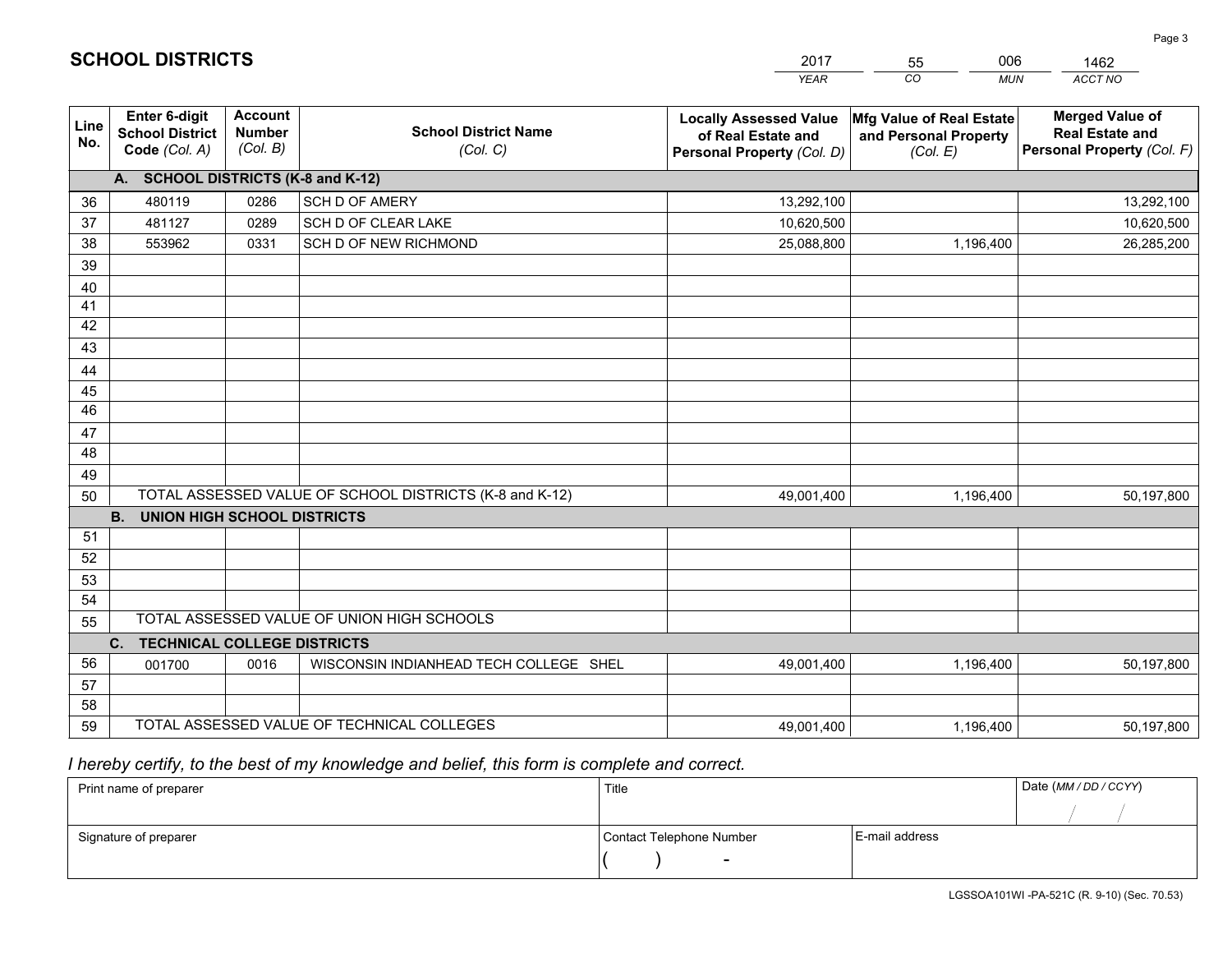## **HIGHLIGHTS**

- 1. Complete the Statement of Assessment after the Board of Review. Reflect any changes made there.
- 2. Use black ink to complete.
- 3. Line 16 must equal Line 50, Col D.
- 4. Line 55 must equal the total of K-8 schools listed on lines 36-49. Do not include K-12 schools in this comparision.
- 5. Line 59, Col. D must equal Line 16.
- 6. Special District, School District and Technical College District values must include both real estate and personal property. Examples of Special districts are: town sanitary districts, public inland lake protection and rehabilitation districts, and metropolitan sewerage districts.
- 7. DO NOT INCLUDE Manufacturing property values.DOR will print these values on the final SOA.
- 8. Accuracy of this form is very important. The values reported directly affect the equalized value DOR calculates for school and special districts.

### **Page 1:**

 If not prefilled, enter the tax year,county and municipal code,municipal type, municipal name and county name on the top of form.

Check the Amended box, if filing an amended / corrected SOA.

 Report the parcel count, acres and assessed value of taxable general property, total parcel count, (real and personal), total acres, and values from final figures set by the Board of Review.

- A. Real Estate land and improvements (buildings, etc.) is reported on lines 1 8, total line 9.
- B. Personal Property is reported on lines 11 14, Column D, total line 15.
- C. To complete this report, use the computer produced summary of the assessment roll that shows these amounts.
- D. Use whole numbers only.
- E. Add each line across and each column down to verify entries.

## **Page 2:**

- A. Report Special Items (not subject to general property tax).
- 1. Private Forest Croplands and Managed Forest Lands are reported on lines 18,19, 20 and 21. Be sure to report assessed values **NOT** taxes.
- 2. You should have copies of the orders of entry, orders of withdrawal, etc., to update your assessment roll.
	- 3. Show hundredths of acres (e.g. 39.75).
- 4. Tax exempt lands are reported on line 22.
- 5. Omitted property and sec. 70.43, Wis. Stats., corrections of errors by assessor are reported on line 23. Report real estate and personal property separately. These should be for **prior years**, not something found on the current assessment roll after the board of review.
- B. Special District (Lines 24-35) Include the value of both real and personal property.

 The Department of Revenue (DOR) preprints much of the information regarding names and codes for schools, special districts,etc. If a district is not listed, enter the name and value only, DOR will enter the proper code.

## **Page 3 School Districts:**

Include the value of both real and personal property.

Report School District (regular, elementary, union high school, and technical college).

- 1. Regular (K-12) and Elementary (K-8) school values are reported on lines 36-49, total on line 50.
- 2. Union High School (UHS) (use only if elementary schools are listed on lines 36-49) are reported on lines 51-54. UHS total value (line 55) must equal to the total **elementary school** values reported on lines 36-49. Do notinclude K-12 schools in this comparison.
- 3. Technical College values are reported on lines 56-58, total on line 59.
- 4. Use the computer summary that shows these amounts to complete this report.

#### **This form is due the second Monday in June. File this report only after your Board of Review is complete.**

 *If you have questions: Return forms to:*

 Email: lgs@wisconsin.gov Wisconsin Department of RevenueCall:  $(608)$  266-2569 or  $(608)$  264-6892 Fax number: (608) 264-6887 PO Box 8971

Local Government Services Section 6-97 Madison WI 53708-8971

BRENDA KACZMARSKI<br>TOWN OF CYLON 2401 COUNTY ROAD H<br>DEER PARK, WI 54007 BRENDA KACZMARSKI 2401 COUNTY ROAD H TOWN OF CYLON

DEER PARK, WI 54007

**NOTE: Please supply any correction to the name and address.**

NOTE: Please supply any correction to the name and address.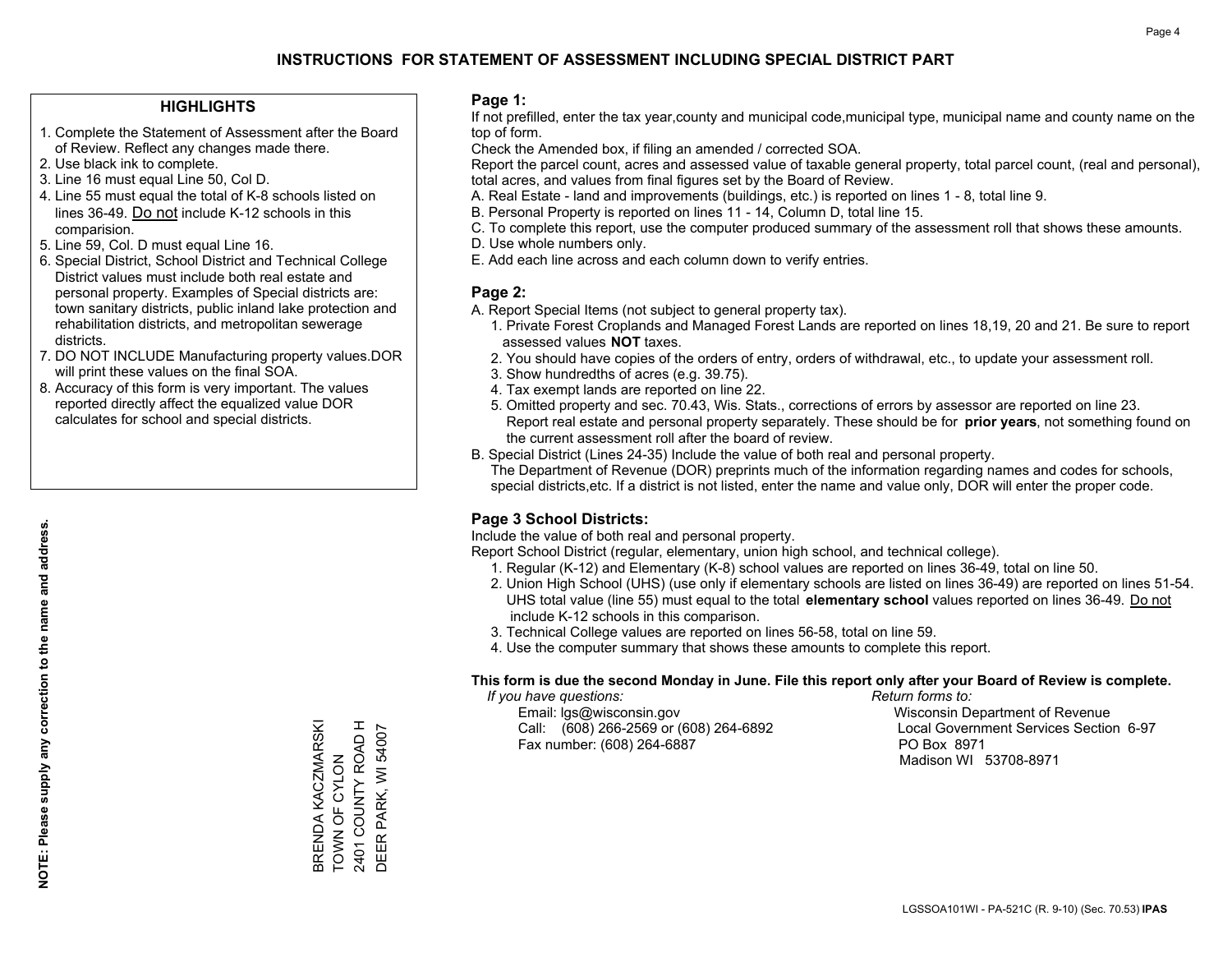**STATEMENT OF ASSESSMENT FOR 2017** 

| 55  | 008 | 1463    |
|-----|-----|---------|
| CO. | MUN | ACCT NO |

|                | <b>FOR</b>                                                                                                                                                                                   | <b>TOWN OF</b><br><b>OF</b><br>Town - Village - City | <b>EAU GALLE</b><br><b>Municipality Name</b>        |          | <b>ST CROIX COUNTY</b><br><b>County Name</b> |                                |                                        | <b>WHEN COMPLETING THIS DOCUMENT</b><br>DO NOT WRITE OVER X's OR IN SHADED AREAS |
|----------------|----------------------------------------------------------------------------------------------------------------------------------------------------------------------------------------------|------------------------------------------------------|-----------------------------------------------------|----------|----------------------------------------------|--------------------------------|----------------------------------------|----------------------------------------------------------------------------------|
| Line<br>No.    | <b>REAL ESTATE</b><br>(See Lines 18 - 22 for                                                                                                                                                 |                                                      | PARCEL COUNT<br>TOTAL LAND MPROVEMENTS NUMBERS ONLY |          | NO. OF ACRES<br><b>WHOLE</b>                 | <b>VALUE OF</b><br><b>LAND</b> | <b>VALUE OF</b><br><b>IMPROVEMENTS</b> | TOTAL VALUE OF LAND<br>AND IMPROVEMENTS                                          |
|                |                                                                                                                                                                                              | other Real Estate)                                   | Col. A                                              | Col. B   | Col. C                                       | Col. D                         | Col. E                                 | Col. F                                                                           |
| $\mathbf 1$    |                                                                                                                                                                                              | <b>RESIDENTIAL - Class 1</b>                         | 419                                                 | 391      | 1,168                                        | 11,752,900                     | 71,456,400                             | 83,209,300                                                                       |
| 2              |                                                                                                                                                                                              | <b>COMMERCIAL - Class 2</b>                          | 8                                                   | 5        | 20                                           | 341,500                        | 1,010,500                              | 1,352,000                                                                        |
| 3              |                                                                                                                                                                                              | <b>MANUFACTURING - Class 3</b>                       | $\Omega$                                            | $\Omega$ | $\Omega$                                     | $\mathbf{0}$                   | $\mathbf{0}$                           | 0                                                                                |
| $\overline{4}$ |                                                                                                                                                                                              | <b>AGRICULTURAL - Class 4</b>                        | 607                                                 |          | 11,303                                       | 1,679,450                      |                                        | 1,679,450                                                                        |
| 5              |                                                                                                                                                                                              | <b>UNDEVELOPED - Class 5</b>                         | 488                                                 |          | 2,301                                        | 2,586,200                      |                                        | 2,586,200                                                                        |
| 6              |                                                                                                                                                                                              | AGRICULTURAL FOREST - Class 5m                       | 242                                                 |          | 2,130                                        | 3,107,800                      |                                        | 3,107,800                                                                        |
| $\overline{7}$ |                                                                                                                                                                                              | FOREST LANDS - Class 6                               | 148                                                 |          | 1,774                                        | 5,268,500                      |                                        | 5,268,500                                                                        |
| 8              |                                                                                                                                                                                              | OTHER - Class 7                                      | 91                                                  | 87       | 191                                          | 1,187,900                      | 9,495,100                              | 10,683,000                                                                       |
| 9              |                                                                                                                                                                                              | TOTAL - ALL COLUMNS                                  | 2,003                                               | 483      | 18,887                                       | 25,924,250                     | 81,962,000                             | 107,886,250                                                                      |
| 10             |                                                                                                                                                                                              | NUMBER OF PERSONAL PROPERTY ACCOUNTS IN ROLL         |                                                     |          | 34                                           | <b>LOCALLY ASSESSED</b>        | <b>MANUFACTURING</b>                   | <b>MERGED</b>                                                                    |
| 11             |                                                                                                                                                                                              | BOATS AND OTHER WATERCRAFT NOT EXEMPT - Code 1       |                                                     |          |                                              | $\mathbf{0}$                   | 0                                      | $\mathbf 0$                                                                      |
| 12             |                                                                                                                                                                                              | MACHINERY, TOOLS AND PATTERNS - Code 2               |                                                     |          |                                              | 217,720                        | $\mathbf 0$                            | 217,720                                                                          |
| 13             |                                                                                                                                                                                              | FURNITURE, FIXTURES AND EQUIPMENT - Code 3           |                                                     |          |                                              | 21,170                         | $\mathbf 0$                            | 21,170                                                                           |
| 14             | 181,190<br>ALL OTHER PERSONAL PROPERTY NOT EXEMPT - Codes 4A, 4B, 4C                                                                                                                         |                                                      |                                                     |          |                                              |                                | $\mathbf 0$                            | 181,190                                                                          |
| 15             | TOTAL OF PERSONAL PROPERTY NOT EXEMPT (Total of Lines 11-14)<br>420,080                                                                                                                      |                                                      |                                                     |          |                                              | $\mathbf 0$                    | 420,080                                |                                                                                  |
| 16             | AGGREGATE ASSESSED VALUE OF ALL PROPERTY SUBJECT TO THE GENERAL PROPERTY TAX (Total of Lines 9F and 15F)<br>MUST EQUAL TOTAL VALUE OF THE SCHOOL DISTRICTS (K-12 PLUS K-8) - Line 50, Col. F |                                                      |                                                     |          |                                              |                                | 108,306,330                            |                                                                                  |
| 17             |                                                                                                                                                                                              | <b>BOARD OF REVIEW</b>                               |                                                     |          | Name of Assessor                             |                                | Telephone #                            |                                                                                  |
|                | DATE OF FINAL ADJOURNMENT<br>09/13/2017<br>PAUL BENISH                                                                                                                                       |                                                      |                                                     |          |                                              | (715) 832-2718                 |                                        |                                                                                  |

REMARKS

The Assessment Ratio to be used in calculating the estimated Fair Market Value on tax bills for this tax district is 1.001069686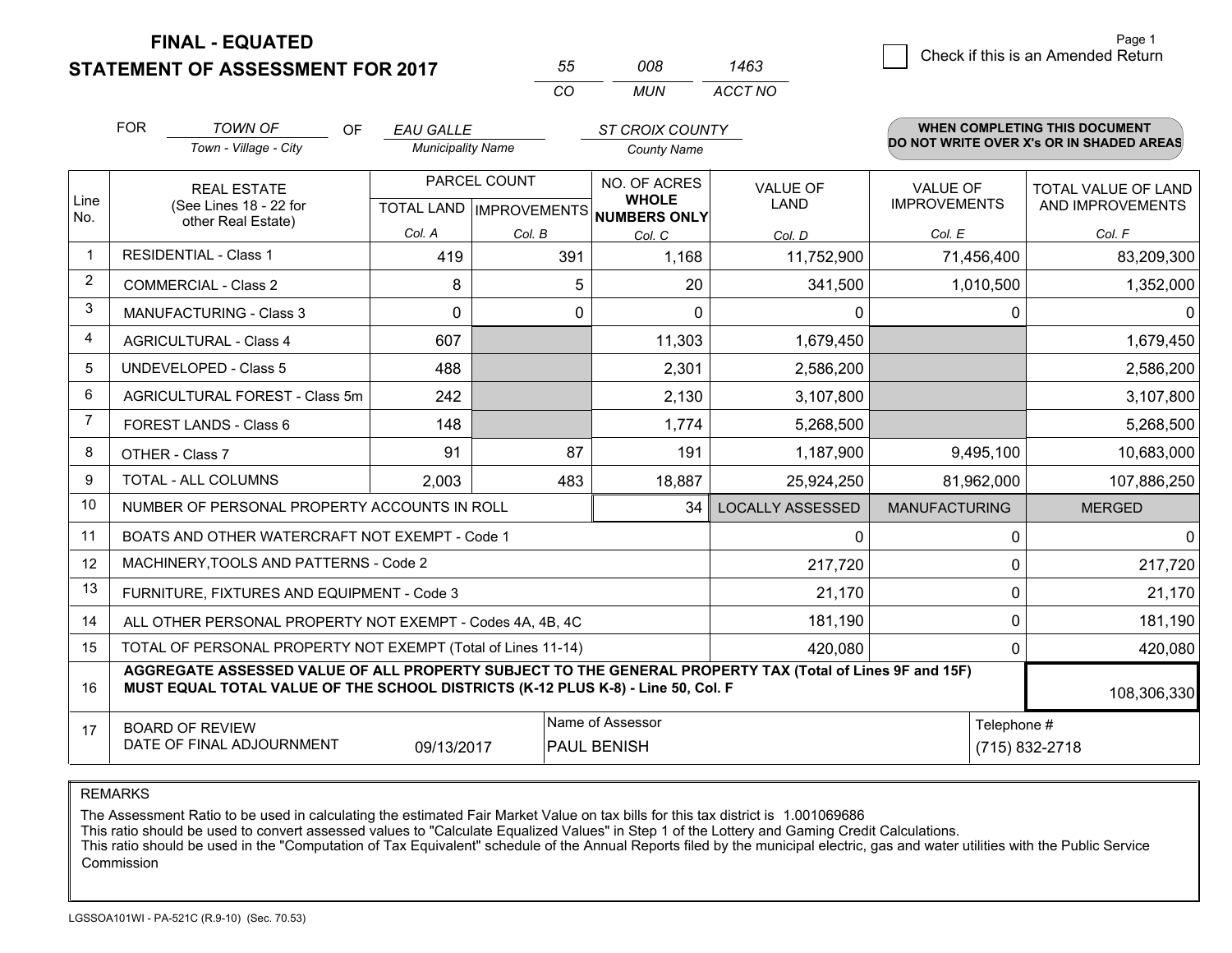*YEAR CO MUN ACCT NO* <sup>2017</sup> <sup>55</sup> <sup>008</sup> <sup>1463</sup>

Do not confuse FOREST LANDS (Line 7) with FOREST CROPS (in this section) - They are **NOT** the same

|    |                                                                                |                 |  | Private Forest Crop - Reg Class @ 10¢ per acre                   |                 |                          | Private Forest Crop - Reg Class @ \$2.52 per acre                            |                                                               |                    |  |
|----|--------------------------------------------------------------------------------|-----------------|--|------------------------------------------------------------------|-----------------|--------------------------|------------------------------------------------------------------------------|---------------------------------------------------------------|--------------------|--|
| 18 | (a) PARCELS                                                                    | (b) ACRES       |  | (c) ASSESSED VALUE                                               |                 | (d) PARCELS              | (e) ACRES                                                                    |                                                               | (f) ASSESSED VALUE |  |
|    | 2                                                                              | 80              |  | 270,400                                                          |                 |                          |                                                                              |                                                               |                    |  |
|    |                                                                                |                 |  | Private Forest Crop - Special Class @ 20¢ per acre               |                 |                          | Entered Before 2005 Managed Forest - Ferrous Mining CLOSED @ \$8.27 per acre |                                                               |                    |  |
| 19 | (a) PARCELS                                                                    | (b) ACRES       |  | (c) ASSESSED VALUE                                               |                 | (d) PARCELS              | (e) ACRES                                                                    |                                                               | (f) ASSESSED VALUE |  |
|    |                                                                                |                 |  |                                                                  |                 |                          |                                                                              |                                                               |                    |  |
|    |                                                                                |                 |  | Entered Before 2005 Managed Forest - OPEN @ \$.79 per acre       |                 |                          | Entered Before 2005 Managed Forest - CLOSED @ \$1.87 per acre                |                                                               |                    |  |
| 20 | (a) PARCELS                                                                    | (b) ACRES       |  | (c) ASSESSED VALUE                                               |                 | (d) PARCELS              | (e) ACRES                                                                    |                                                               | (f) ASSESSED VALUE |  |
|    | 17                                                                             | 274             |  | 43<br>682.200                                                    |                 | 854                      |                                                                              | 2,256,700                                                     |                    |  |
|    | Entered After 2004 Managed Forest - OPEN @                                     |                 |  |                                                                  | \$2.14 per acre |                          |                                                                              | Entered After 2004 Managed Forest - CLOSED @ \$10.68 per acre |                    |  |
| 21 | (a) PARCELS                                                                    | (b) ACRES       |  | (c) ASSESSED VALUE                                               |                 | (d) PARCELS<br>(e) ACRES |                                                                              |                                                               | (f) ASSESSED VALUE |  |
|    |                                                                                |                 |  |                                                                  |                 |                          |                                                                              |                                                               |                    |  |
|    |                                                                                | 15              |  | 27,700                                                           |                 | 20                       | 419.49                                                                       |                                                               | 1,165,800          |  |
| 22 | (a) County Forest Cropland Acres                                               |                 |  | (b) Federal Acres                                                |                 | (c) State Acres          | (d) County (NOT FOREST CROP) Acres                                           |                                                               | (e) Other Acres    |  |
|    |                                                                                |                 |  |                                                                  |                 | .22                      | 113.79                                                                       |                                                               | 166.2              |  |
|    |                                                                                |                 |  | Assessed Value of Omitted Property From Prior Years (Sec. 70.44) |                 |                          | Assessed Value of Sec. 70.43 Corrections of Errors by Assessors              |                                                               |                    |  |
| 23 |                                                                                | (a) REAL ESTATE |  | (b) PERSONAL                                                     |                 |                          | (c1) REAL ESTATE                                                             |                                                               | (c2) PERSONAL      |  |
|    |                                                                                |                 |  |                                                                  |                 |                          |                                                                              |                                                               |                    |  |
|    | Manufacturing Equated Value of Omitted Property From Prior Years (Sec. 70.995) |                 |  |                                                                  |                 |                          | Mfg. Equated Value of Sec.70.43 Corrections of Errors by Assessors           |                                                               |                    |  |
|    | (d) REAL ESTATE                                                                |                 |  | (e) PERSONAL                                                     |                 | (f1) REAL ESTATE         |                                                                              | (f2) PERSONAL                                                 |                    |  |
|    |                                                                                |                 |  |                                                                  |                 |                          |                                                                              |                                                               |                    |  |

## **SPECIAL DISTRICTS**

| Line<br>No. | Enter 6-digit<br>Special District<br>Code (Col. A) | <b>Account</b><br><b>Number</b><br>(Col. B) | <b>Special District Name</b><br>(Col. C) | <b>Locally Assessed Value</b><br>of Real Estate and<br>Personal Property (Col. D) | Mfg Value of Real Estate<br>and Personal Property<br>(Col. E) | <b>Merged Value of</b><br><b>Real Estate and</b><br>Personal Property (Col. F) |
|-------------|----------------------------------------------------|---------------------------------------------|------------------------------------------|-----------------------------------------------------------------------------------|---------------------------------------------------------------|--------------------------------------------------------------------------------|
| 24          |                                                    |                                             |                                          |                                                                                   |                                                               |                                                                                |
| 25          |                                                    |                                             |                                          |                                                                                   |                                                               |                                                                                |
| 26          |                                                    |                                             |                                          |                                                                                   |                                                               |                                                                                |
| 27          |                                                    |                                             |                                          |                                                                                   |                                                               |                                                                                |
| 28          |                                                    |                                             |                                          |                                                                                   |                                                               |                                                                                |
| 29          |                                                    |                                             |                                          |                                                                                   |                                                               |                                                                                |
| 30          |                                                    |                                             |                                          |                                                                                   |                                                               |                                                                                |
| 31          |                                                    |                                             |                                          |                                                                                   |                                                               |                                                                                |
| 32          |                                                    |                                             |                                          |                                                                                   |                                                               |                                                                                |
| 33          |                                                    |                                             |                                          |                                                                                   |                                                               |                                                                                |
| 34          |                                                    |                                             |                                          |                                                                                   |                                                               |                                                                                |
| 35          |                                                    |                                             |                                          |                                                                                   |                                                               |                                                                                |

LGSSOA101WI-PA - 521C (R. 9-10) (Sec. 70.53)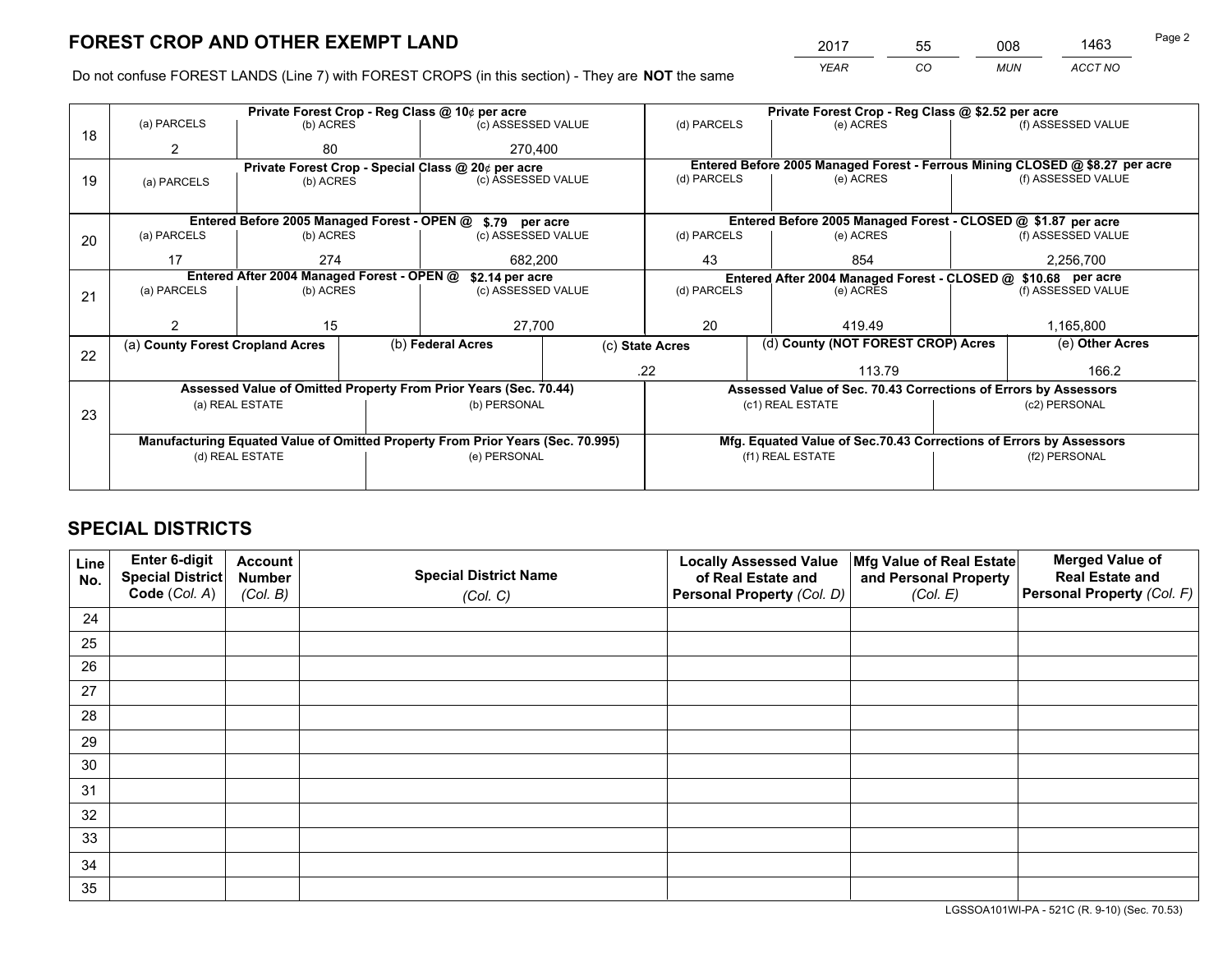|             |                                                          |                                             |                                                         | <b>YEAR</b>                                                                       | CO<br><b>MUN</b>                                              | ACCT NO                                                                        |
|-------------|----------------------------------------------------------|---------------------------------------------|---------------------------------------------------------|-----------------------------------------------------------------------------------|---------------------------------------------------------------|--------------------------------------------------------------------------------|
| Line<br>No. | Enter 6-digit<br><b>School District</b><br>Code (Col. A) | <b>Account</b><br><b>Number</b><br>(Col. B) | <b>School District Name</b><br>(Col. C)                 | <b>Locally Assessed Value</b><br>of Real Estate and<br>Personal Property (Col. D) | Mfg Value of Real Estate<br>and Personal Property<br>(Col. E) | <b>Merged Value of</b><br><b>Real Estate and</b><br>Personal Property (Col. F) |
|             | A. SCHOOL DISTRICTS (K-8 and K-12)                       |                                             |                                                         |                                                                                   |                                                               |                                                                                |
| 36          | 475586                                                   | 0285                                        | SCH D OF SPRING VALLEY                                  | 17,425,460                                                                        |                                                               | 17,425,460                                                                     |
| 37          | 550231                                                   | 0327                                        | SCH D OF BALDWIN-WOODVILLE AREA                         | 90,880,870                                                                        |                                                               | 90,880,870                                                                     |
| 38          |                                                          |                                             |                                                         |                                                                                   |                                                               |                                                                                |
| 39          |                                                          |                                             |                                                         |                                                                                   |                                                               |                                                                                |
| 40          |                                                          |                                             |                                                         |                                                                                   |                                                               |                                                                                |
| 41          |                                                          |                                             |                                                         |                                                                                   |                                                               |                                                                                |
| 42          |                                                          |                                             |                                                         |                                                                                   |                                                               |                                                                                |
| 43          |                                                          |                                             |                                                         |                                                                                   |                                                               |                                                                                |
| 44          |                                                          |                                             |                                                         |                                                                                   |                                                               |                                                                                |
| 45          |                                                          |                                             |                                                         |                                                                                   |                                                               |                                                                                |
| 46          |                                                          |                                             |                                                         |                                                                                   |                                                               |                                                                                |
| 47          |                                                          |                                             |                                                         |                                                                                   |                                                               |                                                                                |
| 48          |                                                          |                                             |                                                         |                                                                                   |                                                               |                                                                                |
| 49          |                                                          |                                             |                                                         |                                                                                   |                                                               |                                                                                |
| 50          |                                                          |                                             | TOTAL ASSESSED VALUE OF SCHOOL DISTRICTS (K-8 and K-12) | 108,306,330                                                                       |                                                               | 108,306,330                                                                    |
|             | <b>B.</b><br><b>UNION HIGH SCHOOL DISTRICTS</b>          |                                             |                                                         |                                                                                   |                                                               |                                                                                |
| 51          |                                                          |                                             |                                                         |                                                                                   |                                                               |                                                                                |
| 52          |                                                          |                                             |                                                         |                                                                                   |                                                               |                                                                                |
| 53          |                                                          |                                             |                                                         |                                                                                   |                                                               |                                                                                |
| 54          |                                                          |                                             |                                                         |                                                                                   |                                                               |                                                                                |
| 55          |                                                          |                                             | TOTAL ASSESSED VALUE OF UNION HIGH SCHOOLS              |                                                                                   |                                                               |                                                                                |
|             | C. TECHNICAL COLLEGE DISTRICTS                           |                                             |                                                         |                                                                                   |                                                               |                                                                                |
| 56          | 000100                                                   | 0001                                        | CHIPPEWA VALLEY TECHNICAL COLLEGE EAUC                  | 17,425,460                                                                        |                                                               | 17,425,460                                                                     |
| 57          | 001700                                                   | 0016                                        | WISCONSIN INDIANHEAD TECH COLLEGE SHEL                  | 90,880,870                                                                        |                                                               | 90,880,870                                                                     |
| 58          |                                                          |                                             |                                                         |                                                                                   |                                                               |                                                                                |
| 59          |                                                          |                                             | TOTAL ASSESSED VALUE OF TECHNICAL COLLEGES              | 108,306,330                                                                       |                                                               | 108,306,330                                                                    |

55

008

# *I hereby certify, to the best of my knowledge and belief, this form is complete and correct.*

**SCHOOL DISTRICTS**

| Print name of preparer | Title                    |                | Date (MM / DD / CCYY) |
|------------------------|--------------------------|----------------|-----------------------|
|                        |                          |                |                       |
| Signature of preparer  | Contact Telephone Number | E-mail address |                       |
|                        | $\overline{\phantom{0}}$ |                |                       |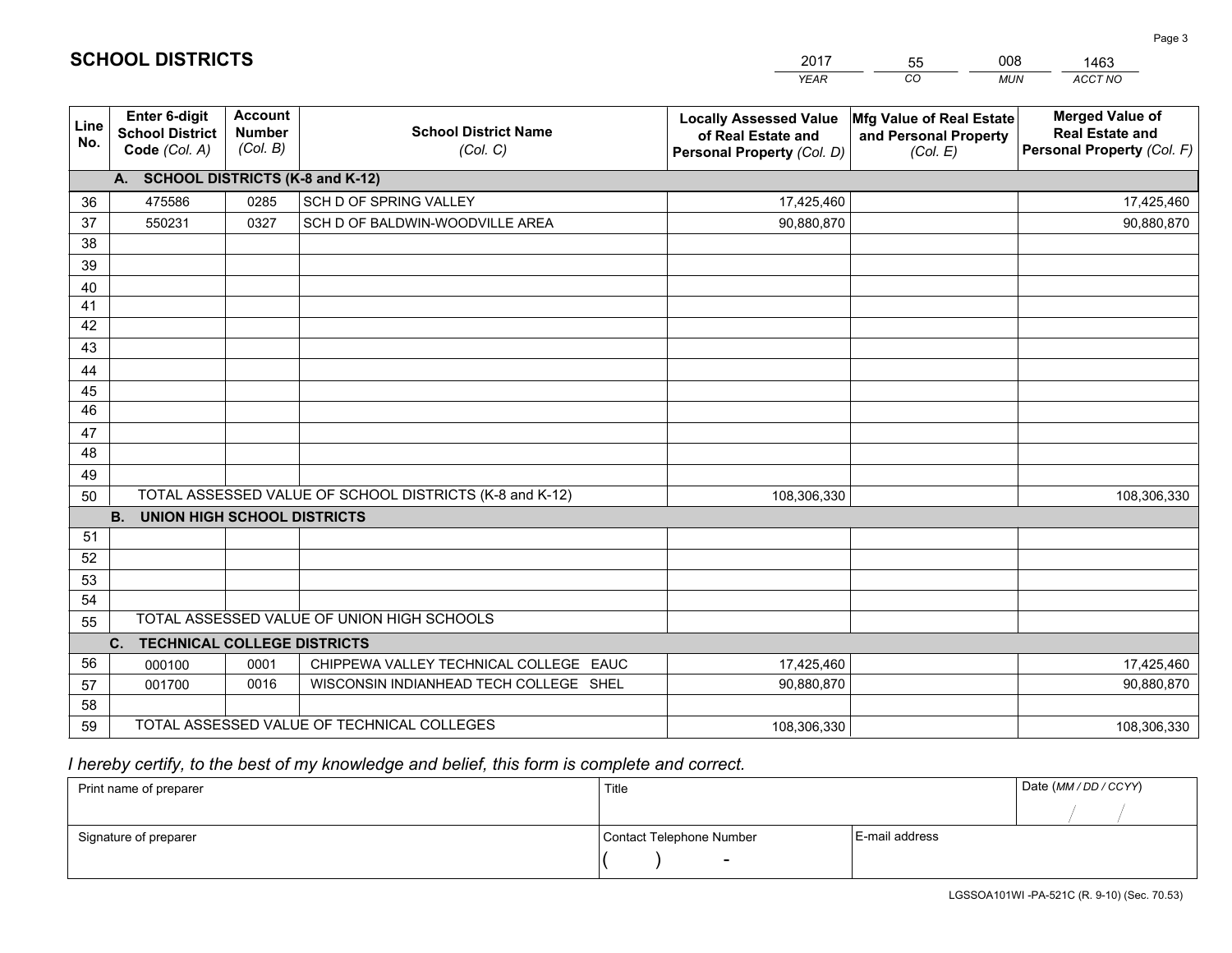## **HIGHLIGHTS**

- 1. Complete the Statement of Assessment after the Board of Review. Reflect any changes made there.
- 2. Use black ink to complete.
- 3. Line 16 must equal Line 50, Col D.
- 4. Line 55 must equal the total of K-8 schools listed on lines 36-49. Do not include K-12 schools in this comparision.
- 5. Line 59, Col. D must equal Line 16.
- 6. Special District, School District and Technical College District values must include both real estate and personal property. Examples of Special districts are: town sanitary districts, public inland lake protection and rehabilitation districts, and metropolitan sewerage districts.
- 7. DO NOT INCLUDE Manufacturing property values.DOR will print these values on the final SOA.
- 8. Accuracy of this form is very important. The values reported directly affect the equalized value DOR calculates for school and special districts.

### **Page 1:**

 If not prefilled, enter the tax year,county and municipal code,municipal type, municipal name and county name on the top of form.

Check the Amended box, if filing an amended / corrected SOA.

 Report the parcel count, acres and assessed value of taxable general property, total parcel count, (real and personal), total acres, and values from final figures set by the Board of Review.

- A. Real Estate land and improvements (buildings, etc.) is reported on lines 1 8, total line 9.
- B. Personal Property is reported on lines 11 14, Column D, total line 15.
- C. To complete this report, use the computer produced summary of the assessment roll that shows these amounts.
- D. Use whole numbers only.
- E. Add each line across and each column down to verify entries.

## **Page 2:**

- A. Report Special Items (not subject to general property tax).
- 1. Private Forest Croplands and Managed Forest Lands are reported on lines 18,19, 20 and 21. Be sure to report assessed values **NOT** taxes.
- 2. You should have copies of the orders of entry, orders of withdrawal, etc., to update your assessment roll.
	- 3. Show hundredths of acres (e.g. 39.75).
- 4. Tax exempt lands are reported on line 22.
- 5. Omitted property and sec. 70.43, Wis. Stats., corrections of errors by assessor are reported on line 23. Report real estate and personal property separately. These should be for **prior years**, not something found on the current assessment roll after the board of review.
- B. Special District (Lines 24-35) Include the value of both real and personal property.

 The Department of Revenue (DOR) preprints much of the information regarding names and codes for schools, special districts,etc. If a district is not listed, enter the name and value only, DOR will enter the proper code.

## **Page 3 School Districts:**

Include the value of both real and personal property.

Report School District (regular, elementary, union high school, and technical college).

- 1. Regular (K-12) and Elementary (K-8) school values are reported on lines 36-49, total on line 50.
- 2. Union High School (UHS) (use only if elementary schools are listed on lines 36-49) are reported on lines 51-54. UHS total value (line 55) must equal to the total **elementary school** values reported on lines 36-49. Do notinclude K-12 schools in this comparison.
- 3. Technical College values are reported on lines 56-58, total on line 59.
- 4. Use the computer summary that shows these amounts to complete this report.

#### **This form is due the second Monday in June. File this report only after your Board of Review is complete.**

 *If you have questions: Return forms to:*

 Email: lgs@wisconsin.gov Wisconsin Department of RevenueCall:  $(608)$  266-2569 or  $(608)$  264-6892 Fax number: (608) 264-6887 PO Box 8971

Local Government Services Section 6-97 Madison WI 53708-8971

WOODVILLE, WI 54028 - 7247 WOODVILLE, WI 54028 - 7247 Ш TOWN OF EAU GALLE WILLIAM PEAVEY<br>TOWN OF EAU GALL 2530 COUNTY RD N 2530 COUNTY RD N WILLIAM PEAVEY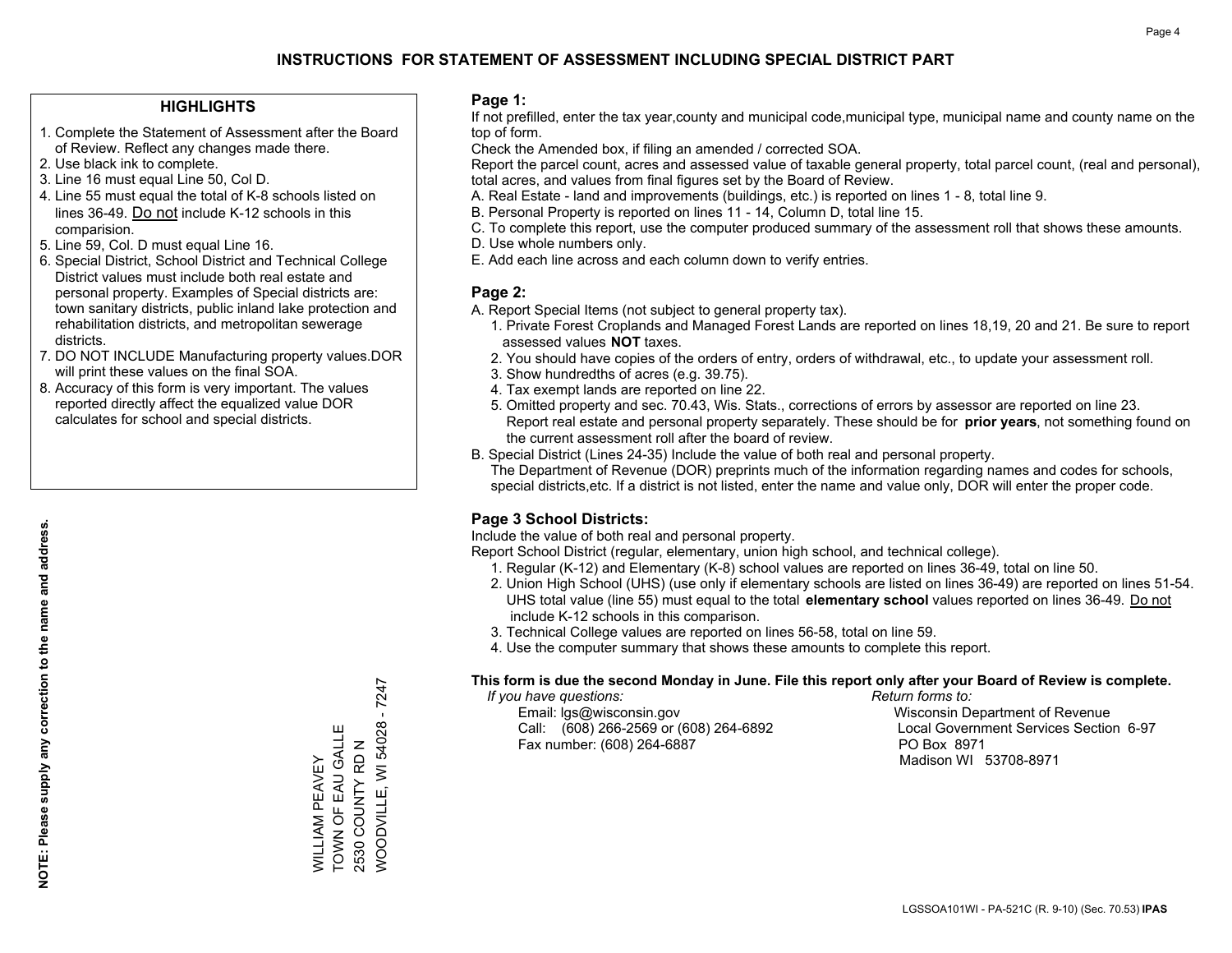**STATEMENT OF ASSESSMENT FOR 2017** 

| 55           | 01 O | 464     |
|--------------|------|---------|
| $\mathbf{r}$ | MUN. | ACCT NO |

|                | <b>FOR</b>                                                                                                                                                                                                 | <b>TOWN OF</b><br>OF                                         | <b>EMERALD</b>           |                           | <b>ST CROIX COUNTY</b>              |                         |                                          | <b>WHEN COMPLETING THIS DOCUMENT</b> |  |
|----------------|------------------------------------------------------------------------------------------------------------------------------------------------------------------------------------------------------------|--------------------------------------------------------------|--------------------------|---------------------------|-------------------------------------|-------------------------|------------------------------------------|--------------------------------------|--|
|                |                                                                                                                                                                                                            | Town - Village - City                                        | <b>Municipality Name</b> |                           | <b>County Name</b>                  |                         | DO NOT WRITE OVER X's OR IN SHADED AREAS |                                      |  |
|                |                                                                                                                                                                                                            | <b>REAL ESTATE</b>                                           |                          | PARCEL COUNT              | NO. OF ACRES                        | <b>VALUE OF</b>         | <b>VALUE OF</b>                          | TOTAL VALUE OF LAND                  |  |
| Line<br>No.    | (See Lines 18 - 22 for<br>other Real Estate)                                                                                                                                                               |                                                              |                          | TOTAL LAND   IMPROVEMENTS | <b>WHOLE</b><br><b>NUMBERS ONLY</b> | LAND                    | <b>IMPROVEMENTS</b>                      | AND IMPROVEMENTS                     |  |
|                |                                                                                                                                                                                                            |                                                              | Col. A                   | Col. B                    | Col. C                              | Col. D                  | Col. E                                   | Col. F                               |  |
| $\mathbf{1}$   |                                                                                                                                                                                                            | <b>RESIDENTIAL - Class 1</b>                                 | 259                      | 243                       | 787                                 | 5,180,700               | 29,811,700                               | 34,992,400                           |  |
| $\overline{2}$ |                                                                                                                                                                                                            | <b>COMMERCIAL - Class 2</b>                                  | 12                       | 8                         | 20                                  | 124,900                 | 357,800                                  | 482,700                              |  |
| 3              |                                                                                                                                                                                                            | <b>MANUFACTURING - Class 3</b>                               | 2                        | $\Omega$                  | 45                                  | 165,100                 | $\Omega$                                 | 165,100                              |  |
| 4              |                                                                                                                                                                                                            | <b>AGRICULTURAL - Class 4</b>                                | 619                      |                           | 15,485                              | 2,503,700               |                                          | 2,503,700                            |  |
| 5              |                                                                                                                                                                                                            | <b>UNDEVELOPED - Class 5</b>                                 | 400                      |                           | 1,489                               | 916,900                 |                                          | 916,900                              |  |
| 6              |                                                                                                                                                                                                            | AGRICULTURAL FOREST - Class 5m                               | 262                      |                           | 2,780                               | 3,132,200               |                                          | 3,132,200                            |  |
| $\overline{7}$ |                                                                                                                                                                                                            | FOREST LANDS - Class 6                                       | 44                       |                           | 746                                 | 1,663,100               |                                          | 1,663,100                            |  |
| 8              |                                                                                                                                                                                                            | OTHER - Class 7                                              | 92                       | 96                        | 328                                 | 1,223,500               | 10,879,000                               | 12,102,500                           |  |
| 9              |                                                                                                                                                                                                            | <b>TOTAL - ALL COLUMNS</b>                                   | 1.690                    | 347                       | 21,680                              | 14,910,100              | 41,048,500                               | 55,958,600                           |  |
| 10             |                                                                                                                                                                                                            | NUMBER OF PERSONAL PROPERTY ACCOUNTS IN ROLL                 |                          |                           | 10 <sup>°</sup>                     | <b>LOCALLY ASSESSED</b> | <b>MANUFACTURING</b>                     | <b>MERGED</b>                        |  |
| 11             |                                                                                                                                                                                                            | BOATS AND OTHER WATERCRAFT NOT EXEMPT - Code 1               |                          |                           |                                     | 0                       | $\mathbf{0}$                             | $\Omega$                             |  |
| 12             |                                                                                                                                                                                                            | MACHINERY, TOOLS AND PATTERNS - Code 2                       |                          |                           |                                     | 14,100                  | 0                                        | 14,100                               |  |
| 13             |                                                                                                                                                                                                            | FURNITURE, FIXTURES AND EQUIPMENT - Code 3                   |                          |                           |                                     | 11,000                  | 0                                        | 11,000                               |  |
| 14             |                                                                                                                                                                                                            | ALL OTHER PERSONAL PROPERTY NOT EXEMPT - Codes 4A, 4B, 4C    |                          |                           |                                     | 76,500                  | 0                                        | 76,500                               |  |
| 15             |                                                                                                                                                                                                            | TOTAL OF PERSONAL PROPERTY NOT EXEMPT (Total of Lines 11-14) |                          |                           |                                     | 101,600                 | 0                                        | 101,600                              |  |
| 16             | AGGREGATE ASSESSED VALUE OF ALL PROPERTY SUBJECT TO THE GENERAL PROPERTY TAX (Total of Lines 9F and 15F)<br>MUST EQUAL TOTAL VALUE OF THE SCHOOL DISTRICTS (K-12 PLUS K-8) - Line 50, Col. F<br>56,060,200 |                                                              |                          |                           |                                     |                         |                                          |                                      |  |
| 17             | Name of Assessor<br><b>BOARD OF REVIEW</b>                                                                                                                                                                 |                                                              |                          |                           |                                     | Telephone #             |                                          |                                      |  |
|                | DATE OF FINAL ADJOURNMENT<br>06/24/2017<br><b>LISA MEYER</b>                                                                                                                                               |                                                              |                          |                           |                                     |                         | (715) 235-1338                           |                                      |  |

REMARKS

The Assessment Ratio to be used in calculating the estimated Fair Market Value on tax bills for this tax district is .981726691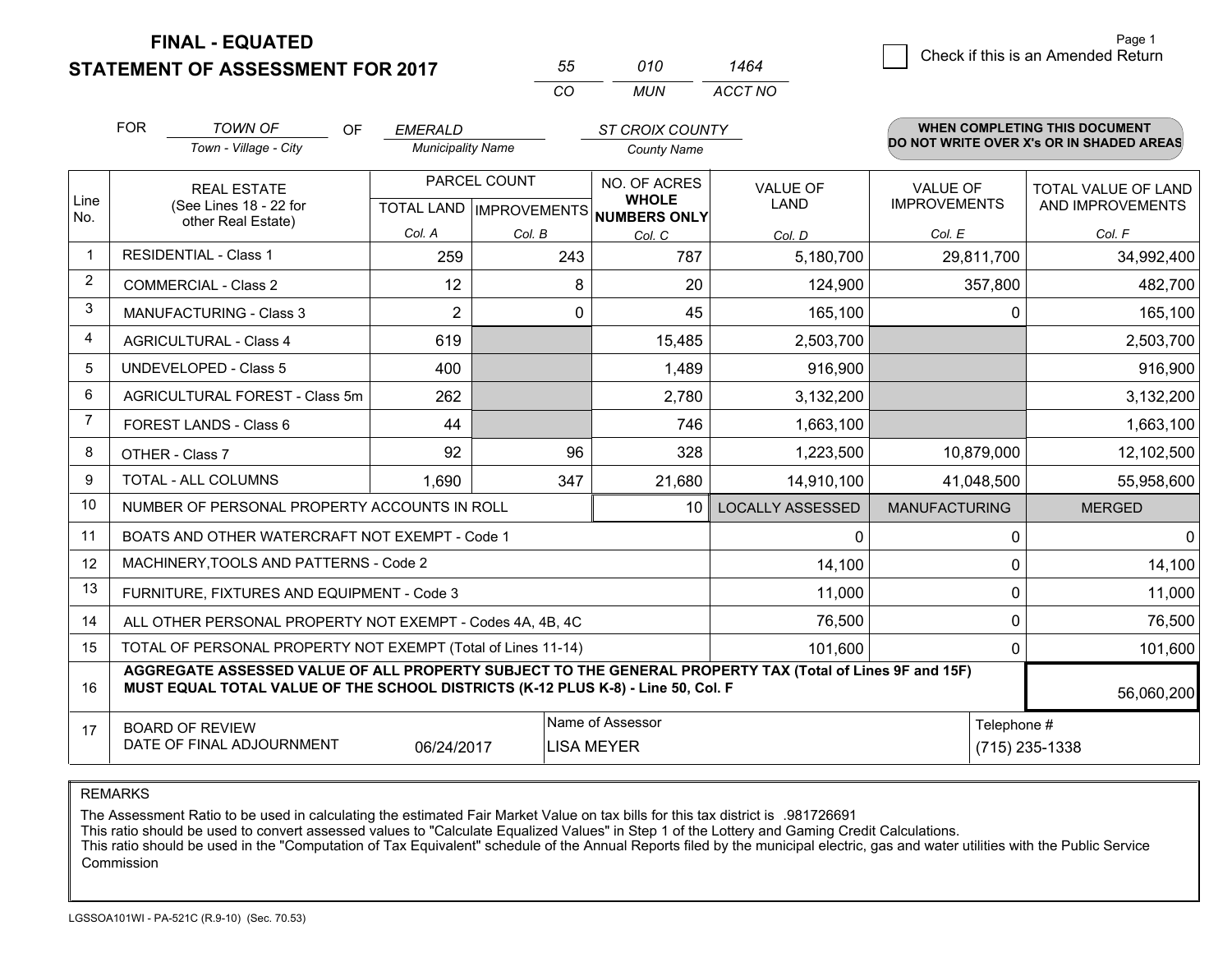*YEAR CO MUN ACCT NO* <sup>2017</sup> <sup>55</sup> <sup>010</sup> <sup>1464</sup>

Do not confuse FOREST LANDS (Line 7) with FOREST CROPS (in this section) - They are **NOT** the same

|    |                                                                                |                                             |  | Private Forest Crop - Reg Class @ 10¢ per acre                           |                 |                  | Private Forest Crop - Reg Class @ \$2.52 per acre                            |                                    |                    |  |
|----|--------------------------------------------------------------------------------|---------------------------------------------|--|--------------------------------------------------------------------------|-----------------|------------------|------------------------------------------------------------------------------|------------------------------------|--------------------|--|
| 18 | (a) PARCELS                                                                    | (b) ACRES                                   |  | (c) ASSESSED VALUE                                                       |                 | (d) PARCELS      | (e) ACRES                                                                    |                                    | (f) ASSESSED VALUE |  |
|    |                                                                                |                                             |  |                                                                          |                 |                  | Entered Before 2005 Managed Forest - Ferrous Mining CLOSED @ \$8.27 per acre |                                    |                    |  |
| 19 | (a) PARCELS                                                                    | (b) ACRES                                   |  | Private Forest Crop - Special Class @ 20¢ per acre<br>(c) ASSESSED VALUE |                 | (d) PARCELS      | (e) ACRES                                                                    |                                    | (f) ASSESSED VALUE |  |
|    |                                                                                | Entered Before 2005 Managed Forest - OPEN @ |  | \$.79 per acre                                                           |                 |                  | Entered Before 2005 Managed Forest - CLOSED @ \$1.87 per acre                |                                    |                    |  |
| 20 | (a) PARCELS                                                                    | (b) ACRES                                   |  | (c) ASSESSED VALUE                                                       |                 | (d) PARCELS      | (e) ACRES                                                                    |                                    | (f) ASSESSED VALUE |  |
|    |                                                                                |                                             |  |                                                                          |                 | 13               | 288.87                                                                       |                                    | 418.600            |  |
|    |                                                                                | Entered After 2004 Managed Forest - OPEN @  |  | \$2.14 per acre                                                          |                 |                  | Entered After 2004 Managed Forest - CLOSED @ \$10.68 per acre                |                                    |                    |  |
| 21 | (a) PARCELS                                                                    | (b) ACRES                                   |  | (c) ASSESSED VALUE                                                       | (d) PARCELS     |                  | (e) ACRES                                                                    |                                    |                    |  |
|    |                                                                                | 40                                          |  | 50,000                                                                   |                 | 2<br>91.18       |                                                                              |                                    | 169,200            |  |
| 22 | (a) County Forest Cropland Acres                                               |                                             |  | (b) Federal Acres                                                        | (c) State Acres |                  |                                                                              | (d) County (NOT FOREST CROP) Acres |                    |  |
|    |                                                                                |                                             |  |                                                                          | 159.1           |                  |                                                                              |                                    | 23.96              |  |
|    |                                                                                |                                             |  | Assessed Value of Omitted Property From Prior Years (Sec. 70.44)         |                 |                  | Assessed Value of Sec. 70.43 Corrections of Errors by Assessors              |                                    |                    |  |
| 23 |                                                                                | (a) REAL ESTATE                             |  | (b) PERSONAL                                                             |                 | (c1) REAL ESTATE |                                                                              |                                    | (c2) PERSONAL      |  |
|    | Manufacturing Equated Value of Omitted Property From Prior Years (Sec. 70.995) |                                             |  |                                                                          |                 |                  | Mfg. Equated Value of Sec.70.43 Corrections of Errors by Assessors           |                                    |                    |  |
|    | (d) REAL ESTATE                                                                |                                             |  | (e) PERSONAL                                                             |                 | (f1) REAL ESTATE |                                                                              |                                    | (f2) PERSONAL      |  |
|    |                                                                                |                                             |  |                                                                          |                 |                  |                                                                              |                                    |                    |  |

## **SPECIAL DISTRICTS**

| Line<br>No. | Enter 6-digit<br><b>Special District</b><br>Code (Col. A) | <b>Account</b><br><b>Number</b><br>(Col. B) | <b>Special District Name</b><br>(Col. C) | <b>Locally Assessed Value</b><br>of Real Estate and<br>Personal Property (Col. D) | Mfg Value of Real Estate<br>and Personal Property<br>(Col. E) | <b>Merged Value of</b><br><b>Real Estate and</b><br>Personal Property (Col. F) |
|-------------|-----------------------------------------------------------|---------------------------------------------|------------------------------------------|-----------------------------------------------------------------------------------|---------------------------------------------------------------|--------------------------------------------------------------------------------|
| 24          | 557050                                                    | 0337                                        | GLENWOOD & EMERALD SANITARY DISTRICT #1  | 2,219,900                                                                         |                                                               | 2,219,900                                                                      |
| 25          | 558020                                                    | 0339                                        | UPPER WILLOW REHABILITATION DISTRICT     | 55,895,100                                                                        | 165,100                                                       | 56,060,200                                                                     |
| 26          |                                                           |                                             |                                          |                                                                                   |                                                               |                                                                                |
| 27          |                                                           |                                             |                                          |                                                                                   |                                                               |                                                                                |
| 28          |                                                           |                                             |                                          |                                                                                   |                                                               |                                                                                |
| 29          |                                                           |                                             |                                          |                                                                                   |                                                               |                                                                                |
| 30          |                                                           |                                             |                                          |                                                                                   |                                                               |                                                                                |
| 31          |                                                           |                                             |                                          |                                                                                   |                                                               |                                                                                |
| 32          |                                                           |                                             |                                          |                                                                                   |                                                               |                                                                                |
| 33          |                                                           |                                             |                                          |                                                                                   |                                                               |                                                                                |
| 34          |                                                           |                                             |                                          |                                                                                   |                                                               |                                                                                |
| 35          |                                                           |                                             |                                          |                                                                                   |                                                               |                                                                                |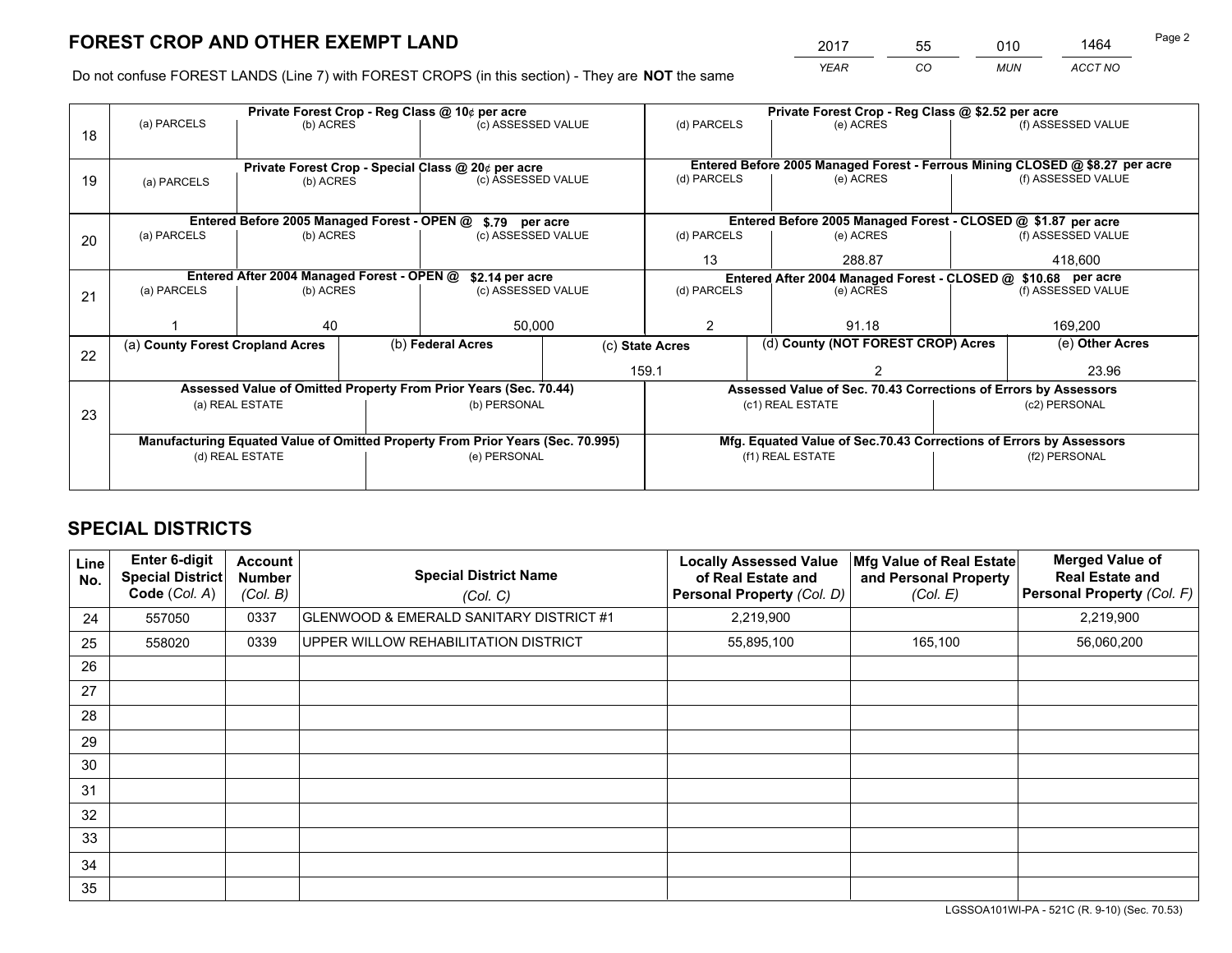|                 |                                                                 |                                             |                                                         | YEAR                                                                              | CO.<br><b>MUN</b>                                             | ACCT NO                                                                        |
|-----------------|-----------------------------------------------------------------|---------------------------------------------|---------------------------------------------------------|-----------------------------------------------------------------------------------|---------------------------------------------------------------|--------------------------------------------------------------------------------|
| Line<br>No.     | <b>Enter 6-digit</b><br><b>School District</b><br>Code (Col. A) | <b>Account</b><br><b>Number</b><br>(Col. B) | <b>School District Name</b><br>(Col. C)                 | <b>Locally Assessed Value</b><br>of Real Estate and<br>Personal Property (Col. D) | Mfg Value of Real Estate<br>and Personal Property<br>(Col. E) | <b>Merged Value of</b><br><b>Real Estate and</b><br>Personal Property (Col. F) |
|                 | A. SCHOOL DISTRICTS (K-8 and K-12)                              |                                             |                                                         |                                                                                   |                                                               |                                                                                |
| 36              | 550231                                                          | 0327                                        | SCH D OF BALDWIN-WOODVILLE AREA                         | 14,960,300                                                                        |                                                               | 14,960,300                                                                     |
| 37              | 552198                                                          | 0328                                        | SCH D OF GLENWOOD CITY                                  | 31,278,900                                                                        | 165,100                                                       | 31,444,000                                                                     |
| 38              | 553962                                                          | 0331                                        | SCH D OF NEW RICHMOND                                   | 9,655,900                                                                         |                                                               | 9,655,900                                                                      |
| 39              |                                                                 |                                             |                                                         |                                                                                   |                                                               |                                                                                |
| 40              |                                                                 |                                             |                                                         |                                                                                   |                                                               |                                                                                |
| 41              |                                                                 |                                             |                                                         |                                                                                   |                                                               |                                                                                |
| 42              |                                                                 |                                             |                                                         |                                                                                   |                                                               |                                                                                |
| 43              |                                                                 |                                             |                                                         |                                                                                   |                                                               |                                                                                |
| 44              |                                                                 |                                             |                                                         |                                                                                   |                                                               |                                                                                |
| 45              |                                                                 |                                             |                                                         |                                                                                   |                                                               |                                                                                |
| $\overline{46}$ |                                                                 |                                             |                                                         |                                                                                   |                                                               |                                                                                |
| 47<br>48        |                                                                 |                                             |                                                         |                                                                                   |                                                               |                                                                                |
| 49              |                                                                 |                                             |                                                         |                                                                                   |                                                               |                                                                                |
| 50              |                                                                 |                                             | TOTAL ASSESSED VALUE OF SCHOOL DISTRICTS (K-8 and K-12) | 55,895,100                                                                        | 165,100                                                       | 56,060,200                                                                     |
|                 | <b>B.</b><br><b>UNION HIGH SCHOOL DISTRICTS</b>                 |                                             |                                                         |                                                                                   |                                                               |                                                                                |
| 51              |                                                                 |                                             |                                                         |                                                                                   |                                                               |                                                                                |
| 52              |                                                                 |                                             |                                                         |                                                                                   |                                                               |                                                                                |
| 53              |                                                                 |                                             |                                                         |                                                                                   |                                                               |                                                                                |
| 54              |                                                                 |                                             |                                                         |                                                                                   |                                                               |                                                                                |
| 55              |                                                                 |                                             | TOTAL ASSESSED VALUE OF UNION HIGH SCHOOLS              |                                                                                   |                                                               |                                                                                |
|                 | C.<br><b>TECHNICAL COLLEGE DISTRICTS</b>                        |                                             |                                                         |                                                                                   |                                                               |                                                                                |
| 56              | 001700                                                          | 0016                                        | WISCONSIN INDIANHEAD TECH COLLEGE SHEL                  | 55,895,100                                                                        | 165,100                                                       | 56,060,200                                                                     |
| 57              |                                                                 |                                             |                                                         |                                                                                   |                                                               |                                                                                |
| 58              |                                                                 |                                             |                                                         |                                                                                   |                                                               |                                                                                |
| 59              |                                                                 |                                             | TOTAL ASSESSED VALUE OF TECHNICAL COLLEGES              | 55,895,100                                                                        | 165,100                                                       | 56,060,200                                                                     |

55

010

 *I hereby certify, to the best of my knowledge and belief, this form is complete and correct.*

**SCHOOL DISTRICTS**

| Print name of preparer | Title                    |                | Date (MM / DD / CCYY) |
|------------------------|--------------------------|----------------|-----------------------|
|                        |                          |                |                       |
| Signature of preparer  | Contact Telephone Number | E-mail address |                       |
|                        | $\sim$                   |                |                       |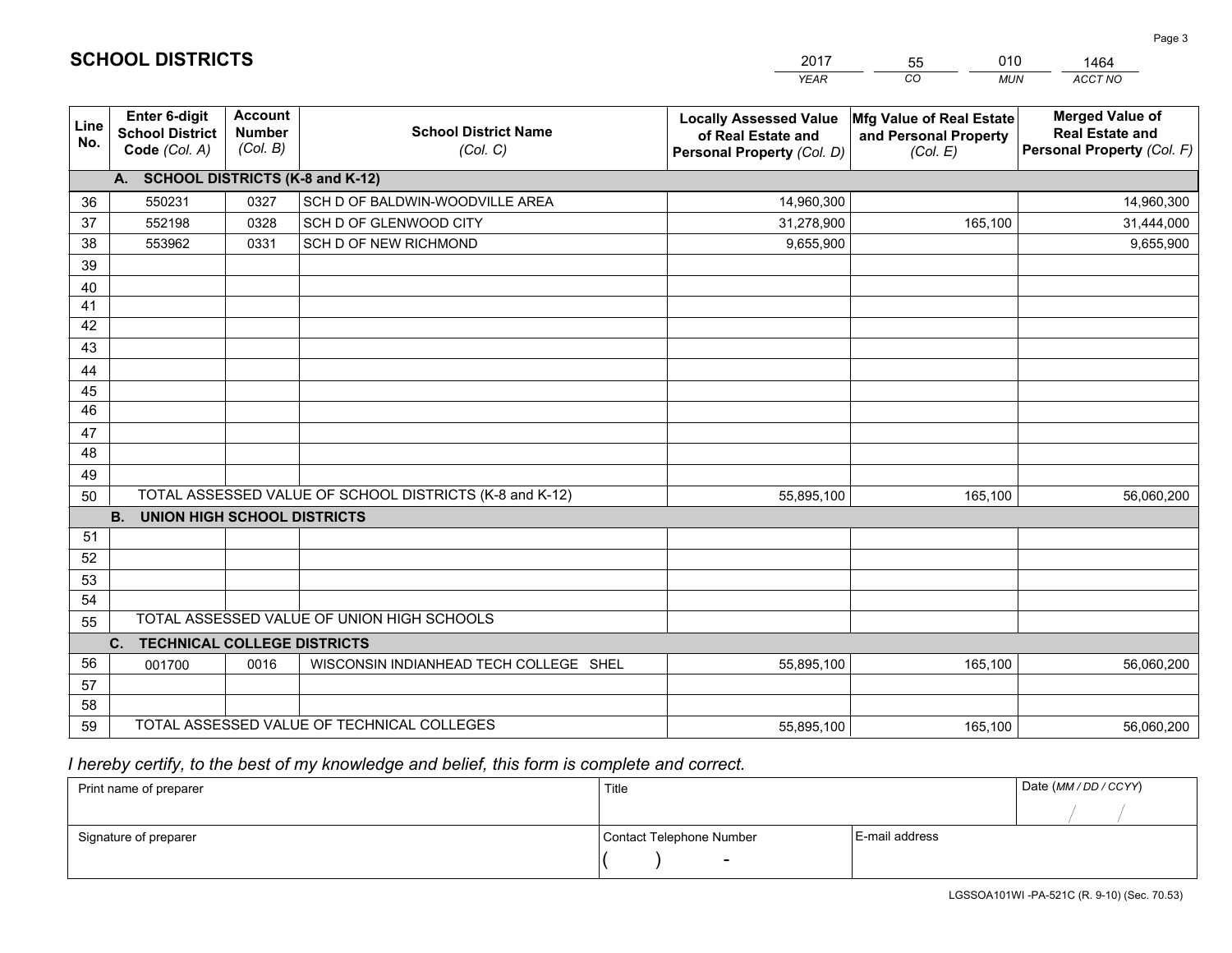## **HIGHLIGHTS**

- 1. Complete the Statement of Assessment after the Board of Review. Reflect any changes made there.
- 2. Use black ink to complete.
- 3. Line 16 must equal Line 50, Col D.
- 4. Line 55 must equal the total of K-8 schools listed on lines 36-49. Do not include K-12 schools in this comparision.
- 5. Line 59, Col. D must equal Line 16.
- 6. Special District, School District and Technical College District values must include both real estate and personal property. Examples of Special districts are: town sanitary districts, public inland lake protection and rehabilitation districts, and metropolitan sewerage districts.
- 7. DO NOT INCLUDE Manufacturing property values.DOR will print these values on the final SOA.

LORELEI WINK TOWN OF EMERALD 2411 130TH AVE

LORELEI WINK<br>TOWN OF EMERALD

GLENWOOD CITY, WI 54013 - 8219

**GLENWOOD CITY, WI** 

2411 130TH AVE

54013 - 8219

 8. Accuracy of this form is very important. The values reported directly affect the equalized value DOR calculates for school and special districts.

### **Page 1:**

 If not prefilled, enter the tax year,county and municipal code,municipal type, municipal name and county name on the top of form.

Check the Amended box, if filing an amended / corrected SOA.

 Report the parcel count, acres and assessed value of taxable general property, total parcel count, (real and personal), total acres, and values from final figures set by the Board of Review.

- A. Real Estate land and improvements (buildings, etc.) is reported on lines 1 8, total line 9.
- B. Personal Property is reported on lines 11 14, Column D, total line 15.
- C. To complete this report, use the computer produced summary of the assessment roll that shows these amounts.
- D. Use whole numbers only.
- E. Add each line across and each column down to verify entries.

## **Page 2:**

- A. Report Special Items (not subject to general property tax).
- 1. Private Forest Croplands and Managed Forest Lands are reported on lines 18,19, 20 and 21. Be sure to report assessed values **NOT** taxes.
- 2. You should have copies of the orders of entry, orders of withdrawal, etc., to update your assessment roll.
	- 3. Show hundredths of acres (e.g. 39.75).
- 4. Tax exempt lands are reported on line 22.
- 5. Omitted property and sec. 70.43, Wis. Stats., corrections of errors by assessor are reported on line 23. Report real estate and personal property separately. These should be for **prior years**, not something found on the current assessment roll after the board of review.
- B. Special District (Lines 24-35) Include the value of both real and personal property.
- The Department of Revenue (DOR) preprints much of the information regarding names and codes for schools, special districts,etc. If a district is not listed, enter the name and value only, DOR will enter the proper code.

## **Page 3 School Districts:**

Include the value of both real and personal property.

Report School District (regular, elementary, union high school, and technical college).

- 1. Regular (K-12) and Elementary (K-8) school values are reported on lines 36-49, total on line 50.
- 2. Union High School (UHS) (use only if elementary schools are listed on lines 36-49) are reported on lines 51-54. UHS total value (line 55) must equal to the total **elementary school** values reported on lines 36-49. Do notinclude K-12 schools in this comparison.
- 3. Technical College values are reported on lines 56-58, total on line 59.
- 4. Use the computer summary that shows these amounts to complete this report.

#### **This form is due the second Monday in June. File this report only after your Board of Review is complete.**

 *If you have questions: Return forms to:*

 Email: lgs@wisconsin.gov Wisconsin Department of RevenueCall:  $(608)$  266-2569 or  $(608)$  264-6892 Fax number: (608) 264-6887 PO Box 8971

Local Government Services Section 6-97 Madison WI 53708-8971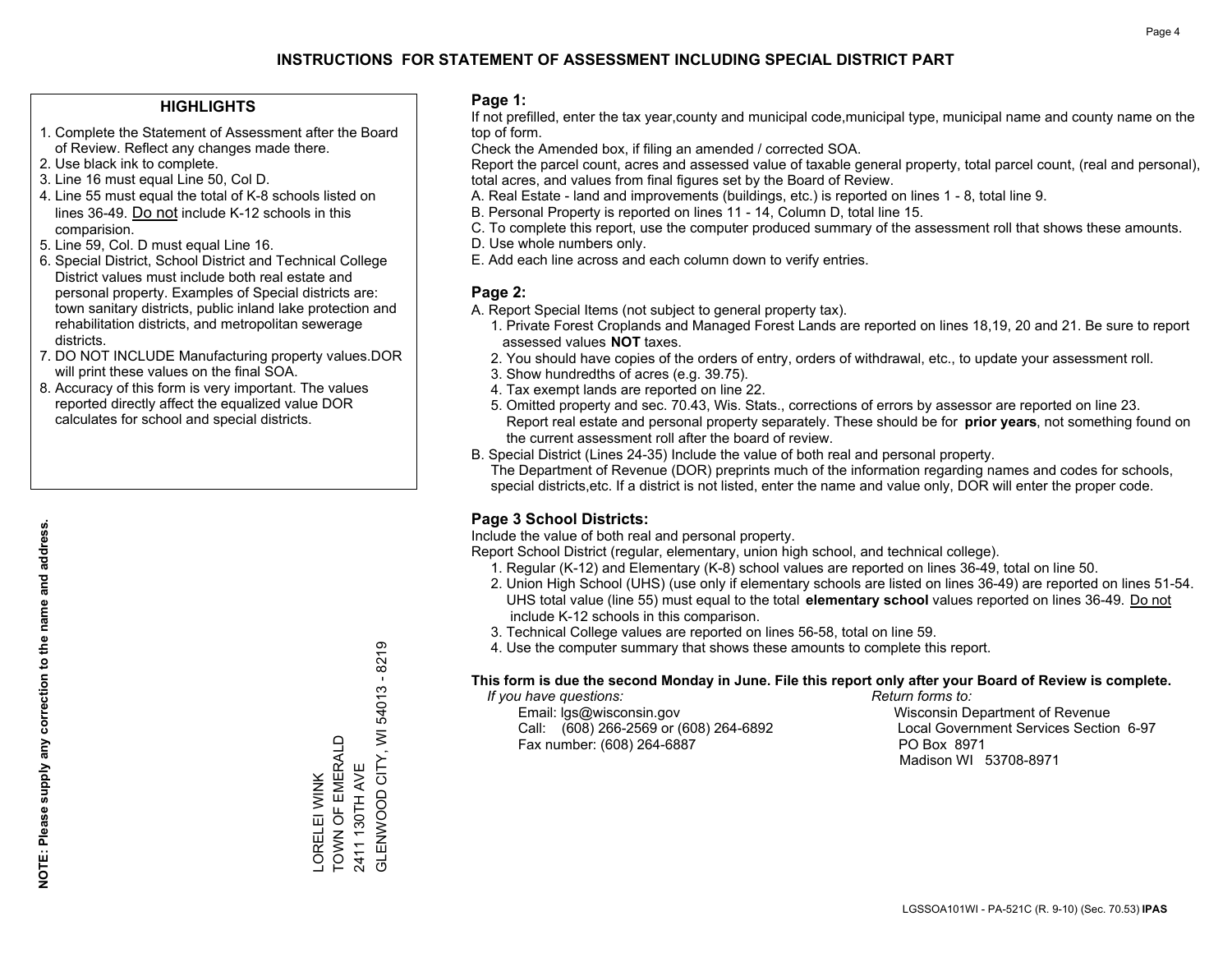**STATEMENT OF ASSESSMENT FOR 2017** 

| 55       | 112   | 1465    |
|----------|-------|---------|
| $\cdots$ | MI IN | ACCT NO |

|                | <b>FOR</b>                                                                                                                                                                                                 | <b>TOWN OF</b><br><b>OF</b>                                  | <b>ERIN PRAIRIE</b><br><b>Municipality Name</b> |                | <b>ST CROIX COUNTY</b>                               |                         | <b>WHEN COMPLETING THIS DOCUMENT</b><br>DO NOT WRITE OVER X's OR IN SHADED AREAS |                     |
|----------------|------------------------------------------------------------------------------------------------------------------------------------------------------------------------------------------------------------|--------------------------------------------------------------|-------------------------------------------------|----------------|------------------------------------------------------|-------------------------|----------------------------------------------------------------------------------|---------------------|
|                |                                                                                                                                                                                                            | Town - Village - City                                        |                                                 |                | <b>County Name</b>                                   |                         |                                                                                  |                     |
|                |                                                                                                                                                                                                            | <b>REAL ESTATE</b>                                           | PARCEL COUNT                                    |                | NO. OF ACRES                                         | <b>VALUE OF</b>         | <b>VALUE OF</b>                                                                  | TOTAL VALUE OF LAND |
| Line<br>No.    |                                                                                                                                                                                                            | (See Lines 18 - 22 for<br>other Real Estate)                 |                                                 |                | <b>WHOLE</b><br>TOTAL LAND IMPROVEMENTS NUMBERS ONLY | <b>LAND</b>             | <b>IMPROVEMENTS</b>                                                              | AND IMPROVEMENTS    |
|                |                                                                                                                                                                                                            |                                                              | Col. A                                          | Col. B         | Col. C                                               | Col. D                  | Col. E                                                                           | Col. F              |
| -1             | <b>RESIDENTIAL - Class 1</b>                                                                                                                                                                               |                                                              | 266                                             | 241            | 816                                                  | 6,778,300               | 40,255,100                                                                       | 47,033,400          |
| 2              |                                                                                                                                                                                                            | <b>COMMERCIAL - Class 2</b>                                  | $\overline{7}$                                  | $\overline{2}$ | 24                                                   | 118,600                 | 168,800                                                                          | 287,400             |
| 3              |                                                                                                                                                                                                            | <b>MANUFACTURING - Class 3</b>                               | $\Omega$                                        | 0              | $\Omega$                                             | 0                       |                                                                                  | 0<br>0              |
| 4              |                                                                                                                                                                                                            | <b>AGRICULTURAL - Class 4</b>                                | 533                                             |                | 16,540                                               | 3,310,600               |                                                                                  | 3,310,600           |
| 5              |                                                                                                                                                                                                            | UNDEVELOPED - Class 5                                        | 389                                             |                | 1,334                                                | 850,800                 |                                                                                  | 850,800             |
| 6              |                                                                                                                                                                                                            | AGRICULTURAL FOREST - Class 5m                               | 80                                              |                | 1,013                                                | 1,143,600               |                                                                                  | 1,143,600           |
| $\overline{7}$ |                                                                                                                                                                                                            | FOREST LANDS - Class 6                                       | 39                                              |                | 785                                                  | 1,807,100               |                                                                                  | 1,807,100           |
| 8              |                                                                                                                                                                                                            | OTHER - Class 7                                              | 27                                              | 30             | 127                                                  | 904,800                 | 5,687,800                                                                        | 6,592,600           |
| 9              |                                                                                                                                                                                                            | TOTAL - ALL COLUMNS                                          | 1,341                                           | 273            | 20,639                                               | 14,913,800              | 46,111,700                                                                       | 61,025,500          |
| 10             |                                                                                                                                                                                                            | NUMBER OF PERSONAL PROPERTY ACCOUNTS IN ROLL                 |                                                 |                | 8                                                    | <b>LOCALLY ASSESSED</b> | <b>MANUFACTURING</b>                                                             | <b>MERGED</b>       |
| 11             |                                                                                                                                                                                                            | BOATS AND OTHER WATERCRAFT NOT EXEMPT - Code 1               |                                                 |                |                                                      | 0                       |                                                                                  | $\overline{0}$<br>0 |
| 12             |                                                                                                                                                                                                            | MACHINERY, TOOLS AND PATTERNS - Code 2                       |                                                 |                |                                                      | 1,200                   |                                                                                  | 1,200<br>0          |
| 13             |                                                                                                                                                                                                            | FURNITURE, FIXTURES AND EQUIPMENT - Code 3                   |                                                 |                |                                                      | 25,500                  |                                                                                  | 0<br>25,500         |
| 14             |                                                                                                                                                                                                            | ALL OTHER PERSONAL PROPERTY NOT EXEMPT - Codes 4A, 4B, 4C    |                                                 |                |                                                      | 4,800                   |                                                                                  | 0<br>4,800          |
| 15             |                                                                                                                                                                                                            | TOTAL OF PERSONAL PROPERTY NOT EXEMPT (Total of Lines 11-14) |                                                 |                |                                                      | 31,500                  |                                                                                  | 31,500<br>0         |
| 16             | AGGREGATE ASSESSED VALUE OF ALL PROPERTY SUBJECT TO THE GENERAL PROPERTY TAX (Total of Lines 9F and 15F)<br>MUST EQUAL TOTAL VALUE OF THE SCHOOL DISTRICTS (K-12 PLUS K-8) - Line 50, Col. F<br>61,057,000 |                                                              |                                                 |                |                                                      |                         |                                                                                  |                     |
| 17             | Name of Assessor<br><b>BOARD OF REVIEW</b>                                                                                                                                                                 |                                                              |                                                 |                |                                                      |                         | Telephone #                                                                      |                     |
|                | DATE OF FINAL ADJOURNMENT<br><b>ROBERT IRWIN</b><br>(715) 235-6941<br>06/19/2017                                                                                                                           |                                                              |                                                 |                |                                                      |                         |                                                                                  |                     |

REMARKS

The Assessment Ratio to be used in calculating the estimated Fair Market Value on tax bills for this tax district is .906434876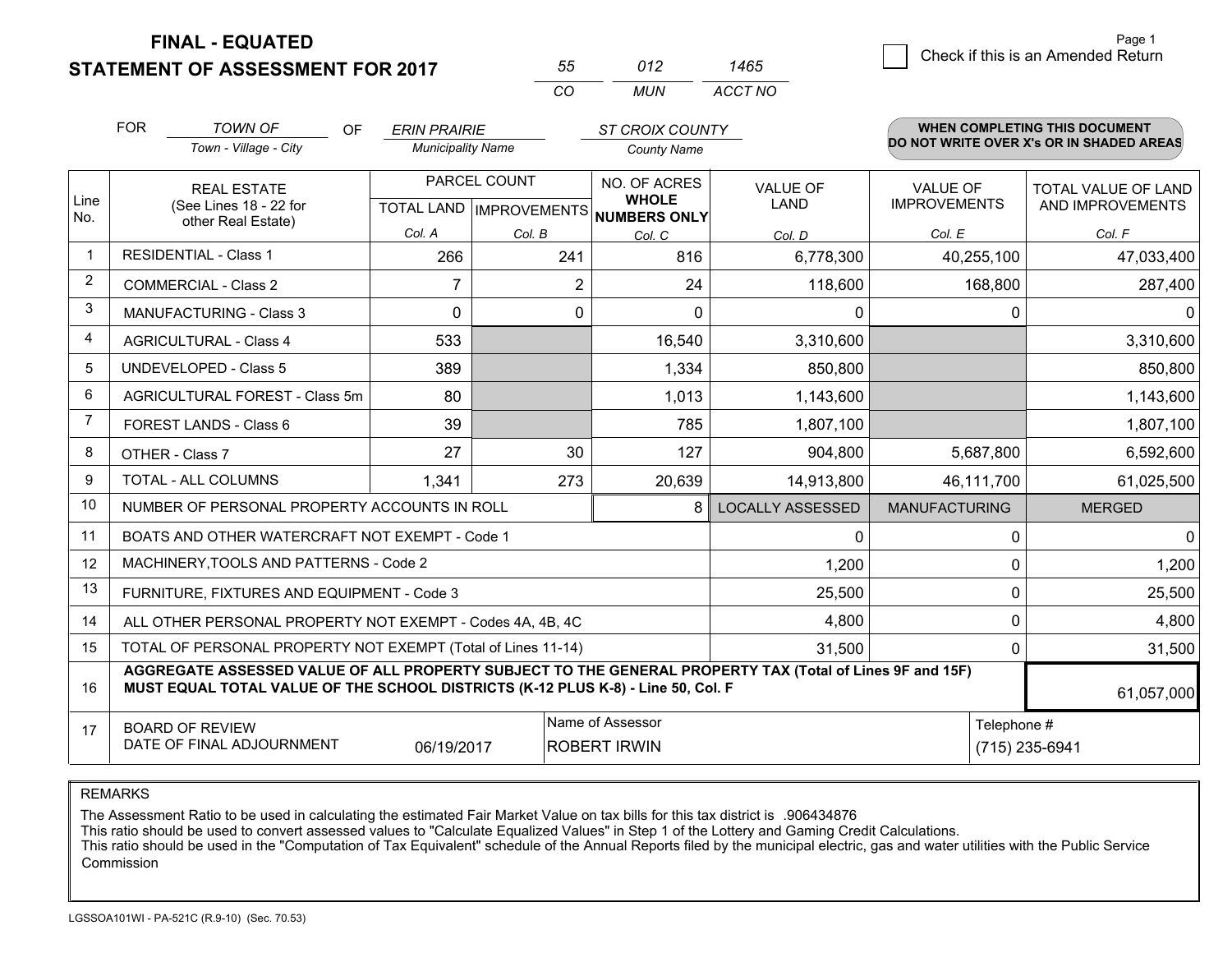*YEAR CO MUN ACCT NO* <sup>2017</sup> <sup>55</sup> <sup>012</sup> <sup>1465</sup>

Do not confuse FOREST LANDS (Line 7) with FOREST CROPS (in this section) - They are **NOT** the same

|    |                                                                                |                                            |  | Private Forest Crop - Reg Class @ 10¢ per acre                   |  | Private Forest Crop - Reg Class @ \$2.52 per acre                                         |                  |                                                                 |               |                                                                              |
|----|--------------------------------------------------------------------------------|--------------------------------------------|--|------------------------------------------------------------------|--|-------------------------------------------------------------------------------------------|------------------|-----------------------------------------------------------------|---------------|------------------------------------------------------------------------------|
| 18 | (a) PARCELS                                                                    | (b) ACRES                                  |  | (c) ASSESSED VALUE                                               |  | (d) PARCELS                                                                               |                  | (e) ACRES                                                       |               | (f) ASSESSED VALUE                                                           |
|    |                                                                                |                                            |  |                                                                  |  |                                                                                           |                  |                                                                 |               |                                                                              |
|    |                                                                                |                                            |  | Private Forest Crop - Special Class @ 20¢ per acre               |  |                                                                                           |                  |                                                                 |               | Entered Before 2005 Managed Forest - Ferrous Mining CLOSED @ \$8.27 per acre |
| 19 | (b) ACRES<br>(a) PARCELS                                                       |                                            |  | (c) ASSESSED VALUE                                               |  | (d) PARCELS                                                                               |                  | (e) ACRES                                                       |               | (f) ASSESSED VALUE                                                           |
|    |                                                                                |                                            |  |                                                                  |  |                                                                                           |                  |                                                                 |               |                                                                              |
|    |                                                                                |                                            |  | Entered Before 2005 Managed Forest - OPEN @ \$.79 per acre       |  |                                                                                           |                  | Entered Before 2005 Managed Forest - CLOSED @ \$1.87 per acre   |               |                                                                              |
| 20 | (a) PARCELS                                                                    | (b) ACRES                                  |  | (c) ASSESSED VALUE                                               |  | (d) PARCELS                                                                               |                  | (e) ACRES                                                       |               | (f) ASSESSED VALUE                                                           |
|    |                                                                                |                                            |  |                                                                  |  | 18                                                                                        |                  | 395.65                                                          |               | 839,700                                                                      |
|    |                                                                                | Entered After 2004 Managed Forest - OPEN @ |  |                                                                  |  |                                                                                           |                  |                                                                 |               |                                                                              |
|    | (a) PARCELS                                                                    | (b) ACRES                                  |  | \$2.14 per acre<br>(c) ASSESSED VALUE                            |  | Entered After 2004 Managed Forest - CLOSED @ \$10.68 per acre<br>(d) PARCELS<br>(e) ACRES |                  | (f) ASSESSED VALUE                                              |               |                                                                              |
| 21 |                                                                                |                                            |  |                                                                  |  |                                                                                           |                  |                                                                 |               |                                                                              |
|    |                                                                                | 19                                         |  | 48,500                                                           |  | 12                                                                                        |                  | 327                                                             |               | 727,900                                                                      |
|    |                                                                                |                                            |  |                                                                  |  |                                                                                           |                  |                                                                 |               |                                                                              |
| 22 | (a) County Forest Cropland Acres                                               |                                            |  | (b) Federal Acres                                                |  | (c) State Acres                                                                           |                  | (d) County (NOT FOREST CROP) Acres                              |               | (e) Other Acres                                                              |
|    |                                                                                |                                            |  | 256                                                              |  | 704.78<br>21.08                                                                           |                  |                                                                 |               | 56.86                                                                        |
|    |                                                                                |                                            |  | Assessed Value of Omitted Property From Prior Years (Sec. 70.44) |  |                                                                                           |                  | Assessed Value of Sec. 70.43 Corrections of Errors by Assessors |               |                                                                              |
|    |                                                                                | (a) REAL ESTATE                            |  | (b) PERSONAL                                                     |  |                                                                                           | (c1) REAL ESTATE |                                                                 |               | (c2) PERSONAL                                                                |
| 23 |                                                                                |                                            |  |                                                                  |  |                                                                                           |                  |                                                                 |               |                                                                              |
|    | Manufacturing Equated Value of Omitted Property From Prior Years (Sec. 70.995) |                                            |  |                                                                  |  |                                                                                           |                  |                                                                 |               | Mfg. Equated Value of Sec.70.43 Corrections of Errors by Assessors           |
|    |                                                                                | (d) REAL ESTATE                            |  | (e) PERSONAL                                                     |  | (f1) REAL ESTATE                                                                          |                  |                                                                 | (f2) PERSONAL |                                                                              |
|    |                                                                                |                                            |  |                                                                  |  |                                                                                           |                  |                                                                 |               |                                                                              |
|    |                                                                                |                                            |  |                                                                  |  |                                                                                           |                  |                                                                 |               |                                                                              |

## **SPECIAL DISTRICTS**

| Line<br>No. | Enter 6-digit<br><b>Special District</b><br>Code (Col. A) | <b>Account</b><br><b>Number</b><br>(Col. B) | <b>Special District Name</b><br>(Col. C)    | <b>Locally Assessed Value</b><br>of Real Estate and<br>Personal Property (Col. D) | Mfg Value of Real Estate<br>and Personal Property<br>(Col. E) | <b>Merged Value of</b><br><b>Real Estate and</b><br>Personal Property (Col. F) |
|-------------|-----------------------------------------------------------|---------------------------------------------|---------------------------------------------|-----------------------------------------------------------------------------------|---------------------------------------------------------------|--------------------------------------------------------------------------------|
| 24          | 558020                                                    | 0339                                        | <b>UPPER WILLOW REHABILITATION DISTRICT</b> | 39,109,200                                                                        |                                                               | 39,109,200                                                                     |
| 25          |                                                           |                                             |                                             |                                                                                   |                                                               |                                                                                |
| 26          |                                                           |                                             |                                             |                                                                                   |                                                               |                                                                                |
| 27          |                                                           |                                             |                                             |                                                                                   |                                                               |                                                                                |
| 28          |                                                           |                                             |                                             |                                                                                   |                                                               |                                                                                |
| 29          |                                                           |                                             |                                             |                                                                                   |                                                               |                                                                                |
| 30          |                                                           |                                             |                                             |                                                                                   |                                                               |                                                                                |
| 31          |                                                           |                                             |                                             |                                                                                   |                                                               |                                                                                |
| 32          |                                                           |                                             |                                             |                                                                                   |                                                               |                                                                                |
| 33          |                                                           |                                             |                                             |                                                                                   |                                                               |                                                                                |
| 34          |                                                           |                                             |                                             |                                                                                   |                                                               |                                                                                |
| 35          |                                                           |                                             |                                             |                                                                                   |                                                               |                                                                                |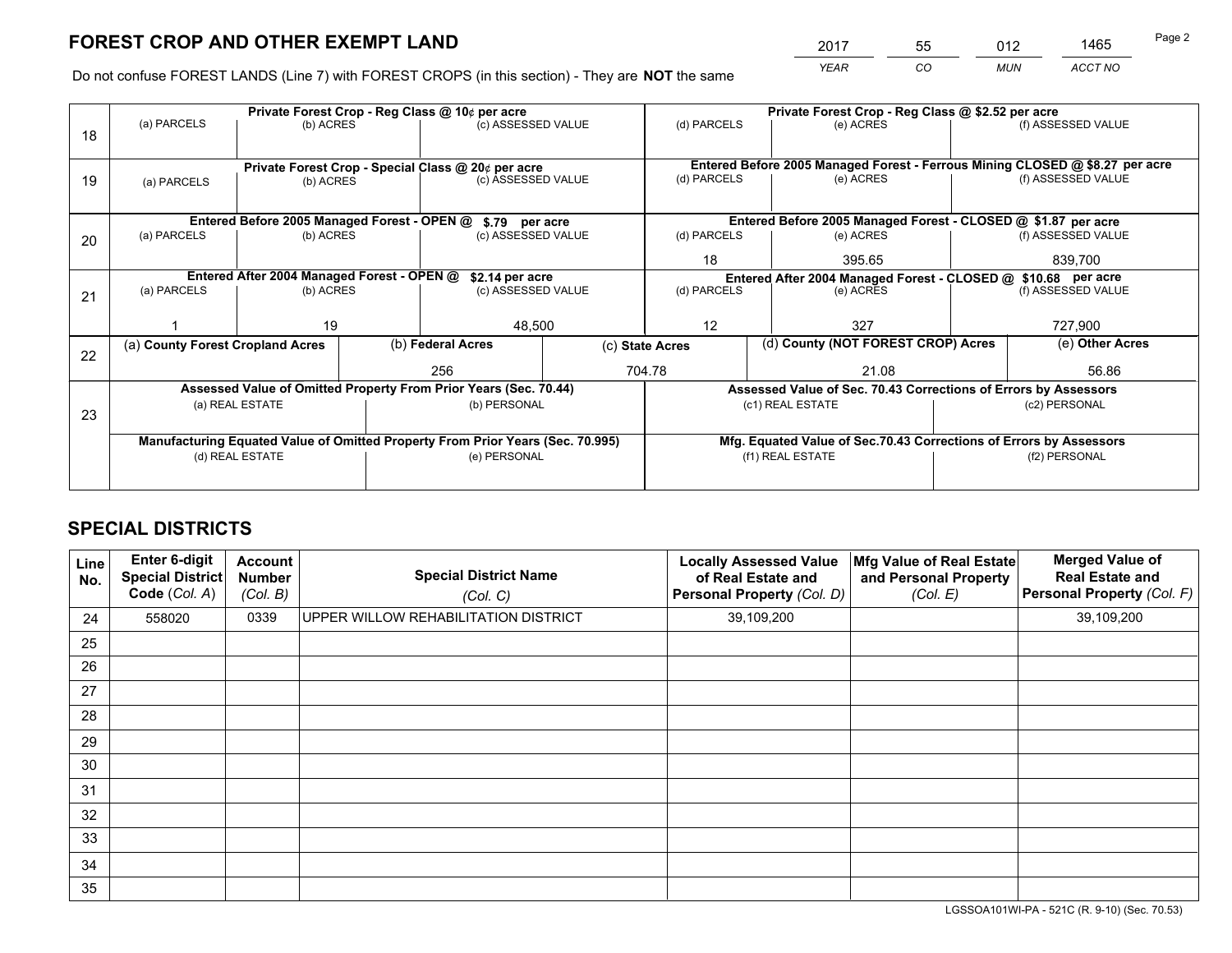|             |                                                          |                                             |                                                         | YEAR                                                                              | CO.<br><b>MUN</b>                                             | ACCT NO                                                                        |
|-------------|----------------------------------------------------------|---------------------------------------------|---------------------------------------------------------|-----------------------------------------------------------------------------------|---------------------------------------------------------------|--------------------------------------------------------------------------------|
| Line<br>No. | Enter 6-digit<br><b>School District</b><br>Code (Col. A) | <b>Account</b><br><b>Number</b><br>(Col. B) | <b>School District Name</b><br>(Col. C)                 | <b>Locally Assessed Value</b><br>of Real Estate and<br>Personal Property (Col. D) | Mfg Value of Real Estate<br>and Personal Property<br>(Col. E) | <b>Merged Value of</b><br><b>Real Estate and</b><br>Personal Property (Col. F) |
|             | A. SCHOOL DISTRICTS (K-8 and K-12)                       |                                             |                                                         |                                                                                   |                                                               |                                                                                |
| 36          | 550231                                                   | 0327                                        | SCH D OF BALDWIN-WOODVILLE AREA                         | 7,854,200                                                                         |                                                               | 7,854,200                                                                      |
| 37          | 552422                                                   | 0329                                        | SCH D OF SAINT CROIX CENTRAL (HAMMOND)                  | 4,818,000                                                                         |                                                               | 4,818,000                                                                      |
| 38          | 553962                                                   | 0331                                        | SCH D OF NEW RICHMOND                                   | 48,384,800                                                                        |                                                               | 48,384,800                                                                     |
| 39          |                                                          |                                             |                                                         |                                                                                   |                                                               |                                                                                |
| 40          |                                                          |                                             |                                                         |                                                                                   |                                                               |                                                                                |
| 41          |                                                          |                                             |                                                         |                                                                                   |                                                               |                                                                                |
| 42          |                                                          |                                             |                                                         |                                                                                   |                                                               |                                                                                |
| 43          |                                                          |                                             |                                                         |                                                                                   |                                                               |                                                                                |
| 44          |                                                          |                                             |                                                         |                                                                                   |                                                               |                                                                                |
| 45          |                                                          |                                             |                                                         |                                                                                   |                                                               |                                                                                |
| 46          |                                                          |                                             |                                                         |                                                                                   |                                                               |                                                                                |
| 47          |                                                          |                                             |                                                         |                                                                                   |                                                               |                                                                                |
| 48          |                                                          |                                             |                                                         |                                                                                   |                                                               |                                                                                |
| 49          |                                                          |                                             |                                                         |                                                                                   |                                                               |                                                                                |
| 50          | <b>B.</b>                                                |                                             | TOTAL ASSESSED VALUE OF SCHOOL DISTRICTS (K-8 and K-12) | 61,057,000                                                                        |                                                               | 61,057,000                                                                     |
| 51          | <b>UNION HIGH SCHOOL DISTRICTS</b>                       |                                             |                                                         |                                                                                   |                                                               |                                                                                |
| 52          |                                                          |                                             |                                                         |                                                                                   |                                                               |                                                                                |
| 53          |                                                          |                                             |                                                         |                                                                                   |                                                               |                                                                                |
| 54          |                                                          |                                             |                                                         |                                                                                   |                                                               |                                                                                |
| 55          |                                                          |                                             | TOTAL ASSESSED VALUE OF UNION HIGH SCHOOLS              |                                                                                   |                                                               |                                                                                |
|             | C.<br><b>TECHNICAL COLLEGE DISTRICTS</b>                 |                                             |                                                         |                                                                                   |                                                               |                                                                                |
| 56          | 001700                                                   | 0016                                        | WISCONSIN INDIANHEAD TECH COLLEGE SHEL                  | 61,057,000                                                                        |                                                               | 61,057,000                                                                     |
| 57          |                                                          |                                             |                                                         |                                                                                   |                                                               |                                                                                |
| 58          |                                                          |                                             |                                                         |                                                                                   |                                                               |                                                                                |
| 59          |                                                          |                                             | TOTAL ASSESSED VALUE OF TECHNICAL COLLEGES              | 61,057,000                                                                        |                                                               | 61,057,000                                                                     |

55

012

 *I hereby certify, to the best of my knowledge and belief, this form is complete and correct.*

**SCHOOL DISTRICTS**

| Print name of preparer | Title                    |                | Date (MM / DD / CCYY) |
|------------------------|--------------------------|----------------|-----------------------|
|                        |                          |                |                       |
| Signature of preparer  | Contact Telephone Number | E-mail address |                       |
|                        | $\sim$                   |                |                       |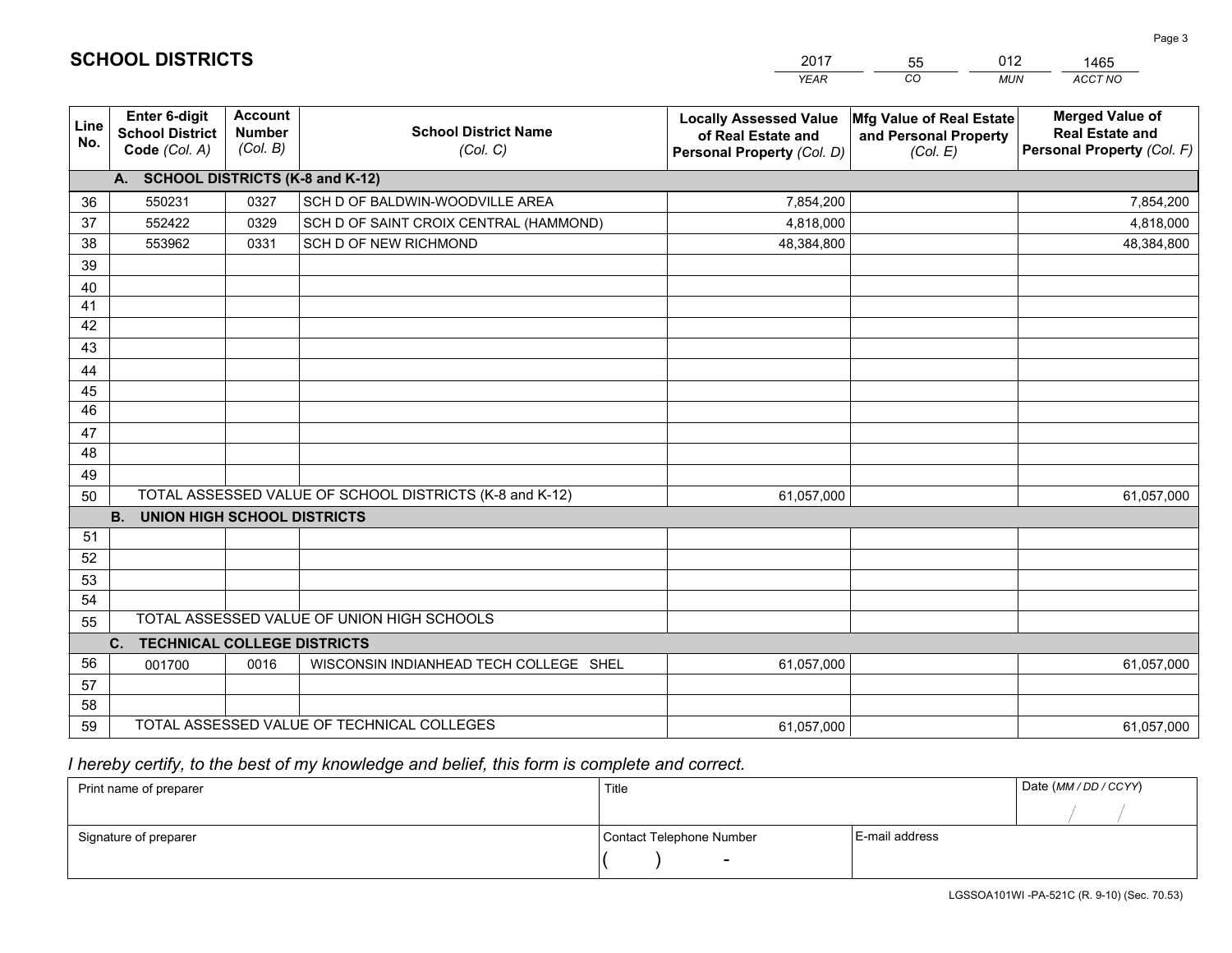## **HIGHLIGHTS**

- 1. Complete the Statement of Assessment after the Board of Review. Reflect any changes made there.
- 2. Use black ink to complete.
- 3. Line 16 must equal Line 50, Col D.
- 4. Line 55 must equal the total of K-8 schools listed on lines 36-49. Do not include K-12 schools in this comparision.
- 5. Line 59, Col. D must equal Line 16.
- 6. Special District, School District and Technical College District values must include both real estate and personal property. Examples of Special districts are: town sanitary districts, public inland lake protection and rehabilitation districts, and metropolitan sewerage districts.
- 7. DO NOT INCLUDE Manufacturing property values.DOR will print these values on the final SOA.
- 8. Accuracy of this form is very important. The values reported directly affect the equalized value DOR calculates for school and special districts.

#### **Page 1:**

 If not prefilled, enter the tax year,county and municipal code,municipal type, municipal name and county name on the top of form.

Check the Amended box, if filing an amended / corrected SOA.

 Report the parcel count, acres and assessed value of taxable general property, total parcel count, (real and personal), total acres, and values from final figures set by the Board of Review.

- A. Real Estate land and improvements (buildings, etc.) is reported on lines 1 8, total line 9.
- B. Personal Property is reported on lines 11 14, Column D, total line 15.
- C. To complete this report, use the computer produced summary of the assessment roll that shows these amounts.
- D. Use whole numbers only.
- E. Add each line across and each column down to verify entries.

## **Page 2:**

- A. Report Special Items (not subject to general property tax).
- 1. Private Forest Croplands and Managed Forest Lands are reported on lines 18,19, 20 and 21. Be sure to report assessed values **NOT** taxes.
- 2. You should have copies of the orders of entry, orders of withdrawal, etc., to update your assessment roll.
	- 3. Show hundredths of acres (e.g. 39.75).
- 4. Tax exempt lands are reported on line 22.
- 5. Omitted property and sec. 70.43, Wis. Stats., corrections of errors by assessor are reported on line 23. Report real estate and personal property separately. These should be for **prior years**, not something found on the current assessment roll after the board of review.
- B. Special District (Lines 24-35) Include the value of both real and personal property.
- The Department of Revenue (DOR) preprints much of the information regarding names and codes for schools, special districts,etc. If a district is not listed, enter the name and value only, DOR will enter the proper code.

## **Page 3 School Districts:**

Include the value of both real and personal property.

Report School District (regular, elementary, union high school, and technical college).

- 1. Regular (K-12) and Elementary (K-8) school values are reported on lines 36-49, total on line 50.
- 2. Union High School (UHS) (use only if elementary schools are listed on lines 36-49) are reported on lines 51-54. UHS total value (line 55) must equal to the total **elementary school** values reported on lines 36-49. Do notinclude K-12 schools in this comparison.
- 3. Technical College values are reported on lines 56-58, total on line 59.
- 4. Use the computer summary that shows these amounts to complete this report.

#### **This form is due the second Monday in June. File this report only after your Board of Review is complete.**

 *If you have questions: Return forms to:*

 Email: lgs@wisconsin.gov Wisconsin Department of RevenueCall:  $(608)$  266-2569 or  $(608)$  264-6892 Fax number: (608) 264-6887 PO Box 8971

Local Government Services Section 6-97 Madison WI 53708-8971

 $-6917$ NEW RICHMOND, WI 54017 - 6917 **NEW RICHMOND, WI 54017** TOWN OF ERIN PRAIRIE TOWN OF ERIN PRAIRIE **JACKIE MITCHELL** JACKIE MITCHELL 1530 190TH ST 1530 190TH ST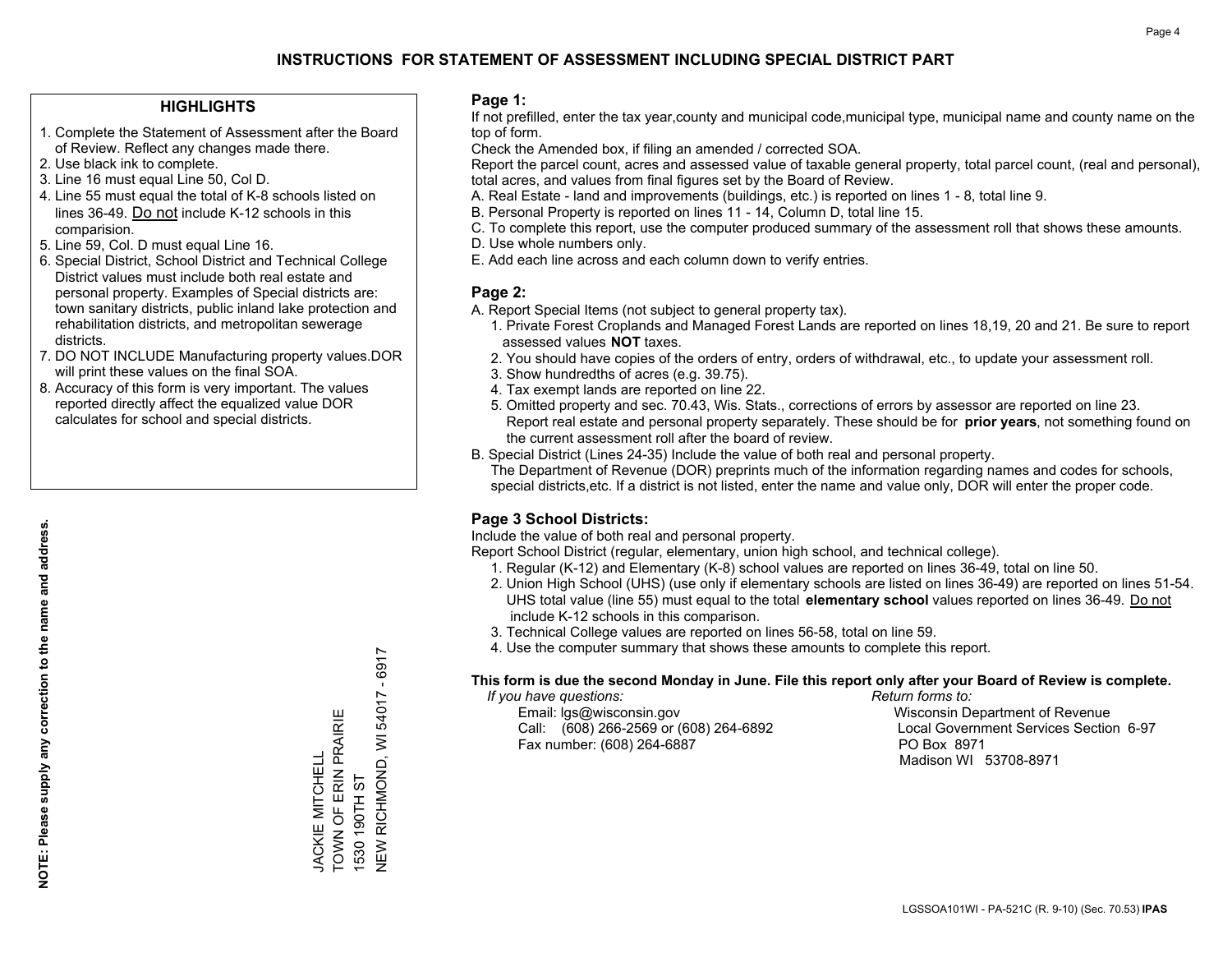**STATEMENT OF ASSESSMENT FOR 2017** 

| 55. | 014 | 1466    |
|-----|-----|---------|
| CO. | MUN | ACCT NO |

|                | <b>FOR</b>                                                                                                                                                                                   | <b>TOWN OF</b><br><b>OF</b>                    | <b>FOREST</b>            |                           | <b>ST CROIX COUNTY</b>              |                         |                                          | <b>WHEN COMPLETING THIS DOCUMENT</b> |  |
|----------------|----------------------------------------------------------------------------------------------------------------------------------------------------------------------------------------------|------------------------------------------------|--------------------------|---------------------------|-------------------------------------|-------------------------|------------------------------------------|--------------------------------------|--|
|                |                                                                                                                                                                                              | Town - Village - City                          | <b>Municipality Name</b> |                           | <b>County Name</b>                  |                         | DO NOT WRITE OVER X's OR IN SHADED AREAS |                                      |  |
|                |                                                                                                                                                                                              | <b>REAL ESTATE</b>                             |                          | PARCEL COUNT              | NO. OF ACRES                        | <b>VALUE OF</b>         | <b>VALUE OF</b>                          | TOTAL VALUE OF LAND                  |  |
| Line<br>No.    |                                                                                                                                                                                              | (See Lines 18 - 22 for<br>other Real Estate)   |                          | TOTAL LAND   IMPROVEMENTS | <b>WHOLE</b><br><b>NUMBERS ONLY</b> | LAND                    | <b>IMPROVEMENTS</b>                      | AND IMPROVEMENTS                     |  |
|                |                                                                                                                                                                                              |                                                | Col. A                   | Col. B                    | Col. C                              | Col. D                  | Col. E                                   | Col. F                               |  |
| -1             | <b>RESIDENTIAL - Class 1</b>                                                                                                                                                                 |                                                | 170                      | 169                       | 442                                 | 2,182,000               | 19,469,800                               | 21,651,800                           |  |
| 2              |                                                                                                                                                                                              | <b>COMMERCIAL - Class 2</b>                    | 16                       | 11                        | 32                                  | 130,300                 | 518,300                                  | 648,600                              |  |
| 3              |                                                                                                                                                                                              | <b>MANUFACTURING - Class 3</b>                 | $\Omega$                 | 0                         | $\Omega$                            | 0                       | 0                                        | $\Omega$                             |  |
| 4              |                                                                                                                                                                                              | <b>AGRICULTURAL - Class 4</b>                  | 563                      |                           | 15,147                              | 2,150,900               |                                          | 2,150,900                            |  |
| 5              |                                                                                                                                                                                              | UNDEVELOPED - Class 5                          | 398                      |                           | 1,647                               | 907,500                 |                                          | 907,500                              |  |
| 6              |                                                                                                                                                                                              | AGRICULTURAL FOREST - Class 5m                 | 257                      |                           | 3,429                               | 2,931,600               |                                          | 2,931,600                            |  |
| $\overline{7}$ | FOREST LANDS - Class 6                                                                                                                                                                       |                                                | 45                       |                           | 898                                 | 1,637,500               |                                          | 1,637,500                            |  |
| 8              |                                                                                                                                                                                              | OTHER - Class 7                                | 99                       | 100                       | 226                                 | 932,900                 | 10,585,800                               | 11,518,700                           |  |
| 9              |                                                                                                                                                                                              | TOTAL - ALL COLUMNS                            | 1,548                    | 280                       | 21,821                              | 10,872,700              | 30,573,900                               | 41,446,600                           |  |
| 10             |                                                                                                                                                                                              | NUMBER OF PERSONAL PROPERTY ACCOUNTS IN ROLL   |                          |                           | 12                                  | <b>LOCALLY ASSESSED</b> | <b>MANUFACTURING</b>                     | <b>MERGED</b>                        |  |
| 11             |                                                                                                                                                                                              | BOATS AND OTHER WATERCRAFT NOT EXEMPT - Code 1 |                          |                           |                                     | 0                       | 0                                        | $\Omega$                             |  |
| 12             |                                                                                                                                                                                              | MACHINERY, TOOLS AND PATTERNS - Code 2         |                          |                           |                                     | 232,000                 | 0                                        | 232,000                              |  |
| 13             |                                                                                                                                                                                              | FURNITURE, FIXTURES AND EQUIPMENT - Code 3     |                          |                           |                                     | 20,400                  | 0                                        | 20,400                               |  |
| 14             | ALL OTHER PERSONAL PROPERTY NOT EXEMPT - Codes 4A, 4B, 4C                                                                                                                                    |                                                |                          |                           |                                     |                         | 0                                        | 31,800                               |  |
| 15             | TOTAL OF PERSONAL PROPERTY NOT EXEMPT (Total of Lines 11-14)<br>284,200                                                                                                                      |                                                |                          |                           |                                     |                         | 0                                        | 284,200                              |  |
| 16             | AGGREGATE ASSESSED VALUE OF ALL PROPERTY SUBJECT TO THE GENERAL PROPERTY TAX (Total of Lines 9F and 15F)<br>MUST EQUAL TOTAL VALUE OF THE SCHOOL DISTRICTS (K-12 PLUS K-8) - Line 50, Col. F |                                                |                          |                           |                                     |                         |                                          | 41,730,800                           |  |
| 17             | Name of Assessor<br><b>BOARD OF REVIEW</b>                                                                                                                                                   |                                                |                          |                           |                                     | Telephone #             |                                          |                                      |  |
|                |                                                                                                                                                                                              | DATE OF FINAL ADJOURNMENT                      | 05/17/2017               |                           | <b>LISA MEYER</b>                   |                         |                                          | $(715)$ 235-1338                     |  |

REMARKS

The Assessment Ratio to be used in calculating the estimated Fair Market Value on tax bills for this tax district is .916216032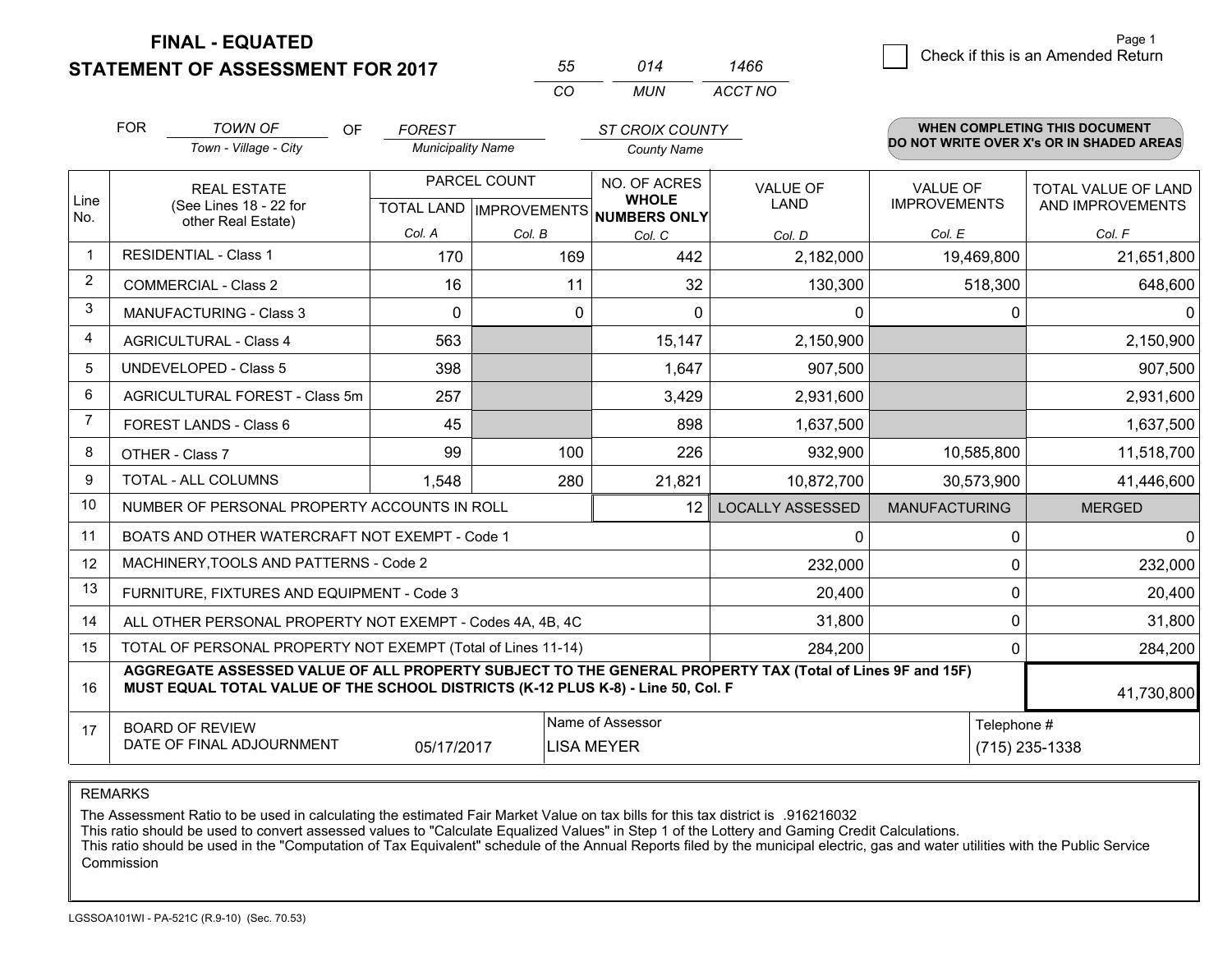*YEAR CO MUN ACCT NO* <sup>2017</sup> <sup>55</sup> <sup>014</sup> <sup>1466</sup>

Do not confuse FOREST LANDS (Line 7) with FOREST CROPS (in this section) - They are **NOT** the same

|    | Private Forest Crop - Reg Class @ 10¢ per acre                                 |                                             |  |                                                                  |     |                          | Private Forest Crop - Reg Class @ \$2.52 per acre                            |           |                    |  |
|----|--------------------------------------------------------------------------------|---------------------------------------------|--|------------------------------------------------------------------|-----|--------------------------|------------------------------------------------------------------------------|-----------|--------------------|--|
| 18 | (a) PARCELS                                                                    | (b) ACRES                                   |  | (c) ASSESSED VALUE                                               |     | (d) PARCELS              | (e) ACRES                                                                    |           | (f) ASSESSED VALUE |  |
|    |                                                                                | 80                                          |  | 120,000                                                          |     |                          |                                                                              |           |                    |  |
|    |                                                                                |                                             |  | Private Forest Crop - Special Class @ 20¢ per acre               |     |                          | Entered Before 2005 Managed Forest - Ferrous Mining CLOSED @ \$8.27 per acre |           |                    |  |
| 19 | (a) PARCELS                                                                    | (b) ACRES                                   |  | (c) ASSESSED VALUE                                               |     | (d) PARCELS              | (e) ACRES                                                                    |           | (f) ASSESSED VALUE |  |
|    |                                                                                |                                             |  |                                                                  |     |                          |                                                                              |           |                    |  |
|    |                                                                                | Entered Before 2005 Managed Forest - OPEN @ |  | \$.79 per acre                                                   |     |                          | Entered Before 2005 Managed Forest - CLOSED @ \$1.87 per acre                |           |                    |  |
| 20 | (a) PARCELS                                                                    | (b) ACRES                                   |  | (c) ASSESSED VALUE                                               |     | (d) PARCELS              | (e) ACRES                                                                    |           | (f) ASSESSED VALUE |  |
|    | 6                                                                              | 92.5                                        |  | 139,200<br>24                                                    |     | 694.26                   |                                                                              | 1,201,600 |                    |  |
|    | Entered After 2004 Managed Forest - OPEN @                                     |                                             |  | \$2.14 per acre                                                  |     |                          | Entered After 2004 Managed Forest - CLOSED @ \$10.68 per acre                |           |                    |  |
| 21 | (a) PARCELS                                                                    | (b) ACRES                                   |  | (c) ASSESSED VALUE                                               |     | (d) PARCELS<br>(e) ACRES |                                                                              |           | (f) ASSESSED VALUE |  |
|    |                                                                                |                                             |  |                                                                  |     |                          |                                                                              |           |                    |  |
|    |                                                                                | 43                                          |  | 86,000                                                           |     | 20                       | 747                                                                          |           | 1,412,000          |  |
|    | (a) County Forest Cropland Acres                                               |                                             |  | (b) Federal Acres<br>(c) State Acres                             |     |                          | (d) County (NOT FOREST CROP) Acres                                           |           | (e) Other Acres    |  |
| 22 |                                                                                |                                             |  |                                                                  | .31 |                          |                                                                              |           | 34.04              |  |
|    |                                                                                |                                             |  | Assessed Value of Omitted Property From Prior Years (Sec. 70.44) |     |                          | Assessed Value of Sec. 70.43 Corrections of Errors by Assessors              |           |                    |  |
| 23 | (a) REAL ESTATE                                                                |                                             |  | (b) PERSONAL                                                     |     |                          | (c1) REAL ESTATE                                                             |           | (c2) PERSONAL      |  |
|    |                                                                                |                                             |  |                                                                  |     |                          |                                                                              |           |                    |  |
|    | Manufacturing Equated Value of Omitted Property From Prior Years (Sec. 70.995) |                                             |  |                                                                  |     |                          | Mfg. Equated Value of Sec.70.43 Corrections of Errors by Assessors           |           |                    |  |
|    | (d) REAL ESTATE                                                                |                                             |  | (e) PERSONAL                                                     |     |                          | (f1) REAL ESTATE                                                             |           | (f2) PERSONAL      |  |
|    |                                                                                |                                             |  |                                                                  |     |                          |                                                                              |           |                    |  |

## **SPECIAL DISTRICTS**

| Line<br>No.     | Enter 6-digit<br>Special District<br>Code (Col. A) | <b>Account</b><br><b>Number</b><br>(Col. B) | <b>Special District Name</b><br>(Col. C) | <b>Locally Assessed Value</b><br>of Real Estate and<br>Personal Property (Col. D) | Mfg Value of Real Estate<br>and Personal Property<br>(Col. E) | <b>Merged Value of</b><br><b>Real Estate and</b><br>Personal Property (Col. F) |
|-----------------|----------------------------------------------------|---------------------------------------------|------------------------------------------|-----------------------------------------------------------------------------------|---------------------------------------------------------------|--------------------------------------------------------------------------------|
| 24              | 557030                                             | 0335                                        | <b>FOREST SANITARY DISTRICT #1</b>       | 1,695,300                                                                         |                                                               | 1,695,300                                                                      |
| 25              | 558020                                             | 0339                                        | UPPER WILLOW REHABILITATION DISTRICT     | 30,071,400                                                                        |                                                               | 30,071,400                                                                     |
| 26              |                                                    |                                             |                                          |                                                                                   |                                                               |                                                                                |
| 27              |                                                    |                                             |                                          |                                                                                   |                                                               |                                                                                |
| 28              |                                                    |                                             |                                          |                                                                                   |                                                               |                                                                                |
| 29              |                                                    |                                             |                                          |                                                                                   |                                                               |                                                                                |
| 30              |                                                    |                                             |                                          |                                                                                   |                                                               |                                                                                |
| 31              |                                                    |                                             |                                          |                                                                                   |                                                               |                                                                                |
| 32 <sup>2</sup> |                                                    |                                             |                                          |                                                                                   |                                                               |                                                                                |
| 33              |                                                    |                                             |                                          |                                                                                   |                                                               |                                                                                |
| 34              |                                                    |                                             |                                          |                                                                                   |                                                               |                                                                                |
| 35              |                                                    |                                             |                                          |                                                                                   |                                                               |                                                                                |

LGSSOA101WI-PA - 521C (R. 9-10) (Sec. 70.53)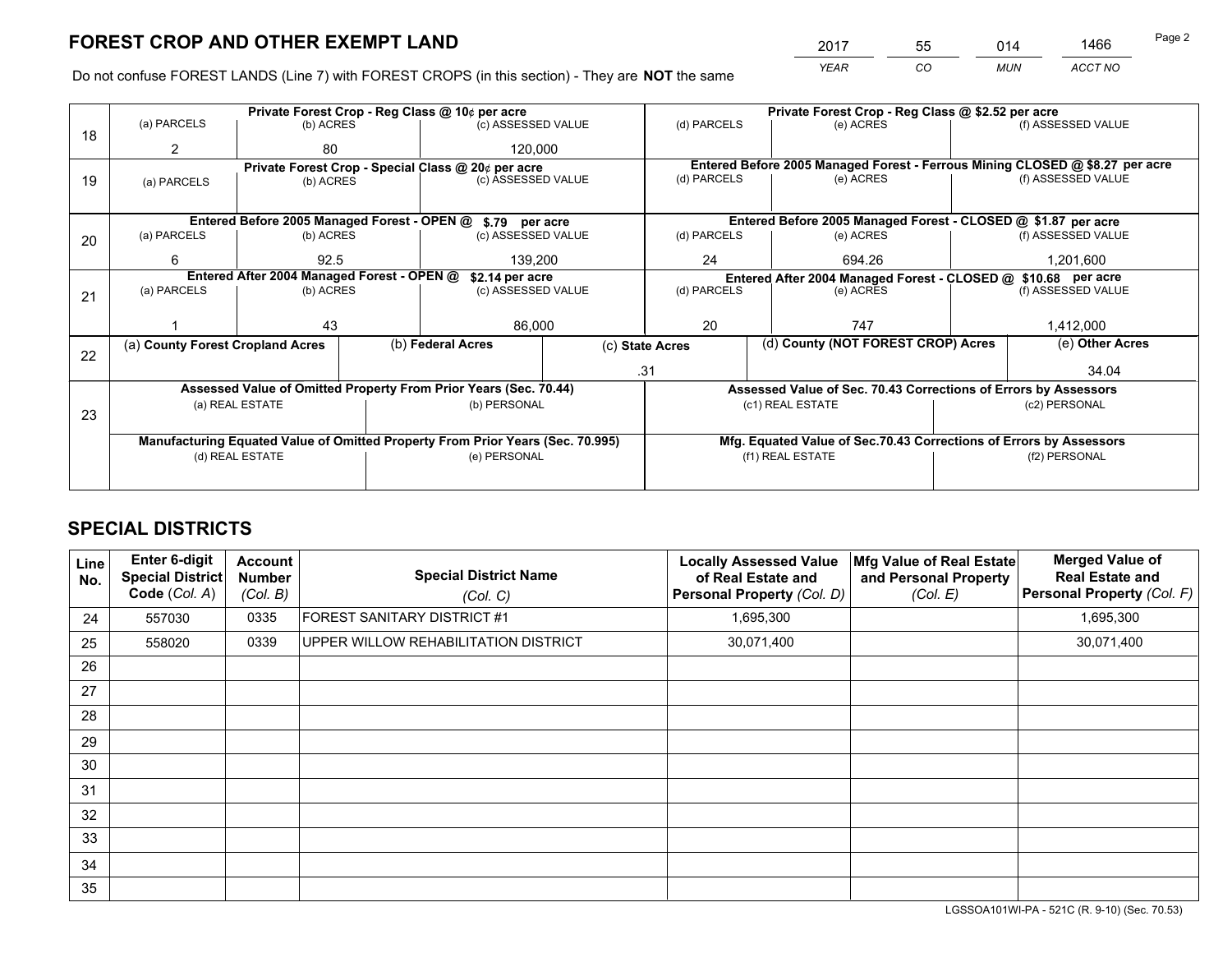|                 |                                                          |                                             |                                                         | YEAR                                                                              | CO.<br><b>MUN</b>                                             | ACCT NO                                                                        |
|-----------------|----------------------------------------------------------|---------------------------------------------|---------------------------------------------------------|-----------------------------------------------------------------------------------|---------------------------------------------------------------|--------------------------------------------------------------------------------|
| Line<br>No.     | Enter 6-digit<br><b>School District</b><br>Code (Col. A) | <b>Account</b><br><b>Number</b><br>(Col. B) | <b>School District Name</b><br>(Col. C)                 | <b>Locally Assessed Value</b><br>of Real Estate and<br>Personal Property (Col. D) | Mfg Value of Real Estate<br>and Personal Property<br>(Col. E) | <b>Merged Value of</b><br><b>Real Estate and</b><br>Personal Property (Col. F) |
|                 | A. SCHOOL DISTRICTS (K-8 and K-12)                       |                                             |                                                         |                                                                                   |                                                               |                                                                                |
| 36              | 170637                                                   | 0114                                        | SCH D OF BOYCEVILLE COMMUNITY                           | 745,500                                                                           |                                                               | 745,500                                                                        |
| 37              | 481127                                                   | 0289                                        | SCH D OF CLEAR LAKE                                     | 26,019,200                                                                        |                                                               | 26,019,200                                                                     |
| 38              | 552198                                                   | 0328                                        | SCH D OF GLENWOOD CITY                                  | 14,966,100                                                                        |                                                               | 14,966,100                                                                     |
| 39              |                                                          |                                             |                                                         |                                                                                   |                                                               |                                                                                |
| 40              |                                                          |                                             |                                                         |                                                                                   |                                                               |                                                                                |
| 41              |                                                          |                                             |                                                         |                                                                                   |                                                               |                                                                                |
| 42              |                                                          |                                             |                                                         |                                                                                   |                                                               |                                                                                |
| 43              |                                                          |                                             |                                                         |                                                                                   |                                                               |                                                                                |
| 44              |                                                          |                                             |                                                         |                                                                                   |                                                               |                                                                                |
| 45              |                                                          |                                             |                                                         |                                                                                   |                                                               |                                                                                |
| $\overline{46}$ |                                                          |                                             |                                                         |                                                                                   |                                                               |                                                                                |
| 47              |                                                          |                                             |                                                         |                                                                                   |                                                               |                                                                                |
| 48              |                                                          |                                             |                                                         |                                                                                   |                                                               |                                                                                |
| 49              |                                                          |                                             | TOTAL ASSESSED VALUE OF SCHOOL DISTRICTS (K-8 and K-12) |                                                                                   |                                                               |                                                                                |
| 50              | <b>UNION HIGH SCHOOL DISTRICTS</b><br><b>B.</b>          |                                             |                                                         | 41,730,800                                                                        |                                                               | 41,730,800                                                                     |
| 51              |                                                          |                                             |                                                         |                                                                                   |                                                               |                                                                                |
| 52              |                                                          |                                             |                                                         |                                                                                   |                                                               |                                                                                |
| 53              |                                                          |                                             |                                                         |                                                                                   |                                                               |                                                                                |
| 54              |                                                          |                                             |                                                         |                                                                                   |                                                               |                                                                                |
| 55              |                                                          |                                             | TOTAL ASSESSED VALUE OF UNION HIGH SCHOOLS              |                                                                                   |                                                               |                                                                                |
|                 | C.<br><b>TECHNICAL COLLEGE DISTRICTS</b>                 |                                             |                                                         |                                                                                   |                                                               |                                                                                |
| 56              | 001700                                                   | 0016                                        | WISCONSIN INDIANHEAD TECH COLLEGE SHEL                  | 41,730,800                                                                        |                                                               | 41,730,800                                                                     |
| 57              |                                                          |                                             |                                                         |                                                                                   |                                                               |                                                                                |
| 58              |                                                          |                                             |                                                         |                                                                                   |                                                               |                                                                                |
| 59              |                                                          |                                             | TOTAL ASSESSED VALUE OF TECHNICAL COLLEGES              | 41,730,800                                                                        |                                                               | 41,730,800                                                                     |

55

014

 *I hereby certify, to the best of my knowledge and belief, this form is complete and correct.*

**SCHOOL DISTRICTS**

| Print name of preparer | Title                    |                | Date (MM / DD / CCYY) |
|------------------------|--------------------------|----------------|-----------------------|
|                        |                          |                |                       |
| Signature of preparer  | Contact Telephone Number | E-mail address |                       |
|                        | $\overline{\phantom{0}}$ |                |                       |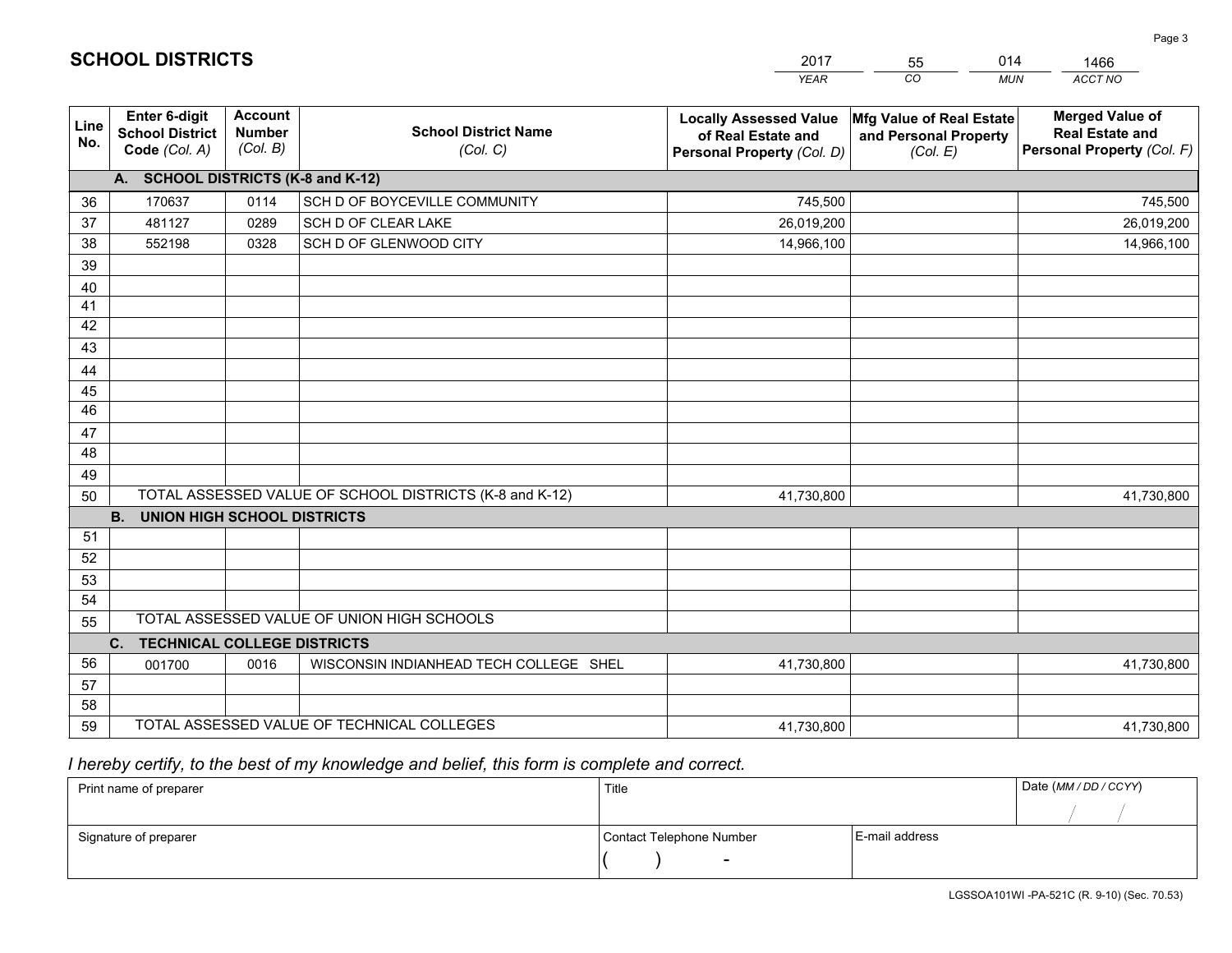## **HIGHLIGHTS**

- 1. Complete the Statement of Assessment after the Board of Review. Reflect any changes made there.
- 2. Use black ink to complete.

**NOTE: Please supply any correction to the name and address.**

NOTE: Please supply any correction to the name and address.

- 3. Line 16 must equal Line 50, Col D.
- 4. Line 55 must equal the total of K-8 schools listed on lines 36-49. Do not include K-12 schools in this comparision.
- 5. Line 59, Col. D must equal Line 16.
- 6. Special District, School District and Technical College District values must include both real estate and personal property. Examples of Special districts are: town sanitary districts, public inland lake protection and rehabilitation districts, and metropolitan sewerage districts.
- 7. DO NOT INCLUDE Manufacturing property values.DOR will print these values on the final SOA.
- 8. Accuracy of this form is very important. The values reported directly affect the equalized value DOR calculates for school and special districts.

### **Page 1:**

 If not prefilled, enter the tax year,county and municipal code,municipal type, municipal name and county name on the top of form.

Check the Amended box, if filing an amended / corrected SOA.

 Report the parcel count, acres and assessed value of taxable general property, total parcel count, (real and personal), total acres, and values from final figures set by the Board of Review.

- A. Real Estate land and improvements (buildings, etc.) is reported on lines 1 8, total line 9.
- B. Personal Property is reported on lines 11 14, Column D, total line 15.
- C. To complete this report, use the computer produced summary of the assessment roll that shows these amounts.
- D. Use whole numbers only.
- E. Add each line across and each column down to verify entries.

### **Page 2:**

- A. Report Special Items (not subject to general property tax).
- 1. Private Forest Croplands and Managed Forest Lands are reported on lines 18,19, 20 and 21. Be sure to report assessed values **NOT** taxes.
- 2. You should have copies of the orders of entry, orders of withdrawal, etc., to update your assessment roll.
	- 3. Show hundredths of acres (e.g. 39.75).
- 4. Tax exempt lands are reported on line 22.
- 5. Omitted property and sec. 70.43, Wis. Stats., corrections of errors by assessor are reported on line 23. Report real estate and personal property separately. These should be for **prior years**, not something found on the current assessment roll after the board of review.
- B. Special District (Lines 24-35) Include the value of both real and personal property.
- The Department of Revenue (DOR) preprints much of the information regarding names and codes for schools, special districts,etc. If a district is not listed, enter the name and value only, DOR will enter the proper code.

## **Page 3 School Districts:**

Include the value of both real and personal property.

Report School District (regular, elementary, union high school, and technical college).

- 1. Regular (K-12) and Elementary (K-8) school values are reported on lines 36-49, total on line 50.
- 2. Union High School (UHS) (use only if elementary schools are listed on lines 36-49) are reported on lines 51-54. UHS total value (line 55) must equal to the total **elementary school** values reported on lines 36-49. Do notinclude K-12 schools in this comparison.
- 3. Technical College values are reported on lines 56-58, total on line 59.
- 4. Use the computer summary that shows these amounts to complete this report.

#### **This form is due the second Monday in June. File this report only after your Board of Review is complete.**

 *If you have questions: Return forms to:*

 Email: lgs@wisconsin.gov Wisconsin Department of RevenueCall:  $(608)$  266-2569 or  $(608)$  264-6892 Fax number: (608) 264-6887 PO Box 8971

Local Government Services Section 6-97

Madison WI 53708-8971

2934 210TH AVENUE 2934 210TH AVENUE EMERALD, WI 54013 EMERALD, WI 54013 TOWN OF FOREST ANNE JOHNSTON<br>TOWN OF FOREST ZOHSNHOT WNNK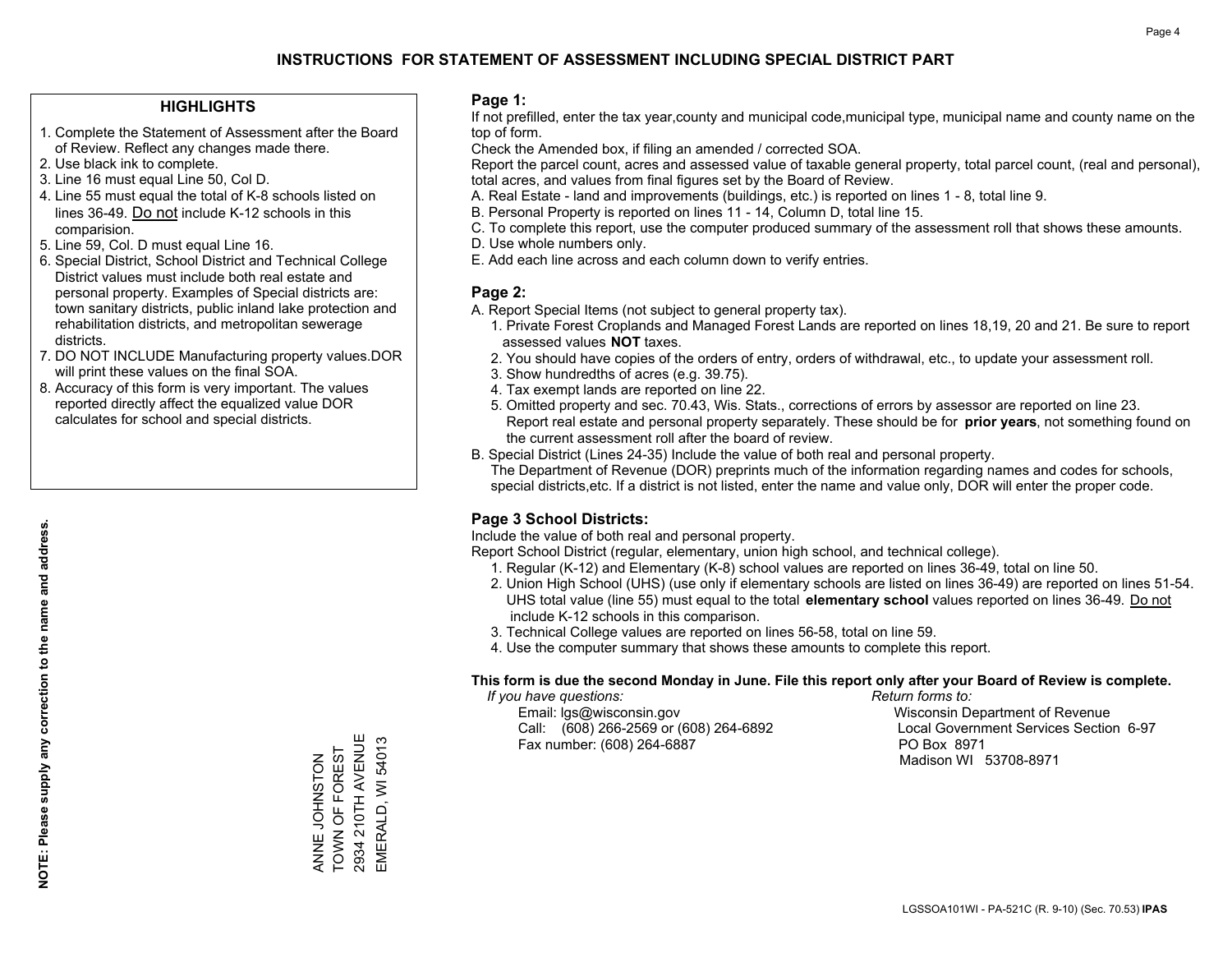**STATEMENT OF ASSESSMENT FOR 2017** 

| 55       | 016 | 1467    |
|----------|-----|---------|
| $\cdots$ | MUN | ACCT NO |

|      | <b>FOR</b>                                                                                                                                                                                   | <b>TOWN OF</b><br>OF                                      | <b>GLENWOOD</b>                           |        | <b>ST CROIX COUNTY</b>       |                                |                                        | <b>WHEN COMPLETING THIS DOCUMENT</b>           |
|------|----------------------------------------------------------------------------------------------------------------------------------------------------------------------------------------------|-----------------------------------------------------------|-------------------------------------------|--------|------------------------------|--------------------------------|----------------------------------------|------------------------------------------------|
|      |                                                                                                                                                                                              | Town - Village - City                                     | <b>Municipality Name</b>                  |        | <b>County Name</b>           |                                |                                        | DO NOT WRITE OVER X's OR IN SHADED AREAS       |
| Line |                                                                                                                                                                                              | <b>REAL ESTATE</b><br>(See Lines 18 - 22 for              | PARCEL COUNT<br>TOTAL LAND   IMPROVEMENTS |        | NO. OF ACRES<br><b>WHOLE</b> | <b>VALUE OF</b><br><b>LAND</b> | <b>VALUE OF</b><br><b>IMPROVEMENTS</b> | <b>TOTAL VALUE OF LAND</b><br>AND IMPROVEMENTS |
| No.  |                                                                                                                                                                                              | other Real Estate)                                        | Col. A                                    | Col. B | NUMBERS ONLY                 |                                | Col. E                                 | Col. F                                         |
|      | <b>RESIDENTIAL - Class 1</b>                                                                                                                                                                 |                                                           | 294                                       | 266    | Col. C<br>649                | Col. D<br>5,125,800            | 27,282,800                             | 32,408,600                                     |
| 2    |                                                                                                                                                                                              | <b>COMMERCIAL - Class 2</b>                               | 12                                        | 10     | 12                           | 73,600                         | 510,100                                | 583,700                                        |
| 3    |                                                                                                                                                                                              | <b>MANUFACTURING - Class 3</b>                            | $\Omega$                                  | 0      | $\Omega$                     | 0                              | $\Omega$                               | $\mathbf{0}$                                   |
| 4    |                                                                                                                                                                                              | <b>AGRICULTURAL - Class 4</b>                             | 597                                       |        | 13,115                       | 1,695,000                      |                                        | 1,695,000                                      |
| 5    |                                                                                                                                                                                              | <b>UNDEVELOPED - Class 5</b>                              | 438                                       |        | 3,039                        | 2,440,000                      |                                        | 2,440,000                                      |
| 6    |                                                                                                                                                                                              | AGRICULTURAL FOREST - Class 5m                            | 282                                       |        | 2,476                        | 2,866,300                      |                                        | 2,866,300                                      |
| 7    |                                                                                                                                                                                              | FOREST LANDS - Class 6                                    | 51                                        |        | 738                          | 1,730,800                      |                                        | 1,730,800                                      |
| 8    |                                                                                                                                                                                              | OTHER - Class 7                                           | 80                                        | 80     | 177                          | 695,300                        | 8,324,300                              | 9,019,600                                      |
| 9    |                                                                                                                                                                                              | TOTAL - ALL COLUMNS                                       | 1,754                                     | 356    | 20,206                       | 14,626,800                     | 36,117,200                             | 50,744,000                                     |
| 10   |                                                                                                                                                                                              | NUMBER OF PERSONAL PROPERTY ACCOUNTS IN ROLL              |                                           |        | 14                           | <b>LOCALLY ASSESSED</b>        | <b>MANUFACTURING</b>                   | <b>MERGED</b>                                  |
| 11   |                                                                                                                                                                                              | BOATS AND OTHER WATERCRAFT NOT EXEMPT - Code 1            |                                           |        |                              | 0                              | $\Omega$                               | $\mathbf{0}$                                   |
| 12   |                                                                                                                                                                                              | MACHINERY, TOOLS AND PATTERNS - Code 2                    |                                           |        |                              | 21,200                         | 0                                      | 21,200                                         |
| 13   |                                                                                                                                                                                              | FURNITURE, FIXTURES AND EQUIPMENT - Code 3                |                                           |        |                              | 36,700                         | $\Omega$                               | 36,700                                         |
| 14   |                                                                                                                                                                                              | ALL OTHER PERSONAL PROPERTY NOT EXEMPT - Codes 4A, 4B, 4C |                                           |        | 24,800                       | 0                              | 24,800                                 |                                                |
| 15   | TOTAL OF PERSONAL PROPERTY NOT EXEMPT (Total of Lines 11-14)<br>82,700                                                                                                                       |                                                           |                                           |        |                              |                                | 0                                      | 82,700                                         |
| 16   | AGGREGATE ASSESSED VALUE OF ALL PROPERTY SUBJECT TO THE GENERAL PROPERTY TAX (Total of Lines 9F and 15F)<br>MUST EQUAL TOTAL VALUE OF THE SCHOOL DISTRICTS (K-12 PLUS K-8) - Line 50, Col. F |                                                           |                                           |        |                              |                                | 50,826,700                             |                                                |
| 17   | Name of Assessor<br>Telephone #<br><b>BOARD OF REVIEW</b><br>DATE OF FINAL ADJOURNMENT<br>05/18/2017<br><b>RANDY PROCHNOW</b><br>(715) 309-2863                                              |                                                           |                                           |        |                              |                                |                                        |                                                |

REMARKS

The Assessment Ratio to be used in calculating the estimated Fair Market Value on tax bills for this tax district is .922449669<br>This ratio should be used to convert assessed values to "Calculate Equalized Values" in Step 1 Commission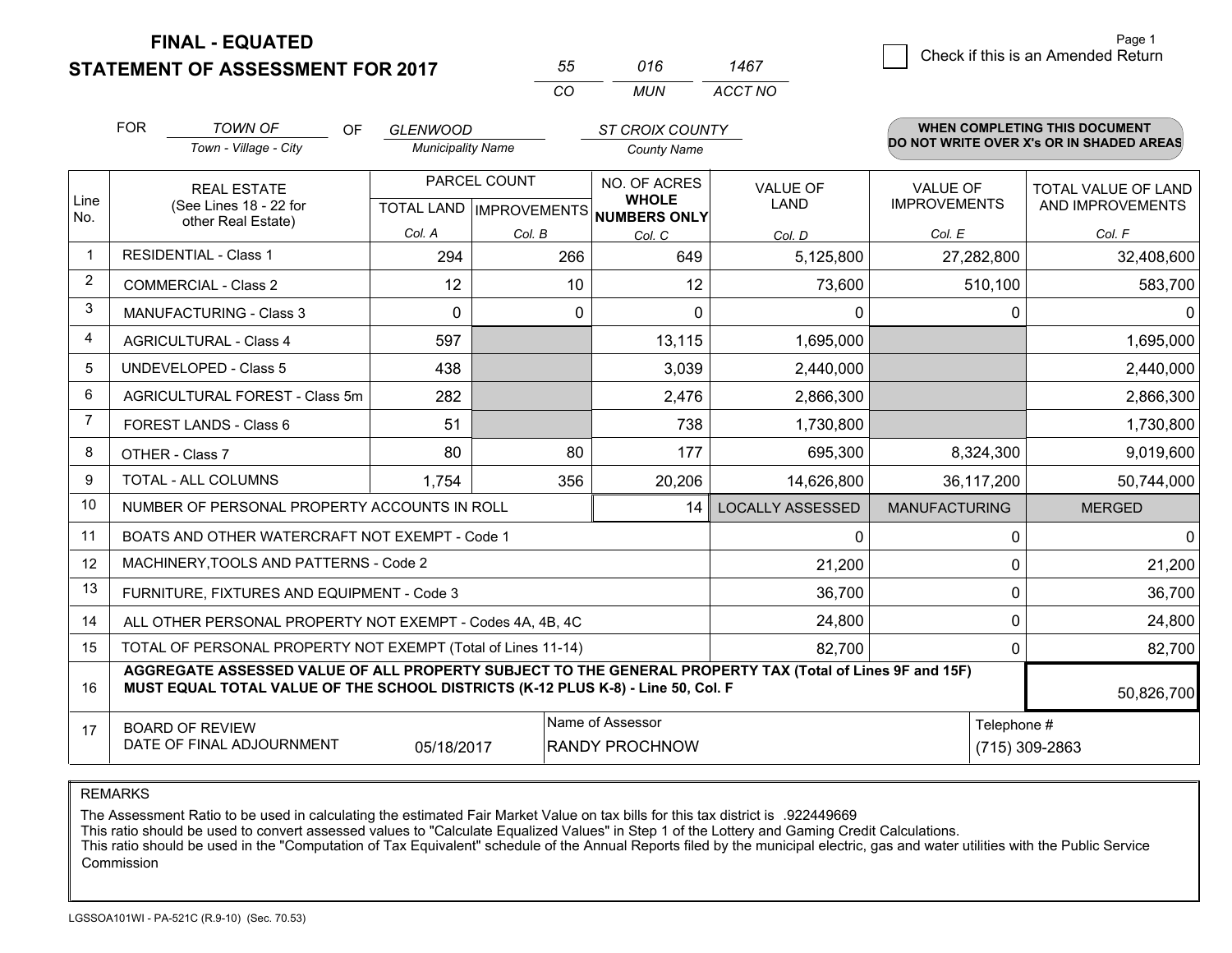*YEAR CO MUN ACCT NO* <sup>2017</sup> <sup>55</sup> <sup>016</sup> <sup>1467</sup>

Do not confuse FOREST LANDS (Line 7) with FOREST CROPS (in this section) - They are **NOT** the same

|    |                                                                                |                 |  | Private Forest Crop - Reg Class @ 10¢ per acre                   |                                   | Private Forest Crop - Reg Class @ \$2.52 per acre             |                                                                              |  |                    |  |
|----|--------------------------------------------------------------------------------|-----------------|--|------------------------------------------------------------------|-----------------------------------|---------------------------------------------------------------|------------------------------------------------------------------------------|--|--------------------|--|
| 18 | (a) PARCELS                                                                    | (b) ACRES       |  | (c) ASSESSED VALUE                                               |                                   | (d) PARCELS                                                   | (e) ACRES                                                                    |  | (f) ASSESSED VALUE |  |
|    |                                                                                |                 |  |                                                                  |                                   |                                                               |                                                                              |  |                    |  |
|    |                                                                                |                 |  | Private Forest Crop - Special Class @ 20¢ per acre               |                                   |                                                               | Entered Before 2005 Managed Forest - Ferrous Mining CLOSED @ \$8.27 per acre |  |                    |  |
| 19 | (a) PARCELS                                                                    | (b) ACRES       |  | (c) ASSESSED VALUE                                               |                                   | (d) PARCELS                                                   | (e) ACRES                                                                    |  | (f) ASSESSED VALUE |  |
|    |                                                                                |                 |  |                                                                  |                                   |                                                               |                                                                              |  |                    |  |
|    |                                                                                |                 |  | Entered Before 2005 Managed Forest - OPEN @ \$.79 per acre       |                                   |                                                               | Entered Before 2005 Managed Forest - CLOSED @ \$1.87 per acre                |  |                    |  |
| 20 | (a) PARCELS                                                                    | (b) ACRES       |  | (c) ASSESSED VALUE                                               |                                   | (d) PARCELS                                                   | (e) ACRES                                                                    |  | (f) ASSESSED VALUE |  |
|    | 2                                                                              | 45              |  | 99,000                                                           |                                   | 22                                                            | 413.04                                                                       |  | 771,800            |  |
|    | Entered After 2004 Managed Forest - OPEN @                                     |                 |  | \$2.14 per acre                                                  |                                   | Entered After 2004 Managed Forest - CLOSED @ \$10.68 per acre |                                                                              |  |                    |  |
| 21 | (a) PARCELS                                                                    | (b) ACRES       |  |                                                                  | (d) PARCELS<br>(c) ASSESSED VALUE |                                                               | (e) ACRES                                                                    |  | (f) ASSESSED VALUE |  |
|    |                                                                                |                 |  |                                                                  |                                   |                                                               |                                                                              |  |                    |  |
|    |                                                                                | 35              |  | 84,000                                                           |                                   | 23                                                            | 461.75                                                                       |  | 836,900            |  |
|    | (a) County Forest Cropland Acres                                               |                 |  | (b) Federal Acres                                                | (c) State Acres                   |                                                               | (d) County (NOT FOREST CROP) Acres                                           |  | (e) Other Acres    |  |
| 22 |                                                                                |                 |  |                                                                  |                                   |                                                               | 42.09                                                                        |  | 15.84              |  |
|    |                                                                                |                 |  | Assessed Value of Omitted Property From Prior Years (Sec. 70.44) |                                   |                                                               | Assessed Value of Sec. 70.43 Corrections of Errors by Assessors              |  |                    |  |
|    |                                                                                | (a) REAL ESTATE |  | (b) PERSONAL                                                     |                                   |                                                               | (c1) REAL ESTATE                                                             |  | (c2) PERSONAL      |  |
| 23 |                                                                                |                 |  |                                                                  |                                   |                                                               |                                                                              |  |                    |  |
|    | Manufacturing Equated Value of Omitted Property From Prior Years (Sec. 70.995) |                 |  |                                                                  |                                   |                                                               | Mfg. Equated Value of Sec.70.43 Corrections of Errors by Assessors           |  |                    |  |
|    |                                                                                | (d) REAL ESTATE |  | (e) PERSONAL                                                     |                                   | (f1) REAL ESTATE                                              |                                                                              |  | (f2) PERSONAL      |  |
|    |                                                                                |                 |  |                                                                  |                                   |                                                               |                                                                              |  |                    |  |

## **SPECIAL DISTRICTS**

| Line<br>No.     | <b>Enter 6-digit</b><br>Special District<br>Code (Col. A) | <b>Account</b><br><b>Number</b><br>(Col. B) | <b>Special District Name</b><br>(Col. C) | <b>Locally Assessed Value</b><br>of Real Estate and<br><b>Personal Property (Col. D)</b> | Mfg Value of Real Estate<br>and Personal Property<br>(Col. E) | <b>Merged Value of</b><br><b>Real Estate and</b><br><b>Personal Property (Col. F)</b> |
|-----------------|-----------------------------------------------------------|---------------------------------------------|------------------------------------------|------------------------------------------------------------------------------------------|---------------------------------------------------------------|---------------------------------------------------------------------------------------|
| 24              | 557050                                                    | 0337                                        | GLENWOOD & EMERALD SANITARY DISTRICT #1  | 1,231,800                                                                                |                                                               | 1,231,800                                                                             |
| 25              | 558020                                                    | 0339                                        | UPPER WILLOW REHABILITATION DISTRICT     | 5,488,300                                                                                |                                                               | 5,488,300                                                                             |
| 26              |                                                           |                                             |                                          |                                                                                          |                                                               |                                                                                       |
| 27              |                                                           |                                             |                                          |                                                                                          |                                                               |                                                                                       |
| 28              |                                                           |                                             |                                          |                                                                                          |                                                               |                                                                                       |
| 29              |                                                           |                                             |                                          |                                                                                          |                                                               |                                                                                       |
| 30              |                                                           |                                             |                                          |                                                                                          |                                                               |                                                                                       |
| 31              |                                                           |                                             |                                          |                                                                                          |                                                               |                                                                                       |
| 32 <sup>2</sup> |                                                           |                                             |                                          |                                                                                          |                                                               |                                                                                       |
| 33              |                                                           |                                             |                                          |                                                                                          |                                                               |                                                                                       |
| 34              |                                                           |                                             |                                          |                                                                                          |                                                               |                                                                                       |
| 35              |                                                           |                                             |                                          |                                                                                          |                                                               |                                                                                       |

LGSSOA101WI-PA - 521C (R. 9-10) (Sec. 70.53)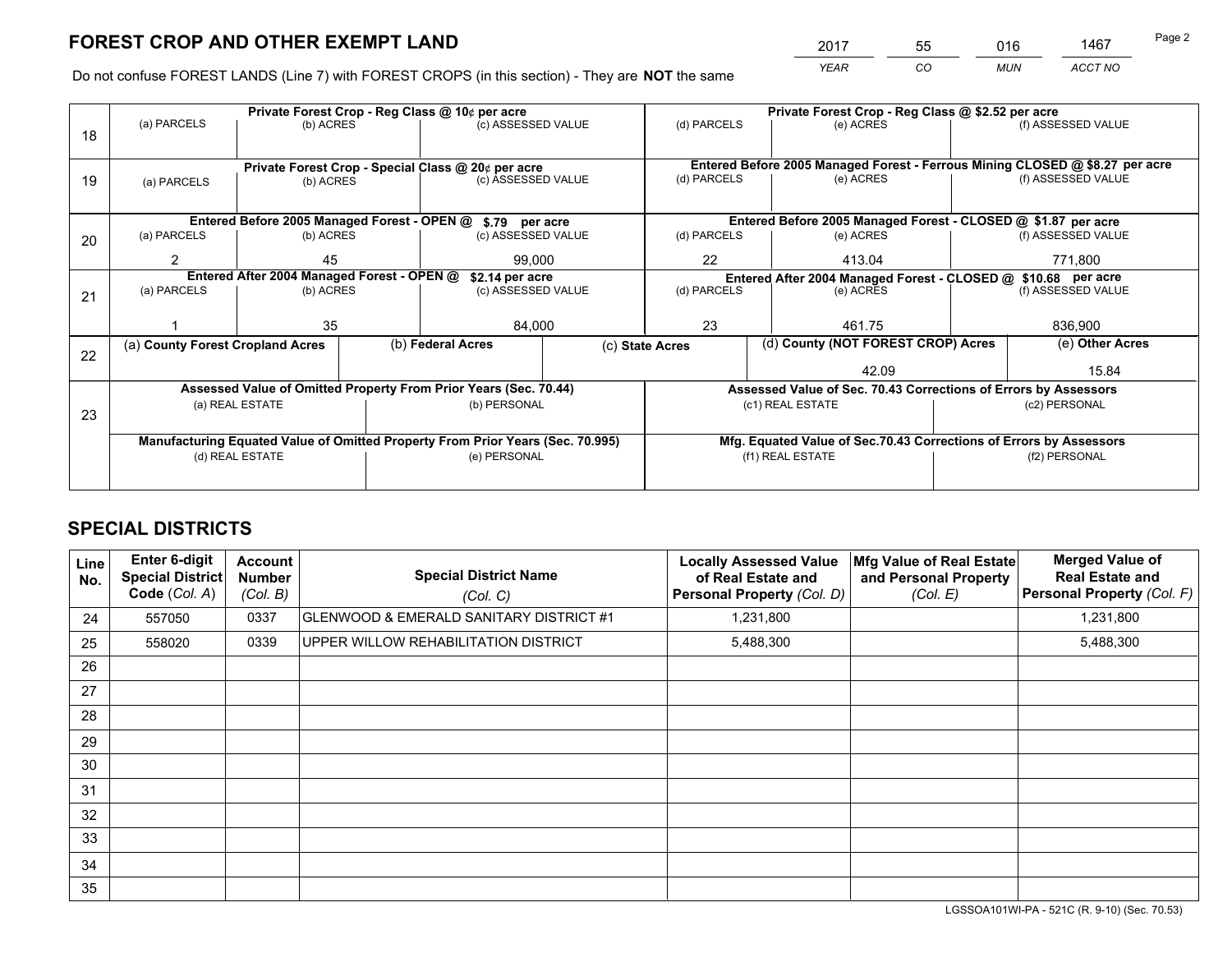|             |                                                          |                                             |                                                         | <b>YEAR</b>                                                                       | CO<br><b>MUN</b>                                              | ACCT NO                                                                        |
|-------------|----------------------------------------------------------|---------------------------------------------|---------------------------------------------------------|-----------------------------------------------------------------------------------|---------------------------------------------------------------|--------------------------------------------------------------------------------|
| Line<br>No. | Enter 6-digit<br><b>School District</b><br>Code (Col. A) | <b>Account</b><br><b>Number</b><br>(Col. B) | <b>School District Name</b><br>(Col. C)                 | <b>Locally Assessed Value</b><br>of Real Estate and<br>Personal Property (Col. D) | Mfg Value of Real Estate<br>and Personal Property<br>(Col. E) | <b>Merged Value of</b><br><b>Real Estate and</b><br>Personal Property (Col. F) |
|             | A. SCHOOL DISTRICTS (K-8 and K-12)                       |                                             |                                                         |                                                                                   |                                                               |                                                                                |
| 36          | 552198                                                   | 0328                                        | SCH D OF GLENWOOD CITY                                  | 50,826,700                                                                        |                                                               | 50,826,700                                                                     |
| 37          |                                                          |                                             |                                                         |                                                                                   |                                                               |                                                                                |
| 38          |                                                          |                                             |                                                         |                                                                                   |                                                               |                                                                                |
| 39          |                                                          |                                             |                                                         |                                                                                   |                                                               |                                                                                |
| 40          |                                                          |                                             |                                                         |                                                                                   |                                                               |                                                                                |
| 41          |                                                          |                                             |                                                         |                                                                                   |                                                               |                                                                                |
| 42          |                                                          |                                             |                                                         |                                                                                   |                                                               |                                                                                |
| 43          |                                                          |                                             |                                                         |                                                                                   |                                                               |                                                                                |
| 44<br>45    |                                                          |                                             |                                                         |                                                                                   |                                                               |                                                                                |
| 46          |                                                          |                                             |                                                         |                                                                                   |                                                               |                                                                                |
| 47          |                                                          |                                             |                                                         |                                                                                   |                                                               |                                                                                |
| 48          |                                                          |                                             |                                                         |                                                                                   |                                                               |                                                                                |
| 49          |                                                          |                                             |                                                         |                                                                                   |                                                               |                                                                                |
| 50          |                                                          |                                             | TOTAL ASSESSED VALUE OF SCHOOL DISTRICTS (K-8 and K-12) | 50,826,700                                                                        |                                                               | 50,826,700                                                                     |
|             | <b>B.</b><br><b>UNION HIGH SCHOOL DISTRICTS</b>          |                                             |                                                         |                                                                                   |                                                               |                                                                                |
| 51          |                                                          |                                             |                                                         |                                                                                   |                                                               |                                                                                |
| 52          |                                                          |                                             |                                                         |                                                                                   |                                                               |                                                                                |
| 53          |                                                          |                                             |                                                         |                                                                                   |                                                               |                                                                                |
| 54          |                                                          |                                             |                                                         |                                                                                   |                                                               |                                                                                |
| 55          |                                                          |                                             | TOTAL ASSESSED VALUE OF UNION HIGH SCHOOLS              |                                                                                   |                                                               |                                                                                |
|             | C.<br><b>TECHNICAL COLLEGE DISTRICTS</b>                 |                                             |                                                         |                                                                                   |                                                               |                                                                                |
| 56          | 001700                                                   | 0016                                        | WISCONSIN INDIANHEAD TECH COLLEGE SHEL                  | 50,826,700                                                                        |                                                               | 50,826,700                                                                     |
| 57          |                                                          |                                             |                                                         |                                                                                   |                                                               |                                                                                |
| 58          |                                                          |                                             | TOTAL ASSESSED VALUE OF TECHNICAL COLLEGES              |                                                                                   |                                                               |                                                                                |
| 59          |                                                          |                                             |                                                         | 50,826,700                                                                        |                                                               | 50,826,700                                                                     |

55

016

 *I hereby certify, to the best of my knowledge and belief, this form is complete and correct.*

**SCHOOL DISTRICTS**

| Print name of preparer | Title                    | Date (MM / DD / CCYY) |  |
|------------------------|--------------------------|-----------------------|--|
|                        |                          |                       |  |
| Signature of preparer  | Contact Telephone Number | E-mail address        |  |
|                        | $\overline{\phantom{0}}$ |                       |  |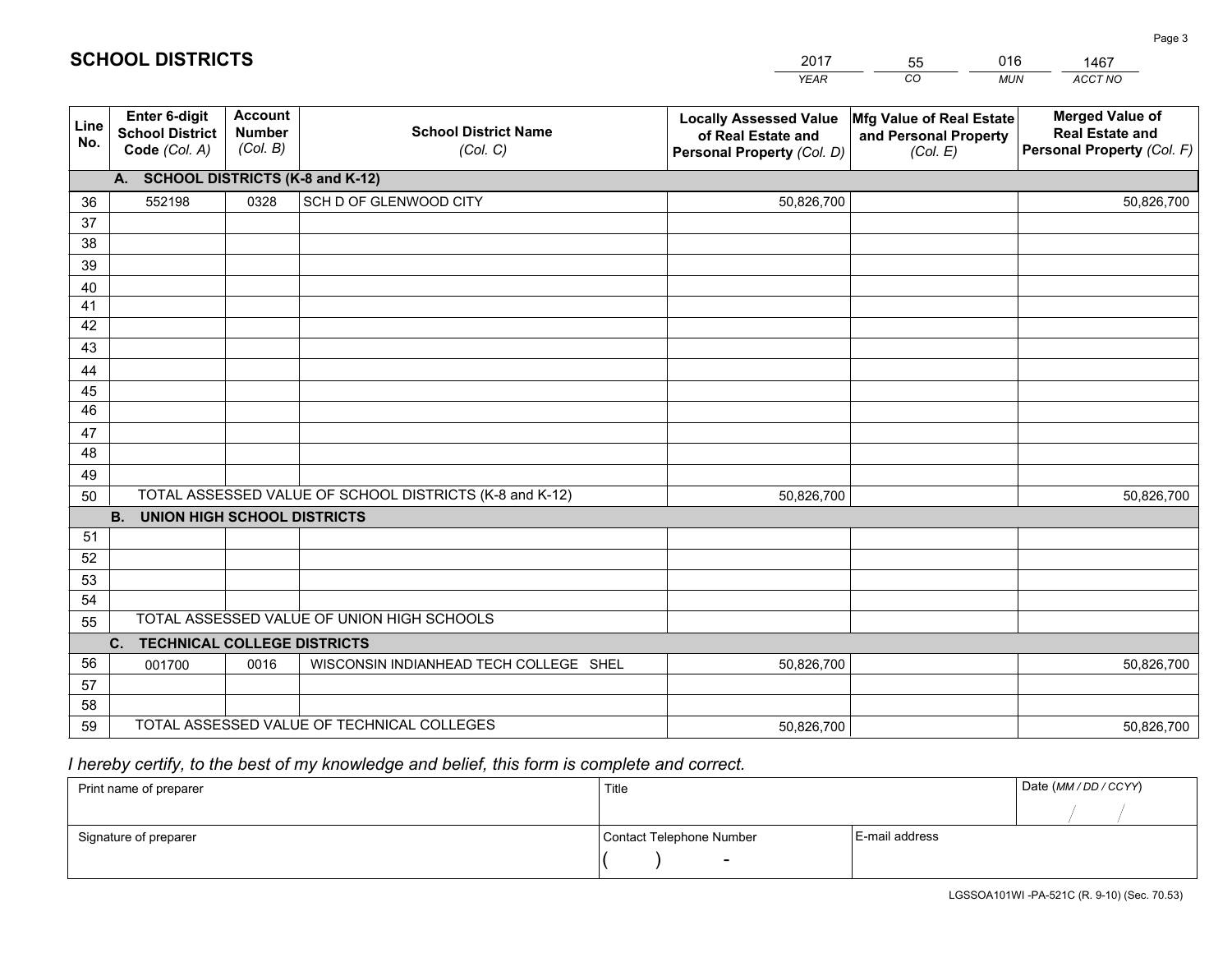## **HIGHLIGHTS**

- 1. Complete the Statement of Assessment after the Board of Review. Reflect any changes made there.
- 2. Use black ink to complete.
- 3. Line 16 must equal Line 50, Col D.
- 4. Line 55 must equal the total of K-8 schools listed on lines 36-49. Do not include K-12 schools in this comparision.
- 5. Line 59, Col. D must equal Line 16.
- 6. Special District, School District and Technical College District values must include both real estate and personal property. Examples of Special districts are: town sanitary districts, public inland lake protection and rehabilitation districts, and metropolitan sewerage districts.
- 7. DO NOT INCLUDE Manufacturing property values.DOR will print these values on the final SOA.

LORI OBERMUELLER TOWN OF GLENWOOD

LORI OBERMUELLER<br>TOWN OF GLENWOOD

2973 297TH ST

2973 297TH ST

GLENWOOD CITY, WI 54013 - 4148

GLENWOOD CITY, WI 54013 - 4148

 8. Accuracy of this form is very important. The values reported directly affect the equalized value DOR calculates for school and special districts.

### **Page 1:**

 If not prefilled, enter the tax year,county and municipal code,municipal type, municipal name and county name on the top of form.

Check the Amended box, if filing an amended / corrected SOA.

 Report the parcel count, acres and assessed value of taxable general property, total parcel count, (real and personal), total acres, and values from final figures set by the Board of Review.

- A. Real Estate land and improvements (buildings, etc.) is reported on lines 1 8, total line 9.
- B. Personal Property is reported on lines 11 14, Column D, total line 15.
- C. To complete this report, use the computer produced summary of the assessment roll that shows these amounts.
- D. Use whole numbers only.
- E. Add each line across and each column down to verify entries.

## **Page 2:**

- A. Report Special Items (not subject to general property tax).
- 1. Private Forest Croplands and Managed Forest Lands are reported on lines 18,19, 20 and 21. Be sure to report assessed values **NOT** taxes.
- 2. You should have copies of the orders of entry, orders of withdrawal, etc., to update your assessment roll.
	- 3. Show hundredths of acres (e.g. 39.75).
- 4. Tax exempt lands are reported on line 22.
- 5. Omitted property and sec. 70.43, Wis. Stats., corrections of errors by assessor are reported on line 23. Report real estate and personal property separately. These should be for **prior years**, not something found on the current assessment roll after the board of review.
- B. Special District (Lines 24-35) Include the value of both real and personal property.

 The Department of Revenue (DOR) preprints much of the information regarding names and codes for schools, special districts,etc. If a district is not listed, enter the name and value only, DOR will enter the proper code.

## **Page 3 School Districts:**

Include the value of both real and personal property.

Report School District (regular, elementary, union high school, and technical college).

- 1. Regular (K-12) and Elementary (K-8) school values are reported on lines 36-49, total on line 50.
- 2. Union High School (UHS) (use only if elementary schools are listed on lines 36-49) are reported on lines 51-54. UHS total value (line 55) must equal to the total **elementary school** values reported on lines 36-49. Do notinclude K-12 schools in this comparison.
- 3. Technical College values are reported on lines 56-58, total on line 59.
- 4. Use the computer summary that shows these amounts to complete this report.

#### **This form is due the second Monday in June. File this report only after your Board of Review is complete.**

 *If you have questions: Return forms to:*

 Email: lgs@wisconsin.gov Wisconsin Department of RevenueCall:  $(608)$  266-2569 or  $(608)$  264-6892 Fax number: (608) 264-6887 PO Box 8971

Local Government Services Section 6-97 Madison WI 53708-8971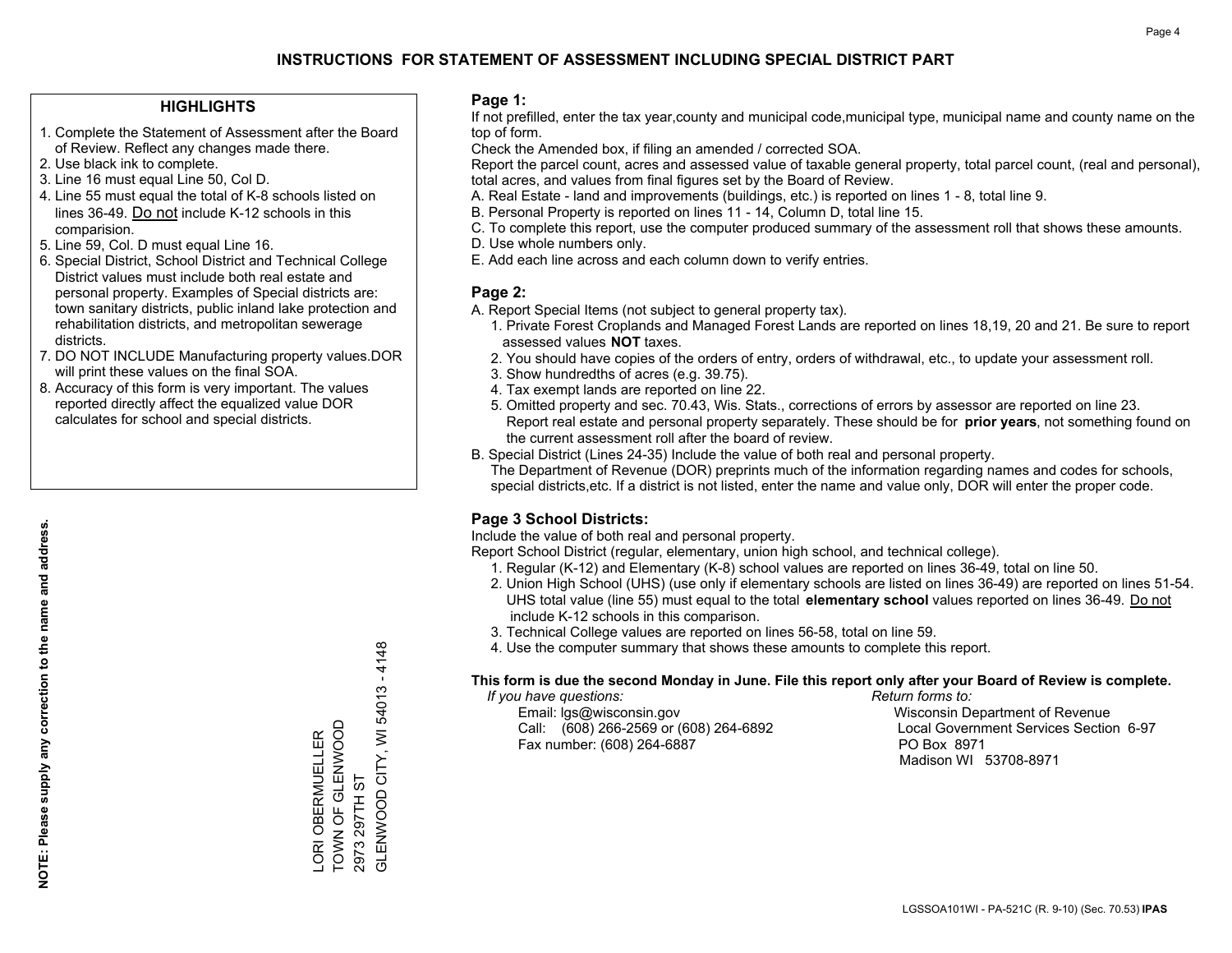**STATEMENT OF ASSESSMENT FOR 2017** 

| 55       | 018  | '468    |
|----------|------|---------|
| $\cdots$ | MUN. | ACCT NO |

|             | <b>FOR</b>                                                                                                                                                                                   | <b>TOWN OF</b><br>OF<br>Town - Village - City  | <b>HAMMOND</b><br><b>Municipality Name</b> |        | <b>ST CROIX COUNTY</b><br><b>County Name</b> |                                |                                        | <b>WHEN COMPLETING THIS DOCUMENT</b><br>DO NOT WRITE OVER X's OR IN SHADED AREAS |
|-------------|----------------------------------------------------------------------------------------------------------------------------------------------------------------------------------------------|------------------------------------------------|--------------------------------------------|--------|----------------------------------------------|--------------------------------|----------------------------------------|----------------------------------------------------------------------------------|
| Line<br>No. | <b>REAL ESTATE</b><br>(See Lines 18 - 22 for<br>other Real Estate)                                                                                                                           |                                                | PARCEL COUNT<br>TOTAL LAND   IMPROVEMENTS  |        | NO. OF ACRES<br><b>WHOLE</b><br>NUMBERS ONLY | <b>VALUE OF</b><br><b>LAND</b> | <b>VALUE OF</b><br><b>IMPROVEMENTS</b> | <b>TOTAL VALUE OF LAND</b><br>AND IMPROVEMENTS                                   |
|             |                                                                                                                                                                                              |                                                | Col. A                                     | Col. B | Col. C                                       | Col. D                         | Col. E                                 | Col. F                                                                           |
|             |                                                                                                                                                                                              | <b>RESIDENTIAL - Class 1</b>                   | 820                                        | 729    | 1,995                                        | 30,414,400                     | 142,710,800                            | 173,125,200                                                                      |
| 2           |                                                                                                                                                                                              | <b>COMMERCIAL - Class 2</b>                    | 28                                         | 24     | 279                                          | 1,500,200                      | 3,175,600                              | 4,675,800                                                                        |
| 3           |                                                                                                                                                                                              | <b>MANUFACTURING - Class 3</b>                 |                                            |        | $\overline{2}$                               | 17,300                         | 189,000                                | 206,300                                                                          |
| 4           |                                                                                                                                                                                              | <b>AGRICULTURAL - Class 4</b>                  | 787                                        |        | 15,724                                       | 2,547,950                      |                                        | 2,547,950                                                                        |
| 5           |                                                                                                                                                                                              | UNDEVELOPED - Class 5                          | 475                                        |        | 1,543                                        | 1,959,400                      |                                        | 1,959,400                                                                        |
| 6           |                                                                                                                                                                                              | AGRICULTURAL FOREST - Class 5m                 | 108                                        |        | 375                                          | 930,500                        |                                        | 930,500                                                                          |
| 7           | FOREST LANDS - Class 6                                                                                                                                                                       |                                                | 34                                         |        | 242                                          | 1,014,300                      |                                        | 1,014,300                                                                        |
| 8           | OTHER - Class 7                                                                                                                                                                              |                                                | 65                                         | 69     | 187                                          | 1,452,800                      | 10,311,200                             | 11,764,000                                                                       |
| 9           | TOTAL - ALL COLUMNS                                                                                                                                                                          |                                                | 2,318                                      | 823    | 20,347                                       | 39,836,850                     | 156,386,600                            | 196,223,450                                                                      |
| 10          |                                                                                                                                                                                              | NUMBER OF PERSONAL PROPERTY ACCOUNTS IN ROLL   |                                            |        | 42                                           | <b>LOCALLY ASSESSED</b>        | <b>MANUFACTURING</b>                   | <b>MERGED</b>                                                                    |
| 11          |                                                                                                                                                                                              | BOATS AND OTHER WATERCRAFT NOT EXEMPT - Code 1 |                                            |        |                                              | $\Omega$                       | $\Omega$                               | $\Omega$                                                                         |
| 12          |                                                                                                                                                                                              | MACHINERY, TOOLS AND PATTERNS - Code 2         |                                            |        |                                              | 493,560                        | 16,700                                 | 510,260                                                                          |
| 13          |                                                                                                                                                                                              | FURNITURE, FIXTURES AND EQUIPMENT - Code 3     |                                            |        |                                              | 50,670                         | 23,900                                 | 74,570                                                                           |
| 14          | ALL OTHER PERSONAL PROPERTY NOT EXEMPT - Codes 4A, 4B, 4C                                                                                                                                    |                                                |                                            |        |                                              |                                | 1,600                                  | 60,770                                                                           |
| 15          | TOTAL OF PERSONAL PROPERTY NOT EXEMPT (Total of Lines 11-14)<br>603,400                                                                                                                      |                                                |                                            |        |                                              |                                | 42,200                                 | 645,600                                                                          |
| 16          | AGGREGATE ASSESSED VALUE OF ALL PROPERTY SUBJECT TO THE GENERAL PROPERTY TAX (Total of Lines 9F and 15F)<br>MUST EQUAL TOTAL VALUE OF THE SCHOOL DISTRICTS (K-12 PLUS K-8) - Line 50, Col. F |                                                |                                            |        |                                              |                                | 196,869,050                            |                                                                                  |
| 17          | Name of Assessor<br>Telephone #<br><b>BOARD OF REVIEW</b><br>DATE OF FINAL ADJOURNMENT<br>PAUL BENISH<br>(715) 832-2718<br>07/26/2017                                                        |                                                |                                            |        |                                              |                                |                                        |                                                                                  |

REMARKS

The Assessment Ratio to be used in calculating the estimated Fair Market Value on tax bills for this tax district is .966908483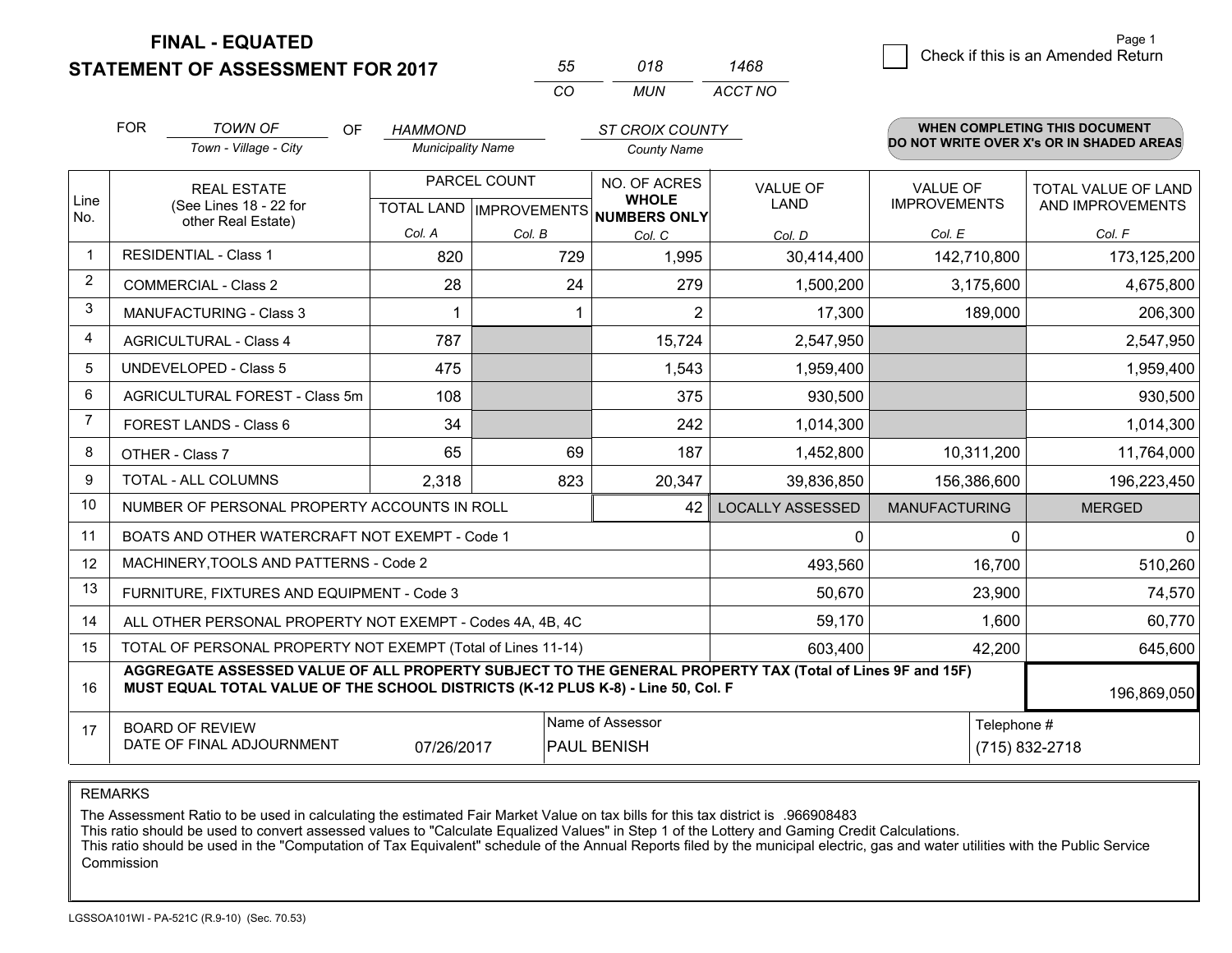*YEAR CO MUN ACCT NO* <sup>2017</sup> <sup>55</sup> <sup>018</sup> <sup>1468</sup>

Do not confuse FOREST LANDS (Line 7) with FOREST CROPS (in this section) - They are **NOT** the same

|    | Private Forest Crop - Reg Class @ 10¢ per acre                                 |                                             |                                                    |                                                                  |                                   |                                                                              | Private Forest Crop - Reg Class @ \$2.52 per acre               |         |                    |  |
|----|--------------------------------------------------------------------------------|---------------------------------------------|----------------------------------------------------|------------------------------------------------------------------|-----------------------------------|------------------------------------------------------------------------------|-----------------------------------------------------------------|---------|--------------------|--|
| 18 | (a) PARCELS                                                                    | (b) ACRES                                   |                                                    | (c) ASSESSED VALUE                                               |                                   | (d) PARCELS                                                                  | (e) ACRES                                                       |         | (f) ASSESSED VALUE |  |
|    |                                                                                |                                             | Private Forest Crop - Special Class @ 20¢ per acre |                                                                  |                                   | Entered Before 2005 Managed Forest - Ferrous Mining CLOSED @ \$8.27 per acre |                                                                 |         |                    |  |
| 19 | (a) PARCELS                                                                    | (b) ACRES                                   |                                                    | (c) ASSESSED VALUE                                               |                                   | (d) PARCELS                                                                  | (e) ACRES                                                       |         | (f) ASSESSED VALUE |  |
|    |                                                                                |                                             |                                                    |                                                                  |                                   |                                                                              |                                                                 |         |                    |  |
|    |                                                                                | Entered Before 2005 Managed Forest - OPEN @ |                                                    | \$.79 per acre                                                   |                                   |                                                                              | Entered Before 2005 Managed Forest - CLOSED @ \$1.87 per acre   |         |                    |  |
| 20 | (a) PARCELS                                                                    | (b) ACRES                                   |                                                    | (c) ASSESSED VALUE                                               |                                   | (d) PARCELS                                                                  | (e) ACRES                                                       |         | (f) ASSESSED VALUE |  |
|    |                                                                                |                                             |                                                    |                                                                  |                                   | 109                                                                          |                                                                 | 398,800 |                    |  |
|    |                                                                                | Entered After 2004 Managed Forest - OPEN @  |                                                    | \$2.14 per acre                                                  |                                   | Entered After 2004 Managed Forest - CLOSED @ \$10.68 per acre                |                                                                 |         |                    |  |
| 21 | (a) PARCELS                                                                    | (b) ACRES                                   |                                                    |                                                                  | (d) PARCELS<br>(c) ASSESSED VALUE |                                                                              | (e) ACRES                                                       |         | (f) ASSESSED VALUE |  |
|    |                                                                                |                                             |                                                    |                                                                  |                                   |                                                                              |                                                                 |         |                    |  |
|    |                                                                                |                                             |                                                    |                                                                  |                                   | 5                                                                            | 110.7                                                           |         | 384,800            |  |
| 22 | (a) County Forest Cropland Acres                                               |                                             |                                                    | (b) Federal Acres                                                |                                   | (d) County (NOT FOREST CROP) Acres<br>(c) State Acres                        |                                                                 |         | (e) Other Acres    |  |
|    |                                                                                |                                             |                                                    |                                                                  |                                   | 9.76                                                                         | 1.86                                                            |         | 305.11             |  |
|    |                                                                                |                                             |                                                    | Assessed Value of Omitted Property From Prior Years (Sec. 70.44) |                                   |                                                                              | Assessed Value of Sec. 70.43 Corrections of Errors by Assessors |         |                    |  |
|    | (a) REAL ESTATE<br>(b) PERSONAL                                                |                                             |                                                    |                                                                  | (c1) REAL ESTATE                  |                                                                              | (c2) PERSONAL                                                   |         |                    |  |
| 23 |                                                                                |                                             |                                                    |                                                                  |                                   |                                                                              |                                                                 |         |                    |  |
|    | Manufacturing Equated Value of Omitted Property From Prior Years (Sec. 70.995) |                                             |                                                    |                                                                  |                                   | Mfg. Equated Value of Sec.70.43 Corrections of Errors by Assessors           |                                                                 |         |                    |  |
|    | (d) REAL ESTATE                                                                |                                             |                                                    | (e) PERSONAL                                                     |                                   | (f1) REAL ESTATE                                                             |                                                                 |         | (f2) PERSONAL      |  |
|    |                                                                                |                                             |                                                    |                                                                  |                                   |                                                                              |                                                                 |         |                    |  |

## **SPECIAL DISTRICTS**

| Line<br>No. | Enter 6-digit<br><b>Special District</b> | <b>Account</b><br><b>Number</b> | <b>Special District Name</b> | <b>Locally Assessed Value</b><br>of Real Estate and | Mfg Value of Real Estate<br>and Personal Property | <b>Merged Value of</b><br><b>Real Estate and</b> |
|-------------|------------------------------------------|---------------------------------|------------------------------|-----------------------------------------------------|---------------------------------------------------|--------------------------------------------------|
|             | Code (Col. A)                            | (Col. B)                        | (Col. C)                     | Personal Property (Col. D)                          | (Col. E)                                          | Personal Property (Col. F)                       |
| 24          |                                          |                                 |                              |                                                     |                                                   |                                                  |
| 25          |                                          |                                 |                              |                                                     |                                                   |                                                  |
| 26          |                                          |                                 |                              |                                                     |                                                   |                                                  |
| 27          |                                          |                                 |                              |                                                     |                                                   |                                                  |
| 28          |                                          |                                 |                              |                                                     |                                                   |                                                  |
| 29          |                                          |                                 |                              |                                                     |                                                   |                                                  |
| 30          |                                          |                                 |                              |                                                     |                                                   |                                                  |
| 31          |                                          |                                 |                              |                                                     |                                                   |                                                  |
| 32          |                                          |                                 |                              |                                                     |                                                   |                                                  |
| 33          |                                          |                                 |                              |                                                     |                                                   |                                                  |
| 34          |                                          |                                 |                              |                                                     |                                                   |                                                  |
| 35          |                                          |                                 |                              |                                                     |                                                   |                                                  |

LGSSOA101WI-PA - 521C (R. 9-10) (Sec. 70.53)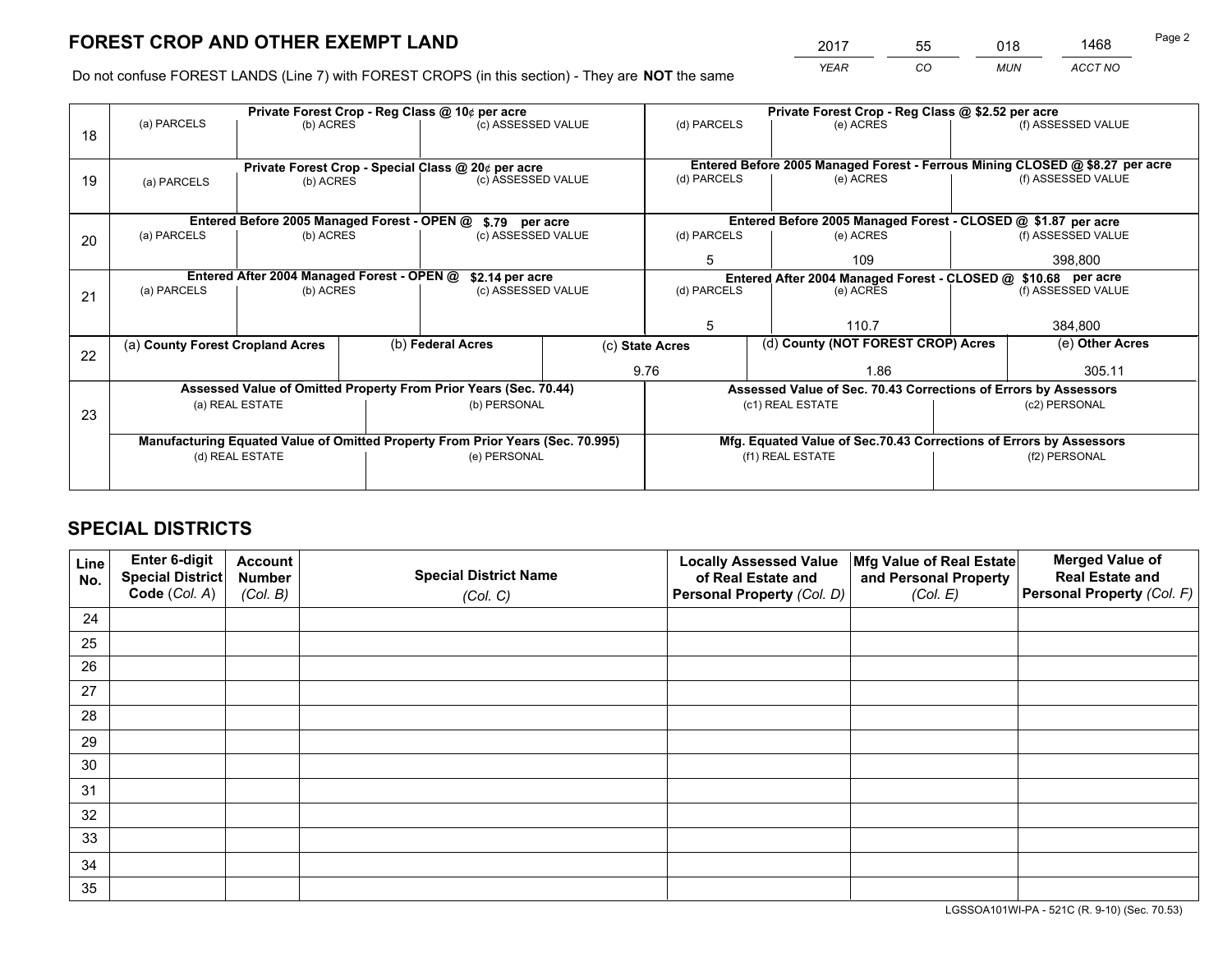|                       |                                                          |                                             |                                                         | <b>YEAR</b>                                                                       | CO<br><b>MUN</b>                                                     | ACCT NO                                                                        |
|-----------------------|----------------------------------------------------------|---------------------------------------------|---------------------------------------------------------|-----------------------------------------------------------------------------------|----------------------------------------------------------------------|--------------------------------------------------------------------------------|
| Line<br>No.           | Enter 6-digit<br><b>School District</b><br>Code (Col. A) | <b>Account</b><br><b>Number</b><br>(Col. B) | <b>School District Name</b><br>(Col. C)                 | <b>Locally Assessed Value</b><br>of Real Estate and<br>Personal Property (Col. D) | <b>Mfg Value of Real Estate</b><br>and Personal Property<br>(Col. E) | <b>Merged Value of</b><br><b>Real Estate and</b><br>Personal Property (Col. F) |
|                       | A. SCHOOL DISTRICTS (K-8 and K-12)                       |                                             |                                                         |                                                                                   |                                                                      |                                                                                |
| 36                    | 550231                                                   | 0327                                        | SCH D OF BALDWIN-WOODVILLE AREA                         | 38,546,440                                                                        | 248,500                                                              | 38,794,940                                                                     |
| 37                    | 552422                                                   | 0329                                        | SCH D OF SAINT CROIX CENTRAL (HAMMOND)                  | 158,074,110                                                                       |                                                                      | 158,074,110                                                                    |
| 38                    |                                                          |                                             |                                                         |                                                                                   |                                                                      |                                                                                |
| 39                    |                                                          |                                             |                                                         |                                                                                   |                                                                      |                                                                                |
| 40                    |                                                          |                                             |                                                         |                                                                                   |                                                                      |                                                                                |
| 41                    |                                                          |                                             |                                                         |                                                                                   |                                                                      |                                                                                |
| 42                    |                                                          |                                             |                                                         |                                                                                   |                                                                      |                                                                                |
| 43                    |                                                          |                                             |                                                         |                                                                                   |                                                                      |                                                                                |
| 44                    |                                                          |                                             |                                                         |                                                                                   |                                                                      |                                                                                |
| 45<br>$\overline{46}$ |                                                          |                                             |                                                         |                                                                                   |                                                                      |                                                                                |
|                       |                                                          |                                             |                                                         |                                                                                   |                                                                      |                                                                                |
| 47<br>48              |                                                          |                                             |                                                         |                                                                                   |                                                                      |                                                                                |
| 49                    |                                                          |                                             |                                                         |                                                                                   |                                                                      |                                                                                |
| 50                    |                                                          |                                             | TOTAL ASSESSED VALUE OF SCHOOL DISTRICTS (K-8 and K-12) | 196,620,550                                                                       | 248.500                                                              | 196,869,050                                                                    |
|                       | <b>B.</b><br><b>UNION HIGH SCHOOL DISTRICTS</b>          |                                             |                                                         |                                                                                   |                                                                      |                                                                                |
| 51                    |                                                          |                                             |                                                         |                                                                                   |                                                                      |                                                                                |
| 52                    |                                                          |                                             |                                                         |                                                                                   |                                                                      |                                                                                |
| 53                    |                                                          |                                             |                                                         |                                                                                   |                                                                      |                                                                                |
| 54                    |                                                          |                                             |                                                         |                                                                                   |                                                                      |                                                                                |
| 55                    |                                                          |                                             | TOTAL ASSESSED VALUE OF UNION HIGH SCHOOLS              |                                                                                   |                                                                      |                                                                                |
|                       | C.<br><b>TECHNICAL COLLEGE DISTRICTS</b>                 |                                             |                                                         |                                                                                   |                                                                      |                                                                                |
| 56                    | 001700                                                   | 0016                                        | WISCONSIN INDIANHEAD TECH COLLEGE SHEL                  | 196,620,550                                                                       | 248,500                                                              | 196,869,050                                                                    |
| 57                    |                                                          |                                             |                                                         |                                                                                   |                                                                      |                                                                                |
| 58                    |                                                          |                                             |                                                         |                                                                                   |                                                                      |                                                                                |
| 59                    |                                                          |                                             | TOTAL ASSESSED VALUE OF TECHNICAL COLLEGES              | 196,620,550                                                                       | 248,500                                                              | 196,869,050                                                                    |

55

018

 *I hereby certify, to the best of my knowledge and belief, this form is complete and correct.*

**SCHOOL DISTRICTS**

| Print name of preparer | Title                    | Date (MM / DD / CCYY) |  |
|------------------------|--------------------------|-----------------------|--|
|                        |                          |                       |  |
| Signature of preparer  | Contact Telephone Number | E-mail address        |  |
|                        | $\sim$                   |                       |  |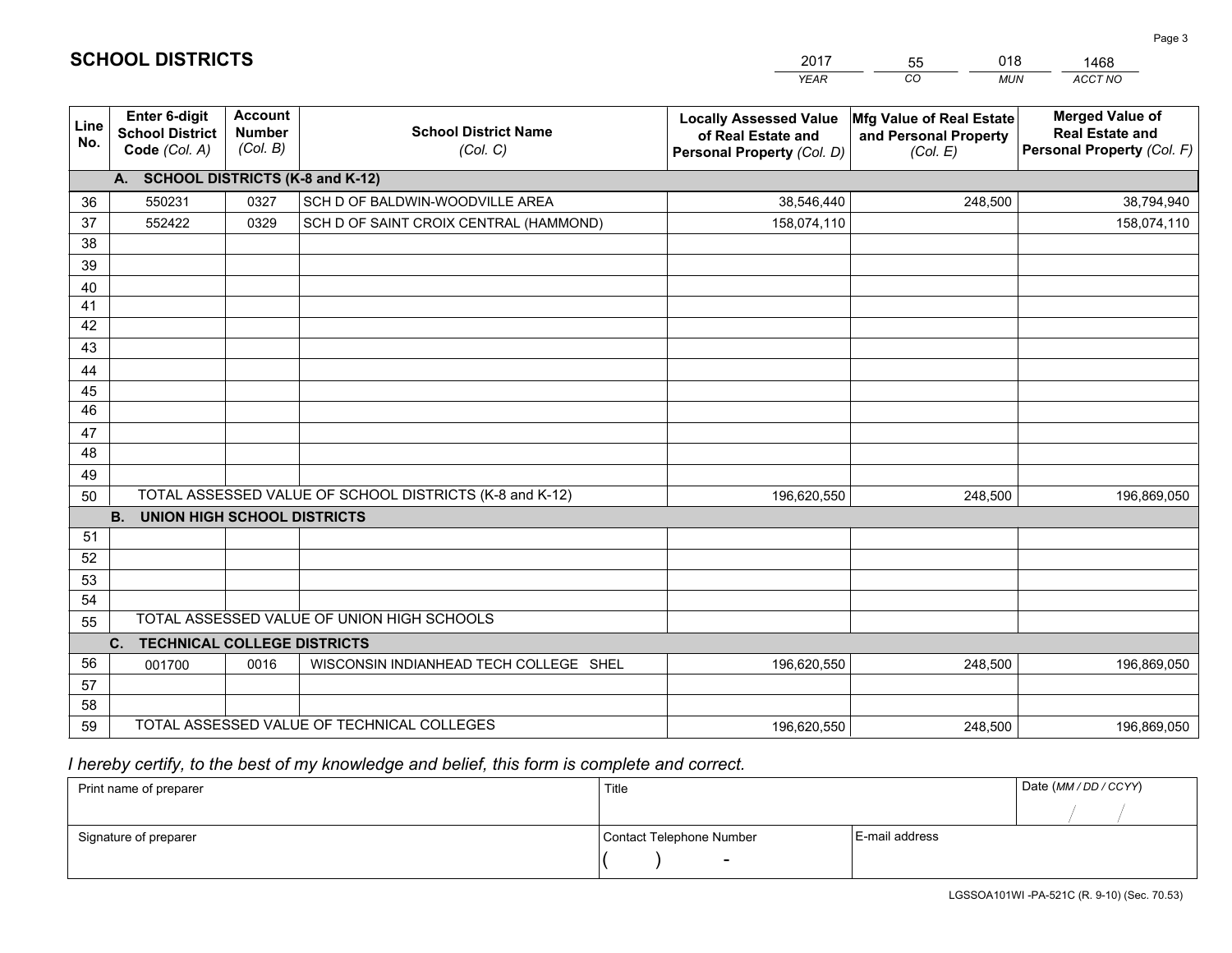## **HIGHLIGHTS**

- 1. Complete the Statement of Assessment after the Board of Review. Reflect any changes made there.
- 2. Use black ink to complete.
- 3. Line 16 must equal Line 50, Col D.
- 4. Line 55 must equal the total of K-8 schools listed on lines 36-49. Do not include K-12 schools in this comparision.
- 5. Line 59, Col. D must equal Line 16.
- 6. Special District, School District and Technical College District values must include both real estate and personal property. Examples of Special districts are: town sanitary districts, public inland lake protection and rehabilitation districts, and metropolitan sewerage districts.
- 7. DO NOT INCLUDE Manufacturing property values.DOR will print these values on the final SOA.
- 8. Accuracy of this form is very important. The values reported directly affect the equalized value DOR calculates for school and special districts.

#### **Page 1:**

 If not prefilled, enter the tax year,county and municipal code,municipal type, municipal name and county name on the top of form.

Check the Amended box, if filing an amended / corrected SOA.

 Report the parcel count, acres and assessed value of taxable general property, total parcel count, (real and personal), total acres, and values from final figures set by the Board of Review.

- A. Real Estate land and improvements (buildings, etc.) is reported on lines 1 8, total line 9.
- B. Personal Property is reported on lines 11 14, Column D, total line 15.
- C. To complete this report, use the computer produced summary of the assessment roll that shows these amounts.
- D. Use whole numbers only.
- E. Add each line across and each column down to verify entries.

## **Page 2:**

- A. Report Special Items (not subject to general property tax).
- 1. Private Forest Croplands and Managed Forest Lands are reported on lines 18,19, 20 and 21. Be sure to report assessed values **NOT** taxes.
- 2. You should have copies of the orders of entry, orders of withdrawal, etc., to update your assessment roll.
	- 3. Show hundredths of acres (e.g. 39.75).
- 4. Tax exempt lands are reported on line 22.
- 5. Omitted property and sec. 70.43, Wis. Stats., corrections of errors by assessor are reported on line 23. Report real estate and personal property separately. These should be for **prior years**, not something found on the current assessment roll after the board of review.
- B. Special District (Lines 24-35) Include the value of both real and personal property.

 The Department of Revenue (DOR) preprints much of the information regarding names and codes for schools, special districts,etc. If a district is not listed, enter the name and value only, DOR will enter the proper code.

## **Page 3 School Districts:**

Include the value of both real and personal property.

Report School District (regular, elementary, union high school, and technical college).

- 1. Regular (K-12) and Elementary (K-8) school values are reported on lines 36-49, total on line 50.
- 2. Union High School (UHS) (use only if elementary schools are listed on lines 36-49) are reported on lines 51-54. UHS total value (line 55) must equal to the total **elementary school** values reported on lines 36-49. Do notinclude K-12 schools in this comparison.
- 3. Technical College values are reported on lines 56-58, total on line 59.
- 4. Use the computer summary that shows these amounts to complete this report.

#### **This form is due the second Monday in June. File this report only after your Board of Review is complete.**

 *If you have questions: Return forms to:*

 Email: lgs@wisconsin.gov Wisconsin Department of RevenueCall:  $(608)$  266-2569 or  $(608)$  264-6892 Fax number: (608) 264-6887 PO Box 8971

Local Government Services Section 6-97 Madison WI 53708-8971

HAMMOND, WI 54015 - 0177 HAMMOND, WI 54015 - 0177 TOWN OF HAMMOND \_INDA HAWKINS<br>TOWN OF HAMMOND LINDA HAWKINS **OBOX177** P O BOX 177  $\mathbf{a}$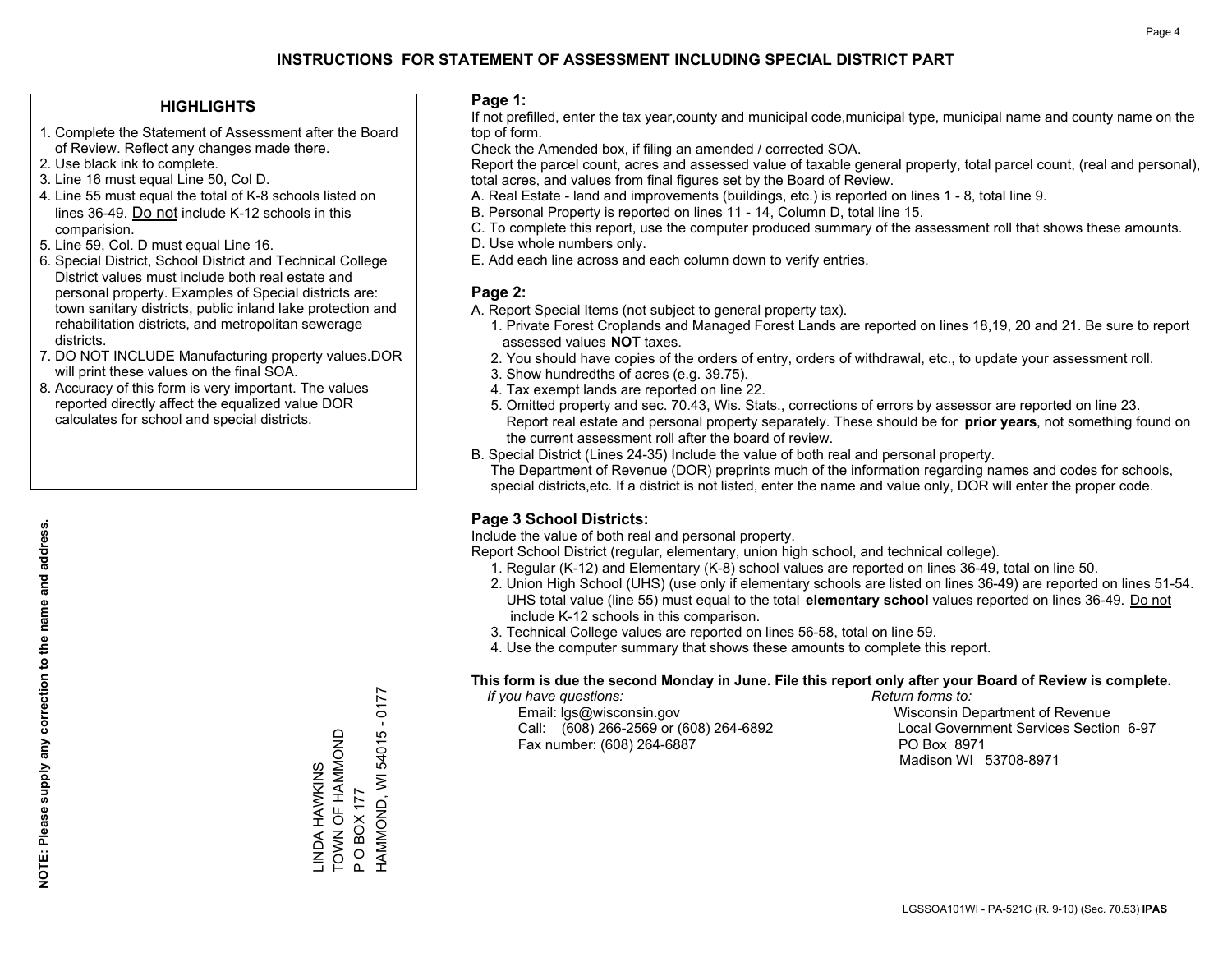**FINAL - EQUATED**

## **STATEMENT OF ASSESSMENT FOR 2017**

| 55 | 020 | 1469    |
|----|-----|---------|
| rη | MUN | ACCT NO |

|              | <b>FOR</b>                                                                                                                                                                                   | <b>TOWN OF</b><br>OF<br>Town - Village - City                | <b>HUDSON</b><br><b>Municipality Name</b> |                           | <b>ST CROIX COUNTY</b><br><b>County Name</b> |                         |                      | <b>WHEN COMPLETING THIS DOCUMENT</b><br>DO NOT WRITE OVER X's OR IN SHADED AREAS |
|--------------|----------------------------------------------------------------------------------------------------------------------------------------------------------------------------------------------|--------------------------------------------------------------|-------------------------------------------|---------------------------|----------------------------------------------|-------------------------|----------------------|----------------------------------------------------------------------------------|
|              |                                                                                                                                                                                              | <b>REAL ESTATE</b>                                           |                                           | PARCEL COUNT              | NO. OF ACRES<br><b>VALUE OF</b>              |                         | <b>VALUE OF</b>      | TOTAL VALUE OF LAND                                                              |
| Line<br>No.  |                                                                                                                                                                                              | (See Lines 18 - 22 for<br>other Real Estate)                 |                                           | TOTAL LAND   IMPROVEMENTS | <b>WHOLE</b><br><b>NUMBERS ONLY</b>          | <b>LAND</b>             | <b>IMPROVEMENTS</b>  | AND IMPROVEMENTS                                                                 |
|              |                                                                                                                                                                                              |                                                              | Col. A                                    | Col. B                    | Col. C                                       | Col. D                  | Col. E               | Col. F                                                                           |
| $\mathbf{1}$ |                                                                                                                                                                                              | <b>RESIDENTIAL - Class 1</b>                                 | 3,053                                     | 2,848                     | 7,941                                        | 152,415,700             | 581,907,100          | 734,322,800                                                                      |
| 2            |                                                                                                                                                                                              | <b>COMMERCIAL - Class 2</b>                                  | 140                                       | 70                        | 443                                          | 21,521,800              | 31,949,300           | 53,471,100                                                                       |
| 3            |                                                                                                                                                                                              | <b>MANUFACTURING - Class 3</b>                               | 13                                        | 9                         | 130                                          | 2,246,000               | 4,360,000            | 6,606,000                                                                        |
| 4            |                                                                                                                                                                                              | <b>AGRICULTURAL - Class 4</b>                                | 157                                       |                           | 2,451                                        | 250,850                 |                      | 250,850                                                                          |
| 5            |                                                                                                                                                                                              | <b>UNDEVELOPED - Class 5</b>                                 | 77                                        |                           | 853                                          | 1,260,800               |                      | 1,260,800                                                                        |
| 6            | <b>AGRICULTURAL FOREST - Class 5m</b>                                                                                                                                                        |                                                              | 25                                        |                           | 205                                          | 357,500                 |                      | 357,500                                                                          |
| 7            | FOREST LANDS - Class 6                                                                                                                                                                       |                                                              | 38                                        |                           | 521                                          | 2,044,700               |                      | 2,044,700                                                                        |
| 8            | OTHER - Class 7                                                                                                                                                                              |                                                              | 22                                        | 22                        | 55                                           | 793,100                 | 3,566,400            | 4,359,500                                                                        |
| 9            |                                                                                                                                                                                              | TOTAL - ALL COLUMNS                                          | 3,525                                     | 2,949                     | 12,599                                       | 180,890,450             | 621,782,800          | 802,673,250                                                                      |
| 10           |                                                                                                                                                                                              | NUMBER OF PERSONAL PROPERTY ACCOUNTS IN ROLL                 |                                           |                           | 150                                          | <b>LOCALLY ASSESSED</b> | <b>MANUFACTURING</b> | <b>MERGED</b>                                                                    |
| 11           |                                                                                                                                                                                              | BOATS AND OTHER WATERCRAFT NOT EXEMPT - Code 1               |                                           |                           |                                              | 0                       | $\Omega$             | $\Omega$                                                                         |
| 12           |                                                                                                                                                                                              | MACHINERY, TOOLS AND PATTERNS - Code 2                       |                                           |                           |                                              | 2,206,500               | 577,700              | 2,784,200                                                                        |
| 13           |                                                                                                                                                                                              | FURNITURE, FIXTURES AND EQUIPMENT - Code 3                   |                                           |                           |                                              | 868,900                 | 289,100              | 1,158,000                                                                        |
| 14           |                                                                                                                                                                                              | ALL OTHER PERSONAL PROPERTY NOT EXEMPT - Codes 4A, 4B, 4C    |                                           |                           |                                              | 300,000                 | 684,900              | 984,900                                                                          |
| 15           |                                                                                                                                                                                              | TOTAL OF PERSONAL PROPERTY NOT EXEMPT (Total of Lines 11-14) |                                           |                           |                                              | 3,375,400               | 1,551,700            | 4,927,100                                                                        |
| 16           | AGGREGATE ASSESSED VALUE OF ALL PROPERTY SUBJECT TO THE GENERAL PROPERTY TAX (Total of Lines 9F and 15F)<br>MUST EQUAL TOTAL VALUE OF THE SCHOOL DISTRICTS (K-12 PLUS K-8) - Line 50, Col. F |                                                              |                                           |                           |                                              |                         | 807,600,350          |                                                                                  |
| 17           |                                                                                                                                                                                              | <b>BOARD OF REVIEW</b>                                       |                                           |                           | Name of Assessor                             |                         | Telephone #          |                                                                                  |
|              |                                                                                                                                                                                              | DATE OF FINAL ADJOURNMENT                                    | 06/27/2017                                |                           | <b>APPRAISAL SERVICES</b>                    |                         |                      | (715) 834-1361                                                                   |

REMARKS

The Assessment Ratio to be used in calculating the estimated Fair Market Value on tax bills for this tax district is .774274696<br>This ratio should be used to convert assessed values to "Calculate Equalized Values" in Step 1 Commission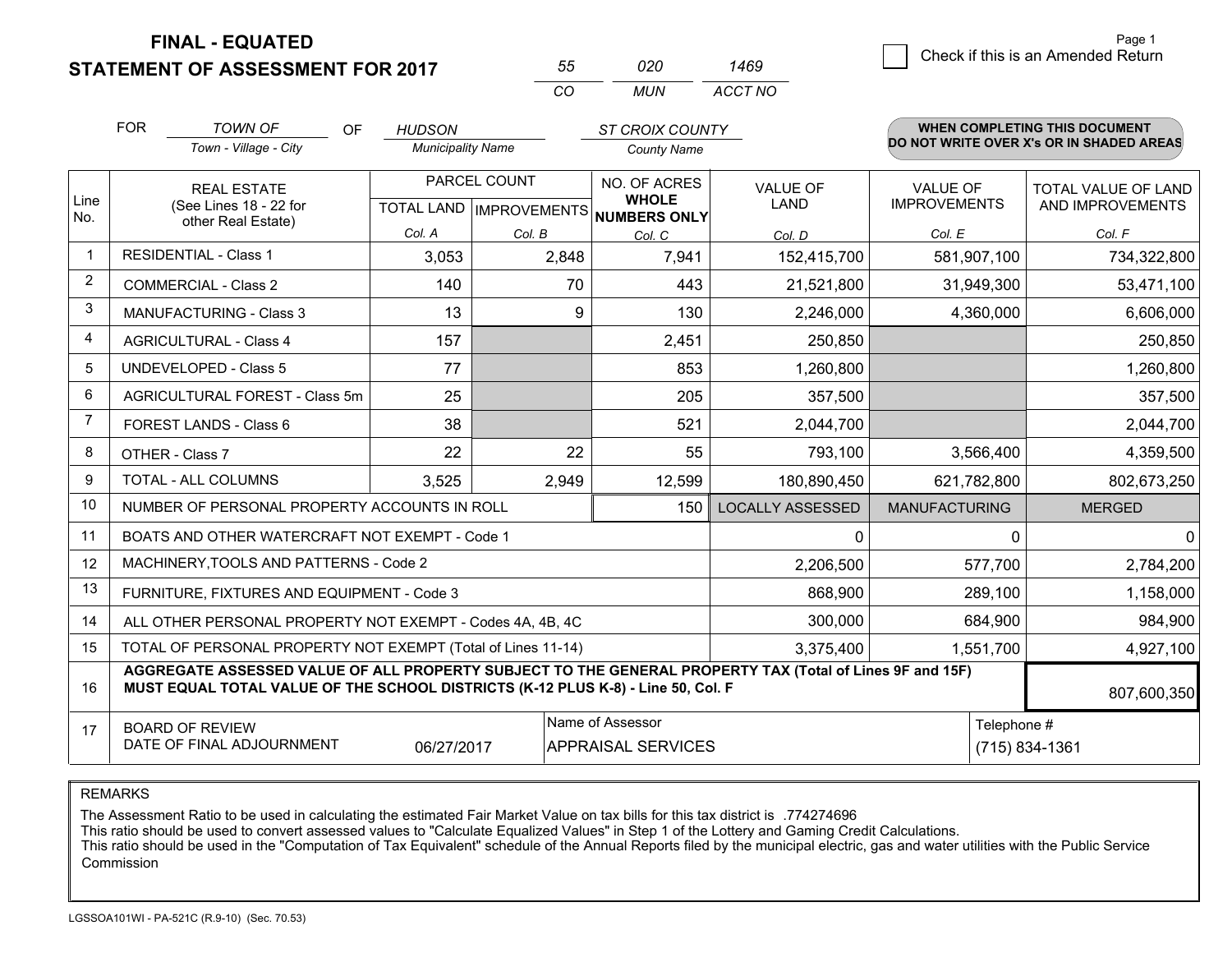*YEAR CO MUN ACCT NO* <sup>2017</sup> <sup>55</sup> <sup>020</sup> <sup>1469</sup>

Do not confuse FOREST LANDS (Line 7) with FOREST CROPS (in this section) - They are **NOT** the same

|    |                                                                                |                                             |  | Private Forest Crop - Reg Class @ 10¢ per acre                   |                 | Private Forest Crop - Reg Class @ \$2.52 per acre                  |                                                                              |  |                    |  |
|----|--------------------------------------------------------------------------------|---------------------------------------------|--|------------------------------------------------------------------|-----------------|--------------------------------------------------------------------|------------------------------------------------------------------------------|--|--------------------|--|
| 18 | (a) PARCELS                                                                    | (b) ACRES                                   |  | (c) ASSESSED VALUE                                               |                 | (d) PARCELS                                                        | (e) ACRES                                                                    |  | (f) ASSESSED VALUE |  |
|    |                                                                                |                                             |  |                                                                  |                 |                                                                    |                                                                              |  |                    |  |
|    |                                                                                |                                             |  | Private Forest Crop - Special Class @ 20¢ per acre               |                 |                                                                    | Entered Before 2005 Managed Forest - Ferrous Mining CLOSED @ \$8.27 per acre |  |                    |  |
| 19 | (a) PARCELS                                                                    | (b) ACRES                                   |  | (c) ASSESSED VALUE                                               |                 | (d) PARCELS                                                        | (e) ACRES                                                                    |  | (f) ASSESSED VALUE |  |
|    |                                                                                |                                             |  |                                                                  |                 |                                                                    |                                                                              |  |                    |  |
|    |                                                                                | Entered Before 2005 Managed Forest - OPEN @ |  | \$.79 per acre                                                   |                 |                                                                    | Entered Before 2005 Managed Forest - CLOSED @ \$1.87 per acre                |  |                    |  |
| 20 | (a) PARCELS                                                                    | (b) ACRES                                   |  | (c) ASSESSED VALUE                                               |                 | (d) PARCELS                                                        | (e) ACRES                                                                    |  | (f) ASSESSED VALUE |  |
|    |                                                                                | 17                                          |  | 59,500                                                           |                 |                                                                    | 111.24                                                                       |  |                    |  |
|    | Entered After 2004 Managed Forest - OPEN @<br>\$2.14 per acre                  |                                             |  |                                                                  |                 | Entered After 2004 Managed Forest - CLOSED @ \$10.68 per acre      |                                                                              |  |                    |  |
| 21 | (a) PARCELS                                                                    | (b) ACRES                                   |  | (c) ASSESSED VALUE                                               |                 | (d) PARCELS                                                        | (e) ACRES                                                                    |  |                    |  |
|    |                                                                                |                                             |  |                                                                  |                 |                                                                    |                                                                              |  |                    |  |
|    |                                                                                |                                             |  |                                                                  |                 |                                                                    | 35                                                                           |  | 61,300             |  |
| 22 | (a) County Forest Cropland Acres                                               |                                             |  | (b) Federal Acres                                                | (c) State Acres |                                                                    | (d) County (NOT FOREST CROP) Acres                                           |  | (e) Other Acres    |  |
|    |                                                                                |                                             |  | 1,503.5<br>250.57                                                |                 |                                                                    | 33.75                                                                        |  | 619.78             |  |
|    |                                                                                |                                             |  | Assessed Value of Omitted Property From Prior Years (Sec. 70.44) |                 |                                                                    | Assessed Value of Sec. 70.43 Corrections of Errors by Assessors              |  |                    |  |
|    |                                                                                | (a) REAL ESTATE                             |  | (b) PERSONAL                                                     |                 |                                                                    | (c1) REAL ESTATE                                                             |  | (c2) PERSONAL      |  |
| 23 |                                                                                |                                             |  |                                                                  |                 |                                                                    |                                                                              |  |                    |  |
|    | Manufacturing Equated Value of Omitted Property From Prior Years (Sec. 70.995) |                                             |  |                                                                  |                 | Mfg. Equated Value of Sec.70.43 Corrections of Errors by Assessors |                                                                              |  |                    |  |
|    | (d) REAL ESTATE                                                                |                                             |  | (e) PERSONAL                                                     |                 | (f1) REAL ESTATE                                                   |                                                                              |  | (f2) PERSONAL      |  |
|    |                                                                                |                                             |  |                                                                  |                 |                                                                    |                                                                              |  |                    |  |

## **SPECIAL DISTRICTS**

| Line<br>No. | Enter 6-digit<br>Special District<br>Code (Col. A) | <b>Account</b><br><b>Number</b> | <b>Special District Name</b> | <b>Locally Assessed Value</b><br>of Real Estate and | Mfg Value of Real Estate<br>and Personal Property | <b>Merged Value of</b><br><b>Real Estate and</b><br>Personal Property (Col. F) |
|-------------|----------------------------------------------------|---------------------------------|------------------------------|-----------------------------------------------------|---------------------------------------------------|--------------------------------------------------------------------------------|
|             |                                                    | (Col. B)                        | (Col. C)                     | Personal Property (Col. D)                          | (Col. E)                                          |                                                                                |
| 24          |                                                    |                                 |                              |                                                     |                                                   |                                                                                |
| 25          |                                                    |                                 |                              |                                                     |                                                   |                                                                                |
| 26          |                                                    |                                 |                              |                                                     |                                                   |                                                                                |
| 27          |                                                    |                                 |                              |                                                     |                                                   |                                                                                |
| 28          |                                                    |                                 |                              |                                                     |                                                   |                                                                                |
| 29          |                                                    |                                 |                              |                                                     |                                                   |                                                                                |
| 30          |                                                    |                                 |                              |                                                     |                                                   |                                                                                |
| 31          |                                                    |                                 |                              |                                                     |                                                   |                                                                                |
| 32          |                                                    |                                 |                              |                                                     |                                                   |                                                                                |
| 33          |                                                    |                                 |                              |                                                     |                                                   |                                                                                |
| 34          |                                                    |                                 |                              |                                                     |                                                   |                                                                                |
| 35          |                                                    |                                 |                              |                                                     |                                                   |                                                                                |

LGSSOA101WI-PA - 521C (R. 9-10) (Sec. 70.53)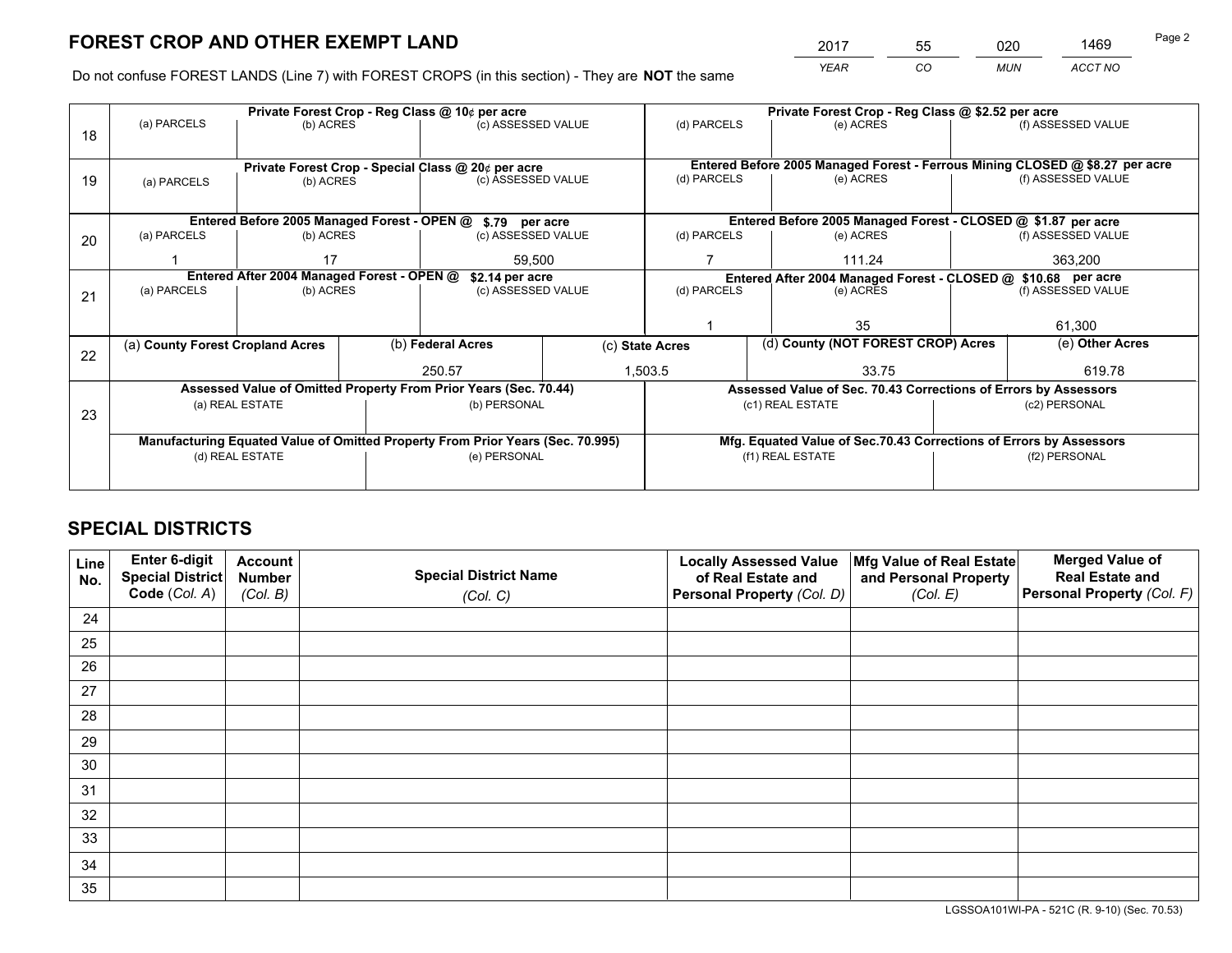|             |                                                                 |                                             |                                                         | <b>YEAR</b>                                                                       | CO<br><b>MUN</b>                                              | <b>ACCT NO</b>                                                                 |
|-------------|-----------------------------------------------------------------|---------------------------------------------|---------------------------------------------------------|-----------------------------------------------------------------------------------|---------------------------------------------------------------|--------------------------------------------------------------------------------|
| Line<br>No. | <b>Enter 6-digit</b><br><b>School District</b><br>Code (Col. A) | <b>Account</b><br><b>Number</b><br>(Col. B) | <b>School District Name</b><br>(Col. C)                 | <b>Locally Assessed Value</b><br>of Real Estate and<br>Personal Property (Col. D) | Mfg Value of Real Estate<br>and Personal Property<br>(Col. E) | <b>Merged Value of</b><br><b>Real Estate and</b><br>Personal Property (Col. F) |
|             | A. SCHOOL DISTRICTS (K-8 and K-12)                              |                                             |                                                         |                                                                                   |                                                               |                                                                                |
| 36          | 552611                                                          | 0330                                        | SCH D OF HUDSON                                         | 799,442,650                                                                       | 8,157,700                                                     | 807,600,350                                                                    |
| 37          |                                                                 |                                             |                                                         |                                                                                   |                                                               |                                                                                |
| 38          |                                                                 |                                             |                                                         |                                                                                   |                                                               |                                                                                |
| 39          |                                                                 |                                             |                                                         |                                                                                   |                                                               |                                                                                |
| 40          |                                                                 |                                             |                                                         |                                                                                   |                                                               |                                                                                |
| 41          |                                                                 |                                             |                                                         |                                                                                   |                                                               |                                                                                |
| 42          |                                                                 |                                             |                                                         |                                                                                   |                                                               |                                                                                |
| 43          |                                                                 |                                             |                                                         |                                                                                   |                                                               |                                                                                |
| 44<br>45    |                                                                 |                                             |                                                         |                                                                                   |                                                               |                                                                                |
| 46          |                                                                 |                                             |                                                         |                                                                                   |                                                               |                                                                                |
| 47          |                                                                 |                                             |                                                         |                                                                                   |                                                               |                                                                                |
| 48          |                                                                 |                                             |                                                         |                                                                                   |                                                               |                                                                                |
| 49          |                                                                 |                                             |                                                         |                                                                                   |                                                               |                                                                                |
| 50          |                                                                 |                                             | TOTAL ASSESSED VALUE OF SCHOOL DISTRICTS (K-8 and K-12) | 799,442,650                                                                       | 8,157,700                                                     | 807,600,350                                                                    |
|             | <b>B.</b><br><b>UNION HIGH SCHOOL DISTRICTS</b>                 |                                             |                                                         |                                                                                   |                                                               |                                                                                |
| 51          |                                                                 |                                             |                                                         |                                                                                   |                                                               |                                                                                |
| 52          |                                                                 |                                             |                                                         |                                                                                   |                                                               |                                                                                |
| 53          |                                                                 |                                             |                                                         |                                                                                   |                                                               |                                                                                |
| 54          |                                                                 |                                             |                                                         |                                                                                   |                                                               |                                                                                |
| 55          |                                                                 |                                             | TOTAL ASSESSED VALUE OF UNION HIGH SCHOOLS              |                                                                                   |                                                               |                                                                                |
|             | C.<br><b>TECHNICAL COLLEGE DISTRICTS</b>                        |                                             |                                                         |                                                                                   |                                                               |                                                                                |
| 56          | 001700                                                          | 0016                                        | WISCONSIN INDIANHEAD TECH COLLEGE SHEL                  | 799,442,650                                                                       | 8,157,700                                                     | 807,600,350                                                                    |
| 57          |                                                                 |                                             |                                                         |                                                                                   |                                                               |                                                                                |
| 58          |                                                                 |                                             | TOTAL ASSESSED VALUE OF TECHNICAL COLLEGES              |                                                                                   |                                                               |                                                                                |
| 59          |                                                                 |                                             |                                                         | 799,442,650                                                                       | 8,157,700                                                     | 807,600,350                                                                    |

55

020

 *I hereby certify, to the best of my knowledge and belief, this form is complete and correct.*

**SCHOOL DISTRICTS**

| Print name of preparer | Title                    |                | Date (MM / DD / CCYY) |
|------------------------|--------------------------|----------------|-----------------------|
|                        |                          |                |                       |
| Signature of preparer  | Contact Telephone Number | E-mail address |                       |
|                        | $\overline{\phantom{0}}$ |                |                       |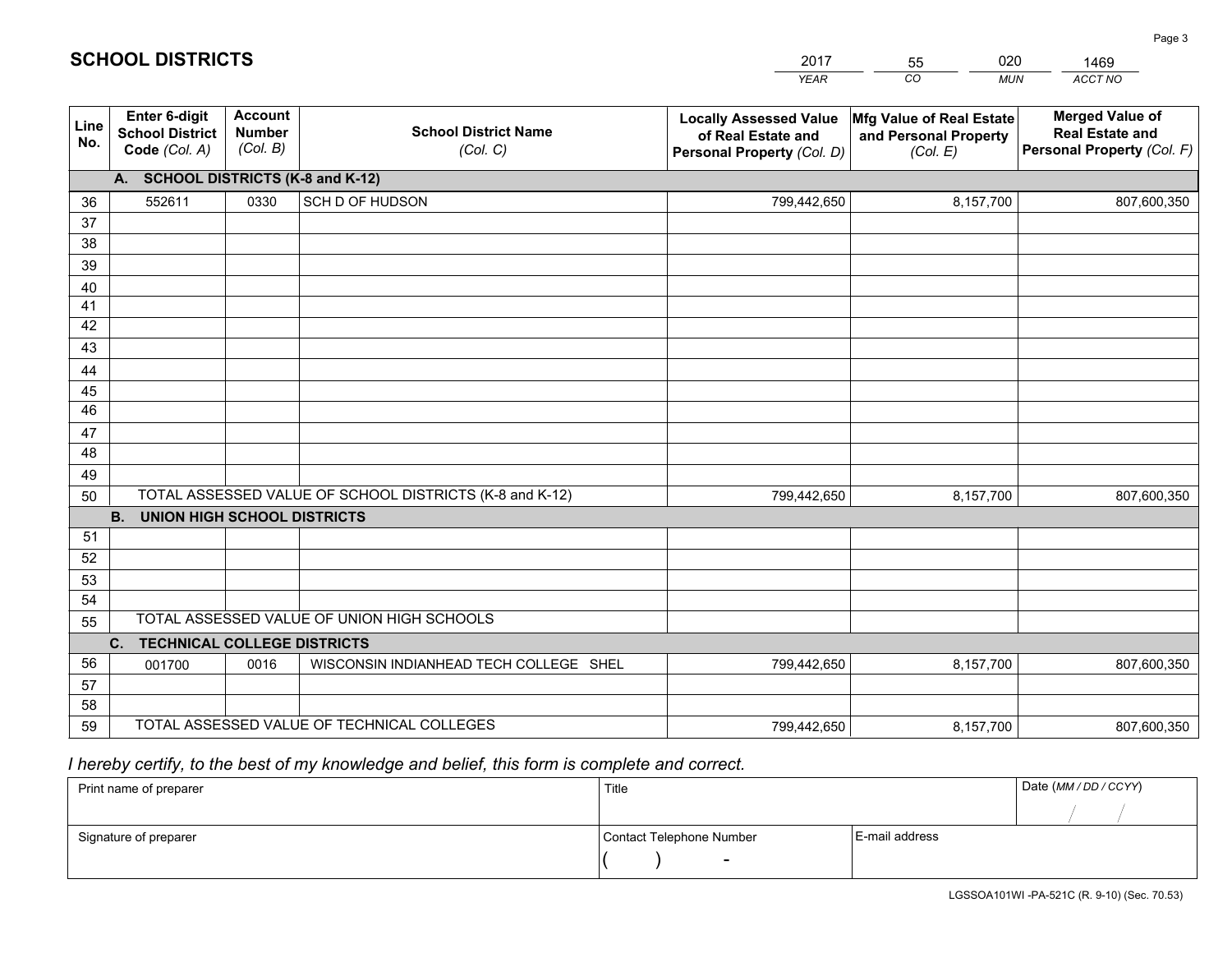### **HIGHLIGHTS**

- 1. Complete the Statement of Assessment after the Board of Review. Reflect any changes made there.
- 2. Use black ink to complete.
- 3. Line 16 must equal Line 50, Col D.
- 4. Line 55 must equal the total of K-8 schools listed on lines 36-49. Do not include K-12 schools in this comparision.
- 5. Line 59, Col. D must equal Line 16.
- 6. Special District, School District and Technical College District values must include both real estate and personal property. Examples of Special districts are: town sanitary districts, public inland lake protection and rehabilitation districts, and metropolitan sewerage districts.
- 7. DO NOT INCLUDE Manufacturing property values.DOR will print these values on the final SOA.
- 8. Accuracy of this form is very important. The values reported directly affect the equalized value DOR calculates for school and special districts.

#### **Page 1:**

 If not prefilled, enter the tax year,county and municipal code,municipal type, municipal name and county name on the top of form.

Check the Amended box, if filing an amended / corrected SOA.

 Report the parcel count, acres and assessed value of taxable general property, total parcel count, (real and personal), total acres, and values from final figures set by the Board of Review.

- A. Real Estate land and improvements (buildings, etc.) is reported on lines 1 8, total line 9.
- B. Personal Property is reported on lines 11 14, Column D, total line 15.
- C. To complete this report, use the computer produced summary of the assessment roll that shows these amounts.
- D. Use whole numbers only.
- E. Add each line across and each column down to verify entries.

#### **Page 2:**

- A. Report Special Items (not subject to general property tax).
- 1. Private Forest Croplands and Managed Forest Lands are reported on lines 18,19, 20 and 21. Be sure to report assessed values **NOT** taxes.
- 2. You should have copies of the orders of entry, orders of withdrawal, etc., to update your assessment roll.
	- 3. Show hundredths of acres (e.g. 39.75).
- 4. Tax exempt lands are reported on line 22.
- 5. Omitted property and sec. 70.43, Wis. Stats., corrections of errors by assessor are reported on line 23. Report real estate and personal property separately. These should be for **prior years**, not something found on the current assessment roll after the board of review.
- B. Special District (Lines 24-35) Include the value of both real and personal property.
- The Department of Revenue (DOR) preprints much of the information regarding names and codes for schools, special districts,etc. If a district is not listed, enter the name and value only, DOR will enter the proper code.

## **Page 3 School Districts:**

Include the value of both real and personal property.

Report School District (regular, elementary, union high school, and technical college).

- 1. Regular (K-12) and Elementary (K-8) school values are reported on lines 36-49, total on line 50.
- 2. Union High School (UHS) (use only if elementary schools are listed on lines 36-49) are reported on lines 51-54. UHS total value (line 55) must equal to the total **elementary school** values reported on lines 36-49. Do notinclude K-12 schools in this comparison.
- 3. Technical College values are reported on lines 56-58, total on line 59.
- 4. Use the computer summary that shows these amounts to complete this report.

#### **This form is due the second Monday in June. File this report only after your Board of Review is complete.**

 *If you have questions: Return forms to:*

 Email: lgs@wisconsin.gov Wisconsin Department of RevenueCall:  $(608)$  266-2569 or  $(608)$  264-6892 Fax number: (608) 264-6887 PO Box 8971

Local Government Services Section 6-97 Madison WI 53708-8971

HUDSON, WI 54016 - 7674 HUDSON, WI 54016 - 7674 TOWN OF HUDSON TOWN OF HUDSON 980 COUNTY RD A 980 COUNTY RD A *JICKIE SHAW* VICKIE SHAW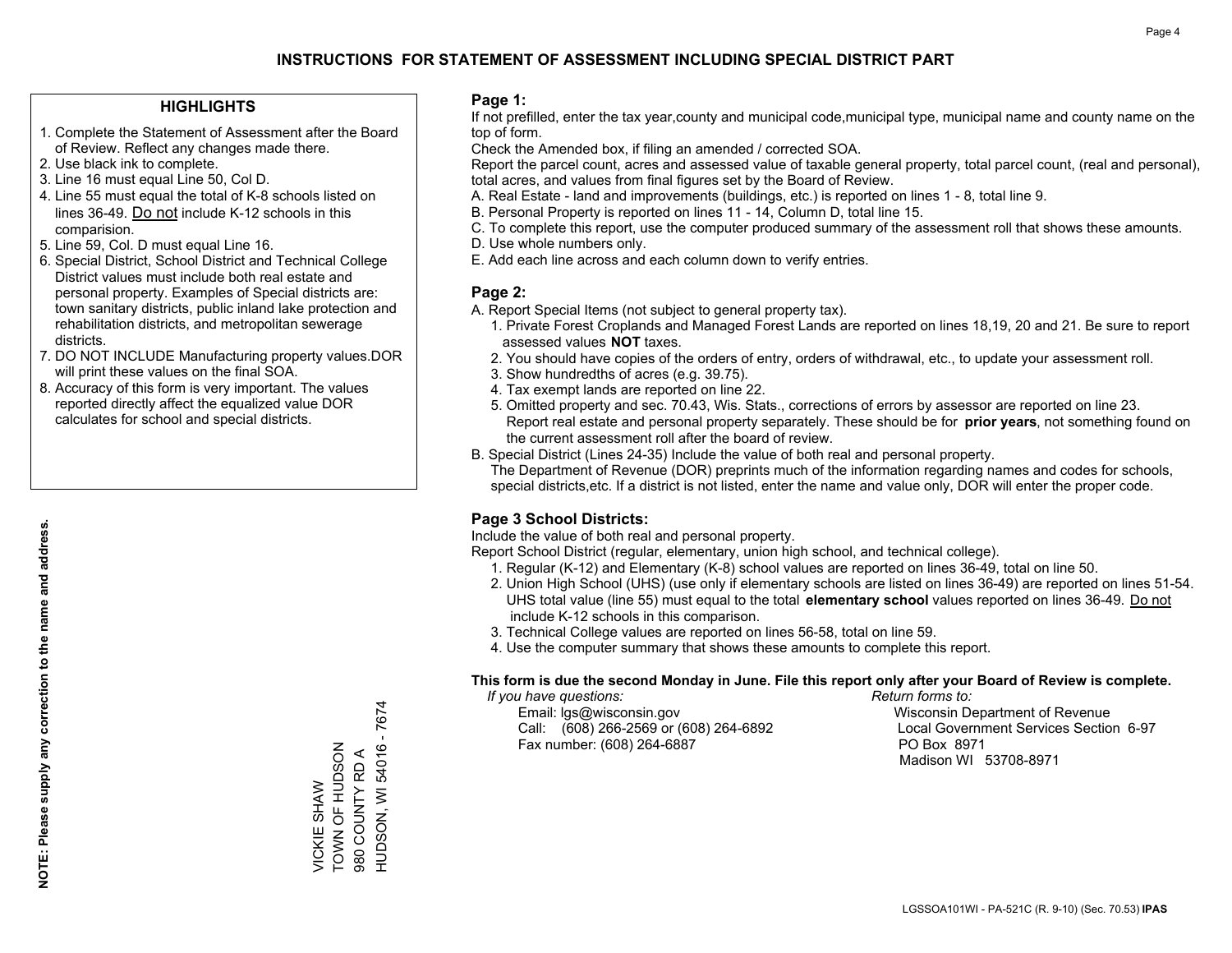**STATEMENT OF ASSESSMENT FOR 2017** 

**FINAL - EQUATED**

| 55. | 022 | 1470    |
|-----|-----|---------|
| CO. | MUN | ACCT NO |

|                | <b>FOR</b>                                                                    | <b>TOWN OF</b><br>OF                                                                                                                                                                         | <b>KINNICKINNIC</b>      |              | <b>ST CROIX COUNTY</b>                              |                                |                      | <b>WHEN COMPLETING THIS DOCUMENT</b><br>DO NOT WRITE OVER X's OR IN SHADED AREAS |
|----------------|-------------------------------------------------------------------------------|----------------------------------------------------------------------------------------------------------------------------------------------------------------------------------------------|--------------------------|--------------|-----------------------------------------------------|--------------------------------|----------------------|----------------------------------------------------------------------------------|
|                |                                                                               | Town - Village - City                                                                                                                                                                        | <b>Municipality Name</b> |              | <b>County Name</b>                                  |                                |                      |                                                                                  |
|                |                                                                               | <b>REAL ESTATE</b>                                                                                                                                                                           |                          | PARCEL COUNT | NO. OF ACRES                                        | <b>VALUE OF</b><br><b>LAND</b> | <b>VALUE OF</b>      | <b>TOTAL VALUE OF LAND</b>                                                       |
| Line<br>No.    |                                                                               | (See Lines 18 - 22 for<br>other Real Estate)                                                                                                                                                 |                          |              | <b>WHOLE</b><br>TOTAL LAND MPROVEMENTS NUMBERS ONLY |                                | <b>IMPROVEMENTS</b>  | AND IMPROVEMENTS                                                                 |
|                |                                                                               |                                                                                                                                                                                              | Col. A                   | Col. B       | Col. C                                              | Col. D                         | Col. E               | Col. F                                                                           |
| $\mathbf{1}$   | <b>RESIDENTIAL - Class 1</b>                                                  |                                                                                                                                                                                              | 653                      | 601          | 2,710                                               | 40,796,000                     | 125,265,700          | 166,061,700                                                                      |
| $\overline{2}$ |                                                                               | <b>COMMERCIAL - Class 2</b>                                                                                                                                                                  | 4                        | 3            | 47                                                  | 451,000                        | 108,000              | 559,000                                                                          |
| 3              |                                                                               | MANUFACTURING - Class 3                                                                                                                                                                      | $\mathbf 0$              | 0            | $\mathbf{0}$                                        | 0                              | 0                    | $\mathbf{0}$                                                                     |
| $\overline{4}$ |                                                                               | <b>AGRICULTURAL - Class 4</b>                                                                                                                                                                | 654                      |              | 14,136                                              | 2,305,800                      |                      | 2,305,800                                                                        |
| 5              |                                                                               | <b>UNDEVELOPED - Class 5</b>                                                                                                                                                                 | 174                      |              | 821                                                 | 724,900                        |                      | 724,900                                                                          |
| 6              | AGRICULTURAL FOREST - Class 5m                                                |                                                                                                                                                                                              | 201                      |              | 2,032                                               | 3,853,800                      |                      | 3,853,800                                                                        |
| 7              | FOREST LANDS - Class 6                                                        |                                                                                                                                                                                              | 72                       |              | 764                                                 | 2,951,800                      |                      | 2,951,800                                                                        |
| 8              |                                                                               | OTHER - Class 7                                                                                                                                                                              | 77                       | 79           | 166                                                 | 1,360,500                      | 6,762,200            | 8,122,700                                                                        |
| 9              |                                                                               | TOTAL - ALL COLUMNS                                                                                                                                                                          | 1,835                    | 683          | 20,676                                              | 52,443,800                     | 132,135,900          | 184,579,700                                                                      |
| 10             |                                                                               | NUMBER OF PERSONAL PROPERTY ACCOUNTS IN ROLL                                                                                                                                                 |                          |              | 9                                                   | <b>LOCALLY ASSESSED</b>        | <b>MANUFACTURING</b> | <b>MERGED</b>                                                                    |
| 11             |                                                                               | BOATS AND OTHER WATERCRAFT NOT EXEMPT - Code 1                                                                                                                                               |                          |              |                                                     | 0                              | 0                    | $\mathbf 0$                                                                      |
| 12             |                                                                               | MACHINERY, TOOLS AND PATTERNS - Code 2                                                                                                                                                       |                          |              |                                                     | 42,500                         | 0                    | 42,500                                                                           |
| 13             |                                                                               | FURNITURE, FIXTURES AND EQUIPMENT - Code 3                                                                                                                                                   |                          |              |                                                     | 27,800                         | $\mathbf{0}$         | 27,800                                                                           |
| 14             |                                                                               | ALL OTHER PERSONAL PROPERTY NOT EXEMPT - Codes 4A, 4B, 4C                                                                                                                                    |                          |              |                                                     | $\mathbf{0}$                   | $\mathbf{0}$         | $\mathbf 0$                                                                      |
| 15             |                                                                               | TOTAL OF PERSONAL PROPERTY NOT EXEMPT (Total of Lines 11-14)                                                                                                                                 |                          |              |                                                     | 70,300                         | $\Omega$             | 70,300                                                                           |
| 16             |                                                                               | AGGREGATE ASSESSED VALUE OF ALL PROPERTY SUBJECT TO THE GENERAL PROPERTY TAX (Total of Lines 9F and 15F)<br>MUST EQUAL TOTAL VALUE OF THE SCHOOL DISTRICTS (K-12 PLUS K-8) - Line 50, Col. F |                          |              |                                                     |                                |                      | 184,650,000                                                                      |
| 17             |                                                                               | <b>BOARD OF REVIEW</b>                                                                                                                                                                       |                          |              | Name of Assessor                                    |                                | Telephone #          |                                                                                  |
|                | DATE OF FINAL ADJOURNMENT<br>05/18/2017<br><b>RON MEYER</b><br>(715) 232-9068 |                                                                                                                                                                                              |                          |              |                                                     |                                |                      |                                                                                  |

REMARKS

The Assessment Ratio to be used in calculating the estimated Fair Market Value on tax bills for this tax district is .868851634

This ratio should be used to convert assessed values to "Calculate Equalized Values" in Step 1 of the Lottery and Gaming Credit Calculations.<br>This ratio should be used in the "Computation of Tax Equivalent" schedule of the Commission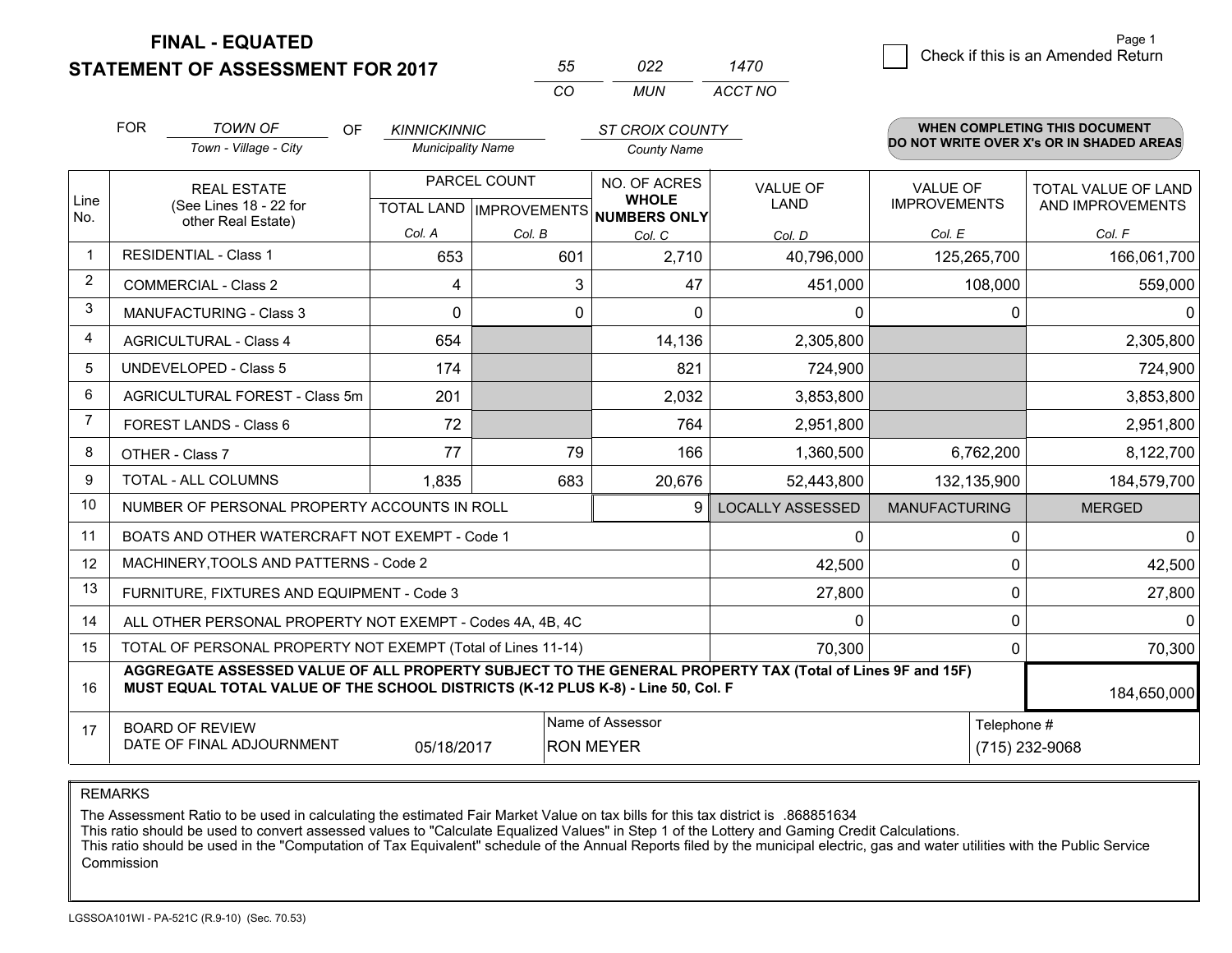*YEAR CO MUN ACCT NO* 2017 55 022 1470 Page 2

Do not confuse FOREST LANDS (Line 7) with FOREST CROPS (in this section) - They are **NOT** the same

|    |                                                                                |                                             |  | Private Forest Crop - Reg Class @ 10¢ per acre                   |                                                               | Private Forest Crop - Reg Class @ \$2.52 per acre |                  |                                    |               |                                                                              |
|----|--------------------------------------------------------------------------------|---------------------------------------------|--|------------------------------------------------------------------|---------------------------------------------------------------|---------------------------------------------------|------------------|------------------------------------|---------------|------------------------------------------------------------------------------|
| 18 | (a) PARCELS                                                                    | (b) ACRES                                   |  | (c) ASSESSED VALUE                                               |                                                               | (d) PARCELS                                       |                  | (e) ACRES                          |               | (f) ASSESSED VALUE                                                           |
|    |                                                                                |                                             |  |                                                                  |                                                               |                                                   |                  | 40                                 |               | 160,000                                                                      |
|    |                                                                                |                                             |  | Private Forest Crop - Special Class @ 20¢ per acre               |                                                               |                                                   |                  |                                    |               | Entered Before 2005 Managed Forest - Ferrous Mining CLOSED @ \$8.27 per acre |
| 19 | (a) PARCELS                                                                    | (b) ACRES                                   |  | (c) ASSESSED VALUE                                               |                                                               | (d) PARCELS                                       |                  | (e) ACRES                          |               | (f) ASSESSED VALUE                                                           |
|    |                                                                                |                                             |  |                                                                  |                                                               |                                                   |                  |                                    |               |                                                                              |
|    |                                                                                | Entered Before 2005 Managed Forest - OPEN @ |  | \$.79 per acre                                                   |                                                               |                                                   |                  |                                    |               | Entered Before 2005 Managed Forest - CLOSED @ \$1.87 per acre                |
| 20 | (a) PARCELS                                                                    | (b) ACRES                                   |  | (c) ASSESSED VALUE                                               |                                                               | (d) PARCELS                                       |                  | (e) ACRES                          |               | (f) ASSESSED VALUE                                                           |
|    |                                                                                | 90                                          |  | 191.200                                                          |                                                               | 26                                                |                  | 548                                |               | 1,774,500                                                                    |
|    | Entered After 2004 Managed Forest - OPEN @<br>\$2.14 per acre                  |                                             |  |                                                                  | Entered After 2004 Managed Forest - CLOSED @ \$10.68 per acre |                                                   |                  |                                    |               |                                                                              |
| 21 | (a) PARCELS                                                                    | (b) ACRES                                   |  | (c) ASSESSED VALUE                                               |                                                               | (d) PARCELS<br>(e) ACRES                          |                  |                                    |               | (f) ASSESSED VALUE                                                           |
|    |                                                                                |                                             |  |                                                                  |                                                               |                                                   |                  |                                    |               |                                                                              |
|    |                                                                                |                                             |  |                                                                  |                                                               | 11                                                |                  | 158.53                             |               | 555,500                                                                      |
|    | (a) County Forest Cropland Acres                                               |                                             |  | (b) Federal Acres                                                | (c) State Acres                                               |                                                   |                  | (d) County (NOT FOREST CROP) Acres |               | (e) Other Acres                                                              |
| 22 |                                                                                |                                             |  |                                                                  |                                                               | 444.51                                            |                  | 80.48                              |               | 124.48                                                                       |
|    |                                                                                |                                             |  | Assessed Value of Omitted Property From Prior Years (Sec. 70.44) |                                                               |                                                   |                  |                                    |               | Assessed Value of Sec. 70.43 Corrections of Errors by Assessors              |
|    |                                                                                | (a) REAL ESTATE                             |  | (b) PERSONAL                                                     |                                                               |                                                   | (c1) REAL ESTATE |                                    |               | (c2) PERSONAL                                                                |
| 23 |                                                                                |                                             |  |                                                                  |                                                               |                                                   |                  |                                    |               |                                                                              |
|    | Manufacturing Equated Value of Omitted Property From Prior Years (Sec. 70.995) |                                             |  |                                                                  |                                                               |                                                   |                  |                                    |               | Mfg. Equated Value of Sec.70.43 Corrections of Errors by Assessors           |
|    |                                                                                | (d) REAL ESTATE                             |  | (e) PERSONAL                                                     |                                                               | (f1) REAL ESTATE                                  |                  |                                    | (f2) PERSONAL |                                                                              |
|    |                                                                                |                                             |  |                                                                  |                                                               |                                                   |                  |                                    |               |                                                                              |

## **SPECIAL DISTRICTS**

| Line<br>No. | Enter 6-digit<br><b>Special District</b> | <b>Account</b><br><b>Number</b> | <b>Special District Name</b> | <b>Locally Assessed Value</b><br>of Real Estate and | Mfg Value of Real Estate<br>and Personal Property | <b>Merged Value of</b><br><b>Real Estate and</b> |
|-------------|------------------------------------------|---------------------------------|------------------------------|-----------------------------------------------------|---------------------------------------------------|--------------------------------------------------|
|             | Code (Col. A)                            | (Col. B)                        | (Col. C)                     | Personal Property (Col. D)                          | (Col. E)                                          | Personal Property (Col. F)                       |
| 24          |                                          |                                 |                              |                                                     |                                                   |                                                  |
| 25          |                                          |                                 |                              |                                                     |                                                   |                                                  |
| 26          |                                          |                                 |                              |                                                     |                                                   |                                                  |
| 27          |                                          |                                 |                              |                                                     |                                                   |                                                  |
| 28          |                                          |                                 |                              |                                                     |                                                   |                                                  |
| 29          |                                          |                                 |                              |                                                     |                                                   |                                                  |
| 30          |                                          |                                 |                              |                                                     |                                                   |                                                  |
| 31          |                                          |                                 |                              |                                                     |                                                   |                                                  |
| 32          |                                          |                                 |                              |                                                     |                                                   |                                                  |
| 33          |                                          |                                 |                              |                                                     |                                                   |                                                  |
| 34          |                                          |                                 |                              |                                                     |                                                   |                                                  |
| 35          |                                          |                                 |                              |                                                     |                                                   |                                                  |

LGSSOA101WI-PA - 521C (R. 9-10) (Sec. 70.53)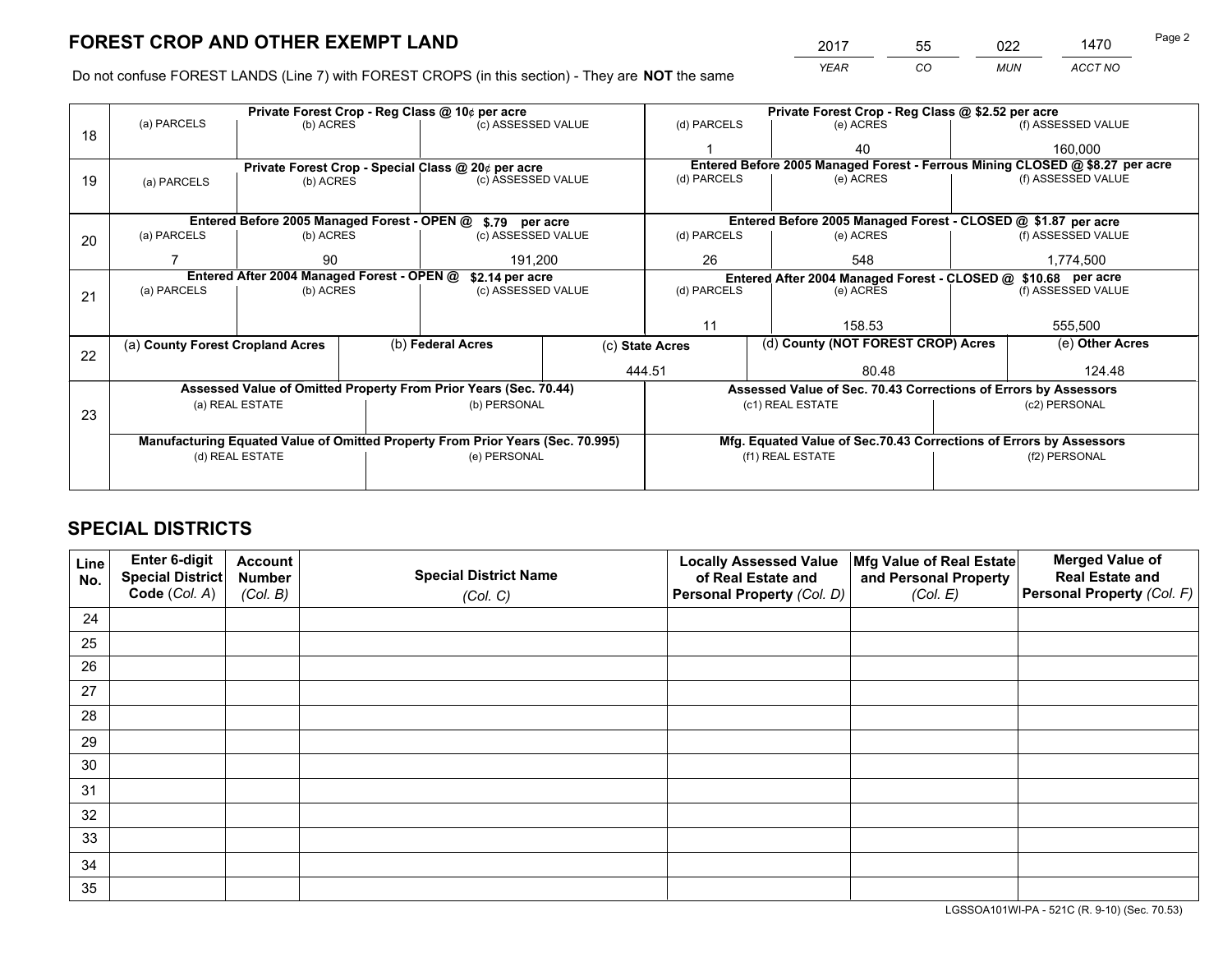|             |                                                          |                                             |                                                         | <b>YEAR</b>                                                                       | CO.<br><b>MUN</b>                                             | <b>ACCT NO</b>                                                                 |
|-------------|----------------------------------------------------------|---------------------------------------------|---------------------------------------------------------|-----------------------------------------------------------------------------------|---------------------------------------------------------------|--------------------------------------------------------------------------------|
| Line<br>No. | Enter 6-digit<br><b>School District</b><br>Code (Col. A) | <b>Account</b><br><b>Number</b><br>(Col. B) | <b>School District Name</b><br>(Col. C)                 | <b>Locally Assessed Value</b><br>of Real Estate and<br>Personal Property (Col. D) | Mfg Value of Real Estate<br>and Personal Property<br>(Col. E) | <b>Merged Value of</b><br><b>Real Estate and</b><br>Personal Property (Col. F) |
|             | A. SCHOOL DISTRICTS (K-8 and K-12)                       |                                             |                                                         |                                                                                   |                                                               |                                                                                |
| 36          | 474893                                                   | 0284                                        | SCH D OF RIVER FALLS                                    | 170,432,600                                                                       |                                                               | 170,432,600                                                                    |
| 37          | 552422                                                   | 0329                                        | SCH D OF SAINT CROIX CENTRAL (HAMMOND)                  | 14,217,400                                                                        |                                                               | 14,217,400                                                                     |
| 38          |                                                          |                                             |                                                         |                                                                                   |                                                               |                                                                                |
| 39          |                                                          |                                             |                                                         |                                                                                   |                                                               |                                                                                |
| 40          |                                                          |                                             |                                                         |                                                                                   |                                                               |                                                                                |
| 41          |                                                          |                                             |                                                         |                                                                                   |                                                               |                                                                                |
| 42          |                                                          |                                             |                                                         |                                                                                   |                                                               |                                                                                |
| 43          |                                                          |                                             |                                                         |                                                                                   |                                                               |                                                                                |
| 44          |                                                          |                                             |                                                         |                                                                                   |                                                               |                                                                                |
| 45          |                                                          |                                             |                                                         |                                                                                   |                                                               |                                                                                |
| 46          |                                                          |                                             |                                                         |                                                                                   |                                                               |                                                                                |
| 47          |                                                          |                                             |                                                         |                                                                                   |                                                               |                                                                                |
| 48          |                                                          |                                             |                                                         |                                                                                   |                                                               |                                                                                |
| 49          |                                                          |                                             |                                                         |                                                                                   |                                                               |                                                                                |
| 50          |                                                          |                                             | TOTAL ASSESSED VALUE OF SCHOOL DISTRICTS (K-8 and K-12) | 184,650,000                                                                       |                                                               | 184,650,000                                                                    |
|             | <b>B.</b><br><b>UNION HIGH SCHOOL DISTRICTS</b>          |                                             |                                                         |                                                                                   |                                                               |                                                                                |
| 51          |                                                          |                                             |                                                         |                                                                                   |                                                               |                                                                                |
| 52          |                                                          |                                             |                                                         |                                                                                   |                                                               |                                                                                |
| 53          |                                                          |                                             |                                                         |                                                                                   |                                                               |                                                                                |
| 54          |                                                          |                                             | TOTAL ASSESSED VALUE OF UNION HIGH SCHOOLS              |                                                                                   |                                                               |                                                                                |
| 55          |                                                          |                                             |                                                         |                                                                                   |                                                               |                                                                                |
|             | C.<br><b>TECHNICAL COLLEGE DISTRICTS</b>                 |                                             |                                                         |                                                                                   |                                                               |                                                                                |
| 56          | 000100                                                   | 0001                                        | CHIPPEWA VALLEY TECHNICAL COLLEGE EAUC                  | 170,459,000                                                                       |                                                               | 170,459,000                                                                    |
| 57          | 001700                                                   | 0016                                        | WISCONSIN INDIANHEAD TECH COLLEGE SHEL                  | 14,191,000                                                                        |                                                               | 14,191,000                                                                     |
| 58          |                                                          |                                             |                                                         |                                                                                   |                                                               |                                                                                |
| 59          |                                                          |                                             | TOTAL ASSESSED VALUE OF TECHNICAL COLLEGES              | 184,650,000                                                                       |                                                               | 184,650,000                                                                    |

55

022

## *I hereby certify, to the best of my knowledge and belief, this form is complete and correct.*

**SCHOOL DISTRICTS**

| Print name of preparer | Title                    |                | Date (MM / DD / CCYY) |
|------------------------|--------------------------|----------------|-----------------------|
|                        |                          |                |                       |
| Signature of preparer  | Contact Telephone Number | E-mail address |                       |
|                        | $\overline{\phantom{0}}$ |                |                       |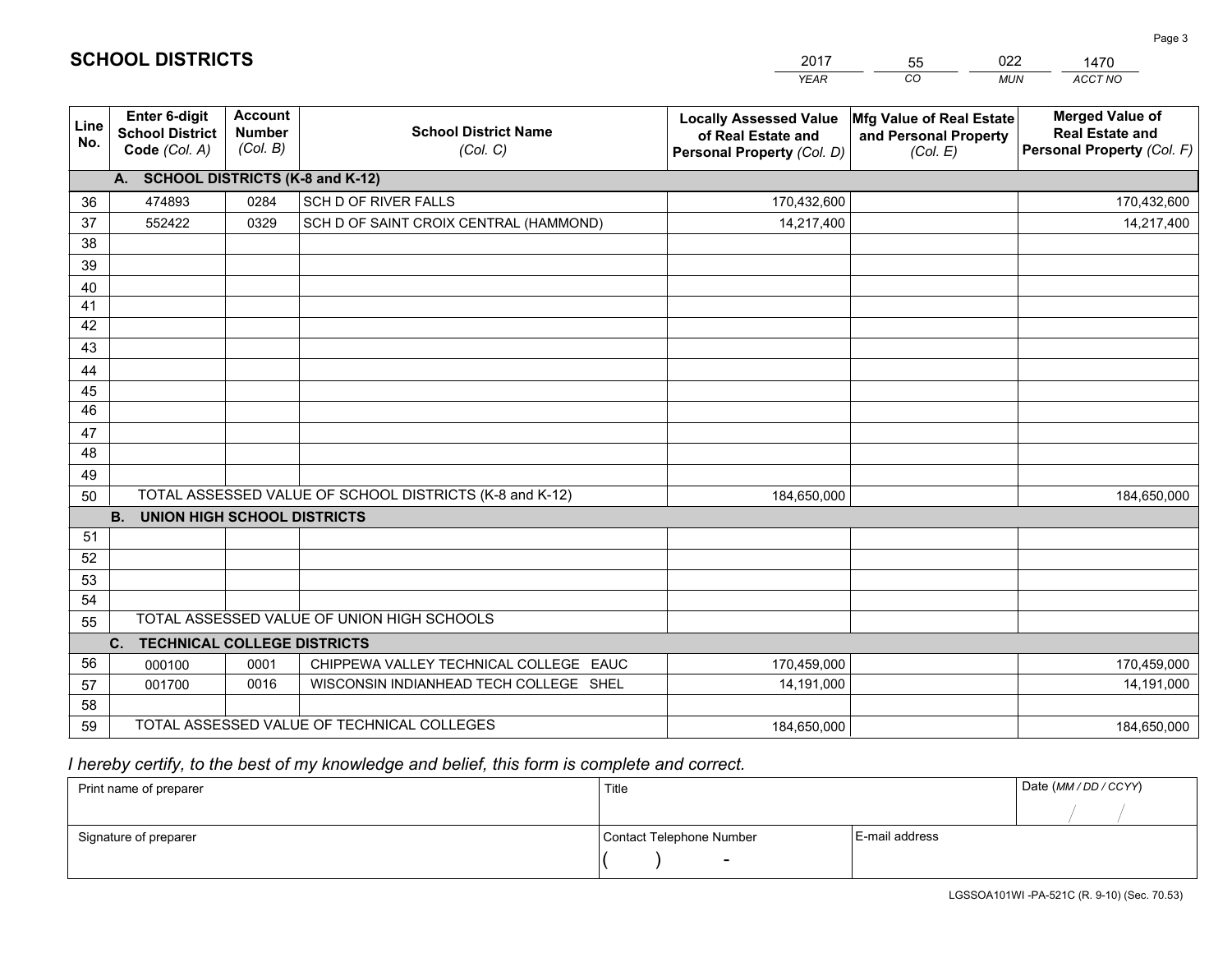### **HIGHLIGHTS**

- 1. Complete the Statement of Assessment after the Board of Review. Reflect any changes made there.
- 2. Use black ink to complete.
- 3. Line 16 must equal Line 50, Col D.
- 4. Line 55 must equal the total of K-8 schools listed on lines 36-49. Do not include K-12 schools in this comparision.
- 5. Line 59, Col. D must equal Line 16.
- 6. Special District, School District and Technical College District values must include both real estate and personal property. Examples of Special districts are: town sanitary districts, public inland lake protection and rehabilitation districts, and metropolitan sewerage districts.
- 7. DO NOT INCLUDE Manufacturing property values.DOR will print these values on the final SOA.

NICKY THOMPSON TOWN OF KINNICKINNIC 1271 COUNTY RD J RIVER FALLS, WI 54022

NICKY THOMPSON<br>TOWN OF KINNICKINNIC<br>1271 COUNTY RD J

FALLS, WI 54022

RIVER<sub>I</sub>

 8. Accuracy of this form is very important. The values reported directly affect the equalized value DOR calculates for school and special districts.

#### **Page 1:**

 If not prefilled, enter the tax year,county and municipal code,municipal type, municipal name and county name on the top of form.

Check the Amended box, if filing an amended / corrected SOA.

 Report the parcel count, acres and assessed value of taxable general property, total parcel count, (real and personal), total acres, and values from final figures set by the Board of Review.

- A. Real Estate land and improvements (buildings, etc.) is reported on lines 1 8, total line 9.
- B. Personal Property is reported on lines 11 14, Column D, total line 15.
- C. To complete this report, use the computer produced summary of the assessment roll that shows these amounts.
- D. Use whole numbers only.
- E. Add each line across and each column down to verify entries.

### **Page 2:**

- A. Report Special Items (not subject to general property tax).
- 1. Private Forest Croplands and Managed Forest Lands are reported on lines 18,19, 20 and 21. Be sure to report assessed values **NOT** taxes.
- 2. You should have copies of the orders of entry, orders of withdrawal, etc., to update your assessment roll.
	- 3. Show hundredths of acres (e.g. 39.75).
- 4. Tax exempt lands are reported on line 22.
- 5. Omitted property and sec. 70.43, Wis. Stats., corrections of errors by assessor are reported on line 23. Report real estate and personal property separately. These should be for **prior years**, not something found on the current assessment roll after the board of review.
- B. Special District (Lines 24-35) Include the value of both real and personal property.

 The Department of Revenue (DOR) preprints much of the information regarding names and codes for schools, special districts,etc. If a district is not listed, enter the name and value only, DOR will enter the proper code.

## **Page 3 School Districts:**

Include the value of both real and personal property.

Report School District (regular, elementary, union high school, and technical college).

- 1. Regular (K-12) and Elementary (K-8) school values are reported on lines 36-49, total on line 50.
- 2. Union High School (UHS) (use only if elementary schools are listed on lines 36-49) are reported on lines 51-54. UHS total value (line 55) must equal to the total **elementary school** values reported on lines 36-49. Do notinclude K-12 schools in this comparison.
- 3. Technical College values are reported on lines 56-58, total on line 59.
- 4. Use the computer summary that shows these amounts to complete this report.

#### **This form is due the second Monday in June. File this report only after your Board of Review is complete.**

 *If you have questions: Return forms to:*

 Email: lgs@wisconsin.gov Wisconsin Department of RevenueCall:  $(608)$  266-2569 or  $(608)$  264-6892 Fax number: (608) 264-6887 PO Box 8971

Local Government Services Section 6-97 Madison WI 53708-8971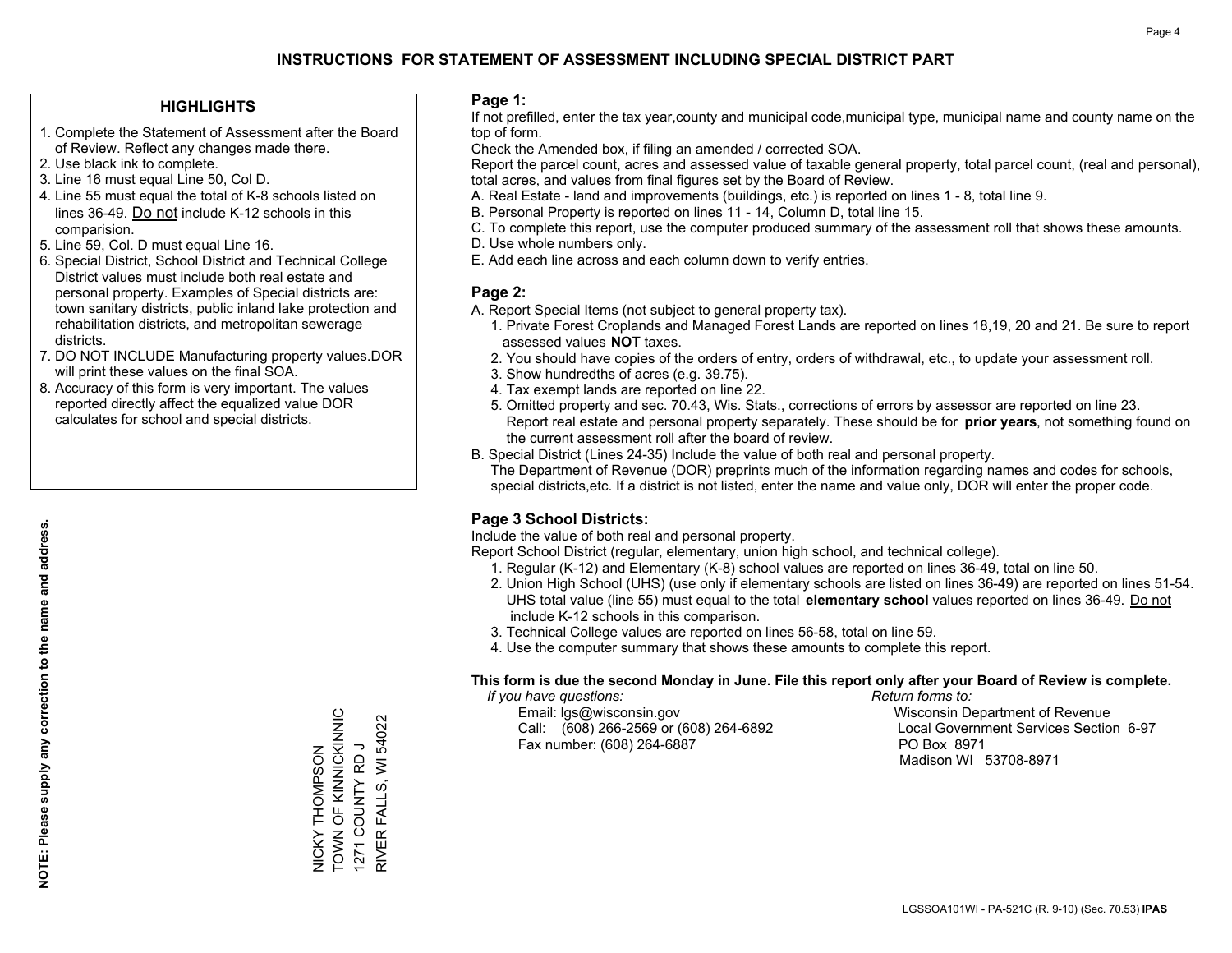**STATEMENT OF ASSESSMENT FOR 2017** 

**FINAL - EQUATED**

| 55  | 024 | 1471    |
|-----|-----|---------|
| CO. | MUN | ACCT NO |

|                | <b>FOR</b><br><b>TOWN OF</b><br>OF<br>Town - Village - City                                                                                                                                  |                                                              | PLEASANT VALLEY<br><b>Municipality Name</b>          |        | <b>ST CROIX COUNTY</b><br><b>County Name</b>            |                         | WHEN COMPLETING THIS DOCUMENT<br>DO NOT WRITE OVER X's OR IN SHADED AREAS |                                         |  |
|----------------|----------------------------------------------------------------------------------------------------------------------------------------------------------------------------------------------|--------------------------------------------------------------|------------------------------------------------------|--------|---------------------------------------------------------|-------------------------|---------------------------------------------------------------------------|-----------------------------------------|--|
| Line<br>No.    |                                                                                                                                                                                              | <b>REAL ESTATE</b><br>(See Lines 18 - 22 for                 | PARCEL COUNT<br>TOTAL LAND IMPROVEMENTS NUMBERS ONLY |        | NO. OF ACRES<br><b>VALUE OF</b><br><b>WHOLE</b><br>LAND |                         | <b>VALUE OF</b><br><b>IMPROVEMENTS</b>                                    | TOTAL VALUE OF LAND<br>AND IMPROVEMENTS |  |
|                |                                                                                                                                                                                              | other Real Estate)                                           | Col. A                                               | Col. B | Col. C                                                  | Col. D                  | Col. E                                                                    | Col. F                                  |  |
| $\mathbf 1$    | <b>RESIDENTIAL - Class 1</b>                                                                                                                                                                 |                                                              | 167                                                  | 154    | 636                                                     | 3,733,500               | 30,255,600                                                                | 33,989,100                              |  |
| $\overline{2}$ |                                                                                                                                                                                              | <b>COMMERCIAL - Class 2</b>                                  | 3                                                    | 3      |                                                         | 35,200                  | 581,400                                                                   | 616,600                                 |  |
| 3              |                                                                                                                                                                                              | <b>MANUFACTURING - Class 3</b>                               | $\Omega$                                             | 0      | $\Omega$                                                | 0                       | $\Omega$                                                                  | $\Omega$                                |  |
| $\overline{4}$ |                                                                                                                                                                                              | <b>AGRICULTURAL - Class 4</b>                                | 335                                                  |        | 8,584                                                   | 1,381,150               |                                                                           | 1,381,150                               |  |
| 5              |                                                                                                                                                                                              | <b>UNDEVELOPED - Class 5</b>                                 | 229                                                  |        | 765                                                     | 888,850                 |                                                                           | 888,850                                 |  |
| 6              |                                                                                                                                                                                              | AGRICULTURAL FOREST - Class 5m                               | 121                                                  |        | 744                                                     | 1,304,500               |                                                                           | 1,304,500                               |  |
| 7              |                                                                                                                                                                                              | FOREST LANDS - Class 6                                       | 20                                                   |        | 288                                                     | 980,400                 |                                                                           | 980,400                                 |  |
| 8              |                                                                                                                                                                                              | OTHER - Class 7                                              | 43                                                   | 41     | 143                                                     | 868,700                 | 4,970,200                                                                 | 5,838,900                               |  |
| 9              |                                                                                                                                                                                              | TOTAL - ALL COLUMNS                                          | 918                                                  | 198    | 11,167                                                  | 9,192,300               | 35,807,200                                                                | 44,999,500                              |  |
| 10             |                                                                                                                                                                                              | NUMBER OF PERSONAL PROPERTY ACCOUNTS IN ROLL                 |                                                      |        | 6                                                       | <b>LOCALLY ASSESSED</b> | <b>MANUFACTURING</b>                                                      | <b>MERGED</b>                           |  |
| 11             |                                                                                                                                                                                              | BOATS AND OTHER WATERCRAFT NOT EXEMPT - Code 1               |                                                      |        |                                                         | 0                       | 0                                                                         | $\mathbf 0$                             |  |
| 12             |                                                                                                                                                                                              | MACHINERY, TOOLS AND PATTERNS - Code 2                       |                                                      |        |                                                         | 0                       | $\mathbf{0}$                                                              | 0                                       |  |
| 13             |                                                                                                                                                                                              | FURNITURE, FIXTURES AND EQUIPMENT - Code 3                   |                                                      |        |                                                         | 700                     | $\mathbf 0$                                                               | 700                                     |  |
| 14             |                                                                                                                                                                                              | ALL OTHER PERSONAL PROPERTY NOT EXEMPT - Codes 4A, 4B, 4C    |                                                      |        |                                                         | 25,700                  | $\mathbf 0$                                                               | 25,700                                  |  |
| 15             |                                                                                                                                                                                              | TOTAL OF PERSONAL PROPERTY NOT EXEMPT (Total of Lines 11-14) |                                                      |        | 26,400                                                  | $\mathbf{0}$            | 26,400                                                                    |                                         |  |
| 16             | AGGREGATE ASSESSED VALUE OF ALL PROPERTY SUBJECT TO THE GENERAL PROPERTY TAX (Total of Lines 9F and 15F)<br>MUST EQUAL TOTAL VALUE OF THE SCHOOL DISTRICTS (K-12 PLUS K-8) - Line 50, Col. F |                                                              |                                                      |        |                                                         |                         |                                                                           | 45,025,900                              |  |
| 17             |                                                                                                                                                                                              | <b>BOARD OF REVIEW</b>                                       |                                                      |        | Name of Assessor                                        |                         | Telephone #                                                               |                                         |  |
|                |                                                                                                                                                                                              | DATE OF FINAL ADJOURNMENT                                    | 06/06/2017                                           |        | <b>ERIC KLEVEN</b>                                      |                         |                                                                           | (715) 598-4599                          |  |

REMARKS

The Assessment Ratio to be used in calculating the estimated Fair Market Value on tax bills for this tax district is .944822622

This ratio should be used to convert assessed values to "Calculate Equalized Values" in Step 1 of the Lottery and Gaming Credit Calculations.

 This ratio should be used in the "Computation of Tax Equivalent" schedule of the Annual Reports filed by the municipal electric, gas and water utilities with the Public Service Commission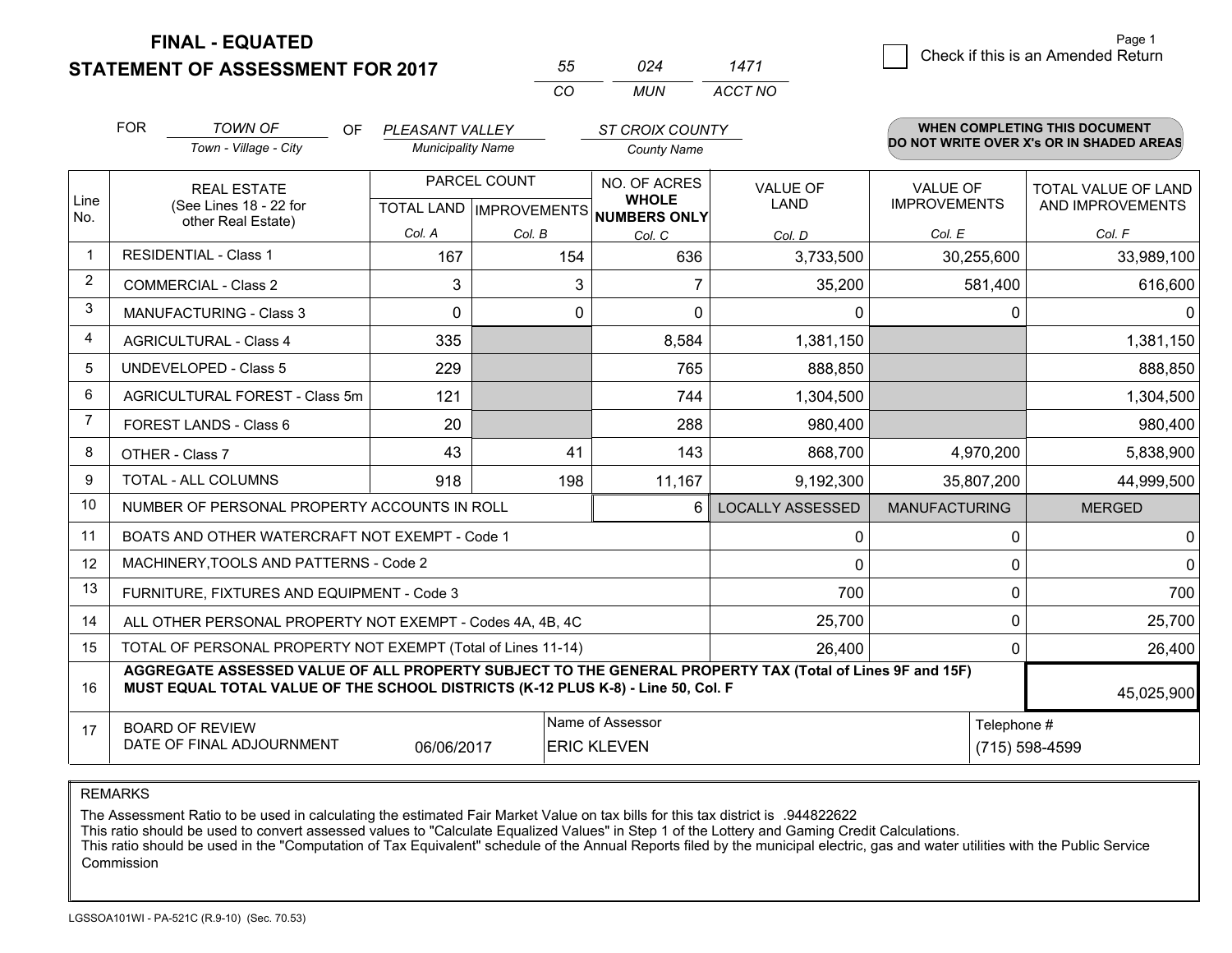*YEAR CO MUN ACCT NO* <sup>2017</sup> <sup>55</sup> <sup>024</sup> <sup>1471</sup>

Do not confuse FOREST LANDS (Line 7) with FOREST CROPS (in this section) - They are **NOT** the same

|    |                                                                                |                                             |                    | Private Forest Crop - Reg Class @ 10¢ per acre                   |                 | Private Forest Crop - Reg Class @ \$2.52 per acre                  |                                                                              |                    |                    |
|----|--------------------------------------------------------------------------------|---------------------------------------------|--------------------|------------------------------------------------------------------|-----------------|--------------------------------------------------------------------|------------------------------------------------------------------------------|--------------------|--------------------|
| 18 | (a) PARCELS                                                                    | (b) ACRES                                   |                    | (c) ASSESSED VALUE                                               |                 | (d) PARCELS                                                        | (e) ACRES                                                                    |                    | (f) ASSESSED VALUE |
|    |                                                                                |                                             |                    |                                                                  |                 |                                                                    | Entered Before 2005 Managed Forest - Ferrous Mining CLOSED @ \$8.27 per acre |                    |                    |
| 19 | Private Forest Crop - Special Class @ 20¢ per acre<br>(b) ACRES<br>(a) PARCELS |                                             | (c) ASSESSED VALUE |                                                                  | (d) PARCELS     | (e) ACRES                                                          |                                                                              | (f) ASSESSED VALUE |                    |
|    |                                                                                |                                             |                    |                                                                  |                 |                                                                    |                                                                              |                    |                    |
|    |                                                                                | Entered Before 2005 Managed Forest - OPEN @ |                    | \$.79 per acre                                                   |                 |                                                                    | Entered Before 2005 Managed Forest - CLOSED @ \$1.87 per acre                |                    |                    |
| 20 | (a) PARCELS                                                                    | (b) ACRES                                   |                    | (c) ASSESSED VALUE                                               |                 | (d) PARCELS                                                        | (e) ACRES                                                                    |                    | (f) ASSESSED VALUE |
|    | 3                                                                              | 25                                          |                    |                                                                  | 59.500          |                                                                    | 79<br>6                                                                      |                    | 142.800            |
|    | Entered After 2004 Managed Forest - OPEN @                                     |                                             |                    | \$2.14 per acre                                                  |                 | Entered After 2004 Managed Forest - CLOSED @ \$10.68 per acre      |                                                                              |                    |                    |
| 21 | (a) PARCELS                                                                    | (b) ACRES                                   |                    | (c) ASSESSED VALUE                                               | (d) PARCELS     |                                                                    | (e) ACRES                                                                    |                    |                    |
|    |                                                                                |                                             |                    |                                                                  |                 |                                                                    |                                                                              |                    |                    |
|    |                                                                                |                                             |                    |                                                                  |                 |                                                                    | 13                                                                           |                    |                    |
| 22 | (a) County Forest Cropland Acres                                               |                                             |                    | (b) Federal Acres                                                | (c) State Acres |                                                                    | (d) County (NOT FOREST CROP) Acres                                           |                    | (e) Other Acres    |
|    |                                                                                |                                             |                    |                                                                  |                 | 241.48                                                             | 4.04                                                                         |                    | 1.76               |
|    |                                                                                |                                             |                    | Assessed Value of Omitted Property From Prior Years (Sec. 70.44) |                 |                                                                    | Assessed Value of Sec. 70.43 Corrections of Errors by Assessors              |                    |                    |
| 23 |                                                                                | (a) REAL ESTATE                             |                    | (b) PERSONAL                                                     |                 |                                                                    | (c1) REAL ESTATE                                                             |                    | (c2) PERSONAL      |
|    |                                                                                | 137.400                                     |                    |                                                                  |                 |                                                                    |                                                                              |                    |                    |
|    | Manufacturing Equated Value of Omitted Property From Prior Years (Sec. 70.995) |                                             |                    |                                                                  |                 | Mfg. Equated Value of Sec.70.43 Corrections of Errors by Assessors |                                                                              |                    |                    |
|    |                                                                                | (d) REAL ESTATE                             |                    | (e) PERSONAL                                                     |                 | (f1) REAL ESTATE                                                   |                                                                              | (f2) PERSONAL      |                    |
|    |                                                                                |                                             |                    |                                                                  |                 |                                                                    |                                                                              |                    |                    |

## **SPECIAL DISTRICTS**

| Line<br>No. | Enter 6-digit<br>Special District<br>Code (Col. A) | <b>Account</b><br><b>Number</b><br>(Col. B) | <b>Special District Name</b><br>(Col. C) | <b>Locally Assessed Value</b><br>of Real Estate and<br>Personal Property (Col. D) | Mfg Value of Real Estate<br>and Personal Property<br>(Col. E) | <b>Merged Value of</b><br><b>Real Estate and</b><br>Personal Property (Col. F) |
|-------------|----------------------------------------------------|---------------------------------------------|------------------------------------------|-----------------------------------------------------------------------------------|---------------------------------------------------------------|--------------------------------------------------------------------------------|
| 24          |                                                    |                                             |                                          |                                                                                   |                                                               |                                                                                |
| 25          |                                                    |                                             |                                          |                                                                                   |                                                               |                                                                                |
| 26          |                                                    |                                             |                                          |                                                                                   |                                                               |                                                                                |
| 27          |                                                    |                                             |                                          |                                                                                   |                                                               |                                                                                |
| 28          |                                                    |                                             |                                          |                                                                                   |                                                               |                                                                                |
| 29          |                                                    |                                             |                                          |                                                                                   |                                                               |                                                                                |
| 30          |                                                    |                                             |                                          |                                                                                   |                                                               |                                                                                |
| 31          |                                                    |                                             |                                          |                                                                                   |                                                               |                                                                                |
| 32          |                                                    |                                             |                                          |                                                                                   |                                                               |                                                                                |
| 33          |                                                    |                                             |                                          |                                                                                   |                                                               |                                                                                |
| 34          |                                                    |                                             |                                          |                                                                                   |                                                               |                                                                                |
| 35          |                                                    |                                             |                                          |                                                                                   |                                                               |                                                                                |

LGSSOA101WI-PA - 521C (R. 9-10) (Sec. 70.53)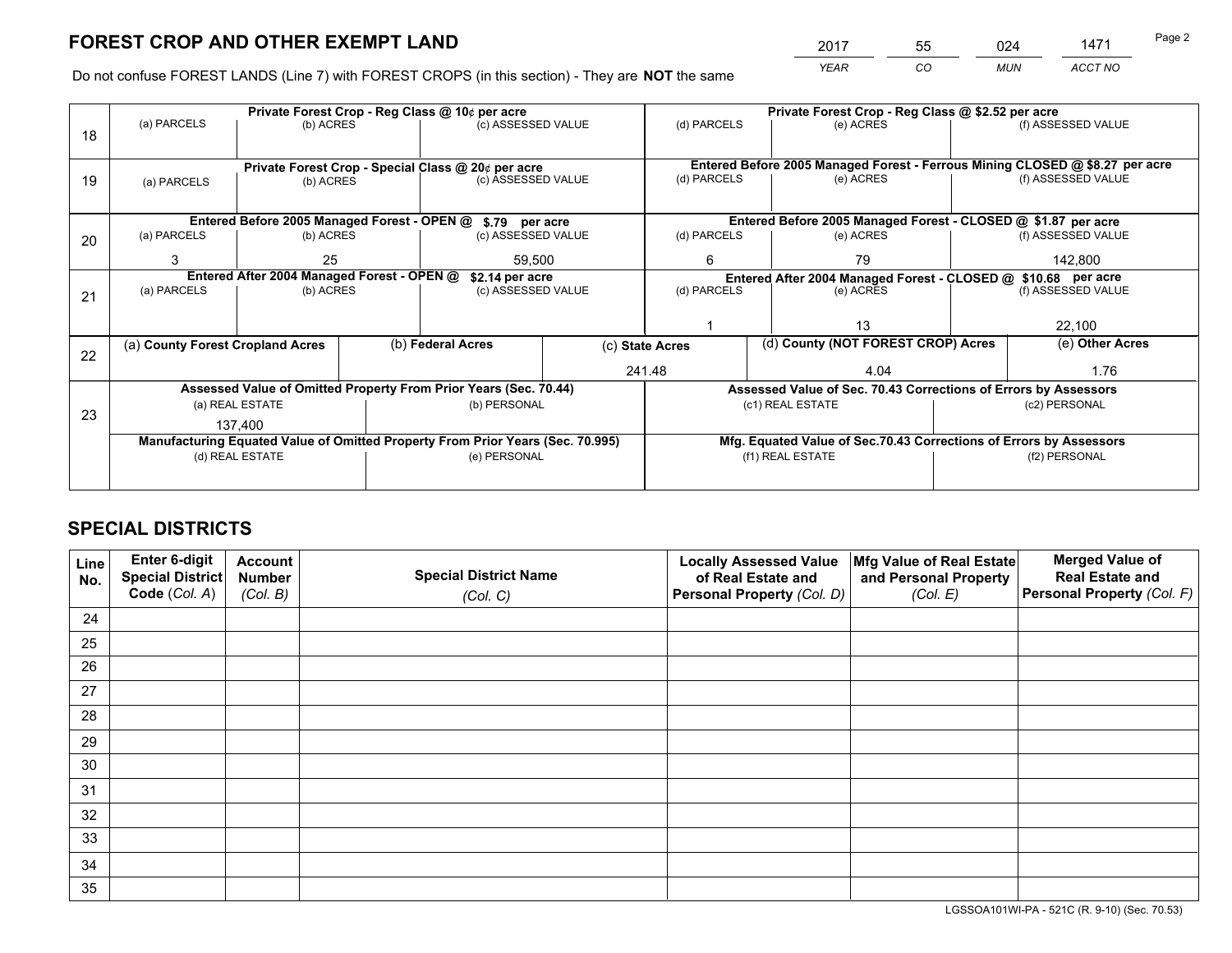|                 |                                                          |                                             |                                                         | YEAR                                                                              | CO.<br><b>MUN</b>                                             | ACCT NO                                                                        |
|-----------------|----------------------------------------------------------|---------------------------------------------|---------------------------------------------------------|-----------------------------------------------------------------------------------|---------------------------------------------------------------|--------------------------------------------------------------------------------|
| Line<br>No.     | Enter 6-digit<br><b>School District</b><br>Code (Col. A) | <b>Account</b><br><b>Number</b><br>(Col. B) | <b>School District Name</b><br>(Col. C)                 | <b>Locally Assessed Value</b><br>of Real Estate and<br>Personal Property (Col. D) | Mfg Value of Real Estate<br>and Personal Property<br>(Col. E) | <b>Merged Value of</b><br><b>Real Estate and</b><br>Personal Property (Col. F) |
|                 | A. SCHOOL DISTRICTS (K-8 and K-12)                       |                                             |                                                         |                                                                                   |                                                               |                                                                                |
| 36              | 474893                                                   | 0284                                        | SCH D OF RIVER FALLS                                    | 11,378,500                                                                        |                                                               | 11,378,500                                                                     |
| 37              | 550231                                                   | 0327                                        | SCH D OF BALDWIN-WOODVILLE AREA                         | 4,583,800                                                                         |                                                               | 4,583,800                                                                      |
| 38              | 552422                                                   | 0329                                        | SCH D OF SAINT CROIX CENTRAL (HAMMOND)                  | 29,063,600                                                                        |                                                               | 29,063,600                                                                     |
| 39              |                                                          |                                             |                                                         |                                                                                   |                                                               |                                                                                |
| 40              |                                                          |                                             |                                                         |                                                                                   |                                                               |                                                                                |
| 41              |                                                          |                                             |                                                         |                                                                                   |                                                               |                                                                                |
| 42              |                                                          |                                             |                                                         |                                                                                   |                                                               |                                                                                |
| 43              |                                                          |                                             |                                                         |                                                                                   |                                                               |                                                                                |
| 44              |                                                          |                                             |                                                         |                                                                                   |                                                               |                                                                                |
| 45              |                                                          |                                             |                                                         |                                                                                   |                                                               |                                                                                |
| $\overline{46}$ |                                                          |                                             |                                                         |                                                                                   |                                                               |                                                                                |
| 47              |                                                          |                                             |                                                         |                                                                                   |                                                               |                                                                                |
| 48              |                                                          |                                             |                                                         |                                                                                   |                                                               |                                                                                |
| 49              |                                                          |                                             |                                                         |                                                                                   |                                                               |                                                                                |
| 50              |                                                          |                                             | TOTAL ASSESSED VALUE OF SCHOOL DISTRICTS (K-8 and K-12) | 45,025,900                                                                        |                                                               | 45,025,900                                                                     |
|                 | <b>B.</b><br><b>UNION HIGH SCHOOL DISTRICTS</b>          |                                             |                                                         |                                                                                   |                                                               |                                                                                |
| 51              |                                                          |                                             |                                                         |                                                                                   |                                                               |                                                                                |
| 52              |                                                          |                                             |                                                         |                                                                                   |                                                               |                                                                                |
| 53              |                                                          |                                             |                                                         |                                                                                   |                                                               |                                                                                |
| 54              |                                                          |                                             |                                                         |                                                                                   |                                                               |                                                                                |
| 55              |                                                          |                                             | TOTAL ASSESSED VALUE OF UNION HIGH SCHOOLS              |                                                                                   |                                                               |                                                                                |
|                 | C.<br><b>TECHNICAL COLLEGE DISTRICTS</b>                 |                                             |                                                         |                                                                                   |                                                               |                                                                                |
| 56              | 000100                                                   | 0001                                        | CHIPPEWA VALLEY TECHNICAL COLLEGE EAUC                  | 11,378,500                                                                        |                                                               | 11,378,500                                                                     |
| 57              | 001700                                                   | 0016                                        | WISCONSIN INDIANHEAD TECH COLLEGE SHEL                  | 33,647,400                                                                        |                                                               | 33,647,400                                                                     |
| 58              |                                                          |                                             |                                                         |                                                                                   |                                                               |                                                                                |
| 59              |                                                          |                                             | TOTAL ASSESSED VALUE OF TECHNICAL COLLEGES              | 45,025,900                                                                        |                                                               | 45,025,900                                                                     |

55

024

## *I hereby certify, to the best of my knowledge and belief, this form is complete and correct.*

**SCHOOL DISTRICTS**

| Print name of preparer | Title                    |                | Date (MM / DD / CCYY) |
|------------------------|--------------------------|----------------|-----------------------|
|                        |                          |                |                       |
| Signature of preparer  | Contact Telephone Number | E-mail address |                       |
|                        | $\overline{\phantom{0}}$ |                |                       |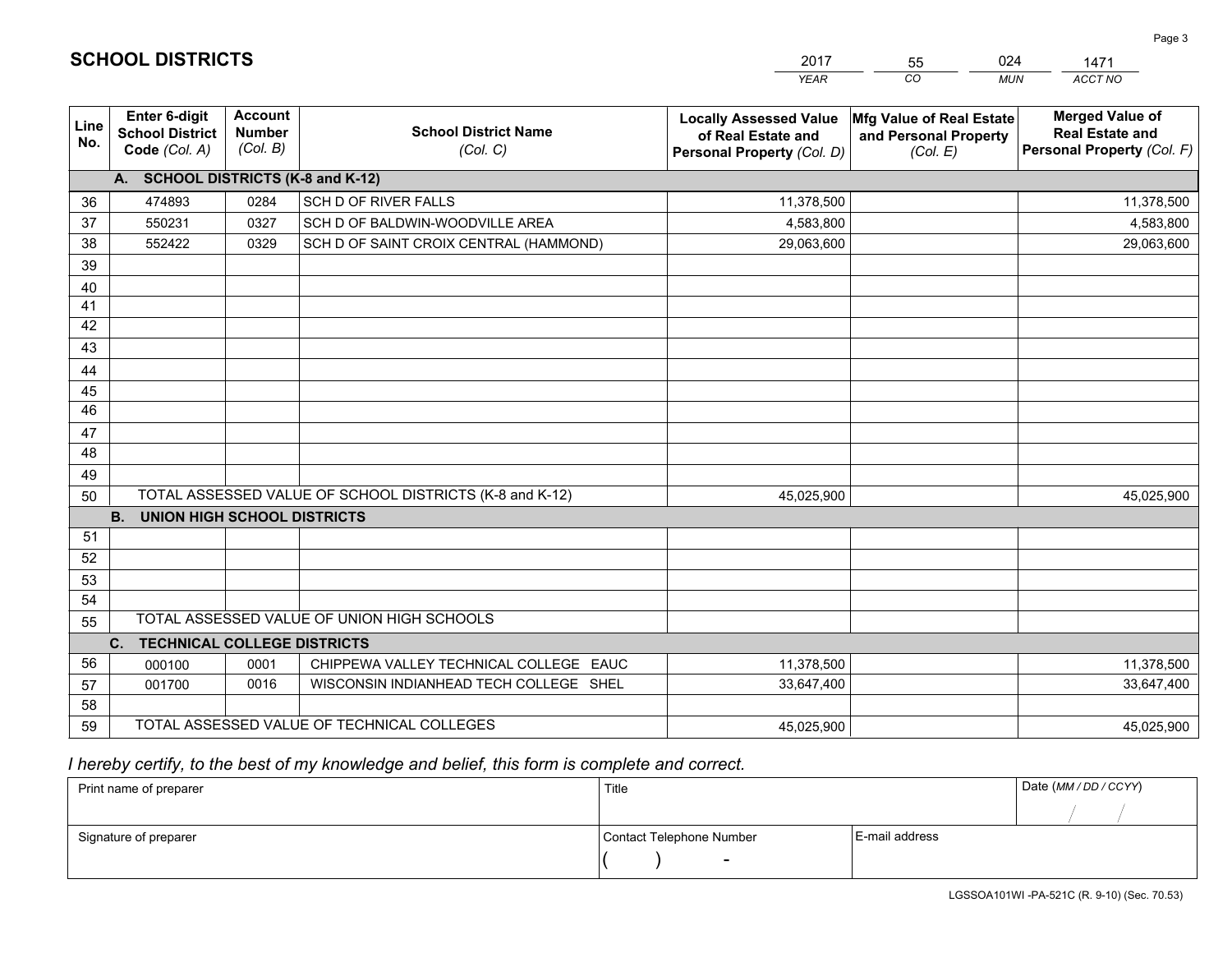### **HIGHLIGHTS**

- 1. Complete the Statement of Assessment after the Board of Review. Reflect any changes made there.
- 2. Use black ink to complete.
- 3. Line 16 must equal Line 50, Col D.
- 4. Line 55 must equal the total of K-8 schools listed on lines 36-49. Do not include K-12 schools in this comparision.
- 5. Line 59, Col. D must equal Line 16.
- 6. Special District, School District and Technical College District values must include both real estate and personal property. Examples of Special districts are: town sanitary districts, public inland lake protection and rehabilitation districts, and metropolitan sewerage districts.
- 7. DO NOT INCLUDE Manufacturing property values.DOR will print these values on the final SOA.
- 8. Accuracy of this form is very important. The values reported directly affect the equalized value DOR calculates for school and special districts.

#### **Page 1:**

 If not prefilled, enter the tax year,county and municipal code,municipal type, municipal name and county name on the top of form.

Check the Amended box, if filing an amended / corrected SOA.

 Report the parcel count, acres and assessed value of taxable general property, total parcel count, (real and personal), total acres, and values from final figures set by the Board of Review.

- A. Real Estate land and improvements (buildings, etc.) is reported on lines 1 8, total line 9.
- B. Personal Property is reported on lines 11 14, Column D, total line 15.
- C. To complete this report, use the computer produced summary of the assessment roll that shows these amounts.
- D. Use whole numbers only.
- E. Add each line across and each column down to verify entries.

## **Page 2:**

- A. Report Special Items (not subject to general property tax).
- 1. Private Forest Croplands and Managed Forest Lands are reported on lines 18,19, 20 and 21. Be sure to report assessed values **NOT** taxes.
- 2. You should have copies of the orders of entry, orders of withdrawal, etc., to update your assessment roll.
	- 3. Show hundredths of acres (e.g. 39.75).
- 4. Tax exempt lands are reported on line 22.
- 5. Omitted property and sec. 70.43, Wis. Stats., corrections of errors by assessor are reported on line 23. Report real estate and personal property separately. These should be for **prior years**, not something found on the current assessment roll after the board of review.
- B. Special District (Lines 24-35) Include the value of both real and personal property.
- The Department of Revenue (DOR) preprints much of the information regarding names and codes for schools, special districts,etc. If a district is not listed, enter the name and value only, DOR will enter the proper code.

## **Page 3 School Districts:**

Include the value of both real and personal property.

Report School District (regular, elementary, union high school, and technical college).

- 1. Regular (K-12) and Elementary (K-8) school values are reported on lines 36-49, total on line 50.
- 2. Union High School (UHS) (use only if elementary schools are listed on lines 36-49) are reported on lines 51-54. UHS total value (line 55) must equal to the total **elementary school** values reported on lines 36-49. Do notinclude K-12 schools in this comparison.
- 3. Technical College values are reported on lines 56-58, total on line 59.
- 4. Use the computer summary that shows these amounts to complete this report.

#### **This form is due the second Monday in June. File this report only after your Board of Review is complete.**

 *If you have questions: Return forms to:*

 Email: lgs@wisconsin.gov Wisconsin Department of RevenueCall:  $(608)$  266-2569 or  $(608)$  264-6892 Fax number: (608) 264-6887 PO Box 8971

Local Government Services Section 6-97 Madison WI 53708-8971

TOWN OF PLEASANT VALLEY VIEGAN MILLER<br>TOWN OF PLEASANT VALLEY 5220 HAMMOND, WI 54015 - 5220 HAMMOND, WI 54015 -1718 30TH AVENUE 1718 30TH AVENUE MEGAN MILLER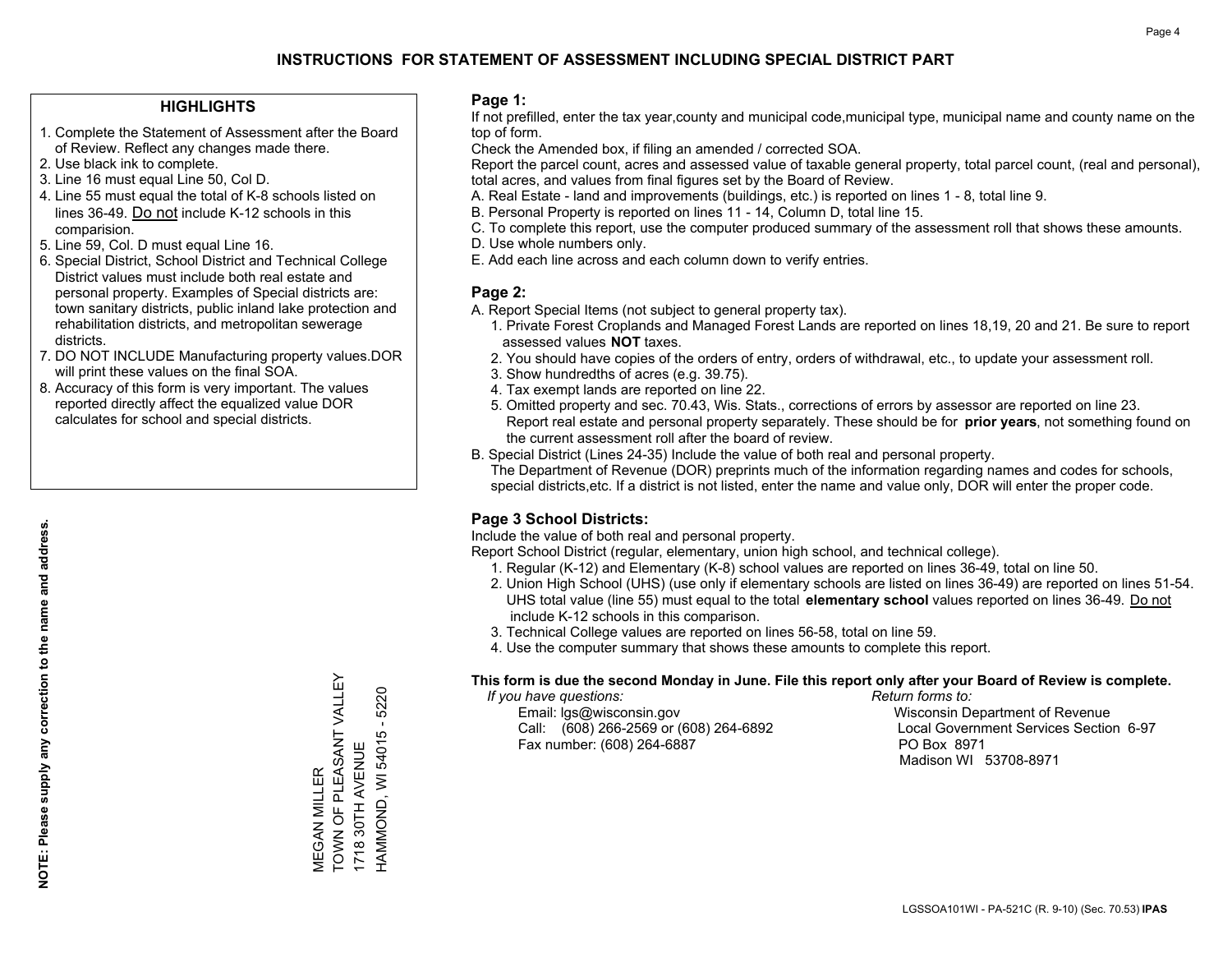**FINAL - EQUATED**

**STATEMENT OF ASSESSMENT FOR 2017** 

| 55       | ハンド | 1472    |
|----------|-----|---------|
| $\cdots$ | MUN | ACCT NO |

|                         | <b>FOR</b>                                                                                                                                                                                   | <b>TOWN OF</b><br>OF                                         | <b>RICHMOND</b>          |                                      | <b>ST CROIX COUNTY</b>       |                         |                      | WHEN COMPLETING THIS DOCUMENT            |
|-------------------------|----------------------------------------------------------------------------------------------------------------------------------------------------------------------------------------------|--------------------------------------------------------------|--------------------------|--------------------------------------|------------------------------|-------------------------|----------------------|------------------------------------------|
|                         |                                                                                                                                                                                              | Town - Village - City                                        | <b>Municipality Name</b> |                                      | <b>County Name</b>           |                         |                      | DO NOT WRITE OVER X's OR IN SHADED AREAS |
| Line                    |                                                                                                                                                                                              | <b>REAL ESTATE</b>                                           | PARCEL COUNT             |                                      | NO. OF ACRES<br><b>WHOLE</b> | <b>VALUE OF</b>         | <b>VALUE OF</b>      | <b>TOTAL VALUE OF LAND</b>               |
| No.                     | (See Lines 18 - 22 for<br>other Real Estate)                                                                                                                                                 |                                                              |                          | TOTAL LAND IMPROVEMENTS NUMBERS ONLY | LAND                         | <b>IMPROVEMENTS</b>     | AND IMPROVEMENTS     |                                          |
|                         |                                                                                                                                                                                              |                                                              | Col. A                   | Col. B                               | Col. C                       | Col. D                  | Col. E               | Col. F                                   |
| $\mathbf 1$             |                                                                                                                                                                                              | <b>RESIDENTIAL - Class 1</b>                                 | 1,466                    | 1,220                                | 3,309                        | 37,821,500              | 213,017,100          | 250,838,600                              |
| $\overline{2}$          |                                                                                                                                                                                              | <b>COMMERCIAL - Class 2</b>                                  | 41                       | 24                                   | 337                          | 1,852,400               | 6,658,600            | 8,511,000                                |
| 3                       |                                                                                                                                                                                              | <b>MANUFACTURING - Class 3</b>                               | 5                        | 3                                    | 90                           | 288,300                 | 1,107,400            | 1,395,700                                |
| $\overline{\mathbf{4}}$ |                                                                                                                                                                                              | <b>AGRICULTURAL - Class 4</b>                                | 514                      |                                      | 12,202                       | 2,171,100               |                      | 2,171,100                                |
| 5                       |                                                                                                                                                                                              | <b>UNDEVELOPED - Class 5</b>                                 | 369                      |                                      | 1,828                        | 2,186,700               |                      | 2,186,700                                |
| 6                       |                                                                                                                                                                                              | AGRICULTURAL FOREST - Class 5m                               | 62                       |                                      | 519                          | 1,123,500               |                      | 1,123,500                                |
| $\overline{7}$          |                                                                                                                                                                                              | FOREST LANDS - Class 6                                       | 28                       |                                      | 260                          | 1,165,800               |                      | 1,165,800                                |
| 8                       |                                                                                                                                                                                              | OTHER - Class 7                                              | 55                       | 55                                   | 153                          | 1,142,200               | 6,853,600            | 7,995,800                                |
| 9                       |                                                                                                                                                                                              | TOTAL - ALL COLUMNS                                          | 2,540                    | 1,302                                | 18,698                       | 47,751,500              | 227,636,700          | 275,388,200                              |
| 10                      |                                                                                                                                                                                              | NUMBER OF PERSONAL PROPERTY ACCOUNTS IN ROLL                 |                          |                                      | 34                           | <b>LOCALLY ASSESSED</b> | <b>MANUFACTURING</b> | <b>MERGED</b>                            |
| 11                      |                                                                                                                                                                                              | BOATS AND OTHER WATERCRAFT NOT EXEMPT - Code 1               |                          |                                      |                              | 0                       | $\Omega$             | $\mathbf{0}$                             |
| 12                      |                                                                                                                                                                                              | MACHINERY, TOOLS AND PATTERNS - Code 2                       |                          |                                      |                              | 419,200                 | 164,500              | 583,700                                  |
| 13                      |                                                                                                                                                                                              | FURNITURE, FIXTURES AND EQUIPMENT - Code 3                   |                          |                                      |                              | 128,200                 | 22,300               | 150,500                                  |
| 14                      |                                                                                                                                                                                              | ALL OTHER PERSONAL PROPERTY NOT EXEMPT - Codes 4A, 4B, 4C    |                          |                                      |                              | 39,500                  | 5,800                | 45,300                                   |
| 15                      |                                                                                                                                                                                              | TOTAL OF PERSONAL PROPERTY NOT EXEMPT (Total of Lines 11-14) | 586,900                  | 192,600                              | 779,500                      |                         |                      |                                          |
| 16                      | AGGREGATE ASSESSED VALUE OF ALL PROPERTY SUBJECT TO THE GENERAL PROPERTY TAX (Total of Lines 9F and 15F)<br>MUST EQUAL TOTAL VALUE OF THE SCHOOL DISTRICTS (K-12 PLUS K-8) - Line 50, Col. F |                                                              |                          |                                      |                              |                         | 276, 167, 700        |                                          |
| 17                      |                                                                                                                                                                                              | <b>BOARD OF REVIEW</b>                                       |                          |                                      | Name of Assessor             |                         | Telephone #          |                                          |
|                         | DATE OF FINAL ADJOURNMENT<br>07/11/2017<br><b>ERIC KLEVEN</b><br>(715) 598-4599                                                                                                              |                                                              |                          |                                      |                              |                         |                      |                                          |

REMARKS

The Assessment Ratio to be used in calculating the estimated Fair Market Value on tax bills for this tax district is .82401985<br>This ratio should be used to convert assessed values to "Calculate Equalized Values" in Step 1 Commission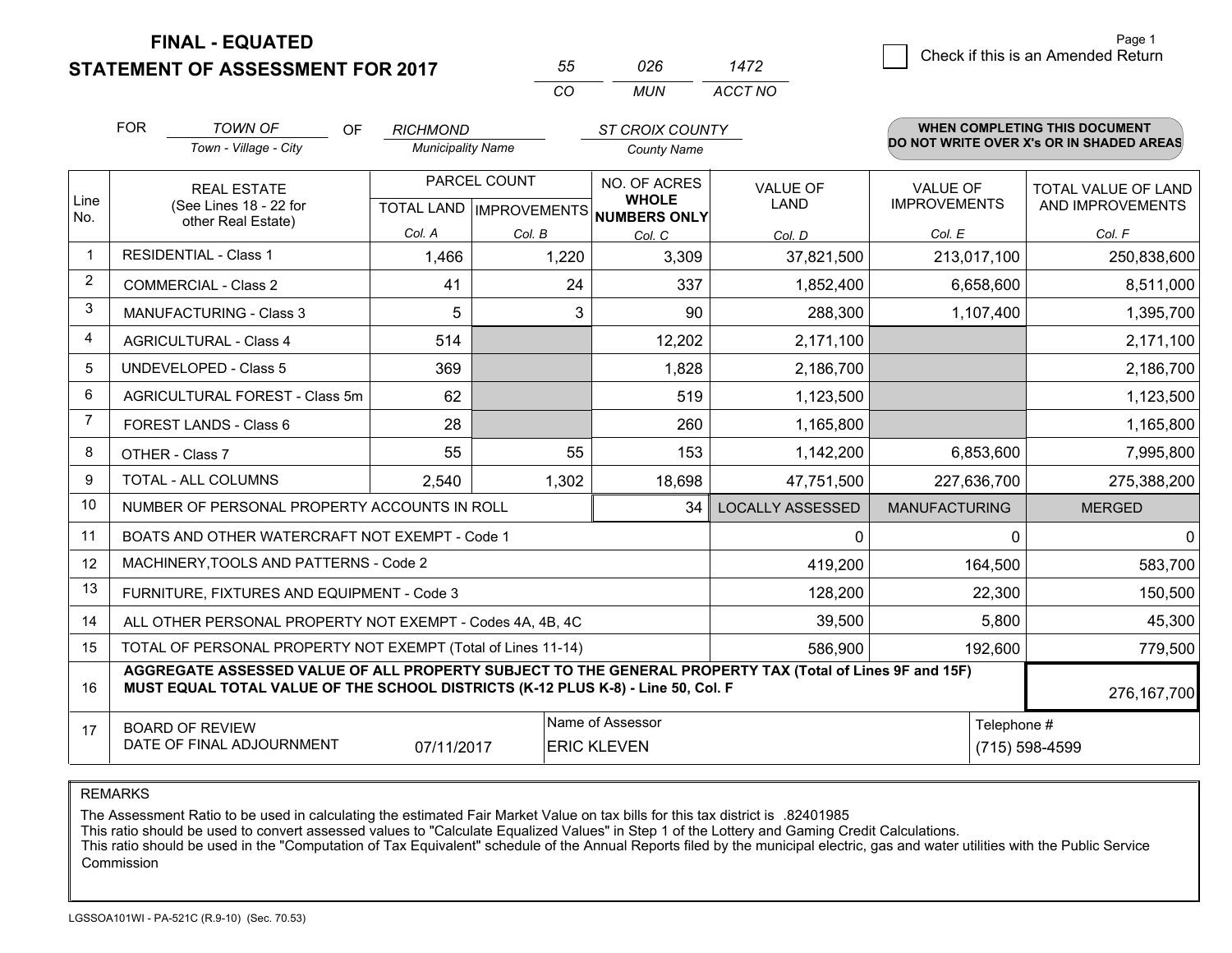*YEAR CO MUN ACCT NO* 2017 55 026 1472 Page 2

Do not confuse FOREST LANDS (Line 7) with FOREST CROPS (in this section) - They are **NOT** the same

|    |                                                                                |                 |                    | Private Forest Crop - Reg Class @ 10¢ per acre                   |                 | Private Forest Crop - Reg Class @ \$2.52 per acre |                                                                 |                                                                    |                                                                              |                    |
|----|--------------------------------------------------------------------------------|-----------------|--------------------|------------------------------------------------------------------|-----------------|---------------------------------------------------|-----------------------------------------------------------------|--------------------------------------------------------------------|------------------------------------------------------------------------------|--------------------|
| 18 | (a) PARCELS                                                                    | (b) ACRES       |                    | (c) ASSESSED VALUE                                               |                 | (d) PARCELS                                       |                                                                 | (e) ACRES                                                          |                                                                              | (f) ASSESSED VALUE |
|    |                                                                                |                 |                    |                                                                  |                 |                                                   |                                                                 |                                                                    |                                                                              |                    |
|    | Private Forest Crop - Special Class @ 20¢ per acre                             |                 |                    |                                                                  |                 |                                                   |                                                                 |                                                                    | Entered Before 2005 Managed Forest - Ferrous Mining CLOSED @ \$8.27 per acre |                    |
| 19 | (b) ACRES<br>(a) PARCELS                                                       |                 | (c) ASSESSED VALUE |                                                                  | (d) PARCELS     |                                                   | (e) ACRES                                                       |                                                                    | (f) ASSESSED VALUE                                                           |                    |
|    |                                                                                |                 |                    |                                                                  |                 |                                                   |                                                                 |                                                                    |                                                                              |                    |
|    |                                                                                |                 |                    | Entered Before 2005 Managed Forest - OPEN @ \$.79 per acre       |                 |                                                   |                                                                 | Entered Before 2005 Managed Forest - CLOSED @ \$1.87 per acre      |                                                                              |                    |
| 20 | (a) PARCELS                                                                    | (b) ACRES       |                    | (c) ASSESSED VALUE                                               |                 | (d) PARCELS                                       |                                                                 | (e) ACRES                                                          |                                                                              | (f) ASSESSED VALUE |
|    | $\mathfrak{p}$                                                                 | 45.5            |                    | 195,700                                                          |                 | 25<br>$\overline{2}$                              |                                                                 | 111,500                                                            |                                                                              |                    |
|    | Entered After 2004 Managed Forest - OPEN @                                     |                 |                    |                                                                  | \$2.14 per acre |                                                   |                                                                 | Entered After 2004 Managed Forest - CLOSED @ \$10.68 per acre      |                                                                              |                    |
| 21 | (a) PARCELS                                                                    | (b) ACRES       |                    | (c) ASSESSED VALUE                                               |                 | (d) PARCELS                                       |                                                                 | (e) ACRES                                                          |                                                                              | (f) ASSESSED VALUE |
|    |                                                                                |                 |                    |                                                                  |                 |                                                   |                                                                 |                                                                    |                                                                              |                    |
|    |                                                                                |                 |                    |                                                                  |                 |                                                   |                                                                 | 30                                                                 |                                                                              | 6,500              |
| 22 | (a) County Forest Cropland Acres                                               |                 |                    | (b) Federal Acres                                                | (c) State Acres |                                                   |                                                                 | (d) County (NOT FOREST CROP) Acres                                 |                                                                              | (e) Other Acres    |
|    |                                                                                |                 |                    | 729.43<br>293.1                                                  |                 | 2.67                                              |                                                                 |                                                                    | 202.91                                                                       |                    |
|    |                                                                                |                 |                    | Assessed Value of Omitted Property From Prior Years (Sec. 70.44) |                 |                                                   | Assessed Value of Sec. 70.43 Corrections of Errors by Assessors |                                                                    |                                                                              |                    |
| 23 |                                                                                | (a) REAL ESTATE |                    | (b) PERSONAL                                                     |                 |                                                   |                                                                 | (c1) REAL ESTATE                                                   |                                                                              | (c2) PERSONAL      |
|    |                                                                                |                 |                    |                                                                  |                 |                                                   |                                                                 |                                                                    |                                                                              |                    |
|    | Manufacturing Equated Value of Omitted Property From Prior Years (Sec. 70.995) |                 |                    |                                                                  |                 |                                                   |                                                                 | Mfg. Equated Value of Sec.70.43 Corrections of Errors by Assessors |                                                                              |                    |
|    |                                                                                | (d) REAL ESTATE |                    | (e) PERSONAL                                                     |                 | (f1) REAL ESTATE                                  |                                                                 |                                                                    | (f2) PERSONAL                                                                |                    |
|    |                                                                                |                 |                    |                                                                  |                 |                                                   |                                                                 |                                                                    |                                                                              |                    |

## **SPECIAL DISTRICTS**

| Line<br>No.     | Enter 6-digit<br><b>Special District</b><br>Code (Col. A) | <b>Account</b><br><b>Number</b><br>(Col. B) | <b>Special District Name</b><br>(Col. C) | <b>Locally Assessed Value</b><br>of Real Estate and<br>Personal Property (Col. D) | Mfg Value of Real Estate<br>and Personal Property<br>(Col. E) | <b>Merged Value of</b><br><b>Real Estate and</b><br>Personal Property (Col. F) |
|-----------------|-----------------------------------------------------------|---------------------------------------------|------------------------------------------|-----------------------------------------------------------------------------------|---------------------------------------------------------------|--------------------------------------------------------------------------------|
| 24              | 557040                                                    | 0336                                        | RICHMOND SANITARY DISTRICT #1 (ST CROIX) | 4,252,700                                                                         |                                                               | 4,252,700                                                                      |
| 25              | 558020                                                    | 0339                                        | UPPER WILLOW REHABILITATION DISTRICT     | 274,579,400                                                                       | 1,588,300                                                     | 276, 167, 700                                                                  |
| 26              |                                                           |                                             |                                          |                                                                                   |                                                               |                                                                                |
| 27              |                                                           |                                             |                                          |                                                                                   |                                                               |                                                                                |
| 28              |                                                           |                                             |                                          |                                                                                   |                                                               |                                                                                |
| 29              |                                                           |                                             |                                          |                                                                                   |                                                               |                                                                                |
| 30              |                                                           |                                             |                                          |                                                                                   |                                                               |                                                                                |
| 31              |                                                           |                                             |                                          |                                                                                   |                                                               |                                                                                |
| 32 <sup>2</sup> |                                                           |                                             |                                          |                                                                                   |                                                               |                                                                                |
| 33              |                                                           |                                             |                                          |                                                                                   |                                                               |                                                                                |
| 34              |                                                           |                                             |                                          |                                                                                   |                                                               |                                                                                |
| 35              |                                                           |                                             |                                          |                                                                                   |                                                               |                                                                                |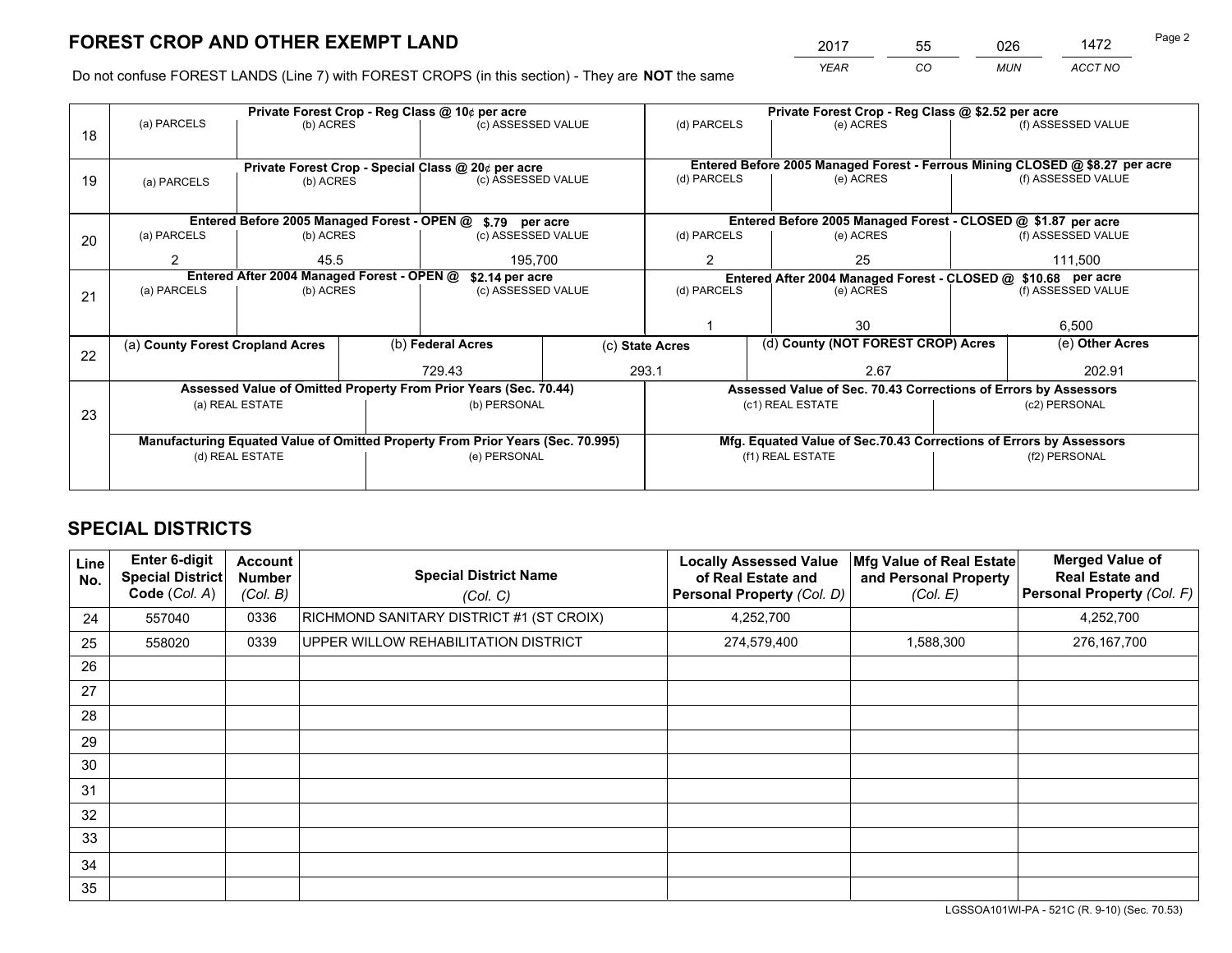|                 |                                                                 |                                             |                                                         | YEAR                                                                              | CO.<br><b>MUN</b>                                             | ACCT NO                                                                        |
|-----------------|-----------------------------------------------------------------|---------------------------------------------|---------------------------------------------------------|-----------------------------------------------------------------------------------|---------------------------------------------------------------|--------------------------------------------------------------------------------|
| Line<br>No.     | <b>Enter 6-digit</b><br><b>School District</b><br>Code (Col. A) | <b>Account</b><br><b>Number</b><br>(Col. B) | <b>School District Name</b><br>(Col. C)                 | <b>Locally Assessed Value</b><br>of Real Estate and<br>Personal Property (Col. D) | Mfg Value of Real Estate<br>and Personal Property<br>(Col. E) | <b>Merged Value of</b><br><b>Real Estate and</b><br>Personal Property (Col. F) |
|                 | A. SCHOOL DISTRICTS (K-8 and K-12)                              |                                             |                                                         |                                                                                   |                                                               |                                                                                |
| 36              | 552422                                                          | 0329                                        | SCH D OF SAINT CROIX CENTRAL (HAMMOND)                  | 345,500                                                                           |                                                               | 345,500                                                                        |
| 37              | 553962                                                          | 0331                                        | SCH D OF NEW RICHMOND                                   | 271,463,900                                                                       | 1,588,300                                                     | 273,052,200                                                                    |
| 38              | 555432                                                          | 0332                                        | SCH D OF SOMERSET                                       | 2,770,000                                                                         |                                                               | 2,770,000                                                                      |
| 39              |                                                                 |                                             |                                                         |                                                                                   |                                                               |                                                                                |
| 40              |                                                                 |                                             |                                                         |                                                                                   |                                                               |                                                                                |
| 41              |                                                                 |                                             |                                                         |                                                                                   |                                                               |                                                                                |
| 42              |                                                                 |                                             |                                                         |                                                                                   |                                                               |                                                                                |
| 43              |                                                                 |                                             |                                                         |                                                                                   |                                                               |                                                                                |
| 44              |                                                                 |                                             |                                                         |                                                                                   |                                                               |                                                                                |
| 45              |                                                                 |                                             |                                                         |                                                                                   |                                                               |                                                                                |
| $\overline{46}$ |                                                                 |                                             |                                                         |                                                                                   |                                                               |                                                                                |
| 47<br>48        |                                                                 |                                             |                                                         |                                                                                   |                                                               |                                                                                |
| 49              |                                                                 |                                             |                                                         |                                                                                   |                                                               |                                                                                |
| 50              |                                                                 |                                             | TOTAL ASSESSED VALUE OF SCHOOL DISTRICTS (K-8 and K-12) | 274,579,400                                                                       | 1,588,300                                                     | 276, 167, 700                                                                  |
|                 | <b>B.</b><br><b>UNION HIGH SCHOOL DISTRICTS</b>                 |                                             |                                                         |                                                                                   |                                                               |                                                                                |
| 51              |                                                                 |                                             |                                                         |                                                                                   |                                                               |                                                                                |
| 52              |                                                                 |                                             |                                                         |                                                                                   |                                                               |                                                                                |
| 53              |                                                                 |                                             |                                                         |                                                                                   |                                                               |                                                                                |
| 54              |                                                                 |                                             |                                                         |                                                                                   |                                                               |                                                                                |
| 55              |                                                                 |                                             | TOTAL ASSESSED VALUE OF UNION HIGH SCHOOLS              |                                                                                   |                                                               |                                                                                |
|                 | C.<br><b>TECHNICAL COLLEGE DISTRICTS</b>                        |                                             |                                                         |                                                                                   |                                                               |                                                                                |
| 56              | 001700                                                          | 0016                                        | WISCONSIN INDIANHEAD TECH COLLEGE SHEL                  | 274,579,400                                                                       | 1,588,300                                                     | 276,167,700                                                                    |
| 57              |                                                                 |                                             |                                                         |                                                                                   |                                                               |                                                                                |
| 58              |                                                                 |                                             |                                                         |                                                                                   |                                                               |                                                                                |
| 59              |                                                                 |                                             | TOTAL ASSESSED VALUE OF TECHNICAL COLLEGES              | 274,579,400                                                                       | 1,588,300                                                     | 276, 167, 700                                                                  |

55

026

 *I hereby certify, to the best of my knowledge and belief, this form is complete and correct.*

**SCHOOL DISTRICTS**

| Print name of preparer | Title                    |                | Date (MM / DD / CCYY) |
|------------------------|--------------------------|----------------|-----------------------|
|                        |                          |                |                       |
| Signature of preparer  | Contact Telephone Number | E-mail address |                       |
|                        | $\sim$                   |                |                       |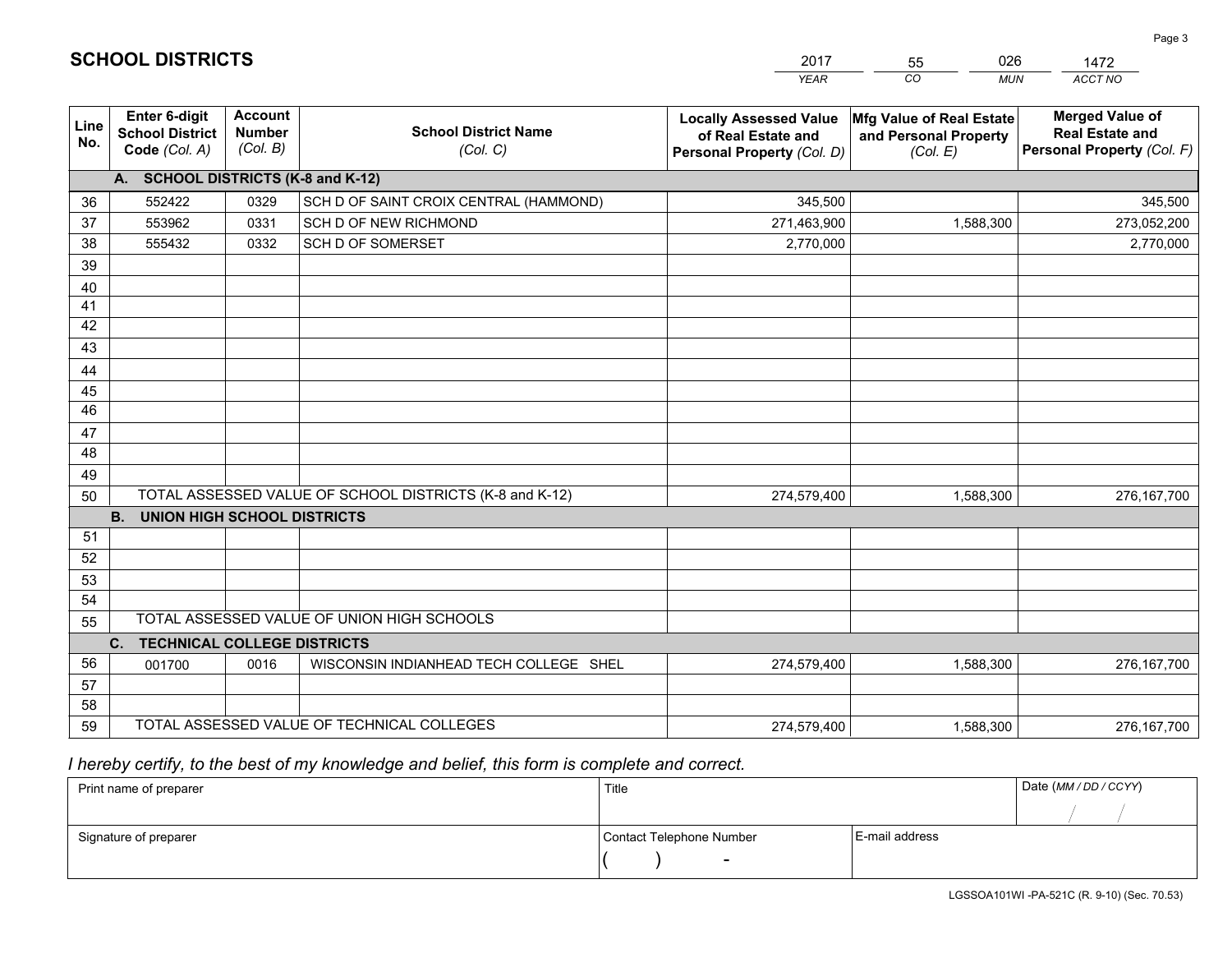### **HIGHLIGHTS**

- 1. Complete the Statement of Assessment after the Board of Review. Reflect any changes made there.
- 2. Use black ink to complete.
- 3. Line 16 must equal Line 50, Col D.
- 4. Line 55 must equal the total of K-8 schools listed on lines 36-49. Do not include K-12 schools in this comparision.
- 5. Line 59, Col. D must equal Line 16.
- 6. Special District, School District and Technical College District values must include both real estate and personal property. Examples of Special districts are: town sanitary districts, public inland lake protection and rehabilitation districts, and metropolitan sewerage districts.
- 7. DO NOT INCLUDE Manufacturing property values.DOR will print these values on the final SOA.

DONNA PREECE TOWN OF RICHMOND 1753 MARGARET ST

DONNA PREECE<br>TOWN OF RICHMOND 1753 MARGARET ST NEW RICHMOND, WI 54017

**NEW RICHMOND, WI 54017** 

 8. Accuracy of this form is very important. The values reported directly affect the equalized value DOR calculates for school and special districts.

#### **Page 1:**

 If not prefilled, enter the tax year,county and municipal code,municipal type, municipal name and county name on the top of form.

Check the Amended box, if filing an amended / corrected SOA.

 Report the parcel count, acres and assessed value of taxable general property, total parcel count, (real and personal), total acres, and values from final figures set by the Board of Review.

- A. Real Estate land and improvements (buildings, etc.) is reported on lines 1 8, total line 9.
- B. Personal Property is reported on lines 11 14, Column D, total line 15.
- C. To complete this report, use the computer produced summary of the assessment roll that shows these amounts.
- D. Use whole numbers only.
- E. Add each line across and each column down to verify entries.

### **Page 2:**

- A. Report Special Items (not subject to general property tax).
- 1. Private Forest Croplands and Managed Forest Lands are reported on lines 18,19, 20 and 21. Be sure to report assessed values **NOT** taxes.
- 2. You should have copies of the orders of entry, orders of withdrawal, etc., to update your assessment roll.
	- 3. Show hundredths of acres (e.g. 39.75).
- 4. Tax exempt lands are reported on line 22.
- 5. Omitted property and sec. 70.43, Wis. Stats., corrections of errors by assessor are reported on line 23. Report real estate and personal property separately. These should be for **prior years**, not something found on the current assessment roll after the board of review.
- B. Special District (Lines 24-35) Include the value of both real and personal property.

 The Department of Revenue (DOR) preprints much of the information regarding names and codes for schools, special districts,etc. If a district is not listed, enter the name and value only, DOR will enter the proper code.

## **Page 3 School Districts:**

Include the value of both real and personal property.

Report School District (regular, elementary, union high school, and technical college).

- 1. Regular (K-12) and Elementary (K-8) school values are reported on lines 36-49, total on line 50.
- 2. Union High School (UHS) (use only if elementary schools are listed on lines 36-49) are reported on lines 51-54. UHS total value (line 55) must equal to the total **elementary school** values reported on lines 36-49. Do notinclude K-12 schools in this comparison.
- 3. Technical College values are reported on lines 56-58, total on line 59.
- 4. Use the computer summary that shows these amounts to complete this report.

#### **This form is due the second Monday in June. File this report only after your Board of Review is complete.**

 *If you have questions: Return forms to:*

 Email: lgs@wisconsin.gov Wisconsin Department of RevenueCall:  $(608)$  266-2569 or  $(608)$  264-6892 Fax number: (608) 264-6887 PO Box 8971

Local Government Services Section 6-97 Madison WI 53708-8971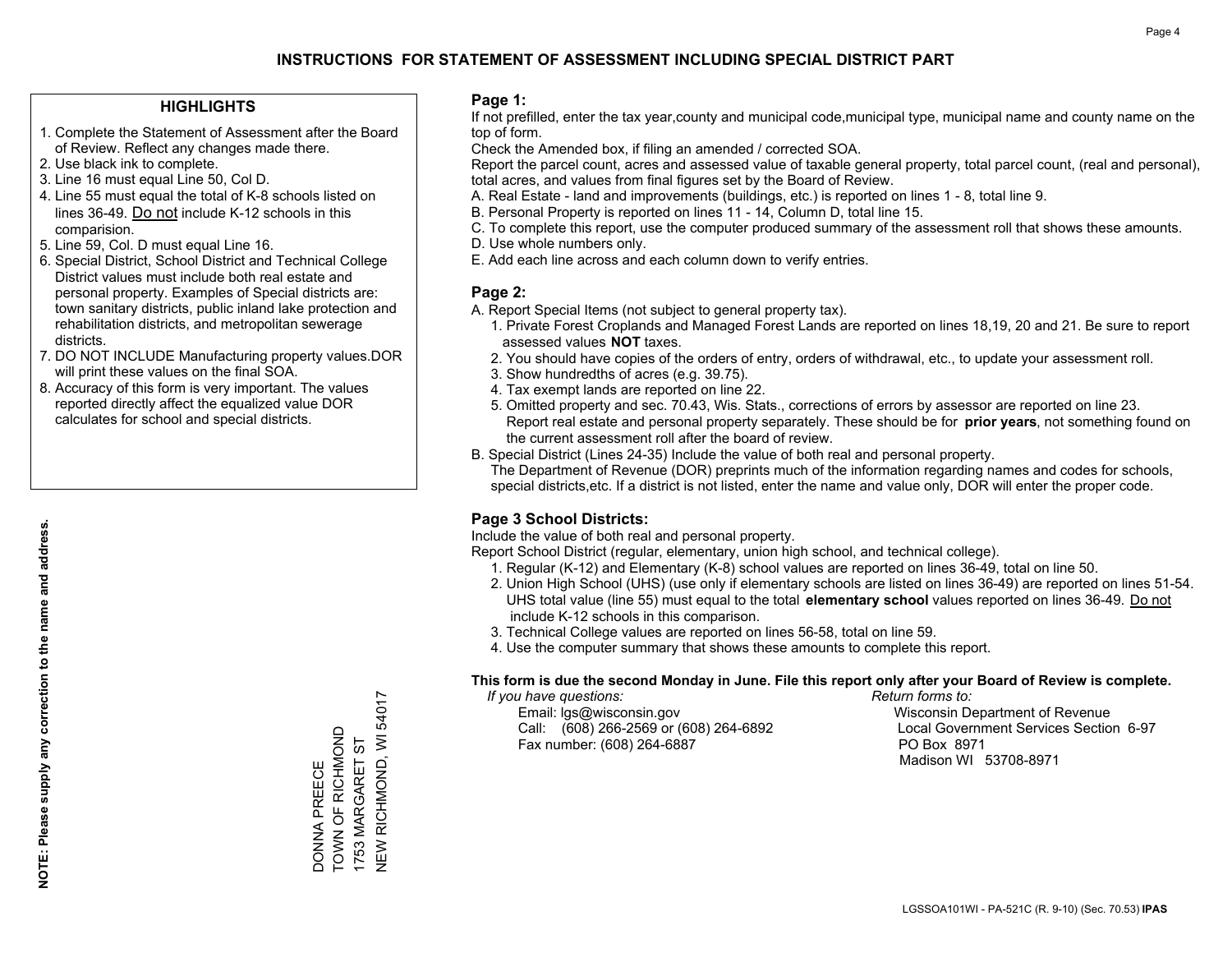**FINAL - EQUATED**

**STATEMENT OF ASSESSMENT FOR 2017** 

*CO MUN <sup>55</sup> <sup>028</sup> ACCT NO1473*

 $\overline{\mathcal{C}}$  Check if this is an Amended Return Page 1

|                | <b>FOR</b>                                                                                                                                                                                   | <b>TOWN OF</b><br>OF                                         | <b>RUSH RIVER</b>        |                                           | <b>ST CROIX COUNTY</b>                              |                               |                                        | <b>WHEN COMPLETING THIS DOCUMENT</b>           |
|----------------|----------------------------------------------------------------------------------------------------------------------------------------------------------------------------------------------|--------------------------------------------------------------|--------------------------|-------------------------------------------|-----------------------------------------------------|-------------------------------|----------------------------------------|------------------------------------------------|
|                |                                                                                                                                                                                              | Town - Village - City                                        | <b>Municipality Name</b> |                                           | <b>County Name</b>                                  |                               |                                        | DO NOT WRITE OVER X's OR IN SHADED AREAS       |
| Line<br>No.    |                                                                                                                                                                                              | <b>REAL ESTATE</b><br>(See Lines 18 - 22 for                 |                          | PARCEL COUNT<br>TOTAL LAND   IMPROVEMENTS | NO. OF ACRES<br><b>WHOLE</b><br><b>NUMBERS ONLY</b> | VALUE OF<br><b>LAND</b>       | <b>VALUE OF</b><br><b>IMPROVEMENTS</b> | <b>TOTAL VALUE OF LAND</b><br>AND IMPROVEMENTS |
|                |                                                                                                                                                                                              | other Real Estate)                                           | Col. A                   | Col. B                                    | Col. C                                              | Col. D                        | Col. E                                 | Col. F                                         |
| -1             |                                                                                                                                                                                              | <b>RESIDENTIAL - Class 1</b>                                 | 161                      | 157                                       | 497                                                 | 4,618,000                     | 25,816,500                             | 30,434,500                                     |
| 2              |                                                                                                                                                                                              | <b>COMMERCIAL - Class 2</b>                                  | 5                        | 2                                         | 7                                                   | 121,100                       | 548,900                                | 670,000                                        |
| 3              |                                                                                                                                                                                              | <b>MANUFACTURING - Class 3</b>                               | $\Omega$                 | $\Omega$                                  | $\Omega$                                            | 0                             | 0                                      |                                                |
| 4              |                                                                                                                                                                                              | <b>AGRICULTURAL - Class 4</b>                                | 347                      |                                           | 8,371                                               | 1,408,600                     |                                        | 1,408,600                                      |
| 5              |                                                                                                                                                                                              | <b>UNDEVELOPED - Class 5</b>                                 | 242                      |                                           | 861                                                 | 991,500                       |                                        | 991,500                                        |
| 6              |                                                                                                                                                                                              | AGRICULTURAL FOREST - Class 5m                               | 56                       |                                           | 501                                                 | 824,600                       |                                        | 824,600                                        |
| $\overline{7}$ |                                                                                                                                                                                              | FOREST LANDS - Class 6                                       | 22                       |                                           | 238                                                 | 776,000                       |                                        | 776,000                                        |
| 8              |                                                                                                                                                                                              | OTHER - Class 7                                              | 61                       | 61                                        | 132                                                 | 728,000                       | 7,003,300                              | 7,731,300                                      |
| 9              |                                                                                                                                                                                              | TOTAL - ALL COLUMNS                                          | 894                      | 220                                       | 10,607                                              | 9,467,800                     | 33,368,700                             | 42,836,500                                     |
| 10             |                                                                                                                                                                                              | NUMBER OF PERSONAL PROPERTY ACCOUNTS IN ROLL                 |                          |                                           | 12                                                  | <b>LOCALLY ASSESSED</b>       | <b>MANUFACTURING</b>                   | <b>MERGED</b>                                  |
| 11             |                                                                                                                                                                                              | BOATS AND OTHER WATERCRAFT NOT EXEMPT - Code 1               |                          |                                           |                                                     | 0                             | $\Omega$                               |                                                |
| 12             |                                                                                                                                                                                              | MACHINERY, TOOLS AND PATTERNS - Code 2                       |                          |                                           |                                                     | 318,291                       | 0                                      | 318,291                                        |
| 13             |                                                                                                                                                                                              | FURNITURE, FIXTURES AND EQUIPMENT - Code 3                   |                          |                                           |                                                     | 5,837                         | 0                                      | 5,837                                          |
| 14             |                                                                                                                                                                                              | ALL OTHER PERSONAL PROPERTY NOT EXEMPT - Codes 4A, 4B, 4C    |                          |                                           |                                                     | 6,543                         | 0                                      | 6,543                                          |
| 15             |                                                                                                                                                                                              | TOTAL OF PERSONAL PROPERTY NOT EXEMPT (Total of Lines 11-14) |                          |                                           |                                                     | 330,671                       | 0                                      | 330,671                                        |
| 16             | AGGREGATE ASSESSED VALUE OF ALL PROPERTY SUBJECT TO THE GENERAL PROPERTY TAX (Total of Lines 9F and 15F)<br>MUST EQUAL TOTAL VALUE OF THE SCHOOL DISTRICTS (K-12 PLUS K-8) - Line 50, Col. F |                                                              |                          |                                           |                                                     |                               |                                        | 43, 167, 171                                   |
| 17             |                                                                                                                                                                                              | <b>BOARD OF REVIEW</b><br>DATE OF FINAL ADJOURNMENT          | 05/10/2017               |                                           | Name of Assessor<br><b>DON HERSCHLEB</b>            | Telephone #<br>(715) 549-5395 |                                        |                                                |

REMARKS

The Assessment Ratio to be used in calculating the estimated Fair Market Value on tax bills for this tax district is .890989028<br>This ratio should be used to convert assessed values to "Calculate Equalized Values" in Step 1 Commission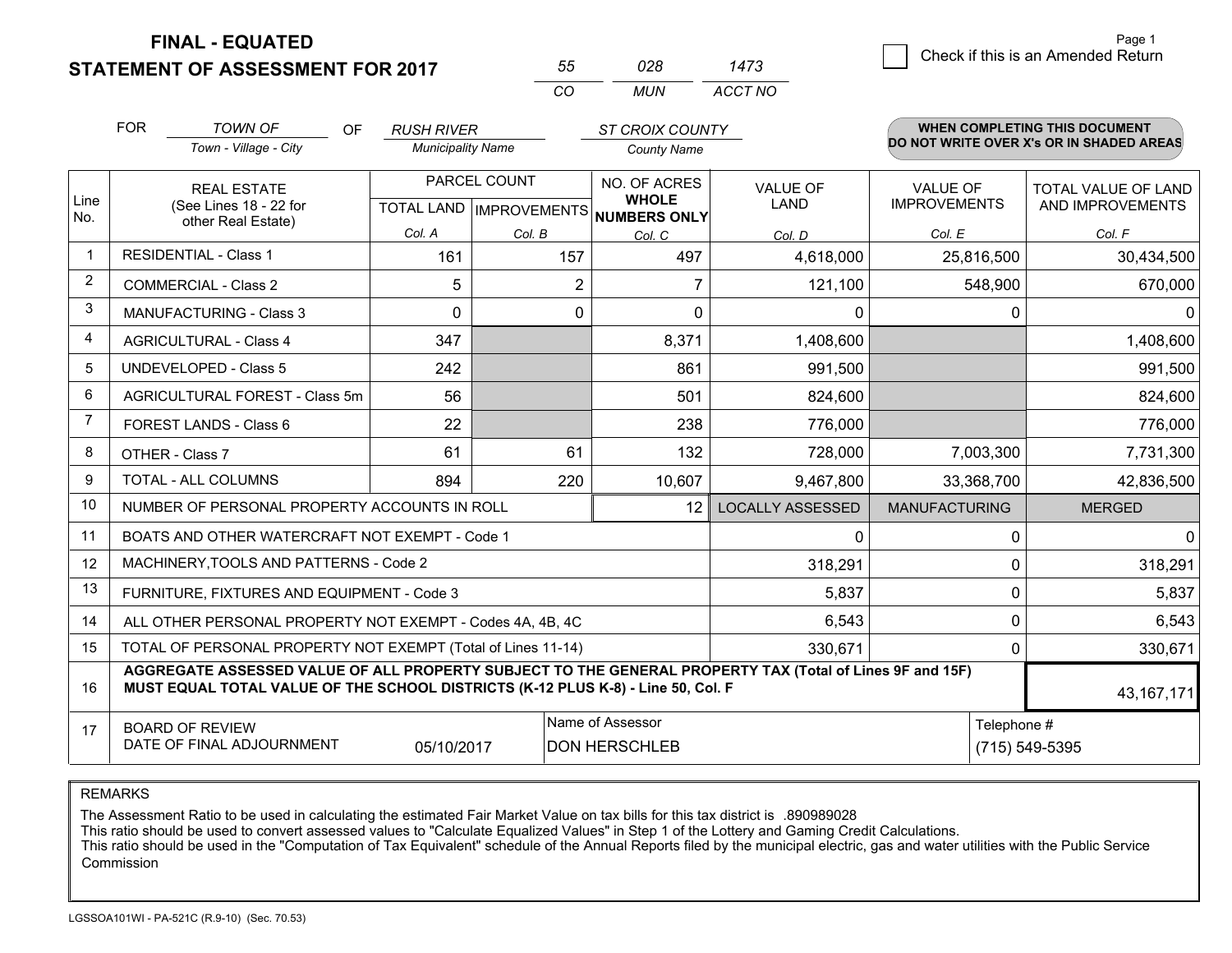*YEAR CO MUN ACCT NO* <sup>2017</sup> <sup>55</sup> <sup>028</sup> <sup>1473</sup> Page 2

Do not confuse FOREST LANDS (Line 7) with FOREST CROPS (in this section) - They are **NOT** the same

|    | Private Forest Crop - Reg Class @ 10¢ per acre                                 |                 |  |                                                                  |  |                          | Private Forest Crop - Reg Class @ \$2.52 per acre             |                                                                    |                    |                                                                              |  |
|----|--------------------------------------------------------------------------------|-----------------|--|------------------------------------------------------------------|--|--------------------------|---------------------------------------------------------------|--------------------------------------------------------------------|--------------------|------------------------------------------------------------------------------|--|
| 18 | (a) PARCELS                                                                    | (b) ACRES       |  | (c) ASSESSED VALUE                                               |  | (d) PARCELS              |                                                               | (e) ACRES                                                          |                    | (f) ASSESSED VALUE                                                           |  |
|    |                                                                                |                 |  |                                                                  |  |                          |                                                               |                                                                    |                    |                                                                              |  |
|    |                                                                                |                 |  | Private Forest Crop - Special Class @ 20¢ per acre               |  |                          |                                                               |                                                                    |                    | Entered Before 2005 Managed Forest - Ferrous Mining CLOSED @ \$8.27 per acre |  |
| 19 | (a) PARCELS                                                                    | (b) ACRES       |  | (c) ASSESSED VALUE                                               |  | (d) PARCELS              |                                                               | (e) ACRES                                                          |                    | (f) ASSESSED VALUE                                                           |  |
|    |                                                                                |                 |  |                                                                  |  |                          |                                                               |                                                                    |                    |                                                                              |  |
|    | Entered Before 2005 Managed Forest - OPEN @ \$.79 per acre                     |                 |  |                                                                  |  |                          | Entered Before 2005 Managed Forest - CLOSED @ \$1.87 per acre |                                                                    |                    |                                                                              |  |
| 20 | (a) PARCELS                                                                    | (b) ACRES       |  | (c) ASSESSED VALUE                                               |  | (d) PARCELS              |                                                               | (e) ACRES                                                          |                    | (f) ASSESSED VALUE                                                           |  |
|    |                                                                                | 78              |  | 200.600                                                          |  | 10                       |                                                               | 178                                                                |                    | 481,300                                                                      |  |
|    | Entered After 2004 Managed Forest - OPEN @<br>\$2.14 per acre                  |                 |  |                                                                  |  |                          | Entered After 2004 Managed Forest - CLOSED @ \$10.68 per acre |                                                                    |                    |                                                                              |  |
| 21 | (a) PARCELS                                                                    | (b) ACRES       |  | (c) ASSESSED VALUE                                               |  | (d) PARCELS<br>(e) ACRES |                                                               |                                                                    | (f) ASSESSED VALUE |                                                                              |  |
|    |                                                                                |                 |  |                                                                  |  |                          |                                                               |                                                                    |                    |                                                                              |  |
|    |                                                                                |                 |  |                                                                  |  | 5                        |                                                               | 125                                                                |                    | 401,900                                                                      |  |
| 22 | (a) County Forest Cropland Acres                                               |                 |  | (b) Federal Acres                                                |  | (c) State Acres          |                                                               | (d) County (NOT FOREST CROP) Acres                                 |                    | (e) Other Acres                                                              |  |
|    |                                                                                |                 |  |                                                                  |  | 121.44                   |                                                               | 14.3                                                               |                    | 89.38                                                                        |  |
|    |                                                                                |                 |  | Assessed Value of Omitted Property From Prior Years (Sec. 70.44) |  |                          |                                                               | Assessed Value of Sec. 70.43 Corrections of Errors by Assessors    |                    |                                                                              |  |
| 23 |                                                                                | (a) REAL ESTATE |  | (b) PERSONAL                                                     |  |                          |                                                               | (c1) REAL ESTATE                                                   |                    | (c2) PERSONAL                                                                |  |
|    |                                                                                |                 |  |                                                                  |  |                          |                                                               |                                                                    |                    |                                                                              |  |
|    | Manufacturing Equated Value of Omitted Property From Prior Years (Sec. 70.995) |                 |  |                                                                  |  |                          |                                                               | Mfg. Equated Value of Sec.70.43 Corrections of Errors by Assessors |                    |                                                                              |  |
|    | (d) REAL ESTATE                                                                |                 |  | (e) PERSONAL                                                     |  |                          |                                                               | (f1) REAL ESTATE                                                   |                    | (f2) PERSONAL                                                                |  |
|    |                                                                                |                 |  |                                                                  |  |                          |                                                               |                                                                    |                    |                                                                              |  |

## **SPECIAL DISTRICTS**

| Line<br>No. | Enter 6-digit<br><b>Special District</b> | <b>Account</b><br><b>Number</b> | <b>Special District Name</b> | <b>Locally Assessed Value</b><br>of Real Estate and | Mfg Value of Real Estate<br>and Personal Property | <b>Merged Value of</b><br><b>Real Estate and</b> |
|-------------|------------------------------------------|---------------------------------|------------------------------|-----------------------------------------------------|---------------------------------------------------|--------------------------------------------------|
|             | Code (Col. A)                            | (Col. B)                        | (Col. C)                     | Personal Property (Col. D)                          | (Col. E)                                          | Personal Property (Col. F)                       |
| 24          |                                          |                                 |                              |                                                     |                                                   |                                                  |
| 25          |                                          |                                 |                              |                                                     |                                                   |                                                  |
| 26          |                                          |                                 |                              |                                                     |                                                   |                                                  |
| 27          |                                          |                                 |                              |                                                     |                                                   |                                                  |
| 28          |                                          |                                 |                              |                                                     |                                                   |                                                  |
| 29          |                                          |                                 |                              |                                                     |                                                   |                                                  |
| 30          |                                          |                                 |                              |                                                     |                                                   |                                                  |
| 31          |                                          |                                 |                              |                                                     |                                                   |                                                  |
| 32          |                                          |                                 |                              |                                                     |                                                   |                                                  |
| 33          |                                          |                                 |                              |                                                     |                                                   |                                                  |
| 34          |                                          |                                 |                              |                                                     |                                                   |                                                  |
| 35          |                                          |                                 |                              |                                                     |                                                   |                                                  |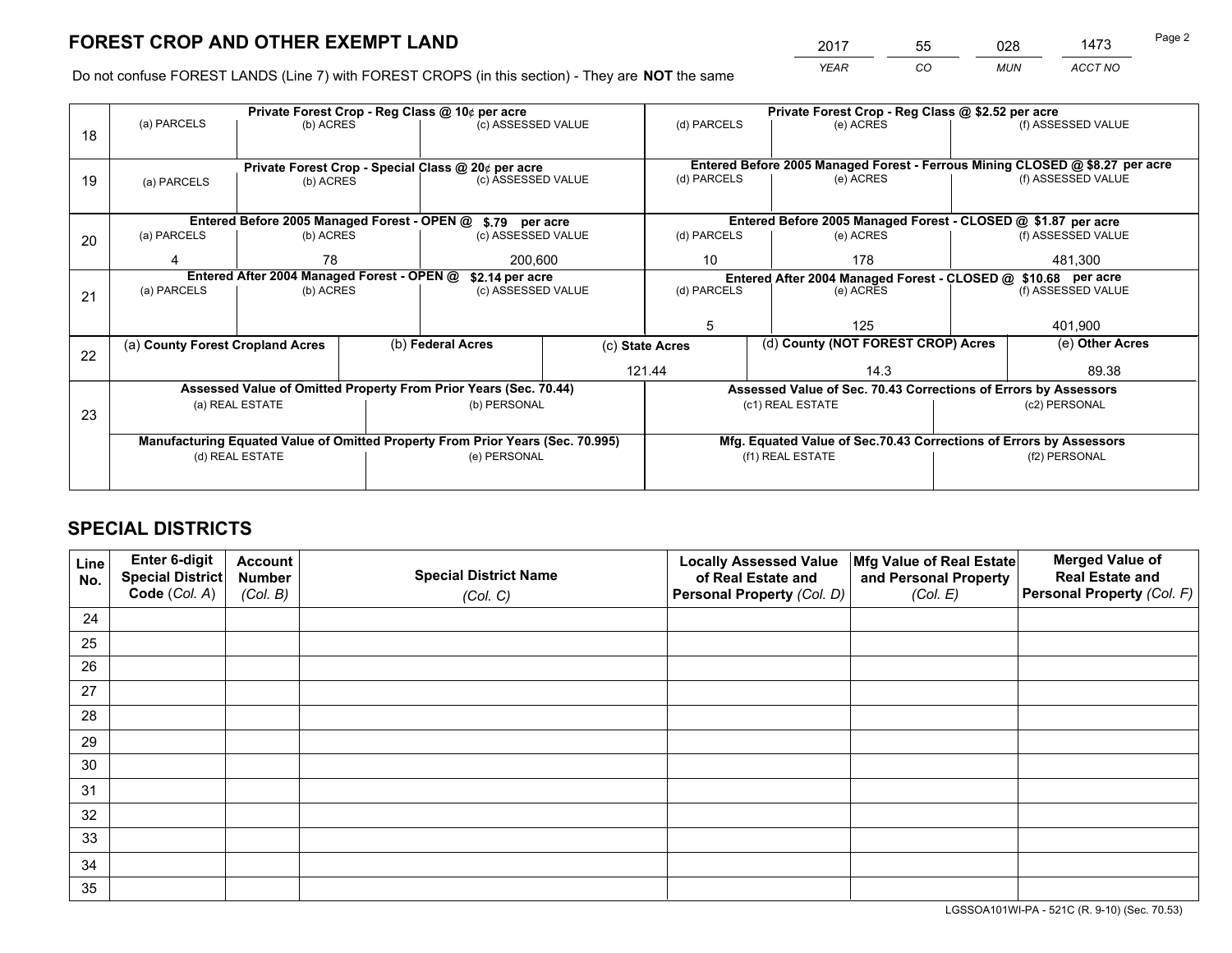|                 |                                                          |                                             |                                                         | YEAR                                                                              | CO.<br><b>MUN</b>                                             | ACCT NO                                                                        |
|-----------------|----------------------------------------------------------|---------------------------------------------|---------------------------------------------------------|-----------------------------------------------------------------------------------|---------------------------------------------------------------|--------------------------------------------------------------------------------|
| Line<br>No.     | Enter 6-digit<br><b>School District</b><br>Code (Col. A) | <b>Account</b><br><b>Number</b><br>(Col. B) | <b>School District Name</b><br>(Col. C)                 | <b>Locally Assessed Value</b><br>of Real Estate and<br>Personal Property (Col. D) | Mfg Value of Real Estate<br>and Personal Property<br>(Col. E) | <b>Merged Value of</b><br><b>Real Estate and</b><br>Personal Property (Col. F) |
|                 | A. SCHOOL DISTRICTS (K-8 and K-12)                       |                                             |                                                         |                                                                                   |                                                               |                                                                                |
| 36              | 474893                                                   | 0284                                        | SCH D OF RIVER FALLS                                    | 225,300                                                                           |                                                               | 225,300                                                                        |
| 37              | 550231                                                   | 0327                                        | SCH D OF BALDWIN-WOODVILLE AREA                         | 35,517,771                                                                        |                                                               | 35,517,771                                                                     |
| 38              | 552422                                                   | 0329                                        | SCH D OF SAINT CROIX CENTRAL (HAMMOND)                  | 7,424,100                                                                         |                                                               | 7,424,100                                                                      |
| 39              |                                                          |                                             |                                                         |                                                                                   |                                                               |                                                                                |
| 40              |                                                          |                                             |                                                         |                                                                                   |                                                               |                                                                                |
| 41              |                                                          |                                             |                                                         |                                                                                   |                                                               |                                                                                |
| 42              |                                                          |                                             |                                                         |                                                                                   |                                                               |                                                                                |
| 43              |                                                          |                                             |                                                         |                                                                                   |                                                               |                                                                                |
| 44              |                                                          |                                             |                                                         |                                                                                   |                                                               |                                                                                |
| 45              |                                                          |                                             |                                                         |                                                                                   |                                                               |                                                                                |
| $\overline{46}$ |                                                          |                                             |                                                         |                                                                                   |                                                               |                                                                                |
| 47              |                                                          |                                             |                                                         |                                                                                   |                                                               |                                                                                |
| 48              |                                                          |                                             |                                                         |                                                                                   |                                                               |                                                                                |
| 49              |                                                          |                                             |                                                         |                                                                                   |                                                               |                                                                                |
| 50              |                                                          |                                             | TOTAL ASSESSED VALUE OF SCHOOL DISTRICTS (K-8 and K-12) | 43, 167, 171                                                                      |                                                               | 43, 167, 171                                                                   |
|                 | <b>B.</b><br><b>UNION HIGH SCHOOL DISTRICTS</b>          |                                             |                                                         |                                                                                   |                                                               |                                                                                |
| 51              |                                                          |                                             |                                                         |                                                                                   |                                                               |                                                                                |
| 52              |                                                          |                                             |                                                         |                                                                                   |                                                               |                                                                                |
| 53              |                                                          |                                             |                                                         |                                                                                   |                                                               |                                                                                |
| 54              |                                                          |                                             |                                                         |                                                                                   |                                                               |                                                                                |
| 55              |                                                          |                                             | TOTAL ASSESSED VALUE OF UNION HIGH SCHOOLS              |                                                                                   |                                                               |                                                                                |
|                 | C.<br><b>TECHNICAL COLLEGE DISTRICTS</b>                 |                                             |                                                         |                                                                                   |                                                               |                                                                                |
| 56              | 000100                                                   | 0001                                        | CHIPPEWA VALLEY TECHNICAL COLLEGE EAUC                  | 225,300                                                                           |                                                               | 225,300                                                                        |
| 57              | 001700                                                   | 0016                                        | WISCONSIN INDIANHEAD TECH COLLEGE SHEL                  | 42,941,871                                                                        |                                                               | 42,941,871                                                                     |
| 58              |                                                          |                                             |                                                         |                                                                                   |                                                               |                                                                                |
| 59              |                                                          |                                             | TOTAL ASSESSED VALUE OF TECHNICAL COLLEGES              | 43, 167, 171                                                                      |                                                               | 43, 167, 171                                                                   |

55

028

## *I hereby certify, to the best of my knowledge and belief, this form is complete and correct.*

**SCHOOL DISTRICTS**

| Print name of preparer | Title                    |                | Date (MM / DD / CCYY) |
|------------------------|--------------------------|----------------|-----------------------|
|                        |                          |                |                       |
| Signature of preparer  | Contact Telephone Number | E-mail address |                       |
|                        | $\overline{\phantom{0}}$ |                |                       |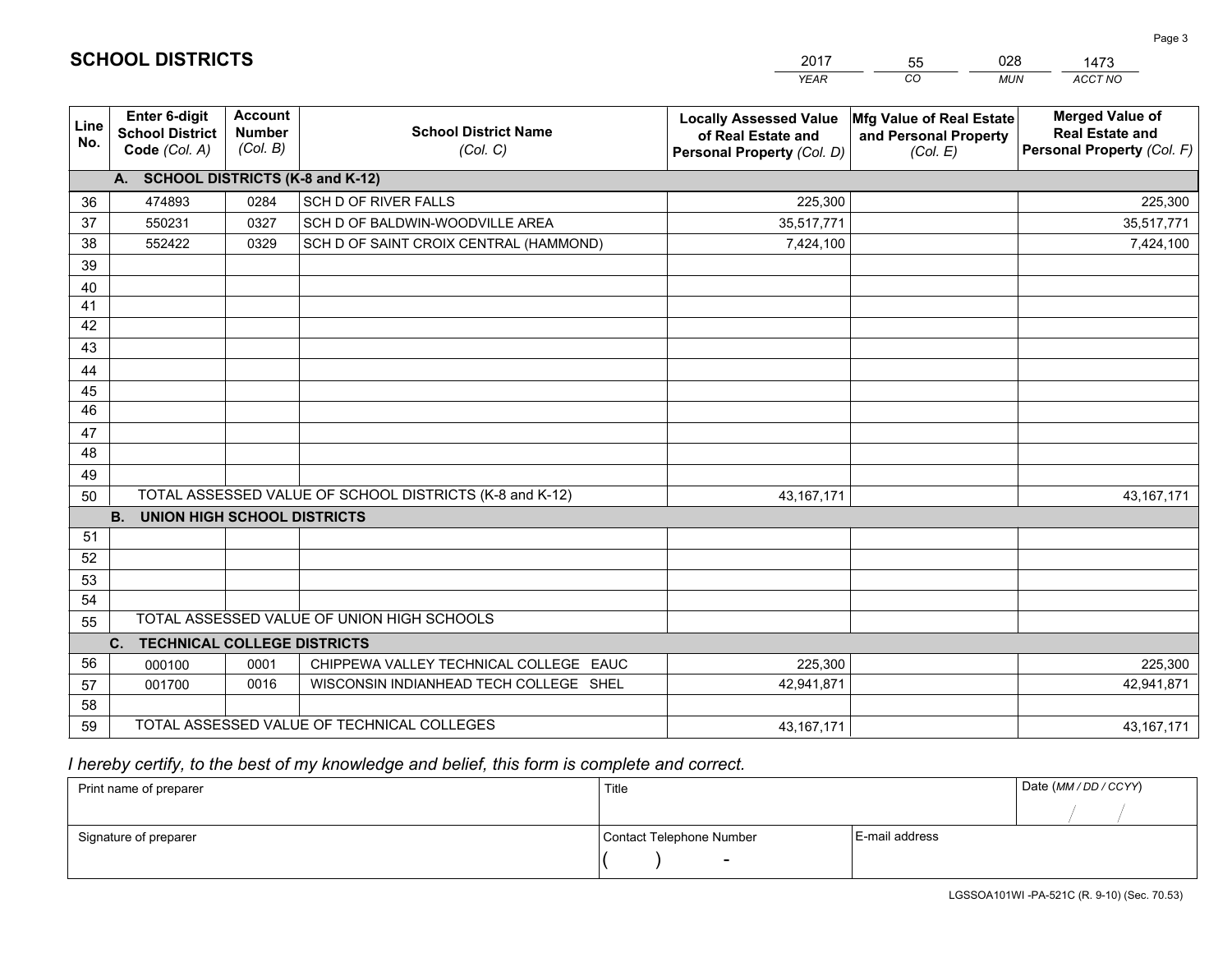### **HIGHLIGHTS**

- 1. Complete the Statement of Assessment after the Board of Review. Reflect any changes made there.
- 2. Use black ink to complete.
- 3. Line 16 must equal Line 50, Col D.
- 4. Line 55 must equal the total of K-8 schools listed on lines 36-49. Do not include K-12 schools in this comparision.
- 5. Line 59, Col. D must equal Line 16.
- 6. Special District, School District and Technical College District values must include both real estate and personal property. Examples of Special districts are: town sanitary districts, public inland lake protection and rehabilitation districts, and metropolitan sewerage districts.
- 7. DO NOT INCLUDE Manufacturing property values.DOR will print these values on the final SOA.
- 8. Accuracy of this form is very important. The values reported directly affect the equalized value DOR calculates for school and special districts.

#### **Page 1:**

 If not prefilled, enter the tax year,county and municipal code,municipal type, municipal name and county name on the top of form.

Check the Amended box, if filing an amended / corrected SOA.

 Report the parcel count, acres and assessed value of taxable general property, total parcel count, (real and personal), total acres, and values from final figures set by the Board of Review.

- A. Real Estate land and improvements (buildings, etc.) is reported on lines 1 8, total line 9.
- B. Personal Property is reported on lines 11 14, Column D, total line 15.
- C. To complete this report, use the computer produced summary of the assessment roll that shows these amounts.
- D. Use whole numbers only.
- E. Add each line across and each column down to verify entries.

### **Page 2:**

- A. Report Special Items (not subject to general property tax).
- 1. Private Forest Croplands and Managed Forest Lands are reported on lines 18,19, 20 and 21. Be sure to report assessed values **NOT** taxes.
- 2. You should have copies of the orders of entry, orders of withdrawal, etc., to update your assessment roll.
	- 3. Show hundredths of acres (e.g. 39.75).
- 4. Tax exempt lands are reported on line 22.
- 5. Omitted property and sec. 70.43, Wis. Stats., corrections of errors by assessor are reported on line 23. Report real estate and personal property separately. These should be for **prior years**, not something found on the current assessment roll after the board of review.
- B. Special District (Lines 24-35) Include the value of both real and personal property.

 The Department of Revenue (DOR) preprints much of the information regarding names and codes for schools, special districts,etc. If a district is not listed, enter the name and value only, DOR will enter the proper code.

## **Page 3 School Districts:**

Include the value of both real and personal property.

Report School District (regular, elementary, union high school, and technical college).

- 1. Regular (K-12) and Elementary (K-8) school values are reported on lines 36-49, total on line 50.
- 2. Union High School (UHS) (use only if elementary schools are listed on lines 36-49) are reported on lines 51-54. UHS total value (line 55) must equal to the total **elementary school** values reported on lines 36-49. Do notinclude K-12 schools in this comparison.
- 3. Technical College values are reported on lines 56-58, total on line 59.
- 4. Use the computer summary that shows these amounts to complete this report.

#### **This form is due the second Monday in June. File this report only after your Board of Review is complete.**

 *If you have questions: Return forms to:*

 Email: lgs@wisconsin.gov Wisconsin Department of RevenueCall:  $(608)$  266-2569 or  $(608)$  264-6892 Fax number: (608) 264-6887 PO Box 8971

Local Government Services Section 6-97 Madison WI 53708-8971

TOWN OF RUSH RIVER SANDI HAZER<br>TOWN OF RUSH RIVER BALDWIN, WI 54002 BALDWIN, WI 54002 1829 30TH AVE 1829 30TH AVE SANDI HAZER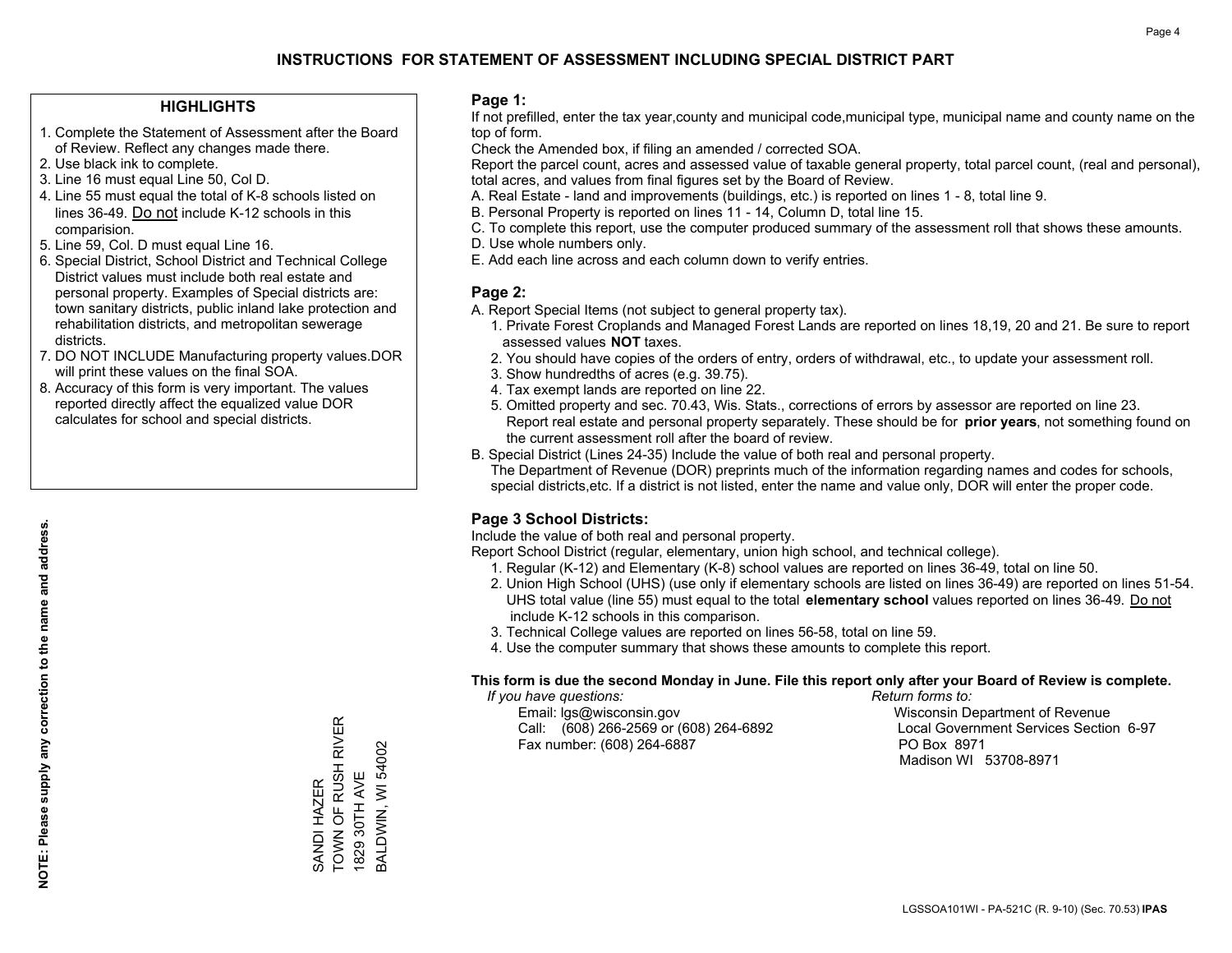**STATEMENT OF ASSESSMENT FOR 2017 FINAL - EQUATED**

| 55 | กจก | 1474    |
|----|-----|---------|
| cо | MUN | ACCT NO |

|                | <b>FOR</b><br><b>TOWN OF</b><br>OF<br><b>SAINT JOSEPH</b><br>Town - Village - City<br><b>Municipality Name</b> |                                                                                                                                                                                              | <b>ST CROIX COUNTY</b><br><b>County Name</b> |                                                                                                        |                 | WHEN COMPLETING THIS DOCUMENT<br>DO NOT WRITE OVER X's OR IN SHADED AREAS |                                                |                       |
|----------------|----------------------------------------------------------------------------------------------------------------|----------------------------------------------------------------------------------------------------------------------------------------------------------------------------------------------|----------------------------------------------|--------------------------------------------------------------------------------------------------------|-----------------|---------------------------------------------------------------------------|------------------------------------------------|-----------------------|
| Line<br>No.    | <b>REAL ESTATE</b><br>(See Lines 18 - 22 for<br>other Real Estate)<br>Col. A                                   |                                                                                                                                                                                              | PARCEL COUNT                                 | NO. OF ACRES<br><b>VALUE OF</b><br><b>WHOLE</b><br><b>LAND</b><br>TOTAL LAND IMPROVEMENTS NUMBERS ONLY |                 | <b>VALUE OF</b><br><b>IMPROVEMENTS</b>                                    | <b>TOTAL VALUE OF LAND</b><br>AND IMPROVEMENTS |                       |
| -1             |                                                                                                                | <b>RESIDENTIAL - Class 1</b>                                                                                                                                                                 | 1,859                                        | Col. B<br>1,522                                                                                        | Col. C<br>6,564 | Col. D<br>137,081,500                                                     | Col. E<br>283,104,900                          | Col. F<br>420,186,400 |
| 2              |                                                                                                                | <b>COMMERCIAL - Class 2</b>                                                                                                                                                                  | 182                                          | 170                                                                                                    | 313             | 5,767,200                                                                 | 16,063,600                                     | 21,830,800            |
| 3              |                                                                                                                | MANUFACTURING - Class 3                                                                                                                                                                      | 3                                            | 3                                                                                                      | 7               | 152,600                                                                   | 301,000                                        | 453,600               |
| 4              |                                                                                                                | <b>AGRICULTURAL - Class 4</b>                                                                                                                                                                | 350                                          |                                                                                                        | 7,042           | 1,082,500                                                                 |                                                | 1,082,500             |
| 5              |                                                                                                                | UNDEVELOPED - Class 5                                                                                                                                                                        | 257                                          |                                                                                                        | 1,497           | 2,621,500                                                                 |                                                | 2,621,500             |
| 6              | AGRICULTURAL FOREST - Class 5m                                                                                 |                                                                                                                                                                                              | 90                                           |                                                                                                        | 803             | 1,578,100                                                                 |                                                | 1,578,100             |
| $\overline{7}$ |                                                                                                                | FOREST LANDS - Class 6                                                                                                                                                                       | 85                                           |                                                                                                        | 1,156           | 5,283,700                                                                 |                                                | 5,283,700             |
| 8              |                                                                                                                | OTHER - Class 7                                                                                                                                                                              | 41                                           | 41                                                                                                     | 111             | 1,140,600                                                                 | 4,420,200                                      | 5,560,800             |
| 9              |                                                                                                                | TOTAL - ALL COLUMNS                                                                                                                                                                          | 2,867                                        | 1,736                                                                                                  | 17,493          | 154,707,700                                                               | 303,889,700                                    | 458,597,400           |
| 10             |                                                                                                                | NUMBER OF PERSONAL PROPERTY ACCOUNTS IN ROLL                                                                                                                                                 |                                              |                                                                                                        | 61              | <b>LOCALLY ASSESSED</b>                                                   | <b>MANUFACTURING</b>                           | <b>MERGED</b>         |
| 11             |                                                                                                                | BOATS AND OTHER WATERCRAFT NOT EXEMPT - Code 1                                                                                                                                               |                                              |                                                                                                        |                 | 0                                                                         | $\Omega$                                       | $\mathbf{0}$          |
| 12             |                                                                                                                | MACHINERY, TOOLS AND PATTERNS - Code 2                                                                                                                                                       |                                              |                                                                                                        |                 | 433,165                                                                   | 18,000                                         | 451,165               |
| 13             |                                                                                                                | FURNITURE, FIXTURES AND EQUIPMENT - Code 3                                                                                                                                                   |                                              |                                                                                                        |                 | 615,521                                                                   | 12,500                                         | 628,021               |
| 14             |                                                                                                                | ALL OTHER PERSONAL PROPERTY NOT EXEMPT - Codes 4A, 4B, 4C                                                                                                                                    |                                              |                                                                                                        |                 | 425,648                                                                   | 3,800                                          | 429,448               |
| 15             |                                                                                                                | TOTAL OF PERSONAL PROPERTY NOT EXEMPT (Total of Lines 11-14)                                                                                                                                 |                                              |                                                                                                        |                 | 1,474,334                                                                 | 34,300                                         | 1,508,634             |
| 16             |                                                                                                                | AGGREGATE ASSESSED VALUE OF ALL PROPERTY SUBJECT TO THE GENERAL PROPERTY TAX (Total of Lines 9F and 15F)<br>MUST EQUAL TOTAL VALUE OF THE SCHOOL DISTRICTS (K-12 PLUS K-8) - Line 50, Col. F |                                              |                                                                                                        |                 |                                                                           |                                                | 460,106,034           |
| 17             | Name of Assessor<br><b>BOARD OF REVIEW</b><br>DATE OF FINAL ADJOURNMENT<br><b>MARK GARLICK</b><br>06/20/2017   |                                                                                                                                                                                              |                                              |                                                                                                        |                 | Telephone #                                                               | (715) 287-3376                                 |                       |

REMARKS

The Assessment Ratio to be used in calculating the estimated Fair Market Value on tax bills for this tax district is .76718458

This ratio should be used to convert assessed values to "Calculate Equalized Values" in Step 1 of the Lottery and Gaming Credit Calculations.<br>This ratio should be used in the "Computation of Tax Equivalent" schedule of the Commission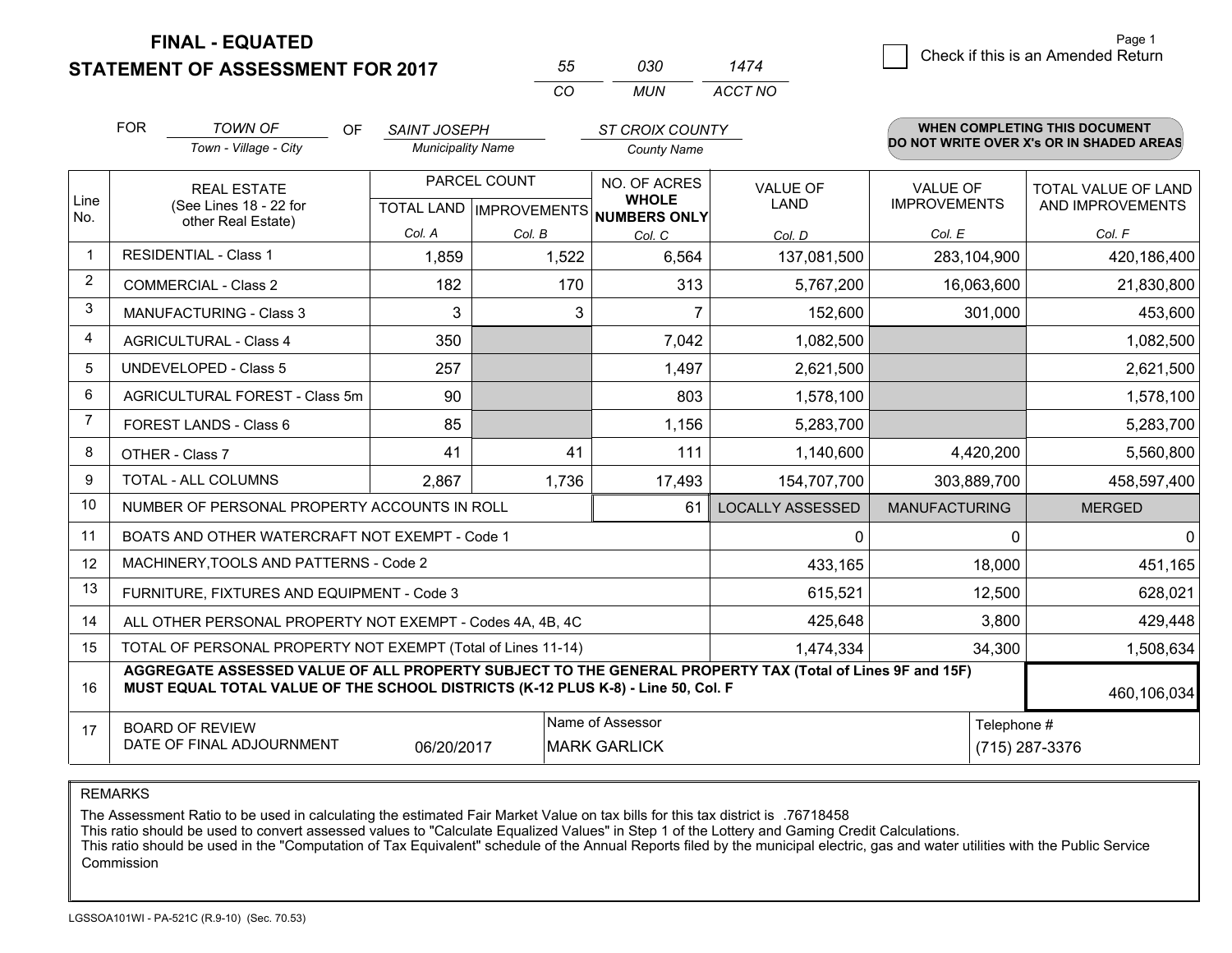*YEAR CO MUN ACCT NO* 2017 55 030 1474 Page 2

Do not confuse FOREST LANDS (Line 7) with FOREST CROPS (in this section) - They are **NOT** the same

|    | Private Forest Crop - Reg Class @ 10¢ per acre |                                                         |  |                                                                                |  |                                                                                           | Private Forest Crop - Reg Class @ \$2.52 per acre |                                                                    |  |                                                                              |  |
|----|------------------------------------------------|---------------------------------------------------------|--|--------------------------------------------------------------------------------|--|-------------------------------------------------------------------------------------------|---------------------------------------------------|--------------------------------------------------------------------|--|------------------------------------------------------------------------------|--|
| 18 | (a) PARCELS                                    | (b) ACRES                                               |  | (c) ASSESSED VALUE                                                             |  | (d) PARCELS                                                                               |                                                   | (e) ACRES                                                          |  | (f) ASSESSED VALUE                                                           |  |
|    |                                                |                                                         |  |                                                                                |  |                                                                                           |                                                   |                                                                    |  |                                                                              |  |
|    |                                                |                                                         |  | Private Forest Crop - Special Class @ 20¢ per acre                             |  |                                                                                           |                                                   |                                                                    |  | Entered Before 2005 Managed Forest - Ferrous Mining CLOSED @ \$8.27 per acre |  |
| 19 | (a) PARCELS                                    | (b) ACRES                                               |  | (c) ASSESSED VALUE                                                             |  | (d) PARCELS                                                                               |                                                   | (e) ACRES                                                          |  | (f) ASSESSED VALUE                                                           |  |
|    |                                                |                                                         |  |                                                                                |  |                                                                                           |                                                   |                                                                    |  |                                                                              |  |
|    |                                                | Entered Before 2005 Managed Forest - OPEN @             |  | \$.79 per acre                                                                 |  | Entered Before 2005 Managed Forest - CLOSED @ \$1.87 per acre                             |                                                   |                                                                    |  |                                                                              |  |
| 20 | (a) PARCELS                                    | (b) ACRES                                               |  | (c) ASSESSED VALUE                                                             |  | (d) PARCELS                                                                               |                                                   | (e) ACRES                                                          |  | (f) ASSESSED VALUE                                                           |  |
|    | 5                                              | 91                                                      |  | 316,000                                                                        |  | 25                                                                                        |                                                   | 396.83                                                             |  | 1,244,300                                                                    |  |
|    |                                                |                                                         |  |                                                                                |  |                                                                                           |                                                   |                                                                    |  |                                                                              |  |
|    | (a) PARCELS                                    | Entered After 2004 Managed Forest - OPEN @<br>(b) ACRES |  | \$2.14 per acre<br>(c) ASSESSED VALUE                                          |  | Entered After 2004 Managed Forest - CLOSED @ \$10.68 per acre<br>(d) PARCELS<br>(e) ACRES |                                                   |                                                                    |  | (f) ASSESSED VALUE                                                           |  |
| 21 |                                                |                                                         |  |                                                                                |  |                                                                                           |                                                   |                                                                    |  |                                                                              |  |
|    |                                                |                                                         |  |                                                                                |  |                                                                                           |                                                   |                                                                    |  |                                                                              |  |
|    |                                                |                                                         |  |                                                                                |  |                                                                                           |                                                   | 47                                                                 |  | 346,000                                                                      |  |
|    | (a) County Forest Cropland Acres               |                                                         |  | (b) Federal Acres                                                              |  | (c) State Acres                                                                           |                                                   | (d) County (NOT FOREST CROP) Acres                                 |  | (e) Other Acres                                                              |  |
| 22 |                                                |                                                         |  |                                                                                |  | 1,717.02                                                                                  |                                                   | 165.09                                                             |  | 187.92                                                                       |  |
|    |                                                |                                                         |  | Assessed Value of Omitted Property From Prior Years (Sec. 70.44)               |  |                                                                                           |                                                   | Assessed Value of Sec. 70.43 Corrections of Errors by Assessors    |  |                                                                              |  |
|    |                                                | (a) REAL ESTATE                                         |  | (b) PERSONAL                                                                   |  |                                                                                           |                                                   | (c1) REAL ESTATE                                                   |  | (c2) PERSONAL                                                                |  |
| 23 |                                                |                                                         |  |                                                                                |  |                                                                                           |                                                   |                                                                    |  |                                                                              |  |
|    |                                                |                                                         |  | Manufacturing Equated Value of Omitted Property From Prior Years (Sec. 70.995) |  |                                                                                           |                                                   | Mfg. Equated Value of Sec.70.43 Corrections of Errors by Assessors |  |                                                                              |  |
|    | (d) REAL ESTATE                                |                                                         |  | (e) PERSONAL                                                                   |  |                                                                                           |                                                   | (f1) REAL ESTATE                                                   |  | (f2) PERSONAL                                                                |  |
|    |                                                |                                                         |  |                                                                                |  |                                                                                           |                                                   |                                                                    |  |                                                                              |  |
|    |                                                |                                                         |  |                                                                                |  |                                                                                           |                                                   |                                                                    |  |                                                                              |  |

## **SPECIAL DISTRICTS**

| Line<br>No. | Enter 6-digit<br>Special District<br>Code (Col. A) | <b>Account</b><br><b>Number</b><br>(Col. B) | <b>Special District Name</b><br>(Col. C) | <b>Locally Assessed Value</b><br>of Real Estate and<br>Personal Property (Col. D) | Mfg Value of Real Estate<br>and Personal Property<br>(Col. E) | <b>Merged Value of</b><br><b>Real Estate and</b><br>Personal Property (Col. F) |
|-------------|----------------------------------------------------|---------------------------------------------|------------------------------------------|-----------------------------------------------------------------------------------|---------------------------------------------------------------|--------------------------------------------------------------------------------|
| 24          | 558040                                             | 0340                                        | <b>BASS LAKE REHABILITATION DISTRICT</b> | 34,089,000                                                                        |                                                               | 34,089,000                                                                     |
| 25          |                                                    |                                             |                                          |                                                                                   |                                                               |                                                                                |
| 26          |                                                    |                                             |                                          |                                                                                   |                                                               |                                                                                |
| 27          |                                                    |                                             |                                          |                                                                                   |                                                               |                                                                                |
| 28          |                                                    |                                             |                                          |                                                                                   |                                                               |                                                                                |
| 29          |                                                    |                                             |                                          |                                                                                   |                                                               |                                                                                |
| 30          |                                                    |                                             |                                          |                                                                                   |                                                               |                                                                                |
| 31          |                                                    |                                             |                                          |                                                                                   |                                                               |                                                                                |
| 32          |                                                    |                                             |                                          |                                                                                   |                                                               |                                                                                |
| 33          |                                                    |                                             |                                          |                                                                                   |                                                               |                                                                                |
| 34          |                                                    |                                             |                                          |                                                                                   |                                                               |                                                                                |
| 35          |                                                    |                                             |                                          |                                                                                   |                                                               |                                                                                |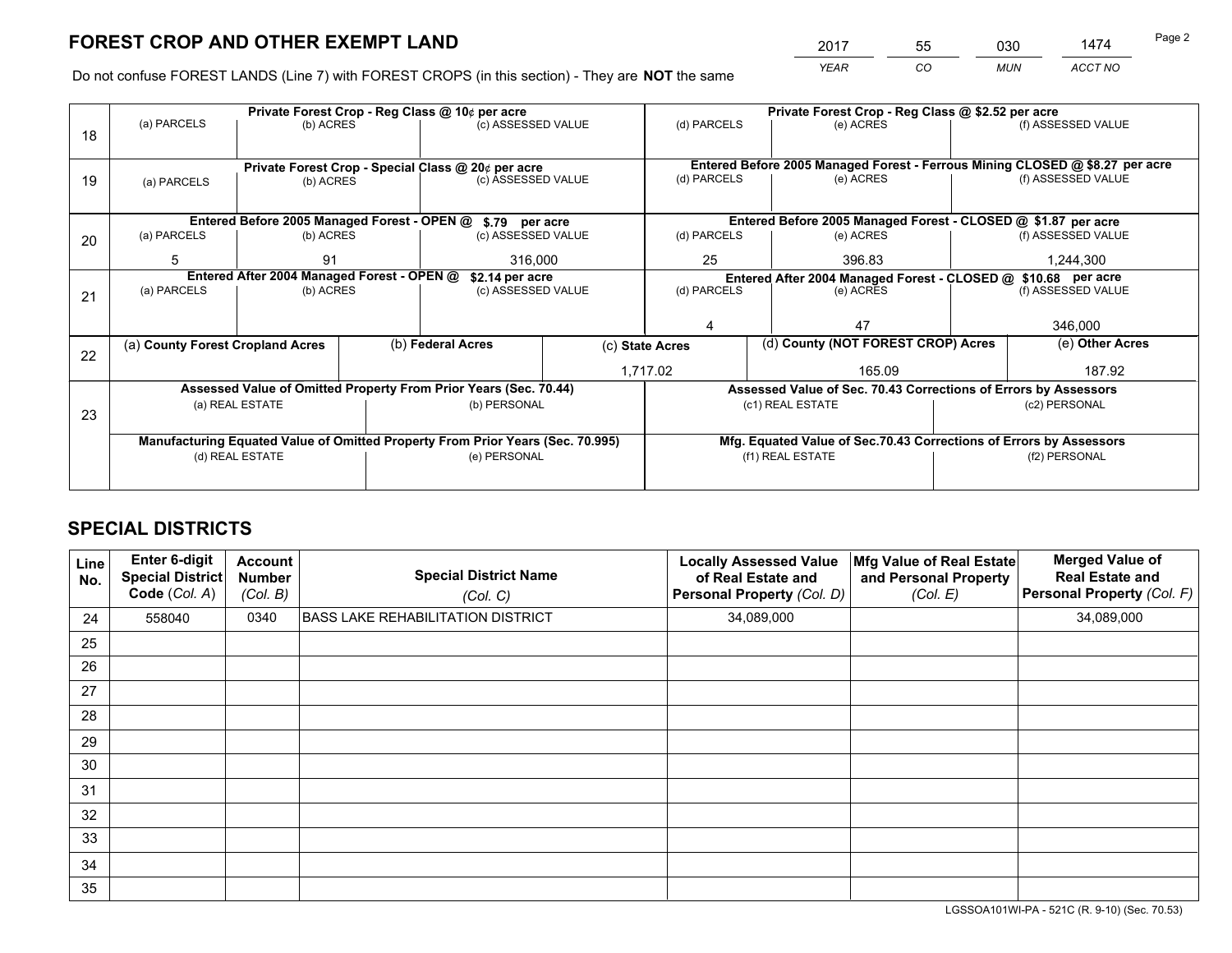|                 |                                                          |                                             |                                                         | <b>YEAR</b>                                                                       | CO<br><b>MUN</b>                                              | ACCT NO                                                                        |
|-----------------|----------------------------------------------------------|---------------------------------------------|---------------------------------------------------------|-----------------------------------------------------------------------------------|---------------------------------------------------------------|--------------------------------------------------------------------------------|
| Line<br>No.     | Enter 6-digit<br><b>School District</b><br>Code (Col. A) | <b>Account</b><br><b>Number</b><br>(Col. B) | <b>School District Name</b><br>(Col. C)                 | <b>Locally Assessed Value</b><br>of Real Estate and<br>Personal Property (Col. D) | Mfg Value of Real Estate<br>and Personal Property<br>(Col. E) | <b>Merged Value of</b><br><b>Real Estate and</b><br>Personal Property (Col. F) |
|                 | A. SCHOOL DISTRICTS (K-8 and K-12)                       |                                             |                                                         |                                                                                   |                                                               |                                                                                |
| 36              | 552611                                                   | 0330                                        | SCH D OF HUDSON                                         | 350,539,169                                                                       | 346,500                                                       | 350,885,669                                                                    |
| 37              | 553962                                                   | 0331                                        | SCH D OF NEW RICHMOND                                   | 29,531,950                                                                        |                                                               | 29,531,950                                                                     |
| 38              | 555432                                                   | 0332                                        | SCH D OF SOMERSET                                       | 79,547,015                                                                        | 141,400                                                       | 79,688,415                                                                     |
| 39              |                                                          |                                             |                                                         |                                                                                   |                                                               |                                                                                |
| 40              |                                                          |                                             |                                                         |                                                                                   |                                                               |                                                                                |
| 41              |                                                          |                                             |                                                         |                                                                                   |                                                               |                                                                                |
| 42              |                                                          |                                             |                                                         |                                                                                   |                                                               |                                                                                |
| 43              |                                                          |                                             |                                                         |                                                                                   |                                                               |                                                                                |
| 44              |                                                          |                                             |                                                         |                                                                                   |                                                               |                                                                                |
| 45              |                                                          |                                             |                                                         |                                                                                   |                                                               |                                                                                |
| $\overline{46}$ |                                                          |                                             |                                                         |                                                                                   |                                                               |                                                                                |
| 47              |                                                          |                                             |                                                         |                                                                                   |                                                               |                                                                                |
| 48              |                                                          |                                             |                                                         |                                                                                   |                                                               |                                                                                |
| 49              |                                                          |                                             |                                                         |                                                                                   |                                                               |                                                                                |
| 50              | <b>B.</b><br><b>UNION HIGH SCHOOL DISTRICTS</b>          |                                             | TOTAL ASSESSED VALUE OF SCHOOL DISTRICTS (K-8 and K-12) | 459,618,134                                                                       | 487,900                                                       | 460,106,034                                                                    |
| 51              |                                                          |                                             |                                                         |                                                                                   |                                                               |                                                                                |
| 52              |                                                          |                                             |                                                         |                                                                                   |                                                               |                                                                                |
| 53              |                                                          |                                             |                                                         |                                                                                   |                                                               |                                                                                |
| 54              |                                                          |                                             |                                                         |                                                                                   |                                                               |                                                                                |
| 55              |                                                          |                                             | TOTAL ASSESSED VALUE OF UNION HIGH SCHOOLS              |                                                                                   |                                                               |                                                                                |
|                 | C.<br><b>TECHNICAL COLLEGE DISTRICTS</b>                 |                                             |                                                         |                                                                                   |                                                               |                                                                                |
| 56              | 001700                                                   | 0016                                        | WISCONSIN INDIANHEAD TECH COLLEGE SHEL                  | 459,618,134                                                                       | 487,900                                                       | 460,106,034                                                                    |
| 57              |                                                          |                                             |                                                         |                                                                                   |                                                               |                                                                                |
| 58              |                                                          |                                             |                                                         |                                                                                   |                                                               |                                                                                |
| 59              |                                                          |                                             | TOTAL ASSESSED VALUE OF TECHNICAL COLLEGES              | 459,618,134                                                                       | 487,900                                                       | 460,106,034                                                                    |

55

030

 *I hereby certify, to the best of my knowledge and belief, this form is complete and correct.*

**SCHOOL DISTRICTS**

| Print name of preparer | Title                    |                | Date (MM / DD / CCYY) |
|------------------------|--------------------------|----------------|-----------------------|
|                        |                          |                |                       |
| Signature of preparer  | Contact Telephone Number | E-mail address |                       |
|                        | $\overline{\phantom{a}}$ |                |                       |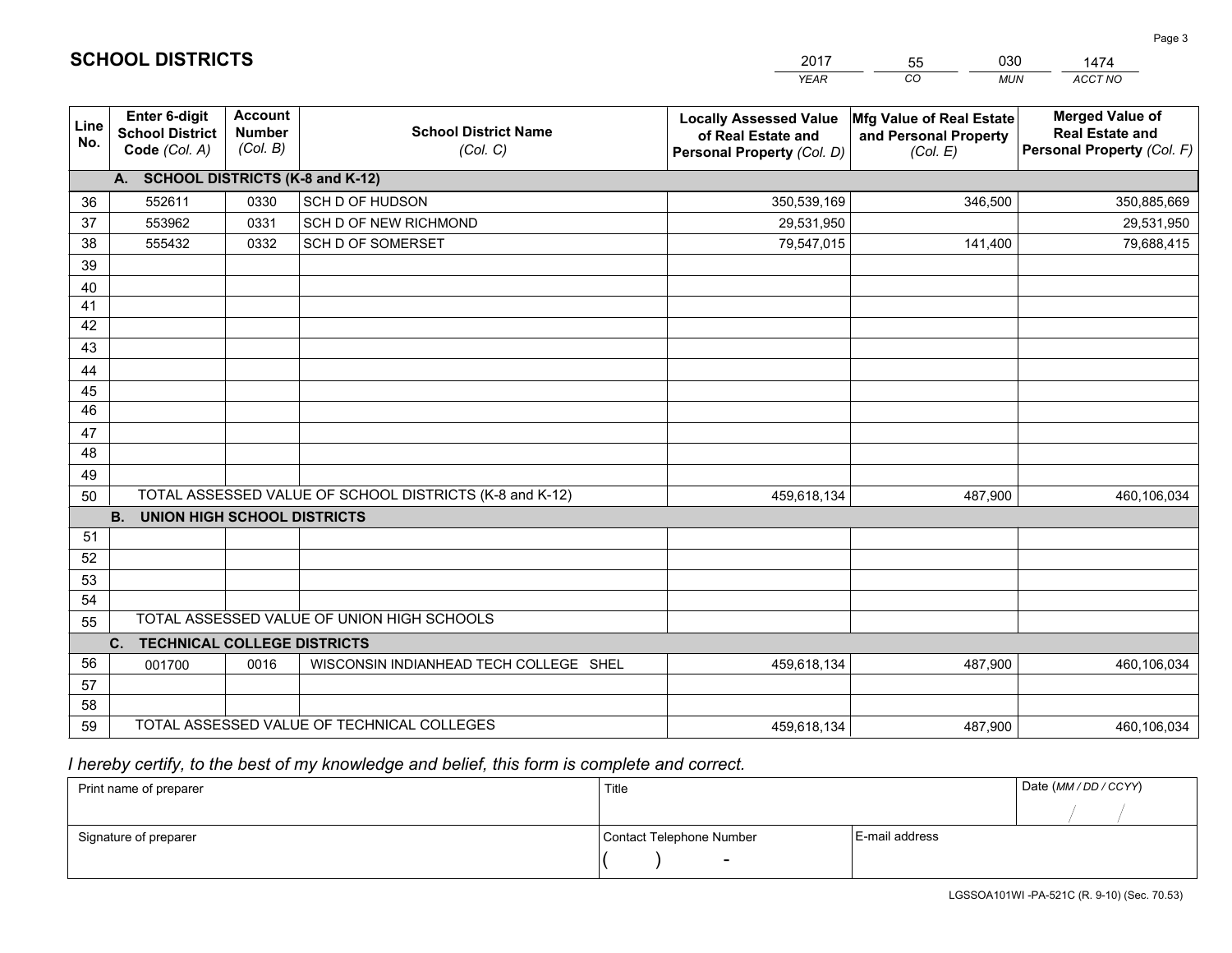### **HIGHLIGHTS**

- 1. Complete the Statement of Assessment after the Board of Review. Reflect any changes made there.
- 2. Use black ink to complete.
- 3. Line 16 must equal Line 50, Col D.
- 4. Line 55 must equal the total of K-8 schools listed on lines 36-49. Do not include K-12 schools in this comparision.
- 5. Line 59, Col. D must equal Line 16.
- 6. Special District, School District and Technical College District values must include both real estate and personal property. Examples of Special districts are: town sanitary districts, public inland lake protection and rehabilitation districts, and metropolitan sewerage districts.
- 7. DO NOT INCLUDE Manufacturing property values.DOR will print these values on the final SOA.
- 8. Accuracy of this form is very important. The values reported directly affect the equalized value DOR calculates for school and special districts.

#### **Page 1:**

 If not prefilled, enter the tax year,county and municipal code,municipal type, municipal name and county name on the top of form.

Check the Amended box, if filing an amended / corrected SOA.

 Report the parcel count, acres and assessed value of taxable general property, total parcel count, (real and personal), total acres, and values from final figures set by the Board of Review.

- A. Real Estate land and improvements (buildings, etc.) is reported on lines 1 8, total line 9.
- B. Personal Property is reported on lines 11 14, Column D, total line 15.
- C. To complete this report, use the computer produced summary of the assessment roll that shows these amounts.
- D. Use whole numbers only.
- E. Add each line across and each column down to verify entries.

## **Page 2:**

- A. Report Special Items (not subject to general property tax).
- 1. Private Forest Croplands and Managed Forest Lands are reported on lines 18,19, 20 and 21. Be sure to report assessed values **NOT** taxes.
- 2. You should have copies of the orders of entry, orders of withdrawal, etc., to update your assessment roll.
	- 3. Show hundredths of acres (e.g. 39.75).
- 4. Tax exempt lands are reported on line 22.
- 5. Omitted property and sec. 70.43, Wis. Stats., corrections of errors by assessor are reported on line 23. Report real estate and personal property separately. These should be for **prior years**, not something found on the current assessment roll after the board of review.
- B. Special District (Lines 24-35) Include the value of both real and personal property.
- The Department of Revenue (DOR) preprints much of the information regarding names and codes for schools, special districts,etc. If a district is not listed, enter the name and value only, DOR will enter the proper code.

## **Page 3 School Districts:**

Include the value of both real and personal property.

Report School District (regular, elementary, union high school, and technical college).

- 1. Regular (K-12) and Elementary (K-8) school values are reported on lines 36-49, total on line 50.
- 2. Union High School (UHS) (use only if elementary schools are listed on lines 36-49) are reported on lines 51-54. UHS total value (line 55) must equal to the total **elementary school** values reported on lines 36-49. Do notinclude K-12 schools in this comparison.
- 3. Technical College values are reported on lines 56-58, total on line 59.
- 4. Use the computer summary that shows these amounts to complete this report.

#### **This form is due the second Monday in June. File this report only after your Board of Review is complete.**

 *If you have questions: Return forms to:*

 Email: lgs@wisconsin.gov Wisconsin Department of RevenueCall:  $(608)$  266-2569 or  $(608)$  264-6892 Fax number: (608) 264-6887 PO Box 8971

Local Government Services Section 6-97 Madison WI 53708-8971

**NOTE: Please supply any correction to the name and address.**

NOTE: Please supply any correction to the name and address.

TOWN OF SAINT JOSEPH HUDSON, WI 54016 - 6712 TOWN OF SAINT JOSEPH HUDSON, WI 54016 - 6712 1337 COUNTY RD V 1337 COUNTY RD V **VICOLE STEWART** NICOLE STEWART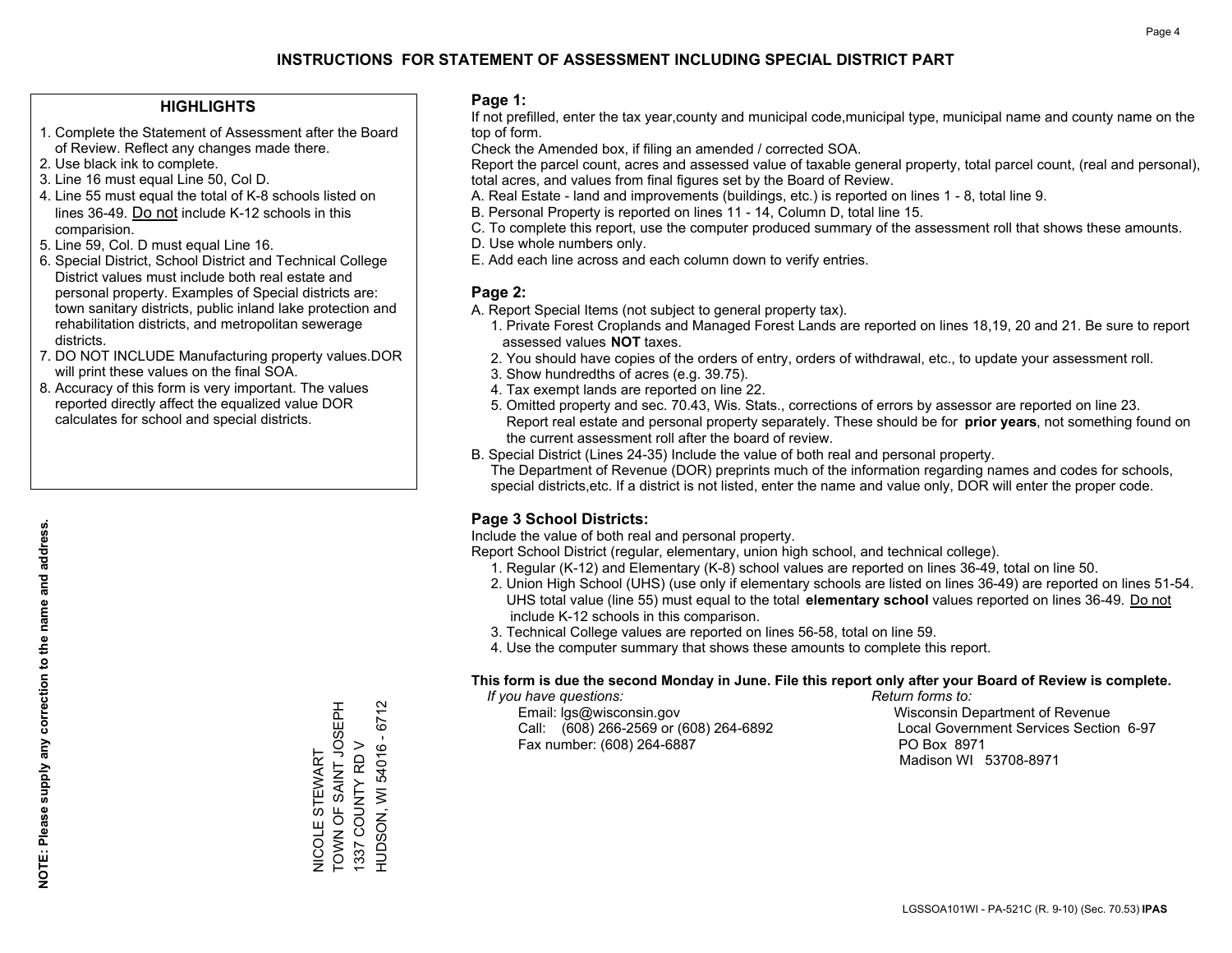**FINAL - EQUATED**

**STATEMENT OF ASSESSMENT FOR 2017** 

| わわ       | กจว   | 1475    |
|----------|-------|---------|
| $\cdots$ | MI IN | ACCT NO |

|             | <b>FOR</b>                                                                                                                                                                                   | <b>TOWN OF</b><br><b>OF</b>                               | <b>SOMERSET</b>                     |              | <b>ST CROIX COUNTY</b> |                         |                      | WHEN COMPLETING THIS DOCUMENT<br>DO NOT WRITE OVER X's OR IN SHADED AREAS |
|-------------|----------------------------------------------------------------------------------------------------------------------------------------------------------------------------------------------|-----------------------------------------------------------|-------------------------------------|--------------|------------------------|-------------------------|----------------------|---------------------------------------------------------------------------|
|             |                                                                                                                                                                                              | Town - Village - City                                     | <b>Municipality Name</b>            |              | <b>County Name</b>     |                         |                      |                                                                           |
|             | <b>REAL ESTATE</b>                                                                                                                                                                           |                                                           | PARCEL COUNT                        |              | NO. OF ACRES           | <b>VALUE OF</b>         | <b>VALUE OF</b>      | <b>TOTAL VALUE OF LAND</b>                                                |
| Line<br>No. | (See Lines 18 - 22 for<br>other Real Estate)                                                                                                                                                 |                                                           | TOTAL LAND MPROVEMENTS NUMBERS ONLY | <b>WHOLE</b> | LAND                   | <b>IMPROVEMENTS</b>     | AND IMPROVEMENTS     |                                                                           |
|             |                                                                                                                                                                                              |                                                           | Col. A                              | Col. B       | Col. C                 | Col. D                  | Col. E               | Col. F                                                                    |
| -1          |                                                                                                                                                                                              | <b>RESIDENTIAL - Class 1</b>                              | 1,812                               | 1,502        | 7,483                  | 116,926,100             | 293,350,300          | 410,276,400                                                               |
| 2           |                                                                                                                                                                                              | <b>COMMERCIAL - Class 2</b>                               | 36                                  | 29           | 442                    | 3,422,300               | 9,121,600            | 12,543,900                                                                |
| 3           |                                                                                                                                                                                              | <b>MANUFACTURING - Class 3</b>                            | 0                                   | 0            | $\Omega$               | 0                       | 0                    | $\Omega$                                                                  |
| 4           |                                                                                                                                                                                              | <b>AGRICULTURAL - Class 4</b>                             | 516                                 |              | 10,091                 | 1,362,900               |                      | 1,362,900                                                                 |
| 5           |                                                                                                                                                                                              | <b>UNDEVELOPED - Class 5</b>                              | 460                                 |              | 3,324                  | 5,340,500               |                      | 5,340,500                                                                 |
| 6           |                                                                                                                                                                                              | AGRICULTURAL FOREST - Class 5m                            | 134                                 |              | 1,354                  | 3,443,000               |                      | 3,443,000                                                                 |
| 7           |                                                                                                                                                                                              | FOREST LANDS - Class 6                                    | 142                                 |              | 2,094                  | 10,638,700              |                      | 10,638,700                                                                |
| 8           |                                                                                                                                                                                              | OTHER - Class 7                                           | 22                                  | 22           | 65                     | 1,006,500               | 2,271,600            | 3,278,100                                                                 |
| 9           |                                                                                                                                                                                              | TOTAL - ALL COLUMNS                                       | 3,122<br>1,553                      |              | 24,853                 | 142,140,000             | 304,743,500          | 446,883,500                                                               |
| 10          |                                                                                                                                                                                              | NUMBER OF PERSONAL PROPERTY ACCOUNTS IN ROLL              |                                     |              | 87                     | <b>LOCALLY ASSESSED</b> | <b>MANUFACTURING</b> | <b>MERGED</b>                                                             |
| 11          |                                                                                                                                                                                              | BOATS AND OTHER WATERCRAFT NOT EXEMPT - Code 1            |                                     |              |                        | 0                       | 0                    | $\Omega$                                                                  |
| 12          |                                                                                                                                                                                              | MACHINERY, TOOLS AND PATTERNS - Code 2                    |                                     |              |                        | 1,992,300               | 0                    | 1,992,300                                                                 |
| 13          |                                                                                                                                                                                              | FURNITURE, FIXTURES AND EQUIPMENT - Code 3                |                                     |              |                        | 834,100                 | 0                    | 834,100                                                                   |
| 14          |                                                                                                                                                                                              | ALL OTHER PERSONAL PROPERTY NOT EXEMPT - Codes 4A, 4B, 4C |                                     | 336,700      | 0                      | 336,700                 |                      |                                                                           |
| 15          | TOTAL OF PERSONAL PROPERTY NOT EXEMPT (Total of Lines 11-14)                                                                                                                                 |                                                           |                                     |              |                        |                         | 0                    | 3,163,100                                                                 |
| 16          | AGGREGATE ASSESSED VALUE OF ALL PROPERTY SUBJECT TO THE GENERAL PROPERTY TAX (Total of Lines 9F and 15F)<br>MUST EQUAL TOTAL VALUE OF THE SCHOOL DISTRICTS (K-12 PLUS K-8) - Line 50, Col. F |                                                           |                                     |              |                        |                         |                      | 450,046,600                                                               |
| 17          | Name of Assessor<br><b>BOARD OF REVIEW</b><br>DATE OF FINAL ADJOURNMENT<br>10/11/2017<br><b>BARRETT BRENNER</b>                                                                              |                                                           |                                     |              |                        | Telephone #             | (715) 926-3199       |                                                                           |

REMARKS

The Assessment Ratio to be used in calculating the estimated Fair Market Value on tax bills for this tax district is .99242746

This ratio should be used to convert assessed values to "Calculate Equalized Values" in Step 1 of the Lottery and Gaming Credit Calculations.<br>This ratio should be used in the "Computation of Tax Equivalent" schedule of the Commission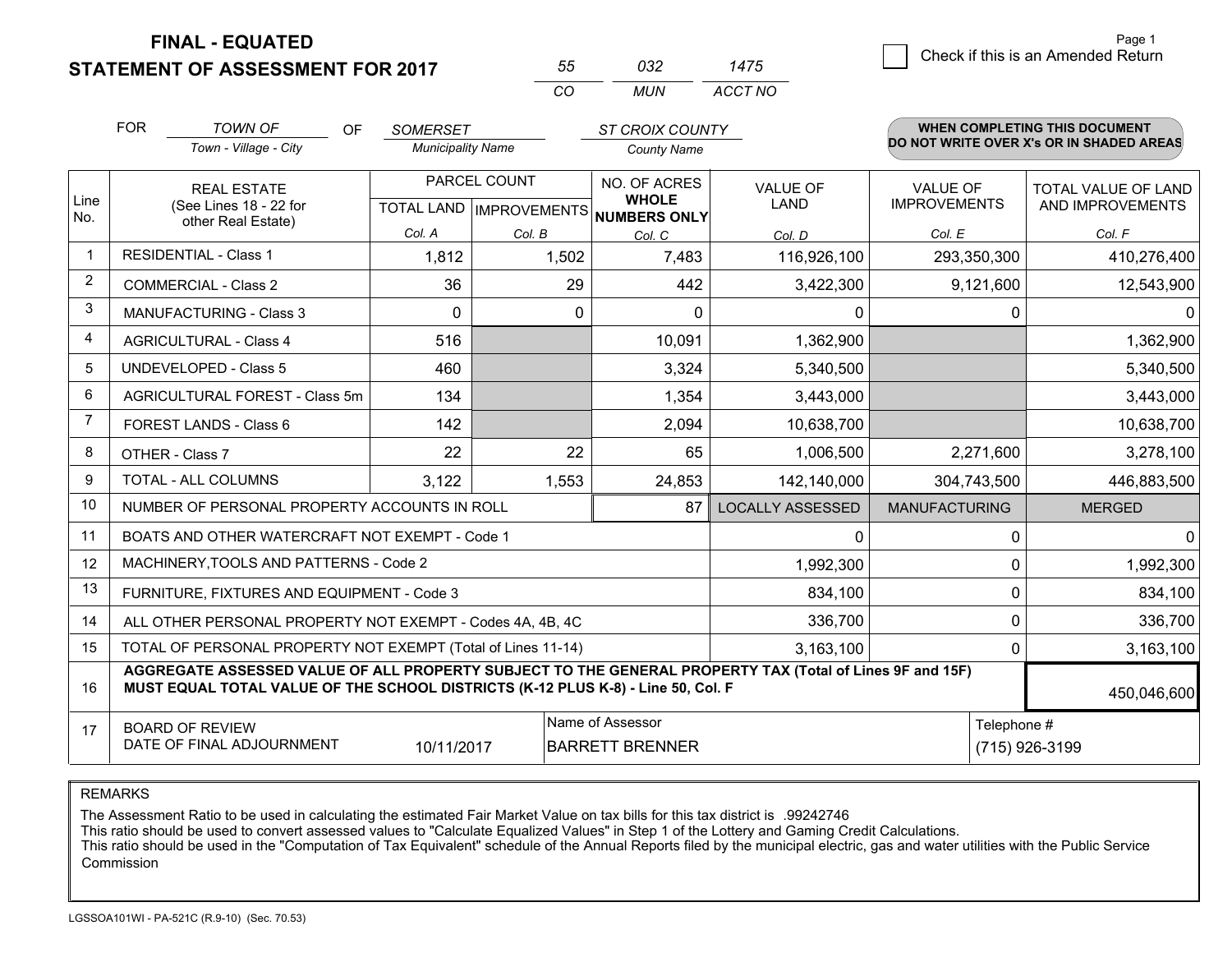*YEAR CO MUN ACCT NO* <sup>2017</sup> <sup>55</sup> <sup>032</sup> <sup>1475</sup> Page 2

Do not confuse FOREST LANDS (Line 7) with FOREST CROPS (in this section) - They are **NOT** the same

|    |                                                                                |                |  | Private Forest Crop - Reg Class @ 10¢ per acre                   |              | Private Forest Crop - Reg Class @ \$2.52 per acre                                   |                                                                    |               |                    |  |
|----|--------------------------------------------------------------------------------|----------------|--|------------------------------------------------------------------|--------------|-------------------------------------------------------------------------------------|--------------------------------------------------------------------|---------------|--------------------|--|
| 18 | (a) PARCELS                                                                    | (b) ACRES      |  | (c) ASSESSED VALUE                                               |              | (d) PARCELS                                                                         | (e) ACRES                                                          |               | (f) ASSESSED VALUE |  |
|    |                                                                                |                |  |                                                                  |              |                                                                                     |                                                                    |               |                    |  |
|    |                                                                                |                |  | Private Forest Crop - Special Class @ 20¢ per acre               |              | Entered Before 2005 Managed Forest - Ferrous Mining CLOSED @ \$8.27 per acre        |                                                                    |               |                    |  |
| 19 | (a) PARCELS                                                                    | (b) ACRES      |  | (c) ASSESSED VALUE                                               |              | (d) PARCELS                                                                         | (e) ACRES                                                          |               | (f) ASSESSED VALUE |  |
|    |                                                                                |                |  |                                                                  |              |                                                                                     |                                                                    |               |                    |  |
|    |                                                                                |                |  | Entered Before 2005 Managed Forest - OPEN @ \$.79 per acre       |              |                                                                                     | Entered Before 2005 Managed Forest - CLOSED @ \$1.87 per acre      |               |                    |  |
| 20 | (a) PARCELS                                                                    | (b) ACRES      |  | (c) ASSESSED VALUE                                               |              | (d) PARCELS                                                                         | (e) ACRES                                                          |               | (f) ASSESSED VALUE |  |
|    | 10                                                                             | 170<br>822,600 |  |                                                                  | 842.63<br>41 |                                                                                     |                                                                    | 3,989,400     |                    |  |
|    | Entered After 2004 Managed Forest - OPEN @<br>\$2.14 per acre                  |                |  |                                                                  |              | Entered After 2004 Managed Forest - CLOSED @ \$10.68 per acre<br>(f) ASSESSED VALUE |                                                                    |               |                    |  |
| 21 | (a) PARCELS                                                                    | (b) ACRES      |  | (c) ASSESSED VALUE                                               |              | (d) PARCELS                                                                         | (e) ACRES                                                          |               |                    |  |
|    |                                                                                |                |  |                                                                  |              |                                                                                     |                                                                    |               |                    |  |
|    |                                                                                | 114.62         |  | 456,500                                                          |              | 27                                                                                  | 471.99                                                             |               | 2,001,800          |  |
| 22 | (a) County Forest Cropland Acres                                               |                |  | (b) Federal Acres                                                |              | (c) State Acres                                                                     | (d) County (NOT FOREST CROP) Acres                                 |               | (e) Other Acres    |  |
|    |                                                                                |                |  | 1,342.29                                                         |              | 1,295.29<br>37.95                                                                   |                                                                    |               | 538.49             |  |
|    |                                                                                |                |  | Assessed Value of Omitted Property From Prior Years (Sec. 70.44) |              |                                                                                     | Assessed Value of Sec. 70.43 Corrections of Errors by Assessors    |               |                    |  |
|    | (a) REAL ESTATE                                                                |                |  | (b) PERSONAL                                                     |              |                                                                                     | (c1) REAL ESTATE                                                   |               | (c2) PERSONAL      |  |
| 23 |                                                                                |                |  |                                                                  |              |                                                                                     |                                                                    |               |                    |  |
|    | Manufacturing Equated Value of Omitted Property From Prior Years (Sec. 70.995) |                |  |                                                                  |              |                                                                                     | Mfg. Equated Value of Sec.70.43 Corrections of Errors by Assessors |               |                    |  |
|    | (d) REAL ESTATE                                                                |                |  | (e) PERSONAL                                                     |              | (f1) REAL ESTATE                                                                    |                                                                    | (f2) PERSONAL |                    |  |
|    |                                                                                |                |  |                                                                  |              |                                                                                     |                                                                    |               |                    |  |

## **SPECIAL DISTRICTS**

| Line<br>No. | Enter 6-digit<br><b>Special District</b><br>Code (Col. A) | <b>Account</b><br><b>Number</b><br>(Col. B) | <b>Special District Name</b><br>(Col. C) | <b>Locally Assessed Value</b><br>of Real Estate and<br>Personal Property (Col. D) | Mfg Value of Real Estate<br>and Personal Property<br>(Col. E) | <b>Merged Value of</b><br><b>Real Estate and</b><br>Personal Property (Col. F) |
|-------------|-----------------------------------------------------------|---------------------------------------------|------------------------------------------|-----------------------------------------------------------------------------------|---------------------------------------------------------------|--------------------------------------------------------------------------------|
| 24          | 558040                                                    | 0340                                        | BASS LAKE REHABILITATION DISTRICT        | 714,100                                                                           |                                                               | 714,100                                                                        |
| 25          |                                                           |                                             |                                          |                                                                                   |                                                               |                                                                                |
| 26          |                                                           |                                             |                                          |                                                                                   |                                                               |                                                                                |
| 27          |                                                           |                                             |                                          |                                                                                   |                                                               |                                                                                |
| 28          |                                                           |                                             |                                          |                                                                                   |                                                               |                                                                                |
| 29          |                                                           |                                             |                                          |                                                                                   |                                                               |                                                                                |
| 30          |                                                           |                                             |                                          |                                                                                   |                                                               |                                                                                |
| 31          |                                                           |                                             |                                          |                                                                                   |                                                               |                                                                                |
| 32          |                                                           |                                             |                                          |                                                                                   |                                                               |                                                                                |
| 33          |                                                           |                                             |                                          |                                                                                   |                                                               |                                                                                |
| 34          |                                                           |                                             |                                          |                                                                                   |                                                               |                                                                                |
| 35          |                                                           |                                             |                                          |                                                                                   |                                                               |                                                                                |

LGSSOA101WI-PA - 521C (R. 9-10) (Sec. 70.53)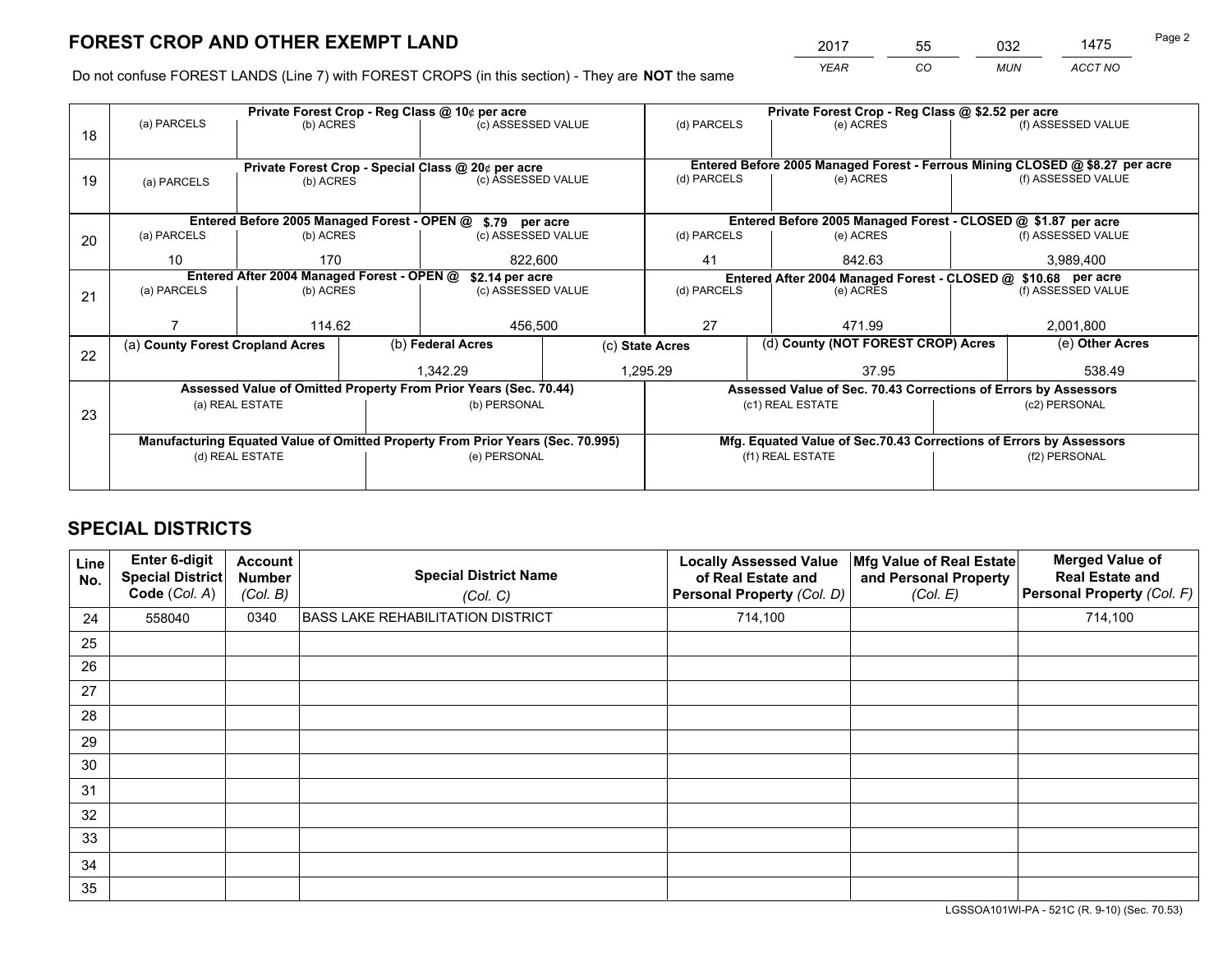|             |                                                                 |                                             |                                                         | <b>YEAR</b>                                                                       | CO<br><b>MUN</b>                                              | ACCT NO                                                                        |
|-------------|-----------------------------------------------------------------|---------------------------------------------|---------------------------------------------------------|-----------------------------------------------------------------------------------|---------------------------------------------------------------|--------------------------------------------------------------------------------|
| Line<br>No. | <b>Enter 6-digit</b><br><b>School District</b><br>Code (Col. A) | <b>Account</b><br><b>Number</b><br>(Col. B) | <b>School District Name</b><br>(Col. C)                 | <b>Locally Assessed Value</b><br>of Real Estate and<br>Personal Property (Col. D) | Mfg Value of Real Estate<br>and Personal Property<br>(Col. E) | <b>Merged Value of</b><br><b>Real Estate and</b><br>Personal Property (Col. F) |
|             | A. SCHOOL DISTRICTS (K-8 and K-12)                              |                                             |                                                         |                                                                                   |                                                               |                                                                                |
| 36          | 484165                                                          | 0292                                        | SCH D OF OSCEOLA                                        | 52,868,700                                                                        |                                                               | 52,868,700                                                                     |
| 37          | 553962                                                          | 0331                                        | SCH D OF NEW RICHMOND                                   | 29,997,100                                                                        |                                                               | 29,997,100                                                                     |
| 38          | 555432                                                          | 0332                                        | SCH D OF SOMERSET                                       | 367,180,800                                                                       |                                                               | 367,180,800                                                                    |
| 39          |                                                                 |                                             |                                                         |                                                                                   |                                                               |                                                                                |
| 40          |                                                                 |                                             |                                                         |                                                                                   |                                                               |                                                                                |
| 41          |                                                                 |                                             |                                                         |                                                                                   |                                                               |                                                                                |
| 42          |                                                                 |                                             |                                                         |                                                                                   |                                                               |                                                                                |
| 43          |                                                                 |                                             |                                                         |                                                                                   |                                                               |                                                                                |
| 44          |                                                                 |                                             |                                                         |                                                                                   |                                                               |                                                                                |
| 45          |                                                                 |                                             |                                                         |                                                                                   |                                                               |                                                                                |
| 46          |                                                                 |                                             |                                                         |                                                                                   |                                                               |                                                                                |
| 47<br>48    |                                                                 |                                             |                                                         |                                                                                   |                                                               |                                                                                |
|             |                                                                 |                                             |                                                         |                                                                                   |                                                               |                                                                                |
| 49          |                                                                 |                                             | TOTAL ASSESSED VALUE OF SCHOOL DISTRICTS (K-8 and K-12) |                                                                                   |                                                               |                                                                                |
| 50          | <b>B.</b><br><b>UNION HIGH SCHOOL DISTRICTS</b>                 |                                             |                                                         | 450,046,600                                                                       |                                                               | 450,046,600                                                                    |
| 51          |                                                                 |                                             |                                                         |                                                                                   |                                                               |                                                                                |
| 52          |                                                                 |                                             |                                                         |                                                                                   |                                                               |                                                                                |
| 53          |                                                                 |                                             |                                                         |                                                                                   |                                                               |                                                                                |
| 54          |                                                                 |                                             |                                                         |                                                                                   |                                                               |                                                                                |
| 55          |                                                                 |                                             | TOTAL ASSESSED VALUE OF UNION HIGH SCHOOLS              |                                                                                   |                                                               |                                                                                |
|             | C.<br><b>TECHNICAL COLLEGE DISTRICTS</b>                        |                                             |                                                         |                                                                                   |                                                               |                                                                                |
| 56          | 001700                                                          | 0016                                        | WISCONSIN INDIANHEAD TECH COLLEGE SHEL                  | 450,046,600                                                                       |                                                               | 450,046,600                                                                    |
| 57          |                                                                 |                                             |                                                         |                                                                                   |                                                               |                                                                                |
| 58          |                                                                 |                                             |                                                         |                                                                                   |                                                               |                                                                                |
| 59          |                                                                 |                                             | TOTAL ASSESSED VALUE OF TECHNICAL COLLEGES              | 450,046,600                                                                       |                                                               | 450,046,600                                                                    |

 *I hereby certify, to the best of my knowledge and belief, this form is complete and correct.*

| Print name of preparer | Title                    |                | Date (MM / DD / CCYY) |
|------------------------|--------------------------|----------------|-----------------------|
|                        |                          |                |                       |
| Signature of preparer  | Contact Telephone Number | E-mail address |                       |
|                        | $\sim$                   |                |                       |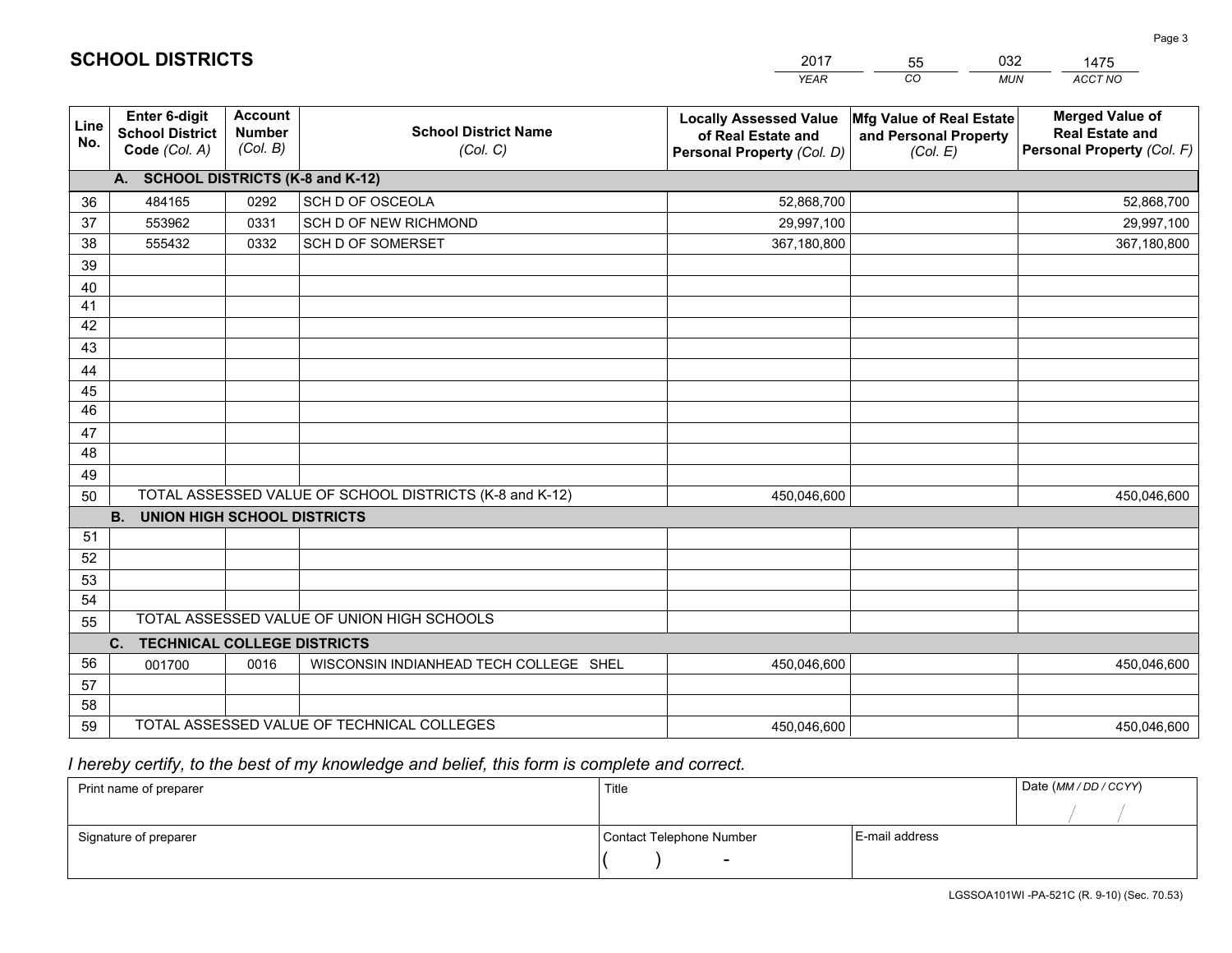### **HIGHLIGHTS**

- 1. Complete the Statement of Assessment after the Board of Review. Reflect any changes made there.
- 2. Use black ink to complete.
- 3. Line 16 must equal Line 50, Col D.
- 4. Line 55 must equal the total of K-8 schools listed on lines 36-49. Do not include K-12 schools in this comparision.
- 5. Line 59, Col. D must equal Line 16.
- 6. Special District, School District and Technical College District values must include both real estate and personal property. Examples of Special districts are: town sanitary districts, public inland lake protection and rehabilitation districts, and metropolitan sewerage districts.
- 7. DO NOT INCLUDE Manufacturing property values.DOR will print these values on the final SOA.
- 8. Accuracy of this form is very important. The values reported directly affect the equalized value DOR calculates for school and special districts.

#### **Page 1:**

 If not prefilled, enter the tax year,county and municipal code,municipal type, municipal name and county name on the top of form.

Check the Amended box, if filing an amended / corrected SOA.

 Report the parcel count, acres and assessed value of taxable general property, total parcel count, (real and personal), total acres, and values from final figures set by the Board of Review.

- A. Real Estate land and improvements (buildings, etc.) is reported on lines 1 8, total line 9.
- B. Personal Property is reported on lines 11 14, Column D, total line 15.
- C. To complete this report, use the computer produced summary of the assessment roll that shows these amounts.
- D. Use whole numbers only.
- E. Add each line across and each column down to verify entries.

#### **Page 2:**

- A. Report Special Items (not subject to general property tax).
- 1. Private Forest Croplands and Managed Forest Lands are reported on lines 18,19, 20 and 21. Be sure to report assessed values **NOT** taxes.
- 2. You should have copies of the orders of entry, orders of withdrawal, etc., to update your assessment roll.
	- 3. Show hundredths of acres (e.g. 39.75).
- 4. Tax exempt lands are reported on line 22.
- 5. Omitted property and sec. 70.43, Wis. Stats., corrections of errors by assessor are reported on line 23. Report real estate and personal property separately. These should be for **prior years**, not something found on the current assessment roll after the board of review.
- B. Special District (Lines 24-35) Include the value of both real and personal property.
- The Department of Revenue (DOR) preprints much of the information regarding names and codes for schools, special districts,etc. If a district is not listed, enter the name and value only, DOR will enter the proper code.

## **Page 3 School Districts:**

Include the value of both real and personal property.

Report School District (regular, elementary, union high school, and technical college).

- 1. Regular (K-12) and Elementary (K-8) school values are reported on lines 36-49, total on line 50.
- 2. Union High School (UHS) (use only if elementary schools are listed on lines 36-49) are reported on lines 51-54. UHS total value (line 55) must equal to the total **elementary school** values reported on lines 36-49. Do notinclude K-12 schools in this comparison.
- 3. Technical College values are reported on lines 56-58, total on line 59.
- 4. Use the computer summary that shows these amounts to complete this report.

#### **This form is due the second Monday in June. File this report only after your Board of Review is complete.**

 *If you have questions: Return forms to:*

 Email: lgs@wisconsin.gov Wisconsin Department of RevenueCall:  $(608)$  266-2569 or  $(608)$  264-6892 Fax number: (608) 264-6887 PO Box 8971

Local Government Services Section 6-97 Madison WI 53708-8971

54025 - 0248 SOMERSET, WI 54025 - 0248 TOWN OF SOMERSET TOWN OF SOMERSET SOMERSET, WI JERI KOESTER JERI KOESTER PO BOX 248 PO BOX 248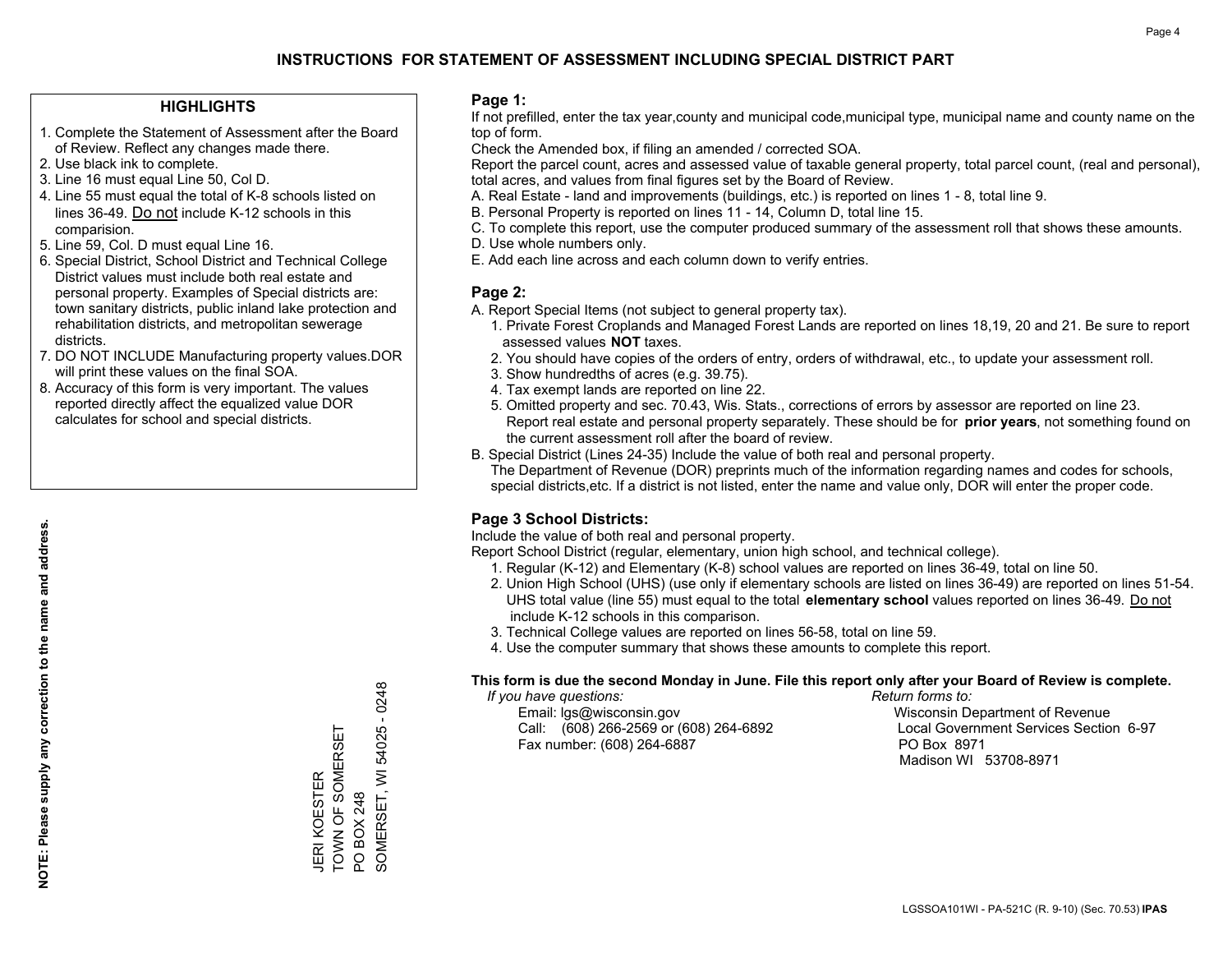**STATEMENT OF ASSESSMENT FOR 2017 FINAL - EQUATED**

| 55. | 034 | 1476    |
|-----|-----|---------|
| CO. | MUN | ACCT NO |

|                | <b>FOR</b>                                                                                                                                                                                   | <b>TOWN OF</b><br><b>OF</b><br>Town - Village - City      | <b>SPRINGFIELD</b><br><b>Municipality Name</b> |         | ST CROIX COUNTY<br><b>County Name</b>          |                         |                               | WHEN COMPLETING THIS DOCUMENT<br>DO NOT WRITE OVER X's OR IN SHADED AREAS |
|----------------|----------------------------------------------------------------------------------------------------------------------------------------------------------------------------------------------|-----------------------------------------------------------|------------------------------------------------|---------|------------------------------------------------|-------------------------|-------------------------------|---------------------------------------------------------------------------|
| Line           |                                                                                                                                                                                              | <b>REAL ESTATE</b>                                        | PARCEL COUNT                                   |         | NO. OF ACRES<br><b>WHOLE</b>                   | <b>VALUE OF</b>         | <b>VALUE OF</b>               | <b>TOTAL VALUE OF LAND</b>                                                |
| No.            |                                                                                                                                                                                              | (See Lines 18 - 22 for<br>other Real Estate)              | Col. A                                         | Col. B  | TOTAL LAND IMPROVEMENTS NUMBERS ONLY<br>Col. C | <b>LAND</b><br>Col. D   | <b>IMPROVEMENTS</b><br>Col. E | AND IMPROVEMENTS<br>Col. F                                                |
| $\mathbf 1$    |                                                                                                                                                                                              | <b>RESIDENTIAL - Class 1</b>                              | 363                                            | 303     | 858                                            | 5,433,500               | 34,513,100                    | 39,946,600                                                                |
| $\overline{2}$ |                                                                                                                                                                                              | <b>COMMERCIAL - Class 2</b>                               | 6                                              | 6       | 29                                             | 139,700                 | 289,700                       | 429,400                                                                   |
| 3              |                                                                                                                                                                                              | MANUFACTURING - Class 3                                   | $\overline{2}$                                 | 0       | 80                                             | 210,200                 | 0                             | 210,200                                                                   |
| 4              |                                                                                                                                                                                              | <b>AGRICULTURAL - Class 4</b>                             | 554                                            |         | 12,241                                         | 1,801,100               |                               | 1,801,100                                                                 |
| 5              |                                                                                                                                                                                              | <b>UNDEVELOPED - Class 5</b>                              | 313                                            |         | 2,243                                          | 2,086,600               |                               | 2,086,600                                                                 |
| 6              |                                                                                                                                                                                              | AGRICULTURAL FOREST - Class 5m                            | 201                                            |         | 2,752                                          | 3,073,700               |                               | 3,073,700                                                                 |
| $\overline{7}$ |                                                                                                                                                                                              | FOREST LANDS - Class 6                                    | 104                                            |         | 1,883                                          | 4,255,000               |                               | 4,255,000                                                                 |
| 8              |                                                                                                                                                                                              | OTHER - Class 7                                           | 91                                             | 92      | 194                                            | 1,277,100               | 9,300,100                     | 10,577,200                                                                |
| 9              |                                                                                                                                                                                              | TOTAL - ALL COLUMNS                                       | 1,634<br>401                                   |         | 20,280                                         | 18,276,900              | 44,102,900                    | 62,379,800                                                                |
| 10             |                                                                                                                                                                                              | NUMBER OF PERSONAL PROPERTY ACCOUNTS IN ROLL              |                                                |         | 18                                             | <b>LOCALLY ASSESSED</b> | <b>MANUFACTURING</b>          | <b>MERGED</b>                                                             |
| 11             |                                                                                                                                                                                              | BOATS AND OTHER WATERCRAFT NOT EXEMPT - Code 1            |                                                |         |                                                | 0                       | 0                             | $\mathbf 0$                                                               |
| 12             |                                                                                                                                                                                              | MACHINERY, TOOLS AND PATTERNS - Code 2                    |                                                |         |                                                | 82,900                  | 4,200                         | 87,100                                                                    |
| 13             |                                                                                                                                                                                              | FURNITURE, FIXTURES AND EQUIPMENT - Code 3                |                                                |         |                                                | 21,800                  | $\Omega$                      | 21,800                                                                    |
| 14             |                                                                                                                                                                                              | ALL OTHER PERSONAL PROPERTY NOT EXEMPT - Codes 4A, 4B, 4C |                                                | 592,400 | 100                                            | 592,500                 |                               |                                                                           |
| 15             | TOTAL OF PERSONAL PROPERTY NOT EXEMPT (Total of Lines 11-14)<br>697,100                                                                                                                      |                                                           |                                                |         |                                                |                         | 4,300                         | 701,400                                                                   |
| 16             | AGGREGATE ASSESSED VALUE OF ALL PROPERTY SUBJECT TO THE GENERAL PROPERTY TAX (Total of Lines 9F and 15F)<br>MUST EQUAL TOTAL VALUE OF THE SCHOOL DISTRICTS (K-12 PLUS K-8) - Line 50, Col. F |                                                           |                                                |         |                                                |                         |                               | 63,081,200                                                                |
| 17             | Name of Assessor<br>Telephone #<br><b>BOARD OF REVIEW</b><br>DATE OF FINAL ADJOURNMENT<br><b>BOB IRWIN</b><br>05/24/2017                                                                     |                                                           |                                                |         |                                                | (715) 235-6941          |                               |                                                                           |

REMARKS

The Assessment Ratio to be used in calculating the estimated Fair Market Value on tax bills for this tax district is .843484888

This ratio should be used to convert assessed values to "Calculate Equalized Values" in Step 1 of the Lottery and Gaming Credit Calculations.

 This ratio should be used in the "Computation of Tax Equivalent" schedule of the Annual Reports filed by the municipal electric, gas and water utilities with the Public Service Commission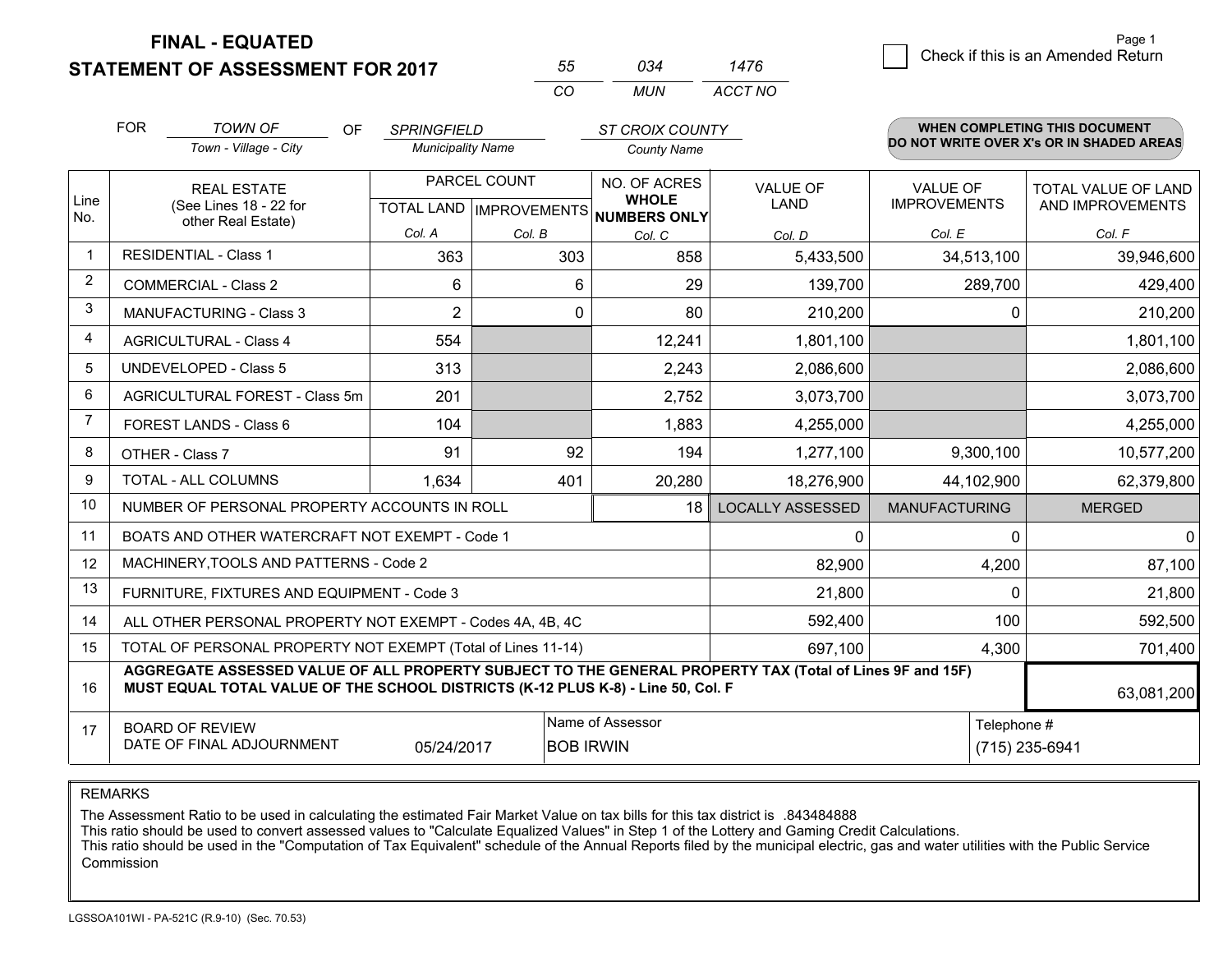*YEAR CO MUN ACCT NO* <sup>2017</sup> <sup>55</sup> <sup>034</sup> <sup>1476</sup> Page 2

Do not confuse FOREST LANDS (Line 7) with FOREST CROPS (in this section) - They are **NOT** the same

|    |                                                                                |                                            |  | Private Forest Crop - Reg Class @ 10¢ per acre                   |                                                                              | Private Forest Crop - Reg Class @ \$2.52 per acre     |                                                                              |                                                                    |                    |                    |  |
|----|--------------------------------------------------------------------------------|--------------------------------------------|--|------------------------------------------------------------------|------------------------------------------------------------------------------|-------------------------------------------------------|------------------------------------------------------------------------------|--------------------------------------------------------------------|--------------------|--------------------|--|
| 18 | (a) PARCELS                                                                    | (b) ACRES                                  |  | (c) ASSESSED VALUE                                               |                                                                              | (d) PARCELS                                           |                                                                              | (e) ACRES                                                          |                    | (f) ASSESSED VALUE |  |
|    |                                                                                |                                            |  |                                                                  |                                                                              |                                                       |                                                                              |                                                                    |                    |                    |  |
|    | Private Forest Crop - Special Class @ 20¢ per acre                             |                                            |  |                                                                  | Entered Before 2005 Managed Forest - Ferrous Mining CLOSED @ \$8.27 per acre |                                                       |                                                                              |                                                                    |                    |                    |  |
| 19 | (a) PARCELS                                                                    | (b) ACRES                                  |  | (c) ASSESSED VALUE                                               |                                                                              | (d) PARCELS                                           |                                                                              | (e) ACRES                                                          |                    | (f) ASSESSED VALUE |  |
|    |                                                                                |                                            |  |                                                                  |                                                                              |                                                       |                                                                              |                                                                    |                    |                    |  |
|    |                                                                                |                                            |  | Entered Before 2005 Managed Forest - OPEN @ \$.79 per acre       |                                                                              |                                                       |                                                                              | Entered Before 2005 Managed Forest - CLOSED @ \$1.87 per acre      |                    |                    |  |
| 20 | (a) PARCELS                                                                    | (b) ACRES                                  |  | (c) ASSESSED VALUE                                               |                                                                              | (d) PARCELS                                           |                                                                              | (e) ACRES                                                          |                    | (f) ASSESSED VALUE |  |
|    |                                                                                | 13                                         |  | 14.000                                                           |                                                                              | 16                                                    |                                                                              | 277.21                                                             |                    |                    |  |
|    |                                                                                | Entered After 2004 Managed Forest - OPEN @ |  |                                                                  |                                                                              |                                                       |                                                                              |                                                                    | 465,300            |                    |  |
|    |                                                                                |                                            |  |                                                                  | \$2.14 per acre<br>(c) ASSESSED VALUE                                        |                                                       | Entered After 2004 Managed Forest - CLOSED @ \$10.68 per acre<br>(d) PARCELS |                                                                    | (f) ASSESSED VALUE |                    |  |
| 21 | (a) PARCELS                                                                    | (b) ACRES                                  |  |                                                                  |                                                                              |                                                       |                                                                              | (e) ACRES                                                          |                    |                    |  |
|    |                                                                                |                                            |  |                                                                  |                                                                              |                                                       |                                                                              |                                                                    |                    |                    |  |
|    |                                                                                | 92                                         |  | 225,400                                                          |                                                                              | 12                                                    |                                                                              | 304                                                                |                    | 645,500            |  |
|    | (a) County Forest Cropland Acres                                               |                                            |  | (b) Federal Acres                                                |                                                                              | (d) County (NOT FOREST CROP) Acres<br>(c) State Acres |                                                                              |                                                                    |                    | (e) Other Acres    |  |
| 22 |                                                                                |                                            |  |                                                                  |                                                                              | 674.47                                                |                                                                              |                                                                    |                    | 56.59              |  |
|    |                                                                                |                                            |  |                                                                  |                                                                              |                                                       |                                                                              |                                                                    |                    |                    |  |
|    |                                                                                |                                            |  | Assessed Value of Omitted Property From Prior Years (Sec. 70.44) |                                                                              |                                                       |                                                                              | Assessed Value of Sec. 70.43 Corrections of Errors by Assessors    |                    |                    |  |
| 23 |                                                                                | (a) REAL ESTATE                            |  | (b) PERSONAL                                                     |                                                                              | (c1) REAL ESTATE                                      |                                                                              |                                                                    | (c2) PERSONAL      |                    |  |
|    |                                                                                |                                            |  |                                                                  |                                                                              |                                                       |                                                                              |                                                                    |                    |                    |  |
|    | Manufacturing Equated Value of Omitted Property From Prior Years (Sec. 70.995) |                                            |  |                                                                  |                                                                              |                                                       |                                                                              | Mfg. Equated Value of Sec.70.43 Corrections of Errors by Assessors |                    |                    |  |
|    | (d) REAL ESTATE                                                                |                                            |  | (e) PERSONAL                                                     |                                                                              | (f1) REAL ESTATE                                      |                                                                              |                                                                    | (f2) PERSONAL      |                    |  |
|    |                                                                                |                                            |  |                                                                  |                                                                              |                                                       |                                                                              |                                                                    |                    |                    |  |
|    |                                                                                |                                            |  |                                                                  |                                                                              |                                                       |                                                                              |                                                                    |                    |                    |  |

## **SPECIAL DISTRICTS**

| Line<br>No. | Enter 6-digit<br><b>Special District</b><br>Code (Col. A) | <b>Account</b><br><b>Number</b><br>(Col. B) | <b>Special District Name</b><br>(Col. C) | <b>Locally Assessed Value</b><br>of Real Estate and<br>Personal Property (Col. D) | Mfg Value of Real Estate<br>and Personal Property<br>(Col. E) | <b>Merged Value of</b><br><b>Real Estate and</b><br>Personal Property (Col. F) |
|-------------|-----------------------------------------------------------|---------------------------------------------|------------------------------------------|-----------------------------------------------------------------------------------|---------------------------------------------------------------|--------------------------------------------------------------------------------|
| 24          | 557070                                                    | 0526                                        | SPRINGFIELD SANITARY DISTRICT #1         | 2,936,500                                                                         |                                                               | 2,936,500                                                                      |
| 25          |                                                           |                                             |                                          |                                                                                   |                                                               |                                                                                |
| 26          |                                                           |                                             |                                          |                                                                                   |                                                               |                                                                                |
| 27          |                                                           |                                             |                                          |                                                                                   |                                                               |                                                                                |
| 28          |                                                           |                                             |                                          |                                                                                   |                                                               |                                                                                |
| 29          |                                                           |                                             |                                          |                                                                                   |                                                               |                                                                                |
| 30          |                                                           |                                             |                                          |                                                                                   |                                                               |                                                                                |
| 31          |                                                           |                                             |                                          |                                                                                   |                                                               |                                                                                |
| 32          |                                                           |                                             |                                          |                                                                                   |                                                               |                                                                                |
| 33          |                                                           |                                             |                                          |                                                                                   |                                                               |                                                                                |
| 34          |                                                           |                                             |                                          |                                                                                   |                                                               |                                                                                |
| 35          |                                                           |                                             |                                          |                                                                                   |                                                               |                                                                                |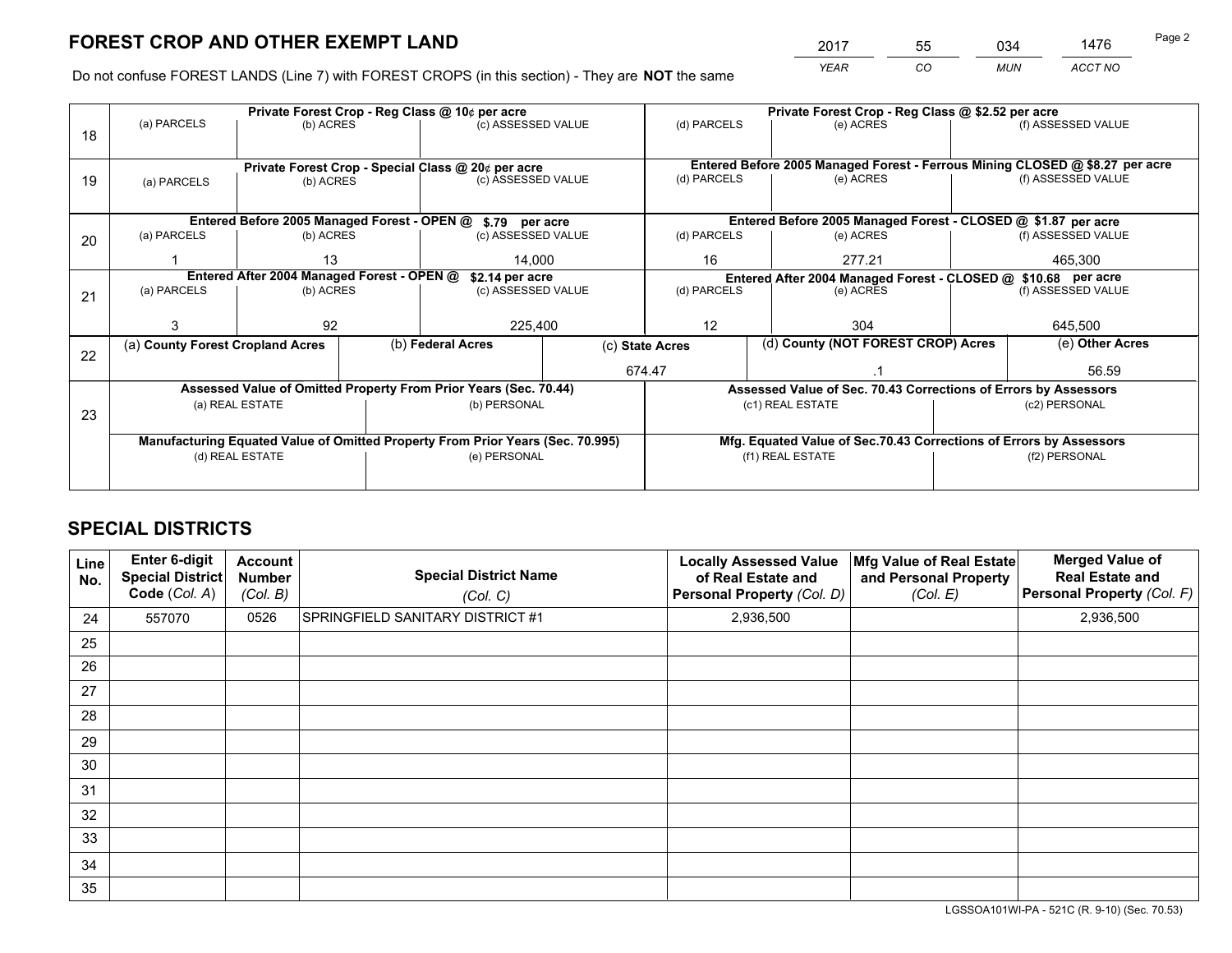|             |                                                          |                                             |                                                         | <b>YEAR</b>                                                                       | CO<br><b>MUN</b>                                              | <b>ACCT NO</b>                                                                 |
|-------------|----------------------------------------------------------|---------------------------------------------|---------------------------------------------------------|-----------------------------------------------------------------------------------|---------------------------------------------------------------|--------------------------------------------------------------------------------|
| Line<br>No. | Enter 6-digit<br><b>School District</b><br>Code (Col. A) | <b>Account</b><br><b>Number</b><br>(Col. B) | <b>School District Name</b><br>(Col. C)                 | <b>Locally Assessed Value</b><br>of Real Estate and<br>Personal Property (Col. D) | Mfg Value of Real Estate<br>and Personal Property<br>(Col. E) | <b>Merged Value of</b><br><b>Real Estate and</b><br>Personal Property (Col. F) |
|             | A. SCHOOL DISTRICTS (K-8 and K-12)                       |                                             |                                                         |                                                                                   |                                                               |                                                                                |
| 36          | 170637                                                   | 0114                                        | SCH D OF BOYCEVILLE COMMUNITY                           | 315,400                                                                           |                                                               | 315,400                                                                        |
| 37          | 173444                                                   | 0117                                        | SCH D OF MENOMONIE AREA                                 | 288,500                                                                           |                                                               | 288,500                                                                        |
| 38          | 475586                                                   | 0285                                        | SCH D OF SPRING VALLEY                                  | 4,846,400                                                                         |                                                               | 4,846,400                                                                      |
| 39          | 550231                                                   | 0327                                        | SCH D OF BALDWIN-WOODVILLE AREA                         | 15,055,600                                                                        |                                                               | 15,055,600                                                                     |
| 40          | 552198                                                   | 0328                                        | SCH D OF GLENWOOD CITY                                  | 42,360,800                                                                        | 214,500                                                       | 42,575,300                                                                     |
| 41          |                                                          |                                             |                                                         |                                                                                   |                                                               |                                                                                |
| 42          |                                                          |                                             |                                                         |                                                                                   |                                                               |                                                                                |
| 43          |                                                          |                                             |                                                         |                                                                                   |                                                               |                                                                                |
| 44          |                                                          |                                             |                                                         |                                                                                   |                                                               |                                                                                |
| 45          |                                                          |                                             |                                                         |                                                                                   |                                                               |                                                                                |
| 46          |                                                          |                                             |                                                         |                                                                                   |                                                               |                                                                                |
| 47          |                                                          |                                             |                                                         |                                                                                   |                                                               |                                                                                |
| 48          |                                                          |                                             |                                                         |                                                                                   |                                                               |                                                                                |
| 49          |                                                          |                                             |                                                         |                                                                                   |                                                               |                                                                                |
| 50          |                                                          |                                             | TOTAL ASSESSED VALUE OF SCHOOL DISTRICTS (K-8 and K-12) | 62,866,700                                                                        | 214,500                                                       | 63,081,200                                                                     |
|             | <b>B. UNION HIGH SCHOOL DISTRICTS</b>                    |                                             |                                                         |                                                                                   |                                                               |                                                                                |
| 51          |                                                          |                                             |                                                         |                                                                                   |                                                               |                                                                                |
| 52          |                                                          |                                             |                                                         |                                                                                   |                                                               |                                                                                |
| 53          |                                                          |                                             |                                                         |                                                                                   |                                                               |                                                                                |
| 54          |                                                          |                                             |                                                         |                                                                                   |                                                               |                                                                                |
| 55          |                                                          |                                             | TOTAL ASSESSED VALUE OF UNION HIGH SCHOOLS              |                                                                                   |                                                               |                                                                                |
|             | C.<br><b>TECHNICAL COLLEGE DISTRICTS</b>                 |                                             |                                                         |                                                                                   |                                                               |                                                                                |
| 56          | 000100                                                   | 0001                                        | CHIPPEWA VALLEY TECHNICAL COLLEGE EAUC                  | 4,846,400                                                                         |                                                               | 4,846,400                                                                      |
| 57          | 001700                                                   | 0016                                        | WISCONSIN INDIANHEAD TECH COLLEGE SHEL                  | 58,020,300                                                                        | 214,500                                                       | 58,234,800                                                                     |
| 58          |                                                          |                                             |                                                         |                                                                                   |                                                               |                                                                                |
| 59          |                                                          |                                             | TOTAL ASSESSED VALUE OF TECHNICAL COLLEGES              | 62,866,700                                                                        | 214,500                                                       | 63,081,200                                                                     |

55

034

## *I hereby certify, to the best of my knowledge and belief, this form is complete and correct.*

**SCHOOL DISTRICTS**

| Print name of preparer | Title                    |                | Date (MM / DD / CCYY) |
|------------------------|--------------------------|----------------|-----------------------|
|                        |                          |                |                       |
| Signature of preparer  | Contact Telephone Number | E-mail address |                       |
|                        | $\sim$                   |                |                       |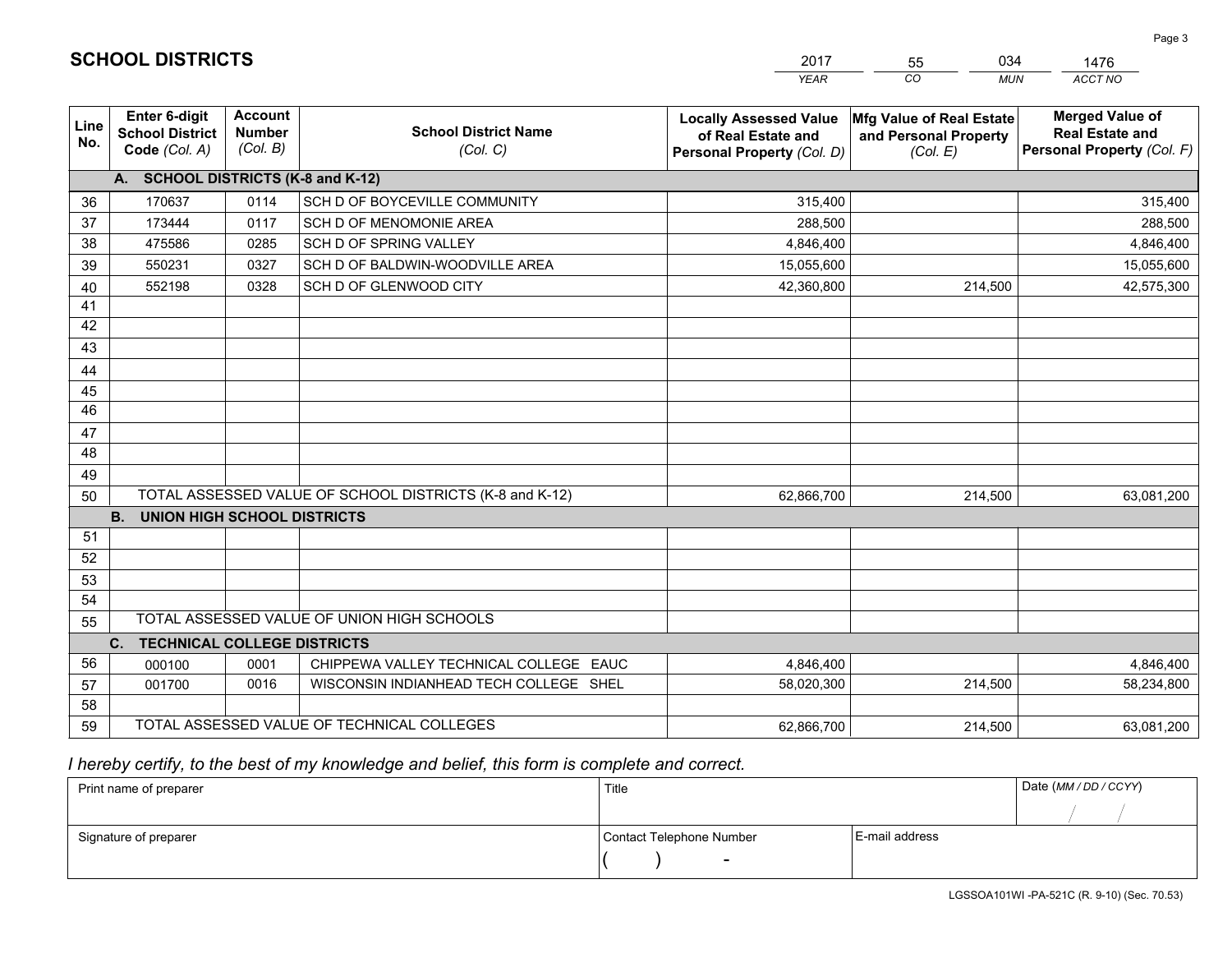### **HIGHLIGHTS**

- 1. Complete the Statement of Assessment after the Board of Review. Reflect any changes made there.
- 2. Use black ink to complete.
- 3. Line 16 must equal Line 50, Col D.
- 4. Line 55 must equal the total of K-8 schools listed on lines 36-49. Do not include K-12 schools in this comparision.
- 5. Line 59, Col. D must equal Line 16.
- 6. Special District, School District and Technical College District values must include both real estate and personal property. Examples of Special districts are: town sanitary districts, public inland lake protection and rehabilitation districts, and metropolitan sewerage districts.
- 7. DO NOT INCLUDE Manufacturing property values.DOR will print these values on the final SOA.
- 8. Accuracy of this form is very important. The values reported directly affect the equalized value DOR calculates for school and special districts.

#### **Page 1:**

 If not prefilled, enter the tax year,county and municipal code,municipal type, municipal name and county name on the top of form.

Check the Amended box, if filing an amended / corrected SOA.

 Report the parcel count, acres and assessed value of taxable general property, total parcel count, (real and personal), total acres, and values from final figures set by the Board of Review.

- A. Real Estate land and improvements (buildings, etc.) is reported on lines 1 8, total line 9.
- B. Personal Property is reported on lines 11 14, Column D, total line 15.
- C. To complete this report, use the computer produced summary of the assessment roll that shows these amounts.
- D. Use whole numbers only.
- E. Add each line across and each column down to verify entries.

#### **Page 2:**

- A. Report Special Items (not subject to general property tax).
- 1. Private Forest Croplands and Managed Forest Lands are reported on lines 18,19, 20 and 21. Be sure to report assessed values **NOT** taxes.
- 2. You should have copies of the orders of entry, orders of withdrawal, etc., to update your assessment roll.
	- 3. Show hundredths of acres (e.g. 39.75).
- 4. Tax exempt lands are reported on line 22.
- 5. Omitted property and sec. 70.43, Wis. Stats., corrections of errors by assessor are reported on line 23. Report real estate and personal property separately. These should be for **prior years**, not something found on the current assessment roll after the board of review.
- B. Special District (Lines 24-35) Include the value of both real and personal property.
- The Department of Revenue (DOR) preprints much of the information regarding names and codes for schools, special districts,etc. If a district is not listed, enter the name and value only, DOR will enter the proper code.

## **Page 3 School Districts:**

Include the value of both real and personal property.

Report School District (regular, elementary, union high school, and technical college).

- 1. Regular (K-12) and Elementary (K-8) school values are reported on lines 36-49, total on line 50.
- 2. Union High School (UHS) (use only if elementary schools are listed on lines 36-49) are reported on lines 51-54. UHS total value (line 55) must equal to the total **elementary school** values reported on lines 36-49. Do notinclude K-12 schools in this comparison.
- 3. Technical College values are reported on lines 56-58, total on line 59.
- 4. Use the computer summary that shows these amounts to complete this report.

#### **This form is due the second Monday in June. File this report only after your Board of Review is complete.**

 *If you have questions: Return forms to:*

 Email: lgs@wisconsin.gov Wisconsin Department of RevenueCall:  $(608)$  266-2569 or  $(608)$  264-6892 Fax number: (608) 264-6887 PO Box 8971

Local Government Services Section 6-97 Madison WI 53708-8971

 $-7122$ WOODVILLE, WI 54028 - 7122 TOWN OF SPRINGFIELD VICKY BENSON<br>TOWN OF SPRINGFIELD 54028 **NOODVILLE, WI** VICKY BENSON 980 280TH ST 980 280TH ST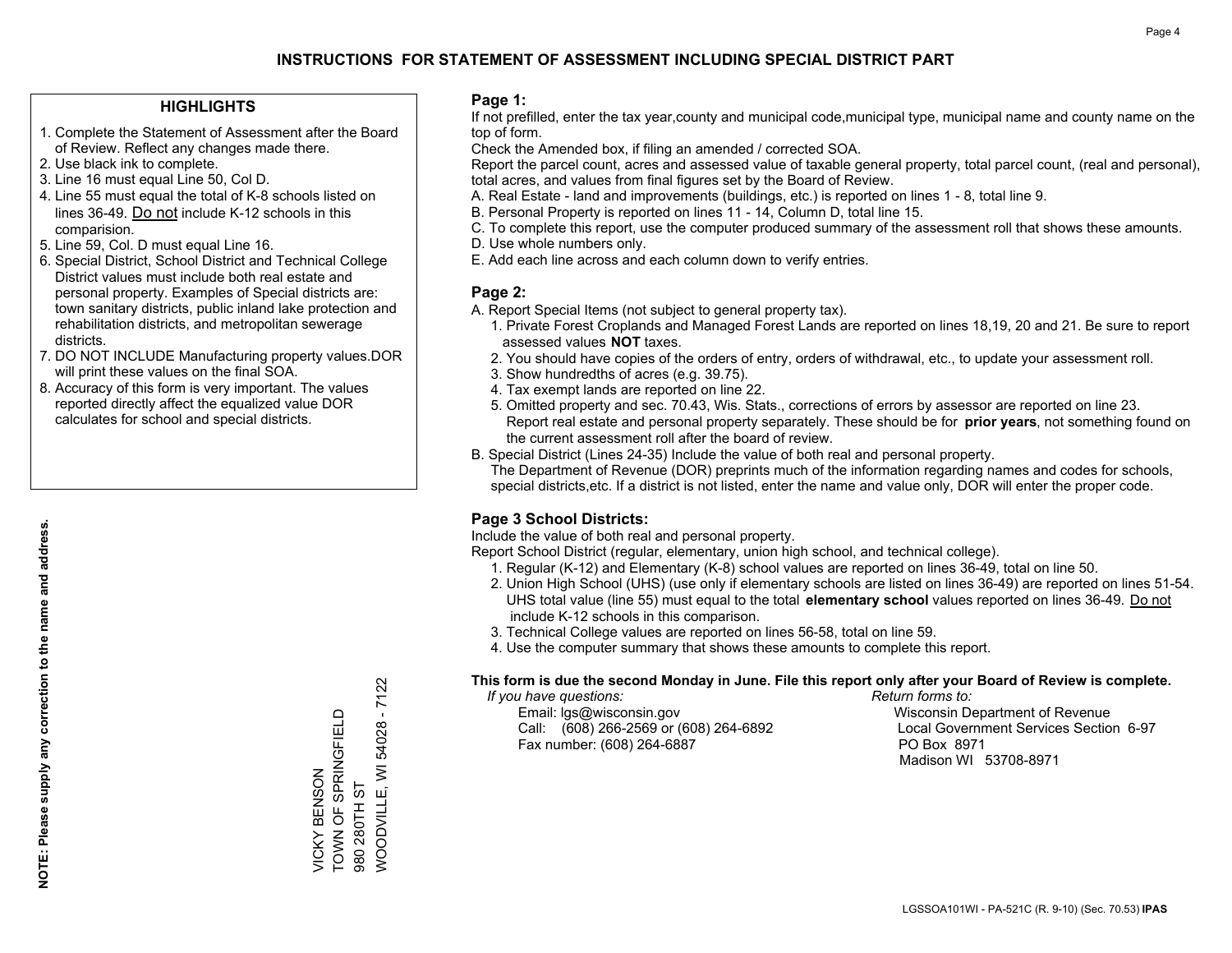**FINAL - EQUATED**

**STATEMENT OF ASSESSMENT FOR 2017** 

| 55. | กวค | 1477    |  |
|-----|-----|---------|--|
| CO. | MUN | ACCT NO |  |

|                         | <b>FOR</b>                                                   | <b>TOWN OF</b><br><b>OF</b>                                                                                                                                                                  | <b>STANTON</b>           |        | <b>ST CROIX COUNTY</b>                               |                         |                      | WHEN COMPLETING THIS DOCUMENT<br>DO NOT WRITE OVER X's OR IN SHADED AREAS |  |
|-------------------------|--------------------------------------------------------------|----------------------------------------------------------------------------------------------------------------------------------------------------------------------------------------------|--------------------------|--------|------------------------------------------------------|-------------------------|----------------------|---------------------------------------------------------------------------|--|
|                         |                                                              | Town - Village - City                                                                                                                                                                        | <b>Municipality Name</b> |        | <b>County Name</b>                                   |                         |                      |                                                                           |  |
|                         |                                                              | <b>REAL ESTATE</b>                                                                                                                                                                           | PARCEL COUNT             |        | NO. OF ACRES                                         | <b>VALUE OF</b>         | <b>VALUE OF</b>      | TOTAL VALUE OF LAND                                                       |  |
| Line<br>No.             |                                                              | (See Lines 18 - 22 for<br>other Real Estate)                                                                                                                                                 |                          |        | <b>WHOLE</b><br>TOTAL LAND IMPROVEMENTS NUMBERS ONLY | <b>LAND</b>             | <b>IMPROVEMENTS</b>  | AND IMPROVEMENTS                                                          |  |
|                         |                                                              |                                                                                                                                                                                              | Col. A                   | Col. B | Col. C                                               | Col. D                  | Col. E               | Col. F                                                                    |  |
| $\overline{\mathbf{1}}$ |                                                              | <b>RESIDENTIAL - Class 1</b>                                                                                                                                                                 | 314                      | 297    | 743                                                  | 10,046,000              | 37,256,400           | 47,302,400                                                                |  |
| 2                       |                                                              | <b>COMMERCIAL - Class 2</b>                                                                                                                                                                  | 11                       | 8      | 43                                                   | 304,500                 | 581,400              | 885,900                                                                   |  |
| 3                       |                                                              | MANUFACTURING - Class 3                                                                                                                                                                      |                          | 0      | 40                                                   | 116,900                 | $\Omega$             | 116,900                                                                   |  |
| 4                       |                                                              | <b>AGRICULTURAL - Class 4</b>                                                                                                                                                                | 493                      |        | 14,153                                               | 2,195,200               |                      | 2,195,200                                                                 |  |
| 5                       |                                                              | <b>UNDEVELOPED - Class 5</b>                                                                                                                                                                 | 226                      |        | 915                                                  | 611,500                 |                      | 611,500                                                                   |  |
| 6                       |                                                              | AGRICULTURAL FOREST - Class 5m                                                                                                                                                               | 100                      |        | 896                                                  | 1,074,700               |                      | 1,074,700                                                                 |  |
| 7                       |                                                              | FOREST LANDS - Class 6                                                                                                                                                                       | 41                       |        | 499                                                  | 1,139,200               |                      | 1,139,200                                                                 |  |
| 8                       | OTHER - Class 7                                              |                                                                                                                                                                                              | 62                       | 62     | 152                                                  | 680,300                 | 6,221,500            | 6,901,800                                                                 |  |
| 9                       | TOTAL - ALL COLUMNS                                          |                                                                                                                                                                                              | 1,248                    | 367    | 17,441                                               | 16,168,300              | 44,059,300           | 60,227,600                                                                |  |
| 10                      |                                                              | NUMBER OF PERSONAL PROPERTY ACCOUNTS IN ROLL                                                                                                                                                 |                          |        | 11                                                   | <b>LOCALLY ASSESSED</b> | <b>MANUFACTURING</b> | <b>MERGED</b>                                                             |  |
| 11                      | BOATS AND OTHER WATERCRAFT NOT EXEMPT - Code 1<br>0          |                                                                                                                                                                                              |                          |        |                                                      |                         |                      | $\mathbf{0}$<br>0                                                         |  |
| 12                      |                                                              | MACHINERY, TOOLS AND PATTERNS - Code 2                                                                                                                                                       |                          |        |                                                      | 62,100                  | 2,100                | 64,200                                                                    |  |
| 13                      |                                                              | FURNITURE, FIXTURES AND EQUIPMENT - Code 3                                                                                                                                                   |                          |        |                                                      | 5,000                   | $\Omega$             | 5,000                                                                     |  |
| 14                      | ALL OTHER PERSONAL PROPERTY NOT EXEMPT - Codes 4A, 4B, 4C    |                                                                                                                                                                                              |                          |        |                                                      |                         | 100                  | 10,000                                                                    |  |
| 15                      | TOTAL OF PERSONAL PROPERTY NOT EXEMPT (Total of Lines 11-14) |                                                                                                                                                                                              |                          |        |                                                      | 77,000                  | 2,200                | 79,200                                                                    |  |
| 16                      |                                                              | AGGREGATE ASSESSED VALUE OF ALL PROPERTY SUBJECT TO THE GENERAL PROPERTY TAX (Total of Lines 9F and 15F)<br>MUST EQUAL TOTAL VALUE OF THE SCHOOL DISTRICTS (K-12 PLUS K-8) - Line 50, Col. F |                          |        |                                                      |                         |                      | 60,306,800                                                                |  |
| 17                      |                                                              | <b>BOARD OF REVIEW</b>                                                                                                                                                                       |                          |        | Name of Assessor                                     | Telephone #             |                      |                                                                           |  |
|                         |                                                              | DATE OF FINAL ADJOURNMENT                                                                                                                                                                    | 05/15/2017               |        | <b>RANDY PROCHNOW</b>                                | (715) 309-2863          |                      |                                                                           |  |

REMARKS

The Assessment Ratio to be used in calculating the estimated Fair Market Value on tax bills for this tax district is .8347496

This ratio should be used to convert assessed values to "Calculate Equalized Values" in Step 1 of the Lottery and Gaming Credit Calculations.<br>This ratio should be used in the "Computation of Tax Equivalent" schedule of the Commission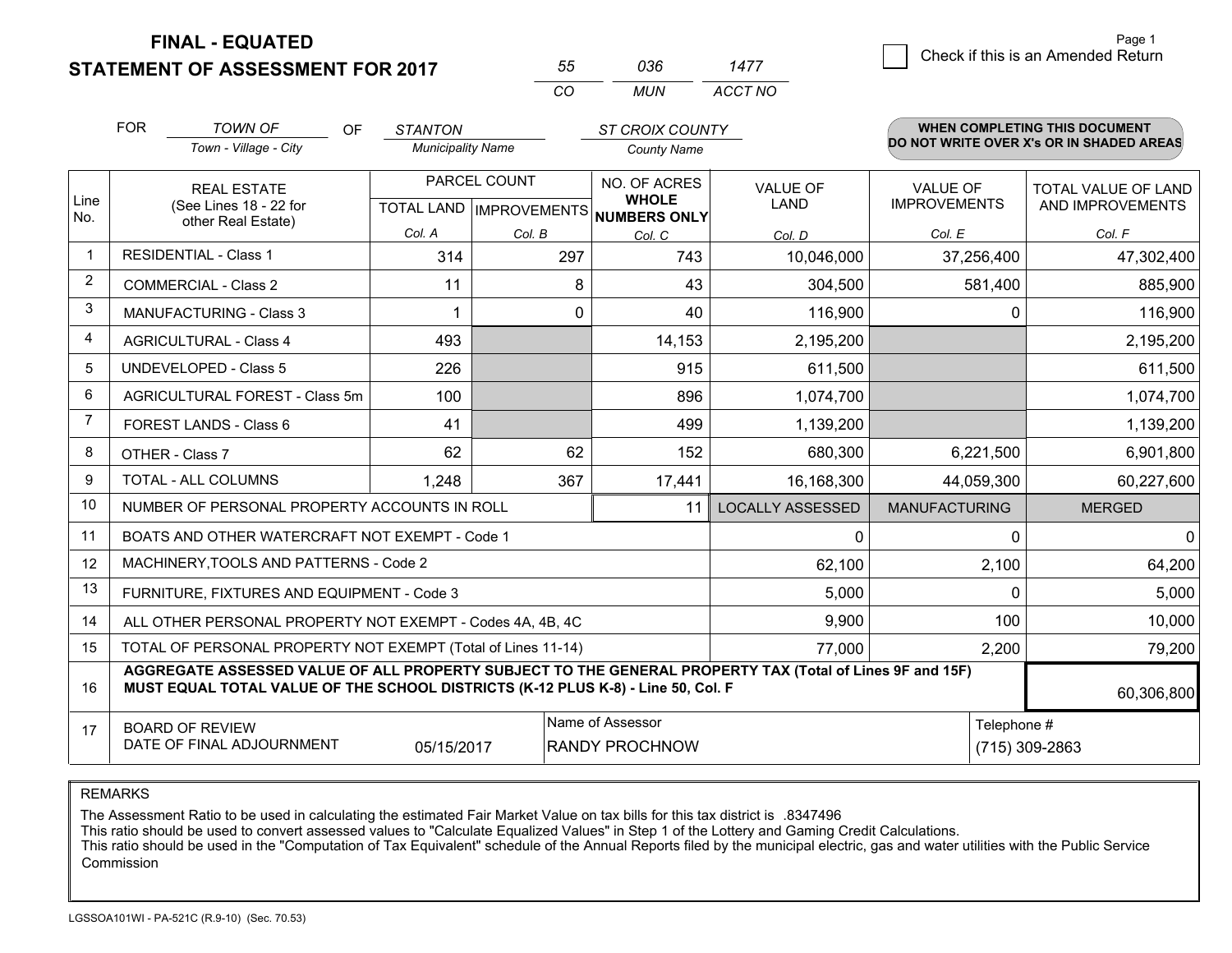*YEAR CO MUN ACCT NO* <sup>2017</sup> <sup>55</sup> <sup>036</sup> <sup>1477</sup> Page 2

Do not confuse FOREST LANDS (Line 7) with FOREST CROPS (in this section) - They are **NOT** the same

|    | Private Forest Crop - Reg Class @ 10¢ per acre                                 |                                                |  |                                                            |             | Private Forest Crop - Reg Class @ \$2.52 per acre                  |           |                                                               |                    |                                                                              |  |
|----|--------------------------------------------------------------------------------|------------------------------------------------|--|------------------------------------------------------------|-------------|--------------------------------------------------------------------|-----------|---------------------------------------------------------------|--------------------|------------------------------------------------------------------------------|--|
| 18 | (a) PARCELS<br>(b) ACRES                                                       |                                                |  | (c) ASSESSED VALUE                                         |             | (d) PARCELS                                                        |           | (e) ACRES                                                     |                    | (f) ASSESSED VALUE                                                           |  |
|    |                                                                                |                                                |  |                                                            |             |                                                                    |           |                                                               |                    |                                                                              |  |
|    |                                                                                |                                                |  | Private Forest Crop - Special Class @ 20¢ per acre         |             |                                                                    |           |                                                               |                    | Entered Before 2005 Managed Forest - Ferrous Mining CLOSED @ \$8.27 per acre |  |
| 19 | (b) ACRES<br>(a) PARCELS                                                       |                                                |  | (c) ASSESSED VALUE                                         |             | (d) PARCELS                                                        |           | (e) ACRES                                                     |                    | (f) ASSESSED VALUE                                                           |  |
|    |                                                                                |                                                |  |                                                            |             |                                                                    |           |                                                               |                    |                                                                              |  |
|    |                                                                                |                                                |  | Entered Before 2005 Managed Forest - OPEN @ \$.79 per acre |             |                                                                    |           | Entered Before 2005 Managed Forest - CLOSED @ \$1.87 per acre |                    |                                                                              |  |
| 20 | (a) PARCELS<br>(b) ACRES                                                       |                                                |  | (c) ASSESSED VALUE                                         |             | (d) PARCELS<br>(e) ACRES                                           |           |                                                               |                    | (f) ASSESSED VALUE                                                           |  |
|    |                                                                                | 55                                             |  |                                                            |             | 33                                                                 |           |                                                               |                    |                                                                              |  |
|    |                                                                                | 138,600                                        |  |                                                            | 485.75      |                                                                    |           | 1,227,800                                                     |                    |                                                                              |  |
|    | Entered After 2004 Managed Forest - OPEN @                                     |                                                |  | \$2.14 per acre                                            |             | Entered After 2004 Managed Forest - CLOSED @ \$10.68 per acre      |           |                                                               |                    |                                                                              |  |
| 21 |                                                                                | (a) PARCELS<br>(c) ASSESSED VALUE<br>(b) ACRES |  |                                                            | (d) PARCELS |                                                                    | (e) ACRES |                                                               | (f) ASSESSED VALUE |                                                                              |  |
|    |                                                                                |                                                |  |                                                            |             |                                                                    |           |                                                               |                    |                                                                              |  |
|    |                                                                                |                                                |  |                                                            |             |                                                                    |           | 86                                                            |                    | 215,200                                                                      |  |
|    | (a) County Forest Cropland Acres                                               |                                                |  | (b) Federal Acres                                          |             | (c) State Acres                                                    |           | (d) County (NOT FOREST CROP) Acres                            |                    | (e) Other Acres                                                              |  |
| 22 |                                                                                |                                                |  | 1.993.04                                                   |             | 943.34                                                             |           | 207.17                                                        |                    | 52.79                                                                        |  |
|    |                                                                                |                                                |  |                                                            |             |                                                                    |           |                                                               |                    |                                                                              |  |
|    | Assessed Value of Omitted Property From Prior Years (Sec. 70.44)               |                                                |  |                                                            |             | Assessed Value of Sec. 70.43 Corrections of Errors by Assessors    |           |                                                               |                    |                                                                              |  |
| 23 | (a) REAL ESTATE                                                                |                                                |  | (b) PERSONAL                                               |             |                                                                    |           | (c1) REAL ESTATE                                              |                    | (c2) PERSONAL                                                                |  |
|    |                                                                                |                                                |  |                                                            |             |                                                                    |           |                                                               |                    |                                                                              |  |
|    | Manufacturing Equated Value of Omitted Property From Prior Years (Sec. 70.995) |                                                |  |                                                            |             | Mfg. Equated Value of Sec.70.43 Corrections of Errors by Assessors |           |                                                               |                    |                                                                              |  |
|    | (d) REAL ESTATE                                                                |                                                |  | (e) PERSONAL                                               |             | (f1) REAL ESTATE                                                   |           | (f2) PERSONAL                                                 |                    |                                                                              |  |
|    |                                                                                |                                                |  |                                                            |             |                                                                    |           |                                                               |                    |                                                                              |  |
|    |                                                                                |                                                |  |                                                            |             |                                                                    |           |                                                               |                    |                                                                              |  |

## **SPECIAL DISTRICTS**

| Line<br>No. | Enter 6-digit<br>Special District<br>Code (Col. A) | <b>Account</b><br><b>Number</b><br>(Col. B) | <b>Special District Name</b><br>(Col. C) | <b>Locally Assessed Value</b><br>of Real Estate and<br>Personal Property (Col. D) | Mfg Value of Real Estate<br>and Personal Property<br>(Col. E) | <b>Merged Value of</b><br><b>Real Estate and</b><br>Personal Property (Col. F) |
|-------------|----------------------------------------------------|---------------------------------------------|------------------------------------------|-----------------------------------------------------------------------------------|---------------------------------------------------------------|--------------------------------------------------------------------------------|
| 24          | 558020                                             | 0339                                        | UPPER WILLOW REHABILITATION DISTRICT     | 38,488,000                                                                        |                                                               | 38,488,000                                                                     |
| 25          |                                                    |                                             |                                          |                                                                                   |                                                               |                                                                                |
| 26          |                                                    |                                             |                                          |                                                                                   |                                                               |                                                                                |
| 27          |                                                    |                                             |                                          |                                                                                   |                                                               |                                                                                |
| 28          |                                                    |                                             |                                          |                                                                                   |                                                               |                                                                                |
| 29          |                                                    |                                             |                                          |                                                                                   |                                                               |                                                                                |
| 30          |                                                    |                                             |                                          |                                                                                   |                                                               |                                                                                |
| 31          |                                                    |                                             |                                          |                                                                                   |                                                               |                                                                                |
| 32          |                                                    |                                             |                                          |                                                                                   |                                                               |                                                                                |
| 33          |                                                    |                                             |                                          |                                                                                   |                                                               |                                                                                |
| 34          |                                                    |                                             |                                          |                                                                                   |                                                               |                                                                                |
| 35          |                                                    |                                             |                                          |                                                                                   |                                                               |                                                                                |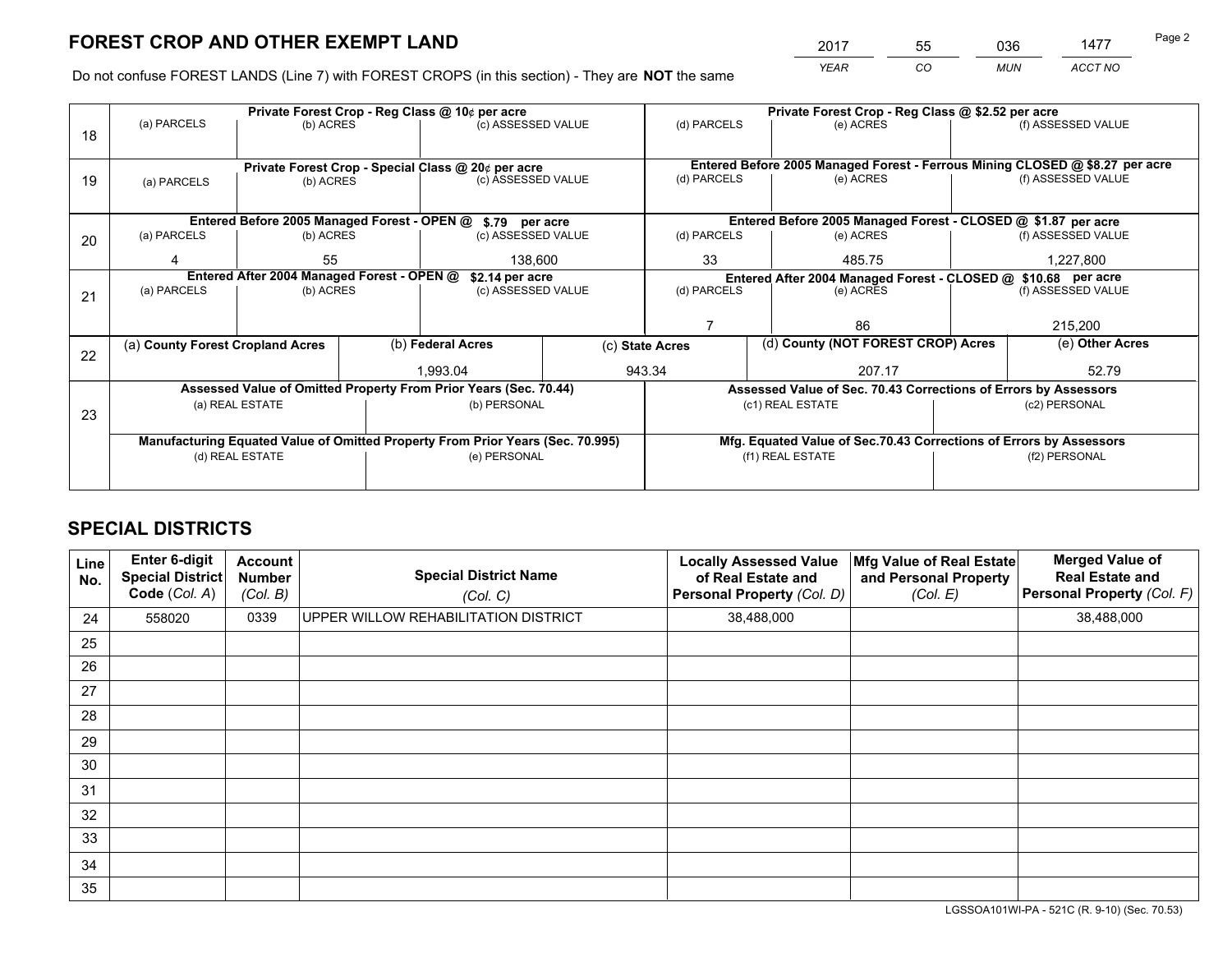|             |                                                                 |                                             |                                                         | <b>YEAR</b>                                                                       | CO<br><b>MUN</b>                                              | ACCT NO                                                                        |  |  |  |  |  |
|-------------|-----------------------------------------------------------------|---------------------------------------------|---------------------------------------------------------|-----------------------------------------------------------------------------------|---------------------------------------------------------------|--------------------------------------------------------------------------------|--|--|--|--|--|
| Line<br>No. | <b>Enter 6-digit</b><br><b>School District</b><br>Code (Col. A) | <b>Account</b><br><b>Number</b><br>(Col. B) | <b>School District Name</b><br>(Col. C)                 | <b>Locally Assessed Value</b><br>of Real Estate and<br>Personal Property (Col. D) | Mfg Value of Real Estate<br>and Personal Property<br>(Col. E) | <b>Merged Value of</b><br><b>Real Estate and</b><br>Personal Property (Col. F) |  |  |  |  |  |
|             | A. SCHOOL DISTRICTS (K-8 and K-12)                              |                                             |                                                         |                                                                                   |                                                               |                                                                                |  |  |  |  |  |
| 36          | 480119                                                          | 0286                                        | <b>SCH D OF AMERY</b>                                   | 1,906,300                                                                         |                                                               | 1,906,300                                                                      |  |  |  |  |  |
| 37          | 553962                                                          | 0331                                        | SCH D OF NEW RICHMOND                                   | 58,281,400                                                                        | 119,100                                                       | 58,400,500                                                                     |  |  |  |  |  |
| 38          |                                                                 |                                             |                                                         |                                                                                   |                                                               |                                                                                |  |  |  |  |  |
| 39          |                                                                 |                                             |                                                         |                                                                                   |                                                               |                                                                                |  |  |  |  |  |
| 40          |                                                                 |                                             |                                                         |                                                                                   |                                                               |                                                                                |  |  |  |  |  |
| 41          |                                                                 |                                             |                                                         |                                                                                   |                                                               |                                                                                |  |  |  |  |  |
| 42          |                                                                 |                                             |                                                         |                                                                                   |                                                               |                                                                                |  |  |  |  |  |
| 43          |                                                                 |                                             |                                                         |                                                                                   |                                                               |                                                                                |  |  |  |  |  |
| 44<br>45    |                                                                 |                                             |                                                         |                                                                                   |                                                               |                                                                                |  |  |  |  |  |
| 46          |                                                                 |                                             |                                                         |                                                                                   |                                                               |                                                                                |  |  |  |  |  |
| 47          |                                                                 |                                             |                                                         |                                                                                   |                                                               |                                                                                |  |  |  |  |  |
| 48          |                                                                 |                                             |                                                         |                                                                                   |                                                               |                                                                                |  |  |  |  |  |
| 49          |                                                                 |                                             |                                                         |                                                                                   |                                                               |                                                                                |  |  |  |  |  |
| 50          |                                                                 |                                             | TOTAL ASSESSED VALUE OF SCHOOL DISTRICTS (K-8 and K-12) | 60,187,700                                                                        | 119,100                                                       | 60,306,800                                                                     |  |  |  |  |  |
|             | <b>B.</b><br><b>UNION HIGH SCHOOL DISTRICTS</b>                 |                                             |                                                         |                                                                                   |                                                               |                                                                                |  |  |  |  |  |
| 51          |                                                                 |                                             |                                                         |                                                                                   |                                                               |                                                                                |  |  |  |  |  |
| 52          |                                                                 |                                             |                                                         |                                                                                   |                                                               |                                                                                |  |  |  |  |  |
| 53          |                                                                 |                                             |                                                         |                                                                                   |                                                               |                                                                                |  |  |  |  |  |
| 54          |                                                                 |                                             |                                                         |                                                                                   |                                                               |                                                                                |  |  |  |  |  |
| 55          |                                                                 |                                             | TOTAL ASSESSED VALUE OF UNION HIGH SCHOOLS              |                                                                                   |                                                               |                                                                                |  |  |  |  |  |
|             | C.<br><b>TECHNICAL COLLEGE DISTRICTS</b>                        |                                             |                                                         |                                                                                   |                                                               |                                                                                |  |  |  |  |  |
| 56          | 001700                                                          | 0016                                        | WISCONSIN INDIANHEAD TECH COLLEGE SHEL                  | 60,187,700                                                                        | 119,100                                                       | 60,306,800                                                                     |  |  |  |  |  |
| 57          |                                                                 |                                             |                                                         |                                                                                   |                                                               |                                                                                |  |  |  |  |  |
| 58          |                                                                 |                                             |                                                         |                                                                                   |                                                               |                                                                                |  |  |  |  |  |
| 59          |                                                                 |                                             | TOTAL ASSESSED VALUE OF TECHNICAL COLLEGES              | 60,187,700                                                                        | 119,100                                                       | 60,306,800                                                                     |  |  |  |  |  |

55

036

 *I hereby certify, to the best of my knowledge and belief, this form is complete and correct.*

**SCHOOL DISTRICTS**

| Print name of preparer | Title                    | Date (MM / DD / CCYY) |  |
|------------------------|--------------------------|-----------------------|--|
|                        |                          |                       |  |
| Signature of preparer  | Contact Telephone Number | E-mail address        |  |
|                        | $\sim$                   |                       |  |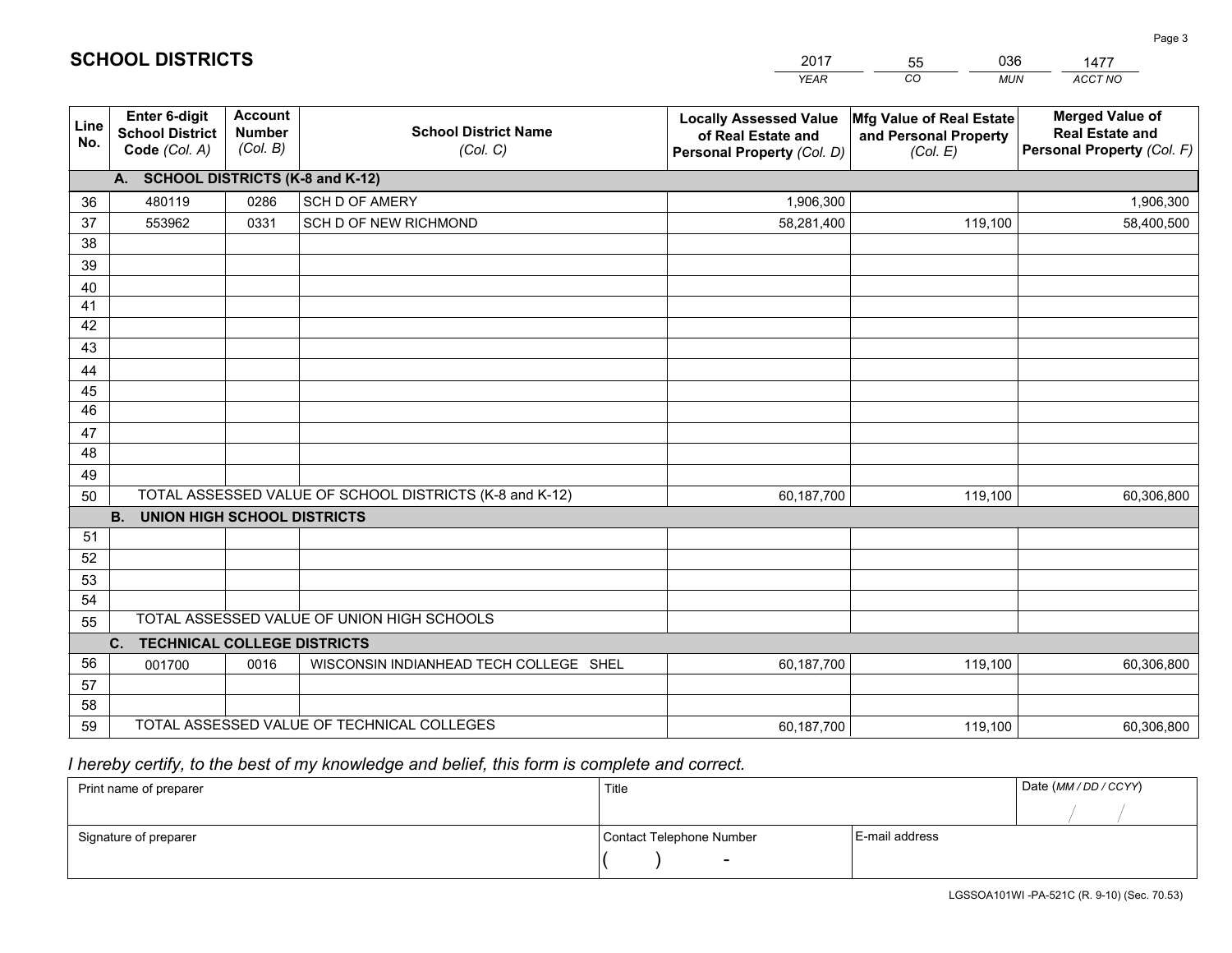### **HIGHLIGHTS**

- 1. Complete the Statement of Assessment after the Board of Review. Reflect any changes made there.
- 2. Use black ink to complete.
- 3. Line 16 must equal Line 50, Col D.
- 4. Line 55 must equal the total of K-8 schools listed on lines 36-49. Do not include K-12 schools in this comparision.
- 5. Line 59, Col. D must equal Line 16.
- 6. Special District, School District and Technical College District values must include both real estate and personal property. Examples of Special districts are: town sanitary districts, public inland lake protection and rehabilitation districts, and metropolitan sewerage districts.
- 7. DO NOT INCLUDE Manufacturing property values.DOR will print these values on the final SOA.
- 8. Accuracy of this form is very important. The values reported directly affect the equalized value DOR calculates for school and special districts.

#### **Page 1:**

 If not prefilled, enter the tax year,county and municipal code,municipal type, municipal name and county name on the top of form.

Check the Amended box, if filing an amended / corrected SOA.

 Report the parcel count, acres and assessed value of taxable general property, total parcel count, (real and personal), total acres, and values from final figures set by the Board of Review.

- A. Real Estate land and improvements (buildings, etc.) is reported on lines 1 8, total line 9.
- B. Personal Property is reported on lines 11 14, Column D, total line 15.
- C. To complete this report, use the computer produced summary of the assessment roll that shows these amounts.
- D. Use whole numbers only.
- E. Add each line across and each column down to verify entries.

## **Page 2:**

- A. Report Special Items (not subject to general property tax).
- 1. Private Forest Croplands and Managed Forest Lands are reported on lines 18,19, 20 and 21. Be sure to report assessed values **NOT** taxes.
- 2. You should have copies of the orders of entry, orders of withdrawal, etc., to update your assessment roll.
	- 3. Show hundredths of acres (e.g. 39.75).
- 4. Tax exempt lands are reported on line 22.
- 5. Omitted property and sec. 70.43, Wis. Stats., corrections of errors by assessor are reported on line 23. Report real estate and personal property separately. These should be for **prior years**, not something found on the current assessment roll after the board of review.
- B. Special District (Lines 24-35) Include the value of both real and personal property.
- The Department of Revenue (DOR) preprints much of the information regarding names and codes for schools, special districts,etc. If a district is not listed, enter the name and value only, DOR will enter the proper code.

## **Page 3 School Districts:**

Include the value of both real and personal property.

Report School District (regular, elementary, union high school, and technical college).

- 1. Regular (K-12) and Elementary (K-8) school values are reported on lines 36-49, total on line 50.
- 2. Union High School (UHS) (use only if elementary schools are listed on lines 36-49) are reported on lines 51-54. UHS total value (line 55) must equal to the total **elementary school** values reported on lines 36-49. Do notinclude K-12 schools in this comparison.
- 3. Technical College values are reported on lines 56-58, total on line 59.
- 4. Use the computer summary that shows these amounts to complete this report.

#### **This form is due the second Monday in June. File this report only after your Board of Review is complete.**

 *If you have questions: Return forms to:*

 Email: lgs@wisconsin.gov Wisconsin Department of RevenueCall:  $(608)$  266-2569 or  $(608)$  264-6892 Fax number: (608) 264-6887 PO Box 8971

Local Government Services Section 6-97 Madison WI 53708-8971

 $-7307$ DEER PARK, WI 54007 - 7307 2245 COUNTY RD T<br>DEER PARK, WI 54007 TOWN OF STANTON SHARON BALCEREK<br>TOWN OF STANTON SHARON BALCEREK 2245 COUNTY RD T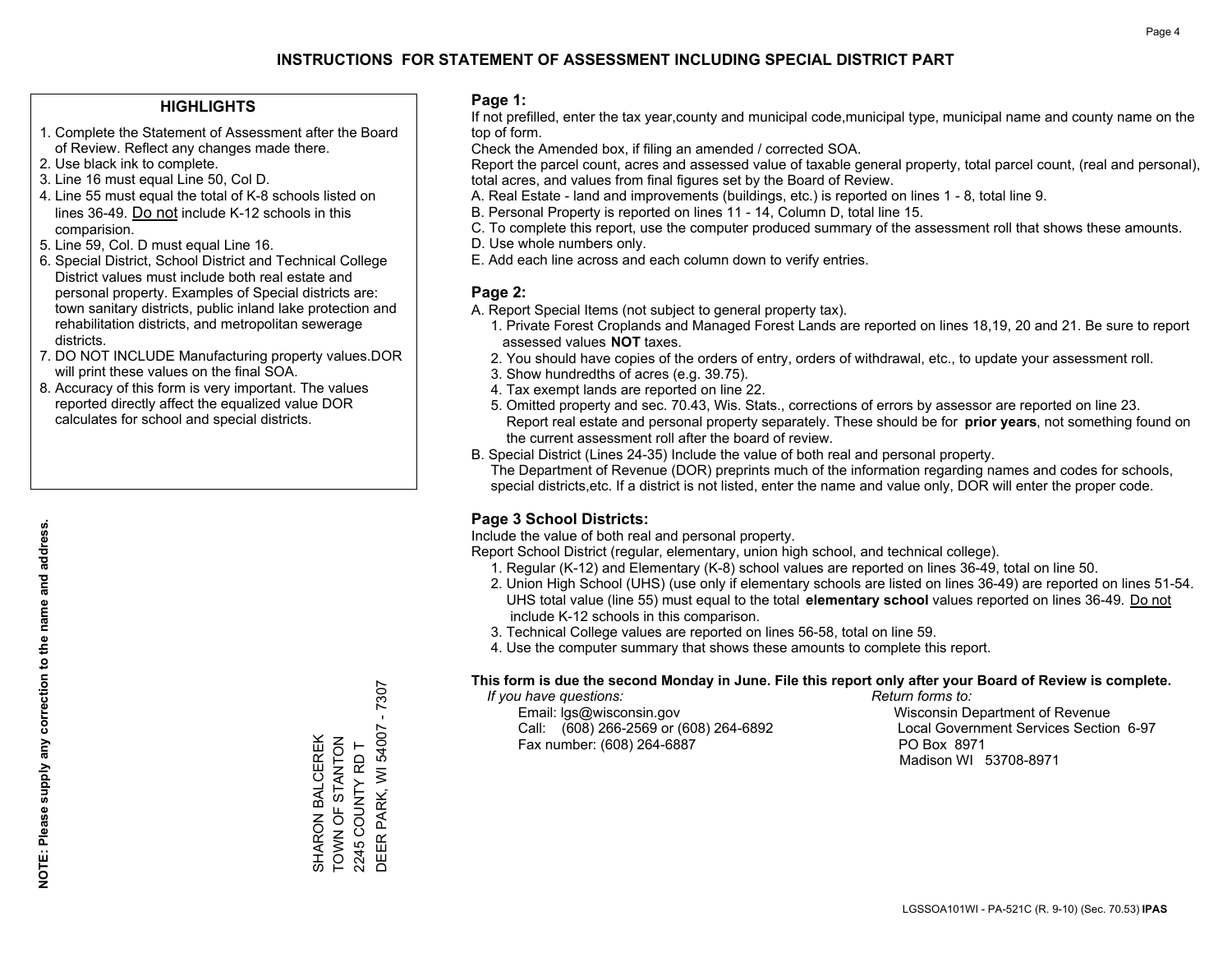**FINAL - EQUATED**

**STATEMENT OF ASSESSMENT FOR 2017** 

| 55. | กาล | 1478    |
|-----|-----|---------|
| CO. | MUN | ACCT NO |

|                | <b>FOR</b><br><b>TOWN OF</b><br><b>OF</b><br><b>STAR PRAIRIE</b><br><b>ST CROIX COUNTY</b>                                                                                                   |                                                           |                              | <b>WHEN COMPLETING THIS DOCUMENT</b> |                                        |                                         |                      |                                          |
|----------------|----------------------------------------------------------------------------------------------------------------------------------------------------------------------------------------------|-----------------------------------------------------------|------------------------------|--------------------------------------|----------------------------------------|-----------------------------------------|----------------------|------------------------------------------|
|                |                                                                                                                                                                                              | Town - Village - City                                     | <b>Municipality Name</b>     |                                      | <b>County Name</b>                     |                                         |                      | DO NOT WRITE OVER X's OR IN SHADED AREAS |
| Line           | PARCEL COUNT<br><b>REAL ESTATE</b><br>(See Lines 18 - 22 for<br>TOTAL LAND IMPROVEMENTS NUMBERS ONLY                                                                                         |                                                           | NO. OF ACRES<br><b>WHOLE</b> | <b>VALUE OF</b><br><b>LAND</b>       | <b>VALUE OF</b><br><b>IMPROVEMENTS</b> | TOTAL VALUE OF LAND<br>AND IMPROVEMENTS |                      |                                          |
| No.            |                                                                                                                                                                                              | other Real Estate)                                        | Col. A                       | Col. B                               | Col. C                                 | Col. D                                  | Col. E               | Col. F                                   |
| $\mathbf 1$    |                                                                                                                                                                                              | <b>RESIDENTIAL - Class 1</b>                              | 1,619                        | 1,317                                | 4,267                                  | 58,707,250                              | 179,287,800          | 237,995,050                              |
| 2              | <b>COMMERCIAL - Class 2</b>                                                                                                                                                                  |                                                           | 49                           | 35                                   | 398                                    | 3,378,900                               | 9,122,200            | 12,501,100                               |
| 3              |                                                                                                                                                                                              | <b>MANUFACTURING - Class 3</b>                            | $\overline{2}$               |                                      | 98                                     | 18,500                                  | 170,500              | 189,000                                  |
| 4              |                                                                                                                                                                                              | <b>AGRICULTURAL - Class 4</b>                             | 349                          |                                      | 7,326                                  | 1,010,850                               |                      | 1,010,850                                |
| 5              |                                                                                                                                                                                              | <b>UNDEVELOPED - Class 5</b>                              | 315                          |                                      | 2,121                                  | 2,465,800                               |                      | 2,465,800                                |
| 6              | AGRICULTURAL FOREST - Class 5m                                                                                                                                                               |                                                           | 137                          |                                      | 1,418                                  | 2,108,550                               |                      | 2,108,550                                |
| $\overline{7}$ |                                                                                                                                                                                              | FOREST LANDS - Class 6                                    | 122                          |                                      | 1,783                                  | 5,175,000                               |                      | 5,175,000                                |
| 8              |                                                                                                                                                                                              | OTHER - Class 7                                           | 46                           | 46                                   | 124                                    | 1,056,800                               | 4,451,700            | 5,508,500                                |
| 9              |                                                                                                                                                                                              | TOTAL - ALL COLUMNS                                       | 2,639                        | 1,399                                | 17,535                                 | 73,921,650                              | 193,032,200          | 266,953,850                              |
| 10             |                                                                                                                                                                                              | NUMBER OF PERSONAL PROPERTY ACCOUNTS IN ROLL              |                              |                                      | 46                                     | <b>LOCALLY ASSESSED</b>                 | <b>MANUFACTURING</b> | <b>MERGED</b>                            |
| 11             |                                                                                                                                                                                              | BOATS AND OTHER WATERCRAFT NOT EXEMPT - Code 1            |                              |                                      |                                        | 439,400                                 | $\Omega$             | 439,400                                  |
| 12             |                                                                                                                                                                                              | MACHINERY, TOOLS AND PATTERNS - Code 2                    |                              |                                      |                                        | 483,000                                 | 33,600               | 516,600                                  |
| 13             |                                                                                                                                                                                              | FURNITURE, FIXTURES AND EQUIPMENT - Code 3                |                              |                                      |                                        | 523,300                                 | 100                  | 523,400                                  |
| 14             |                                                                                                                                                                                              | ALL OTHER PERSONAL PROPERTY NOT EXEMPT - Codes 4A, 4B, 4C |                              |                                      |                                        | 80,100                                  | 200                  | 80,300                                   |
| 15             | TOTAL OF PERSONAL PROPERTY NOT EXEMPT (Total of Lines 11-14)                                                                                                                                 |                                                           |                              |                                      |                                        |                                         | 33,900               | 1,559,700                                |
| 16             | AGGREGATE ASSESSED VALUE OF ALL PROPERTY SUBJECT TO THE GENERAL PROPERTY TAX (Total of Lines 9F and 15F)<br>MUST EQUAL TOTAL VALUE OF THE SCHOOL DISTRICTS (K-12 PLUS K-8) - Line 50, Col. F |                                                           |                              |                                      |                                        |                                         | 268,513,550          |                                          |
| 17             | Name of Assessor<br>Telephone #<br><b>BOARD OF REVIEW</b><br>DATE OF FINAL ADJOURNMENT<br>08/16/2017<br><b>APPRAISAL SERVICES</b>                                                            |                                                           |                              |                                      |                                        |                                         | (715) 834-1361       |                                          |

REMARKS

The Assessment Ratio to be used in calculating the estimated Fair Market Value on tax bills for this tax district is .820718966

This ratio should be used to convert assessed values to "Calculate Equalized Values" in Step 1 of the Lottery and Gaming Credit Calculations.<br>This ratio should be used in the "Computation of Tax Equivalent" schedule of the Commission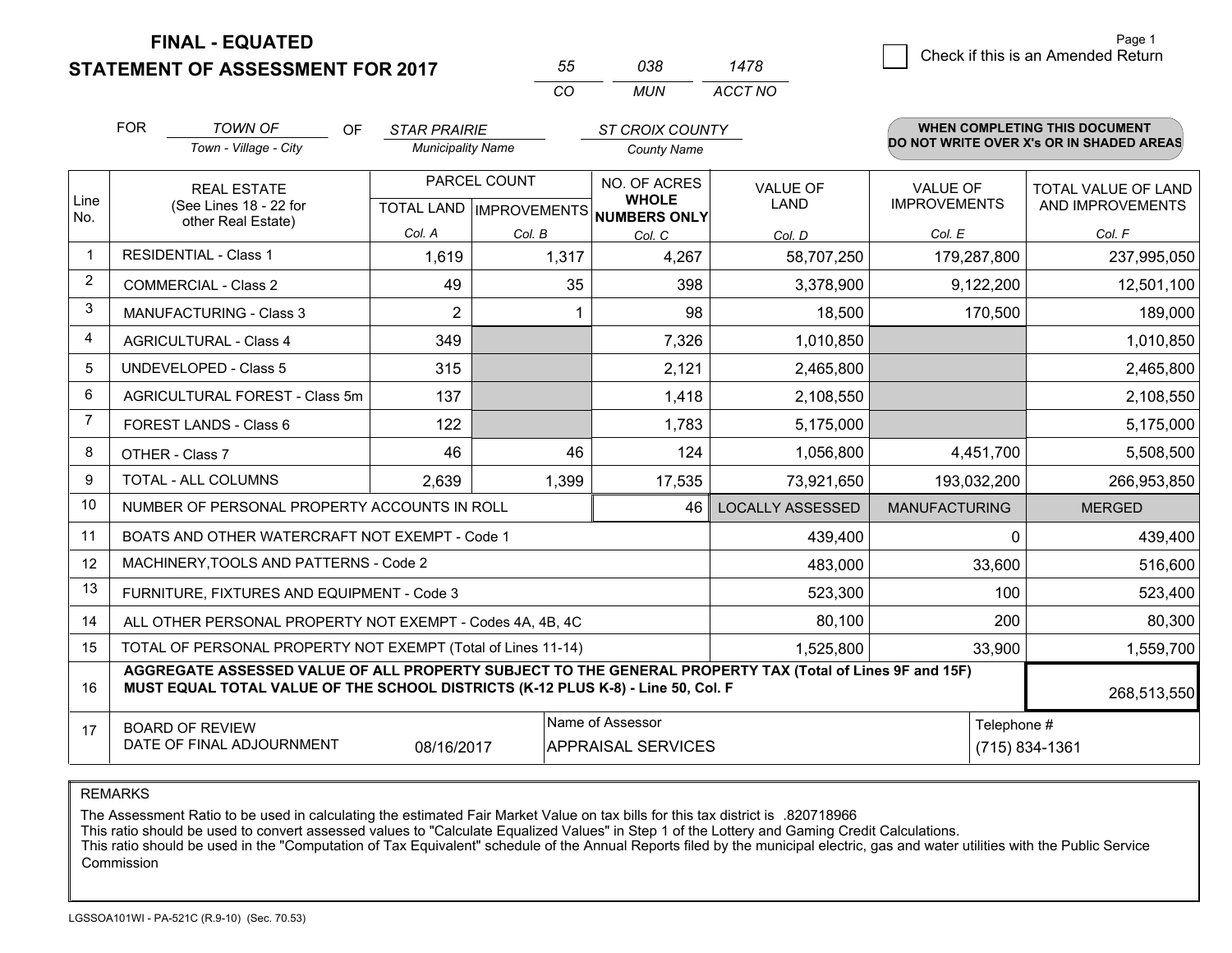*YEAR CO MUN ACCT NO* <sup>2017</sup> <sup>55</sup> <sup>038</sup> <sup>1478</sup>

Do not confuse FOREST LANDS (Line 7) with FOREST CROPS (in this section) - They are **NOT** the same

|    |                                                                                |                 |  | Private Forest Crop - Reg Class @ 10¢ per acre                   |                 | Private Forest Crop - Reg Class @ \$2.52 per acre |                                                                              |  |                    |  |
|----|--------------------------------------------------------------------------------|-----------------|--|------------------------------------------------------------------|-----------------|---------------------------------------------------|------------------------------------------------------------------------------|--|--------------------|--|
| 18 | (a) PARCELS                                                                    | (b) ACRES       |  | (c) ASSESSED VALUE                                               |                 | (d) PARCELS                                       | (e) ACRES                                                                    |  | (f) ASSESSED VALUE |  |
|    |                                                                                |                 |  |                                                                  |                 |                                                   |                                                                              |  |                    |  |
|    |                                                                                |                 |  | Private Forest Crop - Special Class @ 20¢ per acre               |                 |                                                   | Entered Before 2005 Managed Forest - Ferrous Mining CLOSED @ \$8.27 per acre |  |                    |  |
| 19 | (a) PARCELS                                                                    | (b) ACRES       |  | (c) ASSESSED VALUE                                               |                 | (d) PARCELS                                       | (e) ACRES                                                                    |  | (f) ASSESSED VALUE |  |
|    |                                                                                |                 |  |                                                                  |                 |                                                   |                                                                              |  |                    |  |
|    |                                                                                |                 |  | Entered Before 2005 Managed Forest - OPEN @ \$.79 per acre       |                 |                                                   | Entered Before 2005 Managed Forest - CLOSED @ \$1.87 per acre                |  |                    |  |
| 20 | (a) PARCELS                                                                    | (b) ACRES       |  | (c) ASSESSED VALUE                                               |                 | (d) PARCELS                                       | (e) ACRES                                                                    |  | (f) ASSESSED VALUE |  |
|    |                                                                                | 84              |  | 162,000                                                          |                 |                                                   | 161                                                                          |  | 369,000            |  |
|    | Entered After 2004 Managed Forest - OPEN @                                     |                 |  |                                                                  | \$2.14 per acre |                                                   | Entered After 2004 Managed Forest - CLOSED @ \$10.68 per acre                |  |                    |  |
| 21 | (a) PARCELS                                                                    | (b) ACRES       |  | (c) ASSESSED VALUE                                               |                 | (d) PARCELS                                       | (e) ACRES                                                                    |  | (f) ASSESSED VALUE |  |
|    |                                                                                |                 |  |                                                                  |                 |                                                   |                                                                              |  |                    |  |
|    | 6                                                                              | 63.95           |  | 162,100                                                          |                 | 15                                                | 363.73                                                                       |  | 896,400            |  |
| 22 | (a) County Forest Cropland Acres                                               |                 |  | (b) Federal Acres                                                |                 | (c) State Acres                                   | (d) County (NOT FOREST CROP) Acres                                           |  | (e) Other Acres    |  |
|    |                                                                                |                 |  | 102.53<br>482.72                                                 |                 | 97.11                                             |                                                                              |  | 353.46             |  |
|    |                                                                                |                 |  | Assessed Value of Omitted Property From Prior Years (Sec. 70.44) |                 |                                                   | Assessed Value of Sec. 70.43 Corrections of Errors by Assessors              |  |                    |  |
|    |                                                                                | (a) REAL ESTATE |  | (b) PERSONAL                                                     |                 |                                                   | (c1) REAL ESTATE                                                             |  | (c2) PERSONAL      |  |
| 23 |                                                                                |                 |  |                                                                  |                 |                                                   |                                                                              |  |                    |  |
|    | Manufacturing Equated Value of Omitted Property From Prior Years (Sec. 70.995) |                 |  |                                                                  |                 |                                                   | Mfg. Equated Value of Sec.70.43 Corrections of Errors by Assessors           |  |                    |  |
|    |                                                                                | (d) REAL ESTATE |  | (e) PERSONAL                                                     |                 |                                                   | (f1) REAL ESTATE                                                             |  | (f2) PERSONAL      |  |
|    |                                                                                |                 |  |                                                                  |                 |                                                   |                                                                              |  |                    |  |

## **SPECIAL DISTRICTS**

| <b>Line</b><br>No. | <b>Enter 6-digit</b><br>Special District<br>Code (Col. A) | <b>Account</b><br><b>Number</b><br>(Col. B) | <b>Special District Name</b><br>(Col. C)       | <b>Locally Assessed Value</b><br>of Real Estate and<br>Personal Property (Col. D) | Mfg Value of Real Estate<br>and Personal Property<br>(Col. E) | <b>Merged Value of</b><br><b>Real Estate and</b><br>Personal Property (Col. F) |
|--------------------|-----------------------------------------------------------|---------------------------------------------|------------------------------------------------|-----------------------------------------------------------------------------------|---------------------------------------------------------------|--------------------------------------------------------------------------------|
| 24                 | 488050                                                    | 0292                                        | <b>CEDAR LAKE PRO &amp; REHAB DISTRICT</b>     | 19,205,200                                                                        |                                                               | 19,205,200                                                                     |
| 25                 | 557060                                                    | 0338                                        | STAR PRAIRIE SANITARY DISTRICT #1              | 1,404,800                                                                         |                                                               | 1,404,800                                                                      |
| 26                 | 558020                                                    | 0339                                        | UPPER WILLOW REHABILITATION DISTRICT           | 2,912,550                                                                         |                                                               | 2,912,550                                                                      |
| 27                 | 558050                                                    | 0341                                        | SQUAW LAKE REHABILITATION & MANAGEMENT DISTRIC | 16,113,850                                                                        |                                                               | 16,113,850                                                                     |
| 28                 |                                                           |                                             |                                                |                                                                                   |                                                               |                                                                                |
| 29                 |                                                           |                                             |                                                |                                                                                   |                                                               |                                                                                |
| 30                 |                                                           |                                             |                                                |                                                                                   |                                                               |                                                                                |
| 31                 |                                                           |                                             |                                                |                                                                                   |                                                               |                                                                                |
| 32                 |                                                           |                                             |                                                |                                                                                   |                                                               |                                                                                |
| 33                 |                                                           |                                             |                                                |                                                                                   |                                                               |                                                                                |
| 34                 |                                                           |                                             |                                                |                                                                                   |                                                               |                                                                                |
| 35                 |                                                           |                                             |                                                |                                                                                   |                                                               |                                                                                |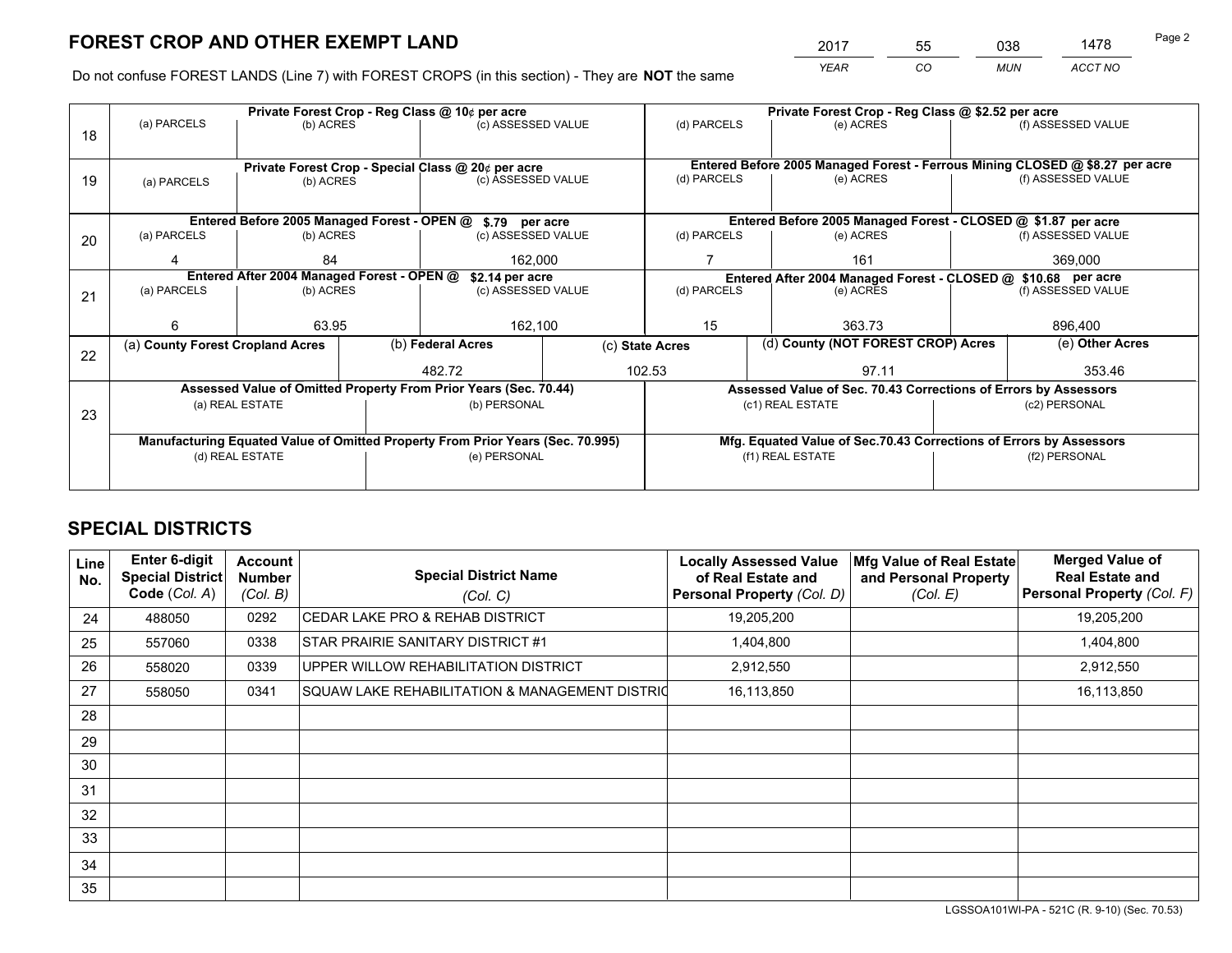|             |                                                                 |                                             |                                                         | <b>YEAR</b>                                                                       | CO<br><b>MUN</b>                                              | ACCT NO                                                                        |
|-------------|-----------------------------------------------------------------|---------------------------------------------|---------------------------------------------------------|-----------------------------------------------------------------------------------|---------------------------------------------------------------|--------------------------------------------------------------------------------|
| Line<br>No. | <b>Enter 6-digit</b><br><b>School District</b><br>Code (Col. A) | <b>Account</b><br><b>Number</b><br>(Col. B) | <b>School District Name</b><br>(Col. C)                 | <b>Locally Assessed Value</b><br>of Real Estate and<br>Personal Property (Col. D) | Mfg Value of Real Estate<br>and Personal Property<br>(Col. E) | <b>Merged Value of</b><br><b>Real Estate and</b><br>Personal Property (Col. F) |
|             | A. SCHOOL DISTRICTS (K-8 and K-12)                              |                                             |                                                         |                                                                                   |                                                               |                                                                                |
| 36          | 484165                                                          | 0292                                        | SCH D OF OSCEOLA                                        | 226.800                                                                           |                                                               | 226,800                                                                        |
| 37          | 553962                                                          | 0331                                        | SCH D OF NEW RICHMOND                                   | 166,228,550                                                                       | 222,900                                                       | 166,451,450                                                                    |
| 38          | 555432                                                          | 0332                                        | SCH D OF SOMERSET                                       | 101,835,300                                                                       |                                                               | 101,835,300                                                                    |
| 39          |                                                                 |                                             |                                                         |                                                                                   |                                                               |                                                                                |
| 40          |                                                                 |                                             |                                                         |                                                                                   |                                                               |                                                                                |
| 41          |                                                                 |                                             |                                                         |                                                                                   |                                                               |                                                                                |
| 42          |                                                                 |                                             |                                                         |                                                                                   |                                                               |                                                                                |
| 43          |                                                                 |                                             |                                                         |                                                                                   |                                                               |                                                                                |
| 44          |                                                                 |                                             |                                                         |                                                                                   |                                                               |                                                                                |
| 45          |                                                                 |                                             |                                                         |                                                                                   |                                                               |                                                                                |
| 46          |                                                                 |                                             |                                                         |                                                                                   |                                                               |                                                                                |
| 47          |                                                                 |                                             |                                                         |                                                                                   |                                                               |                                                                                |
| 48          |                                                                 |                                             |                                                         |                                                                                   |                                                               |                                                                                |
| 49          |                                                                 |                                             | TOTAL ASSESSED VALUE OF SCHOOL DISTRICTS (K-8 and K-12) |                                                                                   |                                                               |                                                                                |
| 50          | <b>B.</b><br><b>UNION HIGH SCHOOL DISTRICTS</b>                 |                                             |                                                         | 268,290,650                                                                       | 222,900                                                       | 268,513,550                                                                    |
| 51          |                                                                 |                                             |                                                         |                                                                                   |                                                               |                                                                                |
| 52          |                                                                 |                                             |                                                         |                                                                                   |                                                               |                                                                                |
| 53          |                                                                 |                                             |                                                         |                                                                                   |                                                               |                                                                                |
| 54          |                                                                 |                                             |                                                         |                                                                                   |                                                               |                                                                                |
| 55          |                                                                 |                                             | TOTAL ASSESSED VALUE OF UNION HIGH SCHOOLS              |                                                                                   |                                                               |                                                                                |
|             | C.<br><b>TECHNICAL COLLEGE DISTRICTS</b>                        |                                             |                                                         |                                                                                   |                                                               |                                                                                |
| 56          | 001700                                                          | 0016                                        | WISCONSIN INDIANHEAD TECH COLLEGE SHEL                  | 268,290,650                                                                       | 222,900                                                       | 268,513,550                                                                    |
| 57          |                                                                 |                                             |                                                         |                                                                                   |                                                               |                                                                                |
| 58          |                                                                 |                                             |                                                         |                                                                                   |                                                               |                                                                                |
| 59          |                                                                 |                                             | TOTAL ASSESSED VALUE OF TECHNICAL COLLEGES              | 268,290,650                                                                       | 222,900                                                       | 268,513,550                                                                    |

 *I hereby certify, to the best of my knowledge and belief, this form is complete and correct.*

| Print name of preparer | Title                    |                | Date (MM / DD / CCYY) |
|------------------------|--------------------------|----------------|-----------------------|
|                        |                          |                |                       |
| Signature of preparer  | Contact Telephone Number | E-mail address |                       |
|                        | $\overline{\phantom{0}}$ |                |                       |

| <b>SCHOOL DISTRICTS</b> |  |
|-------------------------|--|
|-------------------------|--|

2017550381478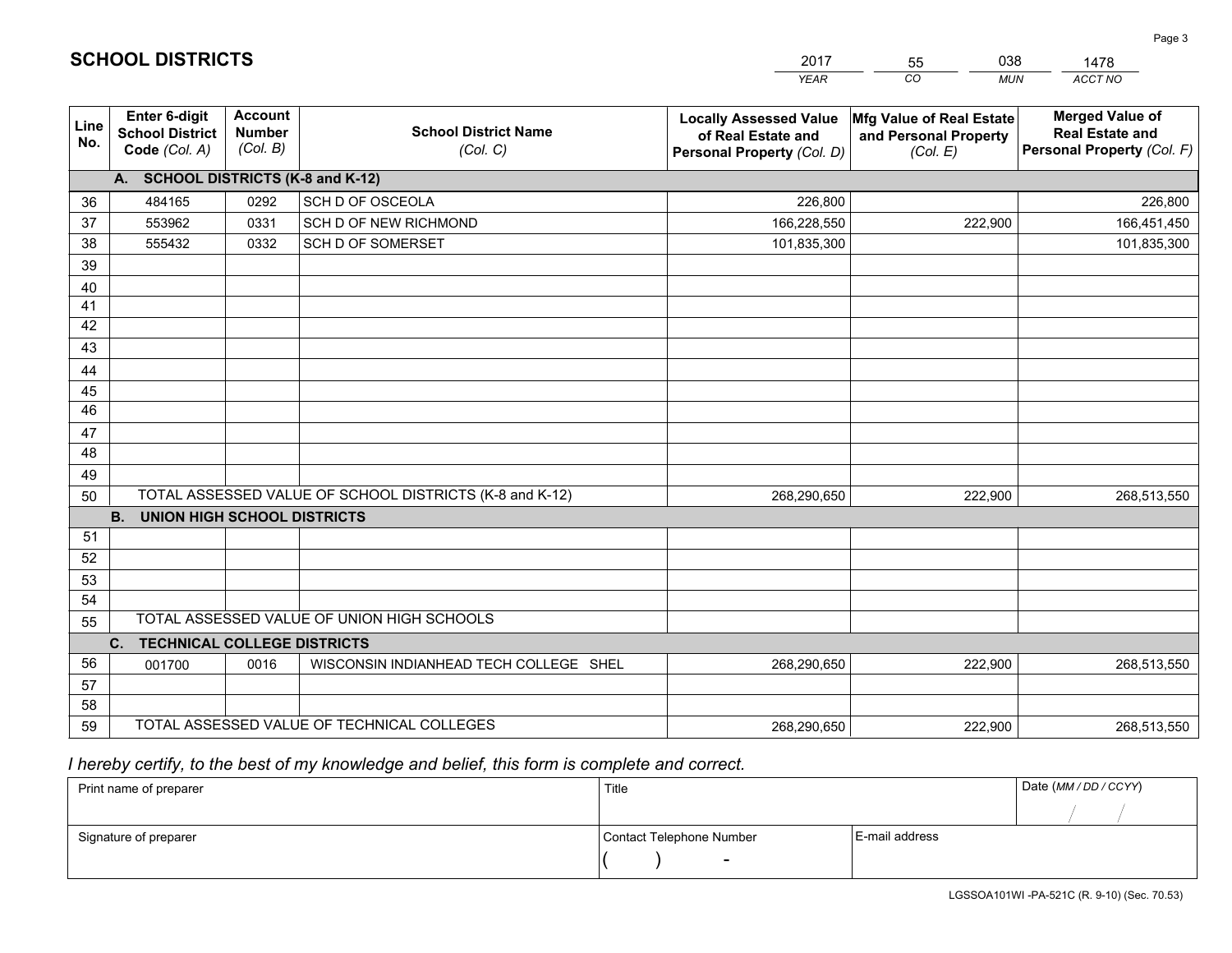### **HIGHLIGHTS**

- 1. Complete the Statement of Assessment after the Board of Review. Reflect any changes made there.
- 2. Use black ink to complete.
- 3. Line 16 must equal Line 50, Col D.
- 4. Line 55 must equal the total of K-8 schools listed on lines 36-49. Do not include K-12 schools in this comparision.
- 5. Line 59, Col. D must equal Line 16.
- 6. Special District, School District and Technical College District values must include both real estate and personal property. Examples of Special districts are: town sanitary districts, public inland lake protection and rehabilitation districts, and metropolitan sewerage districts.
- 7. DO NOT INCLUDE Manufacturing property values.DOR will print these values on the final SOA.
- 8. Accuracy of this form is very important. The values reported directly affect the equalized value DOR calculates for school and special districts.

#### **Page 1:**

 If not prefilled, enter the tax year,county and municipal code,municipal type, municipal name and county name on the top of form.

Check the Amended box, if filing an amended / corrected SOA.

 Report the parcel count, acres and assessed value of taxable general property, total parcel count, (real and personal), total acres, and values from final figures set by the Board of Review.

- A. Real Estate land and improvements (buildings, etc.) is reported on lines 1 8, total line 9.
- B. Personal Property is reported on lines 11 14, Column D, total line 15.
- C. To complete this report, use the computer produced summary of the assessment roll that shows these amounts.
- D. Use whole numbers only.
- E. Add each line across and each column down to verify entries.

#### **Page 2:**

- A. Report Special Items (not subject to general property tax).
- 1. Private Forest Croplands and Managed Forest Lands are reported on lines 18,19, 20 and 21. Be sure to report assessed values **NOT** taxes.
- 2. You should have copies of the orders of entry, orders of withdrawal, etc., to update your assessment roll.
	- 3. Show hundredths of acres (e.g. 39.75).
- 4. Tax exempt lands are reported on line 22.
- 5. Omitted property and sec. 70.43, Wis. Stats., corrections of errors by assessor are reported on line 23. Report real estate and personal property separately. These should be for **prior years**, not something found on the current assessment roll after the board of review.
- B. Special District (Lines 24-35) Include the value of both real and personal property.
- The Department of Revenue (DOR) preprints much of the information regarding names and codes for schools, special districts,etc. If a district is not listed, enter the name and value only, DOR will enter the proper code.

## **Page 3 School Districts:**

Include the value of both real and personal property.

Report School District (regular, elementary, union high school, and technical college).

- 1. Regular (K-12) and Elementary (K-8) school values are reported on lines 36-49, total on line 50.
- 2. Union High School (UHS) (use only if elementary schools are listed on lines 36-49) are reported on lines 51-54. UHS total value (line 55) must equal to the total **elementary school** values reported on lines 36-49. Do notinclude K-12 schools in this comparison.
- 3. Technical College values are reported on lines 56-58, total on line 59.
- 4. Use the computer summary that shows these amounts to complete this report.

#### **This form is due the second Monday in June. File this report only after your Board of Review is complete.**

 *If you have questions: Return forms to:*

 Email: lgs@wisconsin.gov Wisconsin Department of RevenueCall:  $(608)$  266-2569 or  $(608)$  264-6892 Fax number: (608) 264-6887 PO Box 8971

Local Government Services Section 6-97

Madison WI 53708-8971

SOMERSET, WI 54025 - 7551 SOMERSET, WI 54025 - 7551 TOWN OF STAR PRAIRIE TOWN OF STAR PRAIRIE 2118 COOK DRIVE 2118 COOK DRIVE **VICHAEL BURKE** MICHAEL BURKE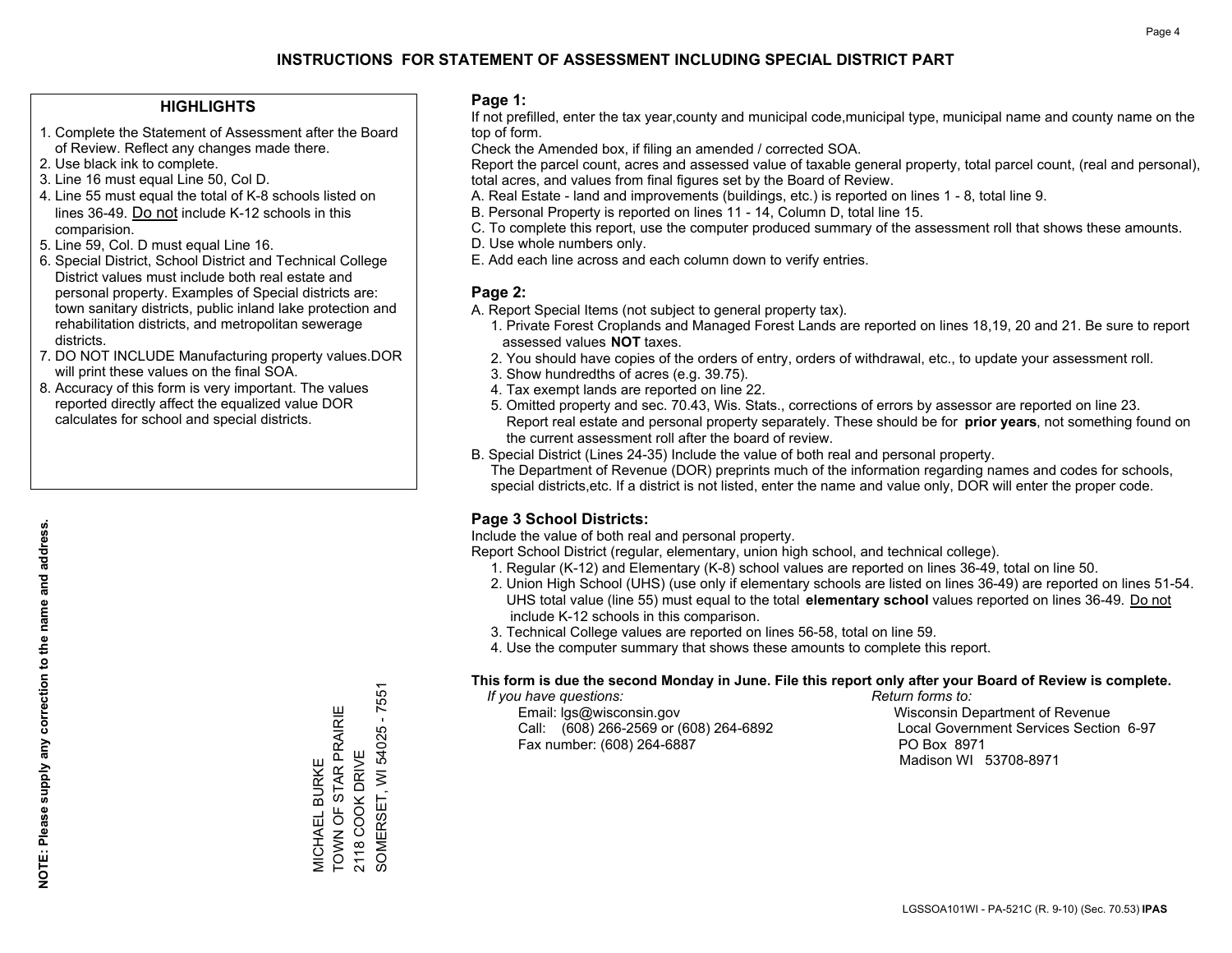**FINAL - EQUATED**

**STATEMENT OF ASSESSMENT FOR 2017** 

| 55  | 040 | 1479    |
|-----|-----|---------|
| CO. | MUN | ACCT NO |

|              | <b>FOR</b>                                                                                                                                                                                   | <b>TOWN OF</b><br>OF                                      | <b>TROY</b>              |              | <b>ST CROIX COUNTY</b>                                   |                         |                      | <b>WHEN COMPLETING THIS DOCUMENT</b>     |
|--------------|----------------------------------------------------------------------------------------------------------------------------------------------------------------------------------------------|-----------------------------------------------------------|--------------------------|--------------|----------------------------------------------------------|-------------------------|----------------------|------------------------------------------|
|              |                                                                                                                                                                                              | Town - Village - City                                     | <b>Municipality Name</b> |              | <b>County Name</b>                                       |                         |                      | DO NOT WRITE OVER X's OR IN SHADED AREAS |
|              |                                                                                                                                                                                              | <b>REAL ESTATE</b>                                        |                          | PARCEL COUNT | NO. OF ACRES                                             | <b>VALUE OF</b>         | <b>VALUE OF</b>      | TOTAL VALUE OF LAND                      |
| Line<br>No.  |                                                                                                                                                                                              | (See Lines 18 - 22 for<br>other Real Estate)              |                          |              | <b>WHOLE</b><br>TOTAL LAND   IMPROVEMENTS   NUMBERS ONLY | <b>LAND</b>             | <b>IMPROVEMENTS</b>  | AND IMPROVEMENTS                         |
|              |                                                                                                                                                                                              |                                                           | Col. A                   | Col. B       | Col. C                                                   | Col. D                  | Col. E               | Col. F                                   |
| $\mathbf{1}$ |                                                                                                                                                                                              | <b>RESIDENTIAL - Class 1</b>                              | 2,179                    | 1,888        | 5,640                                                    | 221,632,500             | 496,981,700          | 718,614,200                              |
| 2            |                                                                                                                                                                                              | <b>COMMERCIAL - Class 2</b>                               | 53                       | 43           | 499                                                      | 5,192,000               | 13,268,100           | 18,460,100                               |
| 3            |                                                                                                                                                                                              | <b>MANUFACTURING - Class 3</b>                            |                          |              | 4                                                        | 37,900                  | 93,600               | 131,500                                  |
| 4            |                                                                                                                                                                                              | <b>AGRICULTURAL - Class 4</b>                             | 469                      |              | 10,259                                                   | 1,961,000               |                      | 1,961,000                                |
| 5            |                                                                                                                                                                                              | <b>UNDEVELOPED - Class 5</b>                              | 259                      |              | 1,271                                                    | 3,617,300               |                      | 3,617,300                                |
| 6            | AGRICULTURAL FOREST - Class 5m                                                                                                                                                               |                                                           | 173                      |              | 1,770                                                    | 6,563,400               |                      | 6,563,400                                |
| 7            |                                                                                                                                                                                              | FOREST LANDS - Class 6                                    | 78                       |              | 926                                                      | 6,003,600               |                      | 6,003,600                                |
| 8            |                                                                                                                                                                                              | OTHER - Class 7                                           | 58                       | 59           | 134                                                      | 1,344,600               | 7,079,800            | 8,424,400                                |
| 9            |                                                                                                                                                                                              | <b>TOTAL - ALL COLUMNS</b>                                | 3,270                    | 1,991        | 20,503                                                   | 246,352,300             | 517,423,200          | 763,775,500                              |
| 10           |                                                                                                                                                                                              | NUMBER OF PERSONAL PROPERTY ACCOUNTS IN ROLL              |                          |              | 61                                                       | <b>LOCALLY ASSESSED</b> | <b>MANUFACTURING</b> | <b>MERGED</b>                            |
| 11           |                                                                                                                                                                                              | BOATS AND OTHER WATERCRAFT NOT EXEMPT - Code 1            |                          |              |                                                          | 0                       |                      | $\Omega$<br>0                            |
| 12           |                                                                                                                                                                                              | MACHINERY, TOOLS AND PATTERNS - Code 2                    |                          |              |                                                          | 1,574,600               | 37,500               | 1,612,100                                |
| 13           |                                                                                                                                                                                              | FURNITURE, FIXTURES AND EQUIPMENT - Code 3                |                          |              |                                                          | 316,200                 | 1,700                | 317,900                                  |
| 14           |                                                                                                                                                                                              | ALL OTHER PERSONAL PROPERTY NOT EXEMPT - Codes 4A, 4B, 4C |                          |              |                                                          | 381,500                 | 18,200               | 399,700                                  |
| 15           | TOTAL OF PERSONAL PROPERTY NOT EXEMPT (Total of Lines 11-14)<br>2,272,300                                                                                                                    |                                                           |                          |              |                                                          |                         | 57,400               | 2,329,700                                |
| 16           | AGGREGATE ASSESSED VALUE OF ALL PROPERTY SUBJECT TO THE GENERAL PROPERTY TAX (Total of Lines 9F and 15F)<br>MUST EQUAL TOTAL VALUE OF THE SCHOOL DISTRICTS (K-12 PLUS K-8) - Line 50, Col. F |                                                           |                          |              |                                                          |                         |                      | 766,105,200                              |
| 17           | Name of Assessor<br><b>BOARD OF REVIEW</b><br>DATE OF FINAL ADJOURNMENT<br>09/12/2017<br><b>BOWMAR APPRAISAL</b>                                                                             |                                                           |                          |              |                                                          |                         |                      | Telephone #<br>(800) 303-2090            |

REMARKS

The Assessment Ratio to be used in calculating the estimated Fair Market Value on tax bills for this tax district is .948314669<br>This ratio should be used to convert assessed values to "Calculate Equalized Values" in Step 1 Commission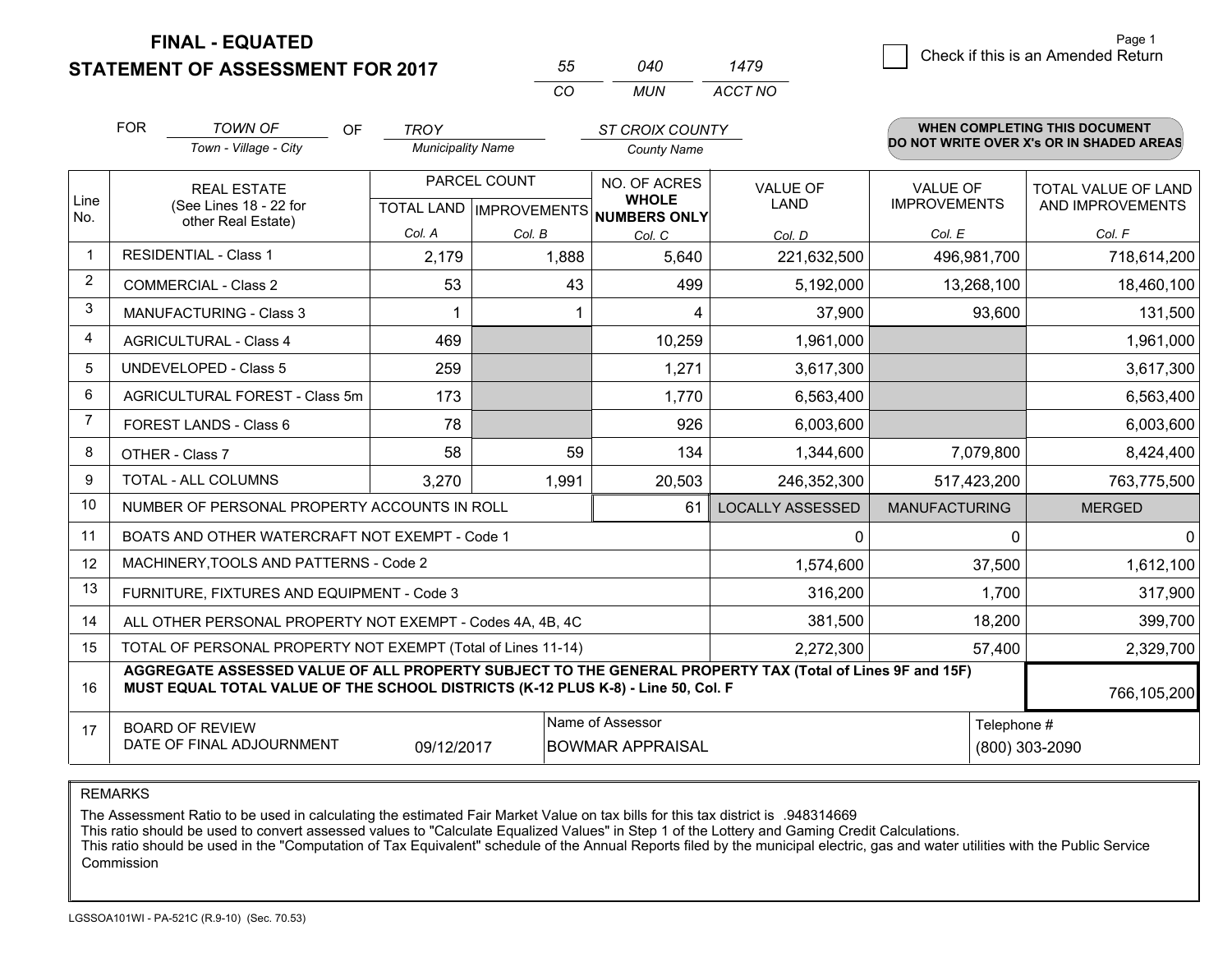*YEAR CO MUN ACCT NO* <sup>2017</sup> <sup>55</sup> <sup>040</sup> <sup>1479</sup>

Do not confuse FOREST LANDS (Line 7) with FOREST CROPS (in this section) - They are **NOT** the same

|    |                                                                                |                                            |  | Private Forest Crop - Reg Class @ 10¢ per acre                   |  | Private Forest Crop - Reg Class @ \$2.52 per acre                                         |                                                                    |  |                                                                              |  |
|----|--------------------------------------------------------------------------------|--------------------------------------------|--|------------------------------------------------------------------|--|-------------------------------------------------------------------------------------------|--------------------------------------------------------------------|--|------------------------------------------------------------------------------|--|
| 18 | (a) PARCELS                                                                    | (b) ACRES                                  |  | (c) ASSESSED VALUE                                               |  | (d) PARCELS                                                                               | (e) ACRES                                                          |  | (f) ASSESSED VALUE                                                           |  |
|    |                                                                                |                                            |  |                                                                  |  |                                                                                           |                                                                    |  |                                                                              |  |
|    |                                                                                |                                            |  | Private Forest Crop - Special Class @ 20¢ per acre               |  |                                                                                           |                                                                    |  | Entered Before 2005 Managed Forest - Ferrous Mining CLOSED @ \$8.27 per acre |  |
| 19 | (a) PARCELS                                                                    | (b) ACRES                                  |  | (c) ASSESSED VALUE                                               |  | (d) PARCELS                                                                               | (e) ACRES                                                          |  | (f) ASSESSED VALUE                                                           |  |
|    |                                                                                |                                            |  |                                                                  |  |                                                                                           |                                                                    |  |                                                                              |  |
|    |                                                                                |                                            |  | Entered Before 2005 Managed Forest - OPEN @ \$.79 per acre       |  | Entered Before 2005 Managed Forest - CLOSED @ \$1.87 per acre                             |                                                                    |  |                                                                              |  |
| 20 | (a) PARCELS                                                                    | (b) ACRES                                  |  | (c) ASSESSED VALUE                                               |  | (d) PARCELS                                                                               | (e) ACRES                                                          |  | (f) ASSESSED VALUE                                                           |  |
|    | 3                                                                              | 51                                         |  | 356,000                                                          |  | 19                                                                                        | 439.29                                                             |  | 2,981,100                                                                    |  |
|    |                                                                                | Entered After 2004 Managed Forest - OPEN @ |  |                                                                  |  |                                                                                           |                                                                    |  |                                                                              |  |
|    | (a) PARCELS                                                                    | (b) ACRES                                  |  | \$2.14 per acre<br>(c) ASSESSED VALUE                            |  | Entered After 2004 Managed Forest - CLOSED @ \$10.68 per acre<br>(d) PARCELS<br>(e) ACRES |                                                                    |  | (f) ASSESSED VALUE                                                           |  |
| 21 |                                                                                |                                            |  |                                                                  |  |                                                                                           |                                                                    |  |                                                                              |  |
|    |                                                                                |                                            |  |                                                                  |  |                                                                                           |                                                                    |  |                                                                              |  |
|    |                                                                                |                                            |  |                                                                  |  | 15                                                                                        | 288.3                                                              |  | 1,884,900                                                                    |  |
| 22 | (a) County Forest Cropland Acres                                               |                                            |  | (b) Federal Acres                                                |  | (c) State Acres                                                                           | (d) County (NOT FOREST CROP) Acres                                 |  | (e) Other Acres                                                              |  |
|    |                                                                                |                                            |  |                                                                  |  | 353.13                                                                                    | 95.33                                                              |  | 794.23                                                                       |  |
|    |                                                                                |                                            |  | Assessed Value of Omitted Property From Prior Years (Sec. 70.44) |  |                                                                                           | Assessed Value of Sec. 70.43 Corrections of Errors by Assessors    |  |                                                                              |  |
|    |                                                                                | (a) REAL ESTATE                            |  | (b) PERSONAL                                                     |  |                                                                                           | (c1) REAL ESTATE                                                   |  | (c2) PERSONAL                                                                |  |
| 23 |                                                                                |                                            |  |                                                                  |  |                                                                                           |                                                                    |  |                                                                              |  |
|    | Manufacturing Equated Value of Omitted Property From Prior Years (Sec. 70.995) |                                            |  |                                                                  |  |                                                                                           | Mfg. Equated Value of Sec.70.43 Corrections of Errors by Assessors |  |                                                                              |  |
|    | (d) REAL ESTATE                                                                |                                            |  | (e) PERSONAL                                                     |  |                                                                                           | (f1) REAL ESTATE                                                   |  | (f2) PERSONAL                                                                |  |
|    |                                                                                |                                            |  |                                                                  |  |                                                                                           |                                                                    |  |                                                                              |  |
|    |                                                                                |                                            |  |                                                                  |  |                                                                                           |                                                                    |  |                                                                              |  |

## **SPECIAL DISTRICTS**

| Line<br>No. | Enter 6-digit<br><b>Special District</b> | <b>Account</b><br><b>Number</b> | <b>Special District Name</b> | <b>Locally Assessed Value</b><br>of Real Estate and | Mfg Value of Real Estate<br>and Personal Property | <b>Merged Value of</b><br><b>Real Estate and</b> |
|-------------|------------------------------------------|---------------------------------|------------------------------|-----------------------------------------------------|---------------------------------------------------|--------------------------------------------------|
|             | Code (Col. A)                            | (Col. B)                        | (Col. C)                     | Personal Property (Col. D)                          | (Col. E)                                          | Personal Property (Col. F)                       |
| 24          |                                          |                                 |                              |                                                     |                                                   |                                                  |
| 25          |                                          |                                 |                              |                                                     |                                                   |                                                  |
| 26          |                                          |                                 |                              |                                                     |                                                   |                                                  |
| 27          |                                          |                                 |                              |                                                     |                                                   |                                                  |
| 28          |                                          |                                 |                              |                                                     |                                                   |                                                  |
| 29          |                                          |                                 |                              |                                                     |                                                   |                                                  |
| 30          |                                          |                                 |                              |                                                     |                                                   |                                                  |
| 31          |                                          |                                 |                              |                                                     |                                                   |                                                  |
| 32          |                                          |                                 |                              |                                                     |                                                   |                                                  |
| 33          |                                          |                                 |                              |                                                     |                                                   |                                                  |
| 34          |                                          |                                 |                              |                                                     |                                                   |                                                  |
| 35          |                                          |                                 |                              |                                                     |                                                   |                                                  |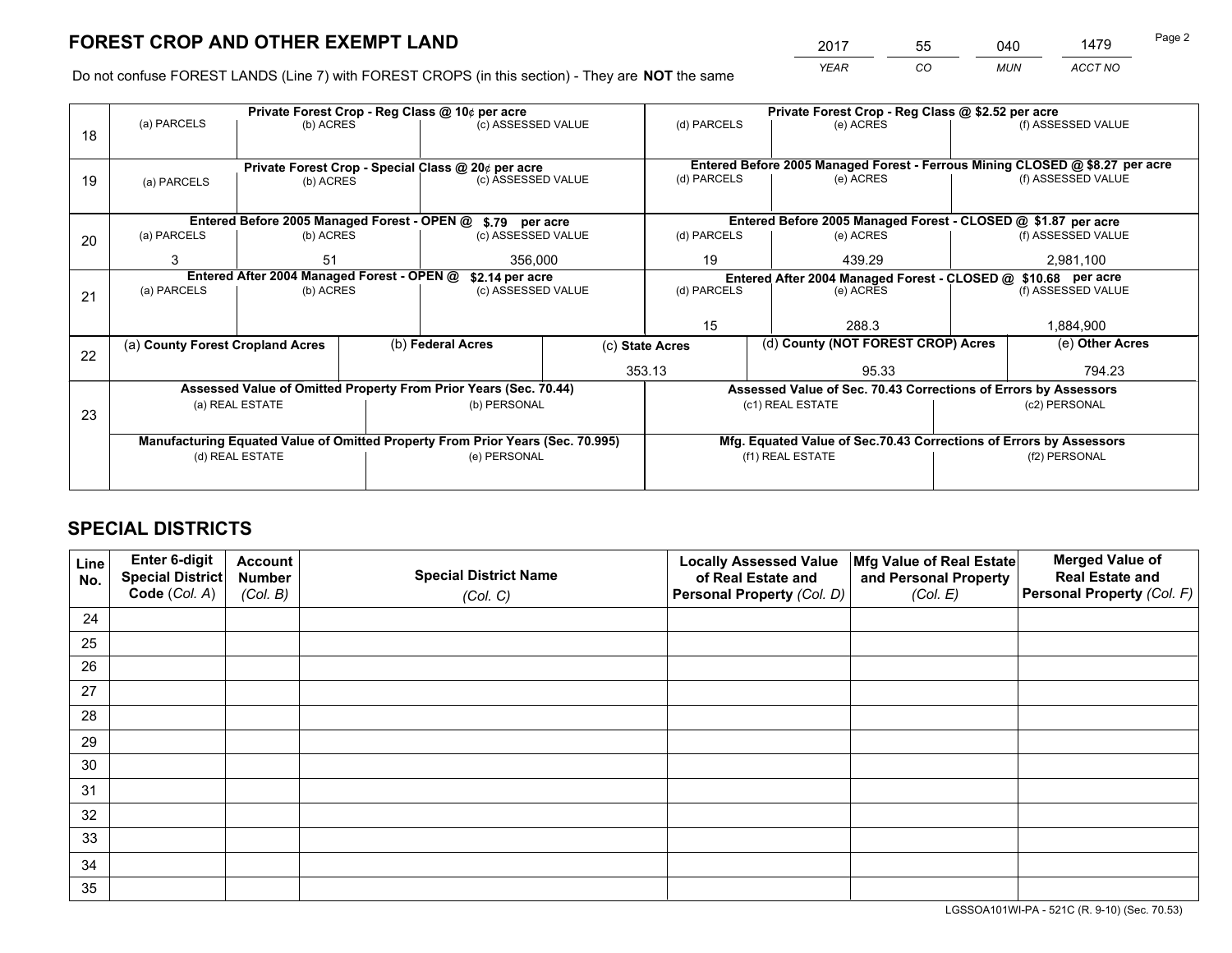|             |                                                          |                                             |                                                         | <b>YEAR</b>                                                                       | CO<br><b>MUN</b>                                              | <b>ACCT NO</b>                                                                 |
|-------------|----------------------------------------------------------|---------------------------------------------|---------------------------------------------------------|-----------------------------------------------------------------------------------|---------------------------------------------------------------|--------------------------------------------------------------------------------|
| Line<br>No. | Enter 6-digit<br><b>School District</b><br>Code (Col. A) | <b>Account</b><br><b>Number</b><br>(Col. B) | <b>School District Name</b><br>(Col. C)                 | <b>Locally Assessed Value</b><br>of Real Estate and<br>Personal Property (Col. D) | Mfg Value of Real Estate<br>and Personal Property<br>(Col. E) | <b>Merged Value of</b><br><b>Real Estate and</b><br>Personal Property (Col. F) |
|             | A. SCHOOL DISTRICTS (K-8 and K-12)                       |                                             |                                                         |                                                                                   |                                                               |                                                                                |
| 36          | 474893                                                   | 0284                                        | SCH D OF RIVER FALLS                                    | 422,167,200                                                                       | 16,400                                                        | 422,183,600                                                                    |
| 37          | 552611                                                   | 0330                                        | SCH D OF HUDSON                                         | 343,749,100                                                                       | 172,500                                                       | 343,921,600                                                                    |
| 38          |                                                          |                                             |                                                         |                                                                                   |                                                               |                                                                                |
| 39          |                                                          |                                             |                                                         |                                                                                   |                                                               |                                                                                |
| 40          |                                                          |                                             |                                                         |                                                                                   |                                                               |                                                                                |
| 41          |                                                          |                                             |                                                         |                                                                                   |                                                               |                                                                                |
| 42          |                                                          |                                             |                                                         |                                                                                   |                                                               |                                                                                |
| 43          |                                                          |                                             |                                                         |                                                                                   |                                                               |                                                                                |
| 44          |                                                          |                                             |                                                         |                                                                                   |                                                               |                                                                                |
| 45          |                                                          |                                             |                                                         |                                                                                   |                                                               |                                                                                |
| 46          |                                                          |                                             |                                                         |                                                                                   |                                                               |                                                                                |
| 47          |                                                          |                                             |                                                         |                                                                                   |                                                               |                                                                                |
| 48          |                                                          |                                             |                                                         |                                                                                   |                                                               |                                                                                |
| 49          |                                                          |                                             |                                                         |                                                                                   |                                                               |                                                                                |
| 50          |                                                          |                                             | TOTAL ASSESSED VALUE OF SCHOOL DISTRICTS (K-8 and K-12) | 765,916,300                                                                       | 188,900                                                       | 766,105,200                                                                    |
|             | <b>B.</b><br><b>UNION HIGH SCHOOL DISTRICTS</b>          |                                             |                                                         |                                                                                   |                                                               |                                                                                |
| 51          |                                                          |                                             |                                                         |                                                                                   |                                                               |                                                                                |
| 52          |                                                          |                                             |                                                         |                                                                                   |                                                               |                                                                                |
| 53          |                                                          |                                             |                                                         |                                                                                   |                                                               |                                                                                |
| 54          |                                                          |                                             |                                                         |                                                                                   |                                                               |                                                                                |
| 55          |                                                          |                                             | TOTAL ASSESSED VALUE OF UNION HIGH SCHOOLS              |                                                                                   |                                                               |                                                                                |
|             | C.<br><b>TECHNICAL COLLEGE DISTRICTS</b>                 |                                             |                                                         |                                                                                   |                                                               |                                                                                |
| 56          | 000100                                                   | 0001                                        | CHIPPEWA VALLEY TECHNICAL COLLEGE EAUC                  | 422,167,200                                                                       | 16,400                                                        | 422,183,600                                                                    |
| 57          | 001700                                                   | 0016                                        | WISCONSIN INDIANHEAD TECH COLLEGE SHEL                  | 343,749,100                                                                       | 172,500                                                       | 343,921,600                                                                    |
| 58          |                                                          |                                             |                                                         |                                                                                   |                                                               |                                                                                |
| 59          |                                                          |                                             | TOTAL ASSESSED VALUE OF TECHNICAL COLLEGES              | 765,916,300                                                                       | 188,900                                                       | 766,105,200                                                                    |

2017

55

040

 *I hereby certify, to the best of my knowledge and belief, this form is complete and correct.*

**SCHOOL DISTRICTS**

| Print name of preparer | Title                    |                | Date (MM / DD / CCYY) |
|------------------------|--------------------------|----------------|-----------------------|
|                        |                          |                |                       |
| Signature of preparer  | Contact Telephone Number | E-mail address |                       |
|                        | $\overline{\phantom{0}}$ |                |                       |

1479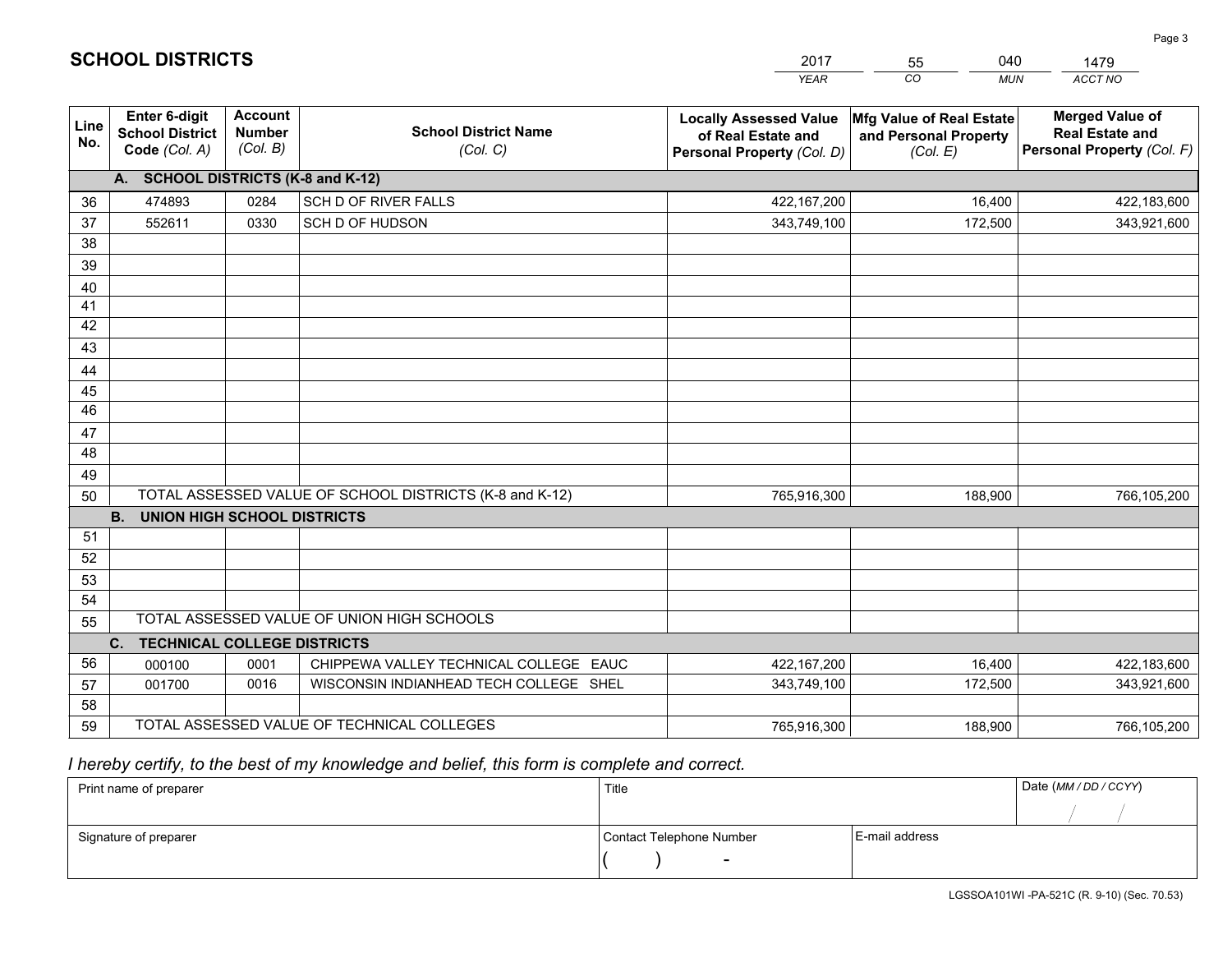### **HIGHLIGHTS**

- 1. Complete the Statement of Assessment after the Board of Review. Reflect any changes made there.
- 2. Use black ink to complete.
- 3. Line 16 must equal Line 50, Col D.
- 4. Line 55 must equal the total of K-8 schools listed on lines 36-49. Do not include K-12 schools in this comparision.
- 5. Line 59, Col. D must equal Line 16.
- 6. Special District, School District and Technical College District values must include both real estate and personal property. Examples of Special districts are: town sanitary districts, public inland lake protection and rehabilitation districts, and metropolitan sewerage districts.
- 7. DO NOT INCLUDE Manufacturing property values.DOR will print these values on the final SOA.
- 8. Accuracy of this form is very important. The values reported directly affect the equalized value DOR calculates for school and special districts.

#### **Page 1:**

 If not prefilled, enter the tax year,county and municipal code,municipal type, municipal name and county name on the top of form.

Check the Amended box, if filing an amended / corrected SOA.

 Report the parcel count, acres and assessed value of taxable general property, total parcel count, (real and personal), total acres, and values from final figures set by the Board of Review.

- A. Real Estate land and improvements (buildings, etc.) is reported on lines 1 8, total line 9.
- B. Personal Property is reported on lines 11 14, Column D, total line 15.
- C. To complete this report, use the computer produced summary of the assessment roll that shows these amounts.
- D. Use whole numbers only.
- E. Add each line across and each column down to verify entries.

### **Page 2:**

- A. Report Special Items (not subject to general property tax).
- 1. Private Forest Croplands and Managed Forest Lands are reported on lines 18,19, 20 and 21. Be sure to report assessed values **NOT** taxes.
- 2. You should have copies of the orders of entry, orders of withdrawal, etc., to update your assessment roll.
	- 3. Show hundredths of acres (e.g. 39.75).
- 4. Tax exempt lands are reported on line 22.
- 5. Omitted property and sec. 70.43, Wis. Stats., corrections of errors by assessor are reported on line 23. Report real estate and personal property separately. These should be for **prior years**, not something found on the current assessment roll after the board of review.
- B. Special District (Lines 24-35) Include the value of both real and personal property.

 The Department of Revenue (DOR) preprints much of the information regarding names and codes for schools, special districts,etc. If a district is not listed, enter the name and value only, DOR will enter the proper code.

## **Page 3 School Districts:**

Include the value of both real and personal property.

Report School District (regular, elementary, union high school, and technical college).

- 1. Regular (K-12) and Elementary (K-8) school values are reported on lines 36-49, total on line 50.
- 2. Union High School (UHS) (use only if elementary schools are listed on lines 36-49) are reported on lines 51-54. UHS total value (line 55) must equal to the total **elementary school** values reported on lines 36-49. Do notinclude K-12 schools in this comparison.
- 3. Technical College values are reported on lines 56-58, total on line 59.
- 4. Use the computer summary that shows these amounts to complete this report.

#### **This form is due the second Monday in June. File this report only after your Board of Review is complete.**

 *If you have questions: Return forms to:*

 Email: lgs@wisconsin.gov Wisconsin Department of RevenueCall:  $(608)$  266-2569 or  $(608)$  264-6892 Fax number: (608) 264-6887 PO Box 8971

Local Government Services Section 6-97

Madison WI 53708-8971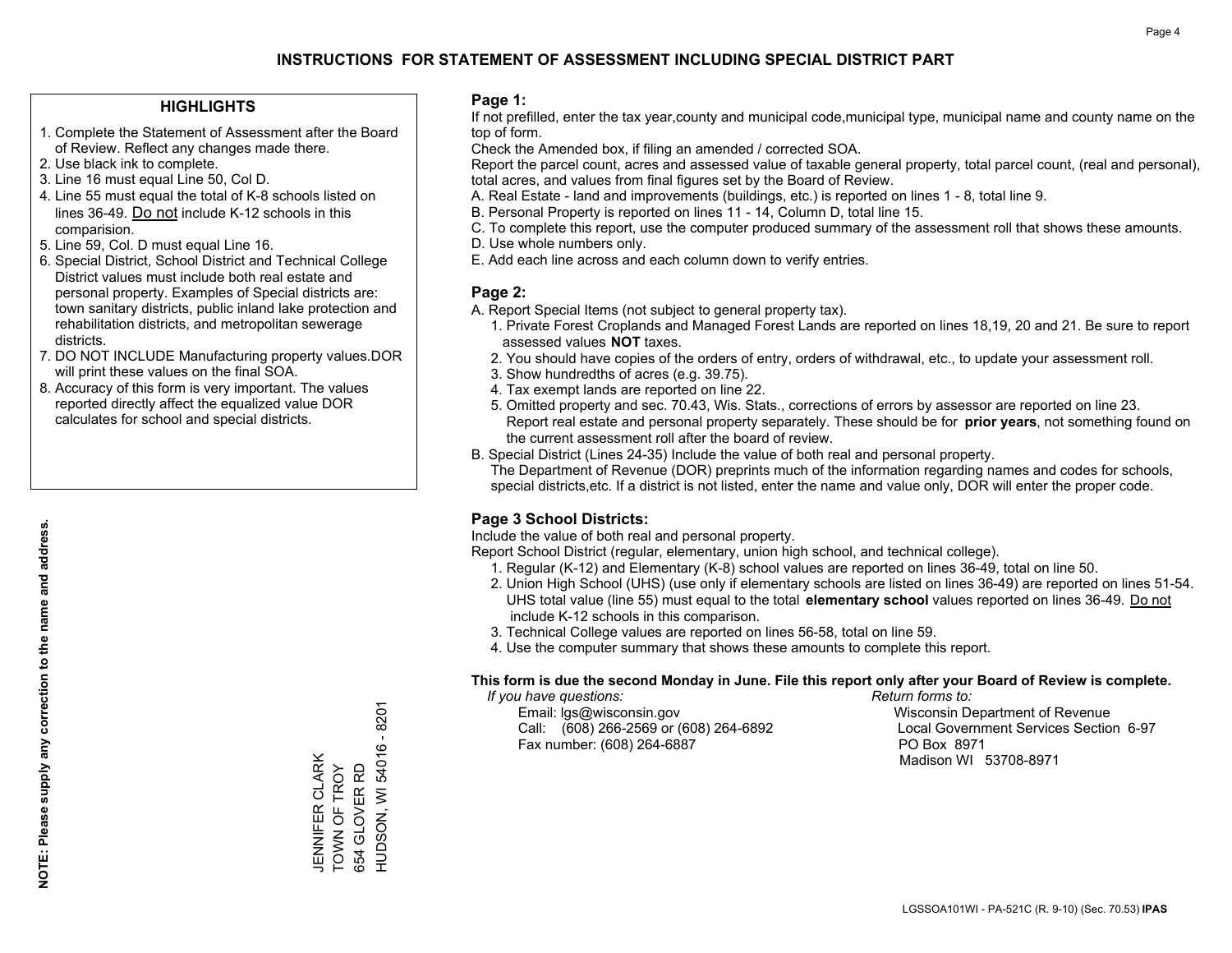**FINAL - EQUATED**

**STATEMENT OF ASSESSMENT FOR 2017** 

| 55  | 042 | 1480    |
|-----|-----|---------|
| CO. | MUN | ACCT NO |

|                | <b>FOR</b>                                                                     | <b>TOWN OF</b><br><b>OF</b>                                                                                                                                                                  | <b>WARREN</b>            |              | <b>ST CROIX COUNTY</b>                              |                         |                      | <b>WHEN COMPLETING THIS DOCUMENT</b>     |  |  |
|----------------|--------------------------------------------------------------------------------|----------------------------------------------------------------------------------------------------------------------------------------------------------------------------------------------|--------------------------|--------------|-----------------------------------------------------|-------------------------|----------------------|------------------------------------------|--|--|
|                |                                                                                | Town - Village - City                                                                                                                                                                        | <b>Municipality Name</b> |              | <b>County Name</b>                                  |                         |                      | DO NOT WRITE OVER X's OR IN SHADED AREAS |  |  |
|                | <b>REAL ESTATE</b>                                                             |                                                                                                                                                                                              |                          | PARCEL COUNT | NO. OF ACRES                                        | <b>VALUE OF</b>         | <b>VALUE OF</b>      | TOTAL VALUE OF LAND                      |  |  |
| Line<br>No.    |                                                                                | (See Lines 18 - 22 for<br>other Real Estate)                                                                                                                                                 |                          |              | <b>WHOLE</b><br>TOTAL LAND MPROVEMENTS NUMBERS ONLY | <b>LAND</b>             | <b>IMPROVEMENTS</b>  | AND IMPROVEMENTS                         |  |  |
|                |                                                                                |                                                                                                                                                                                              | Col. A                   | Col. B       | Col. C                                              | Col. D                  | Col. E               | Col. F                                   |  |  |
| $\mathbf 1$    |                                                                                | <b>RESIDENTIAL - Class 1</b>                                                                                                                                                                 | 640                      | 583          | 2,363                                               | 29,601,150              | 95,265,700           | 124,866,850                              |  |  |
| $\overline{2}$ |                                                                                | <b>COMMERCIAL - Class 2</b>                                                                                                                                                                  | 30                       | 22           | 232                                                 | 1,773,900               | 2,881,600            | 4,655,500                                |  |  |
| 3              |                                                                                | <b>MANUFACTURING - Class 3</b>                                                                                                                                                               |                          | $\mathbf{0}$ | 2                                                   | 11,600                  |                      | 0<br>11,600                              |  |  |
| 4              |                                                                                | <b>AGRICULTURAL - Class 4</b>                                                                                                                                                                | 553                      |              | 13,199                                              | 2,096,600               |                      | 2,096,600                                |  |  |
| 5              |                                                                                | <b>UNDEVELOPED - Class 5</b>                                                                                                                                                                 | 382                      |              | 1,776                                               | 2,166,800               |                      | 2,166,800                                |  |  |
| 6              | AGRICULTURAL FOREST - Class 5m                                                 |                                                                                                                                                                                              | 90                       |              | 860                                                 | 1,507,500               |                      | 1,507,500                                |  |  |
| 7              |                                                                                | FOREST LANDS - Class 6                                                                                                                                                                       | 29                       |              | 331                                                 | 1,126,800               |                      | 1,126,800                                |  |  |
| 8              |                                                                                | OTHER - Class 7                                                                                                                                                                              | 49                       | 48           | 144                                                 | 1,200,800               | 4,975,800            | 6,176,600                                |  |  |
| 9              |                                                                                | <b>TOTAL - ALL COLUMNS</b>                                                                                                                                                                   | 1,774                    | 653          | 18,907                                              | 39,485,150              | 103,123,100          | 142,608,250                              |  |  |
| 10             |                                                                                | NUMBER OF PERSONAL PROPERTY ACCOUNTS IN ROLL                                                                                                                                                 |                          |              | 26                                                  | <b>LOCALLY ASSESSED</b> | <b>MANUFACTURING</b> | <b>MERGED</b>                            |  |  |
| 11             |                                                                                | BOATS AND OTHER WATERCRAFT NOT EXEMPT - Code 1                                                                                                                                               |                          |              |                                                     | 0                       | $\Omega$             | $\overline{0}$                           |  |  |
| 12             |                                                                                | MACHINERY, TOOLS AND PATTERNS - Code 2                                                                                                                                                       |                          |              |                                                     | 292,900                 | 200                  | 293,100                                  |  |  |
| 13             |                                                                                | FURNITURE, FIXTURES AND EQUIPMENT - Code 3                                                                                                                                                   |                          |              |                                                     | 50,500                  | 400                  | 50,900                                   |  |  |
| 14             |                                                                                | ALL OTHER PERSONAL PROPERTY NOT EXEMPT - Codes 4A, 4B, 4C                                                                                                                                    |                          |              |                                                     | 148,400                 | 400                  | 148,800                                  |  |  |
| 15             |                                                                                | TOTAL OF PERSONAL PROPERTY NOT EXEMPT (Total of Lines 11-14)                                                                                                                                 |                          |              |                                                     | 491,800                 | 1,000                | 492,800                                  |  |  |
| 16             |                                                                                | AGGREGATE ASSESSED VALUE OF ALL PROPERTY SUBJECT TO THE GENERAL PROPERTY TAX (Total of Lines 9F and 15F)<br>MUST EQUAL TOTAL VALUE OF THE SCHOOL DISTRICTS (K-12 PLUS K-8) - Line 50, Col. F |                          |              |                                                     |                         |                      | 143,101,050                              |  |  |
| 17             | Name of Assessor<br><b>BOARD OF REVIEW</b>                                     |                                                                                                                                                                                              |                          |              |                                                     |                         | Telephone #          |                                          |  |  |
|                | DATE OF FINAL ADJOURNMENT<br><b>JERRY KINS</b><br>(715) 895-8441<br>05/31/2017 |                                                                                                                                                                                              |                          |              |                                                     |                         |                      |                                          |  |  |

REMARKS

The Assessment Ratio to be used in calculating the estimated Fair Market Value on tax bills for this tax district is .826142446

This ratio should be used to convert assessed values to "Calculate Equalized Values" in Step 1 of the Lottery and Gaming Credit Calculations.<br>This ratio should be used in the "Computation of Tax Equivalent" schedule of the Commission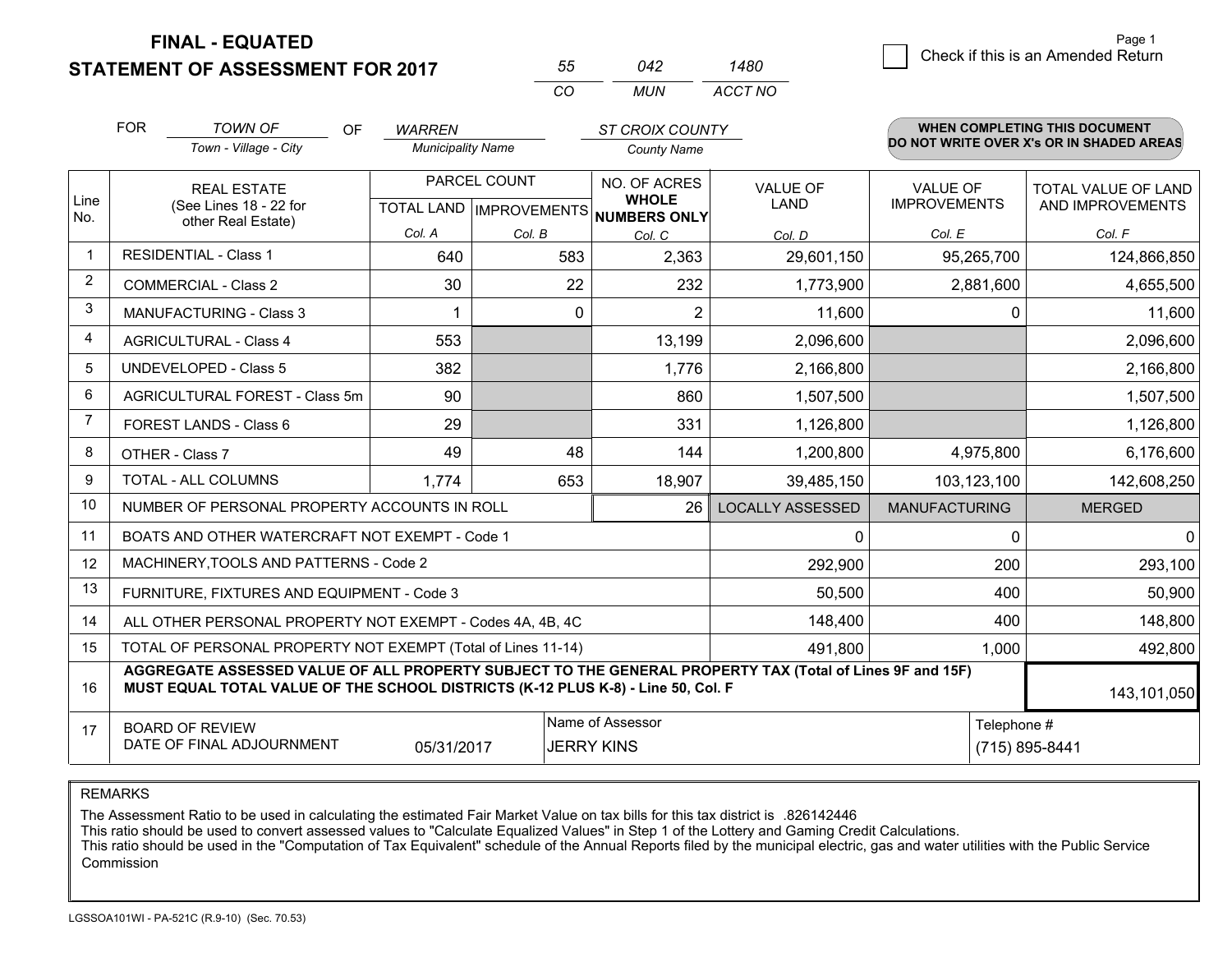*YEAR CO MUN ACCT NO* <sup>2017</sup> <sup>55</sup> <sup>042</sup> <sup>1480</sup>

Do not confuse FOREST LANDS (Line 7) with FOREST CROPS (in this section) - They are **NOT** the same

|    |                                  |                                             |  | Private Forest Crop - Reg Class @ 10¢ per acre                                 |             | Private Forest Crop - Reg Class @ \$2.52 per acre |                                                                              |  |                    |  |
|----|----------------------------------|---------------------------------------------|--|--------------------------------------------------------------------------------|-------------|---------------------------------------------------|------------------------------------------------------------------------------|--|--------------------|--|
| 18 | (a) PARCELS                      | (b) ACRES                                   |  | (c) ASSESSED VALUE                                                             |             | (d) PARCELS                                       | (e) ACRES                                                                    |  | (f) ASSESSED VALUE |  |
|    |                                  |                                             |  |                                                                                |             |                                                   | Entered Before 2005 Managed Forest - Ferrous Mining CLOSED @ \$8.27 per acre |  |                    |  |
| 19 | (a) PARCELS                      | (b) ACRES                                   |  | Private Forest Crop - Special Class @ 20¢ per acre<br>(c) ASSESSED VALUE       |             | (d) PARCELS                                       | (e) ACRES                                                                    |  | (f) ASSESSED VALUE |  |
|    |                                  |                                             |  |                                                                                |             |                                                   |                                                                              |  |                    |  |
|    |                                  |                                             |  |                                                                                |             |                                                   |                                                                              |  |                    |  |
|    |                                  | Entered Before 2005 Managed Forest - OPEN @ |  | \$.79 per acre                                                                 |             |                                                   | Entered Before 2005 Managed Forest - CLOSED @ \$1.87 per acre                |  |                    |  |
| 20 | (a) PARCELS                      | (b) ACRES                                   |  | (c) ASSESSED VALUE                                                             |             | (d) PARCELS                                       | (e) ACRES                                                                    |  | (f) ASSESSED VALUE |  |
|    |                                  |                                             |  | 144.5<br>9                                                                     |             | 418.900                                           |                                                                              |  |                    |  |
|    |                                  | Entered After 2004 Managed Forest - OPEN @  |  | \$2.14 per acre                                                                |             |                                                   | Entered After 2004 Managed Forest - CLOSED @ \$10.68 per acre                |  |                    |  |
| 21 | (a) PARCELS                      | (b) ACRES                                   |  | (c) ASSESSED VALUE                                                             | (d) PARCELS |                                                   | (e) ACRES                                                                    |  | (f) ASSESSED VALUE |  |
|    |                                  |                                             |  |                                                                                |             |                                                   |                                                                              |  |                    |  |
|    |                                  | 30                                          |  | 102,000                                                                        |             | 2                                                 | 62                                                                           |  |                    |  |
|    | (a) County Forest Cropland Acres |                                             |  | (b) Federal Acres                                                              |             | (c) State Acres                                   | (d) County (NOT FOREST CROP) Acres                                           |  | (e) Other Acres    |  |
| 22 |                                  |                                             |  | 340.39                                                                         |             | 1,148.19                                          |                                                                              |  | 318.72             |  |
|    |                                  |                                             |  | Assessed Value of Omitted Property From Prior Years (Sec. 70.44)               |             |                                                   | Assessed Value of Sec. 70.43 Corrections of Errors by Assessors              |  |                    |  |
|    |                                  | (a) REAL ESTATE                             |  | (b) PERSONAL                                                                   |             |                                                   | (c1) REAL ESTATE                                                             |  | (c2) PERSONAL      |  |
| 23 |                                  |                                             |  |                                                                                |             |                                                   |                                                                              |  |                    |  |
|    |                                  |                                             |  | Manufacturing Equated Value of Omitted Property From Prior Years (Sec. 70.995) |             |                                                   | Mfg. Equated Value of Sec.70.43 Corrections of Errors by Assessors           |  |                    |  |
|    |                                  | (d) REAL ESTATE                             |  | (e) PERSONAL                                                                   |             | (f1) REAL ESTATE                                  |                                                                              |  | (f2) PERSONAL      |  |
|    |                                  |                                             |  |                                                                                |             |                                                   |                                                                              |  |                    |  |
|    |                                  |                                             |  |                                                                                |             |                                                   |                                                                              |  |                    |  |

## **SPECIAL DISTRICTS**

| Line<br>No. | Enter 6-digit<br><b>Special District</b> | <b>Account</b><br><b>Number</b> | <b>Special District Name</b> | <b>Locally Assessed Value</b><br>of Real Estate and | Mfg Value of Real Estate<br>and Personal Property | <b>Merged Value of</b><br><b>Real Estate and</b> |
|-------------|------------------------------------------|---------------------------------|------------------------------|-----------------------------------------------------|---------------------------------------------------|--------------------------------------------------|
|             | Code (Col. A)                            | (Col. B)                        | (Col. C)                     | Personal Property (Col. D)                          | (Col. E)                                          | Personal Property (Col. F)                       |
| 24          |                                          |                                 |                              |                                                     |                                                   |                                                  |
| 25          |                                          |                                 |                              |                                                     |                                                   |                                                  |
| 26          |                                          |                                 |                              |                                                     |                                                   |                                                  |
| 27          |                                          |                                 |                              |                                                     |                                                   |                                                  |
| 28          |                                          |                                 |                              |                                                     |                                                   |                                                  |
| 29          |                                          |                                 |                              |                                                     |                                                   |                                                  |
| 30          |                                          |                                 |                              |                                                     |                                                   |                                                  |
| 31          |                                          |                                 |                              |                                                     |                                                   |                                                  |
| 32          |                                          |                                 |                              |                                                     |                                                   |                                                  |
| 33          |                                          |                                 |                              |                                                     |                                                   |                                                  |
| 34          |                                          |                                 |                              |                                                     |                                                   |                                                  |
| 35          |                                          |                                 |                              |                                                     |                                                   |                                                  |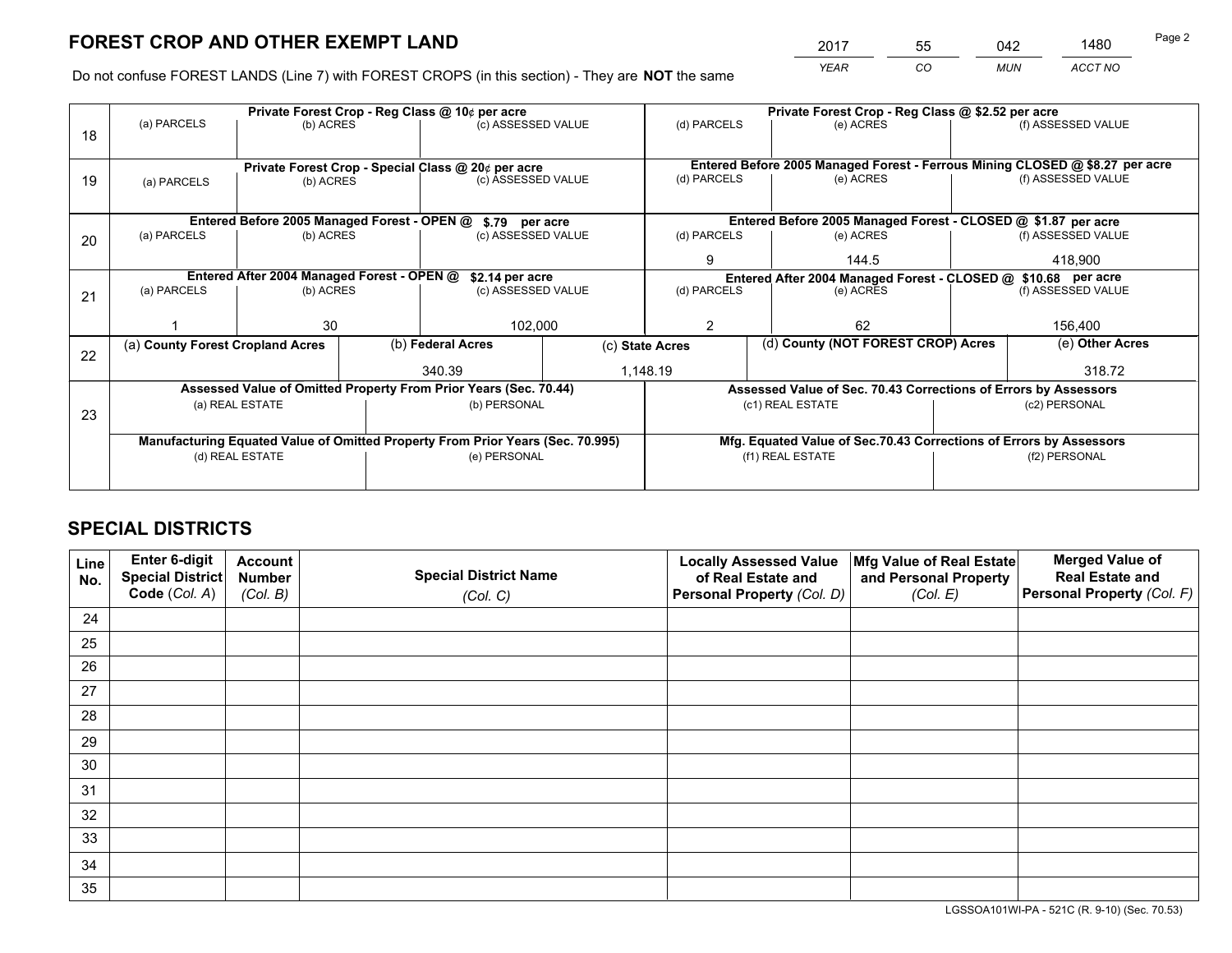|             | <b>SCHOOL DISTRICTS</b>                                         |                                             |                                         | 2017<br><b>YEAR</b>                                                               | 042<br>55<br>CO<br><b>MUN</b>                                 | 1480<br>ACCT NO                                                                |
|-------------|-----------------------------------------------------------------|---------------------------------------------|-----------------------------------------|-----------------------------------------------------------------------------------|---------------------------------------------------------------|--------------------------------------------------------------------------------|
| Line<br>No. | <b>Enter 6-digit</b><br><b>School District</b><br>Code (Col. A) | <b>Account</b><br><b>Number</b><br>(Col. B) | <b>School District Name</b><br>(Col. C) | <b>Locally Assessed Value</b><br>of Real Estate and<br>Personal Property (Col. D) | Mfg Value of Real Estate<br>and Personal Property<br>(Col. E) | <b>Merged Value of</b><br><b>Real Estate and</b><br>Personal Property (Col. F) |
|             | <b>SCHOOL DISTRICTS (K-8 and K-12)</b><br>А.                    |                                             |                                         |                                                                                   |                                                               |                                                                                |
| 36          | 552422                                                          | 0329                                        | SCH D OF SAINT CROIX CENTRAL (HAMMOND)  | 143,088,450                                                                       | 12,600                                                        | 143,101,050                                                                    |
| 37          |                                                                 |                                             |                                         |                                                                                   |                                                               |                                                                                |
| 38          |                                                                 |                                             |                                         |                                                                                   |                                                               |                                                                                |
| 39          |                                                                 |                                             |                                         |                                                                                   |                                                               |                                                                                |
| 40          |                                                                 |                                             |                                         |                                                                                   |                                                               |                                                                                |
| 41          |                                                                 |                                             |                                         |                                                                                   |                                                               |                                                                                |
|             |                                                                 |                                             |                                         |                                                                                   |                                                               |                                                                                |

| 38 |                                                                                                 |      |                                            |             |        |             |
|----|-------------------------------------------------------------------------------------------------|------|--------------------------------------------|-------------|--------|-------------|
| 39 |                                                                                                 |      |                                            |             |        |             |
| 40 |                                                                                                 |      |                                            |             |        |             |
| 41 |                                                                                                 |      |                                            |             |        |             |
| 42 |                                                                                                 |      |                                            |             |        |             |
| 43 |                                                                                                 |      |                                            |             |        |             |
| 44 |                                                                                                 |      |                                            |             |        |             |
| 45 |                                                                                                 |      |                                            |             |        |             |
| 46 |                                                                                                 |      |                                            |             |        |             |
| 47 |                                                                                                 |      |                                            |             |        |             |
| 48 |                                                                                                 |      |                                            |             |        |             |
| 49 |                                                                                                 |      |                                            |             |        |             |
| 50 | TOTAL ASSESSED VALUE OF SCHOOL DISTRICTS (K-8 and K-12)<br>143,088,450<br>12,600<br>143,101,050 |      |                                            |             |        |             |
|    | UNION HIGH SCHOOL DISTRICTS<br><b>B.</b>                                                        |      |                                            |             |        |             |
| 51 |                                                                                                 |      |                                            |             |        |             |
| 52 |                                                                                                 |      |                                            |             |        |             |
| 53 |                                                                                                 |      |                                            |             |        |             |
| 54 |                                                                                                 |      |                                            |             |        |             |
| 55 |                                                                                                 |      | TOTAL ASSESSED VALUE OF UNION HIGH SCHOOLS |             |        |             |
|    | C. TECHNICAL COLLEGE DISTRICTS                                                                  |      |                                            |             |        |             |
| 56 | 001700                                                                                          | 0016 | WISCONSIN INDIANHEAD TECH COLLEGE SHEL     | 143,088,450 | 12,600 | 143,101,050 |
| 57 |                                                                                                 |      |                                            |             |        |             |
| 58 |                                                                                                 |      |                                            |             |        |             |
| 59 |                                                                                                 |      | TOTAL ASSESSED VALUE OF TECHNICAL COLLEGES | 143,088,450 | 12,600 | 143,101,050 |

## *I hereby certify, to the best of my knowledge and belief, this form is complete and correct.*

| Print name of preparer | Title                    |                | Date (MM / DD / CCYY) |
|------------------------|--------------------------|----------------|-----------------------|
|                        |                          |                |                       |
| Signature of preparer  | Contact Telephone Number | E-mail address |                       |
|                        | $\overline{\phantom{0}}$ |                |                       |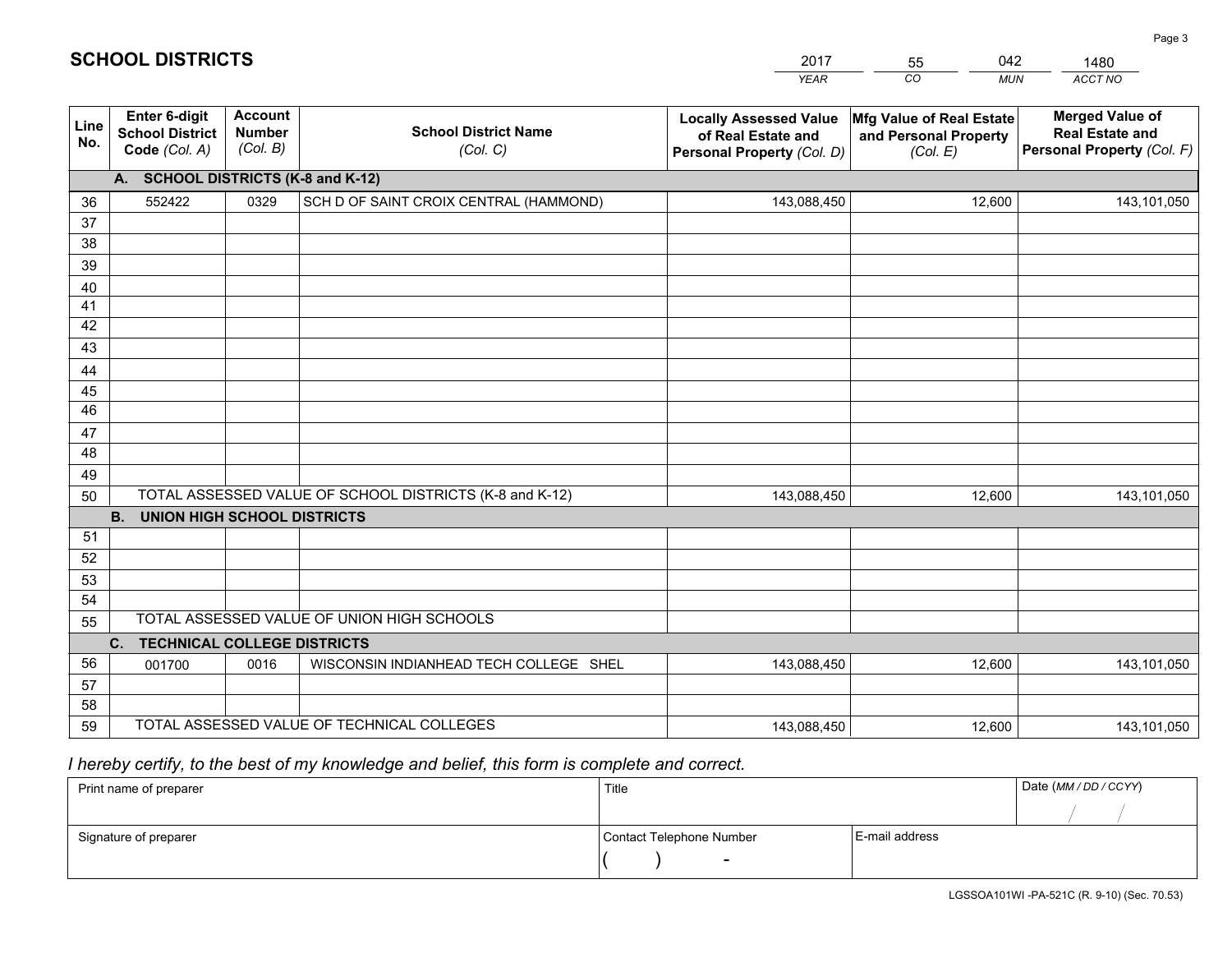### **HIGHLIGHTS**

- 1. Complete the Statement of Assessment after the Board of Review. Reflect any changes made there.
- 2. Use black ink to complete.
- 3. Line 16 must equal Line 50, Col D.
- 4. Line 55 must equal the total of K-8 schools listed on lines 36-49. Do not include K-12 schools in this comparision.
- 5. Line 59, Col. D must equal Line 16.
- 6. Special District, School District and Technical College District values must include both real estate and personal property. Examples of Special districts are: town sanitary districts, public inland lake protection and rehabilitation districts, and metropolitan sewerage districts.
- 7. DO NOT INCLUDE Manufacturing property values.DOR will print these values on the final SOA.

DEINA SHIRMER TOWN OF WARREN 720 112TH ST

DEINA SHIRMER<br>TOWN OF WARREN

ROBERTS, WI 54023 - 8330

ROBERTS, WI 54023 - 8330

720 112TH ST

 8. Accuracy of this form is very important. The values reported directly affect the equalized value DOR calculates for school and special districts.

#### **Page 1:**

 If not prefilled, enter the tax year,county and municipal code,municipal type, municipal name and county name on the top of form.

Check the Amended box, if filing an amended / corrected SOA.

 Report the parcel count, acres and assessed value of taxable general property, total parcel count, (real and personal), total acres, and values from final figures set by the Board of Review.

- A. Real Estate land and improvements (buildings, etc.) is reported on lines 1 8, total line 9.
- B. Personal Property is reported on lines 11 14, Column D, total line 15.
- C. To complete this report, use the computer produced summary of the assessment roll that shows these amounts.
- D. Use whole numbers only.
- E. Add each line across and each column down to verify entries.

#### **Page 2:**

- A. Report Special Items (not subject to general property tax).
- 1. Private Forest Croplands and Managed Forest Lands are reported on lines 18,19, 20 and 21. Be sure to report assessed values **NOT** taxes.
- 2. You should have copies of the orders of entry, orders of withdrawal, etc., to update your assessment roll.
	- 3. Show hundredths of acres (e.g. 39.75).
- 4. Tax exempt lands are reported on line 22.
- 5. Omitted property and sec. 70.43, Wis. Stats., corrections of errors by assessor are reported on line 23. Report real estate and personal property separately. These should be for **prior years**, not something found on the current assessment roll after the board of review.
- B. Special District (Lines 24-35) Include the value of both real and personal property.
- The Department of Revenue (DOR) preprints much of the information regarding names and codes for schools, special districts,etc. If a district is not listed, enter the name and value only, DOR will enter the proper code.

## **Page 3 School Districts:**

Include the value of both real and personal property.

Report School District (regular, elementary, union high school, and technical college).

- 1. Regular (K-12) and Elementary (K-8) school values are reported on lines 36-49, total on line 50.
- 2. Union High School (UHS) (use only if elementary schools are listed on lines 36-49) are reported on lines 51-54. UHS total value (line 55) must equal to the total **elementary school** values reported on lines 36-49. Do notinclude K-12 schools in this comparison.
- 3. Technical College values are reported on lines 56-58, total on line 59.
- 4. Use the computer summary that shows these amounts to complete this report.

#### **This form is due the second Monday in June. File this report only after your Board of Review is complete.**

 *If you have questions: Return forms to:*

 Email: lgs@wisconsin.gov Wisconsin Department of RevenueCall:  $(608)$  266-2569 or  $(608)$  264-6892 Fax number: (608) 264-6887 PO Box 8971

Local Government Services Section 6-97 Madison WI 53708-8971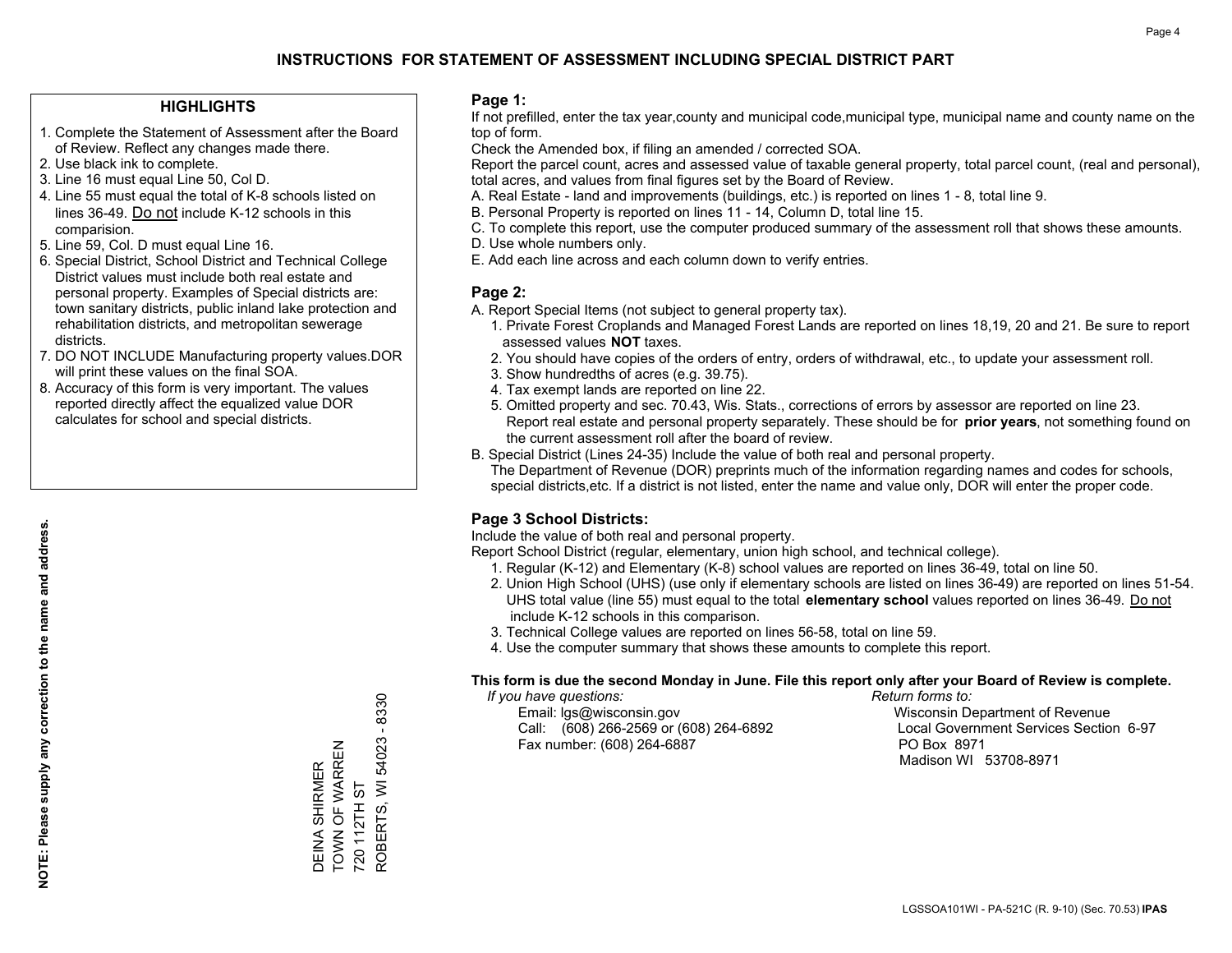**STATEMENT OF ASSESSMENT FOR 2017 FINAL - EQUATED**

| 55  | 106 | 1481    |
|-----|-----|---------|
| CO. | MUN | ACCT NO |

|                | <b>FOR</b>                                 | <b>VILLAGE OF</b><br>OF                                                                                                                                                                      | <b>BALDWIN</b>                                         |              | <b>ST CROIX COUNTY</b>                               |                         |                      | <b>WHEN COMPLETING THIS DOCUMENT</b><br>DO NOT WRITE OVER X's OR IN SHADED AREAS |  |
|----------------|--------------------------------------------|----------------------------------------------------------------------------------------------------------------------------------------------------------------------------------------------|--------------------------------------------------------|--------------|------------------------------------------------------|-------------------------|----------------------|----------------------------------------------------------------------------------|--|
|                |                                            | Town - Village - City                                                                                                                                                                        | <b>Municipality Name</b>                               |              | <b>County Name</b>                                   |                         |                      |                                                                                  |  |
|                |                                            | <b>REAL ESTATE</b>                                                                                                                                                                           |                                                        | PARCEL COUNT | NO. OF ACRES                                         | <b>VALUE OF</b>         | <b>VALUE OF</b>      | <b>TOTAL VALUE OF LAND</b>                                                       |  |
| Line<br>No.    |                                            | (See Lines 18 - 22 for<br>other Real Estate)                                                                                                                                                 |                                                        |              | <b>WHOLE</b><br>TOTAL LAND IMPROVEMENTS NUMBERS ONLY | <b>LAND</b>             | <b>IMPROVEMENTS</b>  | AND IMPROVEMENTS                                                                 |  |
|                |                                            |                                                                                                                                                                                              | Col. A                                                 | Col. B       | Col. C                                               | Col. D                  | Col. E               | Col. F                                                                           |  |
| -1             |                                            | <b>RESIDENTIAL - Class 1</b>                                                                                                                                                                 | 1,325                                                  | 1,228        | 108                                                  | 30,762,800              | 139,269,800          | 170,032,600                                                                      |  |
| 2              |                                            | <b>COMMERCIAL - Class 2</b>                                                                                                                                                                  | 200                                                    | 173          | 168                                                  | 13,489,000              | 58,231,500           | 71,720,500                                                                       |  |
| 3              |                                            | <b>MANUFACTURING - Class 3</b>                                                                                                                                                               | 16                                                     | 13           | 112                                                  | 2,192,400               | 17,321,000           | 19,513,400                                                                       |  |
| 4              |                                            | <b>AGRICULTURAL - Class 4</b>                                                                                                                                                                | 29                                                     |              | 438                                                  | 80,300                  |                      | 80,300                                                                           |  |
| 5              |                                            | <b>UNDEVELOPED - Class 5</b>                                                                                                                                                                 | 9                                                      |              | 36                                                   | 37,700                  |                      | 37,700                                                                           |  |
| 6              |                                            | AGRICULTURAL FOREST - Class 5m                                                                                                                                                               | $\overline{2}$                                         |              | 16                                                   | 40,000                  |                      | 40,000                                                                           |  |
| $\overline{7}$ | FOREST LANDS - Class 6                     |                                                                                                                                                                                              | 0                                                      |              | $\Omega$                                             | 0                       |                      | 0                                                                                |  |
| 8              |                                            | OTHER - Class 7                                                                                                                                                                              | $\Omega$                                               | 0            | 0                                                    | 0                       | $\Omega$             | $\mathbf{0}$                                                                     |  |
| 9              |                                            | TOTAL - ALL COLUMNS                                                                                                                                                                          | 1,581                                                  | 1,414        | 878                                                  | 46,602,200              | 214,822,300          | 261,424,500                                                                      |  |
| 10             |                                            | NUMBER OF PERSONAL PROPERTY ACCOUNTS IN ROLL                                                                                                                                                 |                                                        |              | 215                                                  | <b>LOCALLY ASSESSED</b> | <b>MANUFACTURING</b> | <b>MERGED</b>                                                                    |  |
| 11             |                                            | BOATS AND OTHER WATERCRAFT NOT EXEMPT - Code 1                                                                                                                                               |                                                        |              |                                                      | 0                       | $\Omega$             | $\mathbf{0}$                                                                     |  |
| 12             |                                            | MACHINERY, TOOLS AND PATTERNS - Code 2                                                                                                                                                       |                                                        |              |                                                      | 1,716,400               | 871,600              | 2,588,000                                                                        |  |
| 13             |                                            | FURNITURE, FIXTURES AND EQUIPMENT - Code 3                                                                                                                                                   |                                                        |              |                                                      | 3,751,500               | 702,800              | 4,454,300                                                                        |  |
| 14             |                                            | ALL OTHER PERSONAL PROPERTY NOT EXEMPT - Codes 4A, 4B, 4C                                                                                                                                    |                                                        |              |                                                      | 678,500                 | 34,400               | 712,900                                                                          |  |
| 15             |                                            | TOTAL OF PERSONAL PROPERTY NOT EXEMPT (Total of Lines 11-14)                                                                                                                                 |                                                        |              |                                                      | 6,146,400               | 1,608,800            | 7,755,200                                                                        |  |
| 16             |                                            | AGGREGATE ASSESSED VALUE OF ALL PROPERTY SUBJECT TO THE GENERAL PROPERTY TAX (Total of Lines 9F and 15F)<br>MUST EQUAL TOTAL VALUE OF THE SCHOOL DISTRICTS (K-12 PLUS K-8) - Line 50, Col. F |                                                        |              |                                                      |                         |                      | 269,179,700                                                                      |  |
| 17             | Name of Assessor<br><b>BOARD OF REVIEW</b> |                                                                                                                                                                                              |                                                        |              | Telephone #                                          |                         |                      |                                                                                  |  |
|                |                                            | DATE OF FINAL ADJOURNMENT                                                                                                                                                                    | 05/23/2017<br><b>BARRETT BRENNER</b><br>(715) 926-3199 |              |                                                      |                         |                      |                                                                                  |  |

REMARKS

The Assessment Ratio to be used in calculating the estimated Fair Market Value on tax bills for this tax district is .937953271

This ratio should be used to convert assessed values to "Calculate Equalized Values" in Step 1 of the Lottery and Gaming Credit Calculations.

 This ratio should be used in the "Computation of Tax Equivalent" schedule of the Annual Reports filed by the municipal electric, gas and water utilities with the Public Service Commission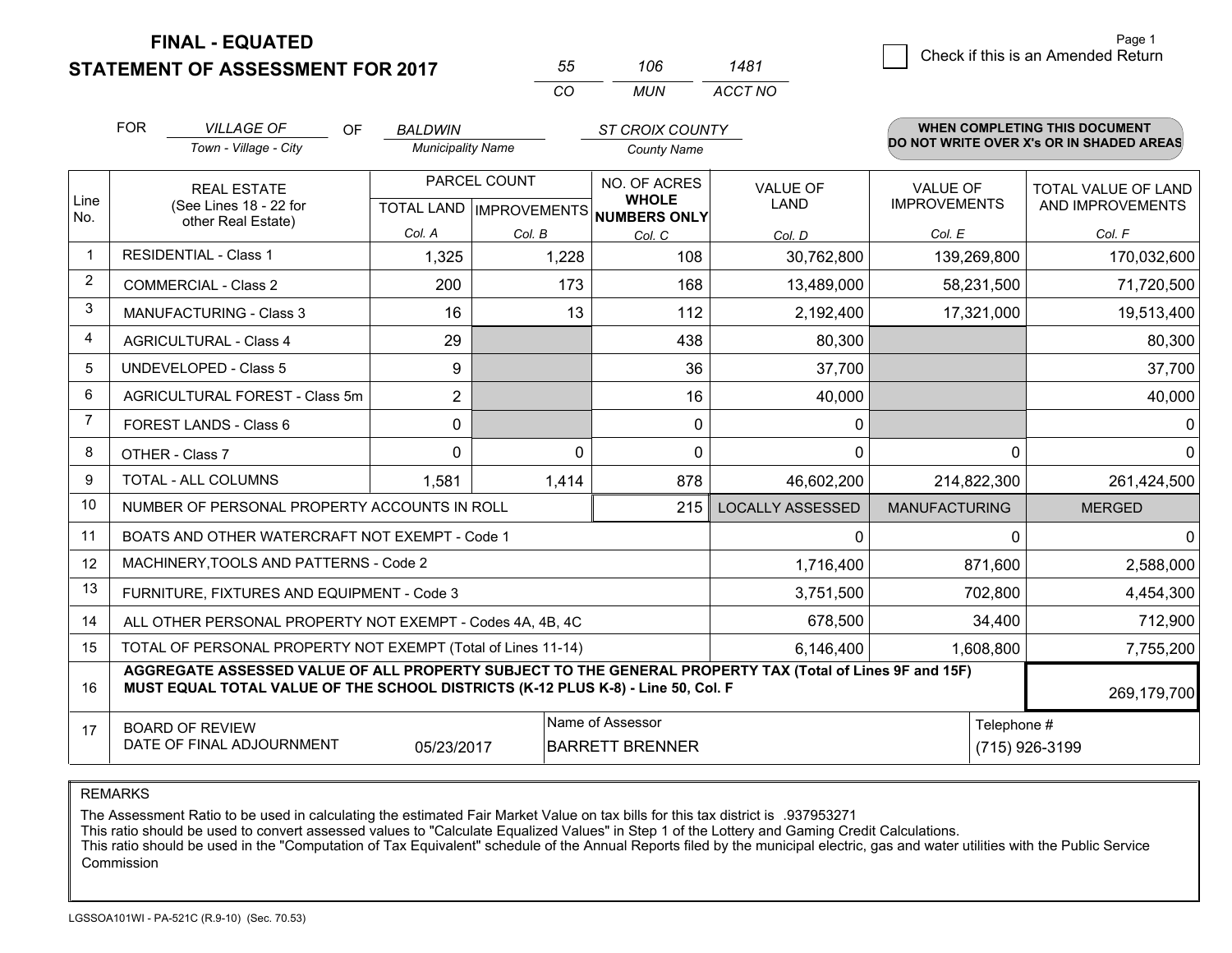*YEAR CO MUN ACCT NO* <sup>2017</sup> <sup>55</sup> <sup>106</sup> <sup>1481</sup>

Do not confuse FOREST LANDS (Line 7) with FOREST CROPS (in this section) - They are **NOT** the same

|    | Private Forest Crop - Reg Class @ 10¢ per acre |                                                                                |                   |                                      |                 |                                    | Private Forest Crop - Reg Class @ \$2.52 per acre                  |  |                    |                                                                              |
|----|------------------------------------------------|--------------------------------------------------------------------------------|-------------------|--------------------------------------|-----------------|------------------------------------|--------------------------------------------------------------------|--|--------------------|------------------------------------------------------------------------------|
| 18 | (a) PARCELS                                    | (b) ACRES                                                                      |                   | (c) ASSESSED VALUE                   |                 | (d) PARCELS                        | (e) ACRES                                                          |  |                    | (f) ASSESSED VALUE                                                           |
|    |                                                | Private Forest Crop - Special Class @ 20¢ per acre                             |                   |                                      |                 |                                    |                                                                    |  |                    | Entered Before 2005 Managed Forest - Ferrous Mining CLOSED @ \$8.27 per acre |
| 19 | (a) PARCELS                                    | (b) ACRES                                                                      |                   | (c) ASSESSED VALUE                   |                 | (d) PARCELS                        | (e) ACRES                                                          |  |                    | (f) ASSESSED VALUE                                                           |
|    |                                                | Entered Before 2005 Managed Forest - OPEN @                                    |                   |                                      |                 |                                    | Entered Before 2005 Managed Forest - CLOSED @ \$1.87 per acre      |  |                    |                                                                              |
| 20 | (a) PARCELS<br>(b) ACRES                       |                                                                                |                   | \$.79 per acre<br>(c) ASSESSED VALUE |                 | (d) PARCELS<br>(e) ACRES           |                                                                    |  | (f) ASSESSED VALUE |                                                                              |
|    |                                                | Entered After 2004 Managed Forest - OPEN @                                     |                   | \$2.14 per acre                      |                 |                                    | Entered After 2004 Managed Forest - CLOSED @ \$10.68 per acre      |  |                    |                                                                              |
| 21 | (a) PARCELS<br>(b) ACRES                       |                                                                                |                   | (c) ASSESSED VALUE                   |                 | (d) PARCELS                        | (e) ACRES                                                          |  |                    | (f) ASSESSED VALUE                                                           |
| 22 | (a) County Forest Cropland Acres               |                                                                                | (b) Federal Acres |                                      | (c) State Acres | (d) County (NOT FOREST CROP) Acres |                                                                    |  | (e) Other Acres    |                                                                              |
|    |                                                |                                                                                |                   |                                      |                 |                                    |                                                                    |  |                    | 302.25                                                                       |
|    |                                                | Assessed Value of Omitted Property From Prior Years (Sec. 70.44)               |                   |                                      |                 |                                    | Assessed Value of Sec. 70.43 Corrections of Errors by Assessors    |  |                    |                                                                              |
| 23 | (a) REAL ESTATE                                |                                                                                |                   | (b) PERSONAL                         |                 | (c1) REAL ESTATE                   |                                                                    |  | (c2) PERSONAL      |                                                                              |
|    |                                                | Manufacturing Equated Value of Omitted Property From Prior Years (Sec. 70.995) |                   |                                      |                 |                                    | Mfg. Equated Value of Sec.70.43 Corrections of Errors by Assessors |  |                    |                                                                              |
|    | (d) REAL ESTATE                                |                                                                                |                   | (e) PERSONAL                         |                 | (f1) REAL ESTATE                   |                                                                    |  | (f2) PERSONAL      |                                                                              |
|    |                                                |                                                                                |                   |                                      |                 |                                    |                                                                    |  |                    |                                                                              |

## **SPECIAL DISTRICTS**

| Line<br>No. | Enter 6-digit<br><b>Special District</b> | <b>Account</b><br><b>Number</b> | <b>Special District Name</b> | <b>Locally Assessed Value</b><br>of Real Estate and | Mfg Value of Real Estate<br>and Personal Property | <b>Merged Value of</b><br><b>Real Estate and</b> |
|-------------|------------------------------------------|---------------------------------|------------------------------|-----------------------------------------------------|---------------------------------------------------|--------------------------------------------------|
|             | Code (Col. A)                            | (Col. B)                        | (Col. C)                     | Personal Property (Col. D)                          | (Col. E)                                          | Personal Property (Col. F)                       |
| 24          |                                          |                                 |                              |                                                     |                                                   |                                                  |
| 25          |                                          |                                 |                              |                                                     |                                                   |                                                  |
| 26          |                                          |                                 |                              |                                                     |                                                   |                                                  |
| 27          |                                          |                                 |                              |                                                     |                                                   |                                                  |
| 28          |                                          |                                 |                              |                                                     |                                                   |                                                  |
| 29          |                                          |                                 |                              |                                                     |                                                   |                                                  |
| 30          |                                          |                                 |                              |                                                     |                                                   |                                                  |
| 31          |                                          |                                 |                              |                                                     |                                                   |                                                  |
| 32          |                                          |                                 |                              |                                                     |                                                   |                                                  |
| 33          |                                          |                                 |                              |                                                     |                                                   |                                                  |
| 34          |                                          |                                 |                              |                                                     |                                                   |                                                  |
| 35          |                                          |                                 |                              |                                                     |                                                   |                                                  |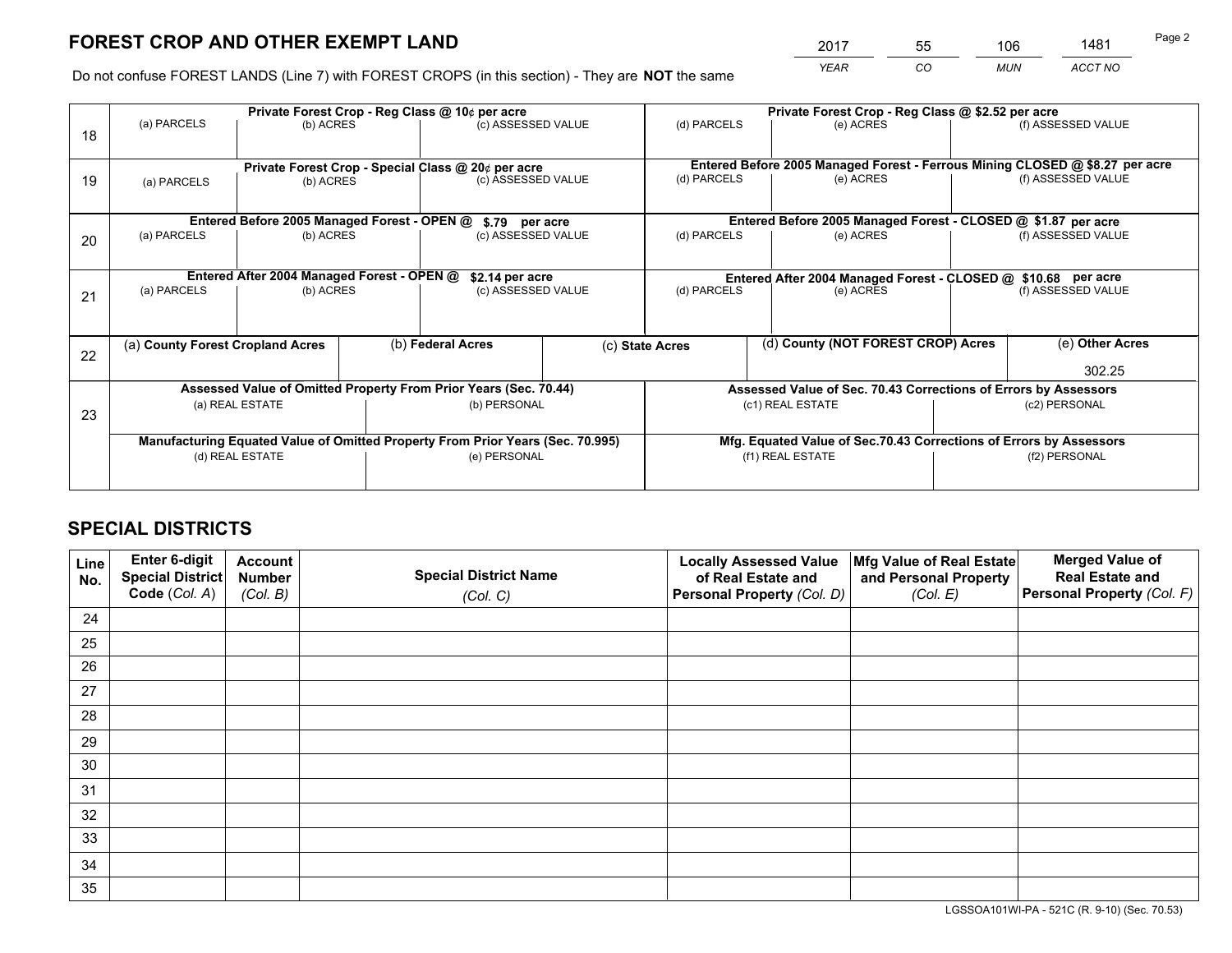|             |                                                          |                                             |                                                         | <b>YEAR</b>                                                                       | CO<br><b>MUN</b>                                              | ACCT NO                                                                        |  |  |  |
|-------------|----------------------------------------------------------|---------------------------------------------|---------------------------------------------------------|-----------------------------------------------------------------------------------|---------------------------------------------------------------|--------------------------------------------------------------------------------|--|--|--|
| Line<br>No. | Enter 6-digit<br><b>School District</b><br>Code (Col. A) | <b>Account</b><br><b>Number</b><br>(Col. B) | <b>School District Name</b><br>(Col. C)                 | <b>Locally Assessed Value</b><br>of Real Estate and<br>Personal Property (Col. D) | Mfg Value of Real Estate<br>and Personal Property<br>(Col. E) | <b>Merged Value of</b><br><b>Real Estate and</b><br>Personal Property (Col. F) |  |  |  |
|             | A. SCHOOL DISTRICTS (K-8 and K-12)                       |                                             |                                                         |                                                                                   |                                                               |                                                                                |  |  |  |
| 36          | 550231                                                   | 0327                                        | SCH D OF BALDWIN-WOODVILLE AREA                         | 248,057,500                                                                       | 21,122,200                                                    | 269,179,700                                                                    |  |  |  |
| 37          |                                                          |                                             |                                                         |                                                                                   |                                                               |                                                                                |  |  |  |
| 38          |                                                          |                                             |                                                         |                                                                                   |                                                               |                                                                                |  |  |  |
| 39          |                                                          |                                             |                                                         |                                                                                   |                                                               |                                                                                |  |  |  |
| 40          |                                                          |                                             |                                                         |                                                                                   |                                                               |                                                                                |  |  |  |
| 41<br>42    |                                                          |                                             |                                                         |                                                                                   |                                                               |                                                                                |  |  |  |
| 43          |                                                          |                                             |                                                         |                                                                                   |                                                               |                                                                                |  |  |  |
| 44          |                                                          |                                             |                                                         |                                                                                   |                                                               |                                                                                |  |  |  |
| 45          |                                                          |                                             |                                                         |                                                                                   |                                                               |                                                                                |  |  |  |
| 46          |                                                          |                                             |                                                         |                                                                                   |                                                               |                                                                                |  |  |  |
| 47          |                                                          |                                             |                                                         |                                                                                   |                                                               |                                                                                |  |  |  |
| 48          |                                                          |                                             |                                                         |                                                                                   |                                                               |                                                                                |  |  |  |
| 49          |                                                          |                                             |                                                         |                                                                                   |                                                               |                                                                                |  |  |  |
| 50          |                                                          |                                             | TOTAL ASSESSED VALUE OF SCHOOL DISTRICTS (K-8 and K-12) | 248,057,500                                                                       | 21,122,200                                                    | 269,179,700                                                                    |  |  |  |
|             | <b>B.</b><br>UNION HIGH SCHOOL DISTRICTS                 |                                             |                                                         |                                                                                   |                                                               |                                                                                |  |  |  |
| 51          |                                                          |                                             |                                                         |                                                                                   |                                                               |                                                                                |  |  |  |
| 52          |                                                          |                                             |                                                         |                                                                                   |                                                               |                                                                                |  |  |  |
| 53<br>54    |                                                          |                                             |                                                         |                                                                                   |                                                               |                                                                                |  |  |  |
| 55          |                                                          |                                             | TOTAL ASSESSED VALUE OF UNION HIGH SCHOOLS              |                                                                                   |                                                               |                                                                                |  |  |  |
|             | C.<br><b>TECHNICAL COLLEGE DISTRICTS</b>                 |                                             |                                                         |                                                                                   |                                                               |                                                                                |  |  |  |
| 56          | 001700                                                   | 0016                                        | WISCONSIN INDIANHEAD TECH COLLEGE SHEL                  | 248,057,500                                                                       | 21,122,200                                                    | 269,179,700                                                                    |  |  |  |
| 57          |                                                          |                                             |                                                         |                                                                                   |                                                               |                                                                                |  |  |  |
| 58          |                                                          |                                             |                                                         |                                                                                   |                                                               |                                                                                |  |  |  |
| 59          |                                                          |                                             | TOTAL ASSESSED VALUE OF TECHNICAL COLLEGES              | 248,057,500                                                                       | 21,122,200                                                    | 269,179,700                                                                    |  |  |  |

2017

55

106

 *I hereby certify, to the best of my knowledge and belief, this form is complete and correct.*

**SCHOOL DISTRICTS**

| Print name of preparer | Title                    |                | Date (MM / DD / CCYY) |
|------------------------|--------------------------|----------------|-----------------------|
|                        |                          |                |                       |
| Signature of preparer  | Contact Telephone Number | E-mail address |                       |
|                        | $\sim$                   |                |                       |

1481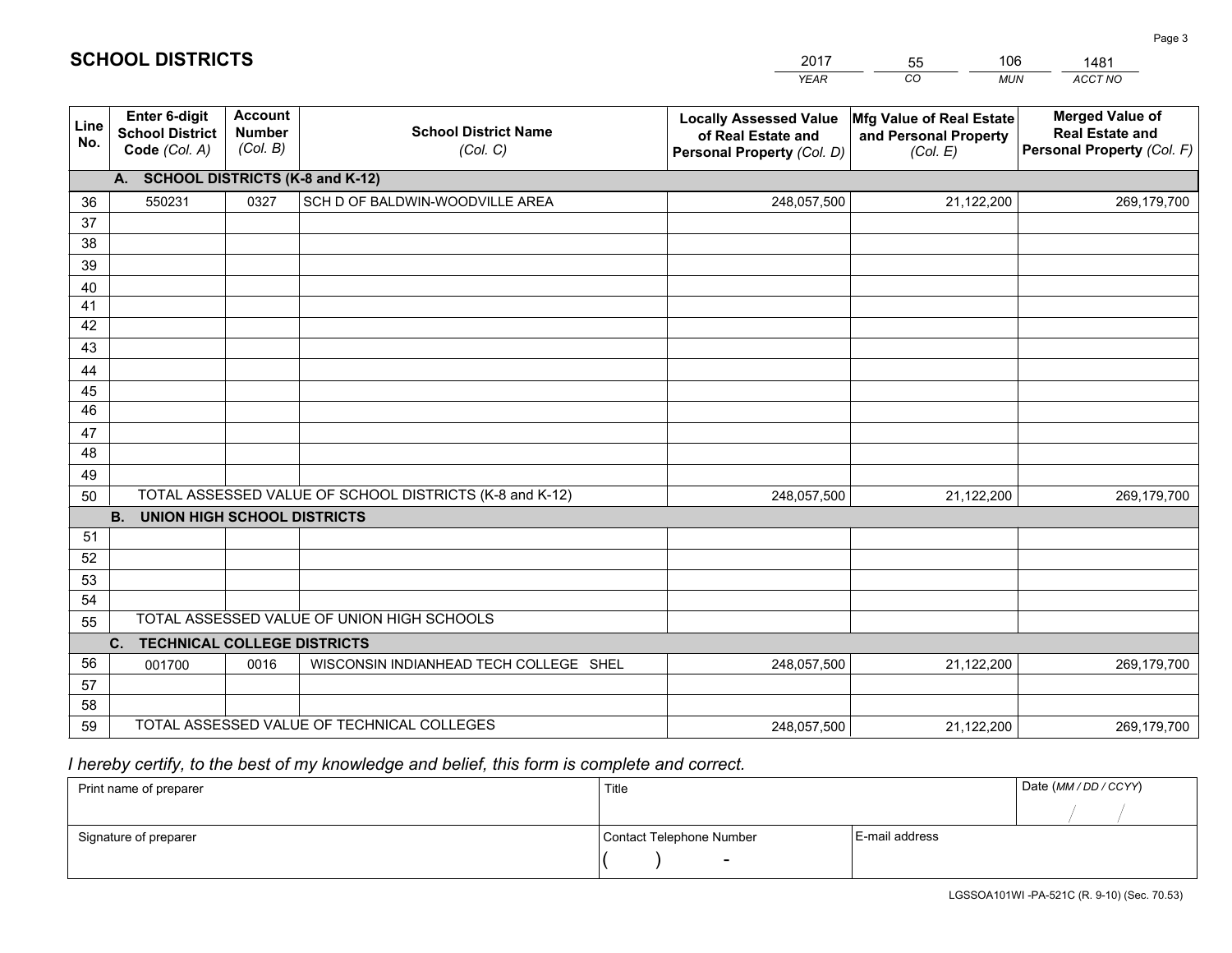### **HIGHLIGHTS**

- 1. Complete the Statement of Assessment after the Board of Review. Reflect any changes made there.
- 2. Use black ink to complete.
- 3. Line 16 must equal Line 50, Col D.
- 4. Line 55 must equal the total of K-8 schools listed on lines 36-49. Do not include K-12 schools in this comparision.
- 5. Line 59, Col. D must equal Line 16.
- 6. Special District, School District and Technical College District values must include both real estate and personal property. Examples of Special districts are: town sanitary districts, public inland lake protection and rehabilitation districts, and metropolitan sewerage districts.
- 7. DO NOT INCLUDE Manufacturing property values.DOR will print these values on the final SOA.

TRACY CARLSON VILLAGE OF BALDWIN

TRACY CARLSON<br>VILLAGE OF BALDWIN

PO BOX 97

PO BOX 97

BALDWIN, WI 54002 - 0097

BALDWIN, WI 54002 - 0097

 8. Accuracy of this form is very important. The values reported directly affect the equalized value DOR calculates for school and special districts.

#### **Page 1:**

 If not prefilled, enter the tax year,county and municipal code,municipal type, municipal name and county name on the top of form.

Check the Amended box, if filing an amended / corrected SOA.

 Report the parcel count, acres and assessed value of taxable general property, total parcel count, (real and personal), total acres, and values from final figures set by the Board of Review.

- A. Real Estate land and improvements (buildings, etc.) is reported on lines 1 8, total line 9.
- B. Personal Property is reported on lines 11 14, Column D, total line 15.
- C. To complete this report, use the computer produced summary of the assessment roll that shows these amounts.
- D. Use whole numbers only.
- E. Add each line across and each column down to verify entries.

## **Page 2:**

- A. Report Special Items (not subject to general property tax).
- 1. Private Forest Croplands and Managed Forest Lands are reported on lines 18,19, 20 and 21. Be sure to report assessed values **NOT** taxes.
- 2. You should have copies of the orders of entry, orders of withdrawal, etc., to update your assessment roll.
	- 3. Show hundredths of acres (e.g. 39.75).
- 4. Tax exempt lands are reported on line 22.
- 5. Omitted property and sec. 70.43, Wis. Stats., corrections of errors by assessor are reported on line 23. Report real estate and personal property separately. These should be for **prior years**, not something found on the current assessment roll after the board of review.
- B. Special District (Lines 24-35) Include the value of both real and personal property.

 The Department of Revenue (DOR) preprints much of the information regarding names and codes for schools, special districts,etc. If a district is not listed, enter the name and value only, DOR will enter the proper code.

## **Page 3 School Districts:**

Include the value of both real and personal property.

Report School District (regular, elementary, union high school, and technical college).

- 1. Regular (K-12) and Elementary (K-8) school values are reported on lines 36-49, total on line 50.
- 2. Union High School (UHS) (use only if elementary schools are listed on lines 36-49) are reported on lines 51-54. UHS total value (line 55) must equal to the total **elementary school** values reported on lines 36-49. Do notinclude K-12 schools in this comparison.
- 3. Technical College values are reported on lines 56-58, total on line 59.
- 4. Use the computer summary that shows these amounts to complete this report.

#### **This form is due the second Monday in June. File this report only after your Board of Review is complete.**

 *If you have questions: Return forms to:*

 Email: lgs@wisconsin.gov Wisconsin Department of RevenueCall:  $(608)$  266-2569 or  $(608)$  264-6892 Fax number: (608) 264-6887 PO Box 8971

Local Government Services Section 6-97 Madison WI 53708-8971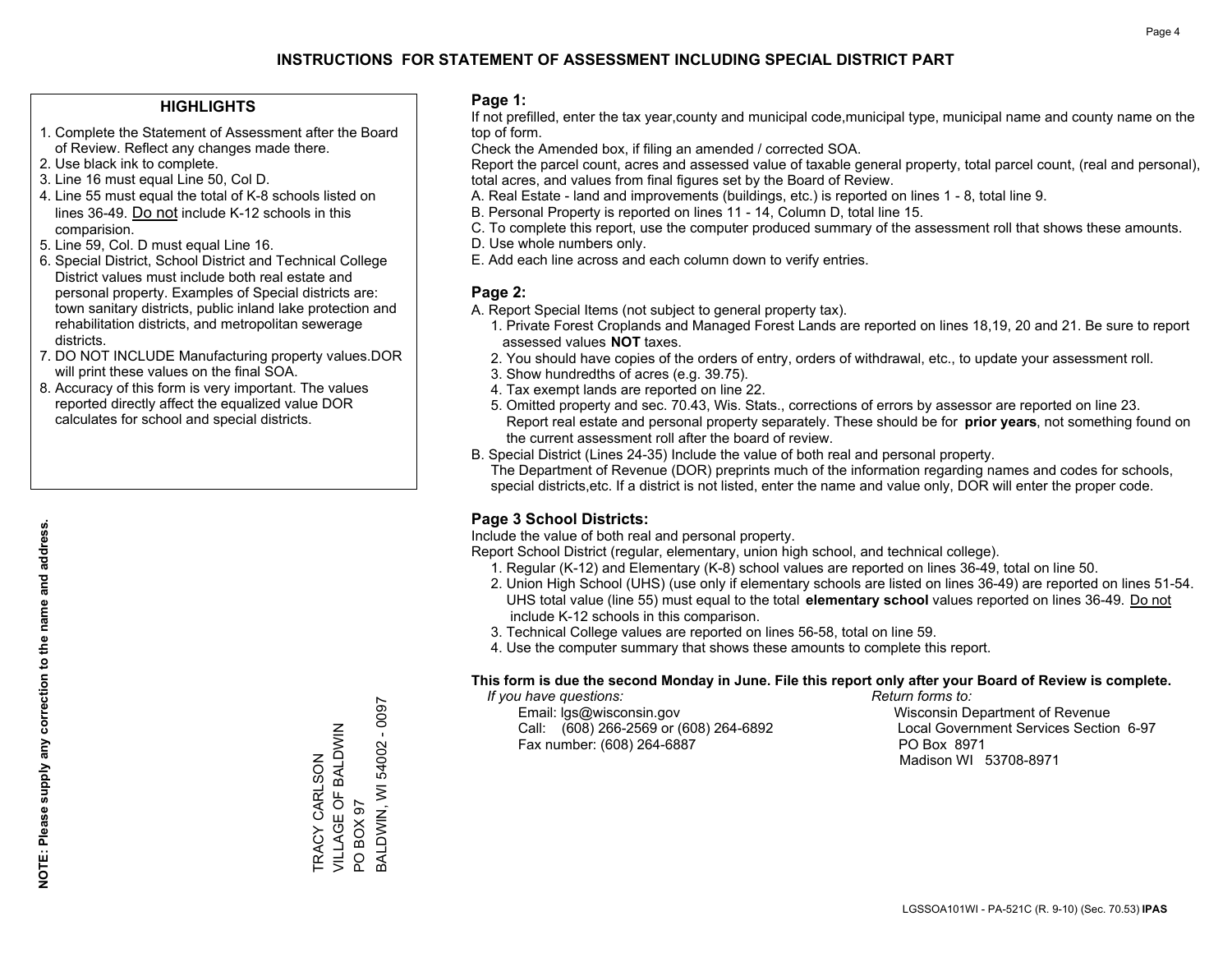**STATEMENT OF ASSESSMENT FOR 2017 FINAL - EQUATED**

| 55  | 116 | 1482    |
|-----|-----|---------|
| -CO | MUN | ACCT NO |

|                | <b>FOR</b><br><b>VILLAGE OF</b><br><b>OF</b><br><b>DEER PARK</b><br><b>ST CROIX COUNTY</b>                                                                                                                 |                          |              |                                      |                         |                      | <b>WHEN COMPLETING THIS DOCUMENT</b>     |
|----------------|------------------------------------------------------------------------------------------------------------------------------------------------------------------------------------------------------------|--------------------------|--------------|--------------------------------------|-------------------------|----------------------|------------------------------------------|
|                | Town - Village - City                                                                                                                                                                                      | <b>Municipality Name</b> |              | <b>County Name</b>                   |                         |                      | DO NOT WRITE OVER X's OR IN SHADED AREAS |
| Line           | <b>REAL ESTATE</b>                                                                                                                                                                                         |                          | PARCEL COUNT | NO. OF ACRES<br><b>WHOLE</b>         | <b>VALUE OF</b>         | VALUE OF             | TOTAL VALUE OF LAND                      |
| No.            | (See Lines 18 - 22 for<br>other Real Estate)                                                                                                                                                               |                          |              | TOTAL LAND IMPROVEMENTS NUMBERS ONLY | LAND                    | <b>IMPROVEMENTS</b>  | AND IMPROVEMENTS                         |
|                |                                                                                                                                                                                                            | Col. A                   | Col. B       | Col. C                               | Col. D                  | Col. E               | Col. F                                   |
| $\mathbf{1}$   | <b>RESIDENTIAL - Class 1</b>                                                                                                                                                                               | 167                      | 96           | 59                                   | 1,207,000               | 8,658,100            | 9,865,100                                |
| 2              | <b>COMMERCIAL - Class 2</b>                                                                                                                                                                                | 21                       | 21           | 12                                   | 252,100                 | 1,276,600            | 1,528,700                                |
| 3              | MANUFACTURING - Class 3                                                                                                                                                                                    | $\Omega$                 | 0            | 0                                    | 0                       | 0                    | $\mathbf 0$                              |
| 4              | <b>AGRICULTURAL - Class 4</b>                                                                                                                                                                              | 15                       |              | 221                                  | 33,600                  |                      | 33,600                                   |
| 5              | <b>UNDEVELOPED - Class 5</b><br>10                                                                                                                                                                         |                          |              | 33                                   | 15,600                  |                      | 15,600                                   |
| 6              | AGRICULTURAL FOREST - Class 5m<br>3                                                                                                                                                                        |                          |              | 38                                   | 57,000                  |                      | 57,000                                   |
| $\overline{7}$ | FOREST LANDS - Class 6                                                                                                                                                                                     | $\overline{2}$           |              | 38                                   | 88,500                  |                      | 88,500                                   |
| 8              | OTHER - Class 7                                                                                                                                                                                            | $\overline{2}$           | 3            | 3                                    | 12,500                  | 76,100               | 88,600                                   |
| 9              | TOTAL - ALL COLUMNS                                                                                                                                                                                        | 220                      | 120          | 404                                  | 1,666,300               | 10,010,800           | 11,677,100                               |
| 10             | NUMBER OF PERSONAL PROPERTY ACCOUNTS IN ROLL                                                                                                                                                               |                          |              | 12                                   | <b>LOCALLY ASSESSED</b> | <b>MANUFACTURING</b> | <b>MERGED</b>                            |
| 11             | BOATS AND OTHER WATERCRAFT NOT EXEMPT - Code 1                                                                                                                                                             |                          |              |                                      | $\Omega$                | 0                    | 0                                        |
| 12             | MACHINERY, TOOLS AND PATTERNS - Code 2                                                                                                                                                                     |                          |              |                                      | 61,000                  | 0                    | 61,000                                   |
| 13             | FURNITURE, FIXTURES AND EQUIPMENT - Code 3                                                                                                                                                                 |                          |              |                                      | 21,300                  | 0                    | 21,300                                   |
| 14             | ALL OTHER PERSONAL PROPERTY NOT EXEMPT - Codes 4A, 4B, 4C                                                                                                                                                  |                          |              |                                      | 1,800                   | 0                    | 1,800                                    |
| 15             | TOTAL OF PERSONAL PROPERTY NOT EXEMPT (Total of Lines 11-14)                                                                                                                                               | 84,100                   | 0            | 84,100                               |                         |                      |                                          |
| 16             | AGGREGATE ASSESSED VALUE OF ALL PROPERTY SUBJECT TO THE GENERAL PROPERTY TAX (Total of Lines 9F and 15F)<br>MUST EQUAL TOTAL VALUE OF THE SCHOOL DISTRICTS (K-12 PLUS K-8) - Line 50, Col. F<br>11,761,200 |                          |              |                                      |                         |                      |                                          |
| 17             | <b>BOARD OF REVIEW</b>                                                                                                                                                                                     |                          |              | Name of Assessor                     |                         | Telephone #          |                                          |
|                | DATE OF FINAL ADJOURNMENT<br>05/13/2017<br>LISA MEYER                                                                                                                                                      |                          |              |                                      |                         |                      | (715) 235-1338                           |

REMARKS

The Assessment Ratio to be used in calculating the estimated Fair Market Value on tax bills for this tax district is .926735482

This ratio should be used to convert assessed values to "Calculate Equalized Values" in Step 1 of the Lottery and Gaming Credit Calculations.

 This ratio should be used in the "Computation of Tax Equivalent" schedule of the Annual Reports filed by the municipal electric, gas and water utilities with the Public Service Commission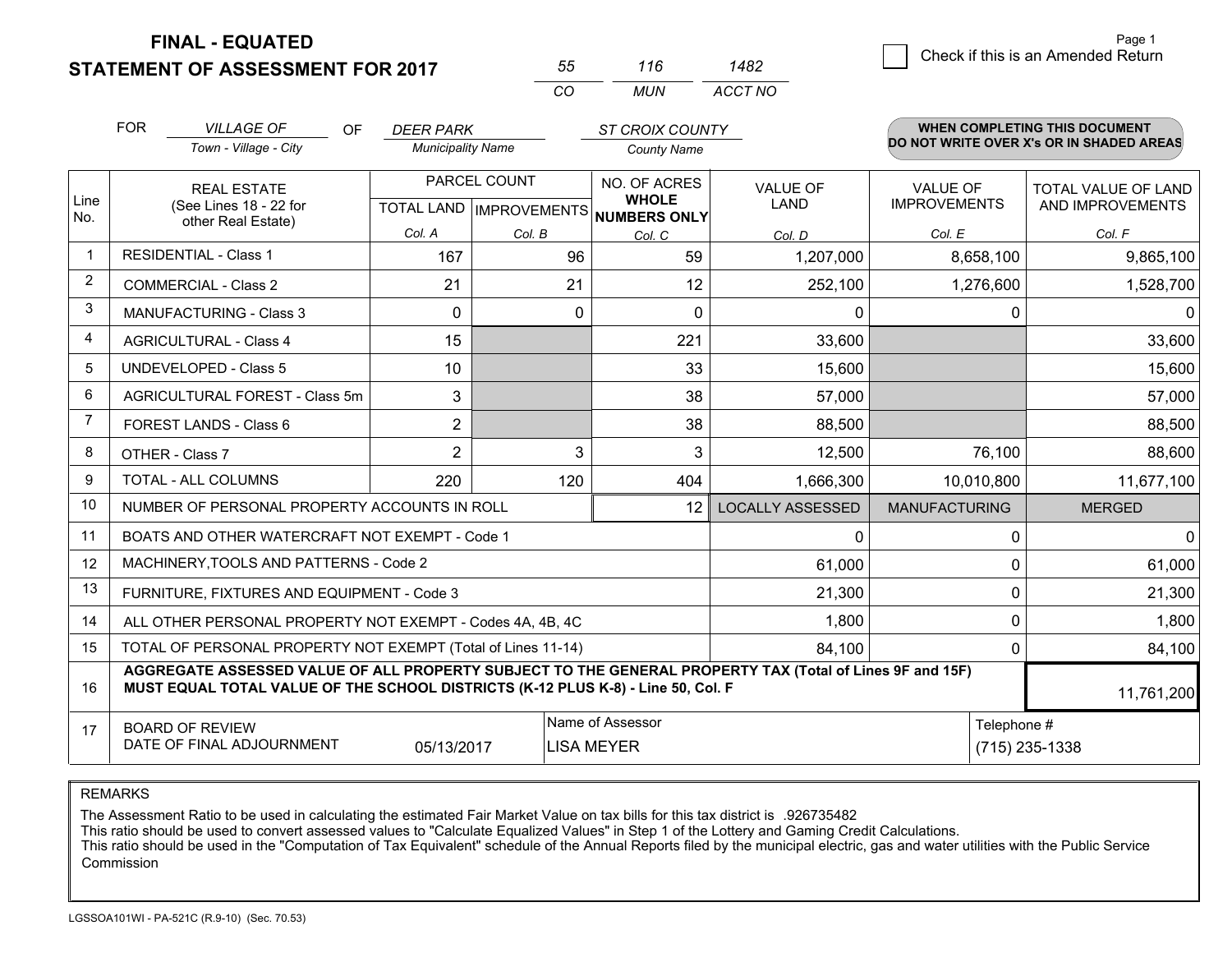*YEAR CO MUN ACCT NO* <sup>2017</sup> <sup>55</sup> <sup>116</sup> <sup>1482</sup>

Do not confuse FOREST LANDS (Line 7) with FOREST CROPS (in this section) - They are **NOT** the same

|    | Private Forest Crop - Reg Class @ 10¢ per acre                                 |                                             |  |                                                                  |  |                                                               | Private Forest Crop - Reg Class @ \$2.52 per acre                            |                                    |                    |                                                                    |  |
|----|--------------------------------------------------------------------------------|---------------------------------------------|--|------------------------------------------------------------------|--|---------------------------------------------------------------|------------------------------------------------------------------------------|------------------------------------|--------------------|--------------------------------------------------------------------|--|
| 18 | (a) PARCELS                                                                    | (b) ACRES                                   |  | (c) ASSESSED VALUE                                               |  | (d) PARCELS                                                   |                                                                              | (e) ACRES                          |                    | (f) ASSESSED VALUE                                                 |  |
|    | Private Forest Crop - Special Class @ 20¢ per acre                             |                                             |  |                                                                  |  |                                                               | Entered Before 2005 Managed Forest - Ferrous Mining CLOSED @ \$8.27 per acre |                                    |                    |                                                                    |  |
| 19 | (b) ACRES<br>(a) PARCELS                                                       |                                             |  | (c) ASSESSED VALUE                                               |  | (d) PARCELS<br>(e) ACRES                                      |                                                                              | (f) ASSESSED VALUE                 |                    |                                                                    |  |
|    |                                                                                | Entered Before 2005 Managed Forest - OPEN @ |  | \$.79 per acre                                                   |  |                                                               | Entered Before 2005 Managed Forest - CLOSED @ \$1.87 per acre                |                                    |                    |                                                                    |  |
|    | (a) PARCELS                                                                    | (b) ACRES                                   |  | (c) ASSESSED VALUE                                               |  | (d) PARCELS                                                   |                                                                              | (e) ACRES                          |                    | (f) ASSESSED VALUE                                                 |  |
| 20 |                                                                                |                                             |  |                                                                  |  |                                                               |                                                                              |                                    |                    |                                                                    |  |
|    | Entered After 2004 Managed Forest - OPEN @<br>\$2.14 per acre                  |                                             |  |                                                                  |  | Entered After 2004 Managed Forest - CLOSED @ \$10.68 per acre |                                                                              |                                    |                    |                                                                    |  |
| 21 | (a) PARCELS                                                                    | (b) ACRES                                   |  | (c) ASSESSED VALUE                                               |  | (d) PARCELS                                                   |                                                                              | (e) ACRES                          | (f) ASSESSED VALUE |                                                                    |  |
|    |                                                                                |                                             |  |                                                                  |  |                                                               |                                                                              |                                    |                    |                                                                    |  |
| 22 | (a) County Forest Cropland Acres                                               |                                             |  | (b) Federal Acres                                                |  | (c) State Acres                                               |                                                                              | (d) County (NOT FOREST CROP) Acres |                    | (e) Other Acres                                                    |  |
|    |                                                                                |                                             |  |                                                                  |  |                                                               |                                                                              | 7.65                               |                    | 6.03                                                               |  |
|    |                                                                                |                                             |  | Assessed Value of Omitted Property From Prior Years (Sec. 70.44) |  |                                                               |                                                                              |                                    |                    | Assessed Value of Sec. 70.43 Corrections of Errors by Assessors    |  |
| 23 |                                                                                | (a) REAL ESTATE                             |  | (b) PERSONAL                                                     |  | (c1) REAL ESTATE                                              |                                                                              |                                    | (c2) PERSONAL      |                                                                    |  |
|    |                                                                                |                                             |  |                                                                  |  |                                                               |                                                                              |                                    |                    |                                                                    |  |
|    | Manufacturing Equated Value of Omitted Property From Prior Years (Sec. 70.995) |                                             |  |                                                                  |  |                                                               |                                                                              |                                    |                    | Mfg. Equated Value of Sec.70.43 Corrections of Errors by Assessors |  |
|    |                                                                                | (d) REAL ESTATE                             |  | (e) PERSONAL                                                     |  |                                                               | (f1) REAL ESTATE                                                             |                                    |                    | (f2) PERSONAL                                                      |  |
|    |                                                                                |                                             |  |                                                                  |  |                                                               |                                                                              |                                    |                    |                                                                    |  |

## **SPECIAL DISTRICTS**

| Line<br>No. | Enter 6-digit<br><b>Special District</b> | <b>Account</b><br><b>Number</b> | <b>Special District Name</b> | <b>Locally Assessed Value</b><br>of Real Estate and | Mfg Value of Real Estate<br>and Personal Property | <b>Merged Value of</b><br><b>Real Estate and</b> |
|-------------|------------------------------------------|---------------------------------|------------------------------|-----------------------------------------------------|---------------------------------------------------|--------------------------------------------------|
|             | Code (Col. A)                            | (Col. B)                        | (Col. C)                     | Personal Property (Col. D)                          | (Col. E)                                          | Personal Property (Col. F)                       |
| 24          |                                          |                                 |                              |                                                     |                                                   |                                                  |
| 25          |                                          |                                 |                              |                                                     |                                                   |                                                  |
| 26          |                                          |                                 |                              |                                                     |                                                   |                                                  |
| 27          |                                          |                                 |                              |                                                     |                                                   |                                                  |
| 28          |                                          |                                 |                              |                                                     |                                                   |                                                  |
| 29          |                                          |                                 |                              |                                                     |                                                   |                                                  |
| 30          |                                          |                                 |                              |                                                     |                                                   |                                                  |
| 31          |                                          |                                 |                              |                                                     |                                                   |                                                  |
| 32          |                                          |                                 |                              |                                                     |                                                   |                                                  |
| 33          |                                          |                                 |                              |                                                     |                                                   |                                                  |
| 34          |                                          |                                 |                              |                                                     |                                                   |                                                  |
| 35          |                                          |                                 |                              |                                                     |                                                   |                                                  |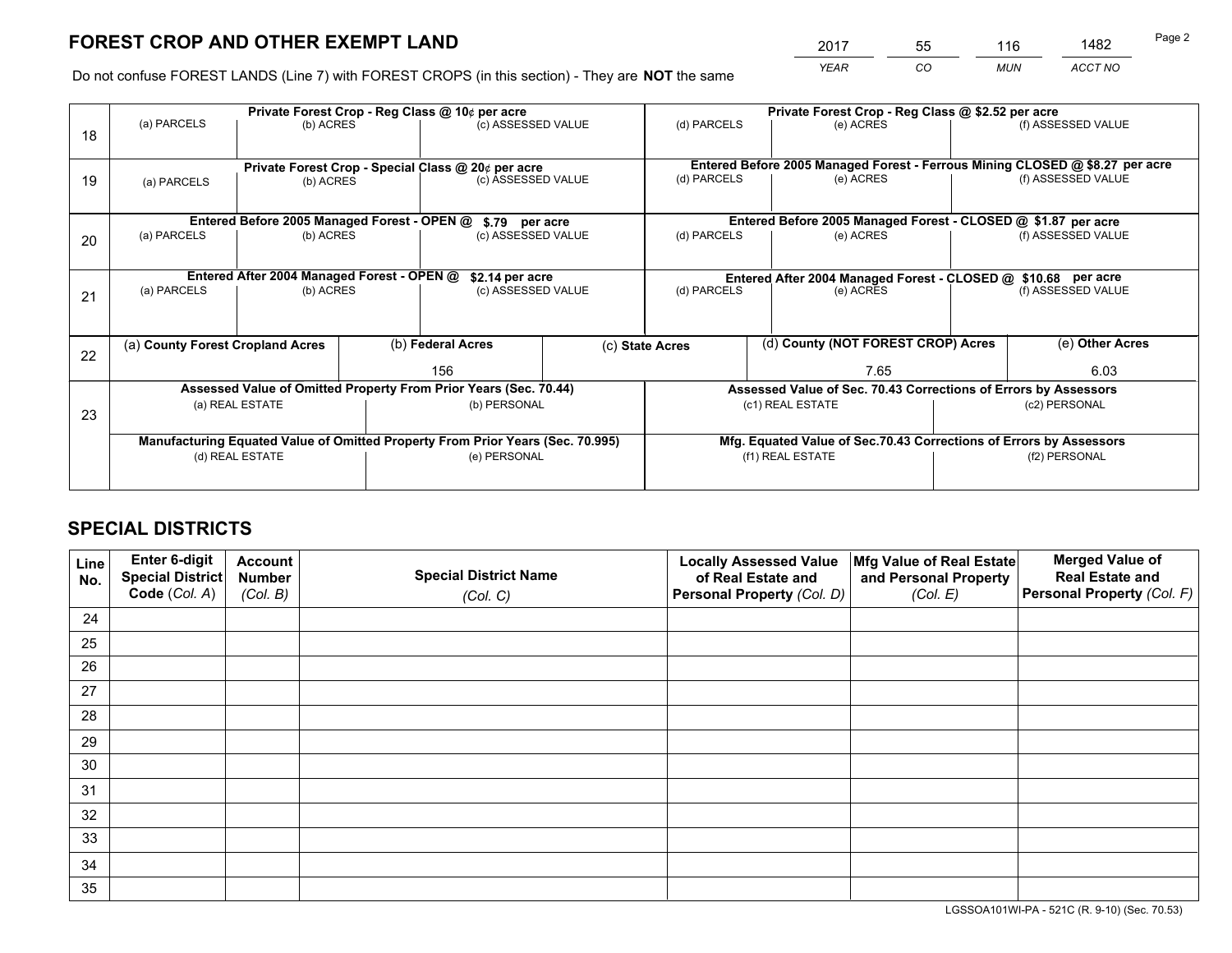| <b>Account</b><br><b>Merged Value of</b><br>Enter 6-digit<br><b>Locally Assessed Value</b><br>Mfg Value of Real Estate<br>Line<br><b>School District Name</b><br><b>Number</b><br><b>School District</b><br><b>Real Estate and</b><br>of Real Estate and<br>and Personal Property<br>No.<br>(Col. B)<br>Personal Property (Col. F)<br>Code (Col. A)<br>(Col. C)<br>Personal Property (Col. D)<br>(Col. E)<br>A. SCHOOL DISTRICTS (K-8 and K-12)<br>480119<br>0286<br>SCH D OF AMERY<br>11,761,200<br>11,761,200<br>36<br>37<br>38<br>39<br>40<br>41<br>42<br>43<br>44<br>45<br>46<br>47<br>48<br>49<br>TOTAL ASSESSED VALUE OF SCHOOL DISTRICTS (K-8 and K-12)<br>11,761,200<br>11,761,200<br>50<br>B <sub>1</sub><br><b>UNION HIGH SCHOOL DISTRICTS</b><br>51<br>52<br>53<br>54 |                                                  |  |  | <b>YEAR</b> | CO<br><b>MUN</b> | ACCT NO |  |  |  |
|----------------------------------------------------------------------------------------------------------------------------------------------------------------------------------------------------------------------------------------------------------------------------------------------------------------------------------------------------------------------------------------------------------------------------------------------------------------------------------------------------------------------------------------------------------------------------------------------------------------------------------------------------------------------------------------------------------------------------------------------------------------------------------|--------------------------------------------------|--|--|-------------|------------------|---------|--|--|--|
|                                                                                                                                                                                                                                                                                                                                                                                                                                                                                                                                                                                                                                                                                                                                                                                  |                                                  |  |  |             |                  |         |  |  |  |
|                                                                                                                                                                                                                                                                                                                                                                                                                                                                                                                                                                                                                                                                                                                                                                                  |                                                  |  |  |             |                  |         |  |  |  |
|                                                                                                                                                                                                                                                                                                                                                                                                                                                                                                                                                                                                                                                                                                                                                                                  |                                                  |  |  |             |                  |         |  |  |  |
|                                                                                                                                                                                                                                                                                                                                                                                                                                                                                                                                                                                                                                                                                                                                                                                  |                                                  |  |  |             |                  |         |  |  |  |
|                                                                                                                                                                                                                                                                                                                                                                                                                                                                                                                                                                                                                                                                                                                                                                                  |                                                  |  |  |             |                  |         |  |  |  |
|                                                                                                                                                                                                                                                                                                                                                                                                                                                                                                                                                                                                                                                                                                                                                                                  |                                                  |  |  |             |                  |         |  |  |  |
|                                                                                                                                                                                                                                                                                                                                                                                                                                                                                                                                                                                                                                                                                                                                                                                  |                                                  |  |  |             |                  |         |  |  |  |
|                                                                                                                                                                                                                                                                                                                                                                                                                                                                                                                                                                                                                                                                                                                                                                                  |                                                  |  |  |             |                  |         |  |  |  |
|                                                                                                                                                                                                                                                                                                                                                                                                                                                                                                                                                                                                                                                                                                                                                                                  |                                                  |  |  |             |                  |         |  |  |  |
|                                                                                                                                                                                                                                                                                                                                                                                                                                                                                                                                                                                                                                                                                                                                                                                  |                                                  |  |  |             |                  |         |  |  |  |
|                                                                                                                                                                                                                                                                                                                                                                                                                                                                                                                                                                                                                                                                                                                                                                                  |                                                  |  |  |             |                  |         |  |  |  |
|                                                                                                                                                                                                                                                                                                                                                                                                                                                                                                                                                                                                                                                                                                                                                                                  |                                                  |  |  |             |                  |         |  |  |  |
|                                                                                                                                                                                                                                                                                                                                                                                                                                                                                                                                                                                                                                                                                                                                                                                  |                                                  |  |  |             |                  |         |  |  |  |
|                                                                                                                                                                                                                                                                                                                                                                                                                                                                                                                                                                                                                                                                                                                                                                                  |                                                  |  |  |             |                  |         |  |  |  |
|                                                                                                                                                                                                                                                                                                                                                                                                                                                                                                                                                                                                                                                                                                                                                                                  |                                                  |  |  |             |                  |         |  |  |  |
|                                                                                                                                                                                                                                                                                                                                                                                                                                                                                                                                                                                                                                                                                                                                                                                  |                                                  |  |  |             |                  |         |  |  |  |
|                                                                                                                                                                                                                                                                                                                                                                                                                                                                                                                                                                                                                                                                                                                                                                                  |                                                  |  |  |             |                  |         |  |  |  |
|                                                                                                                                                                                                                                                                                                                                                                                                                                                                                                                                                                                                                                                                                                                                                                                  |                                                  |  |  |             |                  |         |  |  |  |
|                                                                                                                                                                                                                                                                                                                                                                                                                                                                                                                                                                                                                                                                                                                                                                                  |                                                  |  |  |             |                  |         |  |  |  |
|                                                                                                                                                                                                                                                                                                                                                                                                                                                                                                                                                                                                                                                                                                                                                                                  |                                                  |  |  |             |                  |         |  |  |  |
|                                                                                                                                                                                                                                                                                                                                                                                                                                                                                                                                                                                                                                                                                                                                                                                  |                                                  |  |  |             |                  |         |  |  |  |
|                                                                                                                                                                                                                                                                                                                                                                                                                                                                                                                                                                                                                                                                                                                                                                                  | TOTAL ASSESSED VALUE OF UNION HIGH SCHOOLS<br>55 |  |  |             |                  |         |  |  |  |
| C. TECHNICAL COLLEGE DISTRICTS                                                                                                                                                                                                                                                                                                                                                                                                                                                                                                                                                                                                                                                                                                                                                   |                                                  |  |  |             |                  |         |  |  |  |
| 56<br>WISCONSIN INDIANHEAD TECH COLLEGE SHEL<br>001700<br>0016<br>11,761,200<br>11,761,200<br>57                                                                                                                                                                                                                                                                                                                                                                                                                                                                                                                                                                                                                                                                                 |                                                  |  |  |             |                  |         |  |  |  |
| 58                                                                                                                                                                                                                                                                                                                                                                                                                                                                                                                                                                                                                                                                                                                                                                               |                                                  |  |  |             |                  |         |  |  |  |
| TOTAL ASSESSED VALUE OF TECHNICAL COLLEGES<br>59<br>11,761,200<br>11,761,200                                                                                                                                                                                                                                                                                                                                                                                                                                                                                                                                                                                                                                                                                                     |                                                  |  |  |             |                  |         |  |  |  |

2017

55

116

## *I hereby certify, to the best of my knowledge and belief, this form is complete and correct.*

**SCHOOL DISTRICTS**

| Print name of preparer | Title                    |                | Date (MM / DD / CCYY) |
|------------------------|--------------------------|----------------|-----------------------|
|                        |                          |                |                       |
| Signature of preparer  | Contact Telephone Number | E-mail address |                       |
|                        | $\overline{\phantom{0}}$ |                |                       |

1482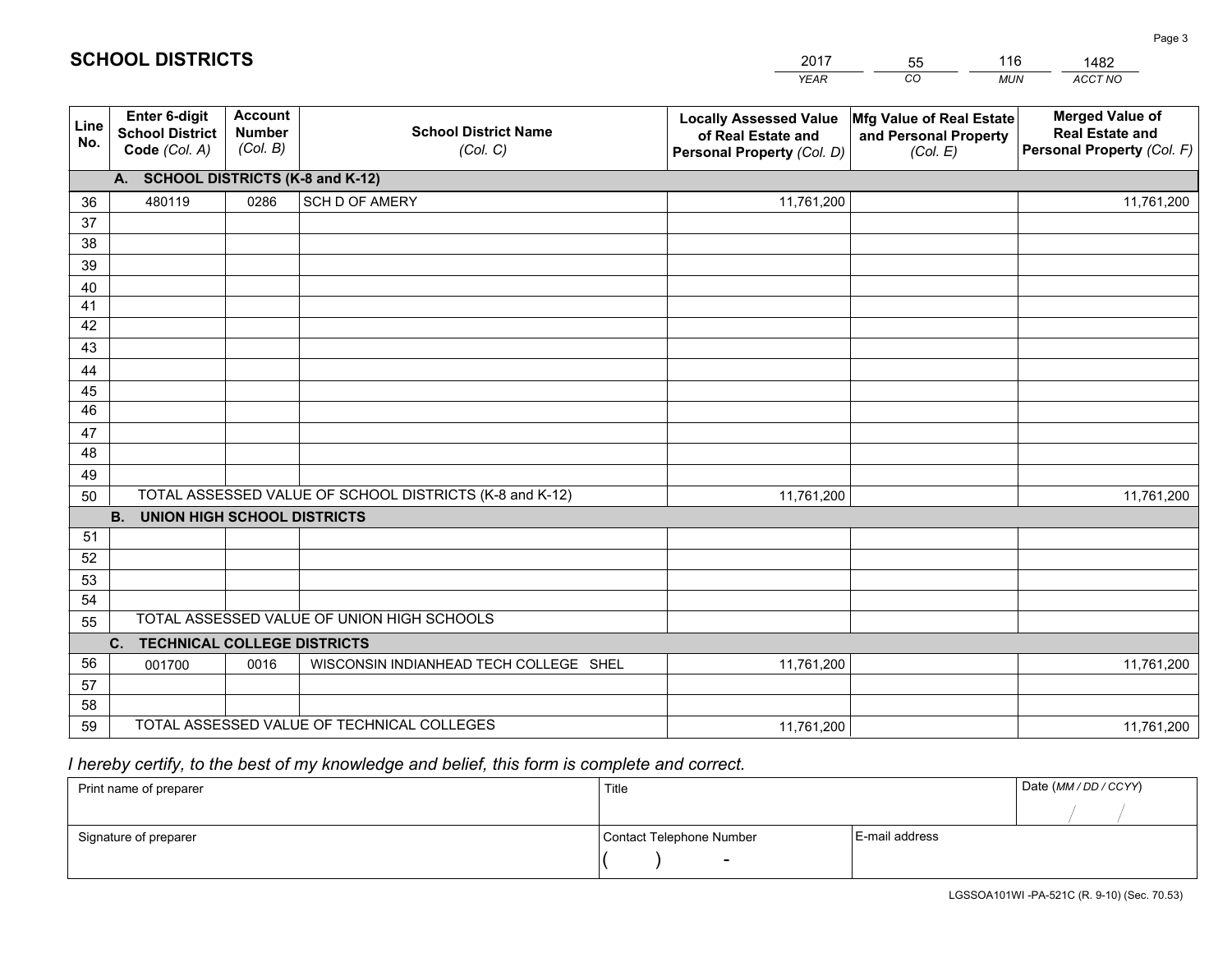### **HIGHLIGHTS**

- 1. Complete the Statement of Assessment after the Board of Review. Reflect any changes made there.
- 2. Use black ink to complete.
- 3. Line 16 must equal Line 50, Col D.
- 4. Line 55 must equal the total of K-8 schools listed on lines 36-49. Do not include K-12 schools in this comparision.
- 5. Line 59, Col. D must equal Line 16.
- 6. Special District, School District and Technical College District values must include both real estate and personal property. Examples of Special districts are: town sanitary districts, public inland lake protection and rehabilitation districts, and metropolitan sewerage districts.
- 7. DO NOT INCLUDE Manufacturing property values.DOR will print these values on the final SOA.
- 8. Accuracy of this form is very important. The values reported directly affect the equalized value DOR calculates for school and special districts.

#### **Page 1:**

 If not prefilled, enter the tax year,county and municipal code,municipal type, municipal name and county name on the top of form.

Check the Amended box, if filing an amended / corrected SOA.

 Report the parcel count, acres and assessed value of taxable general property, total parcel count, (real and personal), total acres, and values from final figures set by the Board of Review.

- A. Real Estate land and improvements (buildings, etc.) is reported on lines 1 8, total line 9.
- B. Personal Property is reported on lines 11 14, Column D, total line 15.
- C. To complete this report, use the computer produced summary of the assessment roll that shows these amounts.
- D. Use whole numbers only.
- E. Add each line across and each column down to verify entries.

### **Page 2:**

- A. Report Special Items (not subject to general property tax).
- 1. Private Forest Croplands and Managed Forest Lands are reported on lines 18,19, 20 and 21. Be sure to report assessed values **NOT** taxes.
- 2. You should have copies of the orders of entry, orders of withdrawal, etc., to update your assessment roll.
	- 3. Show hundredths of acres (e.g. 39.75).
- 4. Tax exempt lands are reported on line 22.
- 5. Omitted property and sec. 70.43, Wis. Stats., corrections of errors by assessor are reported on line 23. Report real estate and personal property separately. These should be for **prior years**, not something found on the current assessment roll after the board of review.
- B. Special District (Lines 24-35) Include the value of both real and personal property.

 The Department of Revenue (DOR) preprints much of the information regarding names and codes for schools, special districts,etc. If a district is not listed, enter the name and value only, DOR will enter the proper code.

## **Page 3 School Districts:**

Include the value of both real and personal property.

Report School District (regular, elementary, union high school, and technical college).

- 1. Regular (K-12) and Elementary (K-8) school values are reported on lines 36-49, total on line 50.
- 2. Union High School (UHS) (use only if elementary schools are listed on lines 36-49) are reported on lines 51-54. UHS total value (line 55) must equal to the total **elementary school** values reported on lines 36-49. Do notinclude K-12 schools in this comparison.
- 3. Technical College values are reported on lines 56-58, total on line 59.
- 4. Use the computer summary that shows these amounts to complete this report.

#### **This form is due the second Monday in June. File this report only after your Board of Review is complete.**

 *If you have questions: Return forms to:*

 Email: lgs@wisconsin.gov Wisconsin Department of RevenueCall:  $(608)$  266-2569 or  $(608)$  264-6892 Fax number: (608) 264-6887 PO Box 8971

Local Government Services Section 6-97 Madison WI 53708-8971

VILLAGE OF DEER PARK DALE CLARKSON<br>VILLAGE OF DEER PARK DEER PARK, WI 54007 DEER PARK, WI 54007 112 FRONT ST W DALE CLARKSON 112 FRONT ST W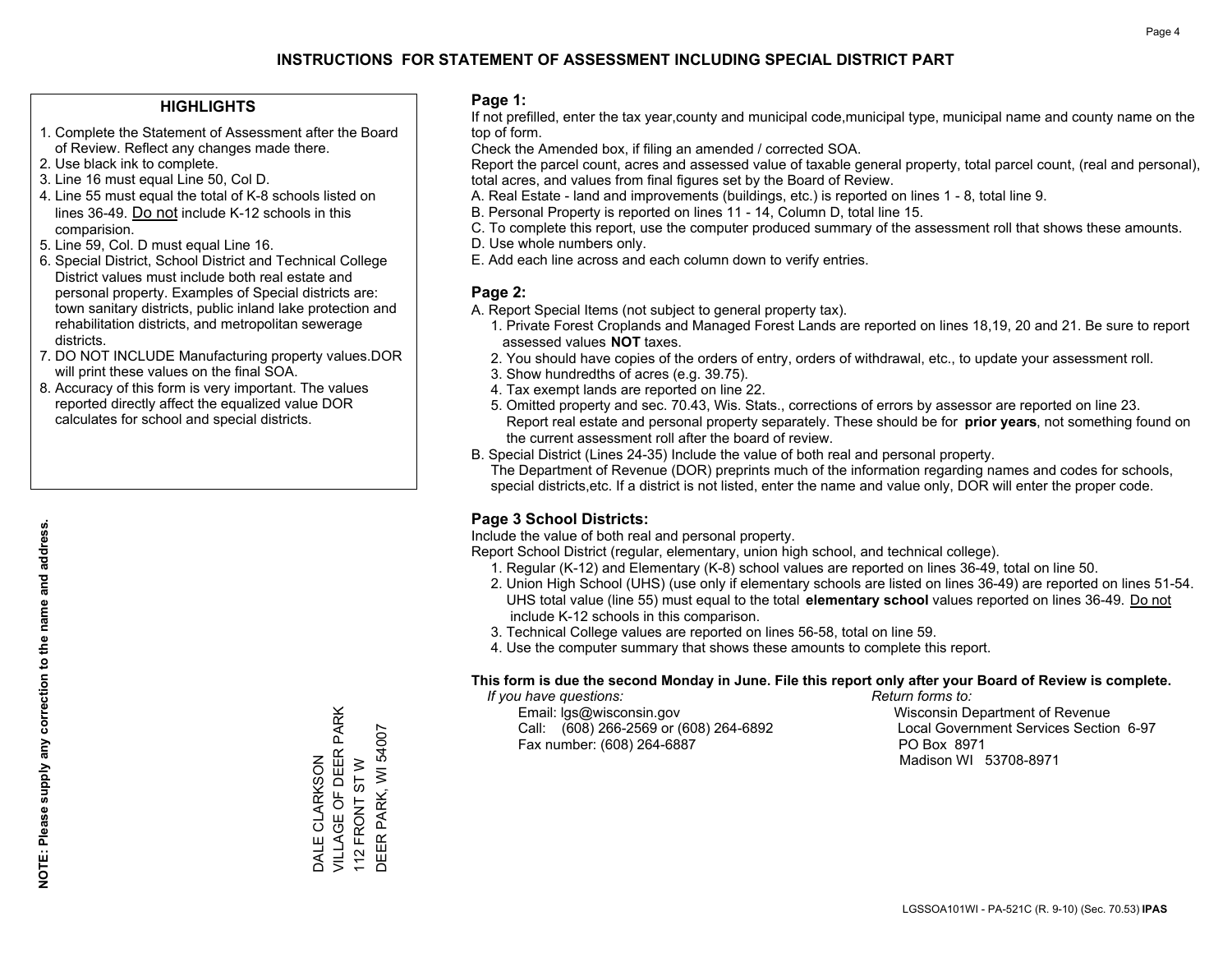**STATEMENT OF ASSESSMENT FOR 2017 FINAL - EQUATED**

3 Check if this is an Amended Return<br>3

Page 1Return

|                | <b>FOR</b>                                                                                                                                                                                                  | <b>VILLAGE OF</b><br>OF                                      | <b>HAMMOND</b>           |        | <b>ST CROIX COUNTY</b>               |                         |                      | <b>WHEN COMPLETING THIS DOCUMENT</b>     |
|----------------|-------------------------------------------------------------------------------------------------------------------------------------------------------------------------------------------------------------|--------------------------------------------------------------|--------------------------|--------|--------------------------------------|-------------------------|----------------------|------------------------------------------|
|                |                                                                                                                                                                                                             | Town - Village - City                                        | <b>Municipality Name</b> |        | <b>County Name</b>                   |                         |                      | DO NOT WRITE OVER X's OR IN SHADED AREAS |
| Line           |                                                                                                                                                                                                             | <b>REAL ESTATE</b>                                           | PARCEL COUNT             |        | NO. OF ACRES<br><b>WHOLE</b>         | <b>VALUE OF</b>         | <b>VALUE OF</b>      | <b>TOTAL VALUE OF LAND</b>               |
| No.            |                                                                                                                                                                                                             | (See Lines 18 - 22 for<br>other Real Estate)                 |                          |        | TOTAL LAND IMPROVEMENTS NUMBERS ONLY | <b>LAND</b>             | <b>IMPROVEMENTS</b>  | AND IMPROVEMENTS                         |
|                |                                                                                                                                                                                                             |                                                              | Col. A                   | Col. B | Col. C                               | Col. D                  | Col. E               | Col. F                                   |
| $\mathbf 1$    |                                                                                                                                                                                                             | <b>RESIDENTIAL - Class 1</b>                                 | 639                      | 616    | 200                                  | 13,876,100              | 60,100,300           | 73,976,400                               |
| $\overline{2}$ |                                                                                                                                                                                                             | <b>COMMERCIAL - Class 2</b>                                  | 60                       | 51     | 65                                   | 1,946,500               | 16,811,000           | 18,757,500                               |
| 3              |                                                                                                                                                                                                             | <b>MANUFACTURING - Class 3</b>                               | 6                        |        | 6<br>65                              | 1,148,500               | 10,590,600           | 11,739,100                               |
| 4              |                                                                                                                                                                                                             | <b>AGRICULTURAL - Class 4</b>                                | 33                       |        | 585                                  | 109,800                 |                      | 109,800                                  |
| 5              |                                                                                                                                                                                                             | <b>UNDEVELOPED - Class 5</b>                                 | 6                        |        | 84                                   | 189,900                 |                      | 189,900                                  |
| 6              |                                                                                                                                                                                                             | AGRICULTURAL FOREST - Class 5m                               | $\overline{2}$           |        | 5                                    | 19,600                  |                      | 19,600                                   |
| 7              |                                                                                                                                                                                                             | FOREST LANDS - Class 6                                       | 1                        |        | 4                                    | 24,000                  |                      | 24,000                                   |
| 8              |                                                                                                                                                                                                             | $\Omega$<br>OTHER - Class 7                                  |                          |        | $\Omega$<br>$\Omega$                 | 0                       | $\Omega$             | $\Omega$                                 |
| 9              |                                                                                                                                                                                                             | TOTAL - ALL COLUMNS                                          | 747                      | 673    | 1,008                                | 17,314,400              | 87,501,900           | 104,816,300                              |
| 10             |                                                                                                                                                                                                             | NUMBER OF PERSONAL PROPERTY ACCOUNTS IN ROLL                 |                          |        | 74                                   | <b>LOCALLY ASSESSED</b> | <b>MANUFACTURING</b> | <b>MERGED</b>                            |
| 11             |                                                                                                                                                                                                             | BOATS AND OTHER WATERCRAFT NOT EXEMPT - Code 1               |                          |        |                                      | 0                       | 0                    | $\mathbf{0}$                             |
| 12             |                                                                                                                                                                                                             | MACHINERY, TOOLS AND PATTERNS - Code 2                       |                          |        |                                      | 1,424,200               | 1,302,700            | 2,726,900                                |
| 13             |                                                                                                                                                                                                             | FURNITURE, FIXTURES AND EQUIPMENT - Code 3                   |                          |        | 469,400                              | 362,200                 | 831,600              |                                          |
| 14             |                                                                                                                                                                                                             | ALL OTHER PERSONAL PROPERTY NOT EXEMPT - Codes 4A, 4B, 4C    |                          |        | 86,100                               | 119,900                 | 206,000              |                                          |
| 15             |                                                                                                                                                                                                             | TOTAL OF PERSONAL PROPERTY NOT EXEMPT (Total of Lines 11-14) |                          |        | 1,979,700                            | 1,784,800               | 3,764,500            |                                          |
| 16             | AGGREGATE ASSESSED VALUE OF ALL PROPERTY SUBJECT TO THE GENERAL PROPERTY TAX (Total of Lines 9F and 15F)<br>MUST EQUAL TOTAL VALUE OF THE SCHOOL DISTRICTS (K-12 PLUS K-8) - Line 50, Col. F<br>108,580,800 |                                                              |                          |        |                                      |                         |                      |                                          |
| 17             |                                                                                                                                                                                                             | <b>BOARD OF REVIEW</b>                                       |                          |        | Name of Assessor                     |                         | Telephone #          |                                          |
|                | DATE OF FINAL ADJOURNMENT<br><b>RANDY DULIN</b><br>05/24/2017                                                                                                                                               |                                                              |                          |        |                                      |                         |                      | (715) 235-0908                           |

*CO*

*MUN*

*ACCT NO1483*

*<sup>55</sup> <sup>136</sup>*

REMARKS

The Assessment Ratio to be used in calculating the estimated Fair Market Value on tax bills for this tax district is .874301897<br>This ratio should be used to convert assessed values to "Calculate Equalized Values" in Step 1 Commission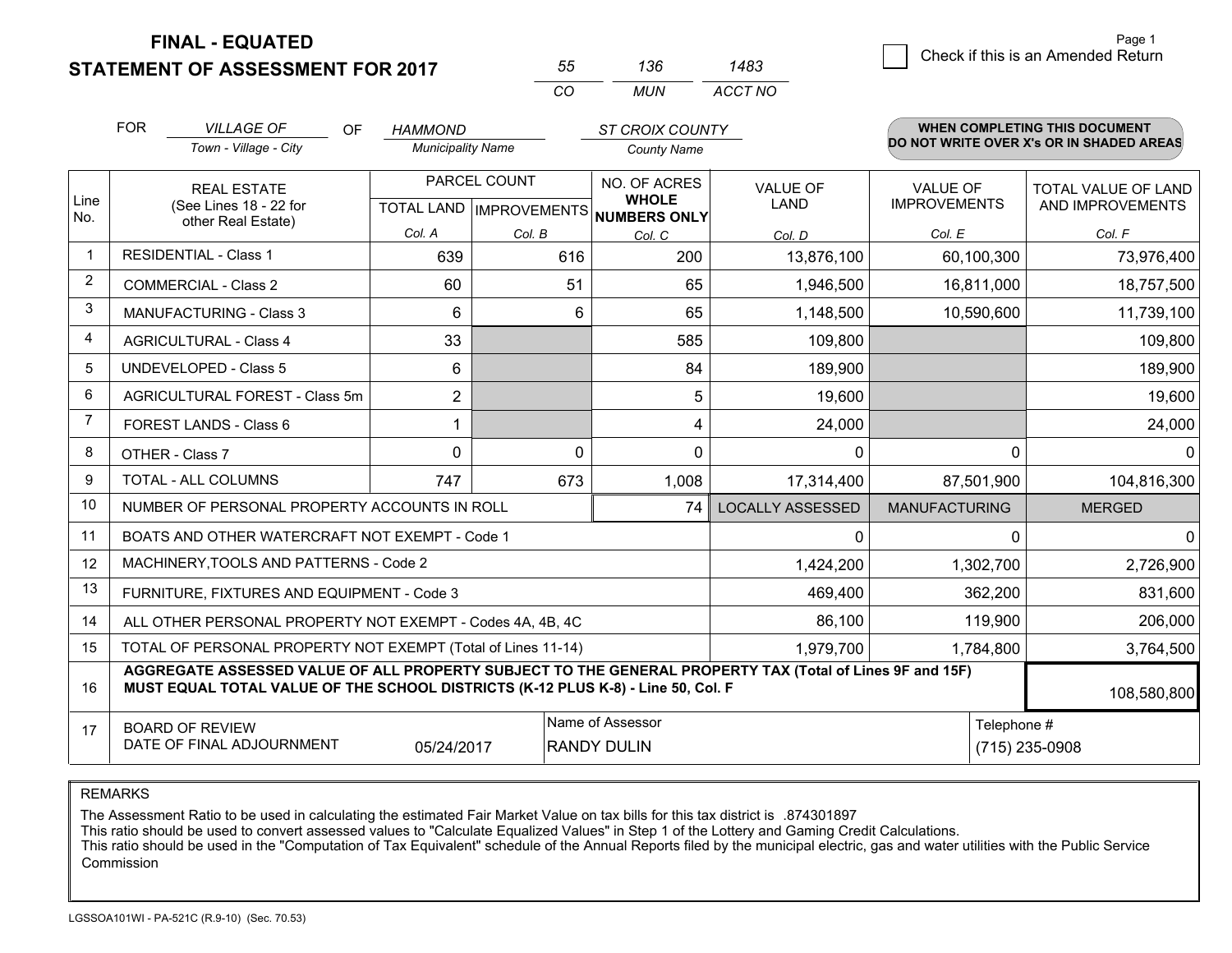*YEAR CO MUN ACCT NO* <sup>2017</sup> <sup>55</sup> <sup>136</sup> <sup>1483</sup>

Do not confuse FOREST LANDS (Line 7) with FOREST CROPS (in this section) - They are **NOT** the same

|    |                                                                                |                                             |  | Private Forest Crop - Reg Class @ 10¢ per acre                   |                    | Private Forest Crop - Reg Class @ \$2.52 per acre                            |                          |                                                                    |                    |                    |
|----|--------------------------------------------------------------------------------|---------------------------------------------|--|------------------------------------------------------------------|--------------------|------------------------------------------------------------------------------|--------------------------|--------------------------------------------------------------------|--------------------|--------------------|
| 18 | (a) PARCELS                                                                    | (b) ACRES                                   |  | (c) ASSESSED VALUE                                               |                    | (d) PARCELS                                                                  |                          | (e) ACRES                                                          |                    | (f) ASSESSED VALUE |
|    |                                                                                |                                             |  |                                                                  |                    | Entered Before 2005 Managed Forest - Ferrous Mining CLOSED @ \$8.27 per acre |                          |                                                                    |                    |                    |
| 19 | Private Forest Crop - Special Class @ 20¢ per acre<br>(b) ACRES<br>(a) PARCELS |                                             |  | (c) ASSESSED VALUE                                               |                    | (d) PARCELS<br>(e) ACRES                                                     |                          |                                                                    | (f) ASSESSED VALUE |                    |
|    |                                                                                |                                             |  |                                                                  |                    |                                                                              |                          |                                                                    |                    |                    |
|    |                                                                                | Entered Before 2005 Managed Forest - OPEN @ |  | \$.79 per acre                                                   |                    |                                                                              |                          | Entered Before 2005 Managed Forest - CLOSED @ \$1.87 per acre      |                    |                    |
| 20 | (a) PARCELS<br>(b) ACRES                                                       |                                             |  | (c) ASSESSED VALUE                                               |                    | (d) PARCELS                                                                  |                          | (e) ACRES                                                          |                    | (f) ASSESSED VALUE |
|    | Entered After 2004 Managed Forest - OPEN @<br>\$2.14 per acre                  |                                             |  |                                                                  |                    | Entered After 2004 Managed Forest - CLOSED @ \$10.68 per acre                |                          |                                                                    |                    |                    |
| 21 | (a) PARCELS                                                                    | (b) ACRES                                   |  |                                                                  | (c) ASSESSED VALUE |                                                                              | (d) PARCELS<br>(e) ACRES |                                                                    | (f) ASSESSED VALUE |                    |
|    |                                                                                |                                             |  |                                                                  |                    |                                                                              |                          |                                                                    |                    |                    |
|    | (a) County Forest Cropland Acres                                               |                                             |  | (b) Federal Acres                                                |                    | (c) State Acres                                                              |                          | (d) County (NOT FOREST CROP) Acres                                 |                    | (e) Other Acres    |
| 22 |                                                                                |                                             |  | 9.01                                                             |                    |                                                                              |                          | 2.73                                                               |                    | 195.61             |
|    |                                                                                |                                             |  | Assessed Value of Omitted Property From Prior Years (Sec. 70.44) |                    |                                                                              |                          | Assessed Value of Sec. 70.43 Corrections of Errors by Assessors    |                    |                    |
| 23 | (a) REAL ESTATE                                                                |                                             |  | (b) PERSONAL                                                     |                    |                                                                              |                          | (c1) REAL ESTATE                                                   | (c2) PERSONAL      |                    |
|    | Manufacturing Equated Value of Omitted Property From Prior Years (Sec. 70.995) |                                             |  |                                                                  |                    |                                                                              |                          | Mfg. Equated Value of Sec.70.43 Corrections of Errors by Assessors |                    |                    |
|    |                                                                                | (d) REAL ESTATE                             |  | (e) PERSONAL                                                     |                    |                                                                              | (f1) REAL ESTATE         |                                                                    |                    | (f2) PERSONAL      |
|    |                                                                                |                                             |  |                                                                  |                    |                                                                              |                          |                                                                    |                    |                    |

## **SPECIAL DISTRICTS**

| Line<br>No. | Enter 6-digit<br><b>Special District</b> | <b>Account</b><br><b>Number</b> | <b>Special District Name</b> | <b>Locally Assessed Value</b><br>of Real Estate and | Mfg Value of Real Estate<br>and Personal Property | <b>Merged Value of</b><br><b>Real Estate and</b> |
|-------------|------------------------------------------|---------------------------------|------------------------------|-----------------------------------------------------|---------------------------------------------------|--------------------------------------------------|
|             | Code (Col. A)                            | (Col. B)                        | (Col. C)                     | Personal Property (Col. D)                          | (Col. E)                                          | Personal Property (Col. F)                       |
| 24          |                                          |                                 |                              |                                                     |                                                   |                                                  |
| 25          |                                          |                                 |                              |                                                     |                                                   |                                                  |
| 26          |                                          |                                 |                              |                                                     |                                                   |                                                  |
| 27          |                                          |                                 |                              |                                                     |                                                   |                                                  |
| 28          |                                          |                                 |                              |                                                     |                                                   |                                                  |
| 29          |                                          |                                 |                              |                                                     |                                                   |                                                  |
| 30          |                                          |                                 |                              |                                                     |                                                   |                                                  |
| 31          |                                          |                                 |                              |                                                     |                                                   |                                                  |
| 32          |                                          |                                 |                              |                                                     |                                                   |                                                  |
| 33          |                                          |                                 |                              |                                                     |                                                   |                                                  |
| 34          |                                          |                                 |                              |                                                     |                                                   |                                                  |
| 35          |                                          |                                 |                              |                                                     |                                                   |                                                  |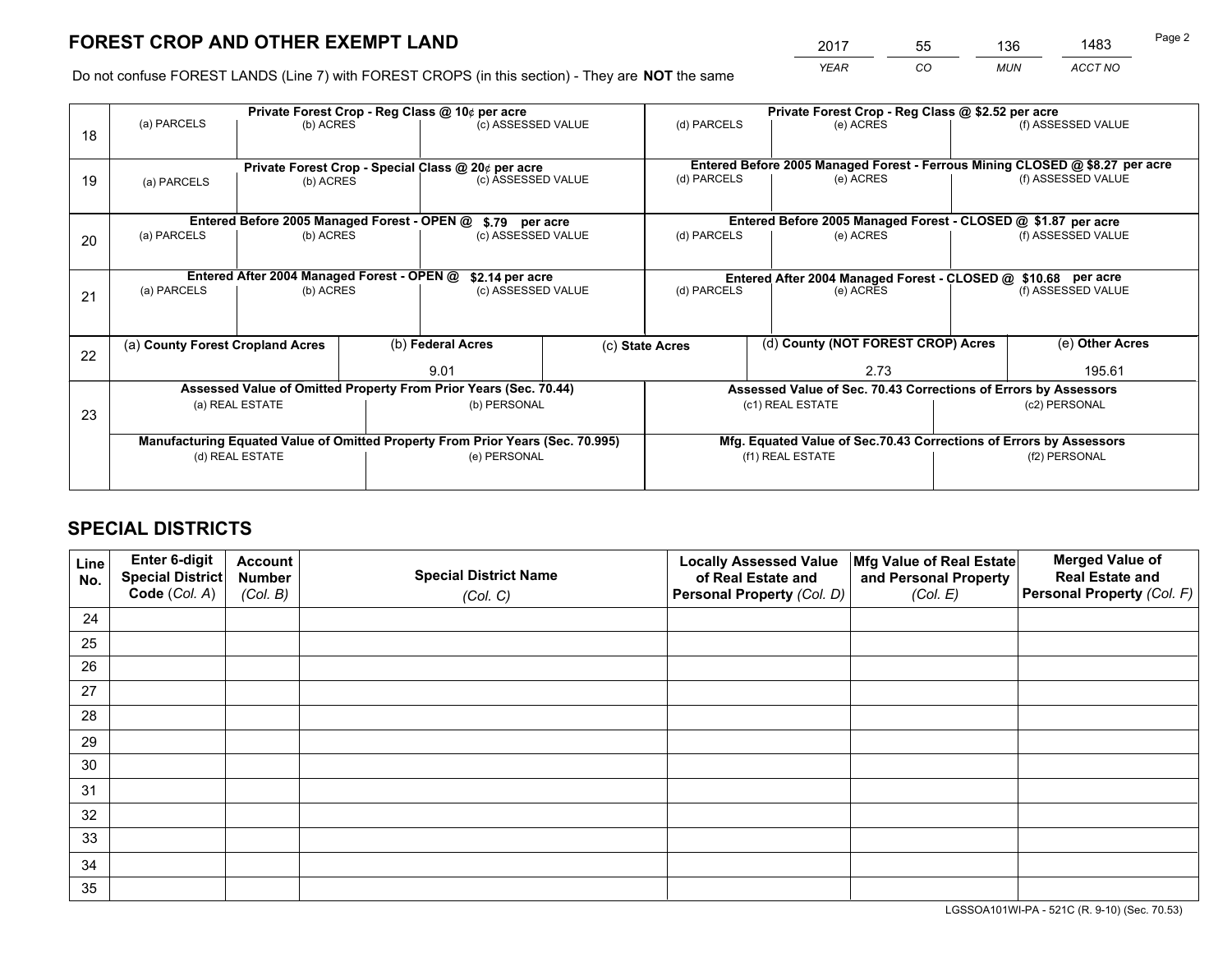|             |                                                          |                                             |                                                         | YEAR                                                                              | CO.<br><b>MUN</b>                                                    | ACCT NO                                                                        |
|-------------|----------------------------------------------------------|---------------------------------------------|---------------------------------------------------------|-----------------------------------------------------------------------------------|----------------------------------------------------------------------|--------------------------------------------------------------------------------|
| Line<br>No. | Enter 6-digit<br><b>School District</b><br>Code (Col. A) | <b>Account</b><br><b>Number</b><br>(Col. B) | <b>School District Name</b><br>(Col. C)                 | <b>Locally Assessed Value</b><br>of Real Estate and<br>Personal Property (Col. D) | <b>Mfg Value of Real Estate</b><br>and Personal Property<br>(Col. E) | <b>Merged Value of</b><br><b>Real Estate and</b><br>Personal Property (Col. F) |
|             | A.                                                       |                                             | <b>SCHOOL DISTRICTS (K-8 and K-12)</b>                  |                                                                                   |                                                                      |                                                                                |
| 36          | 552422                                                   | 0329                                        | SCH D OF SAINT CROIX CENTRAL (HAMMOND)                  | 95,056,900                                                                        | 13,523,900                                                           | 108,580,800                                                                    |
| 37          |                                                          |                                             |                                                         |                                                                                   |                                                                      |                                                                                |
| 38          |                                                          |                                             |                                                         |                                                                                   |                                                                      |                                                                                |
| 39          |                                                          |                                             |                                                         |                                                                                   |                                                                      |                                                                                |
| 40          |                                                          |                                             |                                                         |                                                                                   |                                                                      |                                                                                |
| 41          |                                                          |                                             |                                                         |                                                                                   |                                                                      |                                                                                |
| 42          |                                                          |                                             |                                                         |                                                                                   |                                                                      |                                                                                |
| 43          |                                                          |                                             |                                                         |                                                                                   |                                                                      |                                                                                |
| 44          |                                                          |                                             |                                                         |                                                                                   |                                                                      |                                                                                |
| 45          |                                                          |                                             |                                                         |                                                                                   |                                                                      |                                                                                |
| 46          |                                                          |                                             |                                                         |                                                                                   |                                                                      |                                                                                |
| 47          |                                                          |                                             |                                                         |                                                                                   |                                                                      |                                                                                |
| 48          |                                                          |                                             |                                                         |                                                                                   |                                                                      |                                                                                |
| 49          |                                                          |                                             |                                                         |                                                                                   |                                                                      |                                                                                |
| 50          | <b>B.</b><br><b>UNION HIGH SCHOOL DISTRICTS</b>          |                                             | TOTAL ASSESSED VALUE OF SCHOOL DISTRICTS (K-8 and K-12) | 95,056,900                                                                        | 13,523,900                                                           | 108,580,800                                                                    |
| 51          |                                                          |                                             |                                                         |                                                                                   |                                                                      |                                                                                |
| 52          |                                                          |                                             |                                                         |                                                                                   |                                                                      |                                                                                |
| 53          |                                                          |                                             |                                                         |                                                                                   |                                                                      |                                                                                |
| 54          |                                                          |                                             |                                                         |                                                                                   |                                                                      |                                                                                |
| 55          |                                                          |                                             | TOTAL ASSESSED VALUE OF UNION HIGH SCHOOLS              |                                                                                   |                                                                      |                                                                                |
|             | C <sub>1</sub><br><b>TECHNICAL COLLEGE DISTRICTS</b>     |                                             |                                                         |                                                                                   |                                                                      |                                                                                |
| 56          | 001700                                                   | 0016                                        | WISCONSIN INDIANHEAD TECH COLLEGE SHEL                  | 95,056,900                                                                        | 13,523,900                                                           | 108,580,800                                                                    |
|             |                                                          |                                             |                                                         |                                                                                   |                                                                      |                                                                                |

 *I hereby certify, to the best of my knowledge and belief, this form is complete and correct.*

TOTAL ASSESSED VALUE OF TECHNICAL COLLEGES

| Print name of preparer | Title                    | Date (MM / DD / CCYY) |  |
|------------------------|--------------------------|-----------------------|--|
|                        |                          |                       |  |
| Signature of preparer  | Contact Telephone Number | E-mail address        |  |
|                        | $\overline{\phantom{0}}$ |                       |  |

13,523,900 108,580,800

|  |  |  |  |  | <b>SCHOOL DISTRICTS</b> |  |  |  |
|--|--|--|--|--|-------------------------|--|--|--|
|--|--|--|--|--|-------------------------|--|--|--|

 57 5859 201755

95,056,900

*MUN* 1361483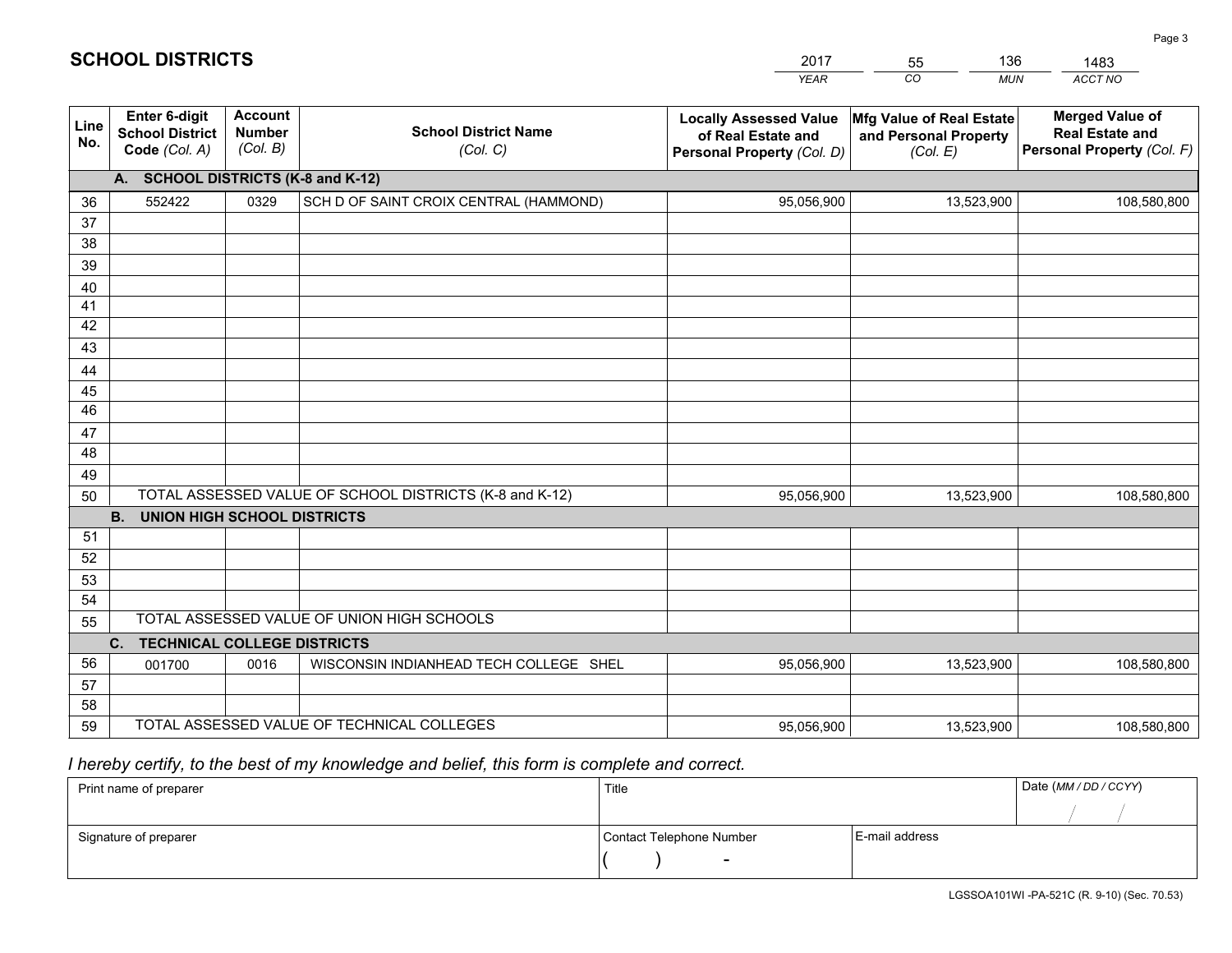### **HIGHLIGHTS**

- 1. Complete the Statement of Assessment after the Board of Review. Reflect any changes made there.
- 2. Use black ink to complete.
- 3. Line 16 must equal Line 50, Col D.
- 4. Line 55 must equal the total of K-8 schools listed on lines 36-49. Do not include K-12 schools in this comparision.
- 5. Line 59, Col. D must equal Line 16.
- 6. Special District, School District and Technical College District values must include both real estate and personal property. Examples of Special districts are: town sanitary districts, public inland lake protection and rehabilitation districts, and metropolitan sewerage districts.
- 7. DO NOT INCLUDE Manufacturing property values.DOR will print these values on the final SOA.
- 8. Accuracy of this form is very important. The values reported directly affect the equalized value DOR calculates for school and special districts.

#### **Page 1:**

 If not prefilled, enter the tax year,county and municipal code,municipal type, municipal name and county name on the top of form.

Check the Amended box, if filing an amended / corrected SOA.

 Report the parcel count, acres and assessed value of taxable general property, total parcel count, (real and personal), total acres, and values from final figures set by the Board of Review.

- A. Real Estate land and improvements (buildings, etc.) is reported on lines 1 8, total line 9.
- B. Personal Property is reported on lines 11 14, Column D, total line 15.
- C. To complete this report, use the computer produced summary of the assessment roll that shows these amounts.
- D. Use whole numbers only.
- E. Add each line across and each column down to verify entries.

## **Page 2:**

- A. Report Special Items (not subject to general property tax).
- 1. Private Forest Croplands and Managed Forest Lands are reported on lines 18,19, 20 and 21. Be sure to report assessed values **NOT** taxes.
- 2. You should have copies of the orders of entry, orders of withdrawal, etc., to update your assessment roll.
	- 3. Show hundredths of acres (e.g. 39.75).
- 4. Tax exempt lands are reported on line 22.
- 5. Omitted property and sec. 70.43, Wis. Stats., corrections of errors by assessor are reported on line 23. Report real estate and personal property separately. These should be for **prior years**, not something found on the current assessment roll after the board of review.
- B. Special District (Lines 24-35) Include the value of both real and personal property.

 The Department of Revenue (DOR) preprints much of the information regarding names and codes for schools, special districts,etc. If a district is not listed, enter the name and value only, DOR will enter the proper code.

## **Page 3 School Districts:**

Include the value of both real and personal property.

Report School District (regular, elementary, union high school, and technical college).

- 1. Regular (K-12) and Elementary (K-8) school values are reported on lines 36-49, total on line 50.
- 2. Union High School (UHS) (use only if elementary schools are listed on lines 36-49) are reported on lines 51-54. UHS total value (line 55) must equal to the total **elementary school** values reported on lines 36-49. Do notinclude K-12 schools in this comparison.
- 3. Technical College values are reported on lines 56-58, total on line 59.
- 4. Use the computer summary that shows these amounts to complete this report.

#### **This form is due the second Monday in June. File this report only after your Board of Review is complete.**

 *If you have questions: Return forms to:*

 Email: lgs@wisconsin.gov Wisconsin Department of RevenueCall:  $(608)$  266-2569 or  $(608)$  264-6892 Fax number: (608) 264-6887 PO Box 8971

Local Government Services Section 6-97 Madison WI 53708-8971

54015 - 0337 HAMMOND, WI 54015 - 0337 VILLAGE OF HAMMOND SANDI HAZER<br>VILLAGE OF HAMMOND HAMMOND, WI SANDI HAZER PO BOX 337 PO BOX 337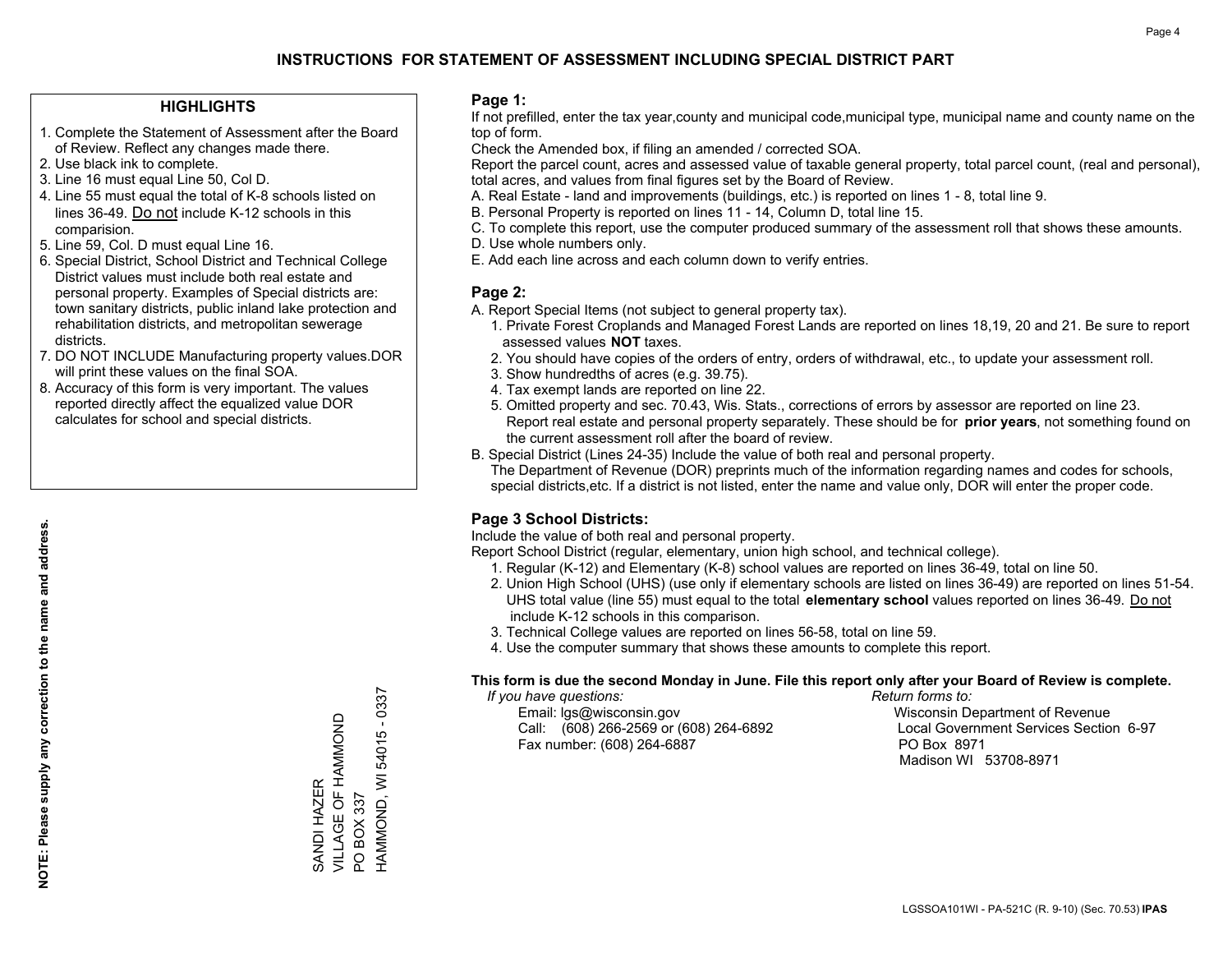**STATEMENT OF ASSESSMENT FOR 2017** 

**FINAL - EQUATED**

|   | Page 1                             |
|---|------------------------------------|
| ⊿ | Check if this is an Amended Return |
|   |                                    |

|                | <b>FOR</b>                                                                                                       | <b>VILLAGE OF</b><br>OF<br>Town - Village - City                                                                                                                                             | NORTH HUDSON<br><b>Municipality Name</b> |                                     | <b>ST CROIX COUNTY</b><br><b>County Name</b> |                                |                                        | <b>WHEN COMPLETING THIS DOCUMENT</b><br>DO NOT WRITE OVER X's OR IN SHADED AREAS |
|----------------|------------------------------------------------------------------------------------------------------------------|----------------------------------------------------------------------------------------------------------------------------------------------------------------------------------------------|------------------------------------------|-------------------------------------|----------------------------------------------|--------------------------------|----------------------------------------|----------------------------------------------------------------------------------|
| Line           | <b>REAL ESTATE</b>                                                                                               |                                                                                                                                                                                              |                                          | PARCEL COUNT                        | NO. OF ACRES<br><b>WHOLE</b>                 | <b>VALUE OF</b><br><b>LAND</b> | <b>VALUE OF</b><br><b>IMPROVEMENTS</b> | TOTAL VALUE OF LAND                                                              |
| No.            |                                                                                                                  | (See Lines 18 - 22 for<br>other Real Estate)                                                                                                                                                 | Col. A                                   | TOTAL LAND   IMPROVEMENTS<br>Col. B | NUMBERS ONLY                                 |                                | Col. E                                 | AND IMPROVEMENTS                                                                 |
| $\mathbf 1$    | <b>RESIDENTIAL - Class 1</b>                                                                                     |                                                                                                                                                                                              | 1,398                                    | 1,323                               | Col. C<br>632                                | Col. D<br>87,090,700           | 234,077,200                            | Col. F<br>321,167,900                                                            |
| 2              |                                                                                                                  | <b>COMMERCIAL - Class 2</b>                                                                                                                                                                  | 58                                       | 52                                  | 78                                           | 6,267,000                      | 17,528,500                             | 23,795,500                                                                       |
| 3              |                                                                                                                  | <b>MANUFACTURING - Class 3</b>                                                                                                                                                               |                                          |                                     | 2                                            | 47,000                         | 268,300                                | 315,300                                                                          |
| 4              |                                                                                                                  | <b>AGRICULTURAL - Class 4</b>                                                                                                                                                                | 0                                        |                                     | 0                                            | 0                              |                                        | 0                                                                                |
| 5              |                                                                                                                  | <b>UNDEVELOPED - Class 5</b>                                                                                                                                                                 | 0                                        |                                     | 0                                            | 0                              |                                        | $\Omega$                                                                         |
| 6              | AGRICULTURAL FOREST - Class 5m                                                                                   |                                                                                                                                                                                              | $\Omega$                                 |                                     | 0                                            | $\mathbf{0}$                   |                                        | 0                                                                                |
| $\overline{7}$ |                                                                                                                  | FOREST LANDS - Class 6                                                                                                                                                                       | $\Omega$                                 |                                     | 0                                            | $\mathbf 0$                    |                                        | 0                                                                                |
| 8              |                                                                                                                  | OTHER - Class 7                                                                                                                                                                              | $\Omega$                                 | $\Omega$                            | 0                                            | $\Omega$                       | 0                                      | $\Omega$                                                                         |
| 9              |                                                                                                                  | TOTAL - ALL COLUMNS                                                                                                                                                                          | 1,457                                    | 1,376                               | 712                                          | 93,404,700                     | 251,874,000                            | 345,278,700                                                                      |
| 10             |                                                                                                                  | NUMBER OF PERSONAL PROPERTY ACCOUNTS IN ROLL                                                                                                                                                 |                                          |                                     | 62                                           | <b>LOCALLY ASSESSED</b>        | <b>MANUFACTURING</b>                   | <b>MERGED</b>                                                                    |
| 11             |                                                                                                                  | BOATS AND OTHER WATERCRAFT NOT EXEMPT - Code 1                                                                                                                                               |                                          |                                     |                                              | 12,300                         | $\Omega$                               | 12,300                                                                           |
| 12             |                                                                                                                  | MACHINERY, TOOLS AND PATTERNS - Code 2                                                                                                                                                       |                                          |                                     |                                              | 1,197,400                      | 14,600                                 | 1,212,000                                                                        |
| 13             |                                                                                                                  | FURNITURE, FIXTURES AND EQUIPMENT - Code 3                                                                                                                                                   |                                          |                                     |                                              | 414,400                        | 8,900                                  | 423,300                                                                          |
| 14             |                                                                                                                  | ALL OTHER PERSONAL PROPERTY NOT EXEMPT - Codes 4A, 4B, 4C                                                                                                                                    |                                          |                                     |                                              | 25,400                         | 500                                    | 25,900                                                                           |
| 15             |                                                                                                                  | TOTAL OF PERSONAL PROPERTY NOT EXEMPT (Total of Lines 11-14)                                                                                                                                 |                                          |                                     |                                              | 1,649,500                      | 24,000                                 | 1,673,500                                                                        |
| 16             |                                                                                                                  | AGGREGATE ASSESSED VALUE OF ALL PROPERTY SUBJECT TO THE GENERAL PROPERTY TAX (Total of Lines 9F and 15F)<br>MUST EQUAL TOTAL VALUE OF THE SCHOOL DISTRICTS (K-12 PLUS K-8) - Line 50, Col. F |                                          |                                     |                                              |                                |                                        | 346,952,200                                                                      |
| 17             | Name of Assessor<br><b>BOARD OF REVIEW</b><br>DATE OF FINAL ADJOURNMENT<br>06/13/2017<br><b>BOWMAR APPRAISAL</b> |                                                                                                                                                                                              |                                          |                                     |                                              |                                | Telephone #                            | (800) 303-2090                                                                   |

*CO*

*MUN*

*ACCT NO1484*

*<sup>55</sup> <sup>161</sup>*

REMARKS

The Assessment Ratio to be used in calculating the estimated Fair Market Value on tax bills for this tax district is .909080394<br>This ratio should be used to convert assessed values to "Calculate Equalized Values" in Step 1 Commission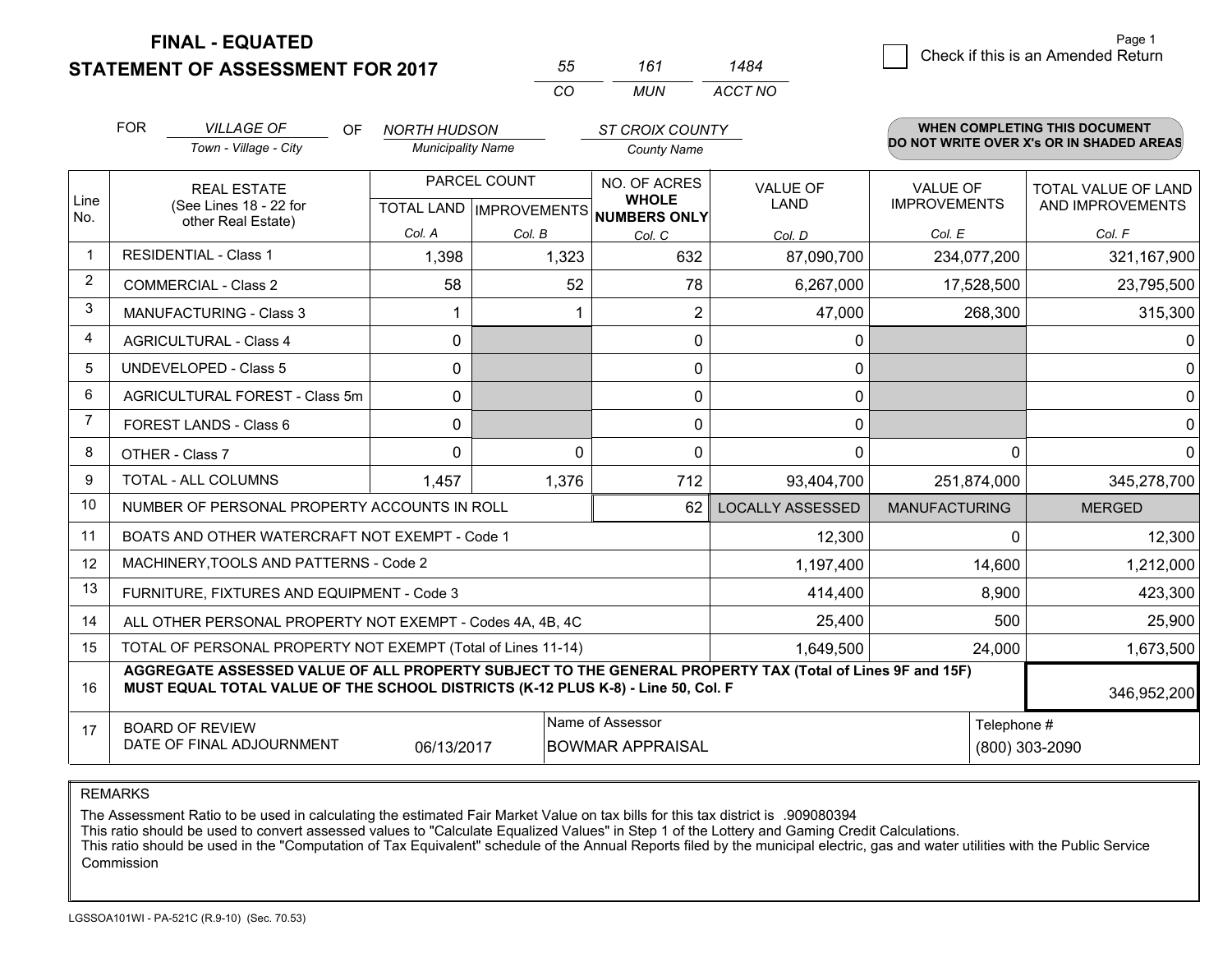*YEAR CO MUN ACCT NO* <sup>2017</sup> <sup>55</sup> <sup>161</sup> <sup>1484</sup>

Do not confuse FOREST LANDS (Line 7) with FOREST CROPS (in this section) - They are **NOT** the same

|    |                                                               |                 |                                                                          | Private Forest Crop - Reg Class @ 10¢ per acre                                 |  |                                                                                           | Private Forest Crop - Reg Class @ \$2.52 per acre                            |                    |                    |  |
|----|---------------------------------------------------------------|-----------------|--------------------------------------------------------------------------|--------------------------------------------------------------------------------|--|-------------------------------------------------------------------------------------------|------------------------------------------------------------------------------|--------------------|--------------------|--|
| 18 | (a) PARCELS                                                   | (b) ACRES       |                                                                          | (c) ASSESSED VALUE                                                             |  | (d) PARCELS                                                                               | (e) ACRES                                                                    |                    | (f) ASSESSED VALUE |  |
|    |                                                               |                 |                                                                          |                                                                                |  |                                                                                           | Entered Before 2005 Managed Forest - Ferrous Mining CLOSED @ \$8.27 per acre |                    |                    |  |
| 19 | (b) ACRES<br>(a) PARCELS                                      |                 | Private Forest Crop - Special Class @ 20¢ per acre<br>(c) ASSESSED VALUE |                                                                                |  | (d) PARCELS                                                                               | (e) ACRES                                                                    |                    | (f) ASSESSED VALUE |  |
|    | Entered Before 2005 Managed Forest - OPEN @<br>\$.79 per acre |                 |                                                                          |                                                                                |  |                                                                                           |                                                                              |                    |                    |  |
| 20 | (a) PARCELS<br>(b) ACRES                                      |                 |                                                                          | (c) ASSESSED VALUE                                                             |  | Entered Before 2005 Managed Forest - CLOSED @ \$1.87 per acre<br>(d) PARCELS<br>(e) ACRES |                                                                              | (f) ASSESSED VALUE |                    |  |
|    | Entered After 2004 Managed Forest - OPEN @<br>\$2.14 per acre |                 |                                                                          |                                                                                |  | Entered After 2004 Managed Forest - CLOSED @ \$10.68 per acre                             |                                                                              |                    |                    |  |
| 21 | (a) PARCELS                                                   | (b) ACRES       |                                                                          | (c) ASSESSED VALUE                                                             |  | (d) PARCELS                                                                               | (e) ACRES                                                                    |                    | (f) ASSESSED VALUE |  |
|    |                                                               |                 |                                                                          |                                                                                |  |                                                                                           |                                                                              |                    |                    |  |
| 22 | (a) County Forest Cropland Acres                              |                 |                                                                          | (b) Federal Acres                                                              |  | (c) State Acres                                                                           | (d) County (NOT FOREST CROP) Acres                                           |                    | (e) Other Acres    |  |
|    |                                                               |                 |                                                                          |                                                                                |  |                                                                                           | .43                                                                          |                    | 122.32             |  |
|    |                                                               |                 |                                                                          | Assessed Value of Omitted Property From Prior Years (Sec. 70.44)               |  |                                                                                           | Assessed Value of Sec. 70.43 Corrections of Errors by Assessors              |                    |                    |  |
| 23 |                                                               | (a) REAL ESTATE |                                                                          | (b) PERSONAL                                                                   |  |                                                                                           | (c1) REAL ESTATE                                                             |                    | (c2) PERSONAL      |  |
|    |                                                               |                 |                                                                          |                                                                                |  |                                                                                           |                                                                              |                    |                    |  |
|    |                                                               |                 |                                                                          | Manufacturing Equated Value of Omitted Property From Prior Years (Sec. 70.995) |  |                                                                                           | Mfg. Equated Value of Sec.70.43 Corrections of Errors by Assessors           |                    |                    |  |
|    |                                                               | (d) REAL ESTATE |                                                                          | (e) PERSONAL                                                                   |  |                                                                                           | (f1) REAL ESTATE                                                             |                    | (f2) PERSONAL      |  |
|    |                                                               |                 |                                                                          |                                                                                |  |                                                                                           |                                                                              |                    |                    |  |

## **SPECIAL DISTRICTS**

| Line<br>No. | Enter 6-digit<br><b>Special District</b> | <b>Account</b><br><b>Number</b> | <b>Special District Name</b> | <b>Locally Assessed Value</b><br>of Real Estate and | Mfg Value of Real Estate<br>and Personal Property | <b>Merged Value of</b><br><b>Real Estate and</b> |
|-------------|------------------------------------------|---------------------------------|------------------------------|-----------------------------------------------------|---------------------------------------------------|--------------------------------------------------|
|             | Code (Col. A)                            | (Col. B)                        | (Col. C)                     | Personal Property (Col. D)                          | (Col. E)                                          | Personal Property (Col. F)                       |
| 24          |                                          |                                 |                              |                                                     |                                                   |                                                  |
| 25          |                                          |                                 |                              |                                                     |                                                   |                                                  |
| 26          |                                          |                                 |                              |                                                     |                                                   |                                                  |
| 27          |                                          |                                 |                              |                                                     |                                                   |                                                  |
| 28          |                                          |                                 |                              |                                                     |                                                   |                                                  |
| 29          |                                          |                                 |                              |                                                     |                                                   |                                                  |
| 30          |                                          |                                 |                              |                                                     |                                                   |                                                  |
| 31          |                                          |                                 |                              |                                                     |                                                   |                                                  |
| 32          |                                          |                                 |                              |                                                     |                                                   |                                                  |
| 33          |                                          |                                 |                              |                                                     |                                                   |                                                  |
| 34          |                                          |                                 |                              |                                                     |                                                   |                                                  |
| 35          |                                          |                                 |                              |                                                     |                                                   |                                                  |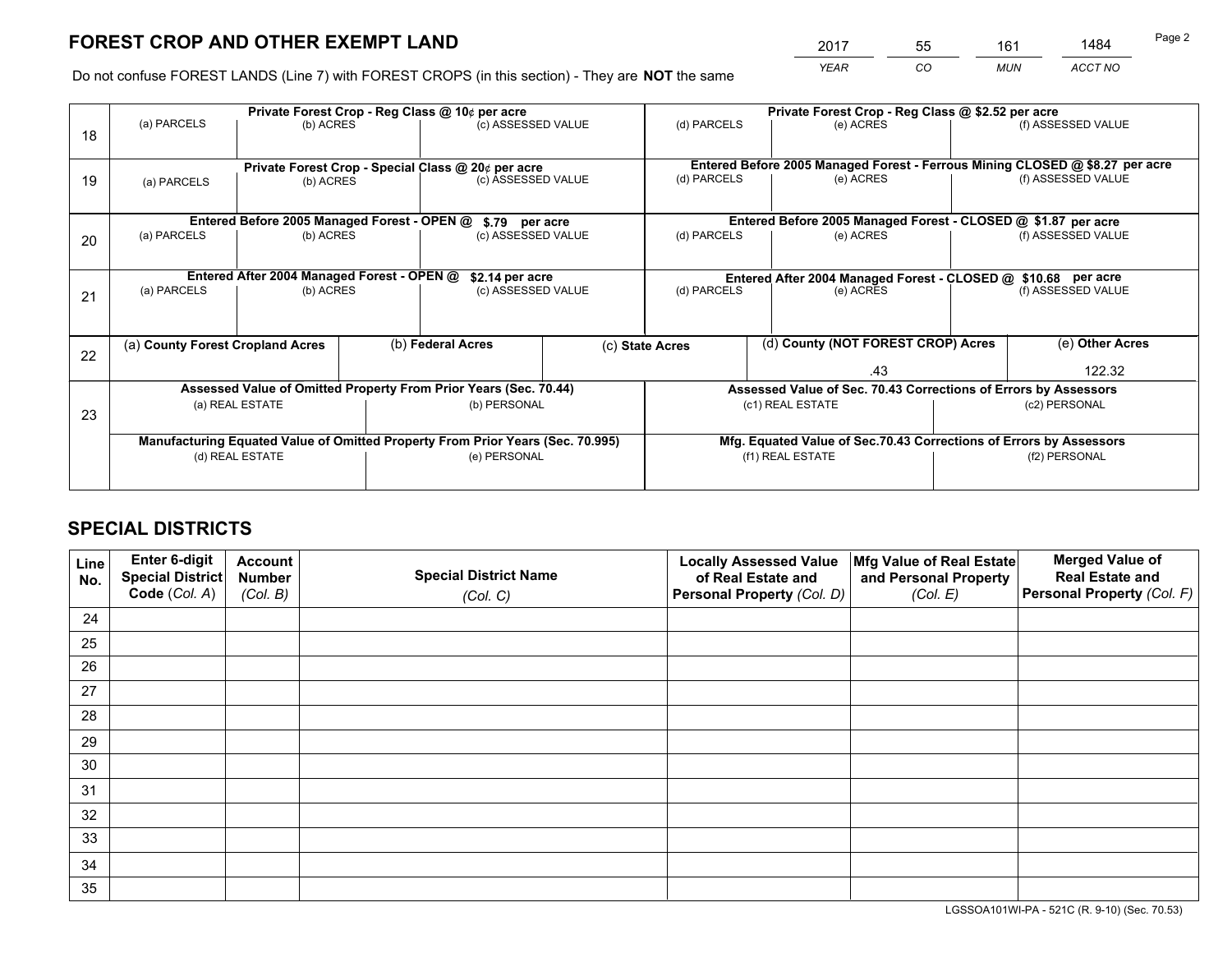|             |                                                                 |                                             |                                                         | <b>YEAR</b>                                                                       | CO<br><b>MUN</b>                                              | ACCT NO                                                                        |
|-------------|-----------------------------------------------------------------|---------------------------------------------|---------------------------------------------------------|-----------------------------------------------------------------------------------|---------------------------------------------------------------|--------------------------------------------------------------------------------|
| Line<br>No. | <b>Enter 6-digit</b><br><b>School District</b><br>Code (Col. A) | <b>Account</b><br><b>Number</b><br>(Col. B) | <b>School District Name</b><br>(Col. C)                 | <b>Locally Assessed Value</b><br>of Real Estate and<br>Personal Property (Col. D) | Mfg Value of Real Estate<br>and Personal Property<br>(Col. E) | <b>Merged Value of</b><br><b>Real Estate and</b><br>Personal Property (Col. F) |
|             | A. SCHOOL DISTRICTS (K-8 and K-12)                              |                                             |                                                         |                                                                                   |                                                               |                                                                                |
| 36          | 552611                                                          | 0330                                        | SCH D OF HUDSON                                         | 346,612,900                                                                       | 339,300                                                       | 346,952,200                                                                    |
| 37          |                                                                 |                                             |                                                         |                                                                                   |                                                               |                                                                                |
| 38          |                                                                 |                                             |                                                         |                                                                                   |                                                               |                                                                                |
| 39          |                                                                 |                                             |                                                         |                                                                                   |                                                               |                                                                                |
| 40          |                                                                 |                                             |                                                         |                                                                                   |                                                               |                                                                                |
| 41<br>42    |                                                                 |                                             |                                                         |                                                                                   |                                                               |                                                                                |
| 43          |                                                                 |                                             |                                                         |                                                                                   |                                                               |                                                                                |
|             |                                                                 |                                             |                                                         |                                                                                   |                                                               |                                                                                |
| 44<br>45    |                                                                 |                                             |                                                         |                                                                                   |                                                               |                                                                                |
| 46          |                                                                 |                                             |                                                         |                                                                                   |                                                               |                                                                                |
| 47          |                                                                 |                                             |                                                         |                                                                                   |                                                               |                                                                                |
| 48          |                                                                 |                                             |                                                         |                                                                                   |                                                               |                                                                                |
| 49          |                                                                 |                                             |                                                         |                                                                                   |                                                               |                                                                                |
| 50          |                                                                 |                                             | TOTAL ASSESSED VALUE OF SCHOOL DISTRICTS (K-8 and K-12) | 346,612,900                                                                       | 339,300                                                       | 346,952,200                                                                    |
|             | <b>B.</b><br>UNION HIGH SCHOOL DISTRICTS                        |                                             |                                                         |                                                                                   |                                                               |                                                                                |
| 51          |                                                                 |                                             |                                                         |                                                                                   |                                                               |                                                                                |
| 52          |                                                                 |                                             |                                                         |                                                                                   |                                                               |                                                                                |
| 53          |                                                                 |                                             |                                                         |                                                                                   |                                                               |                                                                                |
| 54          |                                                                 |                                             |                                                         |                                                                                   |                                                               |                                                                                |
| 55          |                                                                 |                                             | TOTAL ASSESSED VALUE OF UNION HIGH SCHOOLS              |                                                                                   |                                                               |                                                                                |
|             | C.<br><b>TECHNICAL COLLEGE DISTRICTS</b>                        |                                             |                                                         |                                                                                   |                                                               |                                                                                |
| 56          | 001700                                                          | 0016                                        | WISCONSIN INDIANHEAD TECH COLLEGE SHEL                  | 346,612,900                                                                       | 339,300                                                       | 346,952,200                                                                    |
| 57<br>58    |                                                                 |                                             |                                                         |                                                                                   |                                                               |                                                                                |
| 59          |                                                                 |                                             | TOTAL ASSESSED VALUE OF TECHNICAL COLLEGES              | 346,612,900                                                                       | 339,300                                                       | 346,952,200                                                                    |
|             |                                                                 |                                             |                                                         |                                                                                   |                                                               |                                                                                |

2017

55

161

 *I hereby certify, to the best of my knowledge and belief, this form is complete and correct.*

**SCHOOL DISTRICTS**

| Print name of preparer | Title                    |                | Date (MM / DD / CCYY) |
|------------------------|--------------------------|----------------|-----------------------|
|                        |                          |                |                       |
| Signature of preparer  | Contact Telephone Number | E-mail address |                       |
|                        | $\overline{\phantom{0}}$ |                |                       |

1484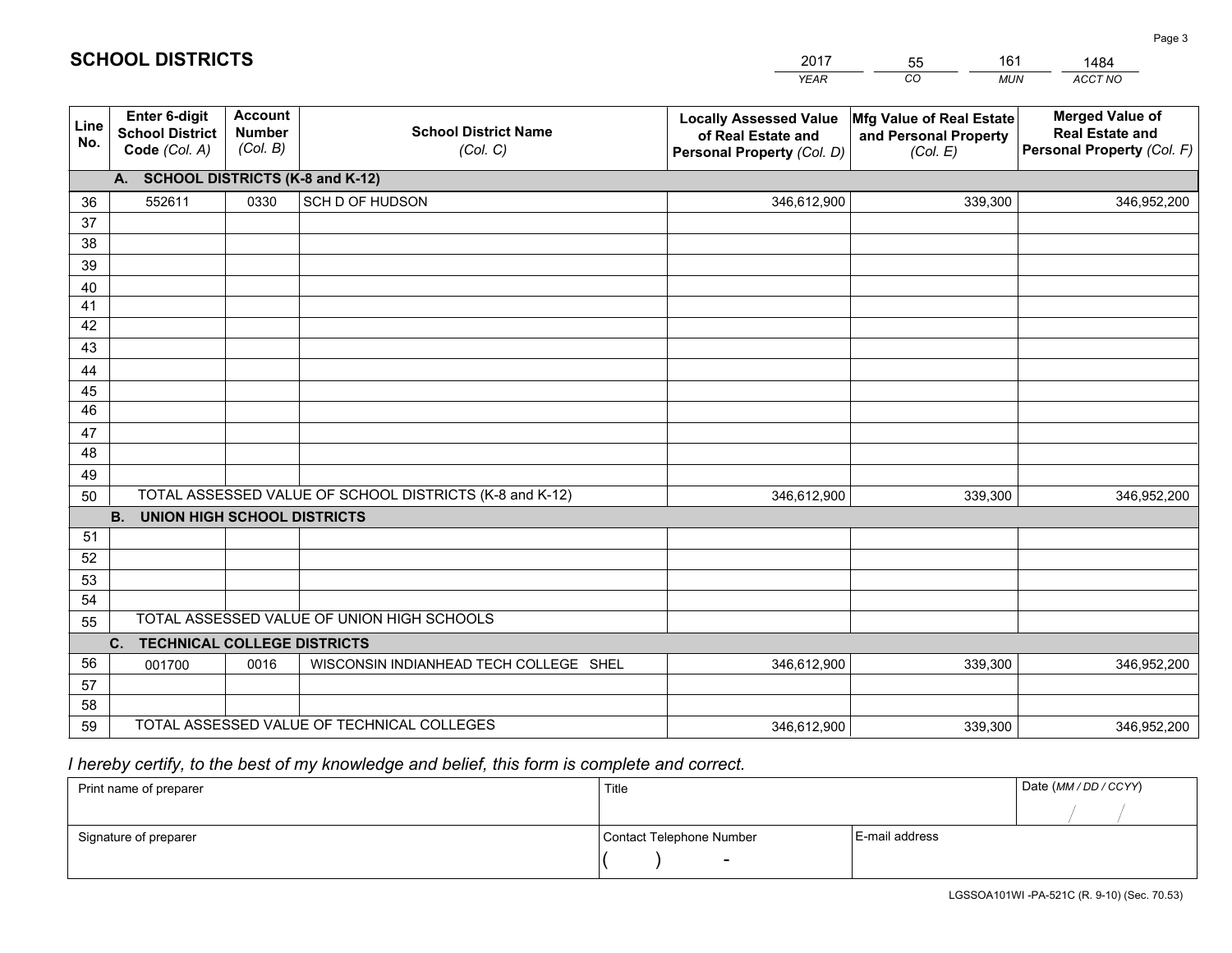### **HIGHLIGHTS**

- 1. Complete the Statement of Assessment after the Board of Review. Reflect any changes made there.
- 2. Use black ink to complete.
- 3. Line 16 must equal Line 50, Col D.
- 4. Line 55 must equal the total of K-8 schools listed on lines 36-49. Do not include K-12 schools in this comparision.
- 5. Line 59, Col. D must equal Line 16.
- 6. Special District, School District and Technical College District values must include both real estate and personal property. Examples of Special districts are: town sanitary districts, public inland lake protection and rehabilitation districts, and metropolitan sewerage districts.
- 7. DO NOT INCLUDE Manufacturing property values.DOR will print these values on the final SOA.
- 8. Accuracy of this form is very important. The values reported directly affect the equalized value DOR calculates for school and special districts.

#### **Page 1:**

 If not prefilled, enter the tax year,county and municipal code,municipal type, municipal name and county name on the top of form.

Check the Amended box, if filing an amended / corrected SOA.

 Report the parcel count, acres and assessed value of taxable general property, total parcel count, (real and personal), total acres, and values from final figures set by the Board of Review.

- A. Real Estate land and improvements (buildings, etc.) is reported on lines 1 8, total line 9.
- B. Personal Property is reported on lines 11 14, Column D, total line 15.
- C. To complete this report, use the computer produced summary of the assessment roll that shows these amounts.
- D. Use whole numbers only.
- E. Add each line across and each column down to verify entries.

## **Page 2:**

- A. Report Special Items (not subject to general property tax).
- 1. Private Forest Croplands and Managed Forest Lands are reported on lines 18,19, 20 and 21. Be sure to report assessed values **NOT** taxes.
- 2. You should have copies of the orders of entry, orders of withdrawal, etc., to update your assessment roll.
	- 3. Show hundredths of acres (e.g. 39.75).
- 4. Tax exempt lands are reported on line 22.
- 5. Omitted property and sec. 70.43, Wis. Stats., corrections of errors by assessor are reported on line 23. Report real estate and personal property separately. These should be for **prior years**, not something found on the current assessment roll after the board of review.
- B. Special District (Lines 24-35) Include the value of both real and personal property.

 The Department of Revenue (DOR) preprints much of the information regarding names and codes for schools, special districts,etc. If a district is not listed, enter the name and value only, DOR will enter the proper code.

## **Page 3 School Districts:**

Include the value of both real and personal property.

Report School District (regular, elementary, union high school, and technical college).

- 1. Regular (K-12) and Elementary (K-8) school values are reported on lines 36-49, total on line 50.
- 2. Union High School (UHS) (use only if elementary schools are listed on lines 36-49) are reported on lines 51-54. UHS total value (line 55) must equal to the total **elementary school** values reported on lines 36-49. Do notinclude K-12 schools in this comparison.
- 3. Technical College values are reported on lines 56-58, total on line 59.
- 4. Use the computer summary that shows these amounts to complete this report.

#### **This form is due the second Monday in June. File this report only after your Board of Review is complete.**

 *If you have questions: Return forms to:*

 Email: lgs@wisconsin.gov Wisconsin Department of RevenueCall:  $(608)$  266-2569 or  $(608)$  264-6892 Fax number: (608) 264-6887 PO Box 8971

Local Government Services Section 6-97 Madison WI 53708-8971

VILLAGE OF NORTH HUDSON MELISSA LUEDKE<br>VILLAGE OF NORTH HUDSON  $-1166$ HUDSON, WI 54016 - 1166 **HUDSON, WI 54016** 400 7TH STREET N 400 7TH STREET N MELISSA LUEDKE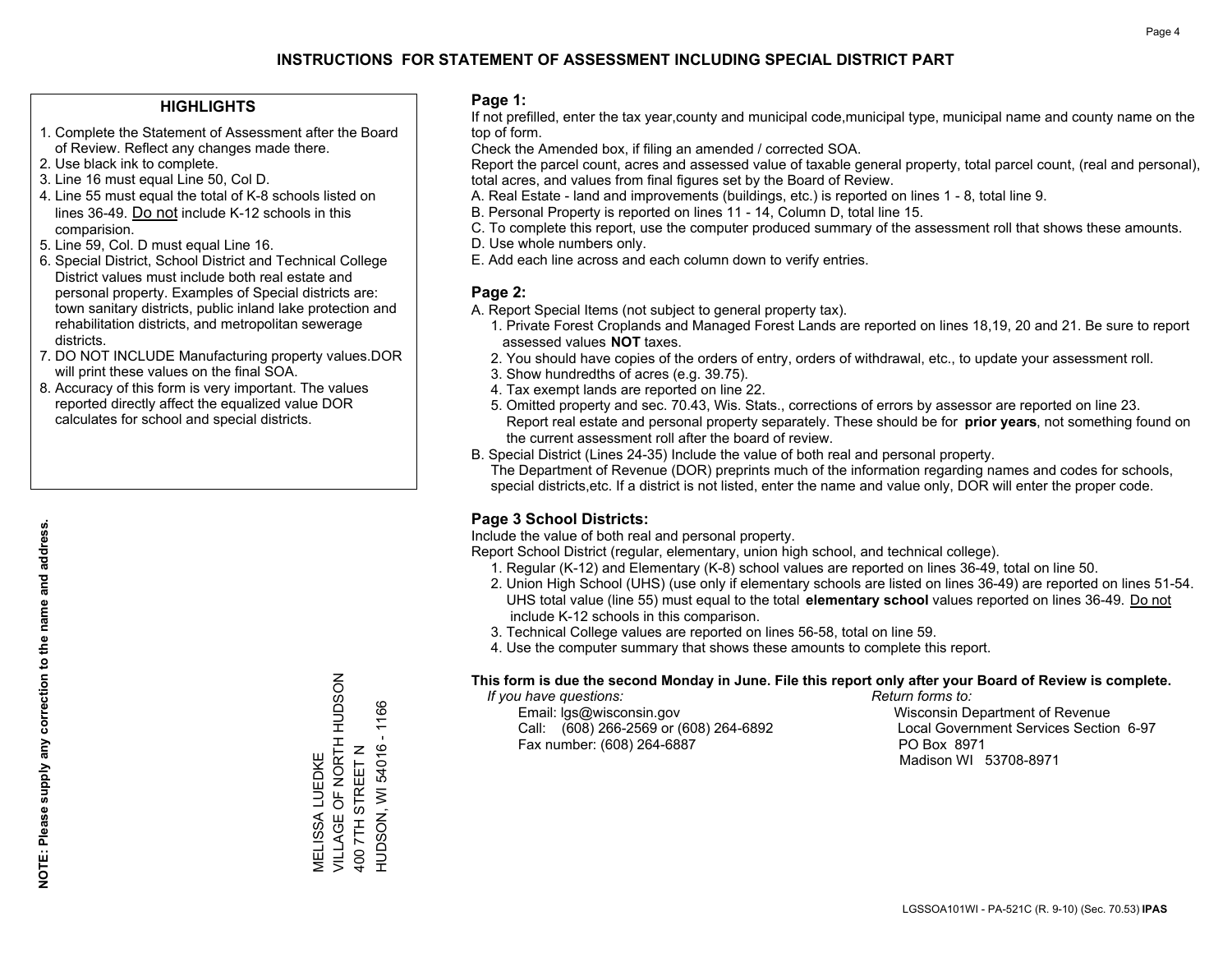**FINAL - EQUATED**

**STATEMENT OF ASSESSMENT FOR 2017** 

| 55       | 176  | '485    |
|----------|------|---------|
| $\Gamma$ | MUN. | ACCT NO |

|                | <b>FOR</b>                                                    | <b>VILLAGE OF</b><br><b>OF</b>                                                                                                                                                               | <b>ROBERTS</b>           |                                                      | <b>ST CROIX COUNTY</b> |                                |                                        | WHEN COMPLETING THIS DOCUMENT<br>DO NOT WRITE OVER X's OR IN SHADED AREAS |
|----------------|---------------------------------------------------------------|----------------------------------------------------------------------------------------------------------------------------------------------------------------------------------------------|--------------------------|------------------------------------------------------|------------------------|--------------------------------|----------------------------------------|---------------------------------------------------------------------------|
|                |                                                               | Town - Village - City                                                                                                                                                                        | <b>Municipality Name</b> |                                                      | <b>County Name</b>     |                                |                                        |                                                                           |
| Line<br>No.    | <b>REAL ESTATE</b><br>(See Lines 18 - 22 for                  |                                                                                                                                                                                              |                          | PARCEL COUNT<br>TOTAL LAND IMPROVEMENTS NUMBERS ONLY |                        | <b>VALUE OF</b><br><b>LAND</b> | <b>VALUE OF</b><br><b>IMPROVEMENTS</b> | TOTAL VALUE OF LAND<br>AND IMPROVEMENTS                                   |
|                |                                                               | other Real Estate)                                                                                                                                                                           | Col. A                   | Col. B                                               | Col. C                 | Col. D                         | Col. E                                 | Col. F                                                                    |
| -1             |                                                               | <b>RESIDENTIAL - Class 1</b>                                                                                                                                                                 | 580                      | 508                                                  | 70                     | 17,007,200                     | 70,847,000                             | 87,854,200                                                                |
| 2              |                                                               | <b>COMMERCIAL - Class 2</b>                                                                                                                                                                  | 72                       | 60                                                   | 199                    | 5,795,800                      | 26,278,400                             | 32,074,200                                                                |
| 3              |                                                               | <b>MANUFACTURING - Class 3</b>                                                                                                                                                               | 8                        | 7                                                    | 80                     | 2,172,900                      | 10,631,100                             | 12,804,000                                                                |
| 4              |                                                               | <b>AGRICULTURAL - Class 4</b>                                                                                                                                                                | 44                       |                                                      | 813                    | 151,300                        |                                        | 151,300                                                                   |
| 5              |                                                               | <b>UNDEVELOPED - Class 5</b>                                                                                                                                                                 | 20                       |                                                      | 79                     | 143,600                        |                                        | 143,600                                                                   |
| 6              |                                                               | AGRICULTURAL FOREST - Class 5m                                                                                                                                                               | 9                        |                                                      | 69                     | 84,100                         |                                        | 84,100                                                                    |
| $\overline{7}$ |                                                               | <b>FOREST LANDS - Class 6</b>                                                                                                                                                                | $\mathbf{0}$             |                                                      | $\Omega$               | $\mathbf{0}$                   |                                        | $\mathbf{0}$                                                              |
| 8              |                                                               | OTHER - Class 7                                                                                                                                                                              | $\Omega$                 | $\Omega$                                             | $\Omega$               | 0                              | $\Omega$                               | $\mathbf{0}$                                                              |
| 9              |                                                               | TOTAL - ALL COLUMNS                                                                                                                                                                          | 733                      | 575                                                  | 1,310                  | 25,354,900                     | 107,756,500                            | 133,111,400                                                               |
| 10             |                                                               | NUMBER OF PERSONAL PROPERTY ACCOUNTS IN ROLL                                                                                                                                                 |                          |                                                      | 87                     | <b>LOCALLY ASSESSED</b>        | <b>MANUFACTURING</b>                   | <b>MERGED</b>                                                             |
| 11             |                                                               | BOATS AND OTHER WATERCRAFT NOT EXEMPT - Code 1                                                                                                                                               |                          |                                                      |                        | 0                              | 0                                      | 0                                                                         |
| 12             |                                                               | MACHINERY, TOOLS AND PATTERNS - Code 2                                                                                                                                                       |                          |                                                      |                        | 1,187,500                      | 622,600                                | 1,810,100                                                                 |
| 13             |                                                               | FURNITURE, FIXTURES AND EQUIPMENT - Code 3                                                                                                                                                   |                          |                                                      |                        | 1,028,800                      | 94,300                                 | 1,123,100                                                                 |
| 14             |                                                               | ALL OTHER PERSONAL PROPERTY NOT EXEMPT - Codes 4A, 4B, 4C                                                                                                                                    |                          |                                                      |                        | 308,800                        | 14,200                                 | 323,000                                                                   |
| 15             |                                                               | TOTAL OF PERSONAL PROPERTY NOT EXEMPT (Total of Lines 11-14)                                                                                                                                 |                          |                                                      |                        | 2,525,100                      | 731,100                                | 3,256,200                                                                 |
| 16             |                                                               | AGGREGATE ASSESSED VALUE OF ALL PROPERTY SUBJECT TO THE GENERAL PROPERTY TAX (Total of Lines 9F and 15F)<br>MUST EQUAL TOTAL VALUE OF THE SCHOOL DISTRICTS (K-12 PLUS K-8) - Line 50, Col. F |                          |                                                      |                        |                                |                                        | 136,367,600                                                               |
| 17             |                                                               | <b>BOARD OF REVIEW</b>                                                                                                                                                                       |                          |                                                      | Name of Assessor       |                                | Telephone #                            |                                                                           |
|                | DATE OF FINAL ADJOURNMENT<br>11/27/2017<br><b>ERIC KLEVEN</b> |                                                                                                                                                                                              |                          |                                                      |                        |                                |                                        | (715) 598-4599                                                            |

REMARKS

The Assessment Ratio to be used in calculating the estimated Fair Market Value on tax bills for this tax district is 1.019931563<br>This ratio should be used to convert assessed values to "Calculate Equalized Values" in Step Commission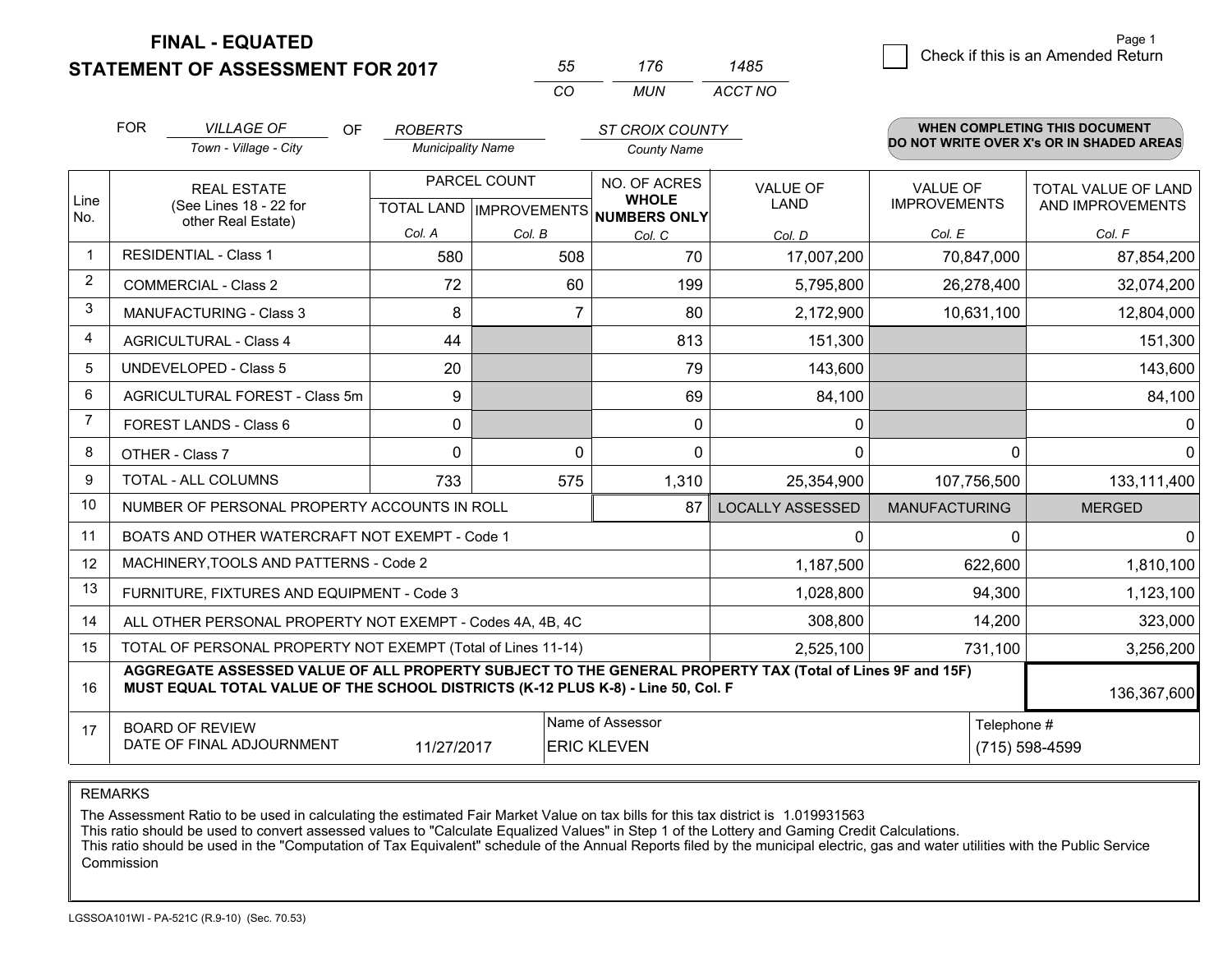*YEAR CO MUN ACCT NO* <sup>2017</sup> <sup>55</sup> <sup>176</sup> <sup>1485</sup>

Do not confuse FOREST LANDS (Line 7) with FOREST CROPS (in this section) - They are **NOT** the same

|    |                                                               |                                             |              | Private Forest Crop - Reg Class @ 10¢ per acre                                 |                  |                                                               | Private Forest Crop - Reg Class @ \$2.52 per acre                            |  |                    |  |  |
|----|---------------------------------------------------------------|---------------------------------------------|--------------|--------------------------------------------------------------------------------|------------------|---------------------------------------------------------------|------------------------------------------------------------------------------|--|--------------------|--|--|
| 18 | (a) PARCELS                                                   | (b) ACRES                                   |              | (c) ASSESSED VALUE                                                             |                  | (d) PARCELS                                                   | (e) ACRES                                                                    |  | (f) ASSESSED VALUE |  |  |
|    |                                                               |                                             |              | Private Forest Crop - Special Class @ 20¢ per acre                             |                  |                                                               | Entered Before 2005 Managed Forest - Ferrous Mining CLOSED @ \$8.27 per acre |  |                    |  |  |
| 19 | (b) ACRES<br>(a) PARCELS                                      |                                             |              | (c) ASSESSED VALUE                                                             |                  | (d) PARCELS                                                   | (e) ACRES                                                                    |  | (f) ASSESSED VALUE |  |  |
|    |                                                               | Entered Before 2005 Managed Forest - OPEN @ |              | \$.79 per acre                                                                 |                  |                                                               | Entered Before 2005 Managed Forest - CLOSED @ \$1.87 per acre                |  |                    |  |  |
| 20 | (a) PARCELS<br>(b) ACRES                                      |                                             |              | (c) ASSESSED VALUE                                                             |                  | (d) PARCELS                                                   | (e) ACRES                                                                    |  | (f) ASSESSED VALUE |  |  |
|    | Entered After 2004 Managed Forest - OPEN @<br>\$2.14 per acre |                                             |              |                                                                                |                  | Entered After 2004 Managed Forest - CLOSED @ \$10.68 per acre |                                                                              |  |                    |  |  |
| 21 | (a) PARCELS                                                   | (b) ACRES                                   |              | (c) ASSESSED VALUE                                                             |                  | (d) PARCELS                                                   | (e) ACRES                                                                    |  | (f) ASSESSED VALUE |  |  |
|    |                                                               |                                             |              |                                                                                |                  |                                                               |                                                                              |  |                    |  |  |
| 22 | (a) County Forest Cropland Acres                              |                                             |              | (b) Federal Acres                                                              |                  | (c) State Acres                                               | (d) County (NOT FOREST CROP) Acres                                           |  | (e) Other Acres    |  |  |
|    |                                                               |                                             |              |                                                                                |                  | 2.23                                                          |                                                                              |  | 53.91              |  |  |
|    |                                                               |                                             |              | Assessed Value of Omitted Property From Prior Years (Sec. 70.44)               |                  |                                                               | Assessed Value of Sec. 70.43 Corrections of Errors by Assessors              |  |                    |  |  |
| 23 | (a) REAL ESTATE                                               |                                             | (b) PERSONAL |                                                                                | (c1) REAL ESTATE |                                                               | (c2) PERSONAL                                                                |  |                    |  |  |
|    |                                                               |                                             |              | Manufacturing Equated Value of Omitted Property From Prior Years (Sec. 70.995) |                  |                                                               | Mfg. Equated Value of Sec.70.43 Corrections of Errors by Assessors           |  |                    |  |  |
|    |                                                               | (d) REAL ESTATE                             |              | (e) PERSONAL                                                                   |                  |                                                               | (f1) REAL ESTATE                                                             |  | (f2) PERSONAL      |  |  |
|    |                                                               |                                             |              |                                                                                |                  |                                                               |                                                                              |  |                    |  |  |

## **SPECIAL DISTRICTS**

| Line<br>No. | Enter 6-digit<br><b>Special District</b> | <b>Account</b><br><b>Number</b> | <b>Special District Name</b> | <b>Locally Assessed Value</b><br>of Real Estate and | Mfg Value of Real Estate<br>and Personal Property | <b>Merged Value of</b><br><b>Real Estate and</b> |
|-------------|------------------------------------------|---------------------------------|------------------------------|-----------------------------------------------------|---------------------------------------------------|--------------------------------------------------|
|             | Code (Col. A)                            | (Col. B)                        | (Col. C)                     | Personal Property (Col. D)                          | (Col. E)                                          | Personal Property (Col. F)                       |
| 24          |                                          |                                 |                              |                                                     |                                                   |                                                  |
| 25          |                                          |                                 |                              |                                                     |                                                   |                                                  |
| 26          |                                          |                                 |                              |                                                     |                                                   |                                                  |
| 27          |                                          |                                 |                              |                                                     |                                                   |                                                  |
| 28          |                                          |                                 |                              |                                                     |                                                   |                                                  |
| 29          |                                          |                                 |                              |                                                     |                                                   |                                                  |
| 30          |                                          |                                 |                              |                                                     |                                                   |                                                  |
| 31          |                                          |                                 |                              |                                                     |                                                   |                                                  |
| 32          |                                          |                                 |                              |                                                     |                                                   |                                                  |
| 33          |                                          |                                 |                              |                                                     |                                                   |                                                  |
| 34          |                                          |                                 |                              |                                                     |                                                   |                                                  |
| 35          |                                          |                                 |                              |                                                     |                                                   |                                                  |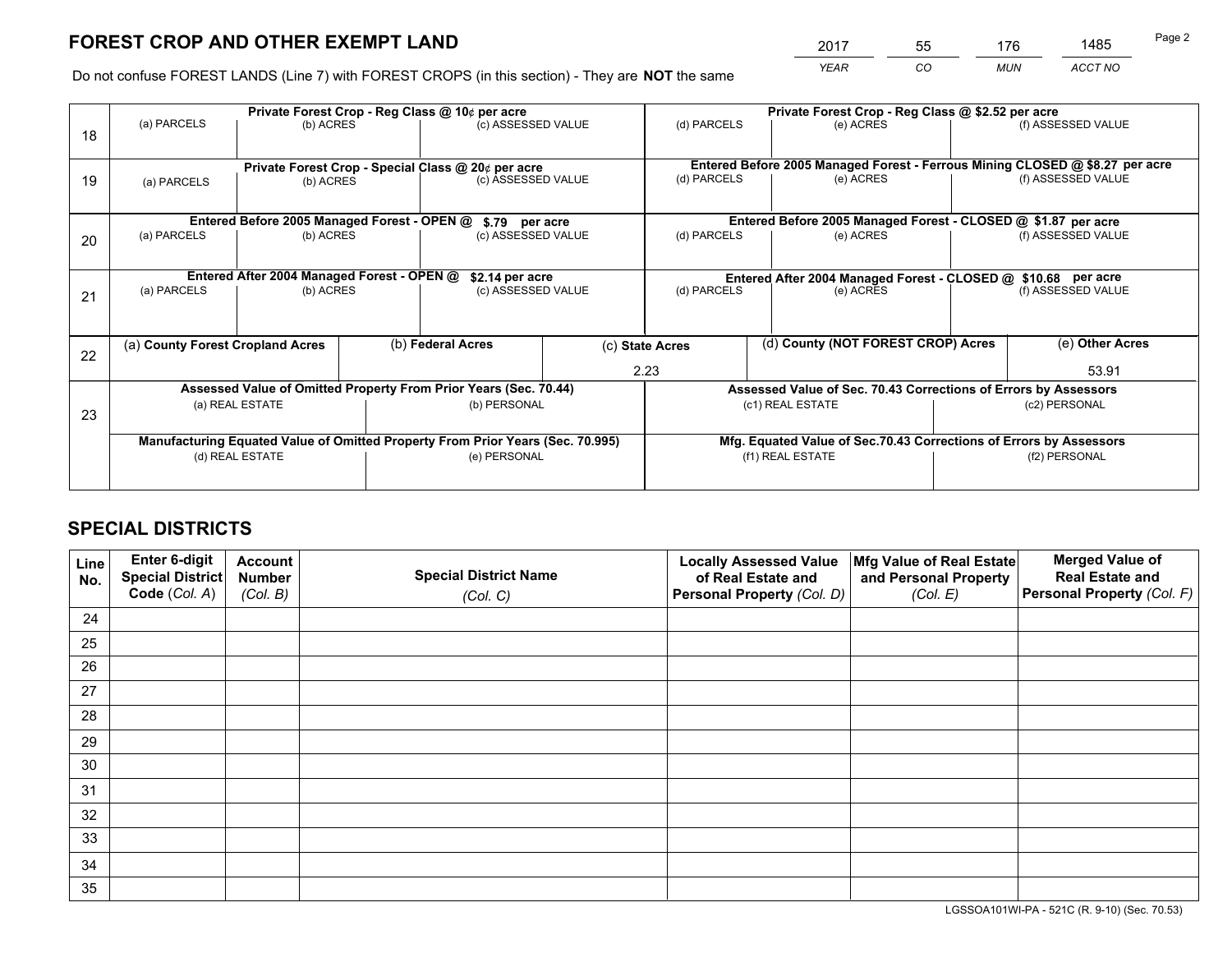| <b>SCHOOL DISTRICTS</b> |                                                          |                                             |                                                         | 2017<br><b>YEAR</b>                                                               | 176<br>55<br>$\overline{co}$<br><b>MUN</b>                           | 1485<br>ACCT NO                                                                |
|-------------------------|----------------------------------------------------------|---------------------------------------------|---------------------------------------------------------|-----------------------------------------------------------------------------------|----------------------------------------------------------------------|--------------------------------------------------------------------------------|
|                         |                                                          |                                             |                                                         |                                                                                   |                                                                      |                                                                                |
| Line<br>No.             | Enter 6-digit<br><b>School District</b><br>Code (Col. A) | <b>Account</b><br><b>Number</b><br>(Col. B) | <b>School District Name</b><br>(Col. C)                 | <b>Locally Assessed Value</b><br>of Real Estate and<br>Personal Property (Col. D) | <b>Mfg Value of Real Estate</b><br>and Personal Property<br>(Col. E) | <b>Merged Value of</b><br><b>Real Estate and</b><br>Personal Property (Col. F) |
|                         | А.                                                       |                                             | <b>SCHOOL DISTRICTS (K-8 and K-12)</b>                  |                                                                                   |                                                                      |                                                                                |
| 36                      | 552422                                                   | 0329                                        | SCH D OF SAINT CROIX CENTRAL (HAMMOND)                  | 122,832,500                                                                       | 13,535,100                                                           | 136,367,600                                                                    |
| 37                      |                                                          |                                             |                                                         |                                                                                   |                                                                      |                                                                                |
| 38                      |                                                          |                                             |                                                         |                                                                                   |                                                                      |                                                                                |
| 39                      |                                                          |                                             |                                                         |                                                                                   |                                                                      |                                                                                |
| 40                      |                                                          |                                             |                                                         |                                                                                   |                                                                      |                                                                                |
| 41                      |                                                          |                                             |                                                         |                                                                                   |                                                                      |                                                                                |
| 42                      |                                                          |                                             |                                                         |                                                                                   |                                                                      |                                                                                |
| 43                      |                                                          |                                             |                                                         |                                                                                   |                                                                      |                                                                                |
| 44                      |                                                          |                                             |                                                         |                                                                                   |                                                                      |                                                                                |
| 45                      |                                                          |                                             |                                                         |                                                                                   |                                                                      |                                                                                |
| 46                      |                                                          |                                             |                                                         |                                                                                   |                                                                      |                                                                                |
| 47                      |                                                          |                                             |                                                         |                                                                                   |                                                                      |                                                                                |
| 48                      |                                                          |                                             |                                                         |                                                                                   |                                                                      |                                                                                |
| 49                      |                                                          |                                             |                                                         |                                                                                   |                                                                      |                                                                                |
| 50                      |                                                          |                                             | TOTAL ASSESSED VALUE OF SCHOOL DISTRICTS (K-8 and K-12) | 122,832,500                                                                       | 13,535,100                                                           | 136,367,600                                                                    |
|                         | UNION HIGH SCHOOL DISTRICTS<br>В.                        |                                             |                                                         |                                                                                   |                                                                      |                                                                                |
| 51                      |                                                          |                                             |                                                         |                                                                                   |                                                                      |                                                                                |

|     | <b>B.</b><br>UNION HIGH SCHOOL DISTRICTS   |      |                                            |             |            |             |  |  |  |
|-----|--------------------------------------------|------|--------------------------------------------|-------------|------------|-------------|--|--|--|
| -51 |                                            |      |                                            |             |            |             |  |  |  |
| 52  |                                            |      |                                            |             |            |             |  |  |  |
| 53  |                                            |      |                                            |             |            |             |  |  |  |
| 54  |                                            |      |                                            |             |            |             |  |  |  |
| 55  | TOTAL ASSESSED VALUE OF UNION HIGH SCHOOLS |      |                                            |             |            |             |  |  |  |
|     | <b>TECHNICAL COLLEGE DISTRICTS</b><br>C.   |      |                                            |             |            |             |  |  |  |
| 56  | 001700                                     | 0016 | WISCONSIN INDIANHEAD TECH COLLEGE SHEL     | 122,832,500 | 13,535,100 | 136,367,600 |  |  |  |
| 57  |                                            |      |                                            |             |            |             |  |  |  |
| 58  |                                            |      |                                            |             |            |             |  |  |  |
| 59  |                                            |      | TOTAL ASSESSED VALUE OF TECHNICAL COLLEGES | 122,832,500 | 13,535,100 | 136,367,600 |  |  |  |

## *I hereby certify, to the best of my knowledge and belief, this form is complete and correct.*

| Print name of preparer | Title                    |                | Date (MM / DD / CCYY) |
|------------------------|--------------------------|----------------|-----------------------|
|                        |                          |                |                       |
| Signature of preparer  | Contact Telephone Number | E-mail address |                       |
|                        | $\overline{\phantom{a}}$ |                |                       |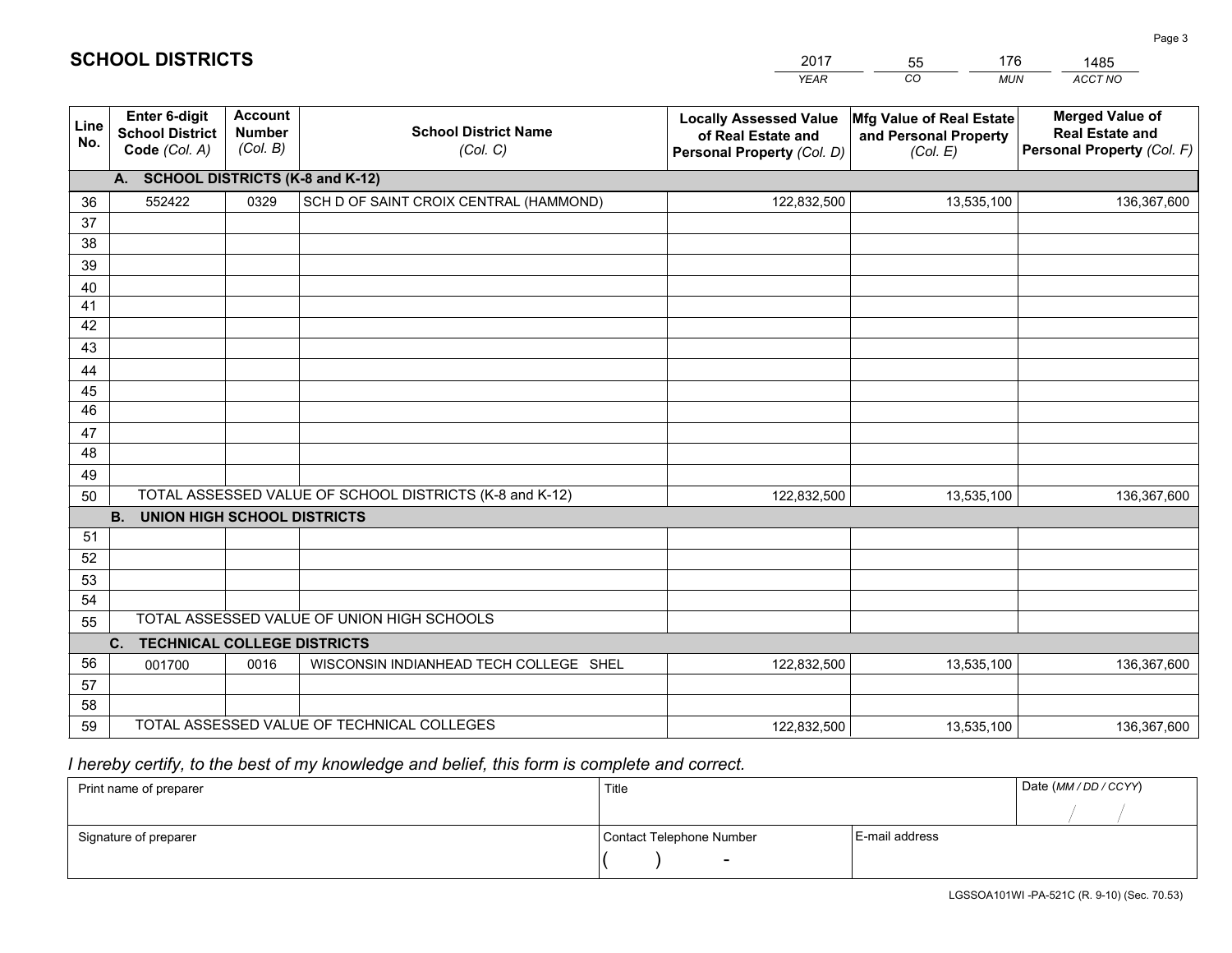### **HIGHLIGHTS**

- 1. Complete the Statement of Assessment after the Board of Review. Reflect any changes made there.
- 2. Use black ink to complete.
- 3. Line 16 must equal Line 50, Col D.
- 4. Line 55 must equal the total of K-8 schools listed on lines 36-49. Do not include K-12 schools in this comparision.
- 5. Line 59, Col. D must equal Line 16.
- 6. Special District, School District and Technical College District values must include both real estate and personal property. Examples of Special districts are: town sanitary districts, public inland lake protection and rehabilitation districts, and metropolitan sewerage districts.
- 7. DO NOT INCLUDE Manufacturing property values.DOR will print these values on the final SOA.

MEGAN DULL

**VEGAN DULL** 

VILLAGE OF ROBERTS 107 E MAPLE ST

VILLAGE OF ROBERTS 107 E MAPLE ST ROBERTS, WI 54023 - 9703

ROBERTS, WI 54023 - 9703

 8. Accuracy of this form is very important. The values reported directly affect the equalized value DOR calculates for school and special districts.

#### **Page 1:**

 If not prefilled, enter the tax year,county and municipal code,municipal type, municipal name and county name on the top of form.

Check the Amended box, if filing an amended / corrected SOA.

 Report the parcel count, acres and assessed value of taxable general property, total parcel count, (real and personal), total acres, and values from final figures set by the Board of Review.

- A. Real Estate land and improvements (buildings, etc.) is reported on lines 1 8, total line 9.
- B. Personal Property is reported on lines 11 14, Column D, total line 15.
- C. To complete this report, use the computer produced summary of the assessment roll that shows these amounts.
- D. Use whole numbers only.
- E. Add each line across and each column down to verify entries.

#### **Page 2:**

- A. Report Special Items (not subject to general property tax).
- 1. Private Forest Croplands and Managed Forest Lands are reported on lines 18,19, 20 and 21. Be sure to report assessed values **NOT** taxes.
- 2. You should have copies of the orders of entry, orders of withdrawal, etc., to update your assessment roll.
	- 3. Show hundredths of acres (e.g. 39.75).
- 4. Tax exempt lands are reported on line 22.
- 5. Omitted property and sec. 70.43, Wis. Stats., corrections of errors by assessor are reported on line 23. Report real estate and personal property separately. These should be for **prior years**, not something found on the current assessment roll after the board of review.
- B. Special District (Lines 24-35) Include the value of both real and personal property.
- The Department of Revenue (DOR) preprints much of the information regarding names and codes for schools, special districts,etc. If a district is not listed, enter the name and value only, DOR will enter the proper code.

## **Page 3 School Districts:**

Include the value of both real and personal property.

Report School District (regular, elementary, union high school, and technical college).

- 1. Regular (K-12) and Elementary (K-8) school values are reported on lines 36-49, total on line 50.
- 2. Union High School (UHS) (use only if elementary schools are listed on lines 36-49) are reported on lines 51-54. UHS total value (line 55) must equal to the total **elementary school** values reported on lines 36-49. Do notinclude K-12 schools in this comparison.
- 3. Technical College values are reported on lines 56-58, total on line 59.
- 4. Use the computer summary that shows these amounts to complete this report.

#### **This form is due the second Monday in June. File this report only after your Board of Review is complete.**

 *If you have questions: Return forms to:*

 Email: lgs@wisconsin.gov Wisconsin Department of RevenueCall:  $(608)$  266-2569 or  $(608)$  264-6892 Fax number: (608) 264-6887 PO Box 8971

Local Government Services Section 6-97 Madison WI 53708-8971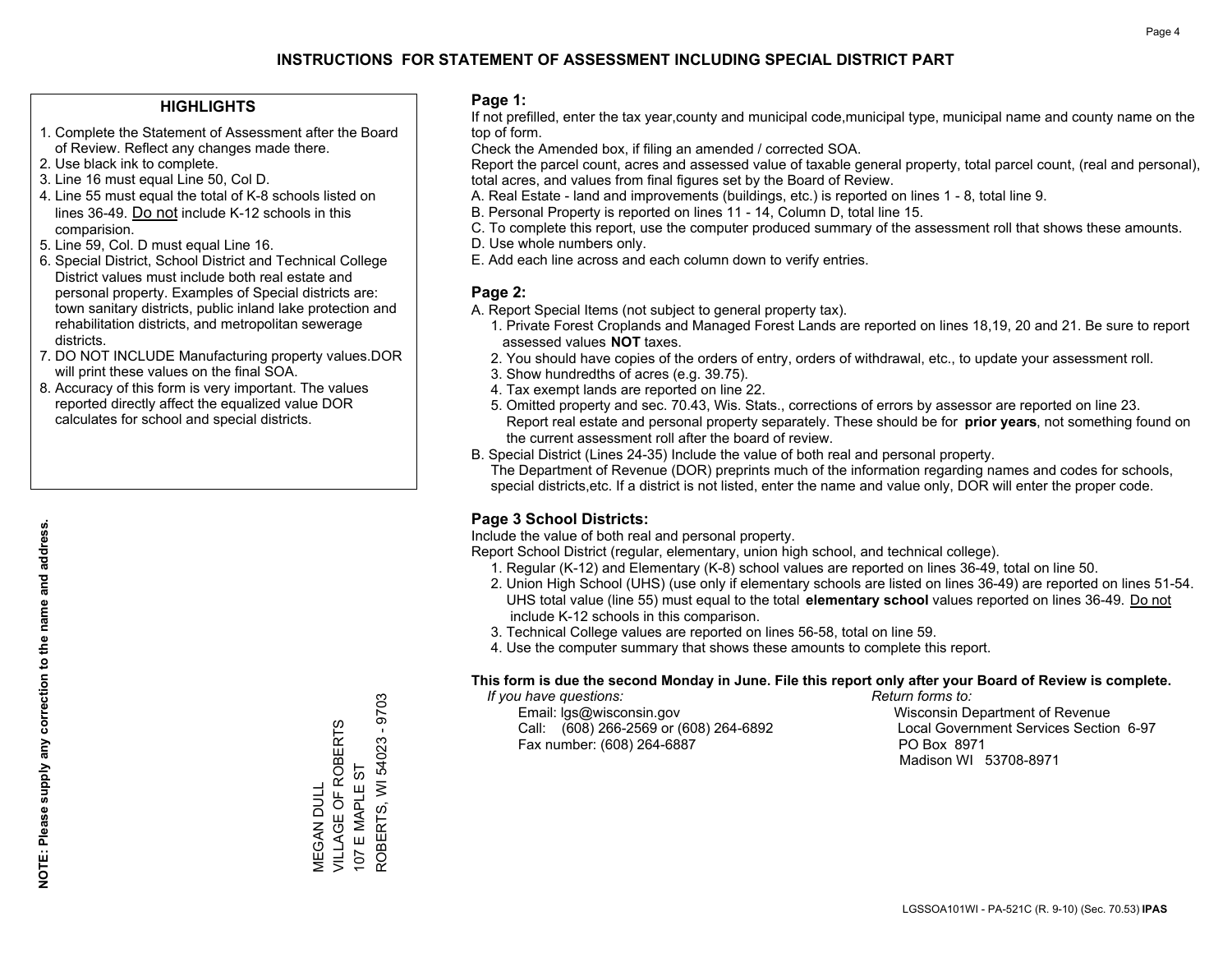**STATEMENT OF ASSESSMENT FOR 2017 FINAL - EQUATED**

|                | <b>FOR</b>                                                                                                                                                                                   | <b>VILLAGE OF</b><br>OF.                                  | <b>SOMERSET</b>          |                           | <b>ST CROIX COUNTY</b>       |                         |                      | <b>WHEN COMPLETING THIS DOCUMENT</b>     |
|----------------|----------------------------------------------------------------------------------------------------------------------------------------------------------------------------------------------|-----------------------------------------------------------|--------------------------|---------------------------|------------------------------|-------------------------|----------------------|------------------------------------------|
|                |                                                                                                                                                                                              | Town - Village - City                                     | <b>Municipality Name</b> |                           | <b>County Name</b>           |                         |                      | DO NOT WRITE OVER X's OR IN SHADED AREAS |
| Line           | <b>REAL ESTATE</b>                                                                                                                                                                           |                                                           |                          | PARCEL COUNT              | NO. OF ACRES<br><b>WHOLE</b> | <b>VALUE OF</b>         | <b>VALUE OF</b>      | <b>TOTAL VALUE OF LAND</b>               |
| No.            |                                                                                                                                                                                              | (See Lines 18 - 22 for<br>other Real Estate)              |                          | TOTAL LAND   IMPROVEMENTS | NUMBERS ONLY                 | <b>LAND</b>             | <b>IMPROVEMENTS</b>  | AND IMPROVEMENTS                         |
|                |                                                                                                                                                                                              |                                                           | Col. A                   | Col. B                    | Col. C                       | Col. D                  | Col. E               | Col. F                                   |
| $\mathbf{1}$   |                                                                                                                                                                                              | <b>RESIDENTIAL - Class 1</b>                              | 1,050                    | 875                       | 403                          | 18,942,300              | 90,927,300           | 109,869,600                              |
| 2              |                                                                                                                                                                                              | <b>COMMERCIAL - Class 2</b>                               | 134                      | 103                       | 349                          | 12,275,000              | 35,178,300           | 47,453,300                               |
| 3              |                                                                                                                                                                                              | <b>MANUFACTURING - Class 3</b>                            | 11                       |                           | 11<br>65                     | 1,235,200               | 11,283,100           | 12,518,300                               |
| $\overline{4}$ |                                                                                                                                                                                              | <b>AGRICULTURAL - Class 4</b>                             | 11                       |                           | 249                          | 38,900                  |                      | 38,900                                   |
| 5              |                                                                                                                                                                                              | UNDEVELOPED - Class 5                                     | 10                       |                           | 82                           | 218,700                 |                      | 218,700                                  |
| 6              | AGRICULTURAL FOREST - Class 5m                                                                                                                                                               |                                                           |                          |                           | $\overline{2}$               | 6,000                   |                      | 6,000                                    |
| $\overline{7}$ |                                                                                                                                                                                              | FOREST LANDS - Class 6                                    |                          |                           | $\overline{7}$               | 195,500                 |                      | 195,500                                  |
| 8              |                                                                                                                                                                                              | OTHER - Class 7                                           | 0                        |                           | 0<br>$\mathbf{0}$            | 0                       | $\Omega$             | $\Omega$                                 |
| 9              |                                                                                                                                                                                              | <b>TOTAL - ALL COLUMNS</b>                                | 1,218                    | 989                       | 1,157                        | 32,911,600              | 137,388,700          | 170,300,300                              |
| 10             |                                                                                                                                                                                              | NUMBER OF PERSONAL PROPERTY ACCOUNTS IN ROLL              |                          |                           | 119                          | <b>LOCALLY ASSESSED</b> | <b>MANUFACTURING</b> | <b>MERGED</b>                            |
| 11             |                                                                                                                                                                                              | BOATS AND OTHER WATERCRAFT NOT EXEMPT - Code 1            |                          |                           |                              | 0                       | $\Omega$             | $\Omega$                                 |
| 12             |                                                                                                                                                                                              | MACHINERY, TOOLS AND PATTERNS - Code 2                    |                          |                           |                              | 952,800                 | 739,900              | 1,692,700                                |
| 13             | FURNITURE, FIXTURES AND EQUIPMENT - Code 3                                                                                                                                                   |                                                           |                          |                           |                              | 1,448,000               | 563,300              | 2,011,300                                |
| 14             |                                                                                                                                                                                              | ALL OTHER PERSONAL PROPERTY NOT EXEMPT - Codes 4A, 4B, 4C |                          |                           | 521,900                      | 33,000                  | 554,900              |                                          |
| 15             | TOTAL OF PERSONAL PROPERTY NOT EXEMPT (Total of Lines 11-14)                                                                                                                                 |                                                           |                          |                           |                              | 2,922,700               | 1,336,200            | 4,258,900                                |
| 16             | AGGREGATE ASSESSED VALUE OF ALL PROPERTY SUBJECT TO THE GENERAL PROPERTY TAX (Total of Lines 9F and 15F)<br>MUST EQUAL TOTAL VALUE OF THE SCHOOL DISTRICTS (K-12 PLUS K-8) - Line 50, Col. F |                                                           |                          |                           |                              |                         |                      | 174,559,200                              |
| 17             |                                                                                                                                                                                              | <b>BOARD OF REVIEW</b>                                    |                          |                           | Name of Assessor             |                         | Telephone #          |                                          |
|                | DATE OF FINAL ADJOURNMENT<br>05/24/2017<br><b>ASSOCIATED APPRAISAL</b>                                                                                                                       |                                                           |                          |                           |                              |                         | (800) 721-4157       |                                          |

*CO*

*MUN*

*ACCT NO1486*

*<sup>55</sup> <sup>181</sup>*

REMARKS

The Assessment Ratio to be used in calculating the estimated Fair Market Value on tax bills for this tax district is .804156371<br>This ratio should be used to convert assessed values to "Calculate Equalized Values" in Step 1 Commission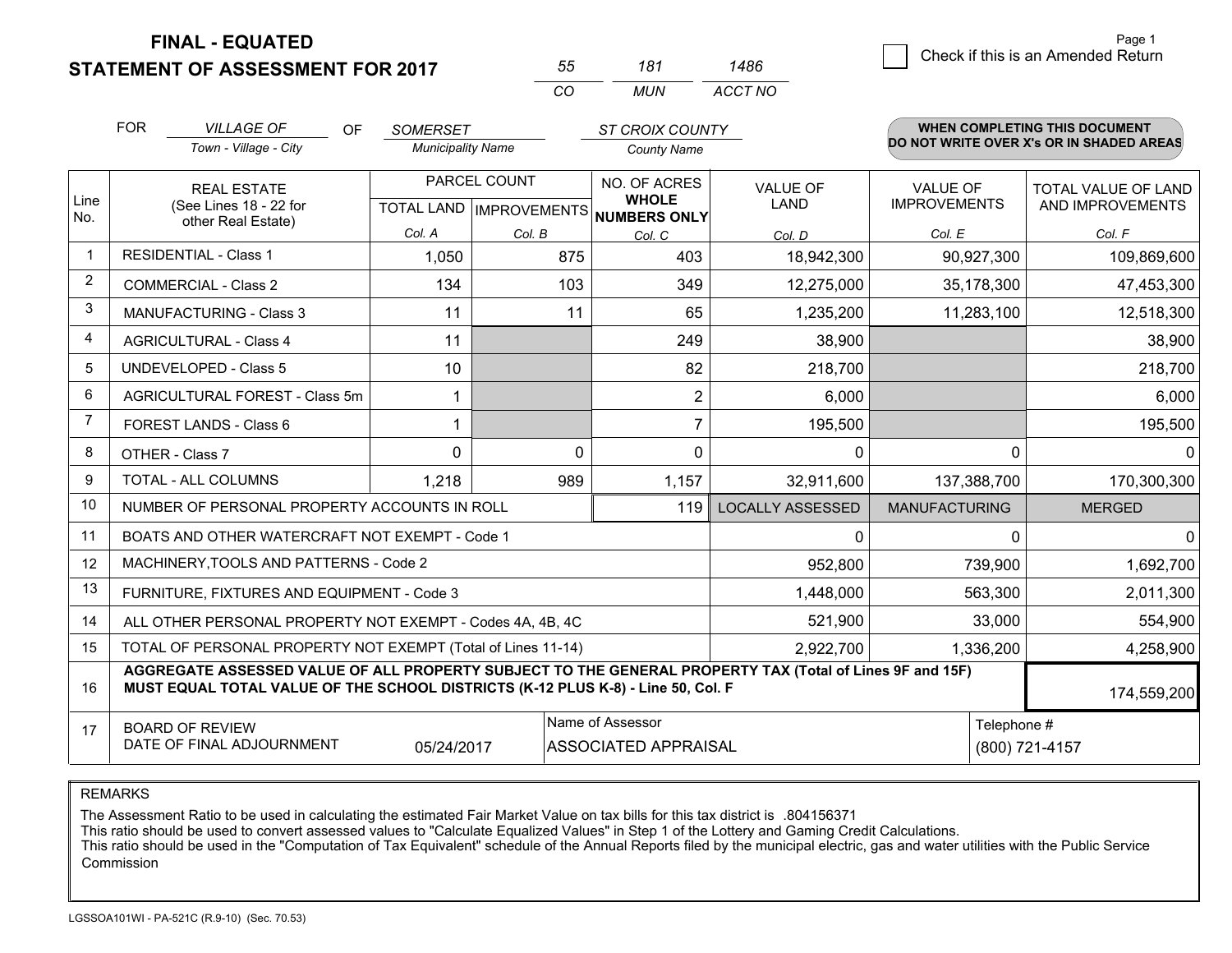*YEAR CO MUN ACCT NO* <sup>2017</sup> <sup>55</sup> <sup>181</sup> <sup>1486</sup>

Do not confuse FOREST LANDS (Line 7) with FOREST CROPS (in this section) - They are **NOT** the same

|    | Private Forest Crop - Reg Class @ 10¢ per acre                                 |                                             |  |                                                               |  |                                                                              | Private Forest Crop - Reg Class @ \$2.52 per acre                  |                    |                    |  |
|----|--------------------------------------------------------------------------------|---------------------------------------------|--|---------------------------------------------------------------|--|------------------------------------------------------------------------------|--------------------------------------------------------------------|--------------------|--------------------|--|
| 18 | (a) PARCELS                                                                    | (b) ACRES                                   |  | (c) ASSESSED VALUE                                            |  | (d) PARCELS                                                                  | (e) ACRES                                                          |                    | (f) ASSESSED VALUE |  |
|    | Private Forest Crop - Special Class @ 20¢ per acre                             |                                             |  |                                                               |  | Entered Before 2005 Managed Forest - Ferrous Mining CLOSED @ \$8.27 per acre |                                                                    |                    |                    |  |
| 19 | (a) PARCELS                                                                    | (b) ACRES                                   |  | (c) ASSESSED VALUE                                            |  | (d) PARCELS                                                                  | (e) ACRES                                                          |                    | (f) ASSESSED VALUE |  |
|    |                                                                                | Entered Before 2005 Managed Forest - OPEN @ |  | \$.79 per acre                                                |  |                                                                              | Entered Before 2005 Managed Forest - CLOSED @ \$1.87 per acre      |                    |                    |  |
| 20 | (a) PARCELS                                                                    | (b) ACRES                                   |  | (c) ASSESSED VALUE                                            |  | (d) PARCELS                                                                  | (e) ACRES                                                          |                    | (f) ASSESSED VALUE |  |
|    | Entered After 2004 Managed Forest - OPEN @                                     | \$2.14 per acre                             |  | Entered After 2004 Managed Forest - CLOSED @ \$10.68 per acre |  |                                                                              |                                                                    |                    |                    |  |
| 21 | (a) PARCELS                                                                    | (b) ACRES                                   |  | (c) ASSESSED VALUE                                            |  | (d) PARCELS                                                                  | (e) ACRES                                                          | (f) ASSESSED VALUE |                    |  |
|    |                                                                                |                                             |  |                                                               |  |                                                                              |                                                                    |                    |                    |  |
|    |                                                                                |                                             |  |                                                               |  | 22                                                                           |                                                                    | 308,000            |                    |  |
| 22 | (a) County Forest Cropland Acres                                               |                                             |  | (b) Federal Acres                                             |  | (c) State Acres                                                              | (d) County (NOT FOREST CROP) Acres                                 |                    | (e) Other Acres    |  |
|    |                                                                                |                                             |  |                                                               |  |                                                                              | 15.65                                                              | 363.25             |                    |  |
|    | Assessed Value of Omitted Property From Prior Years (Sec. 70.44)               |                                             |  |                                                               |  | Assessed Value of Sec. 70.43 Corrections of Errors by Assessors              |                                                                    |                    |                    |  |
| 23 |                                                                                | (a) REAL ESTATE                             |  | (b) PERSONAL                                                  |  | (c1) REAL ESTATE                                                             |                                                                    | (c2) PERSONAL      |                    |  |
|    | 120.200                                                                        |                                             |  |                                                               |  |                                                                              |                                                                    |                    |                    |  |
|    | Manufacturing Equated Value of Omitted Property From Prior Years (Sec. 70.995) |                                             |  |                                                               |  |                                                                              | Mfg. Equated Value of Sec.70.43 Corrections of Errors by Assessors |                    |                    |  |
|    | (d) REAL ESTATE                                                                |                                             |  | (e) PERSONAL                                                  |  |                                                                              | (f1) REAL ESTATE                                                   |                    | (f2) PERSONAL      |  |
|    |                                                                                |                                             |  |                                                               |  |                                                                              |                                                                    |                    |                    |  |

## **SPECIAL DISTRICTS**

| Line<br>No. | Enter 6-digit<br>Special District<br>Code (Col. A) | <b>Account</b><br><b>Number</b> | <b>Special District Name</b> | <b>Locally Assessed Value</b><br>of Real Estate and | Mfg Value of Real Estate<br>and Personal Property | <b>Merged Value of</b><br><b>Real Estate and</b><br>Personal Property (Col. F) |
|-------------|----------------------------------------------------|---------------------------------|------------------------------|-----------------------------------------------------|---------------------------------------------------|--------------------------------------------------------------------------------|
|             |                                                    | (Col. B)                        | (Col. C)                     | Personal Property (Col. D)                          | (Col. E)                                          |                                                                                |
| 24          |                                                    |                                 |                              |                                                     |                                                   |                                                                                |
| 25          |                                                    |                                 |                              |                                                     |                                                   |                                                                                |
| 26          |                                                    |                                 |                              |                                                     |                                                   |                                                                                |
| 27          |                                                    |                                 |                              |                                                     |                                                   |                                                                                |
| 28          |                                                    |                                 |                              |                                                     |                                                   |                                                                                |
| 29          |                                                    |                                 |                              |                                                     |                                                   |                                                                                |
| 30          |                                                    |                                 |                              |                                                     |                                                   |                                                                                |
| 31          |                                                    |                                 |                              |                                                     |                                                   |                                                                                |
| 32          |                                                    |                                 |                              |                                                     |                                                   |                                                                                |
| 33          |                                                    |                                 |                              |                                                     |                                                   |                                                                                |
| 34          |                                                    |                                 |                              |                                                     |                                                   |                                                                                |
| 35          |                                                    |                                 |                              |                                                     |                                                   |                                                                                |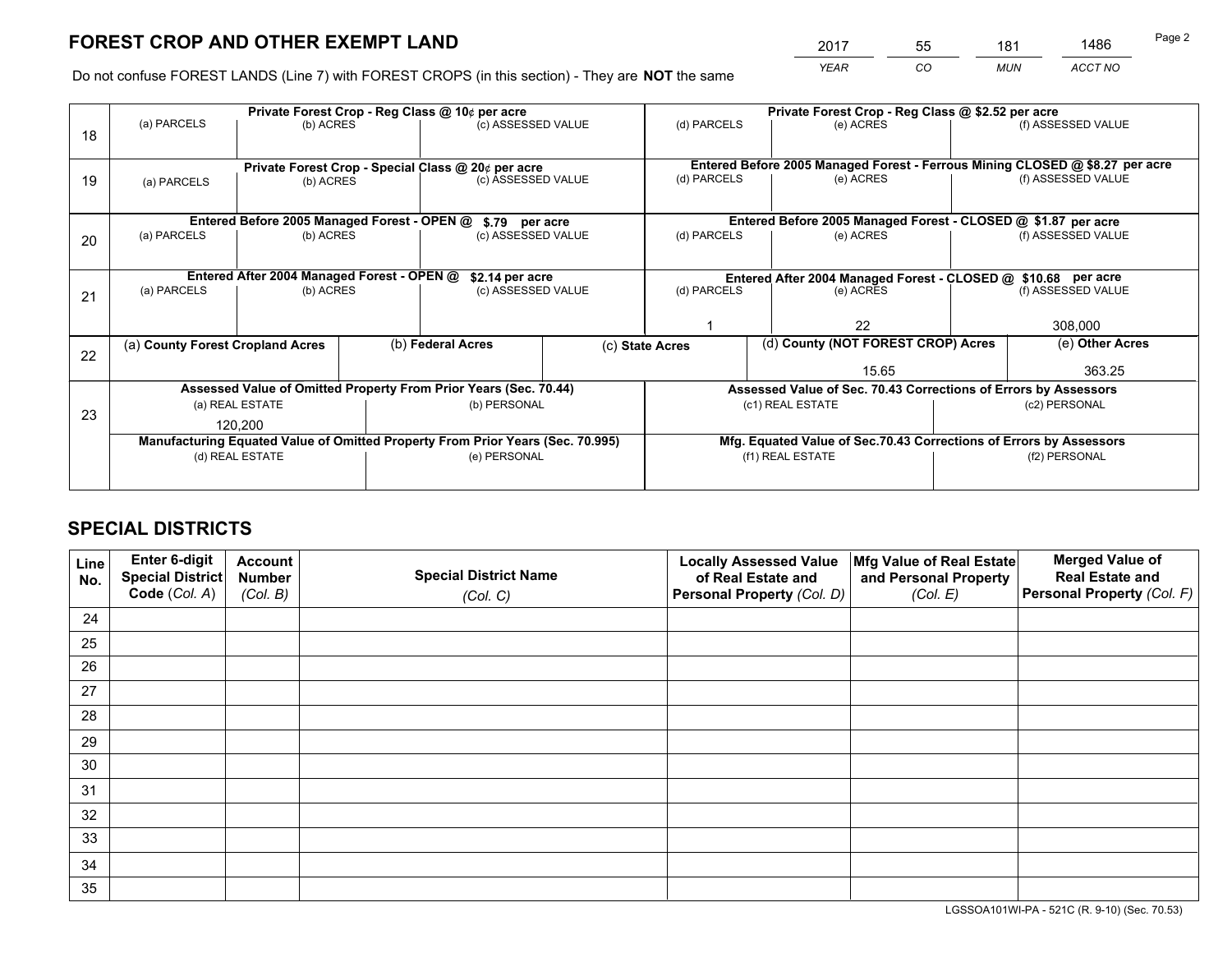|             |                                                                 |                                             |                                                         | <b>YEAR</b>                                                                       | CO<br><b>MUN</b>                                              | ACCT NO                                                                        |  |  |
|-------------|-----------------------------------------------------------------|---------------------------------------------|---------------------------------------------------------|-----------------------------------------------------------------------------------|---------------------------------------------------------------|--------------------------------------------------------------------------------|--|--|
| Line<br>No. | <b>Enter 6-digit</b><br><b>School District</b><br>Code (Col. A) | <b>Account</b><br><b>Number</b><br>(Col. B) | <b>School District Name</b><br>(Col. C)                 | <b>Locally Assessed Value</b><br>of Real Estate and<br>Personal Property (Col. D) | Mfg Value of Real Estate<br>and Personal Property<br>(Col. E) | <b>Merged Value of</b><br><b>Real Estate and</b><br>Personal Property (Col. F) |  |  |
|             | A. SCHOOL DISTRICTS (K-8 and K-12)                              |                                             |                                                         |                                                                                   |                                                               |                                                                                |  |  |
| 36          | 555432                                                          | 0332                                        | <b>SCH D OF SOMERSET</b>                                | 160,704,700                                                                       | 13,854,500                                                    | 174,559,200                                                                    |  |  |
| 37          |                                                                 |                                             |                                                         |                                                                                   |                                                               |                                                                                |  |  |
| 38          |                                                                 |                                             |                                                         |                                                                                   |                                                               |                                                                                |  |  |
| 39          |                                                                 |                                             |                                                         |                                                                                   |                                                               |                                                                                |  |  |
| 40          |                                                                 |                                             |                                                         |                                                                                   |                                                               |                                                                                |  |  |
| 41<br>42    |                                                                 |                                             |                                                         |                                                                                   |                                                               |                                                                                |  |  |
| 43          |                                                                 |                                             |                                                         |                                                                                   |                                                               |                                                                                |  |  |
| 44          |                                                                 |                                             |                                                         |                                                                                   |                                                               |                                                                                |  |  |
| 45          |                                                                 |                                             |                                                         |                                                                                   |                                                               |                                                                                |  |  |
| 46          |                                                                 |                                             |                                                         |                                                                                   |                                                               |                                                                                |  |  |
| 47          |                                                                 |                                             |                                                         |                                                                                   |                                                               |                                                                                |  |  |
| 48          |                                                                 |                                             |                                                         |                                                                                   |                                                               |                                                                                |  |  |
| 49          |                                                                 |                                             |                                                         |                                                                                   |                                                               |                                                                                |  |  |
| 50          |                                                                 |                                             | TOTAL ASSESSED VALUE OF SCHOOL DISTRICTS (K-8 and K-12) | 160,704,700                                                                       | 13,854,500                                                    | 174,559,200                                                                    |  |  |
|             | <b>B. UNION HIGH SCHOOL DISTRICTS</b>                           |                                             |                                                         |                                                                                   |                                                               |                                                                                |  |  |
| 51<br>52    |                                                                 |                                             |                                                         |                                                                                   |                                                               |                                                                                |  |  |
| 53          |                                                                 |                                             |                                                         |                                                                                   |                                                               |                                                                                |  |  |
| 54          |                                                                 |                                             |                                                         |                                                                                   |                                                               |                                                                                |  |  |
| 55          |                                                                 |                                             | TOTAL ASSESSED VALUE OF UNION HIGH SCHOOLS              |                                                                                   |                                                               |                                                                                |  |  |
|             | C.<br><b>TECHNICAL COLLEGE DISTRICTS</b>                        |                                             |                                                         |                                                                                   |                                                               |                                                                                |  |  |
| 56          | 001700                                                          | 0016                                        | WISCONSIN INDIANHEAD TECH COLLEGE SHEL                  | 160,704,700                                                                       | 13,854,500                                                    | 174,559,200                                                                    |  |  |
| 57          |                                                                 |                                             |                                                         |                                                                                   |                                                               |                                                                                |  |  |
| 58          |                                                                 |                                             |                                                         |                                                                                   |                                                               |                                                                                |  |  |
| 59          |                                                                 |                                             | TOTAL ASSESSED VALUE OF TECHNICAL COLLEGES              | 160,704,700                                                                       | 13,854,500                                                    | 174,559,200                                                                    |  |  |

2017

55

181

 *I hereby certify, to the best of my knowledge and belief, this form is complete and correct.*

**SCHOOL DISTRICTS**

| Print name of preparer | Title                    | Date (MM / DD / CCYY) |  |
|------------------------|--------------------------|-----------------------|--|
|                        |                          |                       |  |
| Signature of preparer  | Contact Telephone Number | E-mail address        |  |
|                        | $\sim$                   |                       |  |

1486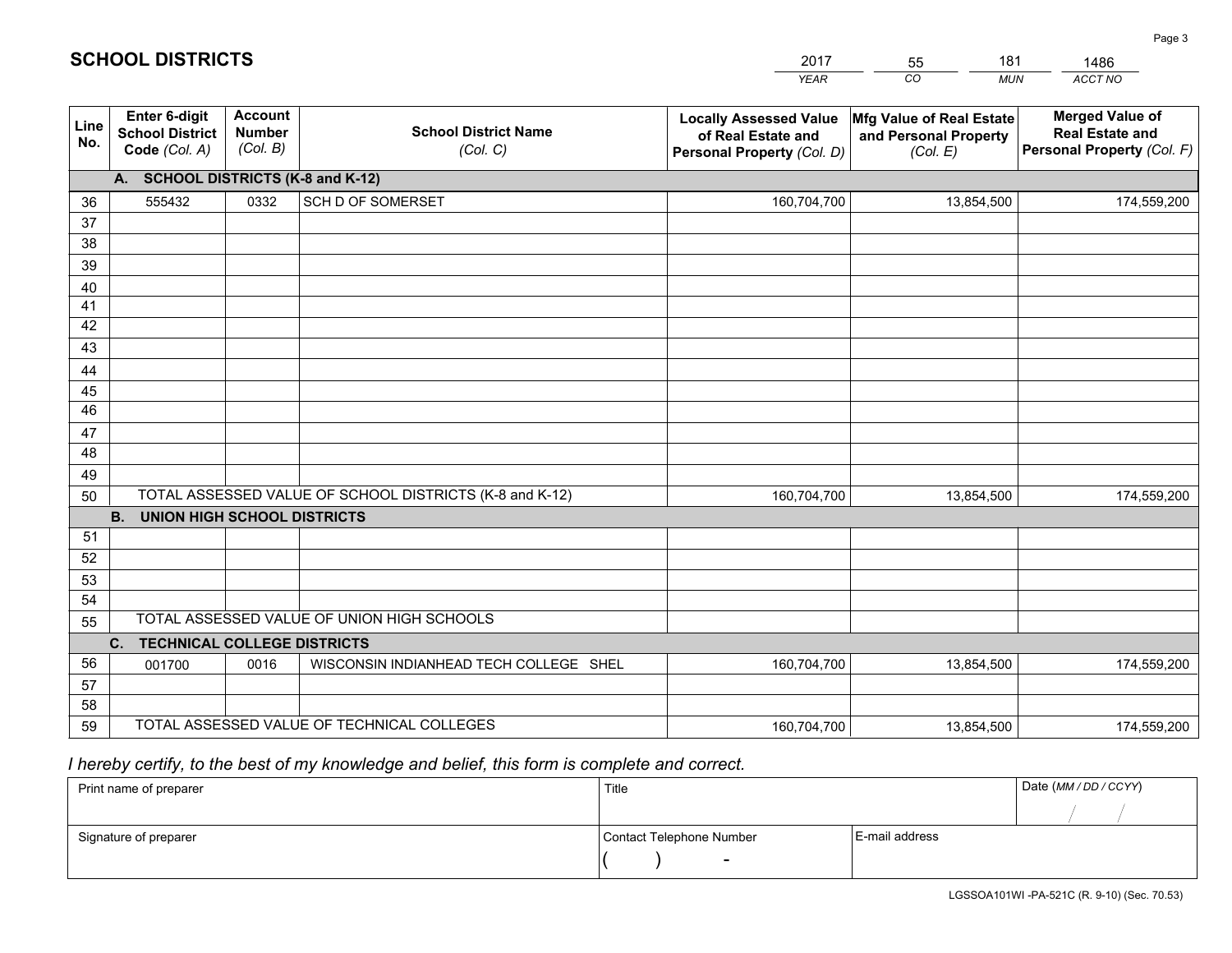### **HIGHLIGHTS**

- 1. Complete the Statement of Assessment after the Board of Review. Reflect any changes made there.
- 2. Use black ink to complete.
- 3. Line 16 must equal Line 50, Col D.
- 4. Line 55 must equal the total of K-8 schools listed on lines 36-49. Do not include K-12 schools in this comparision.
- 5. Line 59, Col. D must equal Line 16.
- 6. Special District, School District and Technical College District values must include both real estate and personal property. Examples of Special districts are: town sanitary districts, public inland lake protection and rehabilitation districts, and metropolitan sewerage districts.
- 7. DO NOT INCLUDE Manufacturing property values.DOR will print these values on the final SOA.
- 8. Accuracy of this form is very important. The values reported directly affect the equalized value DOR calculates for school and special districts.

#### **Page 1:**

 If not prefilled, enter the tax year,county and municipal code,municipal type, municipal name and county name on the top of form.

Check the Amended box, if filing an amended / corrected SOA.

 Report the parcel count, acres and assessed value of taxable general property, total parcel count, (real and personal), total acres, and values from final figures set by the Board of Review.

- A. Real Estate land and improvements (buildings, etc.) is reported on lines 1 8, total line 9.
- B. Personal Property is reported on lines 11 14, Column D, total line 15.
- C. To complete this report, use the computer produced summary of the assessment roll that shows these amounts.
- D. Use whole numbers only.
- E. Add each line across and each column down to verify entries.

## **Page 2:**

- A. Report Special Items (not subject to general property tax).
- 1. Private Forest Croplands and Managed Forest Lands are reported on lines 18,19, 20 and 21. Be sure to report assessed values **NOT** taxes.
- 2. You should have copies of the orders of entry, orders of withdrawal, etc., to update your assessment roll.
	- 3. Show hundredths of acres (e.g. 39.75).
- 4. Tax exempt lands are reported on line 22.
- 5. Omitted property and sec. 70.43, Wis. Stats., corrections of errors by assessor are reported on line 23. Report real estate and personal property separately. These should be for **prior years**, not something found on the current assessment roll after the board of review.
- B. Special District (Lines 24-35) Include the value of both real and personal property.
- The Department of Revenue (DOR) preprints much of the information regarding names and codes for schools, special districts,etc. If a district is not listed, enter the name and value only, DOR will enter the proper code.

## **Page 3 School Districts:**

Include the value of both real and personal property.

Report School District (regular, elementary, union high school, and technical college).

- 1. Regular (K-12) and Elementary (K-8) school values are reported on lines 36-49, total on line 50.
- 2. Union High School (UHS) (use only if elementary schools are listed on lines 36-49) are reported on lines 51-54. UHS total value (line 55) must equal to the total **elementary school** values reported on lines 36-49. Do notinclude K-12 schools in this comparison.
- 3. Technical College values are reported on lines 56-58, total on line 59.
- 4. Use the computer summary that shows these amounts to complete this report.

#### **This form is due the second Monday in June. File this report only after your Board of Review is complete.**

 *If you have questions: Return forms to:*

 Email: lgs@wisconsin.gov Wisconsin Department of RevenueCall:  $(608)$  266-2569 or  $(608)$  264-6892 Fax number: (608) 264-6887 PO Box 8971

Local Government Services Section 6-97 Madison WI 53708-8971

54025 - 0356 SOMERSET, WI 54025 - 0356 VILLAGE OF SOMERSET FELICIA GERMAIN<br>VILLAGE OF SOMERSET FELICIA GERMAIN SOMERSET, WI BOX 356 PO BOX 356  $\overline{S}$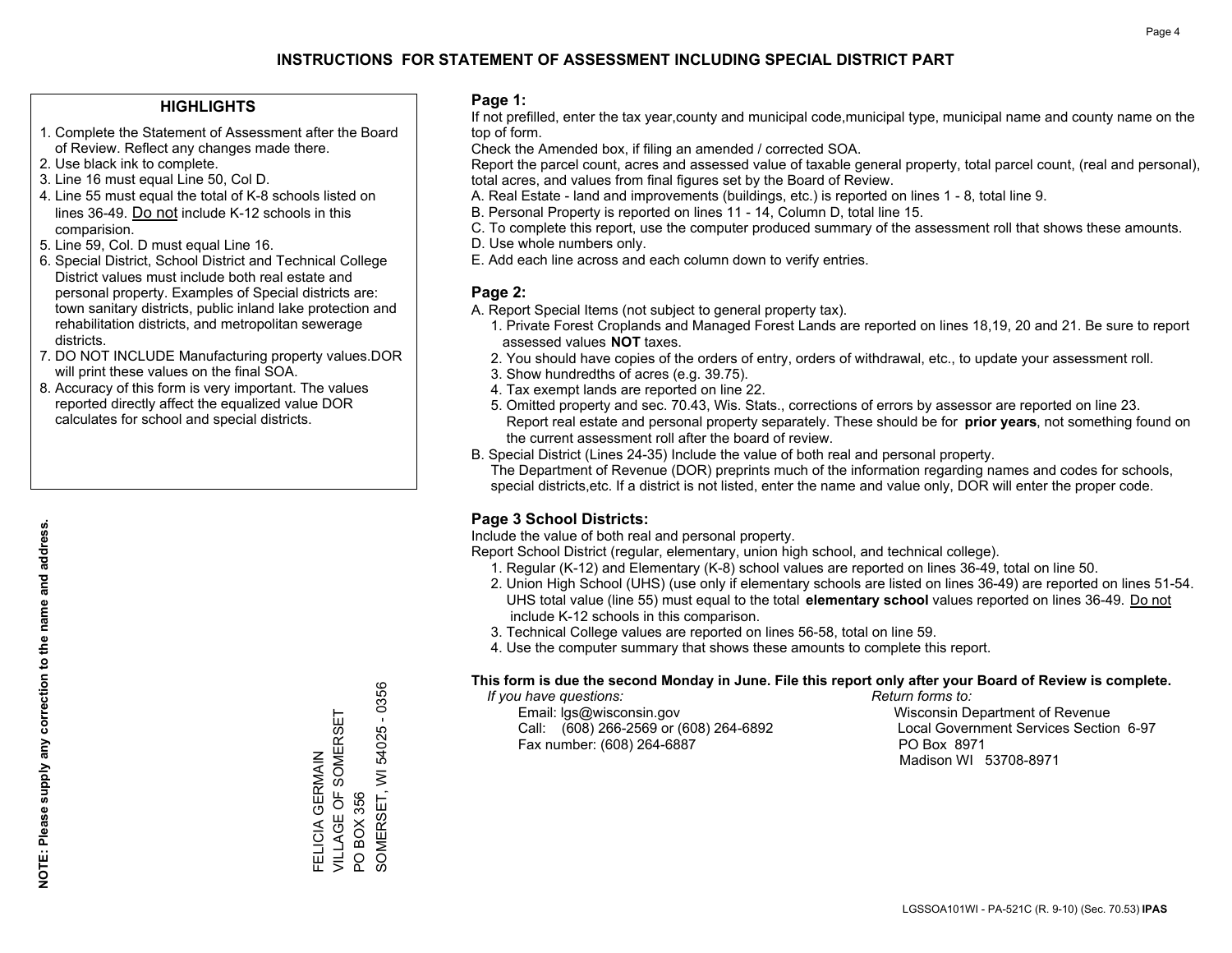**STATEMENT OF ASSESSMENT FOR 2017** 

**FINAL - EQUATED**

| 55  | 182 | 1487    |
|-----|-----|---------|
| ΓO. | MUN | ACCT NO |

|                | <b>FOR</b><br><b>VILLAGE OF</b><br>Town - Village - City                                                                                                                                     | <b>OF</b> | <b>STAR PRAIRIE</b><br><b>Municipality Name</b> |              | <b>ST CROIX COUNTY</b>              |                         |                      | <b>WHEN COMPLETING THIS DOCUMENT</b><br>DO NOT WRITE OVER X's OR IN SHADED AREAS |
|----------------|----------------------------------------------------------------------------------------------------------------------------------------------------------------------------------------------|-----------|-------------------------------------------------|--------------|-------------------------------------|-------------------------|----------------------|----------------------------------------------------------------------------------|
|                |                                                                                                                                                                                              |           |                                                 |              | <b>County Name</b>                  |                         |                      |                                                                                  |
|                | <b>REAL ESTATE</b>                                                                                                                                                                           |           |                                                 | PARCEL COUNT | NO. OF ACRES<br><b>WHOLE</b>        | <b>VALUE OF</b>         | <b>VALUE OF</b>      | TOTAL VALUE OF LAND                                                              |
| Line<br>No.    | (See Lines 18 - 22 for<br>other Real Estate)                                                                                                                                                 |           |                                                 |              | TOTAL LAND MPROVEMENTS NUMBERS ONLY | <b>LAND</b>             | <b>IMPROVEMENTS</b>  | AND IMPROVEMENTS                                                                 |
|                |                                                                                                                                                                                              |           | Col. A                                          | Col. B       | Col. C                              | Col. D                  | Col. E               | Col. F                                                                           |
| $\mathbf 1$    | <b>RESIDENTIAL - Class 1</b>                                                                                                                                                                 |           | 274                                             | 247          | 197                                 | 6,097,800               | 24,353,200           | 30,451,000                                                                       |
| $\overline{2}$ | <b>COMMERCIAL - Class 2</b>                                                                                                                                                                  |           | 21                                              |              | 20<br>10                            | 522,500                 | 2,486,200            | 3,008,700                                                                        |
| 3              | MANUFACTURING - Class 3                                                                                                                                                                      |           |                                                 |              | $\Omega$                            | 13,200                  | 30,400               | 43,600                                                                           |
| $\overline{4}$ | <b>AGRICULTURAL - Class 4</b>                                                                                                                                                                |           | 37                                              |              | 529                                 | 93,300                  |                      | 93,300                                                                           |
| 5              | <b>UNDEVELOPED - Class 5</b>                                                                                                                                                                 |           | 15                                              |              | 31                                  | 33,500                  |                      | 33,500                                                                           |
| 6              | AGRICULTURAL FOREST - Class 5m                                                                                                                                                               |           | 14                                              |              | 143                                 | 561,900                 |                      | 561,900                                                                          |
| $\overline{7}$ | FOREST LANDS - Class 6                                                                                                                                                                       |           | 11                                              |              | 70                                  | 503,500                 |                      | 503,500                                                                          |
| 8              | OTHER - Class 7                                                                                                                                                                              |           | 3                                               |              | 3<br>21                             | 253,500                 | 381,800              | 635,300                                                                          |
| 9              | TOTAL - ALL COLUMNS                                                                                                                                                                          |           | 376                                             | 271          | 1,001                               | 8,079,200               | 27,251,600           | 35,330,800                                                                       |
| 10             | NUMBER OF PERSONAL PROPERTY ACCOUNTS IN ROLL                                                                                                                                                 |           |                                                 |              | 27                                  | <b>LOCALLY ASSESSED</b> | <b>MANUFACTURING</b> | <b>MERGED</b>                                                                    |
| 11             | BOATS AND OTHER WATERCRAFT NOT EXEMPT - Code 1                                                                                                                                               |           |                                                 |              |                                     | 0                       | 0                    | $\mathbf 0$                                                                      |
| 12             | MACHINERY, TOOLS AND PATTERNS - Code 2                                                                                                                                                       |           |                                                 |              |                                     | 52,600                  | 2,700                | 55,300                                                                           |
| 13             | FURNITURE, FIXTURES AND EQUIPMENT - Code 3                                                                                                                                                   |           |                                                 |              |                                     | 113,600                 | 600                  | 114,200                                                                          |
| 14             | ALL OTHER PERSONAL PROPERTY NOT EXEMPT - Codes 4A, 4B, 4C                                                                                                                                    |           |                                                 | 9,300        | 200                                 | 9,500                   |                      |                                                                                  |
| 15             | TOTAL OF PERSONAL PROPERTY NOT EXEMPT (Total of Lines 11-14)                                                                                                                                 |           |                                                 |              |                                     | 175,500                 | 3,500                | 179,000                                                                          |
| 16             | AGGREGATE ASSESSED VALUE OF ALL PROPERTY SUBJECT TO THE GENERAL PROPERTY TAX (Total of Lines 9F and 15F)<br>MUST EQUAL TOTAL VALUE OF THE SCHOOL DISTRICTS (K-12 PLUS K-8) - Line 50, Col. F |           |                                                 |              |                                     |                         | 35,509,800           |                                                                                  |
| 17             | <b>BOARD OF REVIEW</b>                                                                                                                                                                       |           |                                                 |              | Name of Assessor                    |                         | Telephone #          |                                                                                  |
|                | DATE OF FINAL ADJOURNMENT                                                                                                                                                                    |           | 05/16/2017                                      |              | LISA MEYER                          |                         |                      | (715) 235-1338                                                                   |

REMARKS

The Assessment Ratio to be used in calculating the estimated Fair Market Value on tax bills for this tax district is .880839839

This ratio should be used to convert assessed values to "Calculate Equalized Values" in Step 1 of the Lottery and Gaming Credit Calculations.<br>This ratio should be used in the "Computation of Tax Equivalent" schedule of the Commission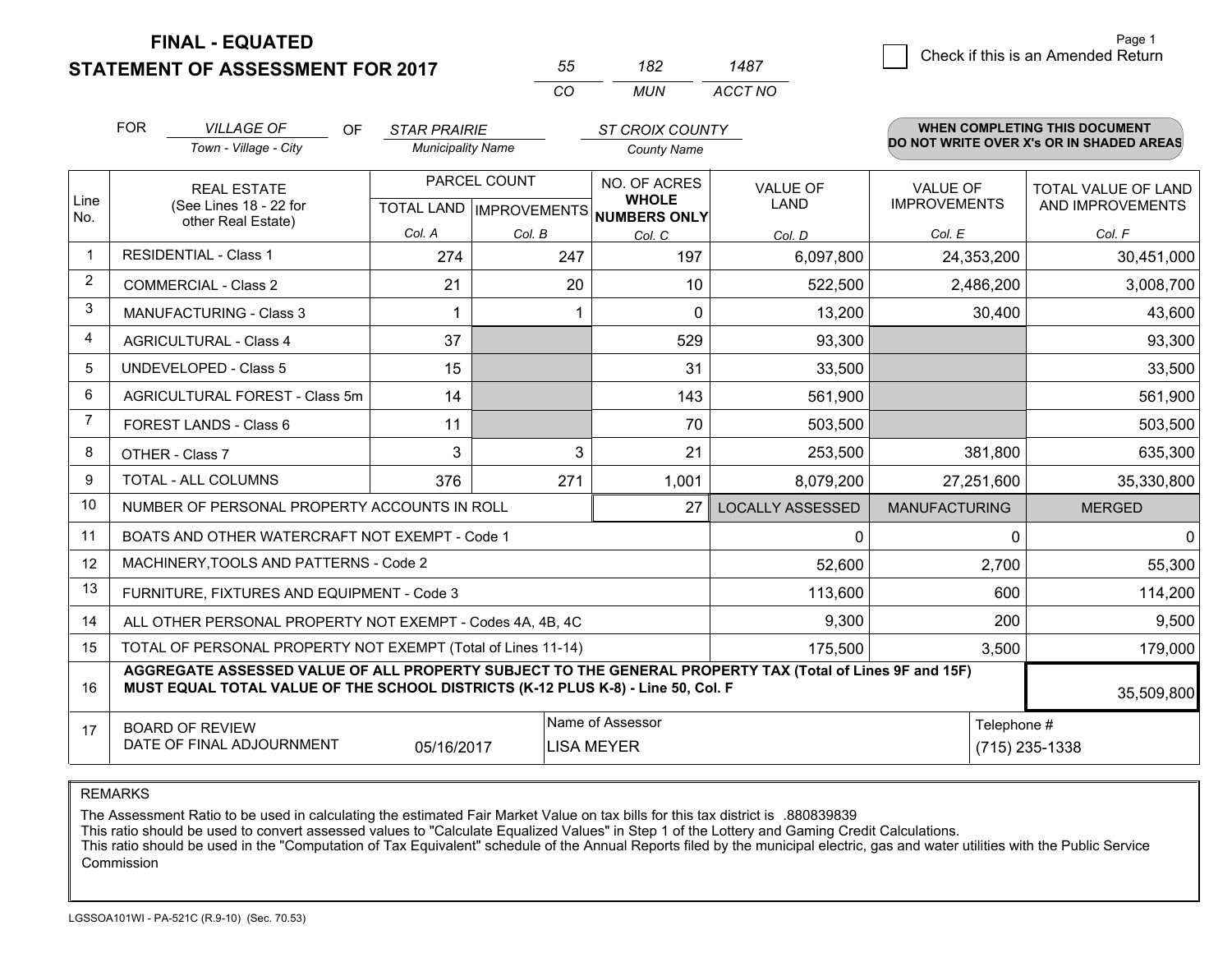*YEAR CO MUN ACCT NO* <sup>2017</sup> <sup>55</sup> <sup>182</sup> <sup>1487</sup>

Do not confuse FOREST LANDS (Line 7) with FOREST CROPS (in this section) - They are **NOT** the same

|    |                                                                                |                                             |                                   | Private Forest Crop - Reg Class @ 10¢ per acre                   |                                                                    | Private Forest Crop - Reg Class @ \$2.52 per acre             |                                                                              |  |                    |  |
|----|--------------------------------------------------------------------------------|---------------------------------------------|-----------------------------------|------------------------------------------------------------------|--------------------------------------------------------------------|---------------------------------------------------------------|------------------------------------------------------------------------------|--|--------------------|--|
| 18 | (a) PARCELS                                                                    | (b) ACRES                                   |                                   | (c) ASSESSED VALUE                                               |                                                                    | (d) PARCELS                                                   | (e) ACRES                                                                    |  | (f) ASSESSED VALUE |  |
|    |                                                                                |                                             |                                   | Private Forest Crop - Special Class @ 20¢ per acre               |                                                                    |                                                               | Entered Before 2005 Managed Forest - Ferrous Mining CLOSED @ \$8.27 per acre |  |                    |  |
| 19 | (a) PARCELS                                                                    | (b) ACRES                                   |                                   | (c) ASSESSED VALUE                                               |                                                                    | (d) PARCELS                                                   | (e) ACRES                                                                    |  | (f) ASSESSED VALUE |  |
|    |                                                                                | Entered Before 2005 Managed Forest - OPEN @ |                                   | \$.79 per acre                                                   |                                                                    |                                                               | Entered Before 2005 Managed Forest - CLOSED @ \$1.87 per acre                |  |                    |  |
| 20 | (a) PARCELS                                                                    | (b) ACRES                                   |                                   | (c) ASSESSED VALUE                                               |                                                                    | (d) PARCELS                                                   | (e) ACRES                                                                    |  | (f) ASSESSED VALUE |  |
|    |                                                                                |                                             |                                   |                                                                  |                                                                    | 2                                                             | 30                                                                           |  | 90.000             |  |
|    | Entered After 2004 Managed Forest - OPEN @<br>\$2.14 per acre                  |                                             |                                   |                                                                  |                                                                    | Entered After 2004 Managed Forest - CLOSED @ \$10.68 per acre |                                                                              |  |                    |  |
| 21 | (a) PARCELS                                                                    | (b) ACRES                                   |                                   | (c) ASSESSED VALUE                                               |                                                                    | (d) PARCELS<br>(e) ACRES                                      |                                                                              |  | (f) ASSESSED VALUE |  |
|    |                                                                                |                                             |                                   |                                                                  |                                                                    |                                                               |                                                                              |  |                    |  |
|    |                                                                                |                                             |                                   |                                                                  |                                                                    |                                                               | 42.91                                                                        |  | 128,700            |  |
| 22 | (a) County Forest Cropland Acres                                               |                                             |                                   | (b) Federal Acres                                                |                                                                    | (c) State Acres                                               | (d) County (NOT FOREST CROP) Acres                                           |  | (e) Other Acres    |  |
|    |                                                                                |                                             |                                   | 39.49                                                            |                                                                    |                                                               | 1.03                                                                         |  | 121.2              |  |
|    |                                                                                |                                             |                                   | Assessed Value of Omitted Property From Prior Years (Sec. 70.44) |                                                                    |                                                               | Assessed Value of Sec. 70.43 Corrections of Errors by Assessors              |  |                    |  |
| 23 | (a) REAL ESTATE<br>(b) PERSONAL                                                |                                             | (c1) REAL ESTATE<br>(c2) PERSONAL |                                                                  |                                                                    |                                                               |                                                                              |  |                    |  |
|    |                                                                                |                                             |                                   |                                                                  |                                                                    |                                                               |                                                                              |  |                    |  |
|    | Manufacturing Equated Value of Omitted Property From Prior Years (Sec. 70.995) |                                             |                                   |                                                                  | Mfg. Equated Value of Sec.70.43 Corrections of Errors by Assessors |                                                               |                                                                              |  |                    |  |
|    | (d) REAL ESTATE<br>(e) PERSONAL                                                |                                             |                                   | (f1) REAL ESTATE<br>(f2) PERSONAL                                |                                                                    |                                                               |                                                                              |  |                    |  |
|    |                                                                                |                                             |                                   |                                                                  |                                                                    |                                                               |                                                                              |  |                    |  |

# **SPECIAL DISTRICTS**

| Line<br>No. | Enter 6-digit<br><b>Special District</b> | <b>Account</b><br><b>Number</b> | <b>Special District Name</b> | <b>Locally Assessed Value</b><br>of Real Estate and | Mfg Value of Real Estate<br>and Personal Property | <b>Merged Value of</b><br><b>Real Estate and</b> |
|-------------|------------------------------------------|---------------------------------|------------------------------|-----------------------------------------------------|---------------------------------------------------|--------------------------------------------------|
|             | Code (Col. A)                            | (Col. B)                        | (Col. C)                     | Personal Property (Col. D)                          | (Col. E)                                          | Personal Property (Col. F)                       |
| 24          |                                          |                                 |                              |                                                     |                                                   |                                                  |
| 25          |                                          |                                 |                              |                                                     |                                                   |                                                  |
| 26          |                                          |                                 |                              |                                                     |                                                   |                                                  |
| 27          |                                          |                                 |                              |                                                     |                                                   |                                                  |
| 28          |                                          |                                 |                              |                                                     |                                                   |                                                  |
| 29          |                                          |                                 |                              |                                                     |                                                   |                                                  |
| 30          |                                          |                                 |                              |                                                     |                                                   |                                                  |
| 31          |                                          |                                 |                              |                                                     |                                                   |                                                  |
| 32          |                                          |                                 |                              |                                                     |                                                   |                                                  |
| 33          |                                          |                                 |                              |                                                     |                                                   |                                                  |
| 34          |                                          |                                 |                              |                                                     |                                                   |                                                  |
| 35          |                                          |                                 |                              |                                                     |                                                   |                                                  |

LGSSOA101WI-PA - 521C (R. 9-10) (Sec. 70.53)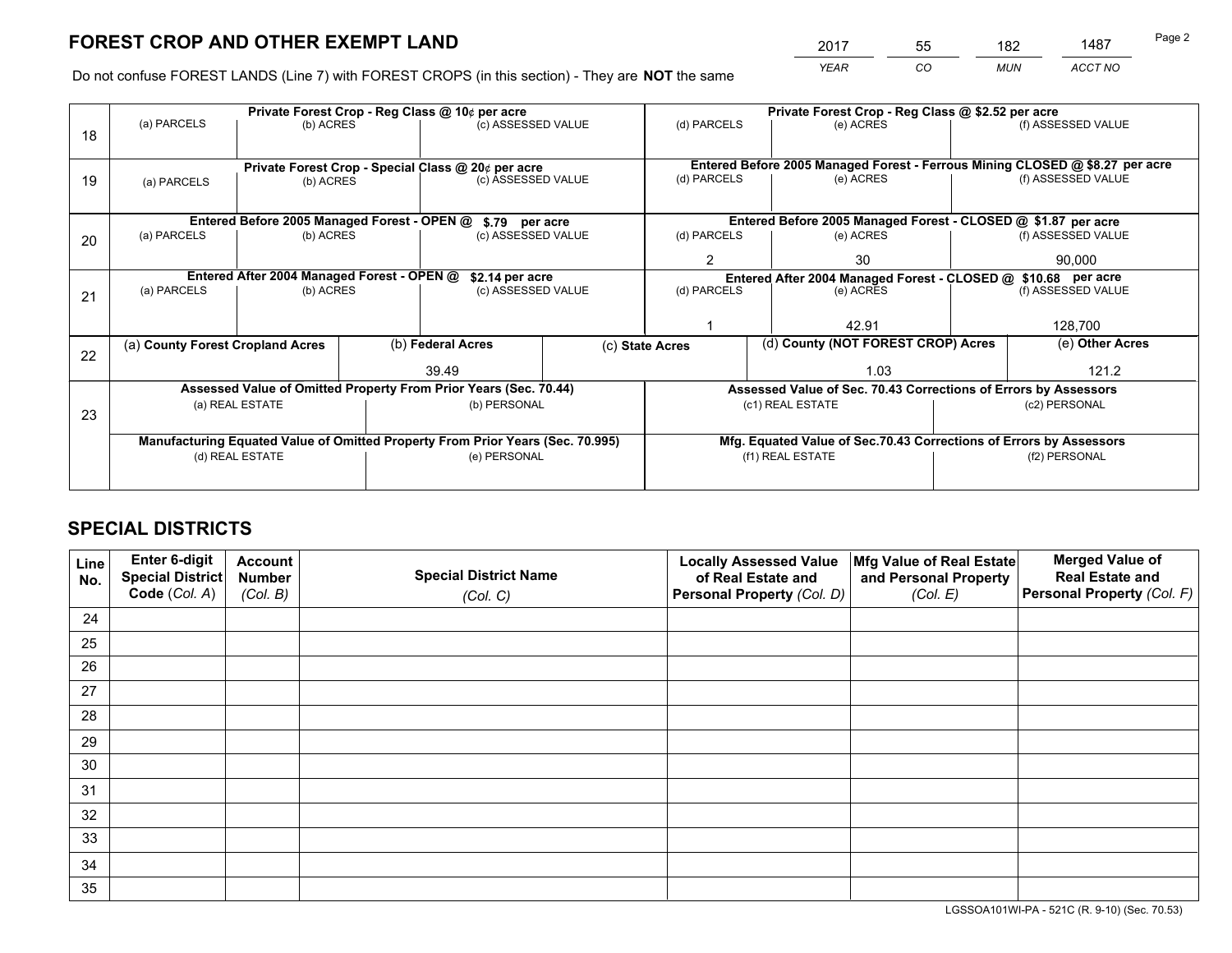|             |                                                                 |                                             |                                                         | <b>YEAR</b>                                                                       | CO<br><b>MUN</b>                                              | ACCT NO                                                                        |
|-------------|-----------------------------------------------------------------|---------------------------------------------|---------------------------------------------------------|-----------------------------------------------------------------------------------|---------------------------------------------------------------|--------------------------------------------------------------------------------|
| Line<br>No. | <b>Enter 6-digit</b><br><b>School District</b><br>Code (Col. A) | <b>Account</b><br><b>Number</b><br>(Col. B) | <b>School District Name</b><br>(Col. C)                 | <b>Locally Assessed Value</b><br>of Real Estate and<br>Personal Property (Col. D) | Mfg Value of Real Estate<br>and Personal Property<br>(Col. E) | <b>Merged Value of</b><br><b>Real Estate and</b><br>Personal Property (Col. F) |
|             | A. SCHOOL DISTRICTS (K-8 and K-12)                              |                                             |                                                         |                                                                                   |                                                               |                                                                                |
| 36          | 553962                                                          | 0331                                        | SCH D OF NEW RICHMOND                                   | 35,462,700                                                                        | 47,100                                                        | 35,509,800                                                                     |
| 37          |                                                                 |                                             |                                                         |                                                                                   |                                                               |                                                                                |
| 38          |                                                                 |                                             |                                                         |                                                                                   |                                                               |                                                                                |
| 39          |                                                                 |                                             |                                                         |                                                                                   |                                                               |                                                                                |
| 40          |                                                                 |                                             |                                                         |                                                                                   |                                                               |                                                                                |
| 41<br>42    |                                                                 |                                             |                                                         |                                                                                   |                                                               |                                                                                |
| 43          |                                                                 |                                             |                                                         |                                                                                   |                                                               |                                                                                |
|             |                                                                 |                                             |                                                         |                                                                                   |                                                               |                                                                                |
| 44<br>45    |                                                                 |                                             |                                                         |                                                                                   |                                                               |                                                                                |
| 46          |                                                                 |                                             |                                                         |                                                                                   |                                                               |                                                                                |
| 47          |                                                                 |                                             |                                                         |                                                                                   |                                                               |                                                                                |
| 48          |                                                                 |                                             |                                                         |                                                                                   |                                                               |                                                                                |
| 49          |                                                                 |                                             |                                                         |                                                                                   |                                                               |                                                                                |
| 50          |                                                                 |                                             | TOTAL ASSESSED VALUE OF SCHOOL DISTRICTS (K-8 and K-12) | 35,462,700                                                                        | 47,100                                                        | 35,509,800                                                                     |
|             | <b>B. UNION HIGH SCHOOL DISTRICTS</b>                           |                                             |                                                         |                                                                                   |                                                               |                                                                                |
| 51          |                                                                 |                                             |                                                         |                                                                                   |                                                               |                                                                                |
| 52          |                                                                 |                                             |                                                         |                                                                                   |                                                               |                                                                                |
| 53          |                                                                 |                                             |                                                         |                                                                                   |                                                               |                                                                                |
| 54          |                                                                 |                                             |                                                         |                                                                                   |                                                               |                                                                                |
|             | TOTAL ASSESSED VALUE OF UNION HIGH SCHOOLS<br>55                |                                             |                                                         |                                                                                   |                                                               |                                                                                |
|             | C.<br><b>TECHNICAL COLLEGE DISTRICTS</b>                        |                                             |                                                         |                                                                                   |                                                               |                                                                                |
| 56          | 001700                                                          | 0016                                        | WISCONSIN INDIANHEAD TECH COLLEGE SHEL                  | 35,462,700                                                                        | 47,100                                                        | 35,509,800                                                                     |
| 57<br>58    |                                                                 |                                             |                                                         |                                                                                   |                                                               |                                                                                |
| 59          |                                                                 |                                             | TOTAL ASSESSED VALUE OF TECHNICAL COLLEGES              | 35,462,700                                                                        | 47,100                                                        | 35,509,800                                                                     |
|             |                                                                 |                                             |                                                         |                                                                                   |                                                               |                                                                                |

55

182

# *I hereby certify, to the best of my knowledge and belief, this form is complete and correct.*

**SCHOOL DISTRICTS**

| Print name of preparer | Title                    |                | Date (MM / DD / CCYY) |
|------------------------|--------------------------|----------------|-----------------------|
|                        |                          |                |                       |
| Signature of preparer  | Contact Telephone Number | E-mail address |                       |
|                        | $\overline{\phantom{0}}$ |                |                       |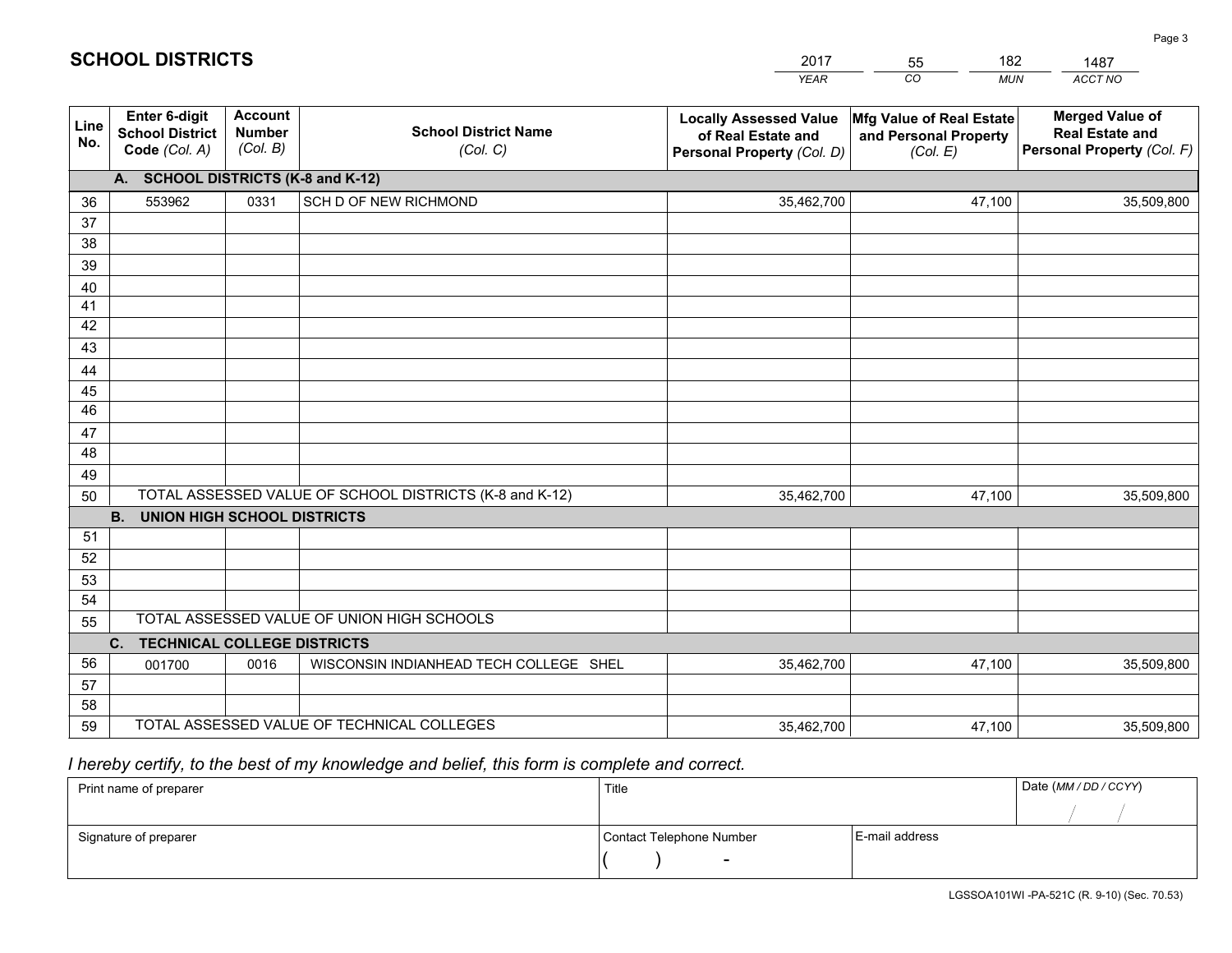### **HIGHLIGHTS**

- 1. Complete the Statement of Assessment after the Board of Review. Reflect any changes made there.
- 2. Use black ink to complete.
- 3. Line 16 must equal Line 50, Col D.
- 4. Line 55 must equal the total of K-8 schools listed on lines 36-49. Do not include K-12 schools in this comparision.
- 5. Line 59, Col. D must equal Line 16.
- 6. Special District, School District and Technical College District values must include both real estate and personal property. Examples of Special districts are: town sanitary districts, public inland lake protection and rehabilitation districts, and metropolitan sewerage districts.
- 7. DO NOT INCLUDE Manufacturing property values.DOR will print these values on the final SOA.
- 8. Accuracy of this form is very important. The values reported directly affect the equalized value DOR calculates for school and special districts.

### **Page 1:**

 If not prefilled, enter the tax year,county and municipal code,municipal type, municipal name and county name on the top of form.

Check the Amended box, if filing an amended / corrected SOA.

 Report the parcel count, acres and assessed value of taxable general property, total parcel count, (real and personal), total acres, and values from final figures set by the Board of Review.

- A. Real Estate land and improvements (buildings, etc.) is reported on lines 1 8, total line 9.
- B. Personal Property is reported on lines 11 14, Column D, total line 15.
- C. To complete this report, use the computer produced summary of the assessment roll that shows these amounts.
- D. Use whole numbers only.
- E. Add each line across and each column down to verify entries.

### **Page 2:**

- A. Report Special Items (not subject to general property tax).
- 1. Private Forest Croplands and Managed Forest Lands are reported on lines 18,19, 20 and 21. Be sure to report assessed values **NOT** taxes.
- 2. You should have copies of the orders of entry, orders of withdrawal, etc., to update your assessment roll.
	- 3. Show hundredths of acres (e.g. 39.75).
- 4. Tax exempt lands are reported on line 22.
- 5. Omitted property and sec. 70.43, Wis. Stats., corrections of errors by assessor are reported on line 23. Report real estate and personal property separately. These should be for **prior years**, not something found on the current assessment roll after the board of review.
- B. Special District (Lines 24-35) Include the value of both real and personal property.
- The Department of Revenue (DOR) preprints much of the information regarding names and codes for schools, special districts,etc. If a district is not listed, enter the name and value only, DOR will enter the proper code.

### **Page 3 School Districts:**

Include the value of both real and personal property.

Report School District (regular, elementary, union high school, and technical college).

- 1. Regular (K-12) and Elementary (K-8) school values are reported on lines 36-49, total on line 50.
- 2. Union High School (UHS) (use only if elementary schools are listed on lines 36-49) are reported on lines 51-54. UHS total value (line 55) must equal to the total **elementary school** values reported on lines 36-49. Do notinclude K-12 schools in this comparison.
- 3. Technical College values are reported on lines 56-58, total on line 59.
- 4. Use the computer summary that shows these amounts to complete this report.

#### **This form is due the second Monday in June. File this report only after your Board of Review is complete.**

 *If you have questions: Return forms to:*

 Email: lgs@wisconsin.gov Wisconsin Department of RevenueCall:  $(608)$  266-2569 or  $(608)$  264-6892 Fax number: (608) 264-6887 PO Box 8971

Local Government Services Section 6-97 Madison WI 53708-8971

54026 - 0013 STAR PRAIRIE, WI 54026 - 0013 VILLAGE OF STAR PRAIRIE PATSY JOHNSON<br>VILLAGE OF STAR PRAIRIE STAR PRAIRIE, WI PATSY JOHNSON **BOX 13** PO BOX 13  $\overline{S}$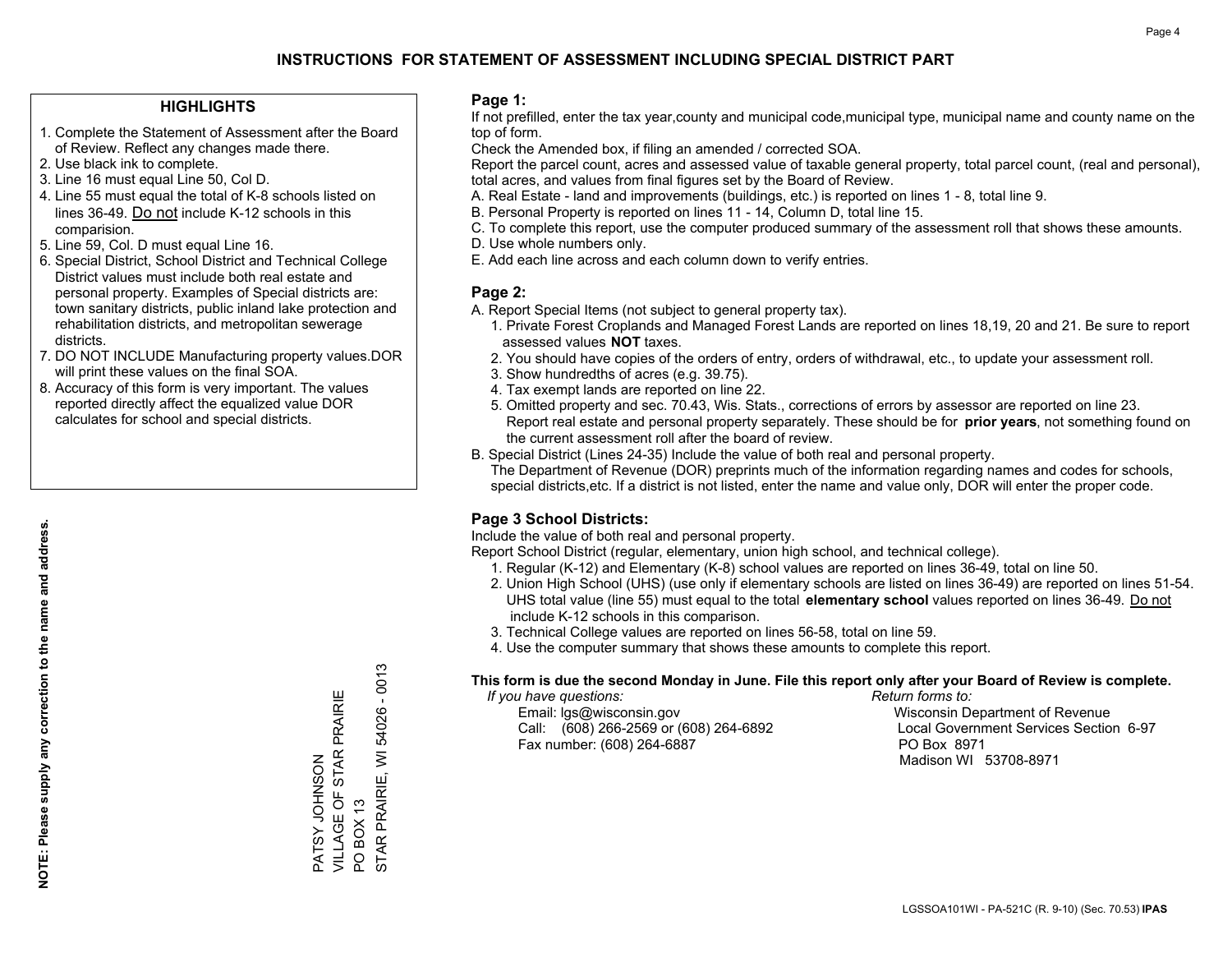**STATEMENT OF ASSESSMENT FOR 2017** 

**FINAL - EQUATED**

| <b>FOR</b><br><b>VILLAGE OF</b><br>OF.<br>Town - Village - City                                                | <b>SPRING VALLEY</b><br><b>Municipality Name</b> |                                                | <b>ST CROIX COUNTY</b><br><b>County Name</b>        |                         |                                                                                                             | <b>WHEN COMPLETING THIS DOCUMENT</b><br>DO NOT WRITE OVER X's OR IN SHADED AREAS |
|----------------------------------------------------------------------------------------------------------------|--------------------------------------------------|------------------------------------------------|-----------------------------------------------------|-------------------------|-------------------------------------------------------------------------------------------------------------|----------------------------------------------------------------------------------|
| <b>REAL ESTATE</b><br>Line<br>(See Lines 18 - 22 for                                                           |                                                  | PARCEL COUNT<br><b>TOTAL LAND IMPROVEMENTS</b> | NO. OF ACRES<br><b>WHOLE</b><br><b>NUMBERS ONLY</b> | <b>VALUE OF</b><br>LAND | <b>VALUE OF</b><br><b>IMPROVEMENTS</b>                                                                      | <b>TOTAL VALUE OF LAND</b><br>AND IMPROVEMENTS                                   |
| other Real Estate)                                                                                             | Col. A                                           | Col. B                                         | Col. C                                              | Col. D                  | Col. E                                                                                                      | Col. F                                                                           |
| <b>RESIDENTIAL - Class 1</b>                                                                                   | 5                                                | 4                                              | 35                                                  | 199,100                 | 803,900                                                                                                     | 1,003,000                                                                        |
| <b>COMMERCIAL - Class 2</b>                                                                                    | 0                                                | 0                                              | $\mathbf{0}$                                        | $\mathbf 0$             | 0                                                                                                           | 0                                                                                |
| <b>MANUFACTURING - Class 3</b>                                                                                 | 0                                                | 0                                              | $\Omega$                                            | $\Omega$                | $\Omega$                                                                                                    | $\Omega$                                                                         |
| <b>AGRICULTURAL - Class 4</b>                                                                                  | 5                                                |                                                | 61                                                  | 10,500                  |                                                                                                             | 10,500                                                                           |
| <b>UNDEVELOPED - Class 5</b>                                                                                   | 6                                                |                                                | 84                                                  | 64,800                  |                                                                                                             | 64,800                                                                           |
| AGRICULTURAL FOREST - Class 5m                                                                                 | 4                                                |                                                | 50                                                  | 45,000                  |                                                                                                             | 45,000                                                                           |
| FOREST LANDS - Class 6                                                                                         | $\overline{2}$                                   |                                                | 4                                                   | 8,100                   |                                                                                                             | 8,100                                                                            |
| OTHER - Class 7                                                                                                | $\Omega$                                         | 0                                              | $\Omega$                                            | $\mathbf{0}$            | 0                                                                                                           | $\Omega$                                                                         |
| TOTAL - ALL COLUMNS                                                                                            | 22                                               | 4                                              | 234                                                 | 327,500                 | 803,900                                                                                                     | 1,131,400                                                                        |
| 10<br>NUMBER OF PERSONAL PROPERTY ACCOUNTS IN ROLL                                                             |                                                  |                                                |                                                     | <b>LOCALLY ASSESSED</b> | <b>MANUFACTURING</b>                                                                                        | <b>MERGED</b>                                                                    |
| 11<br>BOATS AND OTHER WATERCRAFT NOT EXEMPT - Code 1                                                           |                                                  |                                                |                                                     | 0                       | 0                                                                                                           | 0                                                                                |
| MACHINERY, TOOLS AND PATTERNS - Code 2<br>12                                                                   |                                                  |                                                |                                                     | $\mathbf{0}$            | 0                                                                                                           | $\mathbf 0$                                                                      |
| 13<br>FURNITURE, FIXTURES AND EQUIPMENT - Code 3                                                               |                                                  |                                                |                                                     | $\Omega$                | 0                                                                                                           | $\mathbf 0$                                                                      |
| 14<br>ALL OTHER PERSONAL PROPERTY NOT EXEMPT - Codes 4A, 4B, 4C                                                |                                                  |                                                |                                                     | 410                     | 0                                                                                                           | 410                                                                              |
| 15<br>TOTAL OF PERSONAL PROPERTY NOT EXEMPT (Total of Lines 11-14)                                             |                                                  |                                                |                                                     | 410                     | $\Omega$                                                                                                    | 410                                                                              |
| AGGREGATE ASSESSED VALUE OF ALL PROPERTY SUBJECT TO THE GENERAL PROPERTY TAX (Total of Lines 9F and 15F)<br>16 |                                                  |                                                |                                                     |                         |                                                                                                             | 1,131,810                                                                        |
| <b>BOARD OF REVIEW</b><br>17<br>DATE OF FINAL ADJOURNMENT                                                      |                                                  |                                                |                                                     |                         |                                                                                                             |                                                                                  |
|                                                                                                                |                                                  |                                                | 05/22/2017                                          | Name of Assessor        | MUST EQUAL TOTAL VALUE OF THE SCHOOL DISTRICTS (K-12 PLUS K-8) - Line 50, Col. F<br><b>BOWMAR APPRAISAL</b> | Telephone #<br>(715) 834-5801                                                    |

*CO*

*MUN*

*ACCT NO1488*

*<sup>55</sup> <sup>184</sup>*

REMARKS

The Assessment Ratio to be used in calculating the estimated Fair Market Value on tax bills for this tax district is .930994489<br>This ratio should be used to convert assessed values to "Calculate Equalized Values" in Step 1 Commission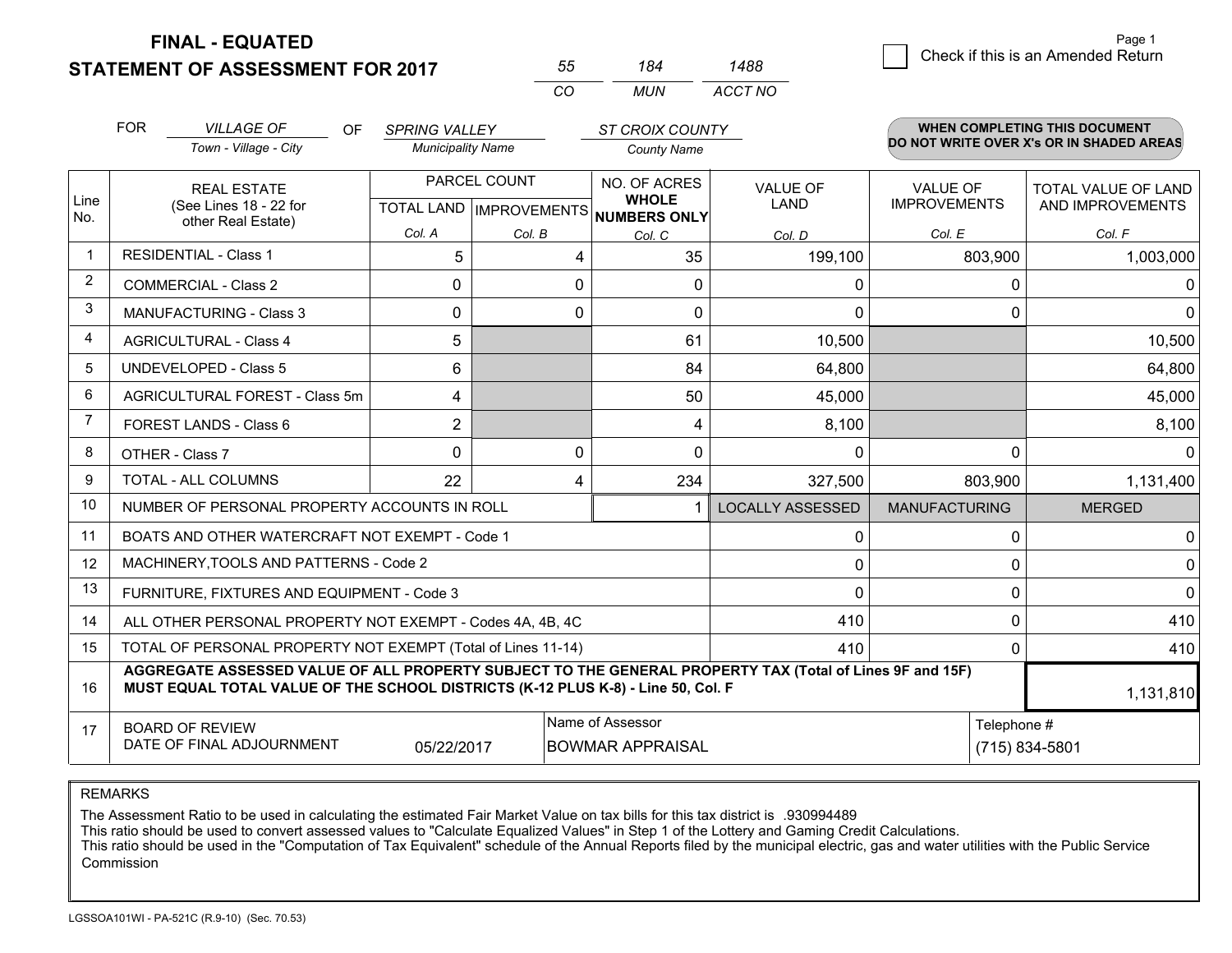*YEAR CO MUN ACCT NO* <sup>2017</sup> <sup>55</sup> <sup>184</sup> <sup>1488</sup>

Do not confuse FOREST LANDS (Line 7) with FOREST CROPS (in this section) - They are **NOT** the same

|    |                                                                                |                                             |              | Private Forest Crop - Reg Class @ 10¢ per acre     |  | Private Forest Crop - Reg Class @ \$2.52 per acre                            |                                                                 |                    |                    |
|----|--------------------------------------------------------------------------------|---------------------------------------------|--------------|----------------------------------------------------|--|------------------------------------------------------------------------------|-----------------------------------------------------------------|--------------------|--------------------|
| 18 | (a) PARCELS                                                                    | (b) ACRES                                   |              | (c) ASSESSED VALUE                                 |  | (d) PARCELS                                                                  | (e) ACRES                                                       |                    | (f) ASSESSED VALUE |
|    |                                                                                |                                             |              | Private Forest Crop - Special Class @ 20¢ per acre |  | Entered Before 2005 Managed Forest - Ferrous Mining CLOSED @ \$8.27 per acre |                                                                 |                    |                    |
| 19 | (a) PARCELS                                                                    | (b) ACRES                                   |              | (c) ASSESSED VALUE                                 |  | (d) PARCELS                                                                  | (e) ACRES                                                       |                    | (f) ASSESSED VALUE |
|    |                                                                                | Entered Before 2005 Managed Forest - OPEN @ |              | \$.79 per acre                                     |  |                                                                              | Entered Before 2005 Managed Forest - CLOSED @ \$1.87 per acre   |                    |                    |
| 20 | (a) PARCELS                                                                    | (b) ACRES                                   |              | (c) ASSESSED VALUE                                 |  | (d) PARCELS                                                                  | (e) ACRES                                                       |                    | (f) ASSESSED VALUE |
|    |                                                                                | Entered After 2004 Managed Forest - OPEN @  |              | \$2.14 per acre                                    |  |                                                                              | Entered After 2004 Managed Forest - CLOSED @ \$10.68 per acre   |                    |                    |
| 21 | (a) PARCELS                                                                    | (b) ACRES                                   |              | (c) ASSESSED VALUE                                 |  | (d) PARCELS<br>(e) ACRES                                                     |                                                                 | (f) ASSESSED VALUE |                    |
|    | (a) County Forest Cropland Acres                                               |                                             |              | (b) Federal Acres                                  |  |                                                                              | (d) County (NOT FOREST CROP) Acres                              |                    | (e) Other Acres    |
| 22 |                                                                                |                                             |              |                                                    |  | (c) State Acres                                                              |                                                                 |                    |                    |
|    |                                                                                |                                             |              | 487.09                                             |  |                                                                              |                                                                 |                    |                    |
|    | Assessed Value of Omitted Property From Prior Years (Sec. 70.44)               |                                             |              |                                                    |  |                                                                              | Assessed Value of Sec. 70.43 Corrections of Errors by Assessors |                    |                    |
| 23 | (a) REAL ESTATE<br>(b) PERSONAL                                                |                                             |              | (c1) REAL ESTATE<br>(c2) PERSONAL                  |  |                                                                              |                                                                 |                    |                    |
|    | Manufacturing Equated Value of Omitted Property From Prior Years (Sec. 70.995) |                                             |              |                                                    |  | Mfg. Equated Value of Sec.70.43 Corrections of Errors by Assessors           |                                                                 |                    |                    |
|    | (d) REAL ESTATE                                                                |                                             | (e) PERSONAL |                                                    |  | (f1) REAL ESTATE                                                             |                                                                 | (f2) PERSONAL      |                    |
|    |                                                                                |                                             |              |                                                    |  |                                                                              |                                                                 |                    |                    |

# **SPECIAL DISTRICTS**

| Line<br>No. | <b>Enter 6-digit</b><br><b>Special District</b><br>Code (Col. A) | <b>Account</b><br><b>Number</b> | <b>Special District Name</b> | <b>Locally Assessed Value</b><br>of Real Estate and | Mfg Value of Real Estate<br>and Personal Property | <b>Merged Value of</b><br><b>Real Estate and</b><br>Personal Property (Col. F) |
|-------------|------------------------------------------------------------------|---------------------------------|------------------------------|-----------------------------------------------------|---------------------------------------------------|--------------------------------------------------------------------------------|
|             |                                                                  | (Col. B)                        | (Col. C)                     | Personal Property (Col. D)                          | (Col. E)                                          |                                                                                |
| 24          |                                                                  |                                 |                              |                                                     |                                                   |                                                                                |
| 25          |                                                                  |                                 |                              |                                                     |                                                   |                                                                                |
| 26          |                                                                  |                                 |                              |                                                     |                                                   |                                                                                |
| 27          |                                                                  |                                 |                              |                                                     |                                                   |                                                                                |
| 28          |                                                                  |                                 |                              |                                                     |                                                   |                                                                                |
| 29          |                                                                  |                                 |                              |                                                     |                                                   |                                                                                |
| 30          |                                                                  |                                 |                              |                                                     |                                                   |                                                                                |
| 31          |                                                                  |                                 |                              |                                                     |                                                   |                                                                                |
| 32          |                                                                  |                                 |                              |                                                     |                                                   |                                                                                |
| 33          |                                                                  |                                 |                              |                                                     |                                                   |                                                                                |
| 34          |                                                                  |                                 |                              |                                                     |                                                   |                                                                                |
| 35          |                                                                  |                                 |                              |                                                     |                                                   |                                                                                |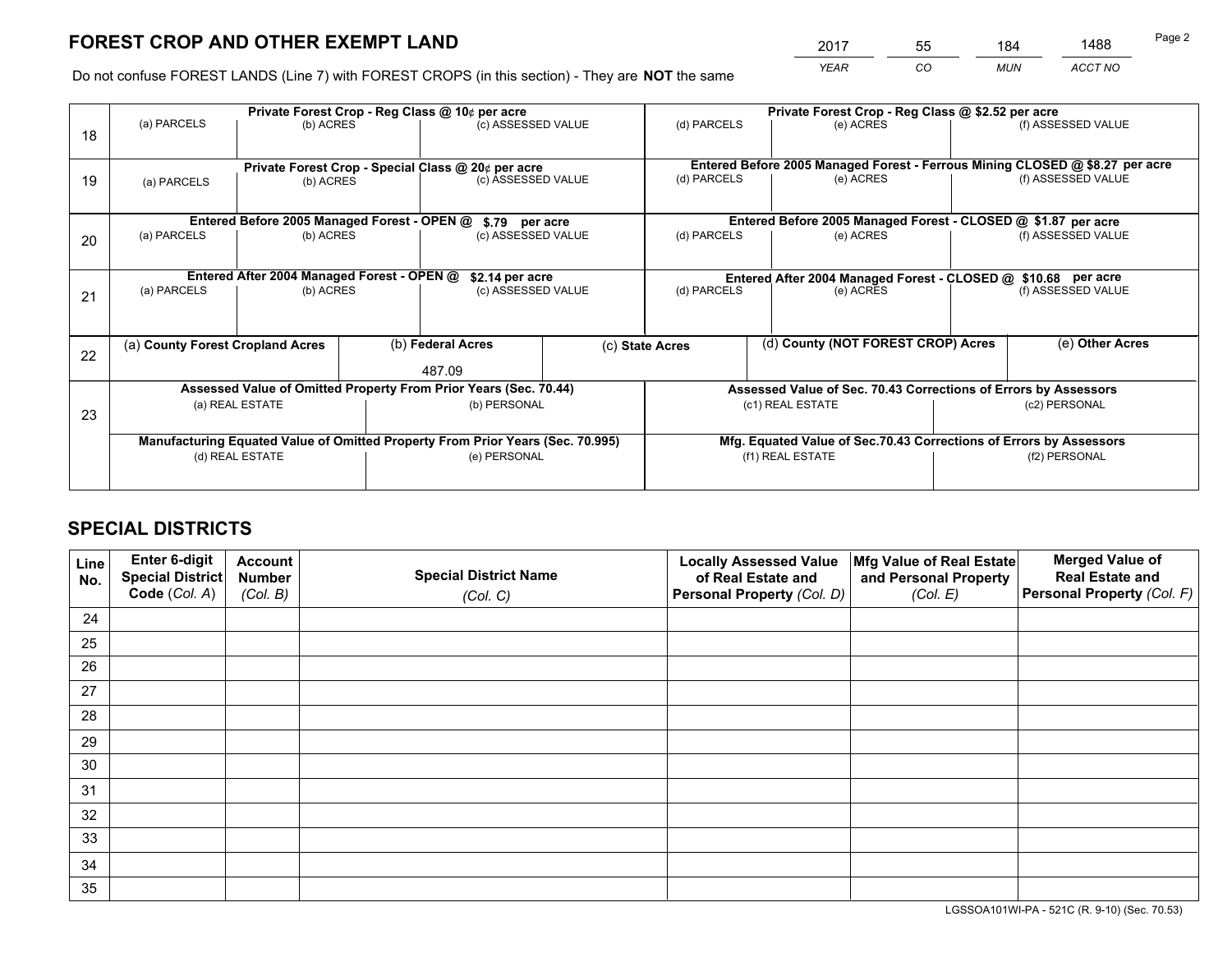|             |                                                                 |                                             |                                                         | <b>YEAR</b>                                                                       | CO<br><b>MUN</b>                                              | ACCT NO                                                                        |
|-------------|-----------------------------------------------------------------|---------------------------------------------|---------------------------------------------------------|-----------------------------------------------------------------------------------|---------------------------------------------------------------|--------------------------------------------------------------------------------|
| Line<br>No. | <b>Enter 6-digit</b><br><b>School District</b><br>Code (Col. A) | <b>Account</b><br><b>Number</b><br>(Col. B) | <b>School District Name</b><br>(Col. C)                 | <b>Locally Assessed Value</b><br>of Real Estate and<br>Personal Property (Col. D) | Mfg Value of Real Estate<br>and Personal Property<br>(Col. E) | <b>Merged Value of</b><br><b>Real Estate and</b><br>Personal Property (Col. F) |
|             | A. SCHOOL DISTRICTS (K-8 and K-12)                              |                                             |                                                         |                                                                                   |                                                               |                                                                                |
| 36          | 475586                                                          | 0285                                        | SCH D OF SPRING VALLEY                                  | 1,131,810                                                                         |                                                               | 1,131,810                                                                      |
| 37          |                                                                 |                                             |                                                         |                                                                                   |                                                               |                                                                                |
| 38          |                                                                 |                                             |                                                         |                                                                                   |                                                               |                                                                                |
| 39          |                                                                 |                                             |                                                         |                                                                                   |                                                               |                                                                                |
| 40          |                                                                 |                                             |                                                         |                                                                                   |                                                               |                                                                                |
| 41          |                                                                 |                                             |                                                         |                                                                                   |                                                               |                                                                                |
| 42          |                                                                 |                                             |                                                         |                                                                                   |                                                               |                                                                                |
| 43          |                                                                 |                                             |                                                         |                                                                                   |                                                               |                                                                                |
| 44<br>45    |                                                                 |                                             |                                                         |                                                                                   |                                                               |                                                                                |
| 46          |                                                                 |                                             |                                                         |                                                                                   |                                                               |                                                                                |
| 47          |                                                                 |                                             |                                                         |                                                                                   |                                                               |                                                                                |
| 48          |                                                                 |                                             |                                                         |                                                                                   |                                                               |                                                                                |
| 49          |                                                                 |                                             |                                                         |                                                                                   |                                                               |                                                                                |
| 50          |                                                                 |                                             | TOTAL ASSESSED VALUE OF SCHOOL DISTRICTS (K-8 and K-12) | 1,131,810                                                                         |                                                               | 1,131,810                                                                      |
|             | <b>B.</b><br><b>UNION HIGH SCHOOL DISTRICTS</b>                 |                                             |                                                         |                                                                                   |                                                               |                                                                                |
| 51          |                                                                 |                                             |                                                         |                                                                                   |                                                               |                                                                                |
| 52          |                                                                 |                                             |                                                         |                                                                                   |                                                               |                                                                                |
| 53          |                                                                 |                                             |                                                         |                                                                                   |                                                               |                                                                                |
| 54          |                                                                 |                                             |                                                         |                                                                                   |                                                               |                                                                                |
| 55          | TOTAL ASSESSED VALUE OF UNION HIGH SCHOOLS                      |                                             |                                                         |                                                                                   |                                                               |                                                                                |
|             | C.<br><b>TECHNICAL COLLEGE DISTRICTS</b>                        |                                             |                                                         |                                                                                   |                                                               |                                                                                |
| 56          | 000100                                                          | 0001                                        | CHIPPEWA VALLEY TECHNICAL COLLEGE EAUC                  | 1,131,810                                                                         |                                                               | 1,131,810                                                                      |
| 57          |                                                                 |                                             |                                                         |                                                                                   |                                                               |                                                                                |
| 58          |                                                                 |                                             |                                                         |                                                                                   |                                                               |                                                                                |
| 59          |                                                                 |                                             | TOTAL ASSESSED VALUE OF TECHNICAL COLLEGES              | 1,131,810                                                                         |                                                               | 1,131,810                                                                      |

55

184

# *I hereby certify, to the best of my knowledge and belief, this form is complete and correct.*

**SCHOOL DISTRICTS**

| Print name of preparer | Title                    |                | Date (MM / DD / CCYY) |
|------------------------|--------------------------|----------------|-----------------------|
|                        |                          |                |                       |
| Signature of preparer  | Contact Telephone Number | E-mail address |                       |
|                        | $\overline{\phantom{0}}$ |                |                       |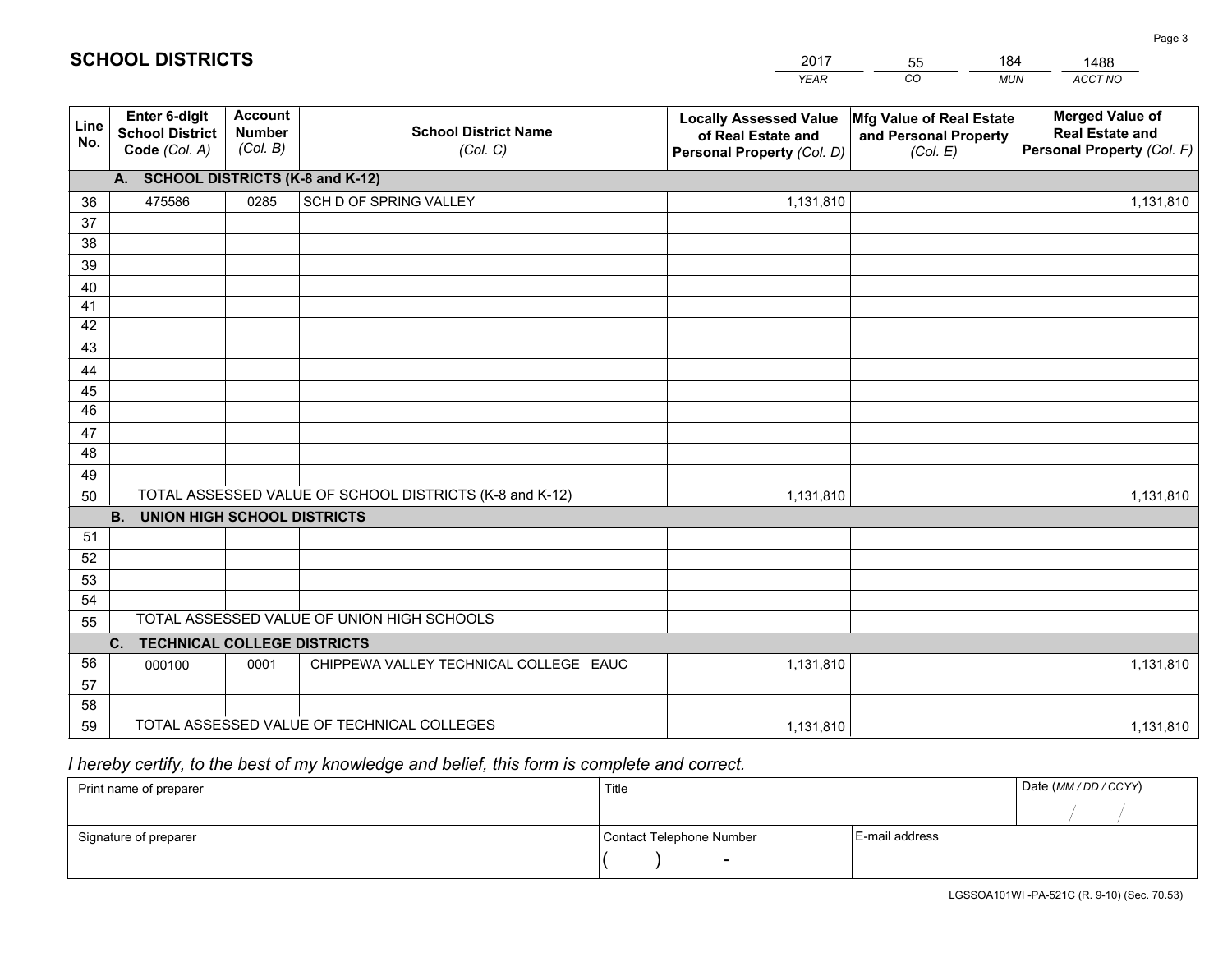### **HIGHLIGHTS**

- 1. Complete the Statement of Assessment after the Board of Review. Reflect any changes made there.
- 2. Use black ink to complete.
- 3. Line 16 must equal Line 50, Col D.
- 4. Line 55 must equal the total of K-8 schools listed on lines 36-49. Do not include K-12 schools in this comparision.
- 5. Line 59, Col. D must equal Line 16.
- 6. Special District, School District and Technical College District values must include both real estate and personal property. Examples of Special districts are: town sanitary districts, public inland lake protection and rehabilitation districts, and metropolitan sewerage districts.
- 7. DO NOT INCLUDE Manufacturing property values.DOR will print these values on the final SOA.
- 8. Accuracy of this form is very important. The values reported directly affect the equalized value DOR calculates for school and special districts.

### **Page 1:**

 If not prefilled, enter the tax year,county and municipal code,municipal type, municipal name and county name on the top of form.

Check the Amended box, if filing an amended / corrected SOA.

 Report the parcel count, acres and assessed value of taxable general property, total parcel count, (real and personal), total acres, and values from final figures set by the Board of Review.

- A. Real Estate land and improvements (buildings, etc.) is reported on lines 1 8, total line 9.
- B. Personal Property is reported on lines 11 14, Column D, total line 15.
- C. To complete this report, use the computer produced summary of the assessment roll that shows these amounts.
- D. Use whole numbers only.
- E. Add each line across and each column down to verify entries.

### **Page 2:**

- A. Report Special Items (not subject to general property tax).
- 1. Private Forest Croplands and Managed Forest Lands are reported on lines 18,19, 20 and 21. Be sure to report assessed values **NOT** taxes.
- 2. You should have copies of the orders of entry, orders of withdrawal, etc., to update your assessment roll.
	- 3. Show hundredths of acres (e.g. 39.75).
- 4. Tax exempt lands are reported on line 22.
- 5. Omitted property and sec. 70.43, Wis. Stats., corrections of errors by assessor are reported on line 23. Report real estate and personal property separately. These should be for **prior years**, not something found on the current assessment roll after the board of review.
- B. Special District (Lines 24-35) Include the value of both real and personal property.
- The Department of Revenue (DOR) preprints much of the information regarding names and codes for schools, special districts,etc. If a district is not listed, enter the name and value only, DOR will enter the proper code.

### **Page 3 School Districts:**

Include the value of both real and personal property.

Report School District (regular, elementary, union high school, and technical college).

- 1. Regular (K-12) and Elementary (K-8) school values are reported on lines 36-49, total on line 50.
- 2. Union High School (UHS) (use only if elementary schools are listed on lines 36-49) are reported on lines 51-54. UHS total value (line 55) must equal to the total **elementary school** values reported on lines 36-49. Do notinclude K-12 schools in this comparison.
- 3. Technical College values are reported on lines 56-58, total on line 59.
- 4. Use the computer summary that shows these amounts to complete this report.

#### **This form is due the second Monday in June. File this report only after your Board of Review is complete.**

 *If you have questions: Return forms to:*

 Email: lgs@wisconsin.gov Wisconsin Department of RevenueCall:  $(608)$  266-2569 or  $(608)$  264-6892 Fax number: (608) 264-6887 PO Box 8971

Local Government Services Section 6-97 Madison WI 53708-8971

 $-0276$ SPRING VALLEY, WI 54767 - 0276 VILLAGE OF SPRING VALLEY LUANN EMERSON<br>VILLAGE OF SPRING VALLEY 54767 SPRING VALLEY, WI LUANN EMERSON PO BOX 276 PO BOX 276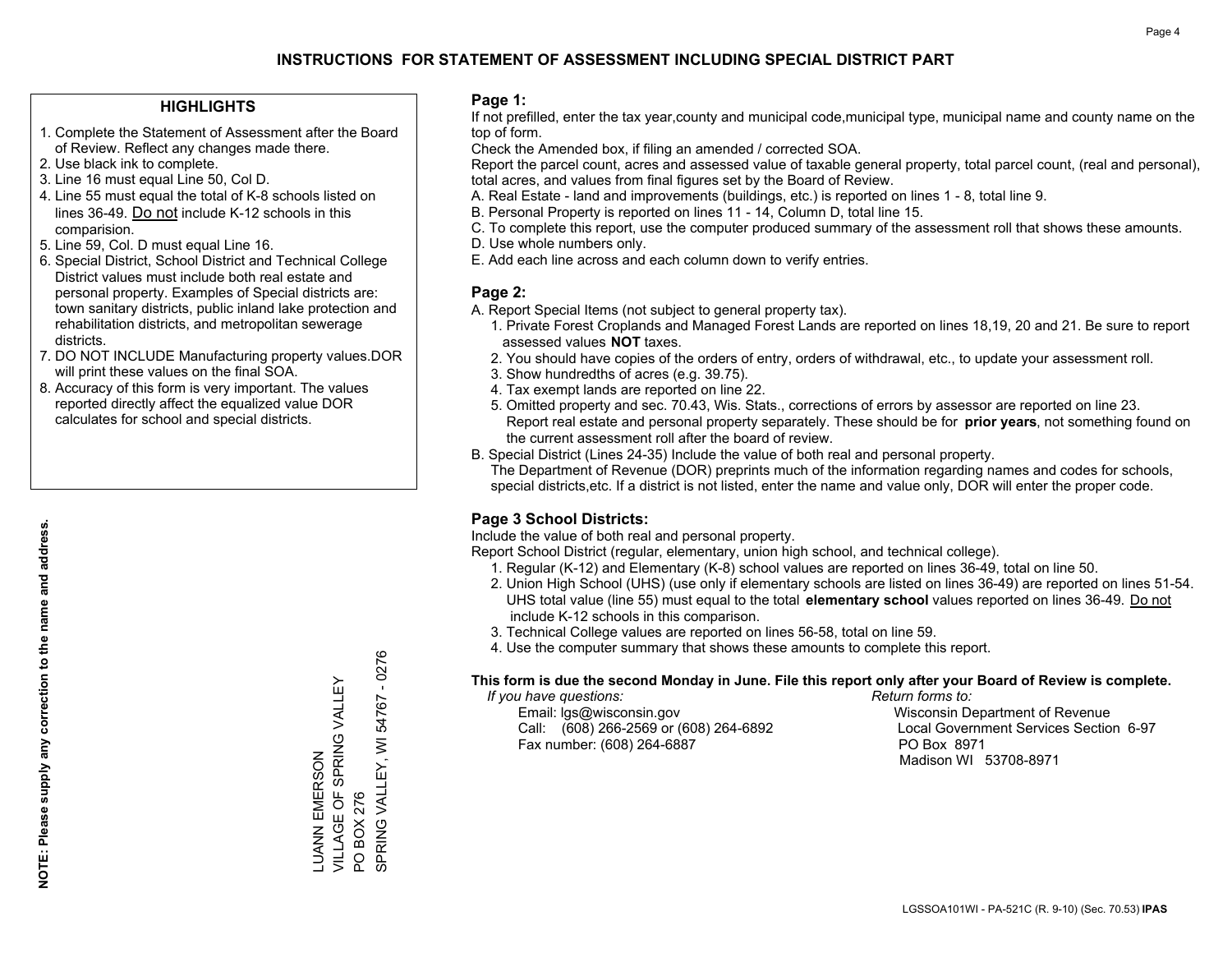**FINAL - EQUATED**

**STATEMENT OF ASSESSMENT FOR 2017** 

| 55  | 191 | 1489    |
|-----|-----|---------|
| ΓO. | MUN | ACCT NO |

|                         | <b>FOR</b>                                                                                                                                                                                   | <b>VILLAGE OF</b><br>OF                                      | <b>WILSON</b>            |              | <b>ST CROIX COUNTY</b>                              |                         |                      | <b>WHEN COMPLETING THIS DOCUMENT</b>     |
|-------------------------|----------------------------------------------------------------------------------------------------------------------------------------------------------------------------------------------|--------------------------------------------------------------|--------------------------|--------------|-----------------------------------------------------|-------------------------|----------------------|------------------------------------------|
|                         |                                                                                                                                                                                              | Town - Village - City                                        | <b>Municipality Name</b> |              | <b>County Name</b>                                  |                         |                      | DO NOT WRITE OVER X's OR IN SHADED AREAS |
|                         | <b>REAL ESTATE</b>                                                                                                                                                                           |                                                              |                          | PARCEL COUNT | NO. OF ACRES                                        | <b>VALUE OF</b>         | <b>VALUE OF</b>      | <b>TOTAL VALUE OF LAND</b>               |
| Line<br>No.             |                                                                                                                                                                                              | (See Lines 18 - 22 for<br>other Real Estate)                 |                          |              | <b>WHOLE</b><br>TOTAL LAND MPROVEMENTS NUMBERS ONLY | <b>LAND</b>             | <b>IMPROVEMENTS</b>  | AND IMPROVEMENTS                         |
|                         |                                                                                                                                                                                              |                                                              | Col. A                   | Col. B       | Col. C                                              | Col. D                  | Col. E               | Col. F                                   |
| $\overline{\mathbf{1}}$ |                                                                                                                                                                                              | <b>RESIDENTIAL - Class 1</b>                                 | 126                      | 82           | 95                                                  | 835,900                 | 7,369,100            | 8,205,000                                |
| 2                       |                                                                                                                                                                                              | <b>COMMERCIAL - Class 2</b>                                  | 12                       | 6            | $\mathbf{0}$                                        | 58,000                  | 435,500              | 493,500                                  |
| 3                       |                                                                                                                                                                                              | <b>MANUFACTURING - Class 3</b>                               | $\Omega$                 | 0            | $\Omega$                                            | $\mathbf{0}$            | $\Omega$             | $\Omega$                                 |
| 4                       |                                                                                                                                                                                              | <b>AGRICULTURAL - Class 4</b>                                | 26                       |              | 304                                                 | 52,700                  |                      | 52,700                                   |
| 5                       |                                                                                                                                                                                              | <b>UNDEVELOPED - Class 5</b>                                 | 35                       |              | 484                                                 | 298,700                 |                      | 298,700                                  |
| 6                       |                                                                                                                                                                                              | AGRICULTURAL FOREST - Class 5m                               | 6                        |              | 64                                                  | 64,300                  |                      | 64,300                                   |
| 7                       |                                                                                                                                                                                              | FOREST LANDS - Class 6                                       | $\overline{2}$           |              | 30                                                  | 60,000                  |                      | 60,000                                   |
| 8                       |                                                                                                                                                                                              | OTHER - Class 7                                              |                          |              |                                                     | 5,000                   | 23,600               | 28,600                                   |
| 9                       |                                                                                                                                                                                              | TOTAL - ALL COLUMNS                                          | 208                      | 89           | 978                                                 | 1,374,600               | 7,828,200            | 9,202,800                                |
| 10                      |                                                                                                                                                                                              | NUMBER OF PERSONAL PROPERTY ACCOUNTS IN ROLL                 |                          |              | 13                                                  | <b>LOCALLY ASSESSED</b> | <b>MANUFACTURING</b> | <b>MERGED</b>                            |
| 11                      |                                                                                                                                                                                              | BOATS AND OTHER WATERCRAFT NOT EXEMPT - Code 1               |                          |              |                                                     | 0                       | $\Omega$             | $\Omega$                                 |
| 12                      |                                                                                                                                                                                              | MACHINERY, TOOLS AND PATTERNS - Code 2                       |                          |              |                                                     | 16,000                  | $\mathbf 0$          | 16,000                                   |
| 13                      |                                                                                                                                                                                              | FURNITURE, FIXTURES AND EQUIPMENT - Code 3                   |                          |              |                                                     | 19,000                  | 0                    | 19,000                                   |
| 14                      |                                                                                                                                                                                              | ALL OTHER PERSONAL PROPERTY NOT EXEMPT - Codes 4A, 4B, 4C    |                          |              |                                                     | 25,200                  | $\mathbf 0$          | 25,200                                   |
| 15                      |                                                                                                                                                                                              | TOTAL OF PERSONAL PROPERTY NOT EXEMPT (Total of Lines 11-14) |                          |              | 60,200                                              | $\Omega$                | 60,200               |                                          |
| 16                      | AGGREGATE ASSESSED VALUE OF ALL PROPERTY SUBJECT TO THE GENERAL PROPERTY TAX (Total of Lines 9F and 15F)<br>MUST EQUAL TOTAL VALUE OF THE SCHOOL DISTRICTS (K-12 PLUS K-8) - Line 50, Col. F |                                                              |                          |              |                                                     |                         |                      | 9,263,000                                |
| 17                      |                                                                                                                                                                                              | <b>BOARD OF REVIEW</b>                                       |                          |              | Name of Assessor                                    |                         | Telephone #          |                                          |
|                         |                                                                                                                                                                                              | DATE OF FINAL ADJOURNMENT                                    | 06/05/2017               |              | <b>JEROME PROCHNOW</b>                              |                         |                      | (715) 231-1253                           |

REMARKS

The Assessment Ratio to be used in calculating the estimated Fair Market Value on tax bills for this tax district is .893396217

This ratio should be used to convert assessed values to "Calculate Equalized Values" in Step 1 of the Lottery and Gaming Credit Calculations.<br>This ratio should be used in the "Computation of Tax Equivalent" schedule of the Commission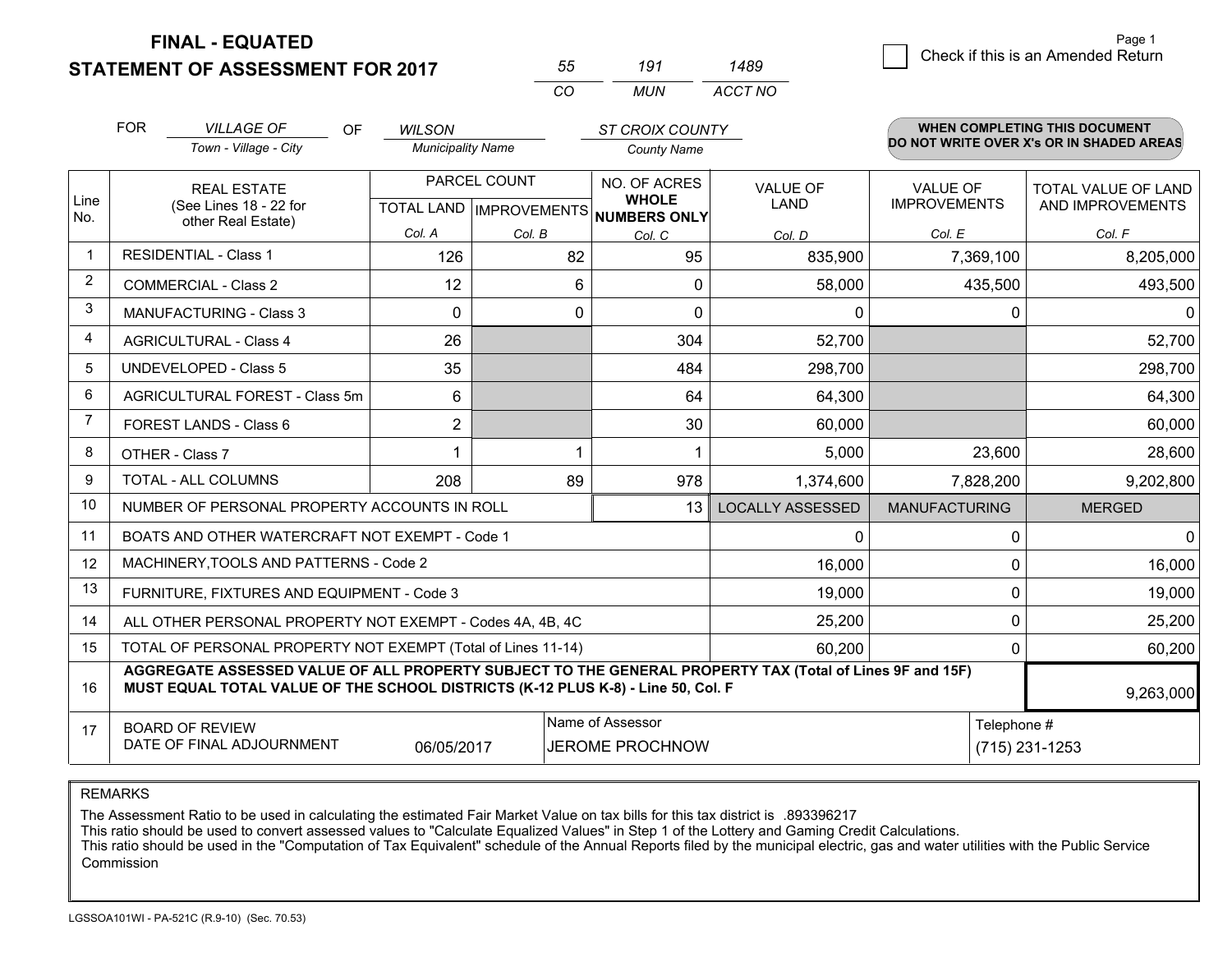*YEAR CO MUN ACCT NO* <sup>2017</sup> <sup>55</sup> <sup>191</sup> <sup>1489</sup>

Do not confuse FOREST LANDS (Line 7) with FOREST CROPS (in this section) - They are **NOT** the same

|    | Private Forest Crop - Reg Class @ 10¢ per acre                                 |                                             |  |                                                                  |                                                               | Private Forest Crop - Reg Class @ \$2.52 per acre                  |                                                                              |               |                    |
|----|--------------------------------------------------------------------------------|---------------------------------------------|--|------------------------------------------------------------------|---------------------------------------------------------------|--------------------------------------------------------------------|------------------------------------------------------------------------------|---------------|--------------------|
| 18 | (a) PARCELS                                                                    | (b) ACRES                                   |  | (c) ASSESSED VALUE                                               |                                                               | (d) PARCELS                                                        | (e) ACRES                                                                    |               | (f) ASSESSED VALUE |
|    |                                                                                |                                             |  | Private Forest Crop - Special Class @ 20¢ per acre               |                                                               |                                                                    | Entered Before 2005 Managed Forest - Ferrous Mining CLOSED @ \$8.27 per acre |               |                    |
| 19 | (a) PARCELS                                                                    | (b) ACRES                                   |  | (c) ASSESSED VALUE                                               |                                                               | (d) PARCELS                                                        | (e) ACRES                                                                    |               | (f) ASSESSED VALUE |
|    |                                                                                |                                             |  |                                                                  |                                                               |                                                                    |                                                                              |               |                    |
|    |                                                                                | Entered Before 2005 Managed Forest - OPEN @ |  | \$.79 per acre                                                   |                                                               |                                                                    | Entered Before 2005 Managed Forest - CLOSED @ \$1.87 per acre                |               |                    |
| 20 | (a) PARCELS                                                                    | (b) ACRES                                   |  | (c) ASSESSED VALUE                                               |                                                               | (d) PARCELS                                                        | (e) ACRES                                                                    |               | (f) ASSESSED VALUE |
|    | Entered After 2004 Managed Forest - OPEN @<br>\$2.14 per acre                  |                                             |  |                                                                  | Entered After 2004 Managed Forest - CLOSED @ \$10.68 per acre |                                                                    |                                                                              |               |                    |
| 21 | (a) PARCELS                                                                    | (b) ACRES                                   |  |                                                                  | (d) PARCELS<br>(c) ASSESSED VALUE                             |                                                                    | (e) ACRES                                                                    |               | (f) ASSESSED VALUE |
|    |                                                                                |                                             |  |                                                                  |                                                               |                                                                    |                                                                              |               |                    |
|    |                                                                                |                                             |  |                                                                  |                                                               |                                                                    | 14                                                                           |               | 28,000             |
|    | (a) County Forest Cropland Acres                                               |                                             |  | (b) Federal Acres                                                |                                                               | (c) State Acres                                                    | (d) County (NOT FOREST CROP) Acres                                           |               | (e) Other Acres    |
| 22 |                                                                                |                                             |  |                                                                  |                                                               |                                                                    |                                                                              |               | 12.9               |
|    |                                                                                |                                             |  | Assessed Value of Omitted Property From Prior Years (Sec. 70.44) |                                                               | Assessed Value of Sec. 70.43 Corrections of Errors by Assessors    |                                                                              |               |                    |
|    |                                                                                | (a) REAL ESTATE                             |  | (b) PERSONAL                                                     |                                                               | (c1) REAL ESTATE                                                   |                                                                              |               | (c2) PERSONAL      |
| 23 |                                                                                |                                             |  |                                                                  |                                                               |                                                                    |                                                                              |               |                    |
|    | Manufacturing Equated Value of Omitted Property From Prior Years (Sec. 70.995) |                                             |  |                                                                  |                                                               | Mfg. Equated Value of Sec.70.43 Corrections of Errors by Assessors |                                                                              |               |                    |
|    | (d) REAL ESTATE                                                                |                                             |  | (e) PERSONAL                                                     |                                                               | (f1) REAL ESTATE                                                   |                                                                              | (f2) PERSONAL |                    |
|    |                                                                                |                                             |  |                                                                  |                                                               |                                                                    |                                                                              |               |                    |

# **SPECIAL DISTRICTS**

| Line<br>No. | Enter 6-digit<br>Special District<br>Code (Col. A) | <b>Account</b><br><b>Number</b> | <b>Special District Name</b> | <b>Locally Assessed Value</b><br>of Real Estate and | Mfg Value of Real Estate<br>and Personal Property | <b>Merged Value of</b><br><b>Real Estate and</b><br>Personal Property (Col. F) |
|-------------|----------------------------------------------------|---------------------------------|------------------------------|-----------------------------------------------------|---------------------------------------------------|--------------------------------------------------------------------------------|
|             |                                                    | (Col. B)                        | (Col. C)                     | Personal Property (Col. D)                          | (Col. E)                                          |                                                                                |
| 24          |                                                    |                                 |                              |                                                     |                                                   |                                                                                |
| 25          |                                                    |                                 |                              |                                                     |                                                   |                                                                                |
| 26          |                                                    |                                 |                              |                                                     |                                                   |                                                                                |
| 27          |                                                    |                                 |                              |                                                     |                                                   |                                                                                |
| 28          |                                                    |                                 |                              |                                                     |                                                   |                                                                                |
| 29          |                                                    |                                 |                              |                                                     |                                                   |                                                                                |
| 30          |                                                    |                                 |                              |                                                     |                                                   |                                                                                |
| 31          |                                                    |                                 |                              |                                                     |                                                   |                                                                                |
| 32          |                                                    |                                 |                              |                                                     |                                                   |                                                                                |
| 33          |                                                    |                                 |                              |                                                     |                                                   |                                                                                |
| 34          |                                                    |                                 |                              |                                                     |                                                   |                                                                                |
| 35          |                                                    |                                 |                              |                                                     |                                                   |                                                                                |

LGSSOA101WI-PA - 521C (R. 9-10) (Sec. 70.53)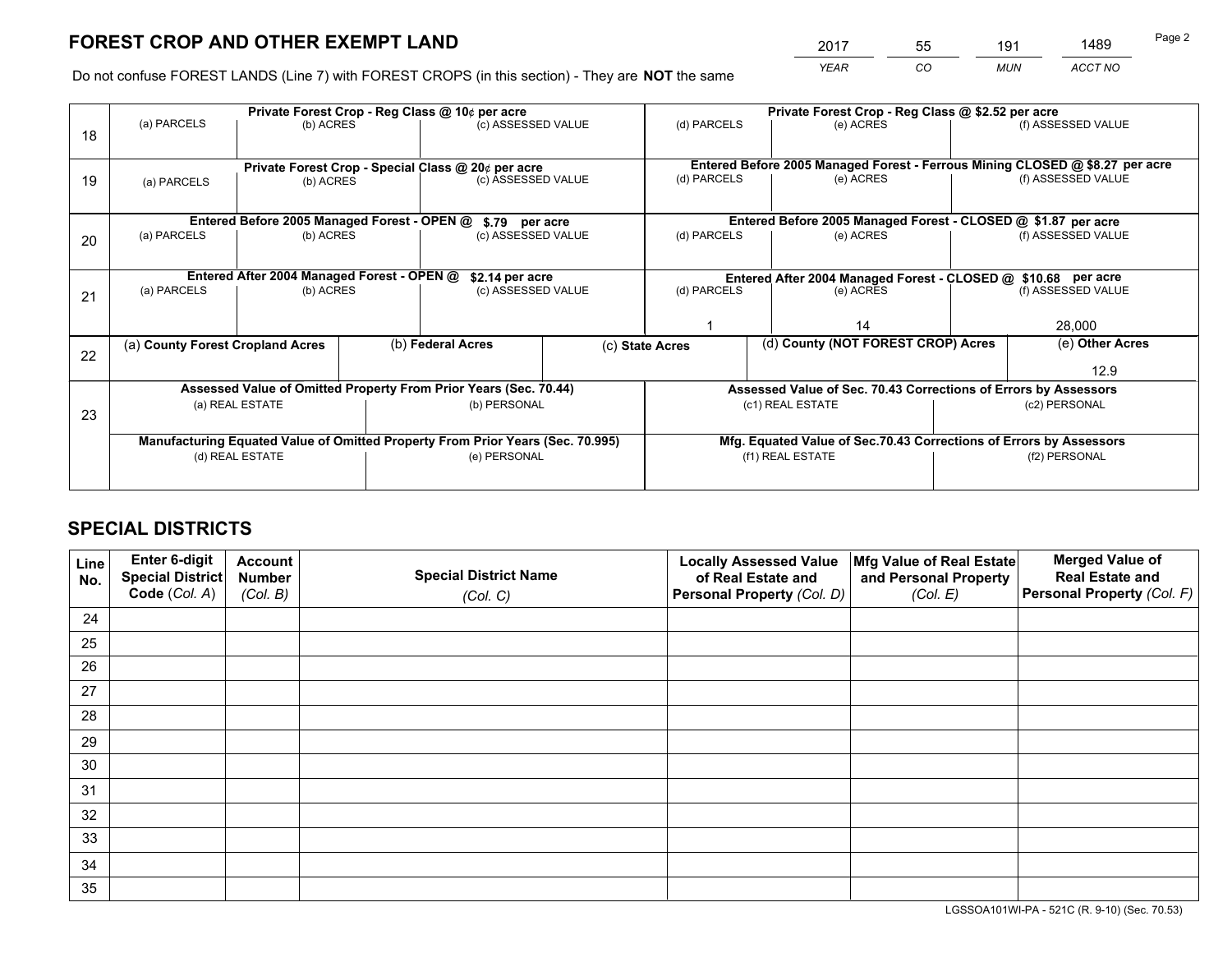|                 |                                                                 |                                             |                                                         | <b>YEAR</b>                                                                       | CO<br><b>MUN</b>                                              | ACCT NO                                                                        |
|-----------------|-----------------------------------------------------------------|---------------------------------------------|---------------------------------------------------------|-----------------------------------------------------------------------------------|---------------------------------------------------------------|--------------------------------------------------------------------------------|
| Line<br>No.     | <b>Enter 6-digit</b><br><b>School District</b><br>Code (Col. A) | <b>Account</b><br><b>Number</b><br>(Col. B) | <b>School District Name</b><br>(Col. C)                 | <b>Locally Assessed Value</b><br>of Real Estate and<br>Personal Property (Col. D) | Mfg Value of Real Estate<br>and Personal Property<br>(Col. E) | <b>Merged Value of</b><br><b>Real Estate and</b><br>Personal Property (Col. F) |
|                 | A. SCHOOL DISTRICTS (K-8 and K-12)                              |                                             |                                                         |                                                                                   |                                                               |                                                                                |
| 36              | 475586                                                          | 0285                                        | SCH D OF SPRING VALLEY                                  | 9,002,100                                                                         |                                                               | 9,002,100                                                                      |
| 37              | 552198                                                          | 0328                                        | SCH D OF GLENWOOD CITY                                  | 260,900                                                                           |                                                               | 260,900                                                                        |
| 38              |                                                                 |                                             |                                                         |                                                                                   |                                                               |                                                                                |
| 39              |                                                                 |                                             |                                                         |                                                                                   |                                                               |                                                                                |
| 40              |                                                                 |                                             |                                                         |                                                                                   |                                                               |                                                                                |
| 41              |                                                                 |                                             |                                                         |                                                                                   |                                                               |                                                                                |
| 42              |                                                                 |                                             |                                                         |                                                                                   |                                                               |                                                                                |
| 43              |                                                                 |                                             |                                                         |                                                                                   |                                                               |                                                                                |
| 44              |                                                                 |                                             |                                                         |                                                                                   |                                                               |                                                                                |
| 45              |                                                                 |                                             |                                                         |                                                                                   |                                                               |                                                                                |
| $\overline{46}$ |                                                                 |                                             |                                                         |                                                                                   |                                                               |                                                                                |
| 47              |                                                                 |                                             |                                                         |                                                                                   |                                                               |                                                                                |
| 48              |                                                                 |                                             |                                                         |                                                                                   |                                                               |                                                                                |
| 49              |                                                                 |                                             |                                                         |                                                                                   |                                                               |                                                                                |
| 50              |                                                                 |                                             | TOTAL ASSESSED VALUE OF SCHOOL DISTRICTS (K-8 and K-12) | 9,263,000                                                                         |                                                               | 9,263,000                                                                      |
|                 | <b>B.</b><br><b>UNION HIGH SCHOOL DISTRICTS</b>                 |                                             |                                                         |                                                                                   |                                                               |                                                                                |
| 51              |                                                                 |                                             |                                                         |                                                                                   |                                                               |                                                                                |
| 52              |                                                                 |                                             |                                                         |                                                                                   |                                                               |                                                                                |
| 53              |                                                                 |                                             |                                                         |                                                                                   |                                                               |                                                                                |
| 54              |                                                                 |                                             |                                                         |                                                                                   |                                                               |                                                                                |
| 55              |                                                                 |                                             | TOTAL ASSESSED VALUE OF UNION HIGH SCHOOLS              |                                                                                   |                                                               |                                                                                |
|                 | C.<br><b>TECHNICAL COLLEGE DISTRICTS</b>                        |                                             |                                                         |                                                                                   |                                                               |                                                                                |
| 56              | 000100                                                          | 0001                                        | CHIPPEWA VALLEY TECHNICAL COLLEGE EAUC                  | 9,002,100                                                                         |                                                               | 9,002,100                                                                      |
| 57              | 001700                                                          | 0016                                        | WISCONSIN INDIANHEAD TECH COLLEGE SHEL                  | 260,900                                                                           |                                                               | 260,900                                                                        |
| 58              |                                                                 |                                             |                                                         |                                                                                   |                                                               |                                                                                |
| 59              |                                                                 |                                             | TOTAL ASSESSED VALUE OF TECHNICAL COLLEGES              | 9,263,000                                                                         |                                                               | 9,263,000                                                                      |

55

191

# *I hereby certify, to the best of my knowledge and belief, this form is complete and correct.*

**SCHOOL DISTRICTS**

| Print name of preparer | Title                    |                | Date (MM / DD / CCYY) |
|------------------------|--------------------------|----------------|-----------------------|
|                        |                          |                |                       |
| Signature of preparer  | Contact Telephone Number | E-mail address |                       |
|                        | $\overline{\phantom{0}}$ |                |                       |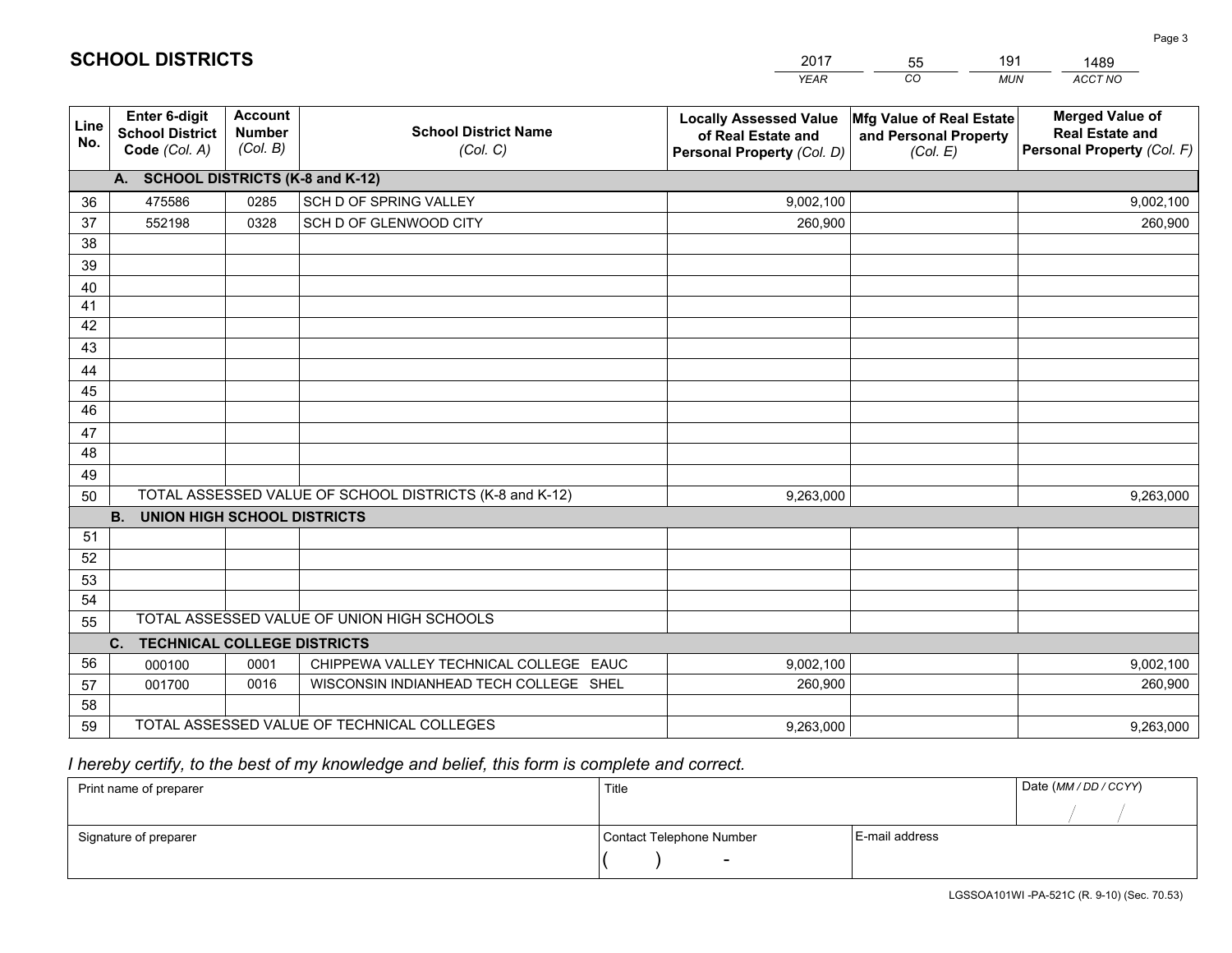### **HIGHLIGHTS**

- 1. Complete the Statement of Assessment after the Board of Review. Reflect any changes made there.
- 2. Use black ink to complete.
- 3. Line 16 must equal Line 50, Col D.
- 4. Line 55 must equal the total of K-8 schools listed on lines 36-49. Do not include K-12 schools in this comparision.
- 5. Line 59, Col. D must equal Line 16.
- 6. Special District, School District and Technical College District values must include both real estate and personal property. Examples of Special districts are: town sanitary districts, public inland lake protection and rehabilitation districts, and metropolitan sewerage districts.
- 7. DO NOT INCLUDE Manufacturing property values.DOR will print these values on the final SOA.
- 8. Accuracy of this form is very important. The values reported directly affect the equalized value DOR calculates for school and special districts.

### **Page 1:**

 If not prefilled, enter the tax year,county and municipal code,municipal type, municipal name and county name on the top of form.

Check the Amended box, if filing an amended / corrected SOA.

 Report the parcel count, acres and assessed value of taxable general property, total parcel count, (real and personal), total acres, and values from final figures set by the Board of Review.

- A. Real Estate land and improvements (buildings, etc.) is reported on lines 1 8, total line 9.
- B. Personal Property is reported on lines 11 14, Column D, total line 15.
- C. To complete this report, use the computer produced summary of the assessment roll that shows these amounts.
- D. Use whole numbers only.
- E. Add each line across and each column down to verify entries.

### **Page 2:**

- A. Report Special Items (not subject to general property tax).
- 1. Private Forest Croplands and Managed Forest Lands are reported on lines 18,19, 20 and 21. Be sure to report assessed values **NOT** taxes.
- 2. You should have copies of the orders of entry, orders of withdrawal, etc., to update your assessment roll.
	- 3. Show hundredths of acres (e.g. 39.75).
- 4. Tax exempt lands are reported on line 22.
- 5. Omitted property and sec. 70.43, Wis. Stats., corrections of errors by assessor are reported on line 23. Report real estate and personal property separately. These should be for **prior years**, not something found on the current assessment roll after the board of review.
- B. Special District (Lines 24-35) Include the value of both real and personal property.
- The Department of Revenue (DOR) preprints much of the information regarding names and codes for schools, special districts,etc. If a district is not listed, enter the name and value only, DOR will enter the proper code.

### **Page 3 School Districts:**

Include the value of both real and personal property.

Report School District (regular, elementary, union high school, and technical college).

- 1. Regular (K-12) and Elementary (K-8) school values are reported on lines 36-49, total on line 50.
- 2. Union High School (UHS) (use only if elementary schools are listed on lines 36-49) are reported on lines 51-54. UHS total value (line 55) must equal to the total **elementary school** values reported on lines 36-49. Do notinclude K-12 schools in this comparison.
- 3. Technical College values are reported on lines 56-58, total on line 59.
- 4. Use the computer summary that shows these amounts to complete this report.

#### **This form is due the second Monday in June. File this report only after your Board of Review is complete.**

 *If you have questions: Return forms to:*

 Email: lgs@wisconsin.gov Wisconsin Department of RevenueCall:  $(608)$  266-2569 or  $(608)$  264-6892 Fax number: (608) 264-6887 PO Box 8971

Local Government Services Section 6-97 Madison WI 53708-8971

DAWN WICKMAN VILLAGE OF WILSON

DAWN WICKMAN<br>VILLAGE OF WILSON

PO BOX 37

 $\overline{S}$ 

WILSON, WI 54027 - 0037

**VILSON, WI 54027 BOX 37** 

 $-0037$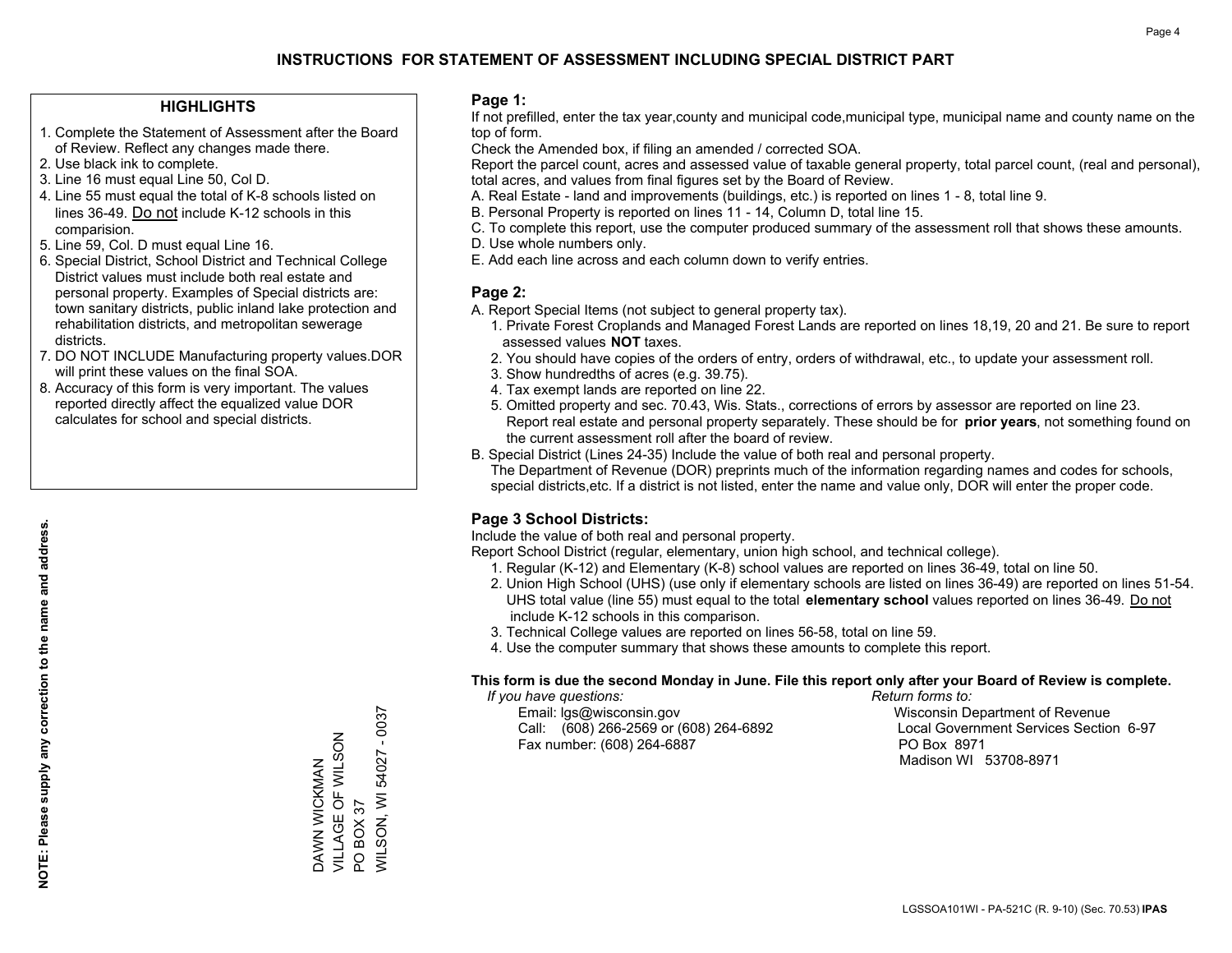**STATEMENT OF ASSESSMENT FOR 2017** 

**FINAL - EQUATED**

| 55  | 192 | 1490    |
|-----|-----|---------|
| CO. | MUN | ACCT NO |

|                | <b>FOR</b>                                                                                                  | <b>VILLAGE OF</b><br>OF.<br>Town - Village - City                                                                                                                                            | <b>WOODVILLE</b><br><b>Municipality Name</b> |                                           | <b>ST CROIX COUNTY</b><br>County Name               |                         |                                        | WHEN COMPLETING THIS DOCUMENT<br>DO NOT WRITE OVER X's OR IN SHADED AREAS |
|----------------|-------------------------------------------------------------------------------------------------------------|----------------------------------------------------------------------------------------------------------------------------------------------------------------------------------------------|----------------------------------------------|-------------------------------------------|-----------------------------------------------------|-------------------------|----------------------------------------|---------------------------------------------------------------------------|
| Line<br>No.    |                                                                                                             | <b>REAL ESTATE</b><br>(See Lines 18 - 22 for<br>other Real Estate)                                                                                                                           |                                              | PARCEL COUNT<br>TOTAL LAND   IMPROVEMENTS | NO. OF ACRES<br><b>WHOLE</b><br><b>NUMBERS ONLY</b> | <b>VALUE OF</b><br>LAND | <b>VALUE OF</b><br><b>IMPROVEMENTS</b> | TOTAL VALUE OF LAND<br>AND IMPROVEMENTS                                   |
|                |                                                                                                             |                                                                                                                                                                                              | Col. A                                       | Col. B                                    | Col. C                                              | Col. D                  | Col. E                                 | Col. F                                                                    |
| $\mathbf{1}$   |                                                                                                             | <b>RESIDENTIAL - Class 1</b>                                                                                                                                                                 | 448                                          | 368                                       | 234                                                 | 10,208,000              | 30,110,400                             | 40,318,400                                                                |
| $\overline{2}$ |                                                                                                             | <b>COMMERCIAL - Class 2</b>                                                                                                                                                                  | 54                                           | 47                                        | 77                                                  | 1,604,700               | 13,442,200                             | 15,046,900                                                                |
| 3              |                                                                                                             | <b>MANUFACTURING - Class 3</b>                                                                                                                                                               | 20                                           | 18                                        | 59                                                  | 1,600,400               | 8,087,100                              | 9,687,500                                                                 |
| 4              |                                                                                                             | <b>AGRICULTURAL - Class 4</b>                                                                                                                                                                | 16                                           |                                           | 116                                                 | 19,950                  |                                        | 19,950                                                                    |
| 5              |                                                                                                             | <b>UNDEVELOPED - Class 5</b>                                                                                                                                                                 | 11                                           |                                           | 75                                                  | 95,300                  |                                        | 95,300                                                                    |
| 6              |                                                                                                             | AGRICULTURAL FOREST - Class 5m                                                                                                                                                               | $\overline{7}$                               |                                           | 105                                                 | 170,300                 |                                        | 170,300                                                                   |
| 7              |                                                                                                             | FOREST LANDS - Class 6                                                                                                                                                                       | 5                                            |                                           | 17                                                  | 52,400                  |                                        | 52,400                                                                    |
| 8              |                                                                                                             | OTHER - Class 7                                                                                                                                                                              |                                              |                                           | 1                                                   | 29,000                  | 57,700                                 | 86,700                                                                    |
| 9              |                                                                                                             | TOTAL - ALL COLUMNS                                                                                                                                                                          | 562                                          | 434                                       | 684                                                 | 13,780,050              | 51,697,400                             | 65,477,450                                                                |
| 10             |                                                                                                             | NUMBER OF PERSONAL PROPERTY ACCOUNTS IN ROLL                                                                                                                                                 |                                              |                                           | 87                                                  | <b>LOCALLY ASSESSED</b> | <b>MANUFACTURING</b>                   | <b>MERGED</b>                                                             |
| 11             |                                                                                                             | BOATS AND OTHER WATERCRAFT NOT EXEMPT - Code 1                                                                                                                                               |                                              |                                           |                                                     | 0                       | 0                                      | 0                                                                         |
| 12             |                                                                                                             | MACHINERY, TOOLS AND PATTERNS - Code 2                                                                                                                                                       |                                              |                                           |                                                     | 259,600                 | 676,800                                | 936,400                                                                   |
| 13             |                                                                                                             | FURNITURE, FIXTURES AND EQUIPMENT - Code 3                                                                                                                                                   |                                              |                                           |                                                     | 256,800                 | 632,800                                | 889,600                                                                   |
| 14             |                                                                                                             | ALL OTHER PERSONAL PROPERTY NOT EXEMPT - Codes 4A, 4B, 4C                                                                                                                                    |                                              |                                           |                                                     | 64,700                  | 107,800                                | 172,500                                                                   |
| 15             |                                                                                                             | TOTAL OF PERSONAL PROPERTY NOT EXEMPT (Total of Lines 11-14)                                                                                                                                 |                                              |                                           | 581,100                                             | 1,417,400               | 1,998,500                              |                                                                           |
| 16             |                                                                                                             | AGGREGATE ASSESSED VALUE OF ALL PROPERTY SUBJECT TO THE GENERAL PROPERTY TAX (Total of Lines 9F and 15F)<br>MUST EQUAL TOTAL VALUE OF THE SCHOOL DISTRICTS (K-12 PLUS K-8) - Line 50, Col. F |                                              |                                           |                                                     |                         |                                        | 67,475,950                                                                |
| 17             | Name of Assessor<br><b>BOARD OF REVIEW</b><br>DATE OF FINAL ADJOURNMENT<br>06/05/2017<br><b>ERIC KLEVEN</b> |                                                                                                                                                                                              |                                              |                                           |                                                     |                         | Telephone #                            | (715) 598-4599                                                            |

REMARKS

The Assessment Ratio to be used in calculating the estimated Fair Market Value on tax bills for this tax district is .828664313

This ratio should be used to convert assessed values to "Calculate Equalized Values" in Step 1 of the Lottery and Gaming Credit Calculations.

 This ratio should be used in the "Computation of Tax Equivalent" schedule of the Annual Reports filed by the municipal electric, gas and water utilities with the Public Service Commission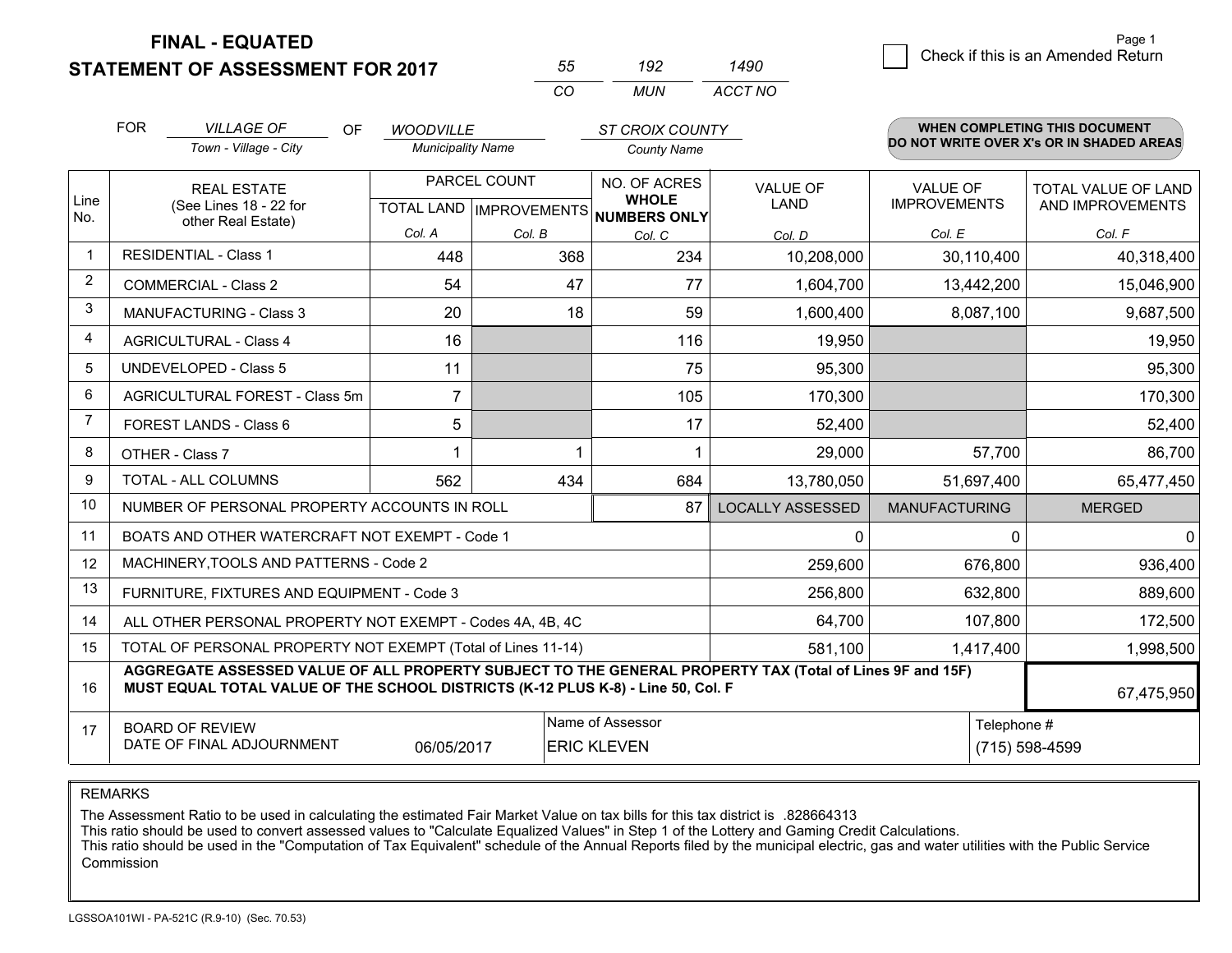*YEAR CO MUN ACCT NO* <sup>2017</sup> <sup>55</sup> <sup>192</sup> <sup>1490</sup>

Do not confuse FOREST LANDS (Line 7) with FOREST CROPS (in this section) - They are **NOT** the same

|    | Private Forest Crop - Reg Class @ 10¢ per acre                                 |                                                                  |  |                                      |  | Private Forest Crop - Reg Class @ \$2.52 per acre                  |                                                               |  |                                                                              |  |
|----|--------------------------------------------------------------------------------|------------------------------------------------------------------|--|--------------------------------------|--|--------------------------------------------------------------------|---------------------------------------------------------------|--|------------------------------------------------------------------------------|--|
| 18 | (a) PARCELS                                                                    | (b) ACRES                                                        |  | (c) ASSESSED VALUE                   |  | (d) PARCELS                                                        | (e) ACRES                                                     |  | (f) ASSESSED VALUE                                                           |  |
|    |                                                                                |                                                                  |  |                                      |  |                                                                    |                                                               |  | Entered Before 2005 Managed Forest - Ferrous Mining CLOSED @ \$8.27 per acre |  |
| 19 | (a) PARCELS                                                                    | Private Forest Crop - Special Class @ 20¢ per acre<br>(b) ACRES  |  | (c) ASSESSED VALUE                   |  | (d) PARCELS                                                        | (e) ACRES                                                     |  | (f) ASSESSED VALUE                                                           |  |
|    |                                                                                | Entered Before 2005 Managed Forest - OPEN @                      |  |                                      |  |                                                                    | Entered Before 2005 Managed Forest - CLOSED @ \$1.87 per acre |  |                                                                              |  |
| 20 | (a) PARCELS                                                                    | (b) ACRES                                                        |  | \$.79 per acre<br>(c) ASSESSED VALUE |  | (d) PARCELS                                                        | (e) ACRES                                                     |  | (f) ASSESSED VALUE                                                           |  |
|    | Entered After 2004 Managed Forest - OPEN @<br>\$2.14 per acre                  |                                                                  |  |                                      |  | Entered After 2004 Managed Forest - CLOSED @ \$10.68 per acre      |                                                               |  |                                                                              |  |
| 21 | (a) PARCELS                                                                    | (b) ACRES                                                        |  | (c) ASSESSED VALUE                   |  | (d) PARCELS                                                        | (e) ACRES                                                     |  | (f) ASSESSED VALUE                                                           |  |
|    | (a) County Forest Cropland Acres                                               |                                                                  |  | (b) Federal Acres                    |  | (c) State Acres                                                    | (d) County (NOT FOREST CROP) Acres                            |  | (e) Other Acres                                                              |  |
| 22 |                                                                                |                                                                  |  |                                      |  | .15                                                                | 3.1                                                           |  | 217.28                                                                       |  |
|    |                                                                                | Assessed Value of Omitted Property From Prior Years (Sec. 70.44) |  |                                      |  | Assessed Value of Sec. 70.43 Corrections of Errors by Assessors    |                                                               |  |                                                                              |  |
| 23 | (b) PERSONAL<br>(a) REAL ESTATE                                                |                                                                  |  | (c1) REAL ESTATE<br>(c2) PERSONAL    |  |                                                                    |                                                               |  |                                                                              |  |
|    | Manufacturing Equated Value of Omitted Property From Prior Years (Sec. 70.995) |                                                                  |  |                                      |  | Mfg. Equated Value of Sec.70.43 Corrections of Errors by Assessors |                                                               |  |                                                                              |  |
|    | (d) REAL ESTATE                                                                |                                                                  |  | (e) PERSONAL                         |  | (f1) REAL ESTATE                                                   |                                                               |  | (f2) PERSONAL                                                                |  |
|    |                                                                                |                                                                  |  |                                      |  |                                                                    |                                                               |  |                                                                              |  |

# **SPECIAL DISTRICTS**

| Line<br>No. | Enter 6-digit<br>Special District<br>Code (Col. A) | <b>Account</b><br><b>Number</b> | <b>Special District Name</b> | <b>Locally Assessed Value</b><br>of Real Estate and | Mfg Value of Real Estate<br>and Personal Property | <b>Merged Value of</b><br><b>Real Estate and</b><br>Personal Property (Col. F) |
|-------------|----------------------------------------------------|---------------------------------|------------------------------|-----------------------------------------------------|---------------------------------------------------|--------------------------------------------------------------------------------|
|             |                                                    | (Col. B)                        | (Col. C)                     | Personal Property (Col. D)                          | (Col. E)                                          |                                                                                |
| 24          |                                                    |                                 |                              |                                                     |                                                   |                                                                                |
| 25          |                                                    |                                 |                              |                                                     |                                                   |                                                                                |
| 26          |                                                    |                                 |                              |                                                     |                                                   |                                                                                |
| 27          |                                                    |                                 |                              |                                                     |                                                   |                                                                                |
| 28          |                                                    |                                 |                              |                                                     |                                                   |                                                                                |
| 29          |                                                    |                                 |                              |                                                     |                                                   |                                                                                |
| 30          |                                                    |                                 |                              |                                                     |                                                   |                                                                                |
| 31          |                                                    |                                 |                              |                                                     |                                                   |                                                                                |
| 32          |                                                    |                                 |                              |                                                     |                                                   |                                                                                |
| 33          |                                                    |                                 |                              |                                                     |                                                   |                                                                                |
| 34          |                                                    |                                 |                              |                                                     |                                                   |                                                                                |
| 35          |                                                    |                                 |                              |                                                     |                                                   |                                                                                |

LGSSOA101WI-PA - 521C (R. 9-10) (Sec. 70.53)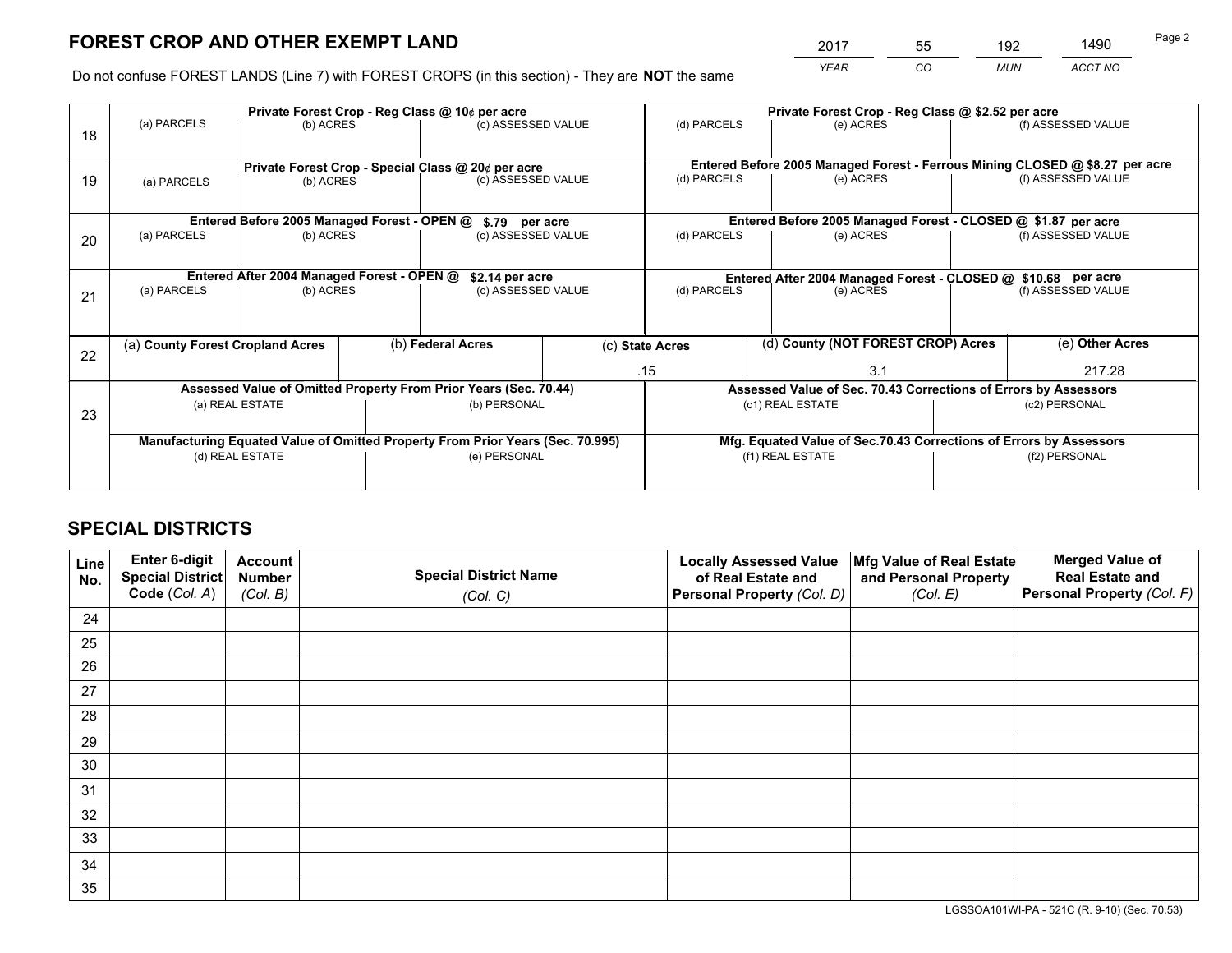|             |                                                          |                                             |                                                         | <b>YEAR</b>                                                                       | CO<br><b>MUN</b>                                              | ACCT NO                                                                        |  |
|-------------|----------------------------------------------------------|---------------------------------------------|---------------------------------------------------------|-----------------------------------------------------------------------------------|---------------------------------------------------------------|--------------------------------------------------------------------------------|--|
| Line<br>No. | Enter 6-digit<br><b>School District</b><br>Code (Col. A) | <b>Account</b><br><b>Number</b><br>(Col. B) | <b>School District Name</b><br>(Col. C)                 | <b>Locally Assessed Value</b><br>of Real Estate and<br>Personal Property (Col. D) | Mfg Value of Real Estate<br>and Personal Property<br>(Col. E) | <b>Merged Value of</b><br><b>Real Estate and</b><br>Personal Property (Col. F) |  |
|             | A. SCHOOL DISTRICTS (K-8 and K-12)                       |                                             |                                                         |                                                                                   |                                                               |                                                                                |  |
| 36          | 550231                                                   | 0327                                        | SCH D OF BALDWIN-WOODVILLE AREA                         | 56,371,050                                                                        | 11,104,900                                                    | 67,475,950                                                                     |  |
| 37          |                                                          |                                             |                                                         |                                                                                   |                                                               |                                                                                |  |
| 38          |                                                          |                                             |                                                         |                                                                                   |                                                               |                                                                                |  |
| 39          |                                                          |                                             |                                                         |                                                                                   |                                                               |                                                                                |  |
| 40          |                                                          |                                             |                                                         |                                                                                   |                                                               |                                                                                |  |
| 41<br>42    |                                                          |                                             |                                                         |                                                                                   |                                                               |                                                                                |  |
| 43          |                                                          |                                             |                                                         |                                                                                   |                                                               |                                                                                |  |
| 44          |                                                          |                                             |                                                         |                                                                                   |                                                               |                                                                                |  |
| 45          |                                                          |                                             |                                                         |                                                                                   |                                                               |                                                                                |  |
| 46          |                                                          |                                             |                                                         |                                                                                   |                                                               |                                                                                |  |
| 47          |                                                          |                                             |                                                         |                                                                                   |                                                               |                                                                                |  |
| 48          |                                                          |                                             |                                                         |                                                                                   |                                                               |                                                                                |  |
| 49          |                                                          |                                             |                                                         |                                                                                   |                                                               |                                                                                |  |
| 50          |                                                          |                                             | TOTAL ASSESSED VALUE OF SCHOOL DISTRICTS (K-8 and K-12) | 56,371,050                                                                        | 11,104,900                                                    | 67,475,950                                                                     |  |
|             | <b>B.</b><br><b>UNION HIGH SCHOOL DISTRICTS</b>          |                                             |                                                         |                                                                                   |                                                               |                                                                                |  |
| 51          |                                                          |                                             |                                                         |                                                                                   |                                                               |                                                                                |  |
| 52          |                                                          |                                             |                                                         |                                                                                   |                                                               |                                                                                |  |
| 53<br>54    |                                                          |                                             |                                                         |                                                                                   |                                                               |                                                                                |  |
| 55          |                                                          |                                             | TOTAL ASSESSED VALUE OF UNION HIGH SCHOOLS              |                                                                                   |                                                               |                                                                                |  |
|             | C.<br><b>TECHNICAL COLLEGE DISTRICTS</b>                 |                                             |                                                         |                                                                                   |                                                               |                                                                                |  |
| 56          | 001700                                                   | 0016                                        | WISCONSIN INDIANHEAD TECH COLLEGE SHEL                  | 56,371,050                                                                        | 11,104,900                                                    | 67,475,950                                                                     |  |
| 57          |                                                          |                                             |                                                         |                                                                                   |                                                               |                                                                                |  |
| 58          |                                                          |                                             |                                                         |                                                                                   |                                                               |                                                                                |  |
| 59          |                                                          |                                             | TOTAL ASSESSED VALUE OF TECHNICAL COLLEGES              | 56,371,050                                                                        | 11,104,900                                                    | 67,475,950                                                                     |  |

55

192

# *I hereby certify, to the best of my knowledge and belief, this form is complete and correct.*

**SCHOOL DISTRICTS**

| Print name of preparer | Title                    |                | Date (MM / DD / CCYY) |
|------------------------|--------------------------|----------------|-----------------------|
|                        |                          |                |                       |
| Signature of preparer  | Contact Telephone Number | E-mail address |                       |
|                        | $\overline{\phantom{0}}$ |                |                       |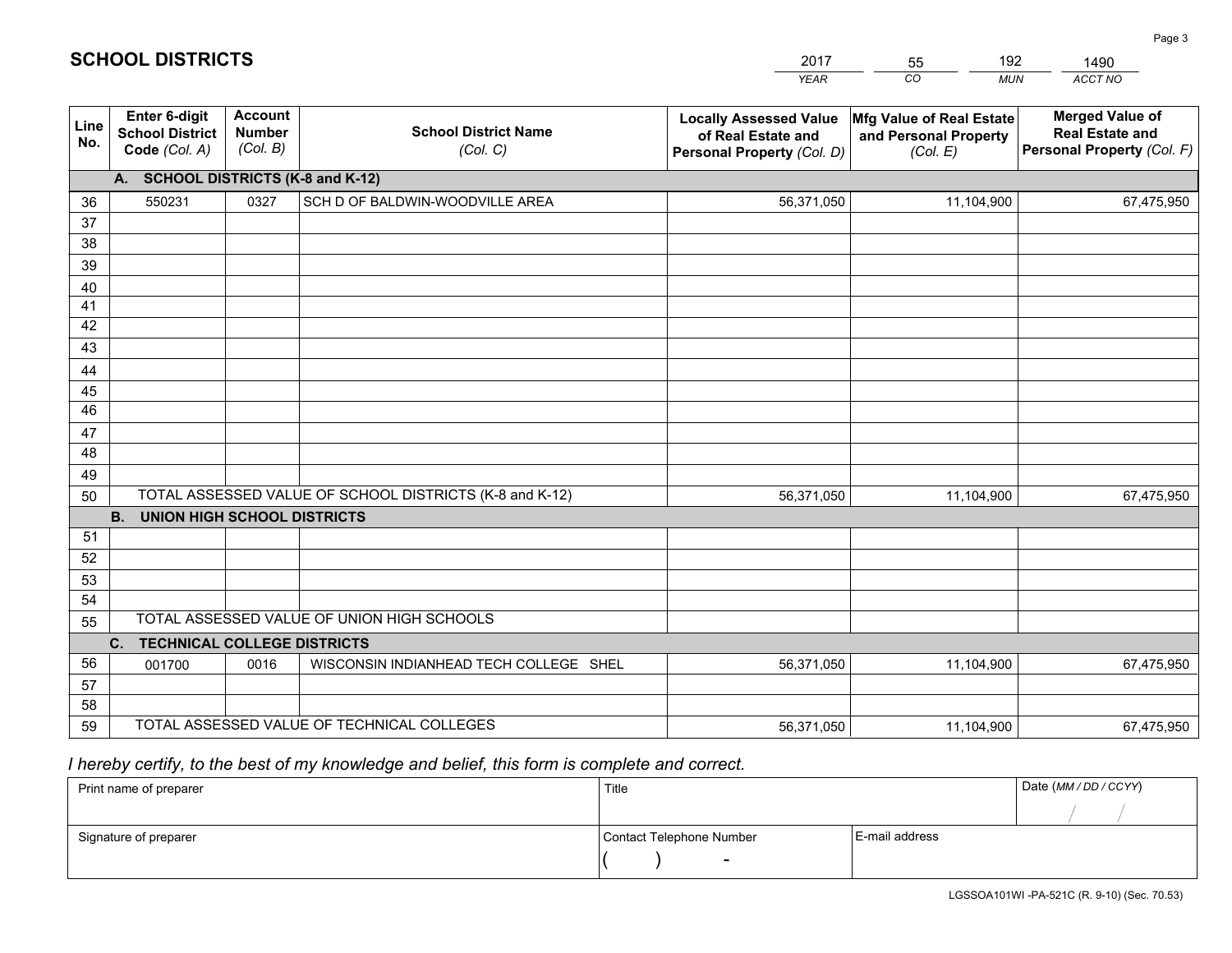### **HIGHLIGHTS**

- 1. Complete the Statement of Assessment after the Board of Review. Reflect any changes made there.
- 2. Use black ink to complete.
- 3. Line 16 must equal Line 50, Col D.
- 4. Line 55 must equal the total of K-8 schools listed on lines 36-49. Do not include K-12 schools in this comparision.
- 5. Line 59, Col. D must equal Line 16.
- 6. Special District, School District and Technical College District values must include both real estate and personal property. Examples of Special districts are: town sanitary districts, public inland lake protection and rehabilitation districts, and metropolitan sewerage districts.
- 7. DO NOT INCLUDE Manufacturing property values.DOR will print these values on the final SOA.
- 8. Accuracy of this form is very important. The values reported directly affect the equalized value DOR calculates for school and special districts.

### **Page 1:**

 If not prefilled, enter the tax year,county and municipal code,municipal type, municipal name and county name on the top of form.

Check the Amended box, if filing an amended / corrected SOA.

 Report the parcel count, acres and assessed value of taxable general property, total parcel count, (real and personal), total acres, and values from final figures set by the Board of Review.

- A. Real Estate land and improvements (buildings, etc.) is reported on lines 1 8, total line 9.
- B. Personal Property is reported on lines 11 14, Column D, total line 15.
- C. To complete this report, use the computer produced summary of the assessment roll that shows these amounts.
- D. Use whole numbers only.
- E. Add each line across and each column down to verify entries.

### **Page 2:**

- A. Report Special Items (not subject to general property tax).
- 1. Private Forest Croplands and Managed Forest Lands are reported on lines 18,19, 20 and 21. Be sure to report assessed values **NOT** taxes.
- 2. You should have copies of the orders of entry, orders of withdrawal, etc., to update your assessment roll.
	- 3. Show hundredths of acres (e.g. 39.75).
- 4. Tax exempt lands are reported on line 22.
- 5. Omitted property and sec. 70.43, Wis. Stats., corrections of errors by assessor are reported on line 23. Report real estate and personal property separately. These should be for **prior years**, not something found on the current assessment roll after the board of review.
- B. Special District (Lines 24-35) Include the value of both real and personal property.
- The Department of Revenue (DOR) preprints much of the information regarding names and codes for schools, special districts,etc. If a district is not listed, enter the name and value only, DOR will enter the proper code.

### **Page 3 School Districts:**

Include the value of both real and personal property.

Report School District (regular, elementary, union high school, and technical college).

- 1. Regular (K-12) and Elementary (K-8) school values are reported on lines 36-49, total on line 50.
- 2. Union High School (UHS) (use only if elementary schools are listed on lines 36-49) are reported on lines 51-54. UHS total value (line 55) must equal to the total **elementary school** values reported on lines 36-49. Do notinclude K-12 schools in this comparison.
- 3. Technical College values are reported on lines 56-58, total on line 59.
- 4. Use the computer summary that shows these amounts to complete this report.

#### **This form is due the second Monday in June. File this report only after your Board of Review is complete.**

 *If you have questions: Return forms to:*

 Email: lgs@wisconsin.gov Wisconsin Department of RevenueCall:  $(608)$  266-2569 or  $(608)$  264-6892 Fax number: (608) 264-6887 PO Box 8971

Local Government Services Section 6-97 Madison WI 53708-8971

 $-0205$ WOODVILLE, WI 54028 - 0205 VILLAGE OF WOODVILLE VILLAGE OF WOODVILLE **NOODVILLE, WI 54028** JANET NELSON JANET NELSON PO BOX 205 PO BOX 205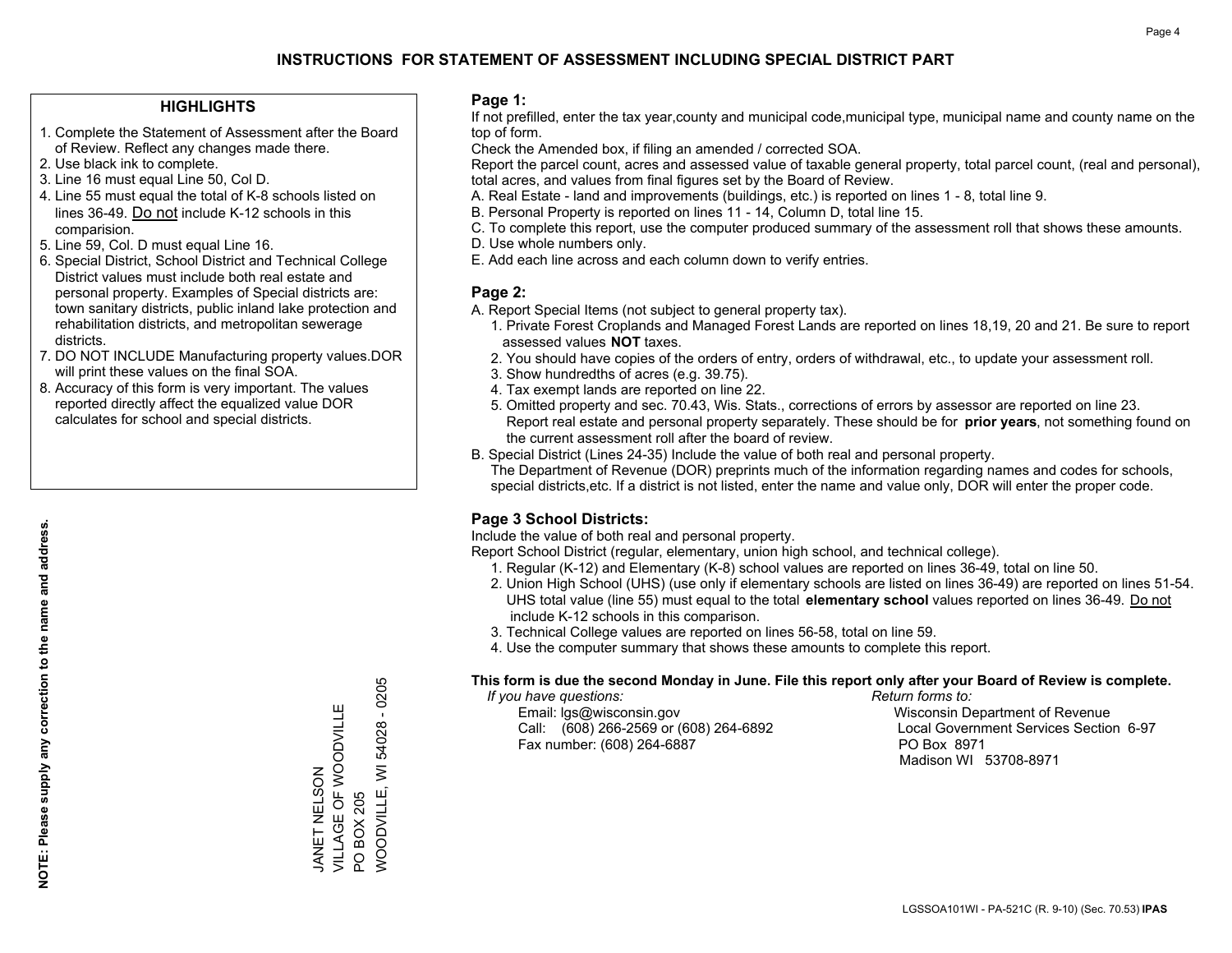**STATEMENT OF ASSESSMENT FOR 2017** 

**FINAL - EQUATED**

| 55  | 231 | 1491    |
|-----|-----|---------|
| CO. | MUN | ACCT NO |

|             | <b>FOR</b>                                                                                                                                                                                   | CITY OF<br><b>OF</b><br>Town - Village - City                | <b>GLENWOOD CITY</b><br><b>Municipality Name</b>     |          | <b>ST CROIX COUNTY</b><br><b>County Name</b> |                                |                                        | WHEN COMPLETING THIS DOCUMENT<br>DO NOT WRITE OVER X's OR IN SHADED AREAS |
|-------------|----------------------------------------------------------------------------------------------------------------------------------------------------------------------------------------------|--------------------------------------------------------------|------------------------------------------------------|----------|----------------------------------------------|--------------------------------|----------------------------------------|---------------------------------------------------------------------------|
| Line<br>No. | <b>REAL ESTATE</b><br>(See Lines 18 - 22 for                                                                                                                                                 |                                                              | PARCEL COUNT<br>TOTAL LAND IMPROVEMENTS NUMBERS ONLY |          | NO. OF ACRES<br><b>WHOLE</b>                 | <b>VALUE OF</b><br><b>LAND</b> | <b>VALUE OF</b><br><b>IMPROVEMENTS</b> | <b>TOTAL VALUE OF LAND</b><br>AND IMPROVEMENTS                            |
|             |                                                                                                                                                                                              | other Real Estate)                                           | Col. A                                               | Col. B   | Col. C                                       | Col. D                         | Col. E                                 | Col. F                                                                    |
| -1          |                                                                                                                                                                                              | <b>RESIDENTIAL - Class 1</b>                                 | 448                                                  | 404      | 407                                          | 5,602,400                      | 38,952,200                             | 44,554,600                                                                |
| 2           |                                                                                                                                                                                              | <b>COMMERCIAL - Class 2</b>                                  | 74                                                   | 63       | 53                                           | 930,600                        | 8,933,400                              | 9,864,000                                                                 |
| 3           |                                                                                                                                                                                              | <b>MANUFACTURING - Class 3</b>                               | 5                                                    | 4        | 11                                           | 113,500                        | 831,200                                | 944,700                                                                   |
| 4           |                                                                                                                                                                                              | <b>AGRICULTURAL - Class 4</b>                                | 42                                                   |          | 601                                          | 83,700                         |                                        | 83,700                                                                    |
| 5           |                                                                                                                                                                                              | UNDEVELOPED - Class 5                                        | 52                                                   |          | 157                                          | 108,200                        |                                        | 108,200                                                                   |
| 6           |                                                                                                                                                                                              | AGRICULTURAL FOREST - Class 5m                               | 21                                                   |          | 344                                          | 338,400                        |                                        | 338,400                                                                   |
| 7           |                                                                                                                                                                                              | FOREST LANDS - Class 6                                       | 18                                                   |          | 149                                          | 298,200                        |                                        | 298,200                                                                   |
| 8           |                                                                                                                                                                                              | OTHER - Class 7                                              | 0                                                    | $\Omega$ | $\Omega$                                     | 0                              | $\Omega$                               | $\mathbf{0}$                                                              |
| 9           |                                                                                                                                                                                              | TOTAL - ALL COLUMNS                                          | 660                                                  | 471      | 1,722                                        | 7,475,000                      | 48,716,800                             | 56,191,800                                                                |
| 10          |                                                                                                                                                                                              | NUMBER OF PERSONAL PROPERTY ACCOUNTS IN ROLL                 |                                                      |          | 64                                           | <b>LOCALLY ASSESSED</b>        | <b>MANUFACTURING</b>                   | <b>MERGED</b>                                                             |
| 11          |                                                                                                                                                                                              | BOATS AND OTHER WATERCRAFT NOT EXEMPT - Code 1               |                                                      |          |                                              | 0                              | $\Omega$                               | $\mathbf 0$                                                               |
| 12          |                                                                                                                                                                                              | MACHINERY, TOOLS AND PATTERNS - Code 2                       |                                                      |          |                                              | 228,900                        | 18,400                                 | 247,300                                                                   |
| 13          |                                                                                                                                                                                              | FURNITURE, FIXTURES AND EQUIPMENT - Code 3                   |                                                      |          |                                              | 420,100                        | 2,900                                  | 423,000                                                                   |
| 14          |                                                                                                                                                                                              | ALL OTHER PERSONAL PROPERTY NOT EXEMPT - Codes 4A, 4B, 4C    |                                                      |          |                                              | 25,500                         | 2,100                                  | 27,600                                                                    |
| 15          |                                                                                                                                                                                              | TOTAL OF PERSONAL PROPERTY NOT EXEMPT (Total of Lines 11-14) |                                                      |          | 674,500                                      | 23,400                         | 697,900                                |                                                                           |
| 16          | AGGREGATE ASSESSED VALUE OF ALL PROPERTY SUBJECT TO THE GENERAL PROPERTY TAX (Total of Lines 9F and 15F)<br>MUST EQUAL TOTAL VALUE OF THE SCHOOL DISTRICTS (K-12 PLUS K-8) - Line 50, Col. F |                                                              |                                                      |          |                                              |                                |                                        | 56,889,700                                                                |
| 17          | Name of Assessor<br><b>BOARD OF REVIEW</b><br>DATE OF FINAL ADJOURNMENT<br>05/17/2017                                                                                                        |                                                              |                                                      |          |                                              | OWEN ASSESSING KELLY OWEN      | Telephone #                            | (715) 643-2081                                                            |

REMARKS

The Assessment Ratio to be used in calculating the estimated Fair Market Value on tax bills for this tax district is .941756582

This ratio should be used to convert assessed values to "Calculate Equalized Values" in Step 1 of the Lottery and Gaming Credit Calculations.<br>This ratio should be used in the "Computation of Tax Equivalent" schedule of the Commission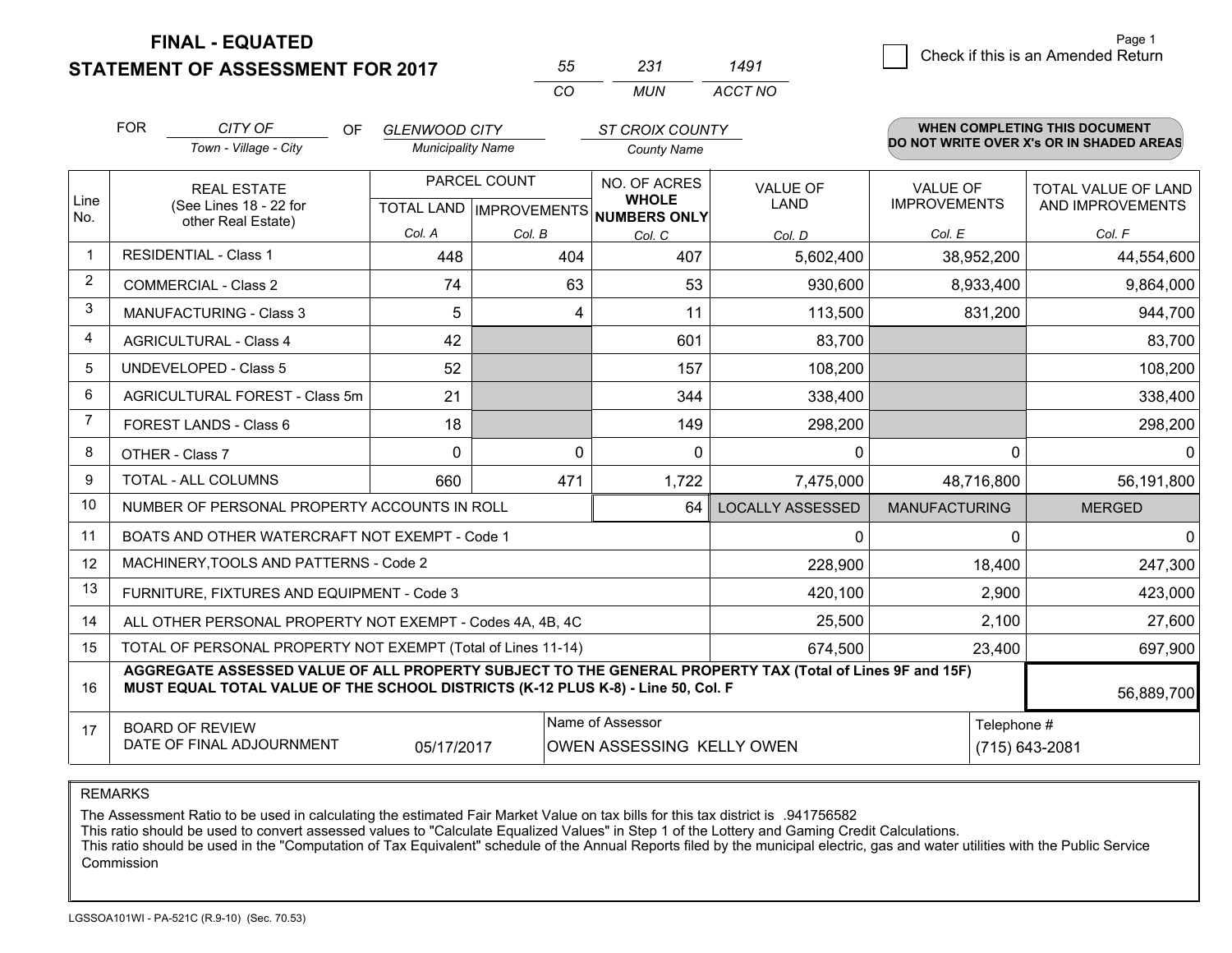*YEAR CO MUN ACCT NO* <sup>2017</sup> <sup>55</sup> <sup>231</sup> <sup>1491</sup> Page 2

Do not confuse FOREST LANDS (Line 7) with FOREST CROPS (in this section) - They are **NOT** the same

|    | Private Forest Crop - Reg Class @ 10¢ per acre                                 |                                             |  |                                                                  |  |                 | Private Forest Crop - Reg Class @ \$2.52 per acre                            |  |                    |  |
|----|--------------------------------------------------------------------------------|---------------------------------------------|--|------------------------------------------------------------------|--|-----------------|------------------------------------------------------------------------------|--|--------------------|--|
| 18 | (a) PARCELS                                                                    | (b) ACRES                                   |  | (c) ASSESSED VALUE                                               |  | (d) PARCELS     | (e) ACRES                                                                    |  | (f) ASSESSED VALUE |  |
|    |                                                                                |                                             |  | Private Forest Crop - Special Class @ 20¢ per acre               |  |                 | Entered Before 2005 Managed Forest - Ferrous Mining CLOSED @ \$8.27 per acre |  |                    |  |
| 19 | (a) PARCELS                                                                    | (b) ACRES                                   |  | (c) ASSESSED VALUE                                               |  | (d) PARCELS     | (e) ACRES                                                                    |  | (f) ASSESSED VALUE |  |
|    |                                                                                | Entered Before 2005 Managed Forest - OPEN @ |  | \$.79 per acre                                                   |  |                 | Entered Before 2005 Managed Forest - CLOSED @ \$1.87 per acre                |  |                    |  |
| 20 | (a) PARCELS                                                                    | (b) ACRES                                   |  | (c) ASSESSED VALUE                                               |  | (d) PARCELS     | (e) ACRES                                                                    |  | (f) ASSESSED VALUE |  |
|    | Entered After 2004 Managed Forest - OPEN @<br>\$2.14 per acre                  |                                             |  |                                                                  |  |                 | Entered After 2004 Managed Forest - CLOSED @ \$10.68 per acre                |  |                    |  |
| 21 | (a) PARCELS                                                                    | (b) ACRES                                   |  | (c) ASSESSED VALUE                                               |  | (d) PARCELS     | (e) ACRES                                                                    |  | (f) ASSESSED VALUE |  |
| 22 | (a) County Forest Cropland Acres                                               |                                             |  | (b) Federal Acres                                                |  | (c) State Acres | (d) County (NOT FOREST CROP) Acres                                           |  | (e) Other Acres    |  |
|    |                                                                                |                                             |  |                                                                  |  |                 | 67.75                                                                        |  | 299.06             |  |
|    |                                                                                |                                             |  | Assessed Value of Omitted Property From Prior Years (Sec. 70.44) |  |                 | Assessed Value of Sec. 70.43 Corrections of Errors by Assessors              |  |                    |  |
| 23 |                                                                                | (a) REAL ESTATE                             |  | (b) PERSONAL                                                     |  |                 | (c1) REAL ESTATE                                                             |  | (c2) PERSONAL      |  |
|    |                                                                                | 103.100                                     |  |                                                                  |  |                 |                                                                              |  |                    |  |
|    | Manufacturing Equated Value of Omitted Property From Prior Years (Sec. 70.995) |                                             |  |                                                                  |  |                 | Mfg. Equated Value of Sec.70.43 Corrections of Errors by Assessors           |  |                    |  |
|    | (d) REAL ESTATE                                                                |                                             |  | (e) PERSONAL                                                     |  |                 | (f1) REAL ESTATE                                                             |  | (f2) PERSONAL      |  |
|    |                                                                                |                                             |  |                                                                  |  |                 |                                                                              |  |                    |  |

# **SPECIAL DISTRICTS**

| Line<br>No. | Enter 6-digit<br><b>Special District</b> | <b>Account</b><br><b>Number</b> | <b>Special District Name</b> | <b>Locally Assessed Value</b><br>of Real Estate and | Mfg Value of Real Estate<br>and Personal Property | <b>Merged Value of</b><br><b>Real Estate and</b> |
|-------------|------------------------------------------|---------------------------------|------------------------------|-----------------------------------------------------|---------------------------------------------------|--------------------------------------------------|
|             | Code (Col. A)                            | (Col. B)                        | (Col. C)                     | Personal Property (Col. D)                          | (Col. E)                                          | Personal Property (Col. F)                       |
| 24          |                                          |                                 |                              |                                                     |                                                   |                                                  |
| 25          |                                          |                                 |                              |                                                     |                                                   |                                                  |
| 26          |                                          |                                 |                              |                                                     |                                                   |                                                  |
| 27          |                                          |                                 |                              |                                                     |                                                   |                                                  |
| 28          |                                          |                                 |                              |                                                     |                                                   |                                                  |
| 29          |                                          |                                 |                              |                                                     |                                                   |                                                  |
| 30          |                                          |                                 |                              |                                                     |                                                   |                                                  |
| 31          |                                          |                                 |                              |                                                     |                                                   |                                                  |
| 32          |                                          |                                 |                              |                                                     |                                                   |                                                  |
| 33          |                                          |                                 |                              |                                                     |                                                   |                                                  |
| 34          |                                          |                                 |                              |                                                     |                                                   |                                                  |
| 35          |                                          |                                 |                              |                                                     |                                                   |                                                  |

LGSSOA101WI-PA - 521C (R. 9-10) (Sec. 70.53)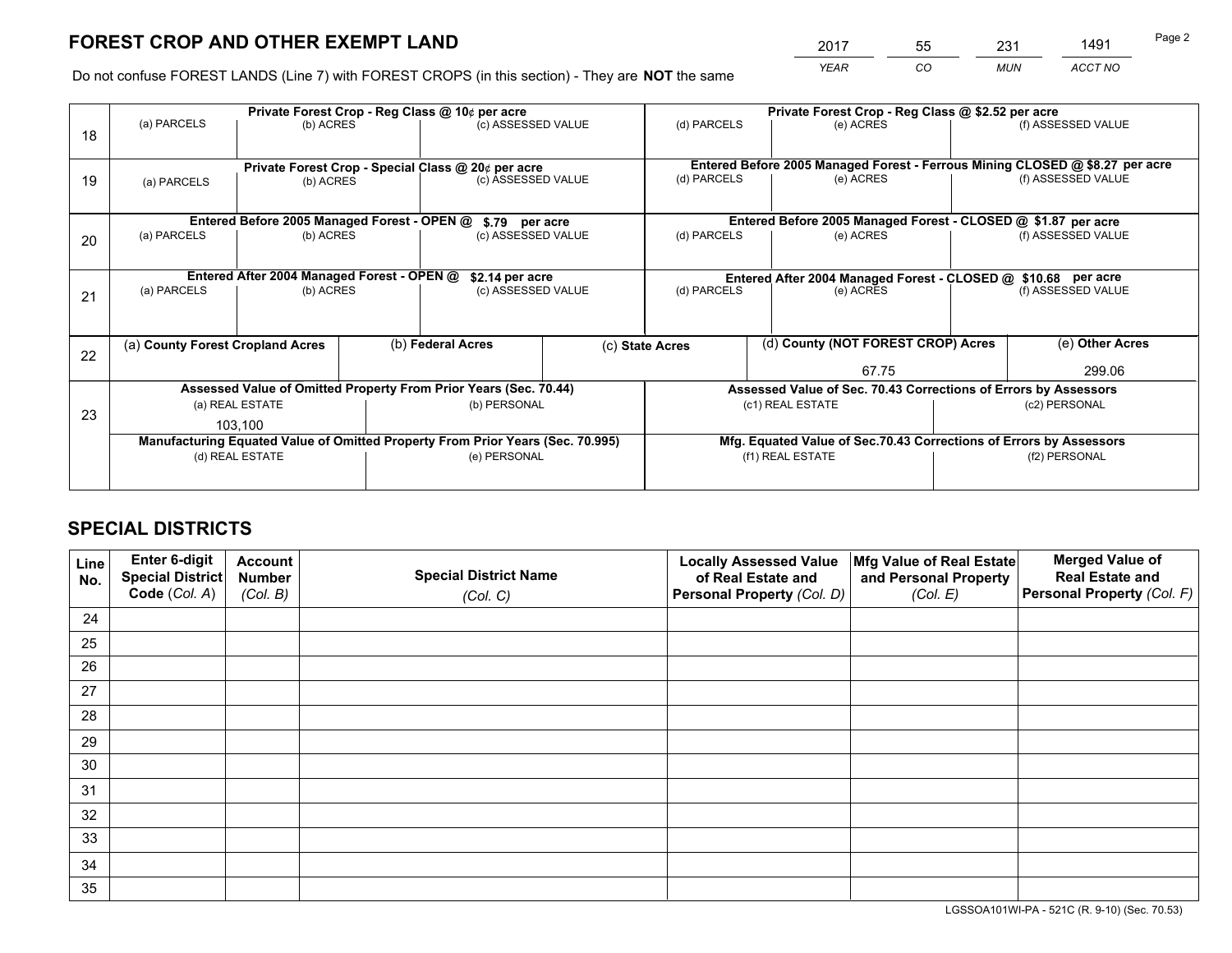|             |                                                                 |                                             |                                                         | <b>YEAR</b>                                                                       | CO<br><b>MUN</b>                                              | ACCT NO                                                                        |
|-------------|-----------------------------------------------------------------|---------------------------------------------|---------------------------------------------------------|-----------------------------------------------------------------------------------|---------------------------------------------------------------|--------------------------------------------------------------------------------|
| Line<br>No. | <b>Enter 6-digit</b><br><b>School District</b><br>Code (Col. A) | <b>Account</b><br><b>Number</b><br>(Col. B) | <b>School District Name</b><br>(Col. C)                 | <b>Locally Assessed Value</b><br>of Real Estate and<br>Personal Property (Col. D) | Mfg Value of Real Estate<br>and Personal Property<br>(Col. E) | <b>Merged Value of</b><br><b>Real Estate and</b><br>Personal Property (Col. F) |
|             | A. SCHOOL DISTRICTS (K-8 and K-12)                              |                                             |                                                         |                                                                                   |                                                               |                                                                                |
| 36          | 552198                                                          | 0328                                        | SCH D OF GLENWOOD CITY                                  | 55,921,600                                                                        | 968,100                                                       | 56,889,700                                                                     |
| 37          |                                                                 |                                             |                                                         |                                                                                   |                                                               |                                                                                |
| 38          |                                                                 |                                             |                                                         |                                                                                   |                                                               |                                                                                |
| 39          |                                                                 |                                             |                                                         |                                                                                   |                                                               |                                                                                |
| 40          |                                                                 |                                             |                                                         |                                                                                   |                                                               |                                                                                |
| 41<br>42    |                                                                 |                                             |                                                         |                                                                                   |                                                               |                                                                                |
| 43          |                                                                 |                                             |                                                         |                                                                                   |                                                               |                                                                                |
| 44          |                                                                 |                                             |                                                         |                                                                                   |                                                               |                                                                                |
| 45          |                                                                 |                                             |                                                         |                                                                                   |                                                               |                                                                                |
| 46          |                                                                 |                                             |                                                         |                                                                                   |                                                               |                                                                                |
| 47          |                                                                 |                                             |                                                         |                                                                                   |                                                               |                                                                                |
| 48          |                                                                 |                                             |                                                         |                                                                                   |                                                               |                                                                                |
| 49          |                                                                 |                                             |                                                         |                                                                                   |                                                               |                                                                                |
| 50          |                                                                 |                                             | TOTAL ASSESSED VALUE OF SCHOOL DISTRICTS (K-8 and K-12) | 55,921,600                                                                        | 968,100                                                       | 56,889,700                                                                     |
|             | <b>B. UNION HIGH SCHOOL DISTRICTS</b>                           |                                             |                                                         |                                                                                   |                                                               |                                                                                |
| 51          |                                                                 |                                             |                                                         |                                                                                   |                                                               |                                                                                |
| 52          |                                                                 |                                             |                                                         |                                                                                   |                                                               |                                                                                |
| 53<br>54    |                                                                 |                                             |                                                         |                                                                                   |                                                               |                                                                                |
| 55          |                                                                 |                                             | TOTAL ASSESSED VALUE OF UNION HIGH SCHOOLS              |                                                                                   |                                                               |                                                                                |
|             | C.<br><b>TECHNICAL COLLEGE DISTRICTS</b>                        |                                             |                                                         |                                                                                   |                                                               |                                                                                |
| 56          | 001700                                                          | 0016                                        | WISCONSIN INDIANHEAD TECH COLLEGE SHEL                  | 55,921,600                                                                        | 968,100                                                       | 56,889,700                                                                     |
| 57          |                                                                 |                                             |                                                         |                                                                                   |                                                               |                                                                                |
| 58          |                                                                 |                                             |                                                         |                                                                                   |                                                               |                                                                                |
| 59          |                                                                 |                                             | TOTAL ASSESSED VALUE OF TECHNICAL COLLEGES              | 55,921,600                                                                        | 968,100                                                       | 56,889,700                                                                     |

55

231

 *I hereby certify, to the best of my knowledge and belief, this form is complete and correct.*

**SCHOOL DISTRICTS**

| Print name of preparer | Title                    |                | Date (MM / DD / CCYY) |
|------------------------|--------------------------|----------------|-----------------------|
|                        |                          |                |                       |
| Signature of preparer  | Contact Telephone Number | E-mail address |                       |
|                        | $\sim$                   |                |                       |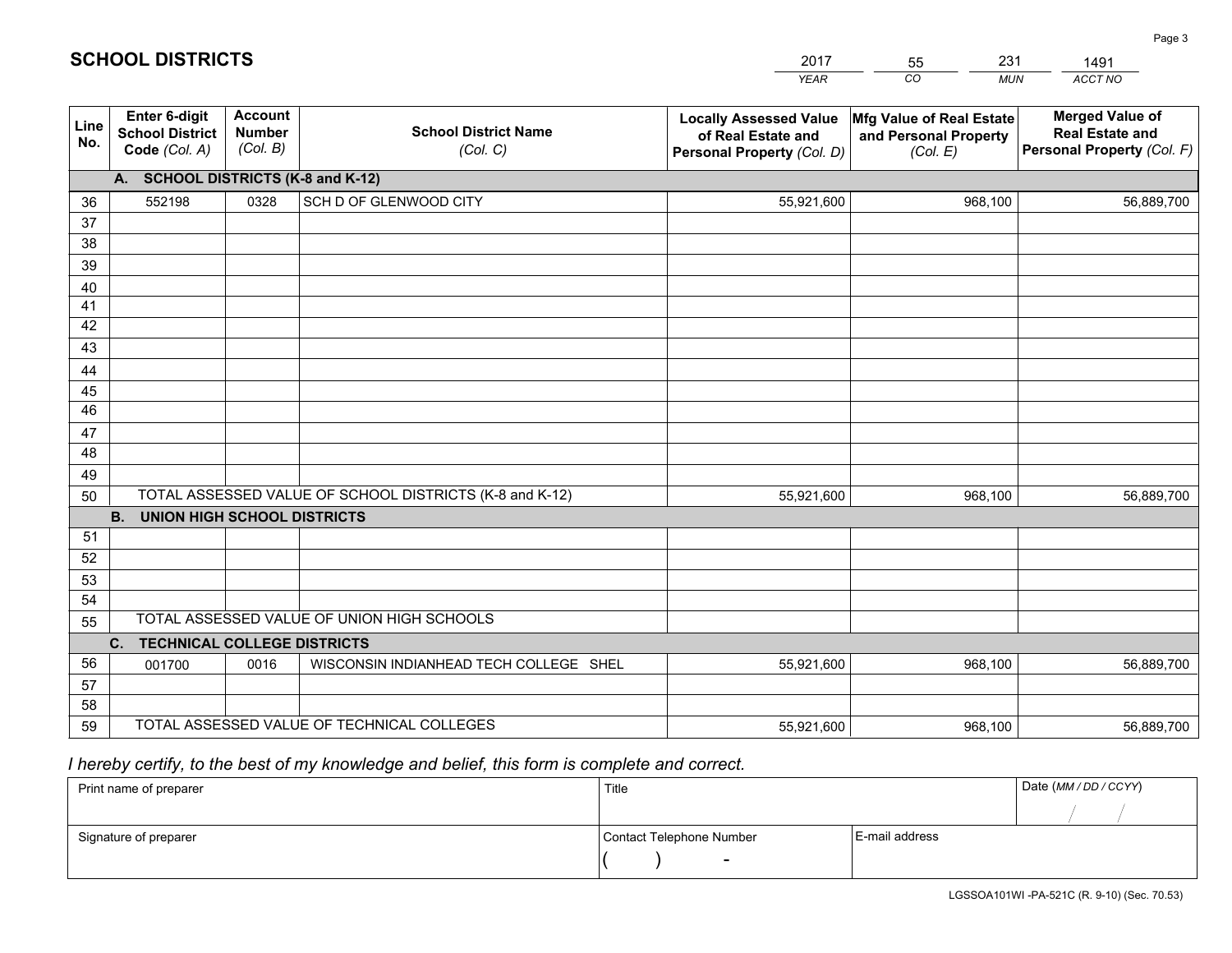### **HIGHLIGHTS**

- 1. Complete the Statement of Assessment after the Board of Review. Reflect any changes made there.
- 2. Use black ink to complete.
- 3. Line 16 must equal Line 50, Col D.
- 4. Line 55 must equal the total of K-8 schools listed on lines 36-49. Do not include K-12 schools in this comparision.
- 5. Line 59, Col. D must equal Line 16.
- 6. Special District, School District and Technical College District values must include both real estate and personal property. Examples of Special districts are: town sanitary districts, public inland lake protection and rehabilitation districts, and metropolitan sewerage districts.
- 7. DO NOT INCLUDE Manufacturing property values.DOR will print these values on the final SOA.

SHARI ROSENOW

CITY OF GLENWOOD CITY

SHARI ROSENOW<br>CITY OF GLENWOOD CITY

PO BOX 368

PO BOX 368<br>GLENWOOD CITY, WI !

GLENWOOD CITY, WI 54013 - 0368

54013-0368

 8. Accuracy of this form is very important. The values reported directly affect the equalized value DOR calculates for school and special districts.

### **Page 1:**

 If not prefilled, enter the tax year,county and municipal code,municipal type, municipal name and county name on the top of form.

Check the Amended box, if filing an amended / corrected SOA.

 Report the parcel count, acres and assessed value of taxable general property, total parcel count, (real and personal), total acres, and values from final figures set by the Board of Review.

- A. Real Estate land and improvements (buildings, etc.) is reported on lines 1 8, total line 9.
- B. Personal Property is reported on lines 11 14, Column D, total line 15.
- C. To complete this report, use the computer produced summary of the assessment roll that shows these amounts.
- D. Use whole numbers only.
- E. Add each line across and each column down to verify entries.

### **Page 2:**

- A. Report Special Items (not subject to general property tax).
- 1. Private Forest Croplands and Managed Forest Lands are reported on lines 18,19, 20 and 21. Be sure to report assessed values **NOT** taxes.
- 2. You should have copies of the orders of entry, orders of withdrawal, etc., to update your assessment roll.
	- 3. Show hundredths of acres (e.g. 39.75).
- 4. Tax exempt lands are reported on line 22.
- 5. Omitted property and sec. 70.43, Wis. Stats., corrections of errors by assessor are reported on line 23. Report real estate and personal property separately. These should be for **prior years**, not something found on the current assessment roll after the board of review.
- B. Special District (Lines 24-35) Include the value of both real and personal property.
- The Department of Revenue (DOR) preprints much of the information regarding names and codes for schools, special districts,etc. If a district is not listed, enter the name and value only, DOR will enter the proper code.

### **Page 3 School Districts:**

Include the value of both real and personal property.

Report School District (regular, elementary, union high school, and technical college).

- 1. Regular (K-12) and Elementary (K-8) school values are reported on lines 36-49, total on line 50.
- 2. Union High School (UHS) (use only if elementary schools are listed on lines 36-49) are reported on lines 51-54. UHS total value (line 55) must equal to the total **elementary school** values reported on lines 36-49. Do notinclude K-12 schools in this comparison.
- 3. Technical College values are reported on lines 56-58, total on line 59.
- 4. Use the computer summary that shows these amounts to complete this report.

#### **This form is due the second Monday in June. File this report only after your Board of Review is complete.**

 *If you have questions: Return forms to:*

 Email: lgs@wisconsin.gov Wisconsin Department of RevenueCall:  $(608)$  266-2569 or  $(608)$  264-6892 Fax number: (608) 264-6887 PO Box 8971

Local Government Services Section 6-97

Madison WI 53708-8971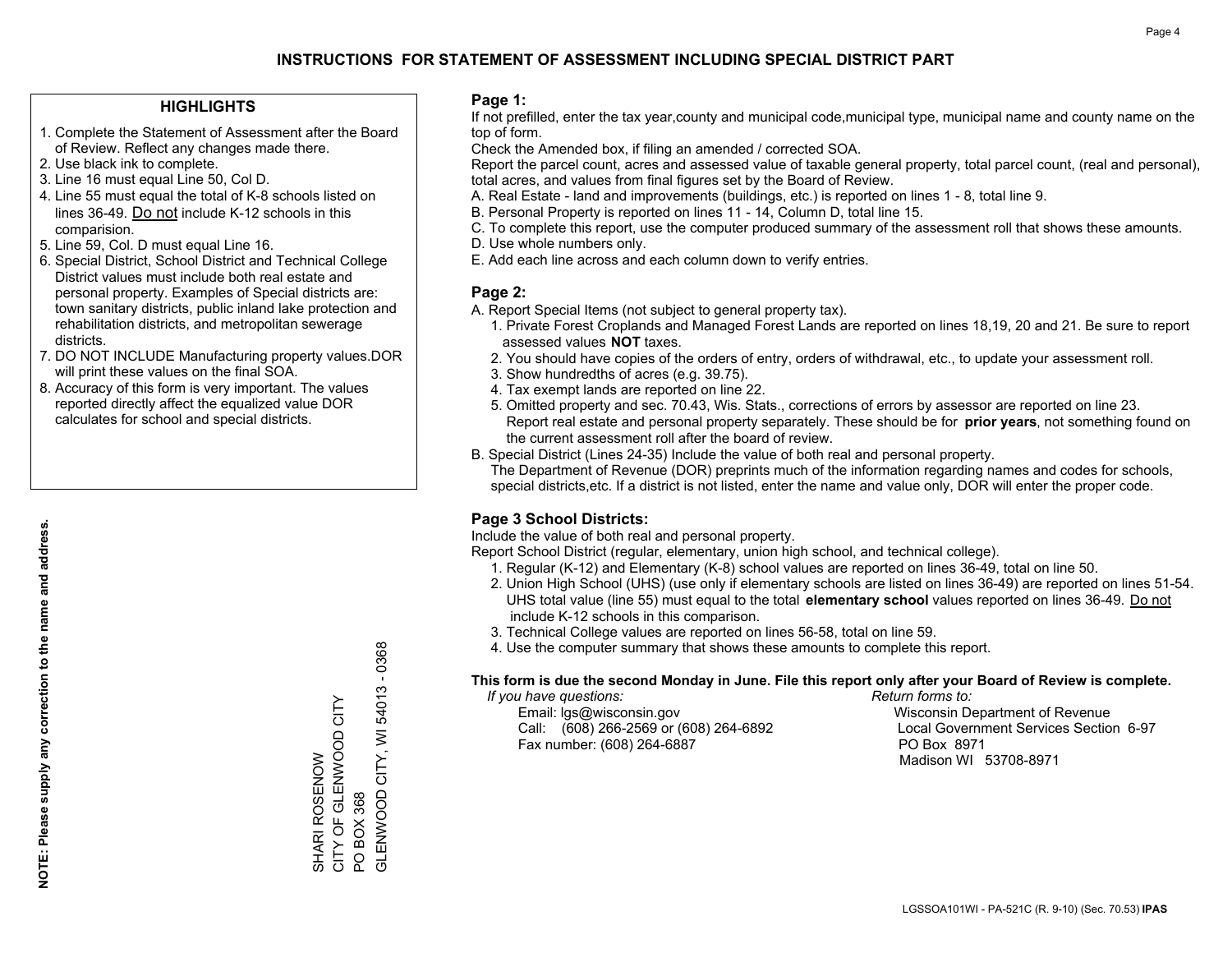**FINAL - EQUATED**

**STATEMENT OF ASSESSMENT FOR 2017** 

| 55 | 236 | 1492    |
|----|-----|---------|
| rη | MUN | ACCT NO |

|                | <b>FOR</b>                                                                                                                                                                                   | CITY OF<br>OF                                                | <b>HUDSON</b>            |                           | <b>ST CROIX COUNTY</b>       |                         |                      | <b>WHEN COMPLETING THIS DOCUMENT</b>     |
|----------------|----------------------------------------------------------------------------------------------------------------------------------------------------------------------------------------------|--------------------------------------------------------------|--------------------------|---------------------------|------------------------------|-------------------------|----------------------|------------------------------------------|
|                |                                                                                                                                                                                              | Town - Village - City                                        | <b>Municipality Name</b> |                           | <b>County Name</b>           |                         |                      | DO NOT WRITE OVER X's OR IN SHADED AREAS |
|                |                                                                                                                                                                                              | <b>REAL ESTATE</b>                                           |                          | PARCEL COUNT              | NO. OF ACRES                 | <b>VALUE OF</b>         | <b>VALUE OF</b>      | TOTAL VALUE OF LAND                      |
| Line<br>No.    |                                                                                                                                                                                              | (See Lines 18 - 22 for<br>other Real Estate)                 |                          | TOTAL LAND   IMPROVEMENTS | <b>WHOLE</b><br>NUMBERS ONLY | <b>LAND</b>             | <b>IMPROVEMENTS</b>  | AND IMPROVEMENTS                         |
|                |                                                                                                                                                                                              |                                                              | Col. A                   | Col. B                    | Col. C                       | Col. D                  | Col. E               | Col. F                                   |
|                |                                                                                                                                                                                              | <b>RESIDENTIAL - Class 1</b>                                 | 5,251                    | 5,028                     | 1,200                        | 249,799,200             | 759,058,500          | 1,008,857,700                            |
| 2              |                                                                                                                                                                                              | <b>COMMERCIAL - Class 2</b>                                  | 557                      | 490                       | 1,045                        | 164,692,900             | 361,420,600          | 526,113,500                              |
| 3              |                                                                                                                                                                                              | <b>MANUFACTURING - Class 3</b>                               | 27                       | 25                        | 124                          | 5,159,400               | 27,316,400           | 32,475,800                               |
| 4              |                                                                                                                                                                                              | <b>AGRICULTURAL - Class 4</b>                                | $\mathbf{0}$             |                           | $\Omega$                     | 0                       |                      | 0                                        |
| 5              |                                                                                                                                                                                              | <b>UNDEVELOPED - Class 5</b>                                 | 0                        |                           | 0                            | 0                       |                      | $\mathbf 0$                              |
| 6              |                                                                                                                                                                                              | AGRICULTURAL FOREST - Class 5m                               | 0                        |                           | 0                            | 0                       |                      | 0                                        |
| $\overline{7}$ |                                                                                                                                                                                              | FOREST LANDS - Class 6                                       | 0                        |                           | $\Omega$                     | 0                       |                      | $\mathbf 0$                              |
| 8              |                                                                                                                                                                                              | OTHER - Class 7                                              | 0                        | 0                         | 0                            | 0                       | $\Omega$             | $\mathbf 0$                              |
| 9              |                                                                                                                                                                                              | TOTAL - ALL COLUMNS                                          | 5,835                    | 5,543                     | 2,369                        | 419,651,500             | 1,147,795,500        | 1,567,447,000                            |
| 10             |                                                                                                                                                                                              | NUMBER OF PERSONAL PROPERTY ACCOUNTS IN ROLL                 |                          |                           | 792                          | <b>LOCALLY ASSESSED</b> | <b>MANUFACTURING</b> | <b>MERGED</b>                            |
| 11             |                                                                                                                                                                                              | BOATS AND OTHER WATERCRAFT NOT EXEMPT - Code 1               |                          |                           |                              | 15,500                  | 0                    | 15,500                                   |
| 12             |                                                                                                                                                                                              | MACHINERY, TOOLS AND PATTERNS - Code 2                       |                          |                           |                              | 15,139,800              | 1,078,900            | 16,218,700                               |
| 13             |                                                                                                                                                                                              | FURNITURE, FIXTURES AND EQUIPMENT - Code 3                   |                          |                           |                              | 22,091,400              | 1,549,300            | 23,640,700                               |
| 14             |                                                                                                                                                                                              | ALL OTHER PERSONAL PROPERTY NOT EXEMPT - Codes 4A, 4B, 4C    |                          |                           |                              | 4,280,600               | 108,600              | 4,389,200                                |
| 15             |                                                                                                                                                                                              | TOTAL OF PERSONAL PROPERTY NOT EXEMPT (Total of Lines 11-14) |                          |                           | 41,527,300                   | 2,736,800               | 44,264,100           |                                          |
| 16             | AGGREGATE ASSESSED VALUE OF ALL PROPERTY SUBJECT TO THE GENERAL PROPERTY TAX (Total of Lines 9F and 15F)<br>MUST EQUAL TOTAL VALUE OF THE SCHOOL DISTRICTS (K-12 PLUS K-8) - Line 50, Col. F |                                                              |                          |                           |                              |                         |                      | 1,611,711,100                            |
| 17             |                                                                                                                                                                                              | <b>BOARD OF REVIEW</b>                                       |                          |                           | Name of Assessor             |                         | Telephone #          |                                          |
|                |                                                                                                                                                                                              | DATE OF FINAL ADJOURNMENT                                    | 08/21/2017               |                           | <b>BOWMAR APPRAISAL, INC</b> |                         |                      | (715) 835-1141                           |

REMARKS

The Assessment Ratio to be used in calculating the estimated Fair Market Value on tax bills for this tax district is .880891804<br>This ratio should be used to convert assessed values to "Calculate Equalized Values" in Step 1 Commission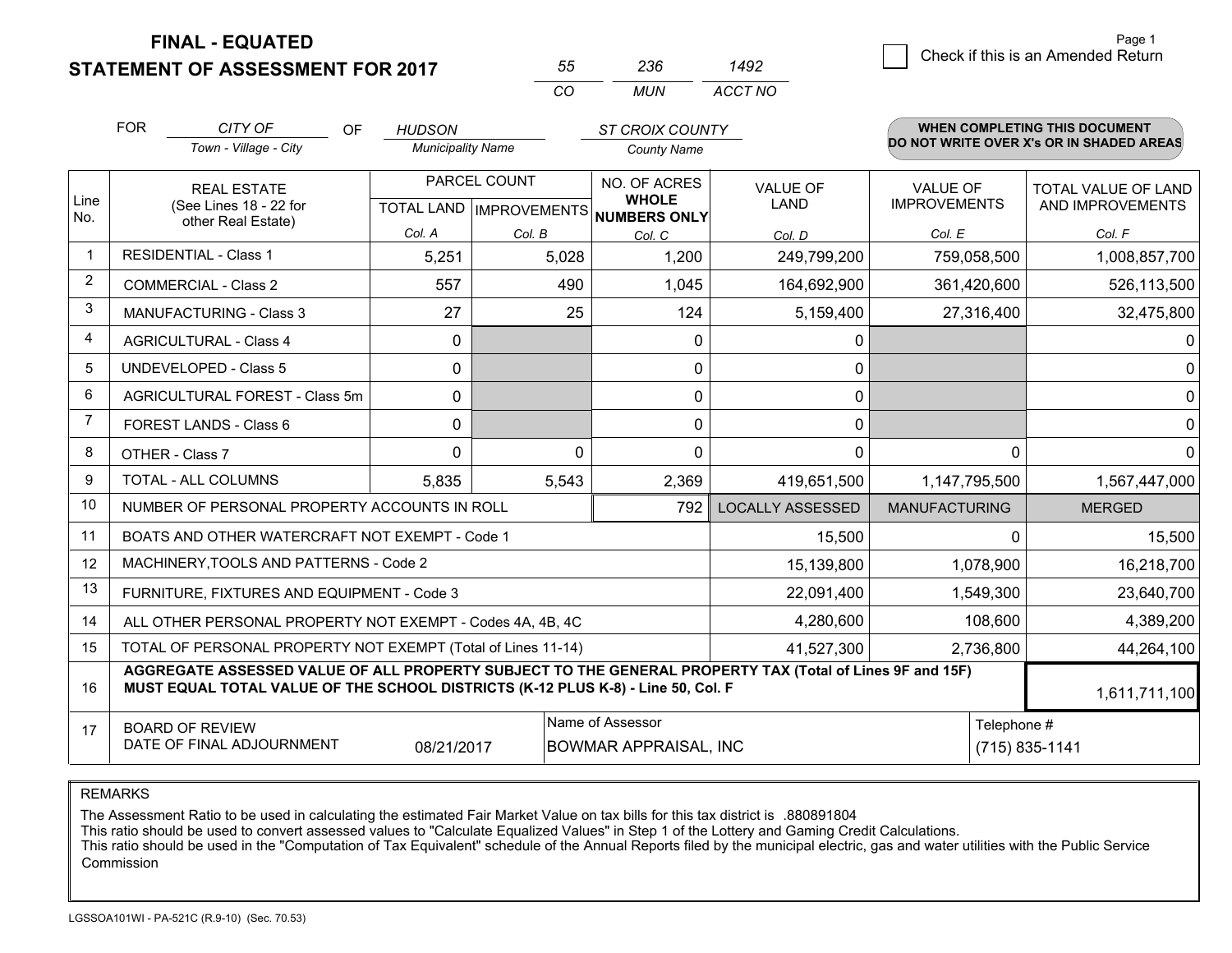*YEAR CO MUN ACCT NO* <sup>2017</sup> <sup>55</sup> <sup>236</sup> <sup>1492</sup>

Do not confuse FOREST LANDS (Line 7) with FOREST CROPS (in this section) - They are **NOT** the same

|    |                                                                                |                                             |                 | Private Forest Crop - Reg Class @ 10¢ per acre                   |  | Private Forest Crop - Reg Class @ \$2.52 per acre |                                                                 |                                                               |  |                                                                              |  |
|----|--------------------------------------------------------------------------------|---------------------------------------------|-----------------|------------------------------------------------------------------|--|---------------------------------------------------|-----------------------------------------------------------------|---------------------------------------------------------------|--|------------------------------------------------------------------------------|--|
| 18 | (a) PARCELS                                                                    | (b) ACRES                                   |                 | (c) ASSESSED VALUE                                               |  | (d) PARCELS                                       |                                                                 | (e) ACRES                                                     |  | (f) ASSESSED VALUE                                                           |  |
|    |                                                                                |                                             |                 |                                                                  |  |                                                   |                                                                 |                                                               |  |                                                                              |  |
|    | Private Forest Crop - Special Class @ 20¢ per acre                             |                                             |                 |                                                                  |  |                                                   |                                                                 |                                                               |  | Entered Before 2005 Managed Forest - Ferrous Mining CLOSED @ \$8.27 per acre |  |
| 19 | (a) PARCELS                                                                    | (b) ACRES                                   |                 | (c) ASSESSED VALUE                                               |  | (d) PARCELS                                       |                                                                 | (e) ACRES                                                     |  | (f) ASSESSED VALUE                                                           |  |
|    |                                                                                |                                             |                 |                                                                  |  |                                                   |                                                                 |                                                               |  |                                                                              |  |
|    |                                                                                | Entered Before 2005 Managed Forest - OPEN @ |                 | \$.79 per acre                                                   |  |                                                   | Entered Before 2005 Managed Forest - CLOSED @ \$1.87 per acre   |                                                               |  |                                                                              |  |
| 20 | (a) PARCELS                                                                    | (b) ACRES                                   |                 | (c) ASSESSED VALUE                                               |  | (d) PARCELS                                       |                                                                 | (e) ACRES                                                     |  | (f) ASSESSED VALUE                                                           |  |
|    |                                                                                |                                             |                 |                                                                  |  |                                                   |                                                                 |                                                               |  |                                                                              |  |
|    |                                                                                | Entered After 2004 Managed Forest - OPEN @  | \$2.14 per acre |                                                                  |  |                                                   |                                                                 | Entered After 2004 Managed Forest - CLOSED @ \$10.68 per acre |  |                                                                              |  |
| 21 | (a) PARCELS                                                                    | (b) ACRES                                   |                 | (c) ASSESSED VALUE                                               |  | (d) PARCELS<br>(e) ACRES                          |                                                                 | (f) ASSESSED VALUE                                            |  |                                                                              |  |
|    |                                                                                |                                             |                 |                                                                  |  |                                                   |                                                                 |                                                               |  |                                                                              |  |
|    |                                                                                |                                             |                 |                                                                  |  |                                                   |                                                                 |                                                               |  |                                                                              |  |
| 22 |                                                                                | (a) County Forest Cropland Acres            |                 | (b) Federal Acres                                                |  | (c) State Acres                                   |                                                                 | (d) County (NOT FOREST CROP) Acres                            |  | (e) Other Acres                                                              |  |
|    |                                                                                |                                             |                 | 4.36                                                             |  |                                                   |                                                                 | 6.89                                                          |  | 257.57                                                                       |  |
|    |                                                                                |                                             |                 | Assessed Value of Omitted Property From Prior Years (Sec. 70.44) |  |                                                   | Assessed Value of Sec. 70.43 Corrections of Errors by Assessors |                                                               |  |                                                                              |  |
| 23 |                                                                                | (a) REAL ESTATE                             |                 | (b) PERSONAL                                                     |  |                                                   | (c1) REAL ESTATE                                                |                                                               |  | (c2) PERSONAL                                                                |  |
|    |                                                                                |                                             |                 | 347,500                                                          |  |                                                   |                                                                 |                                                               |  |                                                                              |  |
|    | Manufacturing Equated Value of Omitted Property From Prior Years (Sec. 70.995) |                                             |                 |                                                                  |  |                                                   |                                                                 |                                                               |  | Mfg. Equated Value of Sec.70.43 Corrections of Errors by Assessors           |  |
|    | (d) REAL ESTATE                                                                |                                             |                 | (e) PERSONAL                                                     |  |                                                   | (f1) REAL ESTATE                                                |                                                               |  | (f2) PERSONAL                                                                |  |
|    |                                                                                |                                             |                 |                                                                  |  |                                                   |                                                                 |                                                               |  |                                                                              |  |

# **SPECIAL DISTRICTS**

| Line<br>No. | Enter 6-digit<br><b>Special District</b> | <b>Account</b><br><b>Number</b> | <b>Special District Name</b> | <b>Locally Assessed Value</b><br>of Real Estate and | Mfg Value of Real Estate<br>and Personal Property | <b>Merged Value of</b><br><b>Real Estate and</b> |
|-------------|------------------------------------------|---------------------------------|------------------------------|-----------------------------------------------------|---------------------------------------------------|--------------------------------------------------|
|             | Code (Col. A)                            | (Col. B)                        | (Col. C)                     | Personal Property (Col. D)                          | (Col. E)                                          | Personal Property (Col. F)                       |
| 24          |                                          |                                 |                              |                                                     |                                                   |                                                  |
| 25          |                                          |                                 |                              |                                                     |                                                   |                                                  |
| 26          |                                          |                                 |                              |                                                     |                                                   |                                                  |
| 27          |                                          |                                 |                              |                                                     |                                                   |                                                  |
| 28          |                                          |                                 |                              |                                                     |                                                   |                                                  |
| 29          |                                          |                                 |                              |                                                     |                                                   |                                                  |
| 30          |                                          |                                 |                              |                                                     |                                                   |                                                  |
| 31          |                                          |                                 |                              |                                                     |                                                   |                                                  |
| 32          |                                          |                                 |                              |                                                     |                                                   |                                                  |
| 33          |                                          |                                 |                              |                                                     |                                                   |                                                  |
| 34          |                                          |                                 |                              |                                                     |                                                   |                                                  |
| 35          |                                          |                                 |                              |                                                     |                                                   |                                                  |

LGSSOA101WI-PA - 521C (R. 9-10) (Sec. 70.53)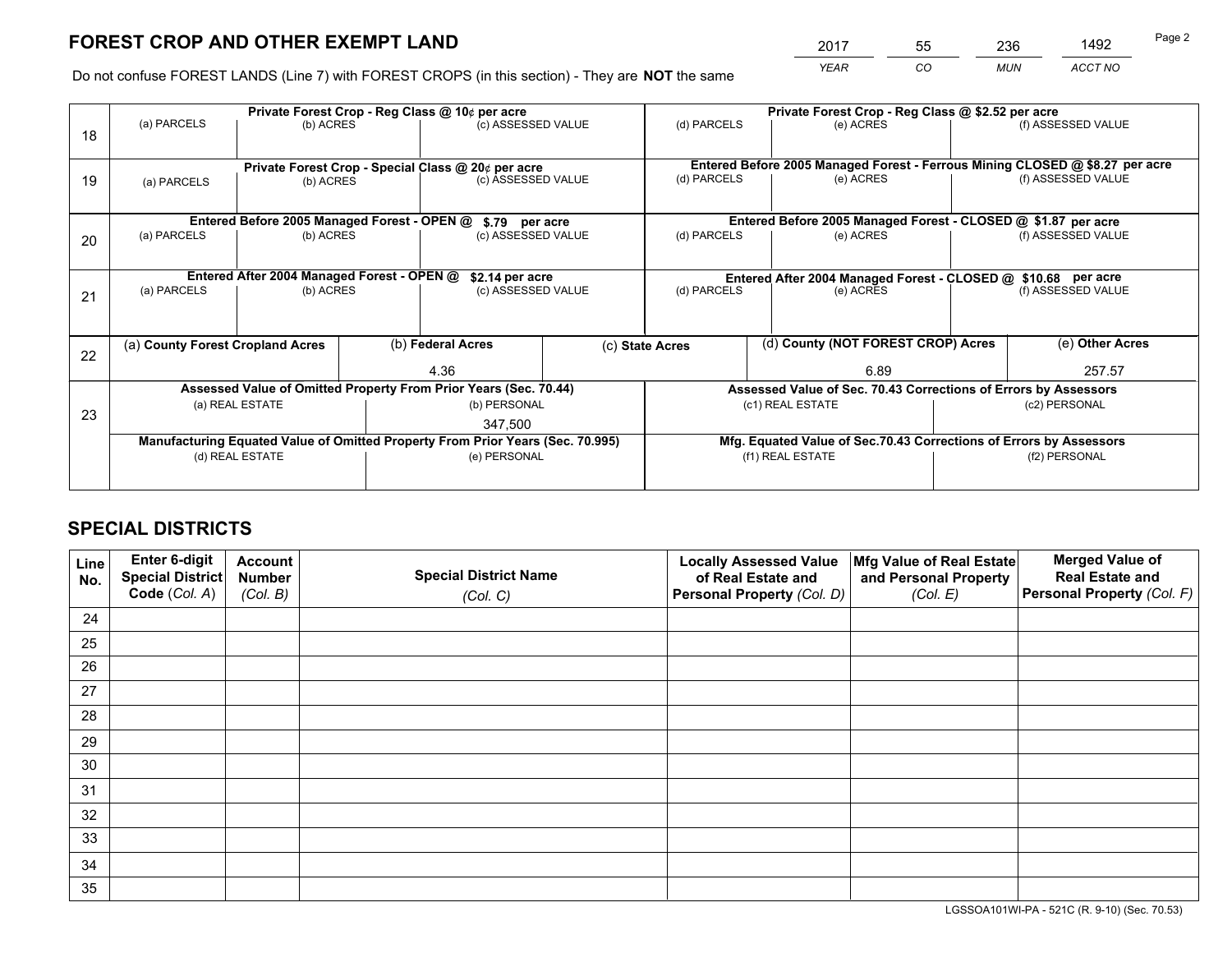|             |                                                          |                                             |                                                         | <b>YEAR</b>                                                                       | CO<br><b>MUN</b>                                              | ACCT NO                                                                        |
|-------------|----------------------------------------------------------|---------------------------------------------|---------------------------------------------------------|-----------------------------------------------------------------------------------|---------------------------------------------------------------|--------------------------------------------------------------------------------|
| Line<br>No. | Enter 6-digit<br><b>School District</b><br>Code (Col. A) | <b>Account</b><br><b>Number</b><br>(Col. B) | <b>School District Name</b><br>(Col. C)                 | <b>Locally Assessed Value</b><br>of Real Estate and<br>Personal Property (Col. D) | Mfg Value of Real Estate<br>and Personal Property<br>(Col. E) | <b>Merged Value of</b><br><b>Real Estate and</b><br>Personal Property (Col. F) |
|             | A. SCHOOL DISTRICTS (K-8 and K-12)                       |                                             |                                                         |                                                                                   |                                                               |                                                                                |
| 36          | 552611                                                   | 0330                                        | SCH D OF HUDSON                                         | 1,576,498,500                                                                     | 35,212,600                                                    | 1,611,711,100                                                                  |
| 37          |                                                          |                                             |                                                         |                                                                                   |                                                               |                                                                                |
| 38          |                                                          |                                             |                                                         |                                                                                   |                                                               |                                                                                |
| 39          |                                                          |                                             |                                                         |                                                                                   |                                                               |                                                                                |
| 40          |                                                          |                                             |                                                         |                                                                                   |                                                               |                                                                                |
| 41<br>42    |                                                          |                                             |                                                         |                                                                                   |                                                               |                                                                                |
| 43          |                                                          |                                             |                                                         |                                                                                   |                                                               |                                                                                |
|             |                                                          |                                             |                                                         |                                                                                   |                                                               |                                                                                |
| 44<br>45    |                                                          |                                             |                                                         |                                                                                   |                                                               |                                                                                |
| 46          |                                                          |                                             |                                                         |                                                                                   |                                                               |                                                                                |
| 47          |                                                          |                                             |                                                         |                                                                                   |                                                               |                                                                                |
| 48          |                                                          |                                             |                                                         |                                                                                   |                                                               |                                                                                |
| 49          |                                                          |                                             |                                                         |                                                                                   |                                                               |                                                                                |
| 50          |                                                          |                                             | TOTAL ASSESSED VALUE OF SCHOOL DISTRICTS (K-8 and K-12) | 1,576,498,500                                                                     | 35,212,600                                                    | 1,611,711,100                                                                  |
|             | <b>B.</b><br>UNION HIGH SCHOOL DISTRICTS                 |                                             |                                                         |                                                                                   |                                                               |                                                                                |
| 51          |                                                          |                                             |                                                         |                                                                                   |                                                               |                                                                                |
| 52          |                                                          |                                             |                                                         |                                                                                   |                                                               |                                                                                |
| 53          |                                                          |                                             |                                                         |                                                                                   |                                                               |                                                                                |
| 54          |                                                          |                                             |                                                         |                                                                                   |                                                               |                                                                                |
| 55          |                                                          |                                             | TOTAL ASSESSED VALUE OF UNION HIGH SCHOOLS              |                                                                                   |                                                               |                                                                                |
|             | C.<br><b>TECHNICAL COLLEGE DISTRICTS</b>                 |                                             |                                                         |                                                                                   |                                                               |                                                                                |
| 56          | 001700                                                   | 0016                                        | WISCONSIN INDIANHEAD TECH COLLEGE SHEL                  | 1,576,498,500                                                                     | 35,212,600                                                    | 1,611,711,100                                                                  |
| 57<br>58    |                                                          |                                             |                                                         |                                                                                   |                                                               |                                                                                |
| 59          |                                                          |                                             | TOTAL ASSESSED VALUE OF TECHNICAL COLLEGES              | 1,576,498,500                                                                     | 35,212,600                                                    | 1,611,711,100                                                                  |
|             |                                                          |                                             |                                                         |                                                                                   |                                                               |                                                                                |

 *I hereby certify, to the best of my knowledge and belief, this form is complete and correct.*

| Print name of preparer | Title                    |                | Date (MM / DD / CCYY) |
|------------------------|--------------------------|----------------|-----------------------|
|                        |                          |                |                       |
| Signature of preparer  | Contact Telephone Number | E-mail address |                       |
|                        | $\sim$                   |                |                       |

| 2017 | 55 | 236   | 1492    |
|------|----|-------|---------|
| YEAR | CO | MI IN | ACCT NO |

**SCHOOL DISTRICTS**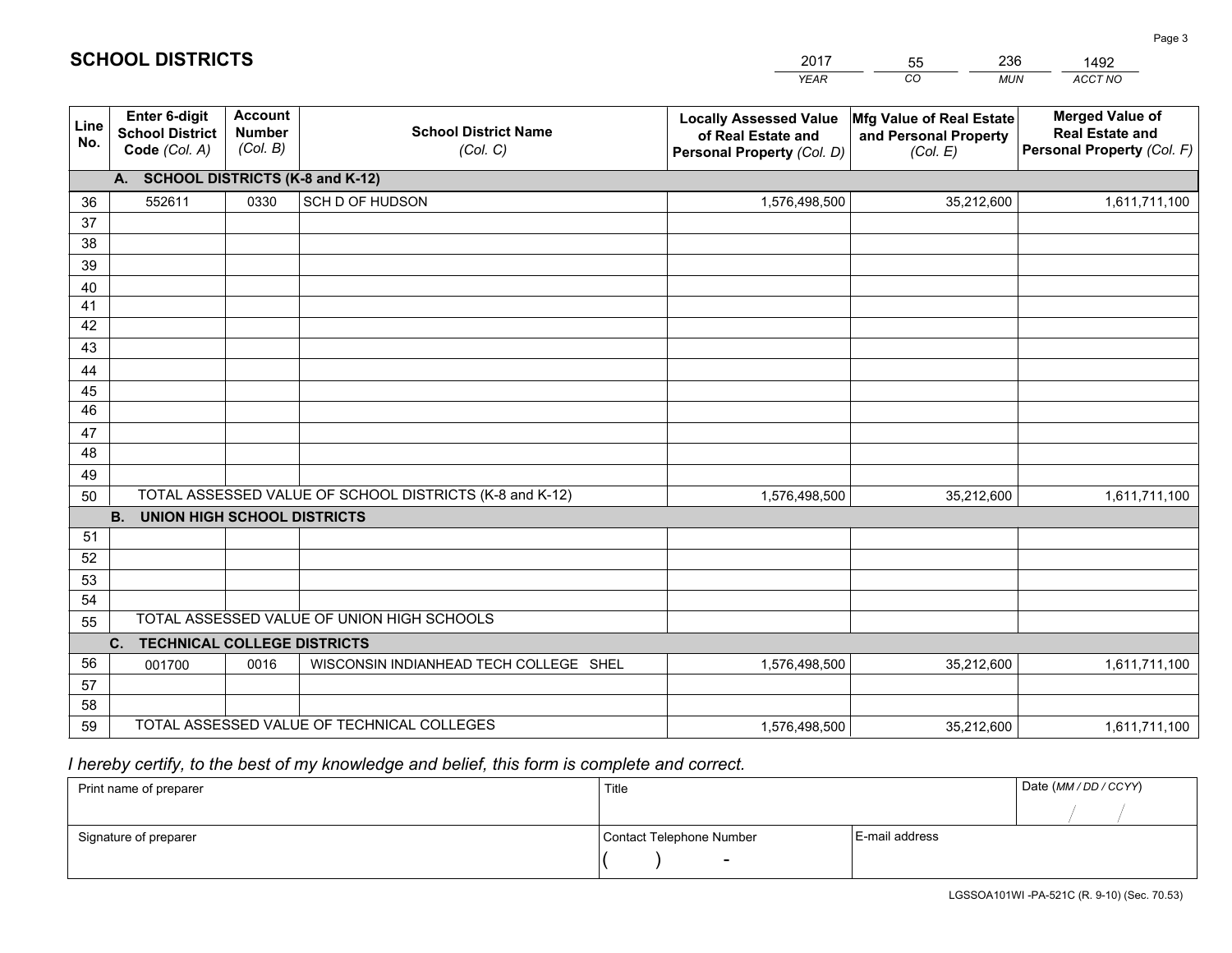### **HIGHLIGHTS**

- 1. Complete the Statement of Assessment after the Board of Review. Reflect any changes made there.
- 2. Use black ink to complete.
- 3. Line 16 must equal Line 50, Col D.
- 4. Line 55 must equal the total of K-8 schools listed on lines 36-49. Do not include K-12 schools in this comparision.
- 5. Line 59, Col. D must equal Line 16.
- 6. Special District, School District and Technical College District values must include both real estate and personal property. Examples of Special districts are: town sanitary districts, public inland lake protection and rehabilitation districts, and metropolitan sewerage districts.
- 7. DO NOT INCLUDE Manufacturing property values.DOR will print these values on the final SOA.
- 8. Accuracy of this form is very important. The values reported directly affect the equalized value DOR calculates for school and special districts.

### **Page 1:**

 If not prefilled, enter the tax year,county and municipal code,municipal type, municipal name and county name on the top of form.

Check the Amended box, if filing an amended / corrected SOA.

 Report the parcel count, acres and assessed value of taxable general property, total parcel count, (real and personal), total acres, and values from final figures set by the Board of Review.

- A. Real Estate land and improvements (buildings, etc.) is reported on lines 1 8, total line 9.
- B. Personal Property is reported on lines 11 14, Column D, total line 15.
- C. To complete this report, use the computer produced summary of the assessment roll that shows these amounts.
- D. Use whole numbers only.
- E. Add each line across and each column down to verify entries.

### **Page 2:**

- A. Report Special Items (not subject to general property tax).
- 1. Private Forest Croplands and Managed Forest Lands are reported on lines 18,19, 20 and 21. Be sure to report assessed values **NOT** taxes.
- 2. You should have copies of the orders of entry, orders of withdrawal, etc., to update your assessment roll.
	- 3. Show hundredths of acres (e.g. 39.75).
- 4. Tax exempt lands are reported on line 22.
- 5. Omitted property and sec. 70.43, Wis. Stats., corrections of errors by assessor are reported on line 23. Report real estate and personal property separately. These should be for **prior years**, not something found on the current assessment roll after the board of review.
- B. Special District (Lines 24-35) Include the value of both real and personal property.

 The Department of Revenue (DOR) preprints much of the information regarding names and codes for schools, special districts,etc. If a district is not listed, enter the name and value only, DOR will enter the proper code.

### **Page 3 School Districts:**

Include the value of both real and personal property.

Report School District (regular, elementary, union high school, and technical college).

- 1. Regular (K-12) and Elementary (K-8) school values are reported on lines 36-49, total on line 50.
- 2. Union High School (UHS) (use only if elementary schools are listed on lines 36-49) are reported on lines 51-54. UHS total value (line 55) must equal to the total **elementary school** values reported on lines 36-49. Do notinclude K-12 schools in this comparison.
- 3. Technical College values are reported on lines 56-58, total on line 59.
- 4. Use the computer summary that shows these amounts to complete this report.

#### **This form is due the second Monday in June. File this report only after your Board of Review is complete.**

 *If you have questions: Return forms to:*

 Email: lgs@wisconsin.gov Wisconsin Department of RevenueCall:  $(608)$  266-2569 or  $(608)$  264-6892 Fax number: (608) 264-6887 PO Box 8971

Local Government Services Section 6-97 Madison WI 53708-8971

54016 - 1603 HUDSON, WI 54016 - 1603 JENNIFER ZEILER<br>CITY OF HUDSON<br>505 3RD ST CITY OF HUDSON JENNIFER ZEILER HUDSON, WI 505 3RD ST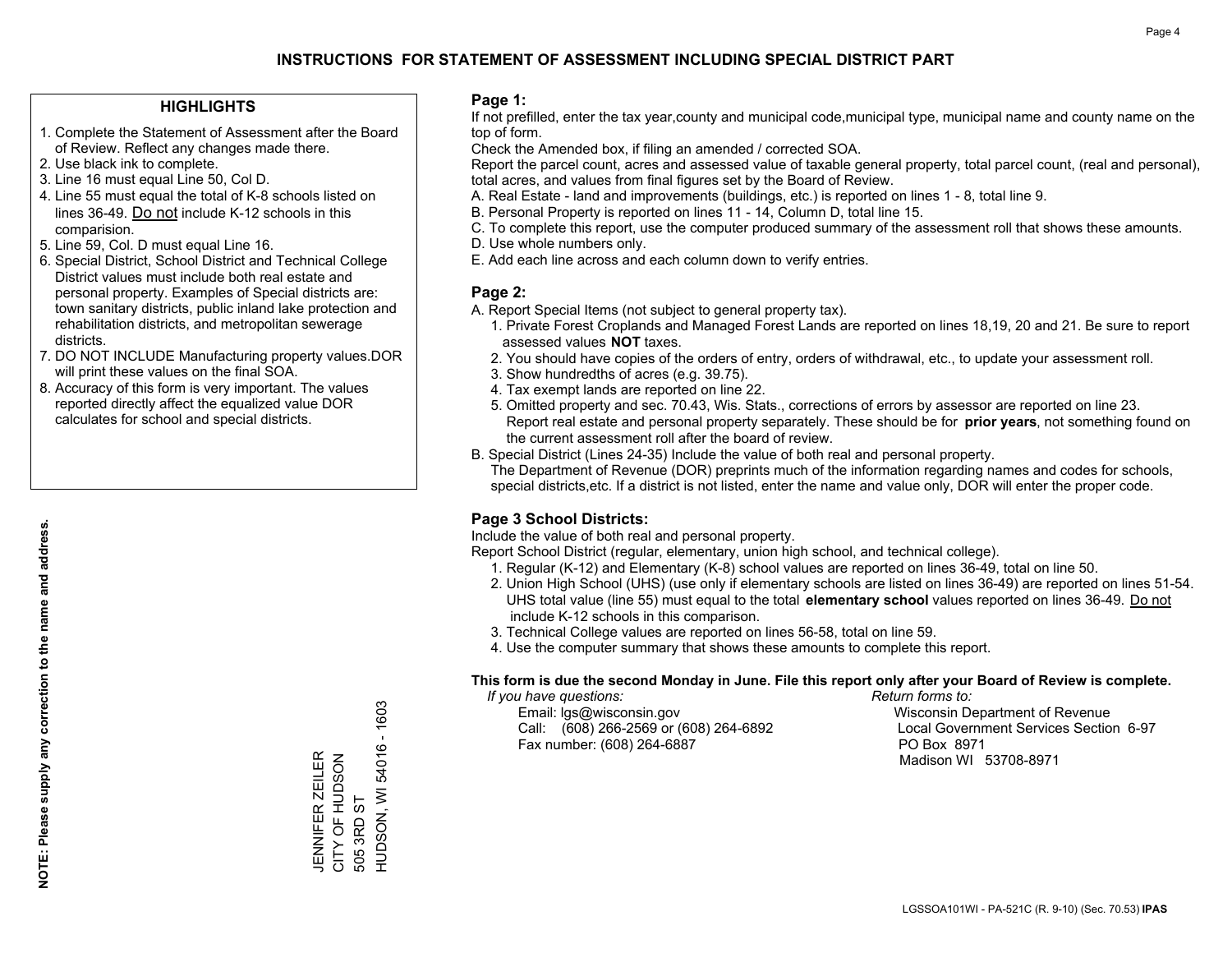**STATEMENT OF ASSESSMENT FOR 2017** 

**FINAL - EQUATED**

|                | <b>FOR</b>                                                                                                                                                                                   | CITY OF<br><b>OF</b>                                      | <b>NEW RICHMOND</b>      |                                  | <b>ST CROIX COUNTY</b>              |                         |                            | <b>WHEN COMPLETING THIS DOCUMENT</b>     |
|----------------|----------------------------------------------------------------------------------------------------------------------------------------------------------------------------------------------|-----------------------------------------------------------|--------------------------|----------------------------------|-------------------------------------|-------------------------|----------------------------|------------------------------------------|
|                |                                                                                                                                                                                              | Town - Village - City                                     | <b>Municipality Name</b> |                                  | <b>County Name</b>                  |                         |                            | DO NOT WRITE OVER X's OR IN SHADED AREAS |
|                |                                                                                                                                                                                              | PARCEL COUNT<br><b>REAL ESTATE</b>                        |                          | NO. OF ACRES                     | <b>VALUE OF</b>                     | <b>VALUE OF</b>         | <b>TOTAL VALUE OF LAND</b> |                                          |
| Line<br>No.    |                                                                                                                                                                                              | (See Lines 18 - 22 for<br>other Real Estate)              |                          | <b>TOTAL LAND   IMPROVEMENTS</b> | <b>WHOLE</b><br><b>NUMBERS ONLY</b> | LAND                    | <b>IMPROVEMENTS</b>        | AND IMPROVEMENTS                         |
|                |                                                                                                                                                                                              |                                                           | Col. A                   | Col. B                           | Col. C                              | Col. D                  | Col. E                     | Col. F                                   |
| $\mathbf 1$    |                                                                                                                                                                                              | <b>RESIDENTIAL - Class 1</b>                              | 3,504                    | 2,765                            | 1,115                               | 72,284,500              | 340,008,500                | 412,293,000                              |
| 2              |                                                                                                                                                                                              | <b>COMMERCIAL - Class 2</b>                               | 365                      | 305                              | 392                                 | 41,529,300              | 109,575,000                | 151,104,300                              |
| 3              |                                                                                                                                                                                              | <b>MANUFACTURING - Class 3</b>                            | 30                       | 27                               | 373                                 | 5,254,500               | 23,641,300                 | 28,895,800                               |
| 4              |                                                                                                                                                                                              | <b>AGRICULTURAL - Class 4</b>                             | 85                       |                                  | 1,519                               | 300,800                 |                            | 300,800                                  |
| 5              |                                                                                                                                                                                              | <b>UNDEVELOPED - Class 5</b>                              | 26                       |                                  | 158                                 | 259,900                 |                            | 259,900                                  |
| 6              | AGRICULTURAL FOREST - Class 5m                                                                                                                                                               |                                                           | 5                        |                                  | 52                                  | 118,700                 |                            | 118,700                                  |
| $\overline{7}$ |                                                                                                                                                                                              | FOREST LANDS - Class 6                                    | $\mathbf 1$              |                                  | 3                                   | 19,500                  |                            | 19,500                                   |
| 8              |                                                                                                                                                                                              | OTHER - Class 7                                           | 3                        | 3                                | 14                                  | 134,000                 | 498,400                    | 632,400                                  |
| 9              |                                                                                                                                                                                              | <b>TOTAL - ALL COLUMNS</b>                                | 4,019                    | 3,100                            | 3,626                               | 119,901,200             | 473,723,200                | 593,624,400                              |
| 10             |                                                                                                                                                                                              | NUMBER OF PERSONAL PROPERTY ACCOUNTS IN ROLL              |                          |                                  | 514                                 | <b>LOCALLY ASSESSED</b> | <b>MANUFACTURING</b>       | <b>MERGED</b>                            |
| 11             |                                                                                                                                                                                              | BOATS AND OTHER WATERCRAFT NOT EXEMPT - Code 1            |                          |                                  |                                     | 100                     | 0                          | 100                                      |
| 12             |                                                                                                                                                                                              | MACHINERY, TOOLS AND PATTERNS - Code 2                    |                          |                                  |                                     | 4,960,000               | 2,821,300                  | 7,781,300                                |
| 13             |                                                                                                                                                                                              | FURNITURE, FIXTURES AND EQUIPMENT - Code 3                |                          |                                  |                                     | 7,131,100               | 886,300                    | 8,017,400                                |
| 14             |                                                                                                                                                                                              | ALL OTHER PERSONAL PROPERTY NOT EXEMPT - Codes 4A, 4B, 4C |                          |                                  |                                     | 9,912,100               | 345,000                    | 10,257,100                               |
| 15             | TOTAL OF PERSONAL PROPERTY NOT EXEMPT (Total of Lines 11-14)                                                                                                                                 |                                                           |                          |                                  |                                     | 22,003,300              | 4,052,600                  | 26,055,900                               |
| 16             | AGGREGATE ASSESSED VALUE OF ALL PROPERTY SUBJECT TO THE GENERAL PROPERTY TAX (Total of Lines 9F and 15F)<br>MUST EQUAL TOTAL VALUE OF THE SCHOOL DISTRICTS (K-12 PLUS K-8) - Line 50, Col. F |                                                           |                          |                                  |                                     |                         | 619,680,300                |                                          |
| 17             | Name of Assessor<br><b>BOARD OF REVIEW</b><br>DATE OF FINAL ADJOURNMENT<br>06/28/2017<br><b>OWEN ASSESSING</b>                                                                               |                                                           |                          |                                  |                                     | <b>KELLY OWEN</b>       | Telephone #                | (715) 643-2081                           |

*CO*

*MUN*

*ACCT NO1493*

*<sup>55</sup> <sup>261</sup>*

REMARKS

The Assessment Ratio to be used in calculating the estimated Fair Market Value on tax bills for this tax district is .873304372<br>This ratio should be used to convert assessed values to "Calculate Equalized Values" in Step 1 Commission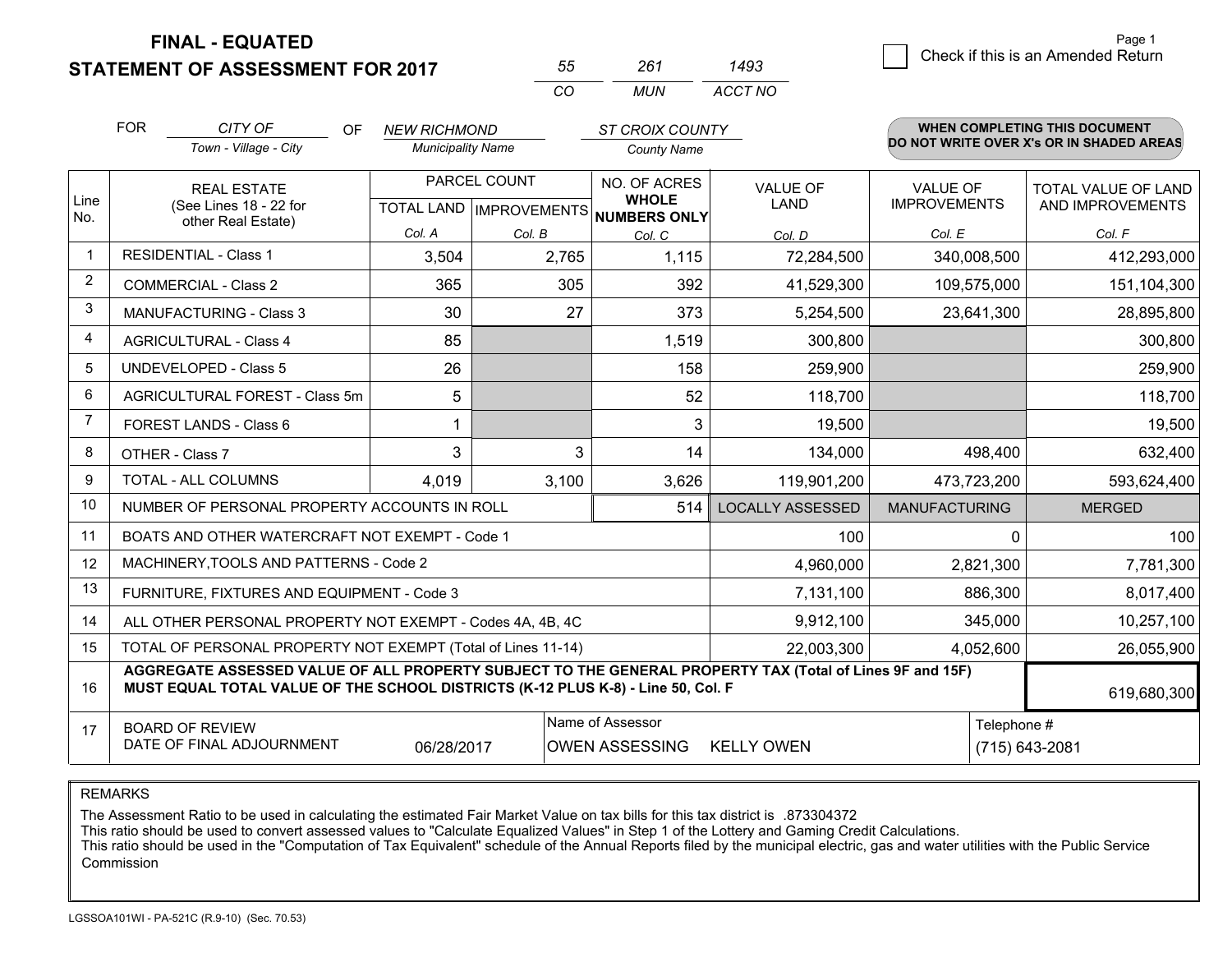*YEAR CO MUN ACCT NO* <sup>2017</sup> <sup>55</sup> <sup>261</sup> <sup>1493</sup>

Do not confuse FOREST LANDS (Line 7) with FOREST CROPS (in this section) - They are **NOT** the same

|    |                                                                                |                                             |                    | Private Forest Crop - Reg Class @ 10¢ per acre |                                                                              | Private Forest Crop - Reg Class @ \$2.52 per acre               |                                                                    |                    |                    |  |
|----|--------------------------------------------------------------------------------|---------------------------------------------|--------------------|------------------------------------------------|------------------------------------------------------------------------------|-----------------------------------------------------------------|--------------------------------------------------------------------|--------------------|--------------------|--|
| 18 | (a) PARCELS                                                                    | (b) ACRES                                   | (c) ASSESSED VALUE |                                                | (d) PARCELS                                                                  | (e) ACRES                                                       |                                                                    | (f) ASSESSED VALUE |                    |  |
|    |                                                                                |                                             |                    |                                                |                                                                              |                                                                 |                                                                    |                    |                    |  |
|    | Private Forest Crop - Special Class @ 20¢ per acre                             |                                             |                    |                                                | Entered Before 2005 Managed Forest - Ferrous Mining CLOSED @ \$8.27 per acre |                                                                 |                                                                    |                    |                    |  |
| 19 | (a) PARCELS                                                                    | (b) ACRES                                   |                    | (c) ASSESSED VALUE                             |                                                                              | (d) PARCELS                                                     | (e) ACRES                                                          |                    | (f) ASSESSED VALUE |  |
|    |                                                                                |                                             |                    |                                                |                                                                              |                                                                 |                                                                    |                    |                    |  |
|    |                                                                                | Entered Before 2005 Managed Forest - OPEN @ |                    | \$.79 per acre                                 |                                                                              |                                                                 | Entered Before 2005 Managed Forest - CLOSED @ \$1.87 per acre      |                    |                    |  |
| 20 | (a) PARCELS                                                                    | (b) ACRES                                   |                    | (c) ASSESSED VALUE                             |                                                                              | (d) PARCELS                                                     | (e) ACRES                                                          |                    | (f) ASSESSED VALUE |  |
|    |                                                                                |                                             |                    |                                                |                                                                              |                                                                 |                                                                    |                    |                    |  |
|    | Entered After 2004 Managed Forest - OPEN @                                     |                                             |                    |                                                | \$2.14 per acre                                                              |                                                                 | Entered After 2004 Managed Forest - CLOSED @ \$10.68 per acre      |                    |                    |  |
| 21 | (a) PARCELS                                                                    | (b) ACRES                                   |                    | (c) ASSESSED VALUE                             |                                                                              | (d) PARCELS<br>(e) ACRES                                        |                                                                    |                    | (f) ASSESSED VALUE |  |
|    |                                                                                |                                             |                    |                                                |                                                                              |                                                                 |                                                                    |                    |                    |  |
|    |                                                                                |                                             |                    |                                                |                                                                              |                                                                 | (d) County (NOT FOREST CROP) Acres                                 |                    |                    |  |
| 22 | (a) County Forest Cropland Acres                                               |                                             | (b) Federal Acres  |                                                |                                                                              | (c) State Acres                                                 |                                                                    |                    | (e) Other Acres    |  |
|    |                                                                                |                                             |                    |                                                |                                                                              | 20.5                                                            | 101.4                                                              |                    | 1,064.05           |  |
|    | Assessed Value of Omitted Property From Prior Years (Sec. 70.44)               |                                             |                    |                                                |                                                                              | Assessed Value of Sec. 70.43 Corrections of Errors by Assessors |                                                                    |                    |                    |  |
| 23 |                                                                                | (a) REAL ESTATE                             |                    | (b) PERSONAL                                   |                                                                              | (c1) REAL ESTATE                                                |                                                                    |                    | (c2) PERSONAL      |  |
|    |                                                                                |                                             |                    |                                                |                                                                              |                                                                 |                                                                    |                    |                    |  |
|    | Manufacturing Equated Value of Omitted Property From Prior Years (Sec. 70.995) |                                             |                    |                                                |                                                                              |                                                                 | Mfg. Equated Value of Sec.70.43 Corrections of Errors by Assessors |                    |                    |  |
|    | (d) REAL ESTATE                                                                |                                             |                    | (e) PERSONAL                                   |                                                                              |                                                                 | (f1) REAL ESTATE                                                   |                    | (f2) PERSONAL      |  |
|    |                                                                                |                                             |                    |                                                |                                                                              |                                                                 |                                                                    |                    |                    |  |

# **SPECIAL DISTRICTS**

| <b>Line</b><br>No. | Enter 6-digit<br><b>Special District</b><br>Code (Col. A) | <b>Account</b><br><b>Number</b><br>(Col. B) | <b>Special District Name</b><br>(Col. C) | <b>Locally Assessed Value</b><br>of Real Estate and<br><b>Personal Property (Col. D)</b> | Mfg Value of Real Estate<br>and Personal Property<br>(Col. E) | <b>Merged Value of</b><br><b>Real Estate and</b><br>Personal Property (Col. F) |
|--------------------|-----------------------------------------------------------|---------------------------------------------|------------------------------------------|------------------------------------------------------------------------------------------|---------------------------------------------------------------|--------------------------------------------------------------------------------|
| 24                 | 558020                                                    | 0339                                        | UPPER WILLOW REHABILITATION DISTRICT     | 586,731,900                                                                              | 32,948,400                                                    | 619,680,300                                                                    |
| 25                 |                                                           |                                             |                                          |                                                                                          |                                                               |                                                                                |
| 26                 |                                                           |                                             |                                          |                                                                                          |                                                               |                                                                                |
| 27                 |                                                           |                                             |                                          |                                                                                          |                                                               |                                                                                |
| 28                 |                                                           |                                             |                                          |                                                                                          |                                                               |                                                                                |
| 29                 |                                                           |                                             |                                          |                                                                                          |                                                               |                                                                                |
| 30                 |                                                           |                                             |                                          |                                                                                          |                                                               |                                                                                |
| 31                 |                                                           |                                             |                                          |                                                                                          |                                                               |                                                                                |
| 32                 |                                                           |                                             |                                          |                                                                                          |                                                               |                                                                                |
| 33                 |                                                           |                                             |                                          |                                                                                          |                                                               |                                                                                |
| 34                 |                                                           |                                             |                                          |                                                                                          |                                                               |                                                                                |
| 35                 |                                                           |                                             |                                          |                                                                                          |                                                               |                                                                                |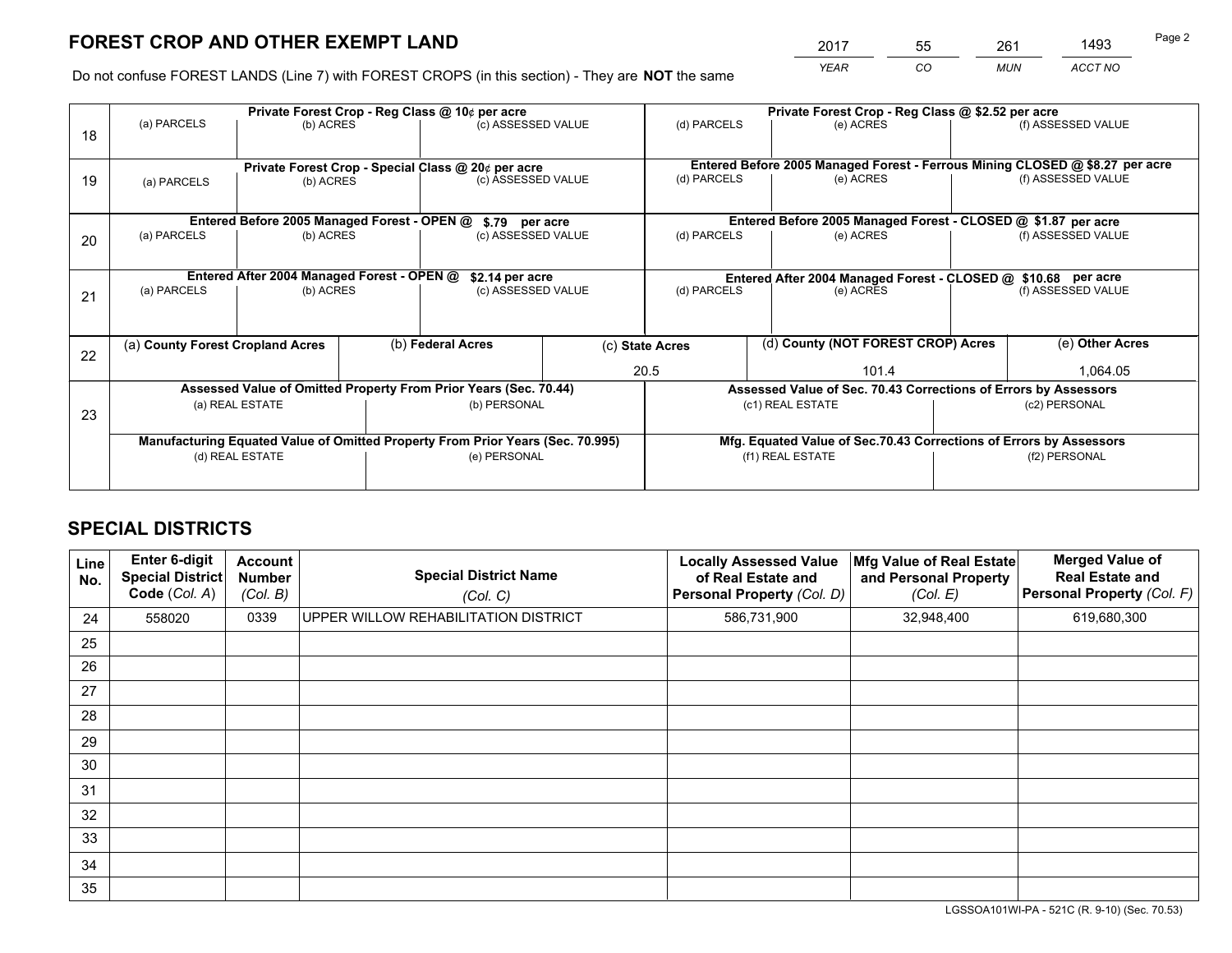|             |                                                                 |                                             |                                                         | <b>YEAR</b>                                                                       | CO<br><b>MUN</b>                                              | <b>ACCT NO</b>                                                                 |
|-------------|-----------------------------------------------------------------|---------------------------------------------|---------------------------------------------------------|-----------------------------------------------------------------------------------|---------------------------------------------------------------|--------------------------------------------------------------------------------|
| Line<br>No. | <b>Enter 6-digit</b><br><b>School District</b><br>Code (Col. A) | <b>Account</b><br><b>Number</b><br>(Col. B) | <b>School District Name</b><br>(Col. C)                 | <b>Locally Assessed Value</b><br>of Real Estate and<br>Personal Property (Col. D) | Mfg Value of Real Estate<br>and Personal Property<br>(Col. E) | <b>Merged Value of</b><br><b>Real Estate and</b><br>Personal Property (Col. F) |
|             | A. SCHOOL DISTRICTS (K-8 and K-12)                              |                                             |                                                         |                                                                                   |                                                               |                                                                                |
| 36          | 553962                                                          | 0331                                        | SCH D OF NEW RICHMOND                                   | 586,731,900                                                                       | 32,948,400                                                    | 619,680,300                                                                    |
| 37          |                                                                 |                                             |                                                         |                                                                                   |                                                               |                                                                                |
| 38          |                                                                 |                                             |                                                         |                                                                                   |                                                               |                                                                                |
| 39          |                                                                 |                                             |                                                         |                                                                                   |                                                               |                                                                                |
| 40          |                                                                 |                                             |                                                         |                                                                                   |                                                               |                                                                                |
| 41          |                                                                 |                                             |                                                         |                                                                                   |                                                               |                                                                                |
| 42          |                                                                 |                                             |                                                         |                                                                                   |                                                               |                                                                                |
| 43          |                                                                 |                                             |                                                         |                                                                                   |                                                               |                                                                                |
| 44<br>45    |                                                                 |                                             |                                                         |                                                                                   |                                                               |                                                                                |
| 46          |                                                                 |                                             |                                                         |                                                                                   |                                                               |                                                                                |
| 47          |                                                                 |                                             |                                                         |                                                                                   |                                                               |                                                                                |
| 48          |                                                                 |                                             |                                                         |                                                                                   |                                                               |                                                                                |
| 49          |                                                                 |                                             |                                                         |                                                                                   |                                                               |                                                                                |
| 50          |                                                                 |                                             | TOTAL ASSESSED VALUE OF SCHOOL DISTRICTS (K-8 and K-12) | 586,731,900                                                                       | 32,948,400                                                    | 619,680,300                                                                    |
|             | <b>B.</b><br><b>UNION HIGH SCHOOL DISTRICTS</b>                 |                                             |                                                         |                                                                                   |                                                               |                                                                                |
| 51          |                                                                 |                                             |                                                         |                                                                                   |                                                               |                                                                                |
| 52          |                                                                 |                                             |                                                         |                                                                                   |                                                               |                                                                                |
| 53          |                                                                 |                                             |                                                         |                                                                                   |                                                               |                                                                                |
| 54          |                                                                 |                                             |                                                         |                                                                                   |                                                               |                                                                                |
| 55          |                                                                 |                                             | TOTAL ASSESSED VALUE OF UNION HIGH SCHOOLS              |                                                                                   |                                                               |                                                                                |
|             | C.<br><b>TECHNICAL COLLEGE DISTRICTS</b>                        |                                             |                                                         |                                                                                   |                                                               |                                                                                |
| 56          | 001700                                                          | 0016                                        | WISCONSIN INDIANHEAD TECH COLLEGE SHEL                  | 586,731,900                                                                       | 32,948,400                                                    | 619,680,300                                                                    |
| 57          |                                                                 |                                             |                                                         |                                                                                   |                                                               |                                                                                |
| 58          |                                                                 |                                             | TOTAL ASSESSED VALUE OF TECHNICAL COLLEGES              |                                                                                   |                                                               |                                                                                |
| 59          |                                                                 |                                             |                                                         | 586,731,900                                                                       | 32,948,400                                                    | 619,680,300                                                                    |

55

261

# *I hereby certify, to the best of my knowledge and belief, this form is complete and correct.*

**SCHOOL DISTRICTS**

| Print name of preparer | Title                    |                | Date (MM / DD / CCYY) |
|------------------------|--------------------------|----------------|-----------------------|
|                        |                          |                |                       |
| Signature of preparer  | Contact Telephone Number | E-mail address |                       |
|                        | $\overline{\phantom{0}}$ |                |                       |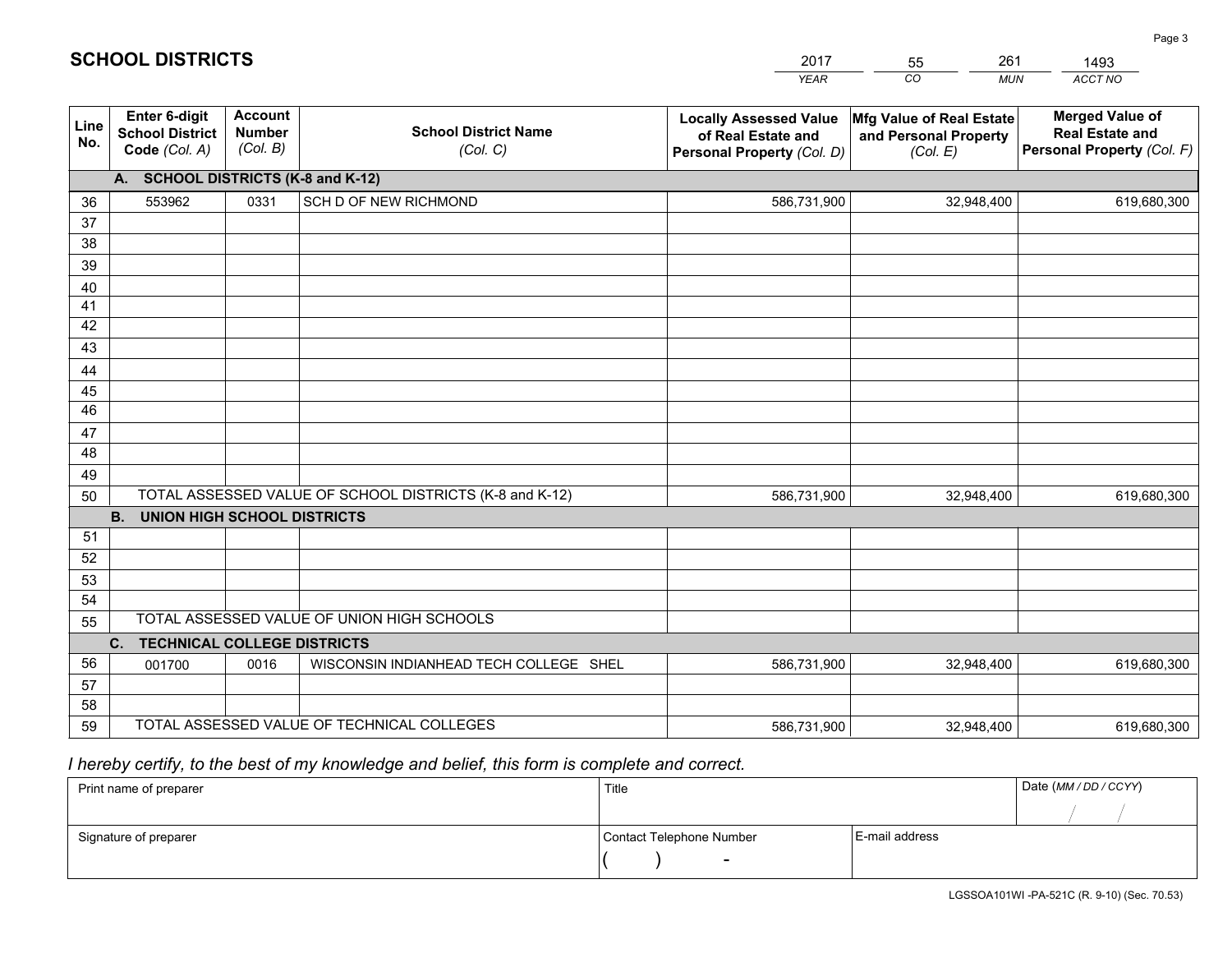### **HIGHLIGHTS**

- 1. Complete the Statement of Assessment after the Board of Review. Reflect any changes made there.
- 2. Use black ink to complete.
- 3. Line 16 must equal Line 50, Col D.
- 4. Line 55 must equal the total of K-8 schools listed on lines 36-49. Do not include K-12 schools in this comparision.
- 5. Line 59, Col. D must equal Line 16.
- 6. Special District, School District and Technical College District values must include both real estate and personal property. Examples of Special districts are: town sanitary districts, public inland lake protection and rehabilitation districts, and metropolitan sewerage districts.
- 7. DO NOT INCLUDE Manufacturing property values.DOR will print these values on the final SOA.

TANYA BATCHELOR CITY OF NEW RICHMOND 156 EAST FIRST ST

TANYA BATCHELOR<br>CITY OF NEW RICHMOND

NEW RICHMOND, WI 54017 - 1802

**NEW RICHMOND, WI 54017** 

156 EAST FIRST ST

 $-1802$ 

 8. Accuracy of this form is very important. The values reported directly affect the equalized value DOR calculates for school and special districts.

### **Page 1:**

 If not prefilled, enter the tax year,county and municipal code,municipal type, municipal name and county name on the top of form.

Check the Amended box, if filing an amended / corrected SOA.

 Report the parcel count, acres and assessed value of taxable general property, total parcel count, (real and personal), total acres, and values from final figures set by the Board of Review.

- A. Real Estate land and improvements (buildings, etc.) is reported on lines 1 8, total line 9.
- B. Personal Property is reported on lines 11 14, Column D, total line 15.
- C. To complete this report, use the computer produced summary of the assessment roll that shows these amounts.
- D. Use whole numbers only.
- E. Add each line across and each column down to verify entries.

### **Page 2:**

- A. Report Special Items (not subject to general property tax).
- 1. Private Forest Croplands and Managed Forest Lands are reported on lines 18,19, 20 and 21. Be sure to report assessed values **NOT** taxes.
- 2. You should have copies of the orders of entry, orders of withdrawal, etc., to update your assessment roll.
	- 3. Show hundredths of acres (e.g. 39.75).
- 4. Tax exempt lands are reported on line 22.
- 5. Omitted property and sec. 70.43, Wis. Stats., corrections of errors by assessor are reported on line 23. Report real estate and personal property separately. These should be for **prior years**, not something found on the current assessment roll after the board of review.
- B. Special District (Lines 24-35) Include the value of both real and personal property.

 The Department of Revenue (DOR) preprints much of the information regarding names and codes for schools, special districts,etc. If a district is not listed, enter the name and value only, DOR will enter the proper code.

### **Page 3 School Districts:**

Include the value of both real and personal property.

Report School District (regular, elementary, union high school, and technical college).

- 1. Regular (K-12) and Elementary (K-8) school values are reported on lines 36-49, total on line 50.
- 2. Union High School (UHS) (use only if elementary schools are listed on lines 36-49) are reported on lines 51-54. UHS total value (line 55) must equal to the total **elementary school** values reported on lines 36-49. Do notinclude K-12 schools in this comparison.
- 3. Technical College values are reported on lines 56-58, total on line 59.
- 4. Use the computer summary that shows these amounts to complete this report.

#### **This form is due the second Monday in June. File this report only after your Board of Review is complete.**

 *If you have questions: Return forms to:*

 Email: lgs@wisconsin.gov Wisconsin Department of RevenueCall:  $(608)$  266-2569 or  $(608)$  264-6892 Fax number: (608) 264-6887 PO Box 8971

Local Government Services Section 6-97 Madison WI 53708-8971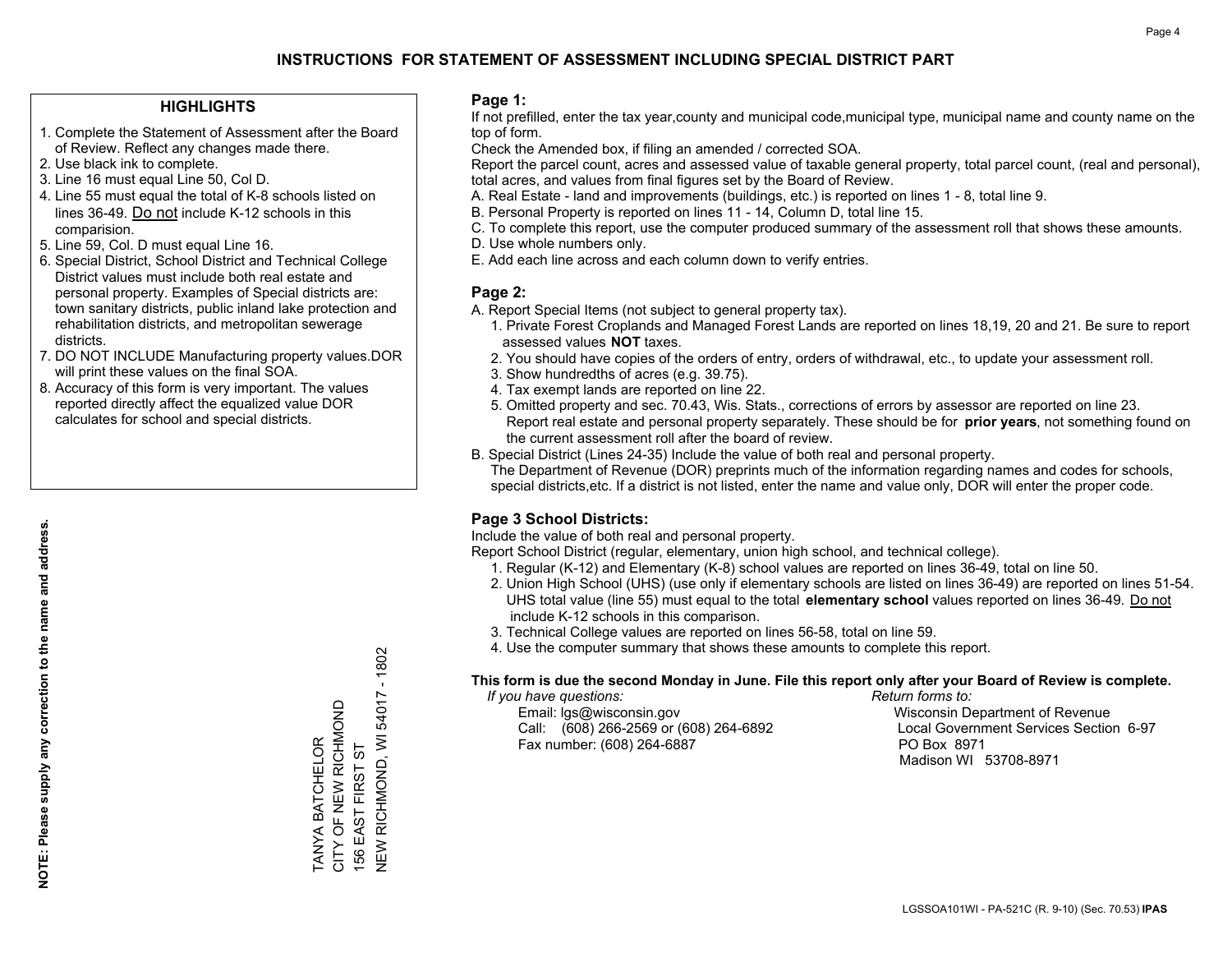**FINAL - EQUATED**

**STATEMENT OF ASSESSMENT FOR 2017** 

| 55  | 276   | 1494    |
|-----|-------|---------|
| CO. | MI IN | ACCT NO |

|                | <b>FOR</b>                                                                                                                                                                                   | CITY OF<br>OF                                                | <b>RIVER FALLS</b> |                                                |                                                                      | <b>ST CROIX COUNTY</b>         |                                        | <b>WHEN COMPLETING THIS DOCUMENT</b><br>DO NOT WRITE OVER X's OR IN SHADED AREAS |  |
|----------------|----------------------------------------------------------------------------------------------------------------------------------------------------------------------------------------------|--------------------------------------------------------------|--------------------|------------------------------------------------|----------------------------------------------------------------------|--------------------------------|----------------------------------------|----------------------------------------------------------------------------------|--|
|                |                                                                                                                                                                                              | Town - Village - City                                        |                    | <b>Municipality Name</b><br><b>County Name</b> |                                                                      |                                |                                        |                                                                                  |  |
| Line<br>No.    |                                                                                                                                                                                              | <b>REAL ESTATE</b><br>(See Lines 18 - 22 for                 |                    | PARCEL COUNT                                   | NO. OF ACRES<br><b>WHOLE</b><br>TOTAL LAND IMPROVEMENTS NUMBERS ONLY | <b>VALUE OF</b><br><b>LAND</b> | <b>VALUE OF</b><br><b>IMPROVEMENTS</b> | TOTAL VALUE OF LAND<br>AND IMPROVEMENTS                                          |  |
|                |                                                                                                                                                                                              | other Real Estate)                                           | Col. A             | Col. B                                         | Col. C                                                               | Col. D                         | Col. E                                 | Col. F                                                                           |  |
| -1             | <b>RESIDENTIAL - Class 1</b>                                                                                                                                                                 |                                                              | 1,291              | 1,184                                          | 356                                                                  | 42,598,400                     | 170,968,400                            | 213,566,800                                                                      |  |
| 2              |                                                                                                                                                                                              | <b>COMMERCIAL - Class 2</b>                                  | 123                | 96                                             | 265                                                                  | 21,627,600                     | 51,157,100                             | 72,784,700                                                                       |  |
| 3              |                                                                                                                                                                                              | <b>MANUFACTURING - Class 3</b>                               | 17                 | 17                                             | 77                                                                   | 4,047,000                      | 21,345,600                             | 25,392,600                                                                       |  |
| 4              |                                                                                                                                                                                              | <b>AGRICULTURAL - Class 4</b>                                | 18                 |                                                | 50                                                                   | 8,900                          |                                        | 8,900                                                                            |  |
| 5              |                                                                                                                                                                                              | <b>UNDEVELOPED - Class 5</b>                                 | 3                  |                                                | 17                                                                   | 8,100                          |                                        | 8,100                                                                            |  |
| 6              |                                                                                                                                                                                              | AGRICULTURAL FOREST - Class 5m                               | 1                  |                                                | $\overline{2}$                                                       | 3,000                          |                                        | 3,000                                                                            |  |
| $\overline{7}$ |                                                                                                                                                                                              | FOREST LANDS - Class 6                                       | 0                  |                                                | 0                                                                    | $\mathbf{0}$                   |                                        | $\Omega$                                                                         |  |
| 8              |                                                                                                                                                                                              | OTHER - Class 7                                              | $\Omega$           | $\Omega$                                       | $\Omega$                                                             | $\Omega$                       | $\Omega$                               | $\Omega$                                                                         |  |
| 9              |                                                                                                                                                                                              | TOTAL - ALL COLUMNS                                          | 1,453              | 1,297                                          | 767                                                                  | 68,293,000                     | 243,471,100                            | 311,764,100                                                                      |  |
| 10             |                                                                                                                                                                                              | NUMBER OF PERSONAL PROPERTY ACCOUNTS IN ROLL                 |                    |                                                | 175                                                                  | <b>LOCALLY ASSESSED</b>        | <b>MANUFACTURING</b>                   | <b>MERGED</b>                                                                    |  |
| 11             |                                                                                                                                                                                              | BOATS AND OTHER WATERCRAFT NOT EXEMPT - Code 1               |                    |                                                |                                                                      | 4,200                          | 0                                      | 4,200                                                                            |  |
| 12             |                                                                                                                                                                                              | MACHINERY, TOOLS AND PATTERNS - Code 2                       |                    |                                                |                                                                      | 1,868,700                      | 1,260,600                              | 3,129,300                                                                        |  |
| 13             |                                                                                                                                                                                              | FURNITURE, FIXTURES AND EQUIPMENT - Code 3                   |                    |                                                |                                                                      | 2,314,300                      | 908,500                                | 3,222,800                                                                        |  |
| 14             |                                                                                                                                                                                              | ALL OTHER PERSONAL PROPERTY NOT EXEMPT - Codes 4A, 4B, 4C    |                    |                                                |                                                                      | 2,737,900                      | 1,326,000                              | 4,063,900                                                                        |  |
| 15             |                                                                                                                                                                                              | TOTAL OF PERSONAL PROPERTY NOT EXEMPT (Total of Lines 11-14) |                    |                                                |                                                                      | 6,925,100                      | 3,495,100                              | 10,420,200                                                                       |  |
| 16             | AGGREGATE ASSESSED VALUE OF ALL PROPERTY SUBJECT TO THE GENERAL PROPERTY TAX (Total of Lines 9F and 15F)<br>MUST EQUAL TOTAL VALUE OF THE SCHOOL DISTRICTS (K-12 PLUS K-8) - Line 50, Col. F |                                                              |                    |                                                |                                                                      |                                | 322,184,300                            |                                                                                  |  |
| 17             |                                                                                                                                                                                              | <b>BOARD OF REVIEW</b><br>DATE OF FINAL ADJOURNMENT          | 05/25/2017         |                                                | Name of Assessor<br><b>ASSOCIATED APPRAISAL</b>                      |                                | Telephone #                            | (800) 721-4157                                                                   |  |

REMARKS

The Assessment Ratio to be used in calculating the estimated Fair Market Value on tax bills for this tax district is .933440438<br>This ratio should be used to convert assessed values to "Calculate Equalized Values" in Step 1 Commission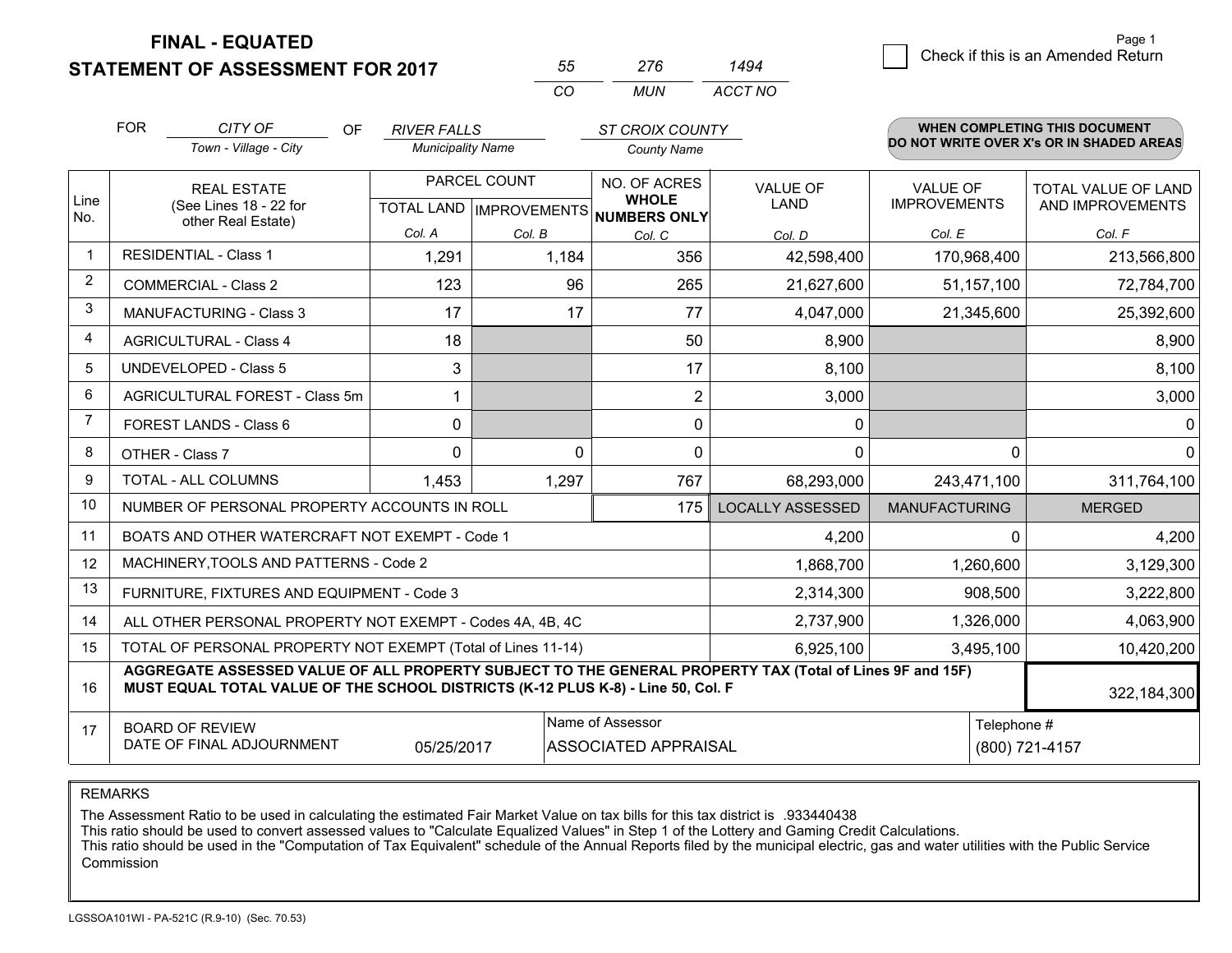*YEAR CO MUN ACCT NO* <sup>2017</sup> <sup>55</sup> <sup>276</sup> <sup>1494</sup> Page 2

Do not confuse FOREST LANDS (Line 7) with FOREST CROPS (in this section) - They are **NOT** the same

|    |                                                                                |                                             |  | Private Forest Crop - Reg Class @ 10¢ per acre     |  | Private Forest Crop - Reg Class @ \$2.52 per acre               |                                                                              |                                                               |                    |  |
|----|--------------------------------------------------------------------------------|---------------------------------------------|--|----------------------------------------------------|--|-----------------------------------------------------------------|------------------------------------------------------------------------------|---------------------------------------------------------------|--------------------|--|
| 18 | (a) PARCELS                                                                    | (b) ACRES                                   |  | (c) ASSESSED VALUE                                 |  | (d) PARCELS                                                     | (e) ACRES                                                                    |                                                               | (f) ASSESSED VALUE |  |
|    |                                                                                |                                             |  | Private Forest Crop - Special Class @ 20¢ per acre |  |                                                                 | Entered Before 2005 Managed Forest - Ferrous Mining CLOSED @ \$8.27 per acre |                                                               |                    |  |
| 19 | (a) PARCELS                                                                    | (b) ACRES                                   |  | (c) ASSESSED VALUE                                 |  | (d) PARCELS                                                     | (e) ACRES                                                                    |                                                               | (f) ASSESSED VALUE |  |
|    |                                                                                | Entered Before 2005 Managed Forest - OPEN @ |  |                                                    |  |                                                                 | Entered Before 2005 Managed Forest - CLOSED @ \$1.87 per acre                |                                                               |                    |  |
| 20 | (a) PARCELS<br>(b) ACRES                                                       |                                             |  | \$.79 per acre<br>(c) ASSESSED VALUE               |  | (d) PARCELS                                                     | (e) ACRES                                                                    |                                                               | (f) ASSESSED VALUE |  |
|    | Entered After 2004 Managed Forest - OPEN @<br>\$2.14 per acre                  |                                             |  |                                                    |  |                                                                 |                                                                              | Entered After 2004 Managed Forest - CLOSED @ \$10.68 per acre |                    |  |
| 21 | (a) PARCELS                                                                    | (b) ACRES                                   |  | (c) ASSESSED VALUE                                 |  | (d) PARCELS                                                     | (e) ACRES                                                                    |                                                               | (f) ASSESSED VALUE |  |
|    | (a) County Forest Cropland Acres                                               |                                             |  | (b) Federal Acres                                  |  | (c) State Acres                                                 | (d) County (NOT FOREST CROP) Acres                                           |                                                               | (e) Other Acres    |  |
| 22 |                                                                                |                                             |  |                                                    |  | 11.86                                                           |                                                                              |                                                               | 254.66             |  |
|    | Assessed Value of Omitted Property From Prior Years (Sec. 70.44)               |                                             |  |                                                    |  | Assessed Value of Sec. 70.43 Corrections of Errors by Assessors |                                                                              |                                                               |                    |  |
| 23 | (a) REAL ESTATE                                                                |                                             |  | (b) PERSONAL                                       |  | (c1) REAL ESTATE                                                |                                                                              | (c2) PERSONAL                                                 |                    |  |
|    | Manufacturing Equated Value of Omitted Property From Prior Years (Sec. 70.995) |                                             |  |                                                    |  |                                                                 | Mfg. Equated Value of Sec.70.43 Corrections of Errors by Assessors           |                                                               |                    |  |
|    | (d) REAL ESTATE                                                                |                                             |  | (e) PERSONAL                                       |  |                                                                 | (f1) REAL ESTATE                                                             | (f2) PERSONAL                                                 |                    |  |
|    |                                                                                |                                             |  |                                                    |  |                                                                 |                                                                              |                                                               |                    |  |

# **SPECIAL DISTRICTS**

| <b>Line</b><br>No. | Enter 6-digit<br><b>Special District</b><br>Code (Col. A) | <b>Account</b><br><b>Number</b><br>(Col. B) | <b>Special District Name</b><br>(Col. C)     | <b>Locally Assessed Value</b><br>of Real Estate and<br><b>Personal Property (Col. D)</b> | Mfg Value of Real Estate<br>and Personal Property<br>(Col. E) | <b>Merged Value of</b><br><b>Real Estate and</b><br>Personal Property (Col. F) |
|--------------------|-----------------------------------------------------------|---------------------------------------------|----------------------------------------------|------------------------------------------------------------------------------------------|---------------------------------------------------------------|--------------------------------------------------------------------------------|
| 24                 | 478030                                                    | 0281                                        | LAKE GEORGE INLAND LAKE PRO & REHAB DISTRICT | 293,296,600                                                                              | 28,887,700                                                    | 322,184,300                                                                    |
| 25                 |                                                           |                                             |                                              |                                                                                          |                                                               |                                                                                |
| 26                 |                                                           |                                             |                                              |                                                                                          |                                                               |                                                                                |
| 27                 |                                                           |                                             |                                              |                                                                                          |                                                               |                                                                                |
| 28                 |                                                           |                                             |                                              |                                                                                          |                                                               |                                                                                |
| 29                 |                                                           |                                             |                                              |                                                                                          |                                                               |                                                                                |
| 30                 |                                                           |                                             |                                              |                                                                                          |                                                               |                                                                                |
| 31                 |                                                           |                                             |                                              |                                                                                          |                                                               |                                                                                |
| 32                 |                                                           |                                             |                                              |                                                                                          |                                                               |                                                                                |
| 33                 |                                                           |                                             |                                              |                                                                                          |                                                               |                                                                                |
| 34                 |                                                           |                                             |                                              |                                                                                          |                                                               |                                                                                |
| 35                 |                                                           |                                             |                                              |                                                                                          |                                                               |                                                                                |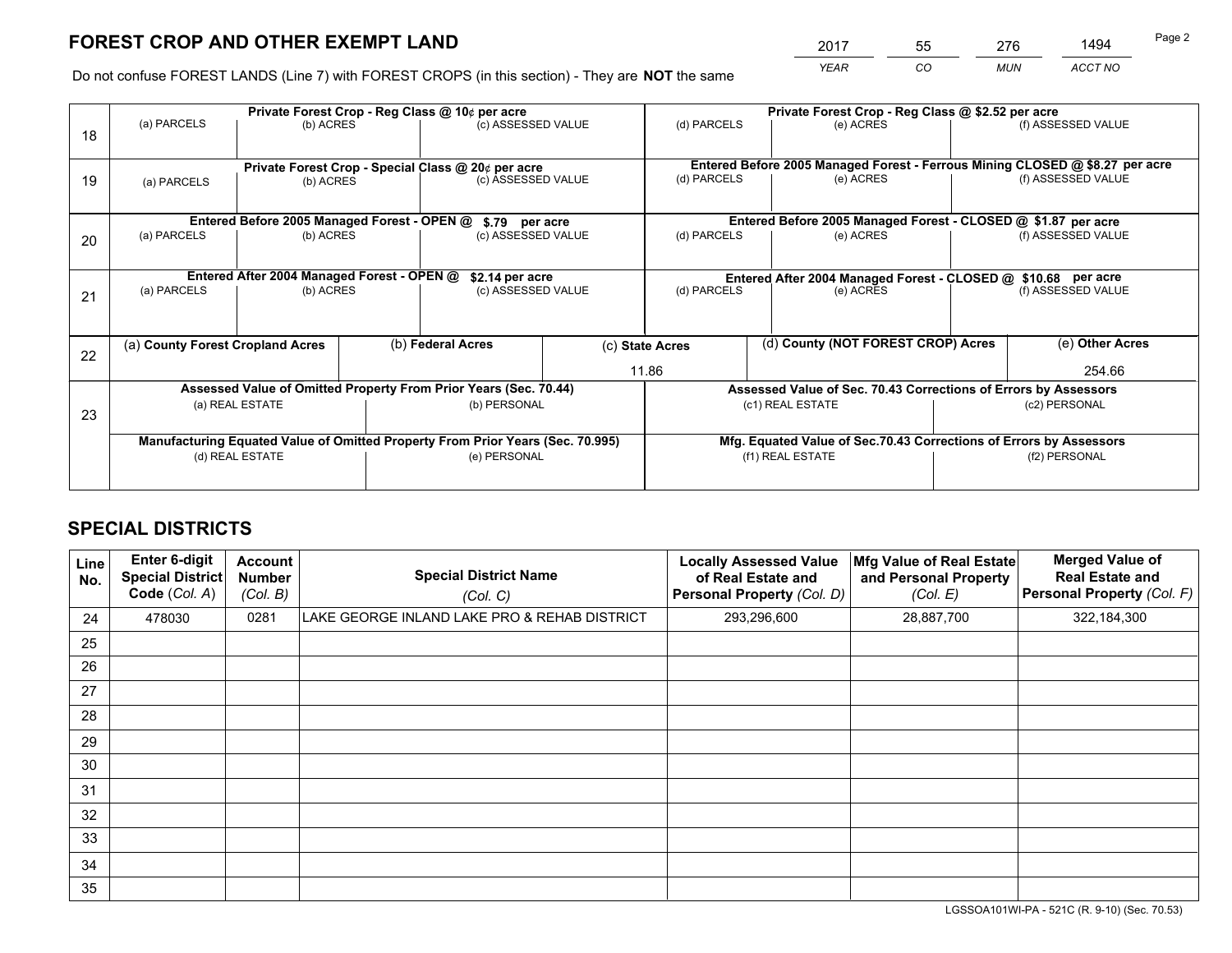|             |                                                          |                                             |                                                         | <b>YEAR</b>                                                                       | CO<br><b>MUN</b>                                              | ACCT NO                                                                        |
|-------------|----------------------------------------------------------|---------------------------------------------|---------------------------------------------------------|-----------------------------------------------------------------------------------|---------------------------------------------------------------|--------------------------------------------------------------------------------|
| Line<br>No. | Enter 6-digit<br><b>School District</b><br>Code (Col. A) | <b>Account</b><br><b>Number</b><br>(Col. B) | <b>School District Name</b><br>(Col. C)                 | <b>Locally Assessed Value</b><br>of Real Estate and<br>Personal Property (Col. D) | Mfg Value of Real Estate<br>and Personal Property<br>(Col. E) | <b>Merged Value of</b><br><b>Real Estate and</b><br>Personal Property (Col. F) |
|             | A. SCHOOL DISTRICTS (K-8 and K-12)                       |                                             |                                                         |                                                                                   |                                                               |                                                                                |
| 36          | 474893                                                   | 0284                                        | SCH D OF RIVER FALLS                                    | 293,296,600                                                                       | 28,887,700                                                    | 322,184,300                                                                    |
| 37          |                                                          |                                             |                                                         |                                                                                   |                                                               |                                                                                |
| 38          |                                                          |                                             |                                                         |                                                                                   |                                                               |                                                                                |
| 39          |                                                          |                                             |                                                         |                                                                                   |                                                               |                                                                                |
| 40          |                                                          |                                             |                                                         |                                                                                   |                                                               |                                                                                |
| 41<br>42    |                                                          |                                             |                                                         |                                                                                   |                                                               |                                                                                |
| 43          |                                                          |                                             |                                                         |                                                                                   |                                                               |                                                                                |
|             |                                                          |                                             |                                                         |                                                                                   |                                                               |                                                                                |
| 44<br>45    |                                                          |                                             |                                                         |                                                                                   |                                                               |                                                                                |
| 46          |                                                          |                                             |                                                         |                                                                                   |                                                               |                                                                                |
| 47          |                                                          |                                             |                                                         |                                                                                   |                                                               |                                                                                |
| 48          |                                                          |                                             |                                                         |                                                                                   |                                                               |                                                                                |
| 49          |                                                          |                                             |                                                         |                                                                                   |                                                               |                                                                                |
| 50          |                                                          |                                             | TOTAL ASSESSED VALUE OF SCHOOL DISTRICTS (K-8 and K-12) | 293,296,600                                                                       | 28,887,700                                                    | 322,184,300                                                                    |
|             | <b>B.</b><br>UNION HIGH SCHOOL DISTRICTS                 |                                             |                                                         |                                                                                   |                                                               |                                                                                |
| 51          |                                                          |                                             |                                                         |                                                                                   |                                                               |                                                                                |
| 52          |                                                          |                                             |                                                         |                                                                                   |                                                               |                                                                                |
| 53          |                                                          |                                             |                                                         |                                                                                   |                                                               |                                                                                |
| 54          |                                                          |                                             |                                                         |                                                                                   |                                                               |                                                                                |
| 55          |                                                          |                                             | TOTAL ASSESSED VALUE OF UNION HIGH SCHOOLS              |                                                                                   |                                                               |                                                                                |
|             | C.<br><b>TECHNICAL COLLEGE DISTRICTS</b>                 |                                             |                                                         |                                                                                   |                                                               |                                                                                |
| 56          | 000100                                                   | 0001                                        | CHIPPEWA VALLEY TECHNICAL COLLEGE EAUC                  | 293,296,600                                                                       | 28,887,700                                                    | 322,184,300                                                                    |
| 57<br>58    |                                                          |                                             |                                                         |                                                                                   |                                                               |                                                                                |
| 59          |                                                          |                                             | TOTAL ASSESSED VALUE OF TECHNICAL COLLEGES              | 293,296,600                                                                       | 28,887,700                                                    | 322,184,300                                                                    |
|             |                                                          |                                             |                                                         |                                                                                   |                                                               |                                                                                |

55

276

 *I hereby certify, to the best of my knowledge and belief, this form is complete and correct.*

**SCHOOL DISTRICTS**

| Print name of preparer | Title                    |                | Date (MM / DD / CCYY) |
|------------------------|--------------------------|----------------|-----------------------|
|                        |                          |                |                       |
| Signature of preparer  | Contact Telephone Number | E-mail address |                       |
|                        | $\sim$                   |                |                       |